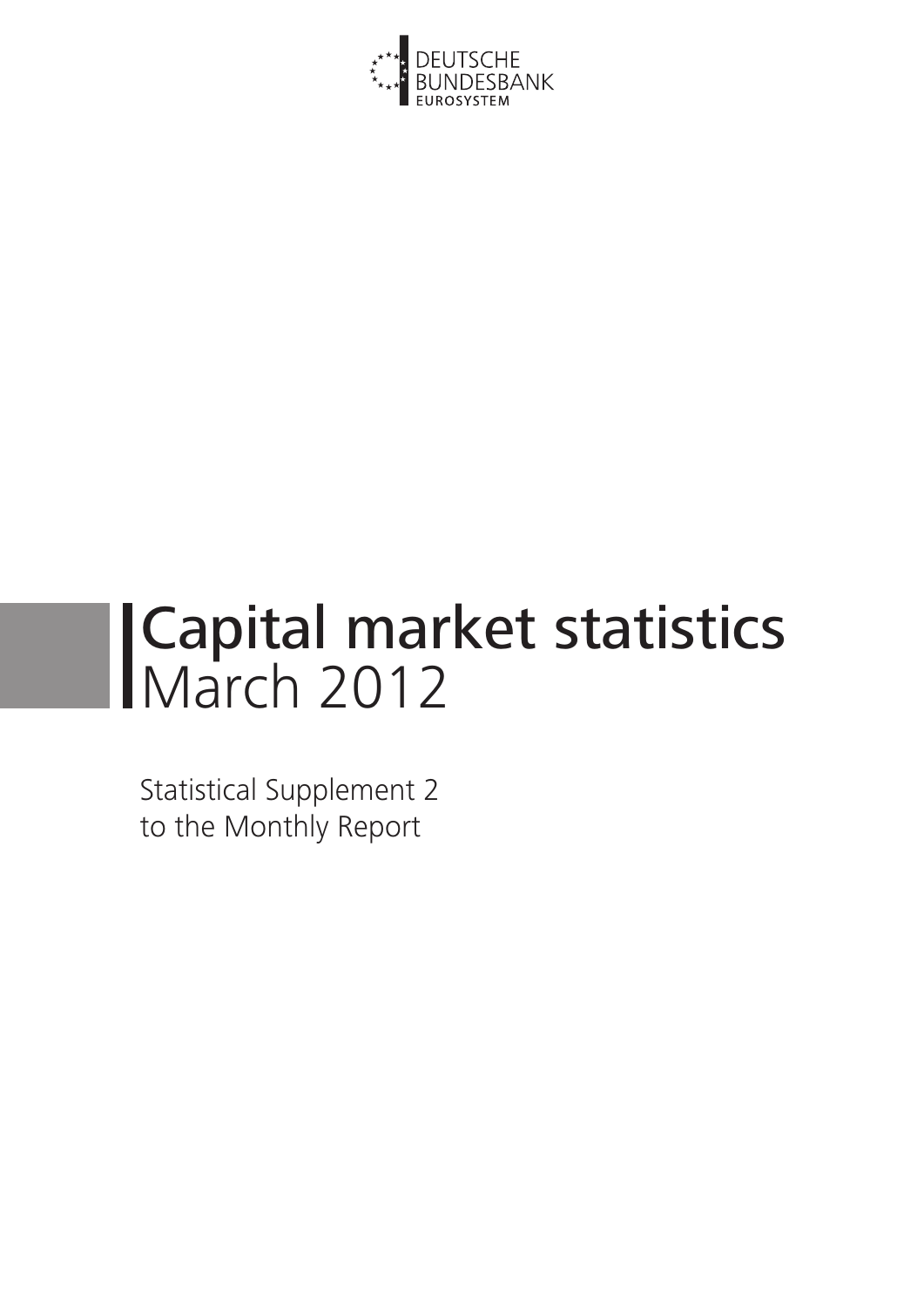Deutsche Bundesbank Capital market statistics March 2012  $\overline{2}$ 

Deutsche Bundesbank Wilhelm-Epstein-Strasse 14 60431 Frankfurt am Main Germany

Postal address Postfach 10 06 02 60006 Frankfurt am Main Germany

Tel +49 69 9566-0

or +49 69 9566-2524/-2531

Fax +49 69 9566-2942/-3077

Telex 4 1 227 within Germany 4 14 431 from abroad

http://www.bundesbank.de

Reproduction permitted only if source is stated.

This Annex provides an English translation of the headings and explanatory notes to the data contained in the German original, which is the sole authoritative text.

The Statistical Supplement Capital market statistics is published at monthly intervals by the Deutsche Bundesbank, Frankfurt am Main by virtue of section 18 of the Bundesbank Act. It is available to interested parties free of charge.

Further statistical data, supplementing the Monthly Report, are to be found in the following Supplements.

| <b>Banking statistics</b>             | monthly   |
|---------------------------------------|-----------|
| Capital market statistics             | monthly   |
| <b>Balance of payments statistics</b> | monthly   |
| Exchange rate statistics              | quarterly |

Selected updated statistics are also available on the website. Additionally, a CD-ROM containing roughly 40,000 published Bundesbank time series, which is updated monthly, may be obtained for a fee from the Bundesbank's Statistical Information Systems and Mathematical Methods Division or downloaded from the Bundesbank's ExtraNet platform.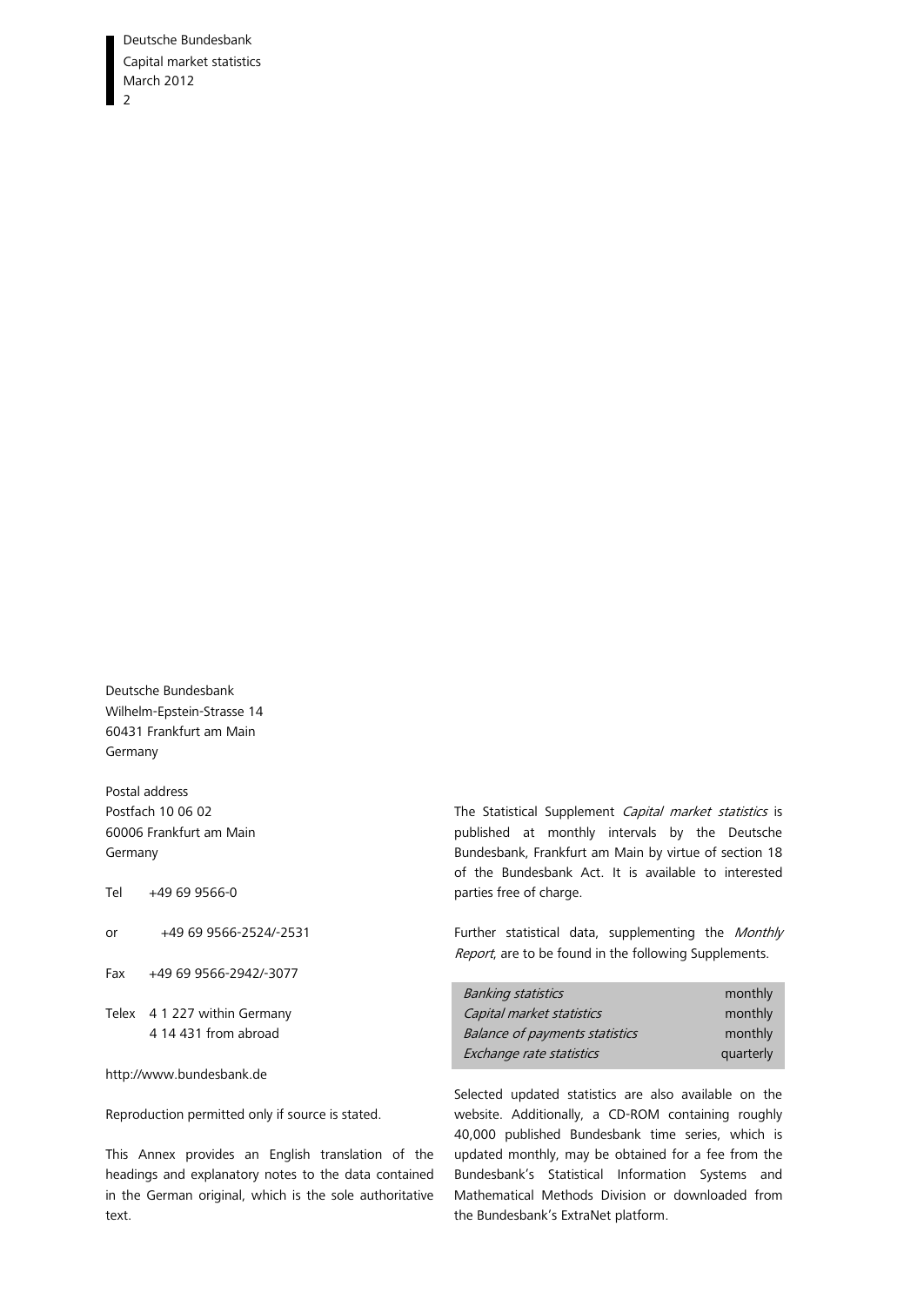# <span id="page-2-1"></span><span id="page-2-0"></span>Contents

### I General survey

| 2 Sales and purchases |  |
|-----------------------|--|
|                       |  |
|                       |  |
|                       |  |

### II Debt securities issued by residents

| 1 Gross sales                                                                                       |  |
|-----------------------------------------------------------------------------------------------------|--|
|                                                                                                     |  |
|                                                                                                     |  |
|                                                                                                     |  |
|                                                                                                     |  |
|                                                                                                     |  |
|                                                                                                     |  |
|                                                                                                     |  |
|                                                                                                     |  |
|                                                                                                     |  |
|                                                                                                     |  |
| 4 Amounts outstanding                                                                               |  |
|                                                                                                     |  |
| (b) of zero coupon bonds, floating rate notes and bonds not denominated in Deutsche Mark or euro 11 |  |
|                                                                                                     |  |
|                                                                                                     |  |
|                                                                                                     |  |
|                                                                                                     |  |
| 5 Gross sales and amounts                                                                           |  |
| outstanding of bank debt securities,                                                                |  |
|                                                                                                     |  |
|                                                                                                     |  |
| 7 Yields                                                                                            |  |
|                                                                                                     |  |
|                                                                                                     |  |
|                                                                                                     |  |
| (d) Yields on listed Federal securities outstanding - average, highest and lowest rates  13         |  |
|                                                                                                     |  |
| 8 Registered bank debt securities                                                                   |  |
|                                                                                                     |  |
|                                                                                                     |  |
|                                                                                                     |  |
|                                                                                                     |  |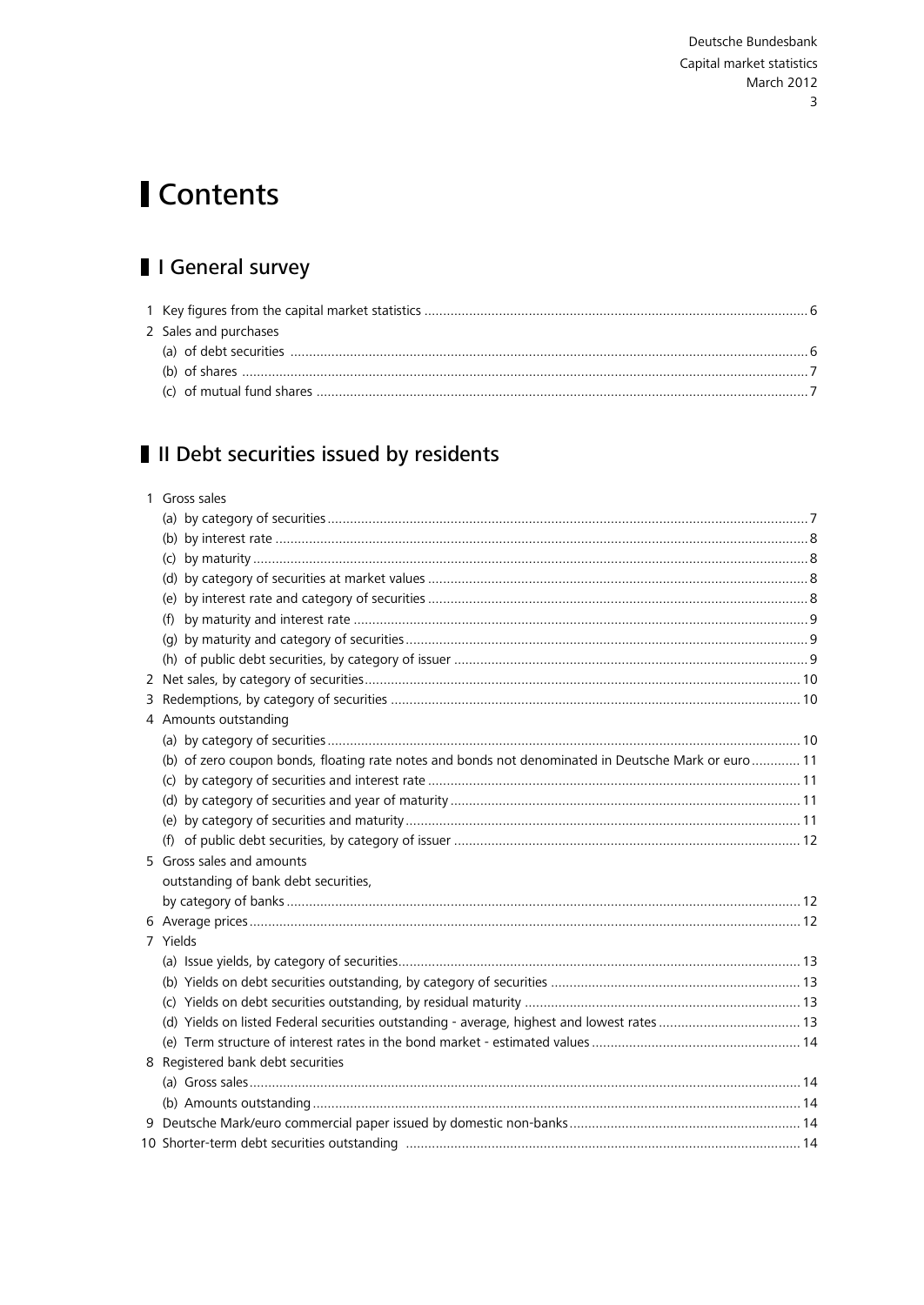### <span id="page-3-2"></span><span id="page-3-1"></span><span id="page-3-0"></span>III Debt securitites issued by non-residents

| 1 Sales, redemptions and amounts outstanding of foreign Deutsche Mark/ euro bonds issued      |  |
|-----------------------------------------------------------------------------------------------|--|
|                                                                                               |  |
| 2 Yields on outstanding foreign Deutsche Mark/euro bonds issued by German managed syndicates, |  |
|                                                                                               |  |

### IV Shares issued by residents

### [V Stock market turnover, options trading and futures contracts](#page-15-0)

| 2 Options trading and futures contracts |  |
|-----------------------------------------|--|
|                                         |  |
|                                         |  |

### **VI Mutual funds**

| 1 Number, shares outstanding and |  |
|----------------------------------|--|
|                                  |  |
|                                  |  |
|                                  |  |
|                                  |  |
|                                  |  |

### Explanatory notes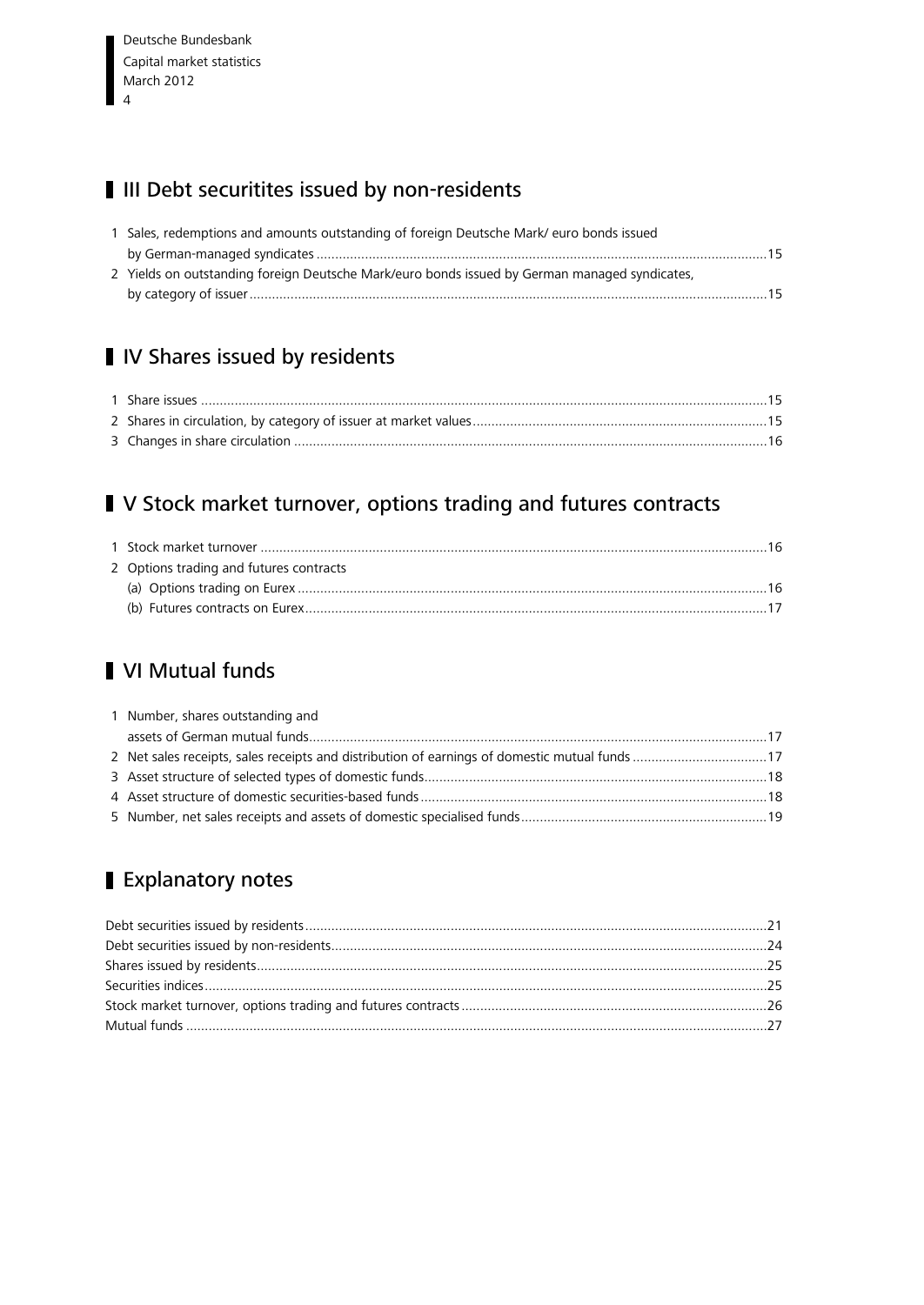### **Notes**

#### **Territory**

From July 1990 (in the case of share issues and shares outstanding, from January 1994), the figures relate to the territory of the Federal Republic of Germany, including the territory of the former GDR and Berlin (East).

#### Currency definitions

Up to reporting year 1998, foreign currencies comprise all currencies other than the Deutsche Mark and, from 1999, allnon-euro-area currencies. Euro-area currencies comprise the euro and all the legacy currency units of the euro-area memberstates (eg DM, FF, Lit).

#### Changes of definitions

Up to the end of 1999, debt securities comprise bonds, and money market paper issued by domestic banks; from January 2000, all debt securities with the exception of commercial paper issued by Corporates (Non-MFIs).

#### NB

Percentages are computed from figures reported in DM thousand or € thousand

### Abbreviations and symbols

- **p** Provisional
- **r** Revised
- **s** Estimated
- **ts** Partly estimated
- **...** Data available at a later date
- **.** Data unknown, not to be published or not meaningful
- **0** Less than 0.5 but more than nil
- **–** Nil

Discrepancies in the totals are due to rounding.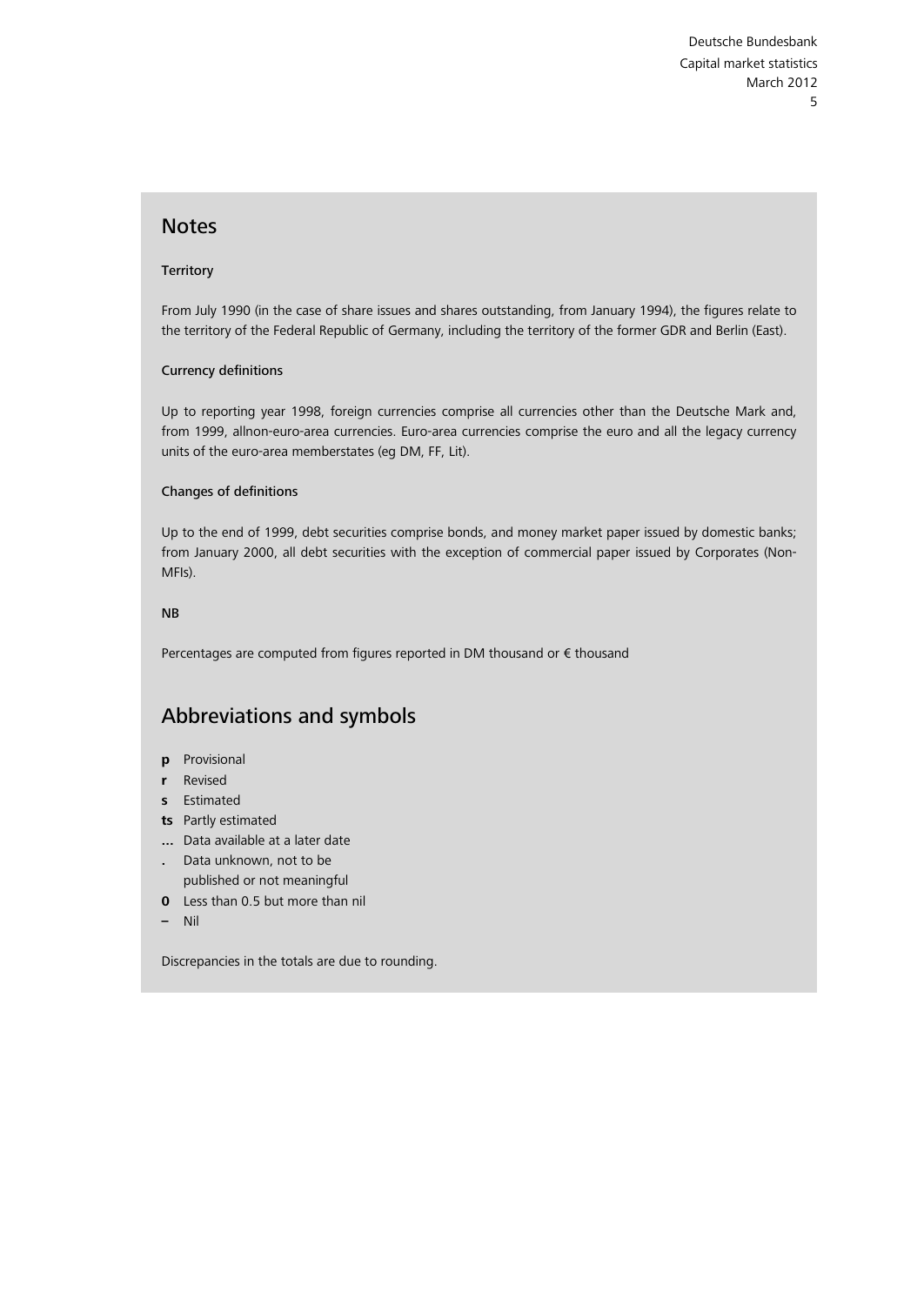#### <span id="page-5-0"></span>I General survey

#### [1 Key figures from the capital market statistics](#page-27-0)

| Debt securities     |            |                                                                                                   |       |                                                         |                                                                                                  |                    |                          |                                                                          |
|---------------------|------------|---------------------------------------------------------------------------------------------------|-------|---------------------------------------------------------|--------------------------------------------------------------------------------------------------|--------------------|--------------------------|--------------------------------------------------------------------------|
| issued by residents |            |                                                                                                   |       |                                                         |                                                                                                  |                    |                          | issued by non-<br>residents                                              |
|                     |            |                                                                                                   |       | Debt securities outstanding 1                           |                                                                                                  |                    |                          |                                                                          |
| Gross sales         | Redemption | Net sales before<br>adjusting for<br>changes in<br>issuers' holdings<br>of own debt<br>securities | Total | of which Issuers'<br>holdings of own<br>debt securities | Net sales after<br>adjusting for<br>changes in<br>issuers' holdings<br>of own debt<br>securities | <b>_Issue</b>      | Yield on<br>securities   | Gross sales of<br>foreign<br>Deutsche<br>Mark/euro<br>bonds <sup>4</sup> |
| Nominal value       |            |                                                                                                   |       |                                                         | Market value                                                                                     | yield <sup>3</sup> | outstanding <sup>3</sup> | Nominal value                                                            |
| DM million          |            |                                                                                                   |       |                                                         | % per annum                                                                                      |                    | DM million               |                                                                          |

| Shares issued by residents |                     | Mutual funds Indices for securities issued by residents 1.2 |                    |                          |                         |                                |                               |                                                     |                                           |                                                       |
|----------------------------|---------------------|-------------------------------------------------------------|--------------------|--------------------------|-------------------------|--------------------------------|-------------------------------|-----------------------------------------------------|-------------------------------------------|-------------------------------------------------------|
|                            |                     |                                                             | Shares             |                          |                         |                                | Debt securities               |                                                     |                                           |                                                       |
| Sales                      |                     | Net sales                                                   | Price index        |                          | Performance index       |                                | Price index                   |                                                     | Performance index                         |                                                       |
| Nominal<br>value           | Market value Itotal | receipts of<br>German<br>mutual funds, CDAX share           | price index        | DAX share<br>price index | Composite<br>DAX (CDAX) | German<br>share index<br>(DAX) | German<br>bond index<br>(REX) | iBoxx<br>$\epsilon$ Germany<br>share price<br>index | <b>REX</b><br>performance<br>index (REXP) | iBoxx<br>$\epsilon$ Germany<br>Iperformance<br>lindex |
| DM million                 |                     |                                                             | $End-1987=$<br>100 | End-1987=<br>000.        | End-<br>$1987=$<br>100  | End-<br>$1987=$<br>000,        | Daily average 100             | End-<br>$1988 =$                                    | End-<br>$1987=$<br>100                    | End-1998=<br>100                                      |

Zeit = Period<br>Mio € = € million<br>**1** End of year or month. **2** Source: Deutsche Börse AG; for further information,

see the explanatory notes. **3** Annual or monthly average. **4** Bonds issued by German-managed syndicates.

#### [2](#page-2-0) [\(a\) Sales and purchases of debt securities \\*](#page-29-0)

Up to end-1998, DM million; from 1999, € million

|          |                 | Sales                                 |                      |             |             |                 |                 |                      |                         |              |  |  |
|----------|-----------------|---------------------------------------|----------------------|-------------|-------------|-----------------|-----------------|----------------------|-------------------------|--------------|--|--|
|          |                 | Domestic debt securities <sup>1</sup> |                      |             |             |                 |                 |                      |                         |              |  |  |
|          |                 |                                       | Bank debt securities |             |             |                 |                 |                      |                         |              |  |  |
|          |                 |                                       |                      |             |             | Debt securities |                 |                      |                         |              |  |  |
|          | Sales $=$ total |                                       |                      |             |             | issued by       |                 |                      |                         |              |  |  |
|          | purchases (cols |                                       |                      |             |             | special purpose |                 | Corporate            |                         |              |  |  |
|          | 2 plus 10 or 11 |                                       |                      | Mortgage    | Public      | credit          | Other bank      | bonds (non-          | Public debt             | Foreign debt |  |  |
| plus 18) |                 | Total                                 | Total                | Pfandbriefe | Pfandbriefe | institutions    | debt securities | $MF(s)$ <sup>2</sup> | securities <sup>3</sup> | securities 4 |  |  |
|          |                 |                                       |                      |             |             |                 |                 |                      |                         |              |  |  |

| Purchases          |                            |       |                         |    |                    |              |                            |                           |  |  |
|--------------------|----------------------------|-------|-------------------------|----|--------------------|--------------|----------------------------|---------------------------|--|--|
| Residents          |                            |       |                         |    |                    |              |                            |                           |  |  |
|                    | Other sectors <sup>7</sup> |       |                         |    |                    |              |                            |                           |  |  |
| Credit             |                            |       | Foreign debt securities |    |                    |              |                            | Net external              |  |  |
|                    | institutions               |       |                         |    |                    |              |                            | transactions              |  |  |
|                    | including                  |       |                         |    | of which           |              |                            | $( - \epsilon)$ = capital |  |  |
|                    | building and               |       |                         |    | Deutsche           | Bundesbank   |                            | exports)                  |  |  |
|                    | loan associations          |       |                         |    | Mark/euro          | open market  |                            | $(+)$ = capital           |  |  |
| Total <sup>5</sup> |                            | Total | Domestic bonds Total    |    | bonds <sup>8</sup> | operations 6 | Non-residents <sup>9</sup> | imports)                  |  |  |
|                    | 12                         | 13    | 14                      | 15 | 16                 |              | 18                         | 19                        |  |  |

Zeit = Period<br>  $\mathbf{M} \circ \mathbf{E} = \mathbf{F}$  million<br>  $\mathbf{M} \circ \mathbf{E} = \mathbf{E}$  million<br>  $\mathbf{M} \circ \mathbf{E} = \mathbf{E}$  million<br>  $\mathbf{M} \circ \mathbf{D} = \mathbf{M} \circ \mathbf{D}$  and the securities in this table comprise bonds and notes and<br>
money market

**5** Domestic and foreign debt securities. **6** Book values, statistically adjusted (inter alia, write-downs of bonds and notes by credit institutions). **7** Residual; also including purchases of domestic and foreign securiti residents; transaction values. The figures for the most recent date are provisional. Revisions are not specially

marked.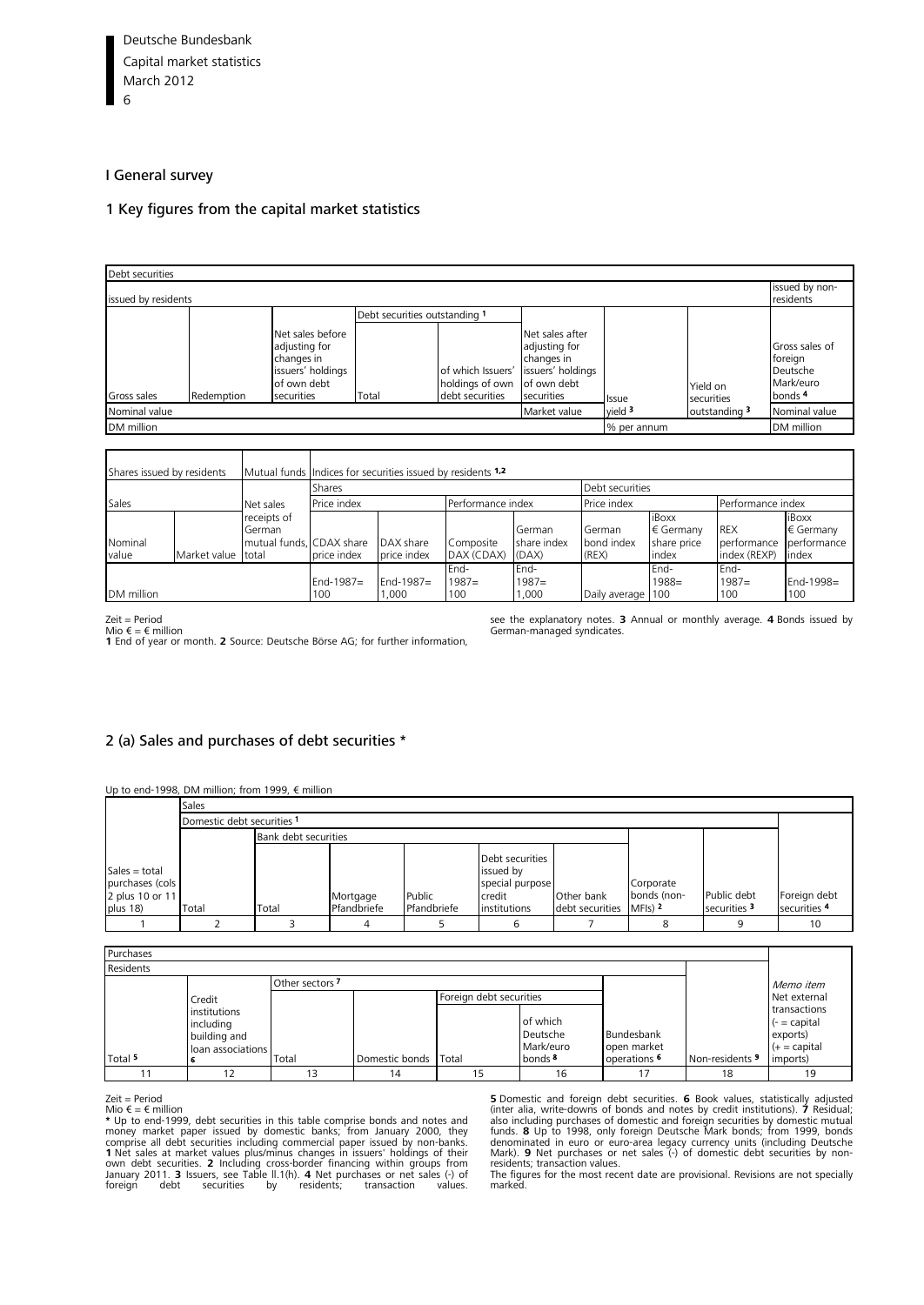#### <span id="page-6-2"></span><span id="page-6-1"></span><span id="page-6-0"></span>I General survey

#### 2 (b) Sales and purchases of shares

Up to end-1998, DM million; from 1999, € million

|                     | Sales             |                             | Purchases                    |                           |                 |                            | Memo item               |
|---------------------|-------------------|-----------------------------|------------------------------|---------------------------|-----------------|----------------------------|-------------------------|
|                     |                   |                             | Net external<br>transactions |                           |                 |                            |                         |
| $Sales = total$     |                   |                             |                              |                           |                 |                            | $(-$ = capital exports) |
| purchases (cols 2   |                   |                             |                              | Credit                    |                 |                            | $(+)$ = capital         |
| plus 3 or 4 plus 7) | Domestic shares 1 | Foreign shares <sup>2</sup> | Total <sup>3</sup>           | institutions <sup>4</sup> | Other sectors 5 | Non-residents <sup>6</sup> | (imports)               |
|                     |                   |                             |                              |                           |                 |                            |                         |

Zeit = Period Mio € = € million

1 At issue prices. 2 Net purchases or net sales (-) of foreign shares (including<br>direct investment) by residents; transaction values. 3 Domestic and foreign<br>shares. 4 Book values; up to end-1998, excluding syndicated share

also including purchases of domestic and foreign shares by domestic mutual<br>funds. **6** Net purchases or net sales (-) of domestic shares (including direct<br>investment) by non-residents; transaction values.

The figures for the most recent date are provisional. Revisions are not specially marked.

#### 2 (c) Sales and purchases of mutual fund shares

Up to end-1998, DM million; from 1999, € million

|             | Sales                   |                     | Purchases                                                       |                                        |          |                             |          |                                  |         |                        |                |
|-------------|-------------------------|---------------------|-----------------------------------------------------------------|----------------------------------------|----------|-----------------------------|----------|----------------------------------|---------|------------------------|----------------|
|             |                         |                     | Residents                                                       |                                        |          |                             |          |                                  |         |                        | Memo item      |
|             |                         |                     |                                                                 | Credit institutions including building |          |                             | Net      |                                  |         |                        |                |
|             |                         |                     |                                                                 | and loan association 1                 |          |                             | external |                                  |         |                        |                |
| $Sales =$   |                         |                     |                                                                 |                                        |          |                             | trans-   |                                  |         |                        |                |
| total       |                         |                     |                                                                 |                                        |          | actions $(-$                |          |                                  |         |                        |                |
| purchases   |                         |                     |                                                                 |                                        |          |                             |          |                                  |         |                        | capital        |
| (cols 2)    | Domestic                | Foreign             |                                                                 |                                        | Domestic | Foreign                     |          | Domestic                         | Foreign |                        | $exports$ ) (+ |
| plus 3 or 4 | mutual fund mutual fund |                     |                                                                 |                                        |          | mutual fund I mutual fund I |          | mutual fund   mutual fund   Non- |         |                        | $=$ capital    |
| plus 7)     | shares <sup>3</sup>     | shares <sup>4</sup> | Total<br>Total<br>Total<br>shares<br>shares<br>shares<br>shares |                                        |          |                             |          |                                  |         | residents <sup>5</sup> | imports)       |
|             |                         |                     |                                                                 | 10<br>h                                |          |                             |          |                                  |         |                        | 12             |

#### Zeit = Period

Mio  $€ = €$  million darunter Investmentzertifikate von Geldmarktfonds = of which: Money market

fund shares **1** Book values. **2** Residual; also including purchases of domestic and foreign securities by domestic mutual funds. **3** Including shares in public limited investment companies (*Investmentaktiengesellschaften).* Breakdown, see Table<br>VI.2. **4** Net purchases or net sales (-) of foreign mutual fund shares by residents; transaction values. **5** Net purchases or net sales (-) of domestic mutual fund shares by non-residents; transaction values.

The figures for the most recent date are provisional. Revisions are not specia[lly](#page-2-0)  marked.

#### II Debt securities issued by residents

#### 1 (a) Gross sales, by category of securities

Up to end-1998, DM million, nominal value; from 1999, € million, nominal value

| All maturities |                      |                         |                       |                                                                                   |                                            |                                                 |            | Maturities of more than four years |                      |                              |                       |
|----------------|----------------------|-------------------------|-----------------------|-----------------------------------------------------------------------------------|--------------------------------------------|-------------------------------------------------|------------|------------------------------------|----------------------|------------------------------|-----------------------|
|                | Bank debt securities |                         |                       |                                                                                   |                                            |                                                 |            |                                    | Bank debt securities |                              |                       |
| Total          | Total                | Mortgage<br>Pfandbriefe | Public<br>Pfandbriefe | Debt<br>securities<br>issued by<br>special<br>purpose<br>l credit<br>institutions | Other bank Corporate<br>debt<br>securities | bonds (non- Public debt<br>$MFIs)$ <sup>1</sup> | securities | Total                              | Total                | Mortgage<br>Pfand-<br>briefe | Public<br>Pfandbriefe |

|                                                                        |                    |                                      |            |       | Maturities of up to (and including) four years |                         |        |                                                                        |                              |                           |            |
|------------------------------------------------------------------------|--------------------|--------------------------------------|------------|-------|------------------------------------------------|-------------------------|--------|------------------------------------------------------------------------|------------------------------|---------------------------|------------|
|                                                                        |                    |                                      |            |       | Bank debt securities                           |                         |        |                                                                        |                              |                           |            |
|                                                                        |                    |                                      |            |       |                                                |                         |        |                                                                        |                              |                           |            |
| Debt<br>securities<br>issued by<br>special<br>purpose<br>credit insti- | Other bank<br>debt | Corporate<br>bonds (non- Public debt |            |       |                                                | Mortgage                | Public | Debt<br>securities<br>issued by<br>special<br>purpose<br>credit insti- | Other bank Corporate<br>debt | bonds (non-   Public debt |            |
| tutions                                                                | securities         | $MF(s)$ <sup>1</sup>                 | securities | Total | Total                                          | Pfandbriefe Pfandbriefe |        | <b>Itutions</b>                                                        | securities                   | $MFIs)$ <sup>1</sup>      | securities |

Zeit = Period; Mio € = € million **1** [Including cross-border financing within groups from January 2011.](#page-34-0)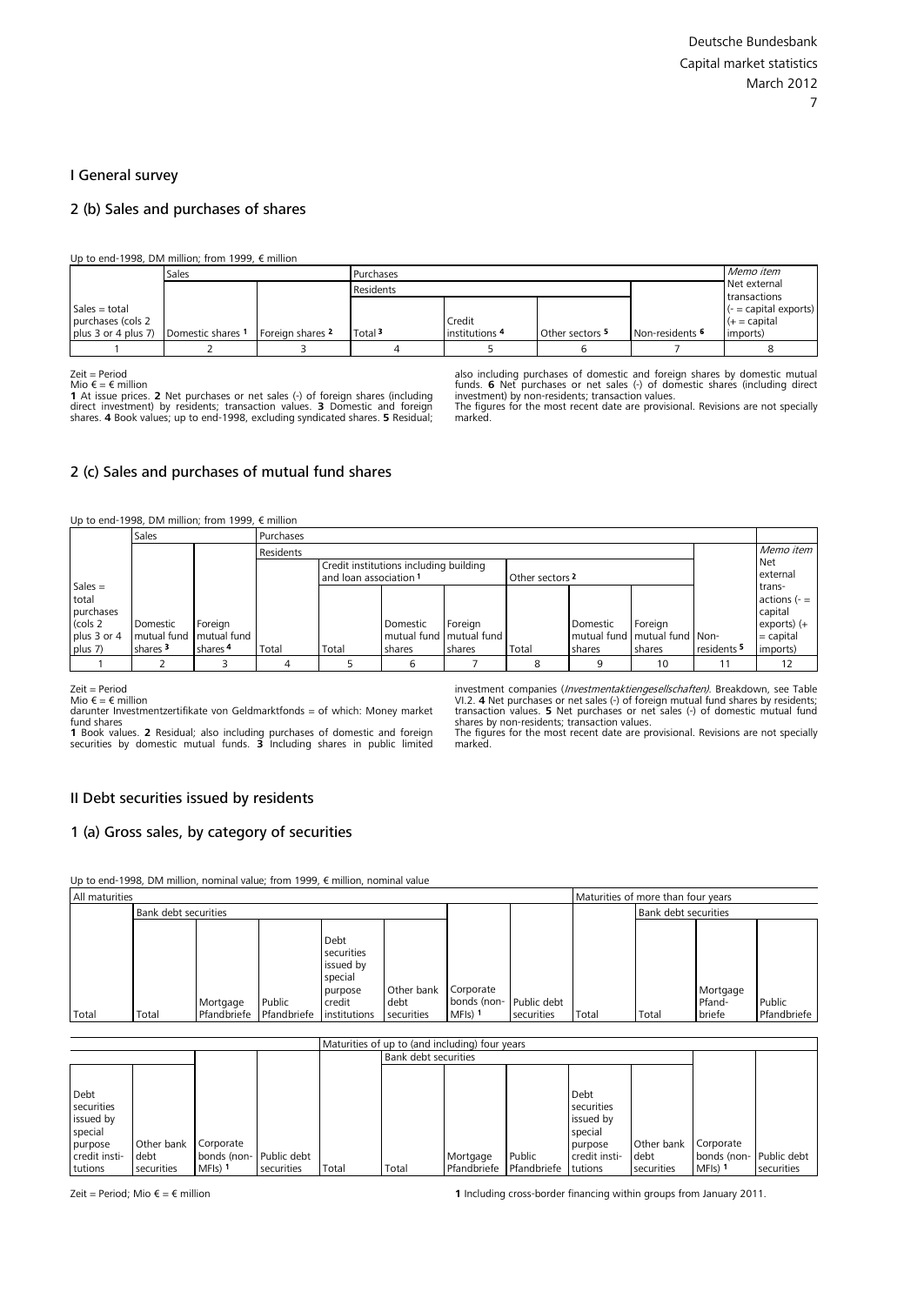#### <span id="page-7-1"></span><span id="page-7-0"></span>I[I Debt securities issued by residents](#page-35-0)

#### [1 \(](#page-2-0)b) Gross sales, by interest rate

Up to end-1998, DM million; from 1999, € million

|             |             | of which: With a nominal interest rate, of  % 1 |          |                                                                                      |  |  |                                               |               |                    |            |  |  |
|-------------|-------------|-------------------------------------------------|----------|--------------------------------------------------------------------------------------|--|--|-----------------------------------------------|---------------|--------------------|------------|--|--|
|             |             |                                                 |          |                                                                                      |  |  |                                               |               |                    |            |  |  |
|             |             | and more                                        | and more | and more                                                                             |  |  | 6 and more 7 and more and more but 9 and more |               |                    |            |  |  |
| Total gross |             |                                                 |          | The less than Thut less than Thut less than Thut less than Thut less than Tless than |  |  |                                               | but less than |                    | Not broken |  |  |
| sales       | less than 3 |                                                 |          |                                                                                      |  |  |                                               | 10            | 10 and more I down |            |  |  |
|             |             |                                                 |          |                                                                                      |  |  |                                               |               |                    |            |  |  |

Zeit = Period

Nominalwert = Nominal value Mio € = € million

Anteil am Brutto-Absatz insgesamt in % = Percentage of total gross sales **1** Not broken down by interest rate: zero coupon bonds, floating rate notes and bonds not denominated in Deutsche Mark or euro.

#### 1 (c) Gross sales, by maturity

Up to end-1998, DM million; from 1999, € million

|             |           | With a maximum maturity according to terms of issue of  years 1 |          |                      |                        |          |          |          |          |          |          |  |  |
|-------------|-----------|-----------------------------------------------------------------|----------|----------------------|------------------------|----------|----------|----------|----------|----------|----------|--|--|
|             |           |                                                                 |          |                      |                        |          |          |          |          |          |          |  |  |
|             |           | more than 1                                                     | and more |                      | more than 4 I and more |          | and more | and more | and more | and more |          |  |  |
|             |           | but less                                                        | but less | up to 3 and but less |                        | but less | but less | but less | but less | but less |          |  |  |
| Total gross |           | than                                                            | than     | includina            | <b>than</b>            | than     | than     | than     | than     | l than   | 20       |  |  |
| sales       | and under |                                                                 |          |                      |                        |          |          |          |          |          | and more |  |  |

Zeit = Period Nominalwert = Nominal value Mio € = € million Anteil am Brutto-Absatz insgesamt in % = Percentage of total gross sales **1** Separately agreed reductions in maturity have been disregarded.

#### [1 \(d\) Gross sales, by category of securities at market values](#page-37-0)

|              |                                  | Bank debt securities |                                  |             |                                  |             |                     |  |
|--------------|----------------------------------|----------------------|----------------------------------|-------------|----------------------------------|-------------|---------------------|--|
|              |                                  |                      |                                  | Mortgage    |                                  | Public      |                     |  |
| Total        |                                  | Total                |                                  | Pfandbriefe |                                  | Pfandbriefe |                     |  |
|              |                                  |                      |                                  |             |                                  |             |                     |  |
| Market value | Average issue price Market value |                      | Average issue price Market value |             | Average issue price Market value |             | Average issue price |  |

| Debt securities issued by special purpose credit institutions |                            |                                  |                            |                                  |                        |                     |
|---------------------------------------------------------------|----------------------------|----------------------------------|----------------------------|----------------------------------|------------------------|---------------------|
| Market value                                                  | Other bank debt securities |                                  | Corporate bonds (non-MFIs) |                                  | Public debt securities |                     |
| Average issue price Market value<br>Market value              |                            | Average issue price Market value |                            | Average issue price Market value |                        | Average issue price |

Zeit = Period Mio DM = DM million Mio € = € million

#### [1 \(e\) Gross sales, by interest rate and category of securities](#page-39-0)

 $\epsilon$  million, nominal value  $\epsilon$  multiple mass of  $\epsilon$  million, nominal value  $\epsilon$  million, nominal value Nominal interest rate or average nominal interest rate in % Total Bank debt securities Corporate bonds (non-MFIs) Public debt Total **Pfandbriefe** Pfandbriefe institutions securities (non-MFIs) securities Mortgage **Pfandbriefe** Public Debt securities issued by special purpose credit institutions Other bank debt securities

Brutto-Absatz insgesamt = Total gross sales

aufgegliedert = Broken down davon zu % = in %

... bis unter  $\ldots = \ldots$  and more but less than  $\ldots$ <br> $\ldots$  und mehr =  $\ldots$  and more

nicht auf gegliedert = Not broken down

Null-Kupon-Anleihen = Zero coupon bonds Variabel verz. Anleihen = Floating rate notes Nicht in Euro denominierte Anleihen = Bonds not denominated in euro **1** Issue value when floated.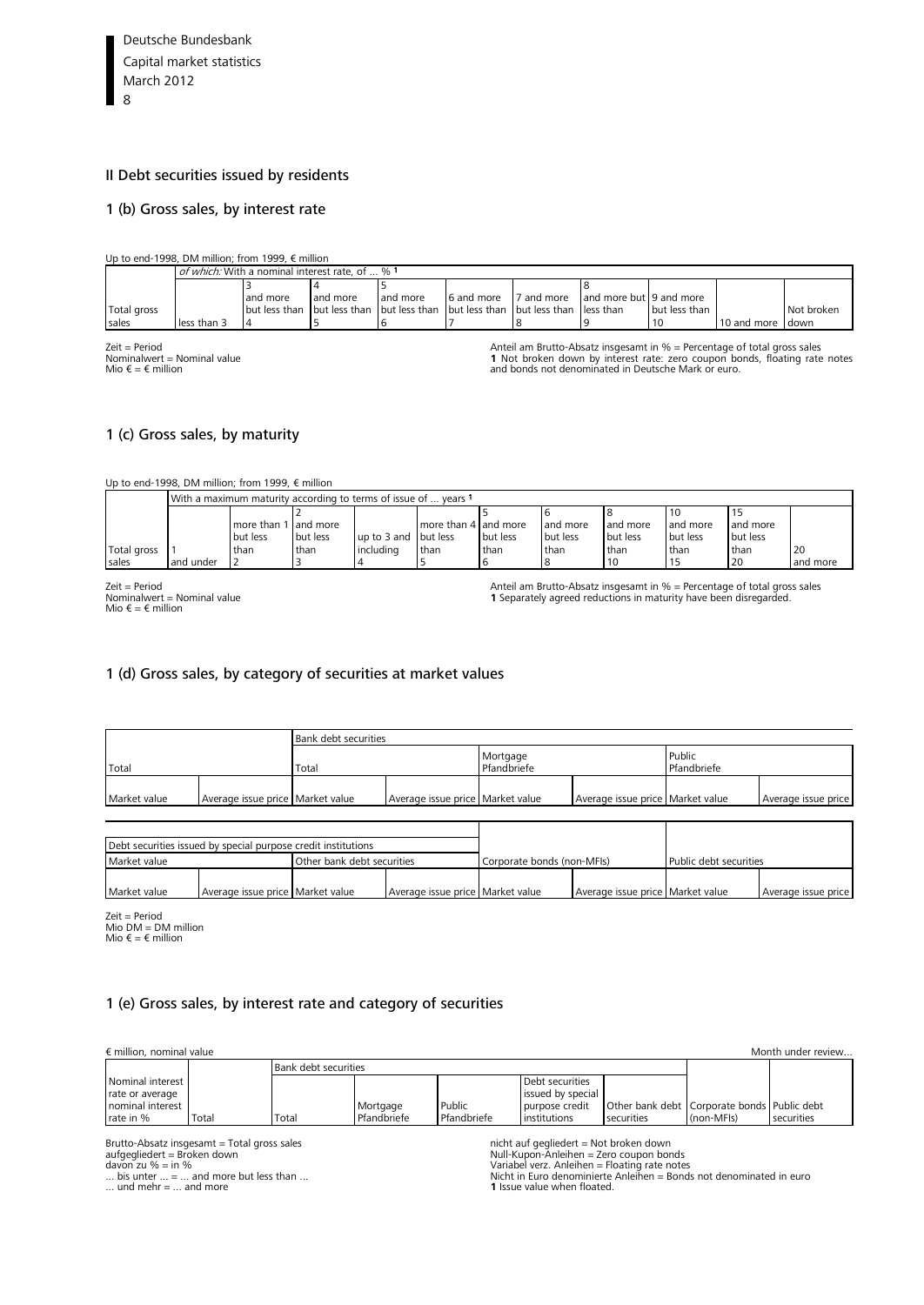#### <span id="page-8-0"></span>II Debt securities issued by residents

#### [1 \(f\) Gross sales, by maturity and interest rate](#page-39-0)

| $\epsilon$ million, nominal value<br>Month under review |       |           |                                                                                                                                     |                |                |                |                |                |                |          |  |  |
|---------------------------------------------------------|-------|-----------|-------------------------------------------------------------------------------------------------------------------------------------|----------------|----------------|----------------|----------------|----------------|----------------|----------|--|--|
| Maximum                                                 |       |           | With a nominal interest rate or average nominal interest rate of  %                                                                 |                |                |                |                |                |                |          |  |  |
| maturity as                                             |       |           |                                                                                                                                     | $3\frac{1}{2}$ |                | $4\frac{1}{2}$ |                | $5\frac{1}{2}$ |                |          |  |  |
| per terms of                                            |       |           | and more                                                                                                                            | and more       | and more       | and more       | and more       | and more       | and more       |          |  |  |
| issue, in                                               |       | less than | 15 lbut less than 1 but less than 1 but less than 1 but less than 1 but less than 1 but less than 1 but less than 1 6 $\frac{1}{2}$ |                |                |                |                |                |                |          |  |  |
| vears                                                   | Total |           | $3\frac{1}{2}$                                                                                                                      |                | $4\frac{1}{2}$ |                | $5\frac{1}{2}$ |                | $6\frac{1}{2}$ | and more |  |  |

bis einschl. = up to and including über 1 bis unter... = more than 1 but less than... genau 4 = 4 exactly bis einschl. 4 zusammen = up to and including 4, total über 4 zusammen = more than 4, total

aufgegliedert = broken down nicht aufgegliedert = not broken down

Brutto-Absatz insgesamt = Gross sales, total<br>**1** Separately agreed reductions in maturity have been disregarded. **2** Zero<br>coupon bonds, floating rate notes and bonds not denominated in euro.

#### 1 (g) Gross sales, by maturity and category of securities

|  | $\epsilon$ million, nominal value |  |
|--|-----------------------------------|--|
|  |                                   |  |

| $\epsilon$ million, nominal value |                                                                                                               |                      |                         |                       |                                                                        |                                           |                               | Month under review                                                          |
|-----------------------------------|---------------------------------------------------------------------------------------------------------------|----------------------|-------------------------|-----------------------|------------------------------------------------------------------------|-------------------------------------------|-------------------------------|-----------------------------------------------------------------------------|
|                                   |                                                                                                               | Bank debt securities |                         |                       |                                                                        |                                           |                               |                                                                             |
| Maturity, in<br>years             | Total                                                                                                         | Total                | Mortgage<br>Pfandbriefe | Public<br>Pfandbriefe | Debt securities<br>issued by special<br>purpose credit<br>institutions | Other bank debt bonds (non-<br>securities | Corporate<br>MFI <sub>s</sub> | Public debt<br>securities                                                   |
| Alle                              | Schuldverschreibungen<br>nach<br>Emissionsbedingungen = All debt securities, by maximum maturity as per terms | längsten<br>der      | Laufzeit                | gemäß                 | $insgesamt = total$                                                    |                                           |                               | Gesamtfällige Schuldverschreibungen nach der Restlaufzeit = Debt securities |

Alle Schuldverschreibungen nach der längsten Laufzeit gemäß Emissionsbedingungen = All debt securities, by maximum maturity as per terms of issue<br>bis einschl. = up to and including<br>über 1 bis unter... = more than 1 but less than ...<br>genau 4 = 4 exactly<br>bis einschl. 4 zusammen = up to and including 4, total

über 4 zusammen = more than 4, total

falling due en bloc, by residual maturity Nicht gesamtfällige Schuldverschreibungen = Debt securities not falling due en bloc ... nach der mittleren Restlaufzeit = ... by mean residual maturity ... nach der längsten Restlaufzeit = ... by maximum residual maturity **1** Separately agreed reductions in maturity have been disregarded.

#### [1 \(h\) Gross sales of public debt securities, by category of issuer](#page-41-0)

Up to end-1998, DM million, nominal value: from 1999, € million, nominal value

| All maturities |         |           |         |             |                   |            |                   |          |         |         |            |             |
|----------------|---------|-----------|---------|-------------|-------------------|------------|-------------------|----------|---------|---------|------------|-------------|
|                |         |           |         |             |                   |            |                   |          |         |         | Federal    |             |
|                |         |           |         |             |                   |            |                   |          |         |         | Railways   |             |
|                |         |           |         |             |                   |            |                   |          |         |         | Fund       |             |
|                |         | of which  |         |             |                   |            |                   |          |         |         | (including |             |
|                |         |           |         |             | ERP               | Currency   |                   |          |         |         | Federal    |             |
|                |         |           |         | German      | Special           | Conversion |                   |          |         |         | Railways   |             |
|                | Federal | Five-year | Federal | Govern-     | Fund and          | Equal-     | Indemni-          |          | State   | Local   | and east   |             |
|                | Govern- | Federal   | savings | ment Day-   | German            | isation    | fication          | Treuhand | qovern- | qovern- | German     | Federal     |
| Total          | ment    | notes     | notes   | <b>Bond</b> | Unity Fund Fund 1 |            | Fund <sup>2</sup> | agency   | ment    | ment    | Railways)  | Post Office |

|       | Maturities of more than four years |                          |                             |                        |       | Maturities of up to and including four years |                             |          |                          |                                    |                                           |                                      |
|-------|------------------------------------|--------------------------|-----------------------------|------------------------|-------|----------------------------------------------|-----------------------------|----------|--------------------------|------------------------------------|-------------------------------------------|--------------------------------------|
|       | of which                           |                          |                             |                        |       |                                              |                             |          |                          |                                    |                                           |                                      |
| Total | Federal<br>Govern-<br>ment         | State<br>qovern-<br>ment | Federal<br>Railways<br>Fund | Federal<br>Post Office | Total | Federal<br>Govern-<br>ment                   | German<br>Unity Fund agency | Treuhand | State<br>qovern-<br>ment | Federal<br>Railways<br><b>Fund</b> | Federal<br>Post Office paper <sup>3</sup> | Memo<br>item<br>Treasury<br>discount |

Zeit = Period Mio € = € million

1 Debt securities issued in exchange for equalisation claims arising from<br>monetary union. 2 Debt securities issued according to the Indemnification and<br>Compensation Act. 3 General government; up to 1993, including the

Federal Railways; up to 1994, including the Federal Post Office; including Federal Treasury financing paper and Bubills, which were issued for the first time in July 1996. The discounted German amounts are shown. From 2000, included in the total figures.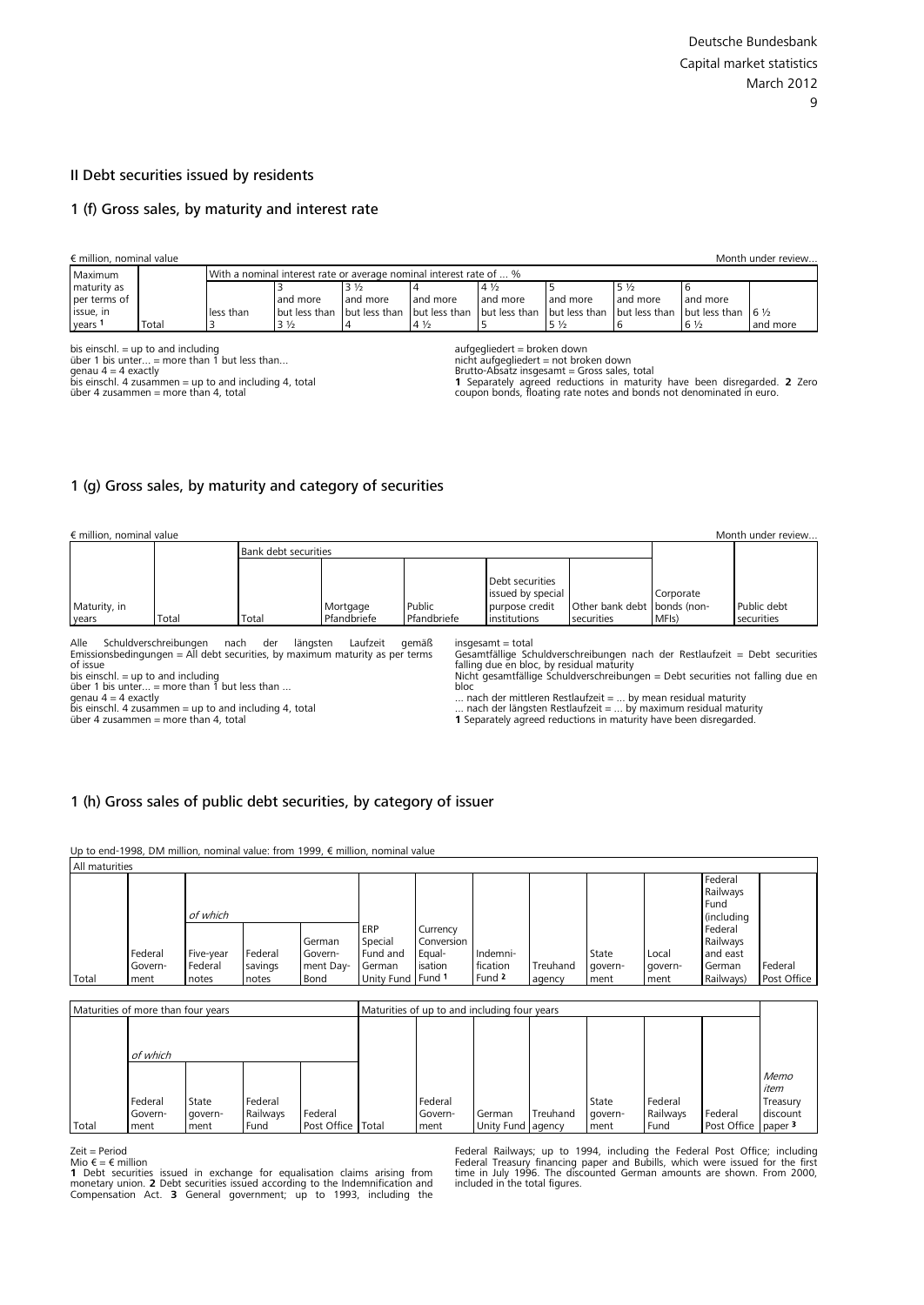#### <span id="page-9-0"></span>[II D](#page-2-0)ebt securities issued by residents

#### 2 Net sales, by category of securities \*

#### Up to end-1998, DM million, nominal value; from 1999, € million, nominal value

| All maturities |                                            |                    |                  |                   |                    |                                        |            |       | Maturities of more than four years |          |        |
|----------------|--------------------------------------------|--------------------|------------------|-------------------|--------------------|----------------------------------------|------------|-------|------------------------------------|----------|--------|
|                | <b>Bank debt securities</b>                |                    |                  |                   |                    |                                        |            |       | Bank debt securities               |          |        |
|                | Debt<br>securities<br>issued by<br>special |                    |                  |                   |                    |                                        |            |       |                                    | Mortgage | Public |
|                |                                            | Mortgage<br>Pfand- | Public<br>Pfand- | purpose<br>credit | Other bank<br>debt | Corporate<br>bonds (non-   Public debt |            |       |                                    | Pfand-   | Pfand- |
| Total          | Total                                      | briefe             | briefe           | institutions      | securities         | $MF(s)$ <sup>1</sup>                   | securities | Total | Total                              | briefe   | briefe |

|                                                |                                  |                                               |            |       |                      | Maturities of up to and including four years |                            |                                                |                                  |                                                                |            |
|------------------------------------------------|----------------------------------|-----------------------------------------------|------------|-------|----------------------|----------------------------------------------|----------------------------|------------------------------------------------|----------------------------------|----------------------------------------------------------------|------------|
|                                                |                                  |                                               |            |       | Bank debt securities |                                              |                            |                                                |                                  |                                                                |            |
| Debt<br>securities<br>issued by                |                                  |                                               |            |       |                      |                                              |                            | Debt<br>securities<br>issued by                |                                  |                                                                |            |
| special<br>purpose<br>credit insti-<br>tutions | Other bank<br>debt<br>securities | Corporate<br>bonds (non- Public debt<br>MFIs) | securities | Total | Total                | Mortgage<br>Pfand-<br>briefe                 | Public<br>Pfand-<br>briefe | special<br>purpose<br>credit insti-<br>tutions | Other bank<br>debt<br>securities | Corporate<br>bonds (non-   Public debt<br>$MFIs)$ <sup>1</sup> | securities |

Zeit = Period<br>Mio € = € million<br>\* Disregarding changes in issuers' holdings of their own bonds.

**1** Including cross-border financing within groups from January 2011.

#### 3 Redemptions, by category of securities

Up to end-1998, DM million, nominal value; from 1999, € million, nominal value

| All maturities |                      |          |                                   |                                                                        |                              |                         |            | Maturities of more than four years |                             |          |                           |
|----------------|----------------------|----------|-----------------------------------|------------------------------------------------------------------------|------------------------------|-------------------------|------------|------------------------------------|-----------------------------|----------|---------------------------|
|                | Bank debt securities |          |                                   |                                                                        |                              |                         |            |                                    | <b>Bank debt securities</b> |          |                           |
|                |                      | Mortgage | Public                            | Debt<br>securities<br>issued by<br>special<br>purpose<br>credit insti- | Other bank Corporate<br>debt | bonds (non- Public debt |            |                                    |                             | Mortgage | Public                    |
| Total          | Total                |          | Pfand-briefe Pfand-briefe tutions |                                                                        | securities                   | MFI <sub>s</sub> )      | securities | Total                              | Total                       |          | Pfand-briefe Pfand-briefe |

|                                                                                   |                                  |                                                              |            |       |                             | Maturities of up to and including four years |                                             |                                                                        |                                  |                                                |                           |
|-----------------------------------------------------------------------------------|----------------------------------|--------------------------------------------------------------|------------|-------|-----------------------------|----------------------------------------------|---------------------------------------------|------------------------------------------------------------------------|----------------------------------|------------------------------------------------|---------------------------|
|                                                                                   |                                  |                                                              |            |       | <b>Bank debt securities</b> |                                              |                                             |                                                                        |                                  |                                                |                           |
| Debt<br>securities<br>issued by<br>special<br>purpose<br>credit insti-<br>tutions | Other bank<br>debt<br>securities | Corporate<br>bonds (non-   Public debt<br>MFI <sub>s</sub> ) | securities | Total | Total                       | Mortgage                                     | Public<br>Pfand-briefe Pfandbriefe Itutions | Debt<br>securities<br>issued by<br>special<br>purpose<br>credit insti- | Other bank<br>debt<br>securities | Corporate<br>bonds (non-<br>MFI <sub>s</sub> ) | Public debt<br>securities |

Zeit = Period<br>Mio € = € million

**1** Including cross-border financing within groups from January 2011.

#### 4 (a) Amounts outstanding, by category of securities

Up to end-1998, DM million, nominal value; from 1999, € million, nominal value

|              | <b>Bank debt securities</b> |                 |             |             |                   |                                                        |                        |            |
|--------------|-----------------------------|-----------------|-------------|-------------|-------------------|--------------------------------------------------------|------------------------|------------|
|              |                             |                 |             |             | Debt securities   |                                                        |                        |            |
|              |                             | of which        |             |             | issued by special |                                                        |                        |            |
|              |                             | Reaistered debt | Mortgage    | Public      | purpose credit    | <b>Other bank debt   Corporate bonds   Public debt</b> |                        |            |
| <b>Total</b> | Total                       | securities      | Pfandbriefe | Pfandbriefe | institutions      | securities                                             | $I$ (non-MFIs) $\cdot$ | securities |

Stand am Jahres- bzw. Monatsende = End of year or month Mio € = € million

**1** Including cross-border financing within groups from January 2011. **2** Sectoral reclassification of debt securities.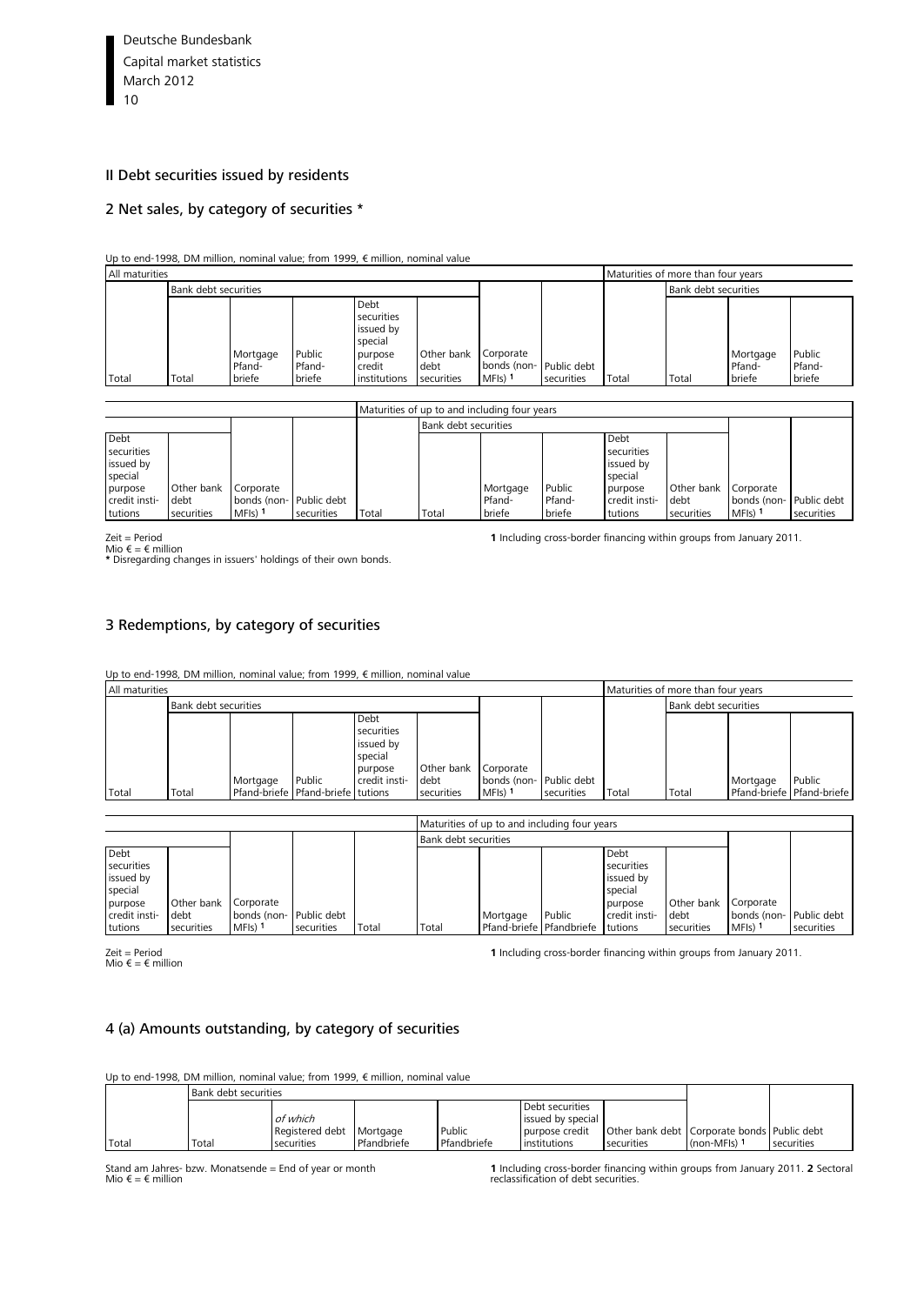#### <span id="page-10-0"></span>II Debt securities issued by residents

#### 4 (b) [Amounts outstanding of zero coupon bonds, floating rate notes and bonds not denominated in](#page-47-0)  Deutsche Mark or euro

Up to end-1998, DM million, nominal value; from 1999, € million, nominal value <sup>1</sup>

| DM/€ bonds        |                                                                    |          |          |           |         |                     |                   |                    |            | Non-DM/€ bonds |                                        |                     |                     |
|-------------------|--------------------------------------------------------------------|----------|----------|-----------|---------|---------------------|-------------------|--------------------|------------|----------------|----------------------------------------|---------------------|---------------------|
| Zero coupon bonds |                                                                    |          |          |           |         | Floating rate notes |                   |                    |            |                | Foreign currency<br>bonds <sup>2</sup> |                     |                     |
|                   | <b>Bank debt securities</b>                                        |          |          |           |         |                     |                   |                    |            |                | Curren-                                |                     | Legacy              |
|                   |                                                                    |          |          |           |         |                     |                   |                    |            |                | cies of                                | Curren-             | currency            |
|                   |                                                                    | without  | with     | Corporate | Public  |                     |                   | Corporate          |            |                | non-euro                               | cies of             | units of            |
|                   |                                                                    | nominal  | nominal  | bonds     | debt    |                     |                   | bonds              | Public     |                | area                                   | euro area           | euro area           |
|                   |                                                                    | interest | interest | (non-     | secure- |                     | Bank debt I (non- |                    | debt       |                | member                                 | member              | member              |
| Total             | ties 4<br>rate <sup>3</sup><br>Total<br>MFI <sub>S</sub> )<br>rate |          |          |           |         | Total               | securities        | MFI <sub>S</sub> ) | securities | Total          | states                                 | states <sup>5</sup> | states <sup>5</sup> |

Stand am Jahres- bzw. Monatsende = End of year or month

Mio € = € million<br>**1** In the case of zero coupon bonds, the issue value when floated. **2** Up to<br>1998, all bonds not denominated in Deutsche Mark; from 1999, only bonds

denominated in non-euro-area currencies. **3** Accrued interest bonds and the like. **4** Excluding Federal savings notes **5** Including bonds denominated in ECU and comparable European units of account.

#### 4 (c) Amounts outstanding, by category of securities and interest rate

| $\epsilon$ million, nominal value                                                                                                                          |       |                                                                                                                                                 |                         |                                                                      |                                                                        |                                                           |            | End of     |
|------------------------------------------------------------------------------------------------------------------------------------------------------------|-------|-------------------------------------------------------------------------------------------------------------------------------------------------|-------------------------|----------------------------------------------------------------------|------------------------------------------------------------------------|-----------------------------------------------------------|------------|------------|
|                                                                                                                                                            |       | Bank debt securities                                                                                                                            |                         |                                                                      |                                                                        |                                                           |            |            |
| Nominal interest<br>rate or average<br>nominal interest<br>rate                                                                                            | Total | Total                                                                                                                                           | Mortgage<br>Pfandbriefe | Public<br>Pfandbriefe                                                | Debt securities<br>issued by special<br>purpose credit<br>institutions | Other bank debt Corporate bonds Public debt<br>securities | (non-MFIs) | securities |
| Umlauf insgesamt = Total amounts outstanding<br>Aufgegliedert = Broken down<br>davon zu $% =$ in $% =$<br>bis unter $=$ less than<br>und mehr $=$ and more |       | Variabel verz. Anleihen = Floating rate notes<br>ECU-Anleihen $u.a. = ECU$ bonds and the like<br>Fremdwährungsanleihen = Foreign currency bonds |                         | In nationalen Währungseinheiten der EWU-Länder = In euro-area legacy |                                                                        |                                                           |            |            |

und mehr = and more<br>Nicht aufgegliedert = Not broken down<br>Null-Kupon-Anleihen = Zero coupon bonds

**1** Bonds denominated in Deutsche Mark or euro. **2** Issue value when floated. **3** Non-euro area currencies.

### [4 \(d\) Amounts outstanding, by category of securities and year of maturity](#page-48-0)

| $\epsilon$ million, nominal value                   |       |                      |             |             |                                                                                    |            |                                                 | End of     |  |
|-----------------------------------------------------|-------|----------------------|-------------|-------------|------------------------------------------------------------------------------------|------------|-------------------------------------------------|------------|--|
|                                                     |       | Bank debt securities |             |             |                                                                                    |            |                                                 |            |  |
|                                                     |       |                      |             |             | Debt securities<br>issued by special                                               |            |                                                 |            |  |
| Year of                                             |       |                      | Mortgage    | Public      | purpose credit                                                                     |            | Other bank debt   Corporate bonds   Public debt |            |  |
| maturity <sup>1</sup>                               | Total | Total                | Pfandbriefe | Pfandbriefe | institutions                                                                       | securities | (non-MFIs)                                      | securities |  |
| und früher $=$ and before<br>und später $=$ onwards |       |                      |             |             | repayment date. Separately agreed reductions in maturity have been<br>disregarded. |            |                                                 |            |  |

und später = onwards **1** In the case of debt securities not falling due en bloc, on the basis of the latest

disregarded.

### [4 \(e\) Amounts outstanding, by category of securities and maturity](#page-49-0)

| $\epsilon$ million, nominal value |       |                      |             |             |                   |                                             |            | End of     |
|-----------------------------------|-------|----------------------|-------------|-------------|-------------------|---------------------------------------------|------------|------------|
|                                   |       | Bank debt securities |             |             |                   |                                             |            |            |
|                                   |       |                      |             |             | Debt securities   |                                             |            |            |
|                                   |       |                      |             |             | issued by special |                                             |            |            |
| Maturity, in                      |       |                      | Mortgage    | Public      | purpose credit    | Other bank debt Corporate bonds Public debt |            |            |
| vears                             | Total | Total                | Pfandbriefe | Pfandbriefe | institutions      | securities                                  | (non-MFIs) | securities |

Alle Schuldverschreibungen nach der längsten Laufzeit gemäß Emissionsbedingungen = All debt securities, by maximum maturity as per terms of issue<br>bis einschl. = up to and including<br>über 1 bis unter... = more than 1 but less than<br>genau 4 = 4 exactly<br>bis einschl. 4 zusammen = up to and includ

Gesamtfällige Schuldverschreibungen nach der Restlaufzeit = Debt securities falling due en bloc, by residual maturity Nicht gesamtfällige Schuldverschreibungen ... = Debt securities not falling due en bloc

... nach der mittleren Restlaufzeit = ... by mean residual maturity

... nach der längsten Restlaufzeit = ... by maximum residual maturity **1** Separately agreed reductions in maturity have been disregarded.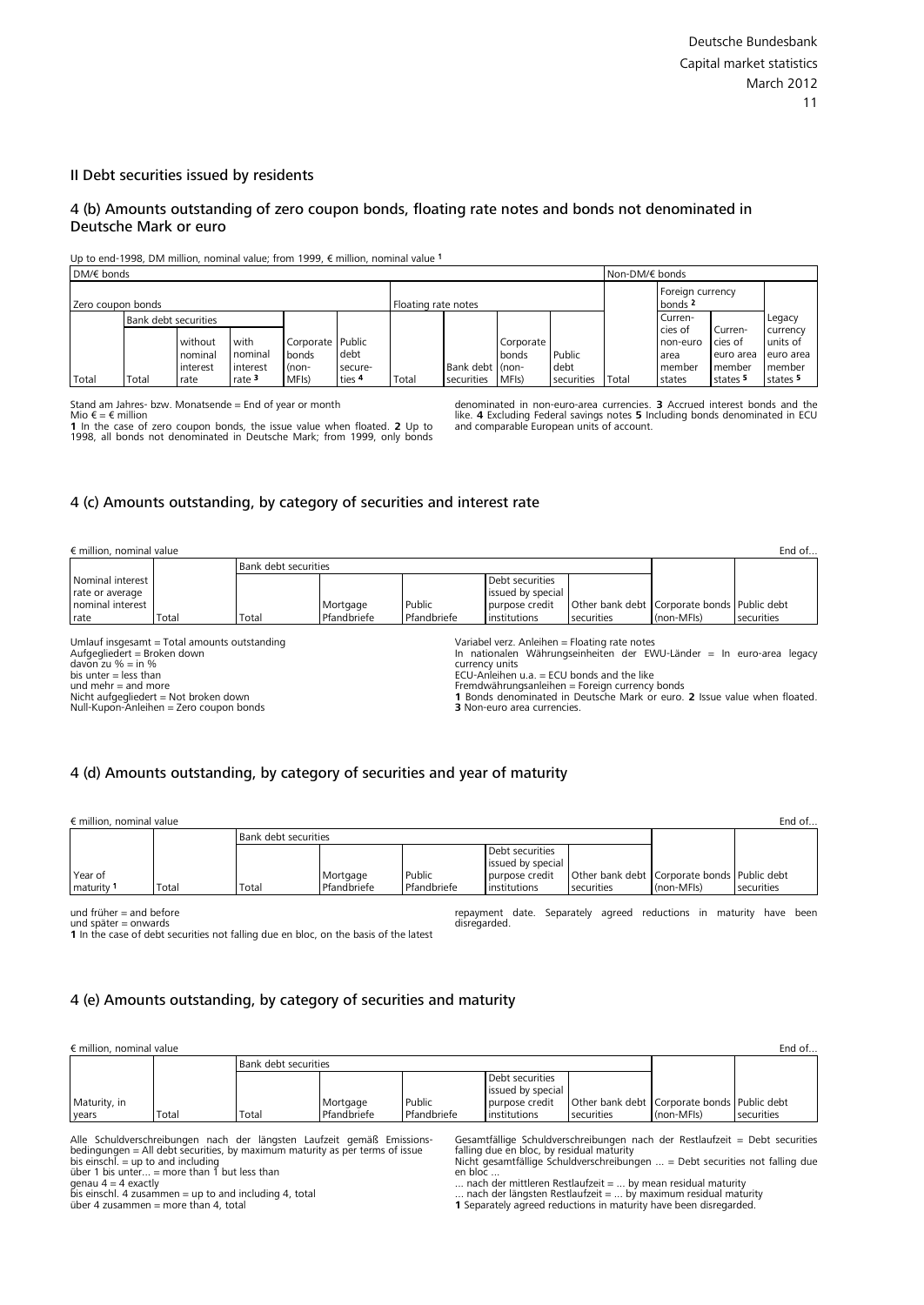#### <span id="page-11-0"></span>[II D](#page-2-1)ebt securities issued by residents

#### [4 \(f\) Amounts outstanding of public debt securities, by issuer](#page-51-0)

Up to end-1998, DM million, nominal value; from 1999, € million, nominal value

| All maturities |         |           |         |           |                   |            |          |          |         |         |            |             |
|----------------|---------|-----------|---------|-----------|-------------------|------------|----------|----------|---------|---------|------------|-------------|
|                |         |           |         |           |                   |            |          |          |         |         | Federal    |             |
|                |         |           |         |           |                   |            |          |          |         |         | Railways   |             |
|                |         |           |         |           |                   |            |          |          |         |         | Fund       |             |
|                |         | of which  |         |           |                   |            |          |          |         |         | (including |             |
|                |         |           |         |           | ERP               | Currency   |          |          |         |         | Federal    |             |
|                |         |           |         | German    | Special           | Conversion |          |          |         |         | Railways   |             |
|                | Federal | Five-year | Federal | Govern-   | Fund and          | Equal-     | Indemni- |          | State   | Local   | and east   |             |
|                | Govern- | Federal   | savings | ment Day- | German            | isation    | fication | Treuhand | qovern- | qovern- | German     | Federal     |
| Total          | ment    | notes     | notes   | Bond      | Unity Fund Fund 1 |            | Fund 2   | agency   | ment    | ment    | Railways)  | Post Office |

|       | Maturities of more than four years |         |          |             |       | Maturities of up to and including four years |                   |          |         |          |                                |              |
|-------|------------------------------------|---------|----------|-------------|-------|----------------------------------------------|-------------------|----------|---------|----------|--------------------------------|--------------|
|       | of which                           |         |          |             |       |                                              |                   |          |         |          |                                |              |
|       |                                    |         |          |             |       |                                              |                   |          |         |          |                                |              |
|       |                                    |         |          |             |       |                                              |                   |          |         |          |                                | Memo<br>item |
|       | Federal                            | State   | Federal  |             |       | Federal                                      |                   |          | State   | Federal  |                                | Treasury     |
|       | Govern-                            | qovern- | Railways | Federal     |       | Govern-                                      | German            | Treuhand | govern- | Railways | Federal                        | discount     |
| Total | ment                               | ment    | Fund     | Post Office | Total | ment                                         | Unity Fund agency |          | ment    | Fund     | Post Office paper <sup>3</sup> |              |

Stand am Jahres-bzw. Monatsende = End of year or month Mio  $\epsilon = \epsilon$  million

1 Debt securities issued in exchange for equalisation claims arising from<br>German monetary union. 2 Debt securities issued according to the<br>Indemnification and Compensation Act. 3 General government; up to 1993,

including the Federal Railways; up to 1994, including the Federal Post Office;<br>including Federal Treasury financing paper and Bubills, which were issued for<br>the first time in July 1996. The discounted amounts are shown. Fr

#### [5 Gross sales and amounts outstanding of bank debt securities, by category of banks](#page-53-0)

Up to end-1998, DM million, nominal value; from 1999, € million, nominal value

| All categories of banks |             |             |                   | Private mortgage banks 1 |       |             |             |                 |
|-------------------------|-------------|-------------|-------------------|--------------------------|-------|-------------|-------------|-----------------|
|                         |             |             |                   |                          |       |             |             |                 |
|                         |             |             |                   |                          |       |             |             |                 |
|                         |             |             |                   |                          |       |             |             |                 |
|                         |             |             | Debt securities   |                          |       |             |             |                 |
|                         |             |             | issued by special |                          |       |             |             |                 |
|                         | Mortgage    | Public      | purpose credit    | Other bank debt          |       | Mortgage    | Public      | Other bank      |
| Total                   | Pfandbriefe | Pfandbriefe | institutions      | securities               | Total | Pfandbriefe | Pfandbriefe | debt securities |

| Public mortgage banks and Landesbanken <sup>2</sup> |       |                         |                       |                              | Other credit institutions |                                         |                            |                     |               |                      |  |
|-----------------------------------------------------|-------|-------------------------|-----------------------|------------------------------|---------------------------|-----------------------------------------|----------------------------|---------------------|---------------|----------------------|--|
|                                                     |       |                         |                       | Other bank                   |                           | Debt securities<br>issued by<br>special | Other bank debt securities |                     |               |                      |  |
|                                                     | Total | Mortgage<br>Pfandbriefe | Public<br>Pfandbriefe | debt secur-<br><b>lities</b> | Total                     | purpose credit<br>institutions          | Total                      | Commercial<br>banks | Savings banks | Cooperative<br>banks |  |

Zeit = Period Mio € = € million Brutto-Absatz = Gross sales Umlauf = Amounts outstanding **1** Including ship mortgage banks and mixed mortgage banks. **2** Including DekaBank Deutsche Girozentrale and Pfandbriefe issued by public savings banks. **3** End of year or month. 4 Sectoral reclassification of debt securities.

#### 6 Average prices \*

| ا ۱.<br>interest | which '<br>יש |     |    |                        |    |                                   |    |                             |                  |                        |    |
|------------------|---------------|-----|----|------------------------|----|-----------------------------------|----|-----------------------------|------------------|------------------------|----|
| rates            | 3%            | 19% | 4% | 10 <sup>2</sup><br>730 | 5% | $\overline{a}$<br>п<br>720<br>. . | 6% | 10 <sub>1</sub><br>720<br>U | 704<br>$\lambda$ | 10 <sup>1</sup><br>720 | 8% |

Zeit = Period

Festverzinsliche Wertpapiere insgesamt = Debt securities, total Bankschuldverschreibungen = Bank debt securities Hypothekenpfandbriefe = Mortgage Pfandbriefe Öffentliche Pfandbriefe = Public Pfandbriefe Anleihen der öffentlichen Hand = Public debt securities

\* [The figures relate to the range of bonds and notes included in the yield](#page-55-0) calculation (Table 7(b)). Owing to the continuing shifts in the pattern of circulation, the change in the average prices for all interest rates (o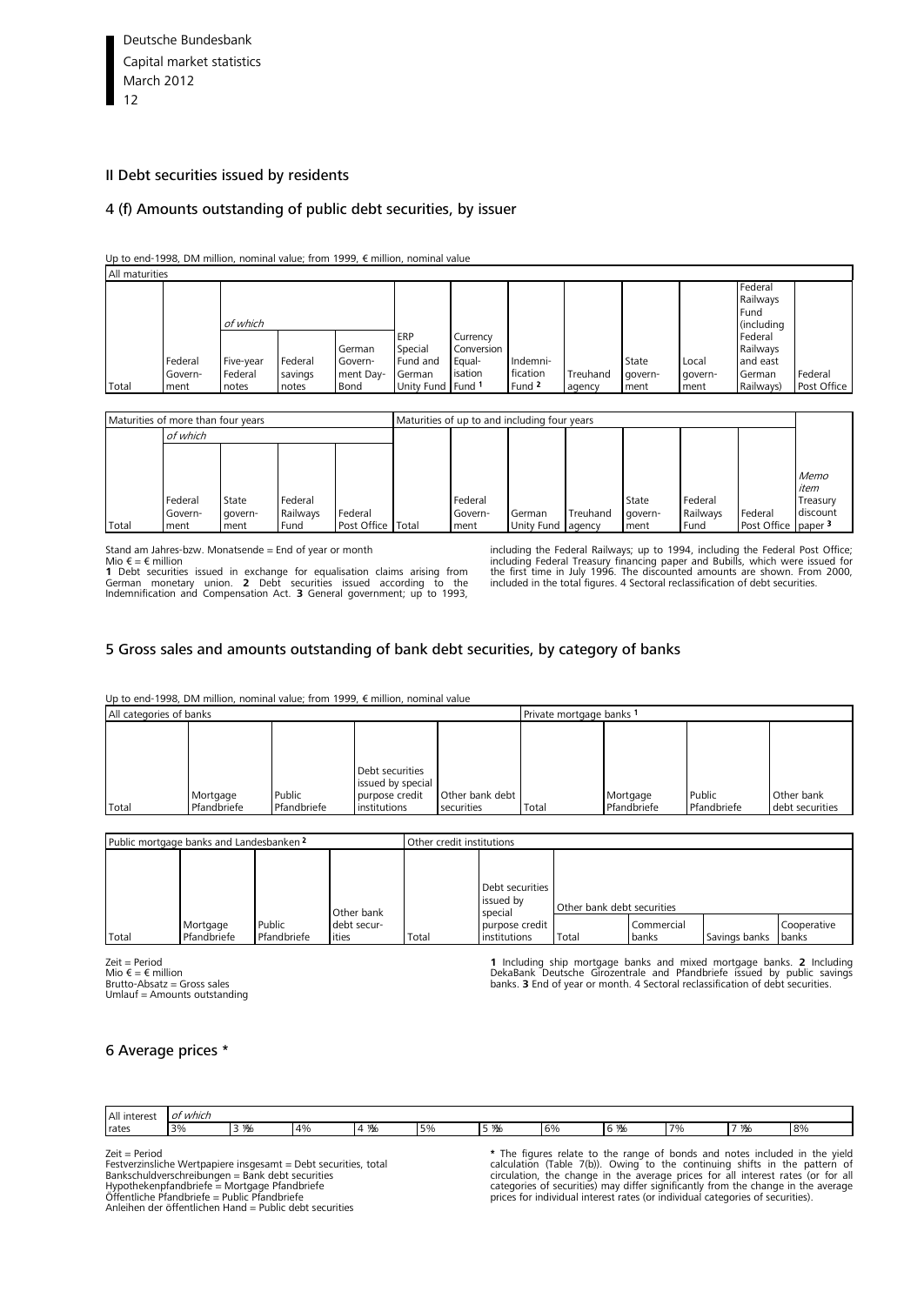#### <span id="page-12-0"></span>II Debt securities issued by residents

#### [7 \(a\) Issue yields, by category of securities](#page-57-0)

% per annum

|       | Bank debt securities |             |             |                   | Public debt securities |                                        |       |                 |
|-------|----------------------|-------------|-------------|-------------------|------------------------|----------------------------------------|-------|-----------------|
|       | Debt securities      |             |             |                   |                        |                                        |       |                 |
|       |                      |             |             | issued by special |                        |                                        |       | of which        |
|       |                      | Mortgage    | Public      | purpose credit    |                        | <b>Other bank debt Corporate bonds</b> |       | Listed Federal  |
| Total | Total                | Pfandbriefe | Pfandbriefe | institutions      | securities             | (non-MFIs)                             | Total | debt securities |

Zeit = Period

#### [7 \(b\) Yields on debt securities outstanding, by category of securities](#page-57-0)

| % per annum |                      |                         |                       |                                                                                 |                                  |                                   |                        |                                        |                                                                                                     |                                                                                                                                      |
|-------------|----------------------|-------------------------|-----------------------|---------------------------------------------------------------------------------|----------------------------------|-----------------------------------|------------------------|----------------------------------------|-----------------------------------------------------------------------------------------------------|--------------------------------------------------------------------------------------------------------------------------------------|
|             | Bank debt securities |                         |                       |                                                                                 |                                  |                                   | Public debt securities |                                        |                                                                                                     |                                                                                                                                      |
|             |                      |                         |                       |                                                                                 |                                  |                                   |                        | of which.<br>Listed Federal securities |                                                                                                     |                                                                                                                                      |
| Total       | Total <sup>1</sup>   | Mortgage<br>Pfandbriefe | Public<br>Pfandbriefe | Debt<br>securities<br>issued by<br>special<br>purpose<br>credit<br>institutions | Other bank<br>debt<br>securities | Corporate<br>bonds (non-<br>MFIs) | Total <b>'</b>         | Total                                  | of which<br>With a<br>maturity of<br>more than 9<br>up to and<br>including 10<br>years <sup>'</sup> | Memo item<br>DM/€ debt<br>securities<br>issued by<br>non-resi-<br>dents in a<br>agreement<br>under<br>German lead<br>man-<br>agement |

Zeit = Period **1** Yields for comparable categories of residual maturity, see Table ll.7(c). **2** Only

bonds eligible as underlying instruments for futures contracts; calculated as [an](#page-2-1)  unweighted average. **3** For breakdown by issuer, see Table III.2.

#### [7 \(c\) Yields on debt securities outstanding, by residual maturity \\*](#page-58-0)

| % per annum                      |             |             |             |             |             |             |             |             |              |  |
|----------------------------------|-------------|-------------|-------------|-------------|-------------|-------------|-------------|-------------|--------------|--|
| Mean residual maturity of  years |             |             |             |             |             |             |             |             |              |  |
|                                  |             |             |             |             |             | More than 7 |             |             |              |  |
|                                  |             |             |             |             |             |             | of which    |             |              |  |
| More than 1                      | More than 2 | More than 3 | More than 4 | More than 5 | More than 6 |             | More than 7 | More than 8 | More than 9  |  |
| and up to 2                      | and up to 3 | and up to 4 | and up to 5 | and up to 6 | and up to 7 | Total       | and up to 8 | and up to 9 | and up to 10 |  |
|                                  |             |             |             |             |             |             |             |             |              |  |

Zeit = Period

Festverzinsliche Wertpapiere insgesamt = Fixed interest securities, total<br>Bankschuldverschreibungen = Bank debt securities<br>Öffentliche Pfandbriefe = Public Pfandbriefe

Hypothekenpfandbriefe = Mortgage Pfandbriefe<br>Anleihen der öffentlichen Hand = Public debt securities<br>\* Only bearer bonds of domestic issuers with a maximum maturity as per the<br>terms of issue of more than 4 years are includ

#### [7 \(d\) Yields on listed Federal securities outstanding – average, highest and lowest rates](#page-60-0)

% per annum

|               |                                   |  |                               | of which: Residual maturity of |  |                               |                               |  |                                |  |                          |  |
|---------------|-----------------------------------|--|-------------------------------|--------------------------------|--|-------------------------------|-------------------------------|--|--------------------------------|--|--------------------------|--|
| Total         |                                   |  | more than 3 and up to 5 years |                                |  | more than 5 and up to 8 years |                               |  | more than 8 and up to 15 years |  |                          |  |
| Average       |                                   |  | Average                       |                                |  | Average                       |                               |  | Average                        |  |                          |  |
| <b>I</b> rate | Lowest rate   Highest rate   rate |  |                               | Lowest rate Highest rate rate  |  |                               | Lowest rate Highest rate rate |  |                                |  | Lowest rate Highest rate |  |

Zeit = Period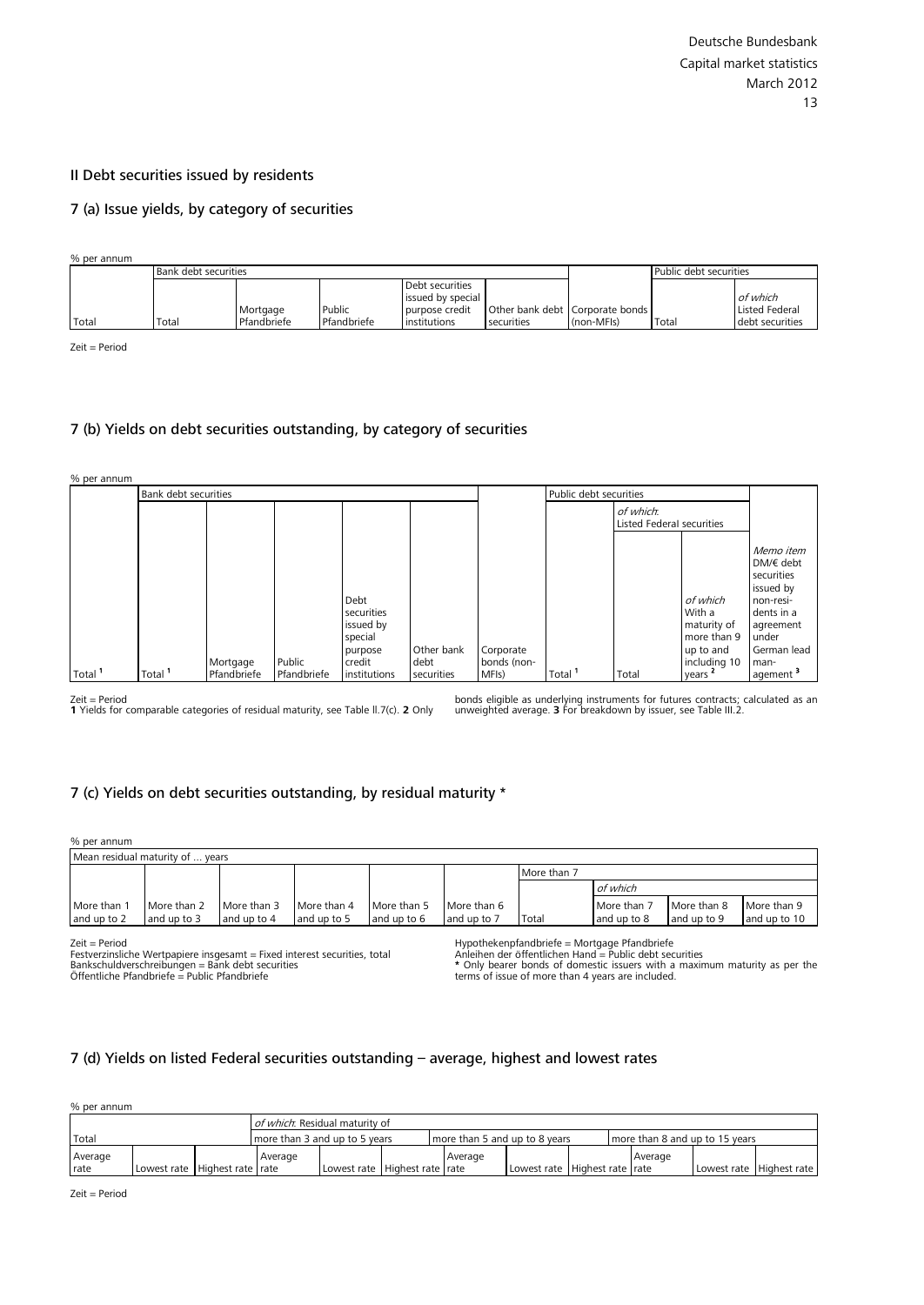#### <span id="page-13-0"></span>II Debt securities issued by residents

#### [7](#page-2-1) [\(e\) Daily term structure of interest rates in the debt securities market – estimated values \\*](#page-61-0)

| % per<br>annum:         |                              |       |  |  |  |  |  |  |  |  |  |
|-------------------------|------------------------------|-------|--|--|--|--|--|--|--|--|--|
| Intora<br>ат а<br>rate. | residual maturity of $\cdot$ | vears |  |  |  |  |  |  |  |  |  |
|                         |                              |       |  |  |  |  |  |  |  |  |  |

Stand am Jahres- bzw. Monatsende = End of year or month Börsennotierte Bundeswertpapiere = Listed Federal securities Nachrichtlich: Aus der Zinsstruktur abgeleitete Renditen für börsennotierte<br>Bundeswertnaniere mit jährlichen Kunonzahlungen = Memo item vields Bundeswertpapiere mit jährlichen Kuponzahlungen = *Memo item*: yields,<br>derived from the term structure of interest rates, on listed Federal ecuritiers with annual coupon payments. Nachrichtlich: Aus der Zinsstruktur abgeleitete Renditen für Pfandbriefe mit jährlichen Kuponzahlungen = *Memo item*: yields, derived from the term of<br>structure of interest rates, on Pfandbriefe with annual coupon payments

**\*** Interest rates on (notional) zero coupon bonds without a default risk, estimated according to the procedure outlined in the explanatory notes at the end of this Supplement. The estimates are based on the prices of Federal<br>bonds, five-year Federal notes and Federal Treasury notes as well as of<br>Pfandbriefe (mortgage Pfandbriefe and public Pfandbriefe) with a residual<br>mat linear, parametric approach. Data on the residual maturities between 11 and 15 years and the parameters used for calculating the term structure are available on request or may be found on the Bundesbank's website.

#### [8 \(a\) Gross sales of registered bank debt securities](#page-62-0)

Up to end-1998, DM million, nominal value; from 1999, € million, nominal value

|       |                        |                           | l Debt securities issued by        |                            |
|-------|------------------------|---------------------------|------------------------------------|----------------------------|
| Total | I Mortgage Pfandbriefe | <b>Public Pfandbriefe</b> | specialised<br>credit institutions | Other bank debt securities |
|       |                        |                           |                                    |                            |

Zeit = Period Mio  $\epsilon = \epsilon$  million

#### 8 (b) Registered bank debt securities outstanding

Up to end-1998, nominal value in DM million; from 1999, in € million, and relation (%) to simultaneously outstanding bearer debt securities in the corresponding category of securities

|                   |                      |                    | Debt securities issued by       |                            |
|-------------------|----------------------|--------------------|---------------------------------|----------------------------|
| Tota <sub>i</sub> | Mortgage Pfandbriefe | Public Pfandbriefe | specialised credit institutions | Other bank debt securities |
|                   |                      |                    |                                 |                            |

Stand am Jahres- bzw. Monatsende = End of year or month Mio DM = DM million Mio  $f = f$  million

#### [9 Deutsche Mark/euro commercial paper issued by domestic non-banks \\*](#page-63-0)

Up to end-1998, DM million, nominal value; from 1999, € million, nominal value

| Gross sales 1 |          |                  |                          |           | <b>Amounts outstanding</b> |                 |               |              |             |  |
|---------------|----------|------------------|--------------------------|-----------|----------------------------|-----------------|---------------|--------------|-------------|--|
|               |          |                  |                          |           |                            | Agreed maturity |               |              |             |  |
|               | of which |                  |                          |           |                            |                 | 1 month and   | 3 months and |             |  |
|               |          | Placed with non- |                          |           |                            | Less than 1     | more but less | more up to 1 | More than 1 |  |
| Total         |          | residents        | Redemptions <sup>1</sup> | Net sales | Total                      | month           | than 3 months | vear         | vear        |  |

Stand am Jahres- bzw. Monatsende = End of year or month Mio  $f = f$  million

**\*** Commercial Paper of resident public issuers are not included here but in the figures of public issuers. **1** In the period under review.

#### [10 Shorter-term debt securities outstanding](#page-64-0)

€ million, nominal value

| Debt securities issued by non-banks |                             |                |                 | Debt securities issued by banks 1 |                       | Memo items             |
|-------------------------------------|-----------------------------|----------------|-----------------|-----------------------------------|-----------------------|------------------------|
|                                     | Public issuers <sup>2</sup> |                |                 |                                   | Debt securities with  | Deutsche Mark/euro     |
|                                     | of which                    |                | Corporate bonds |                                   | initial maturities of | debt securities issued |
| Total                               | Total                       | <b>Bubills</b> | $I$ (non-MFIs)  | Total                             | Hess than two vears   | by nonresidents 4      |

Stand am Jahres- bzw. Monatsende = End of year or month

Mio  $€ = €$  million Vereinbarte Laufzeit bis unter 2 Jahren = Agreed maturity of less than 2 years darunter: vereinbarte Laufzeit bis einschl. 1 Jahr =  $of which$ : Agreed maturity of

up to and including 1 year **1** Treasury discount paper and Treasury financing paper (both including twoyear debt securities) issued by the Federal Government and its special funds and other issues launched by general government. **2** Bonds and Deutsche<br>Mark/euro-commercial-paper (including-paper of the-Treuhand-agency-and-the<br>Federal Post Office). **3** Foreign Deutsche Mark/euro-bonds and Deutsche Mark/euro commercial paper issued by foreign non-banks in a syndicate<br>agreement under German lead management and with the involvement of<br>domestic credit institutions. **4** Sectoral reclassification of debt securities.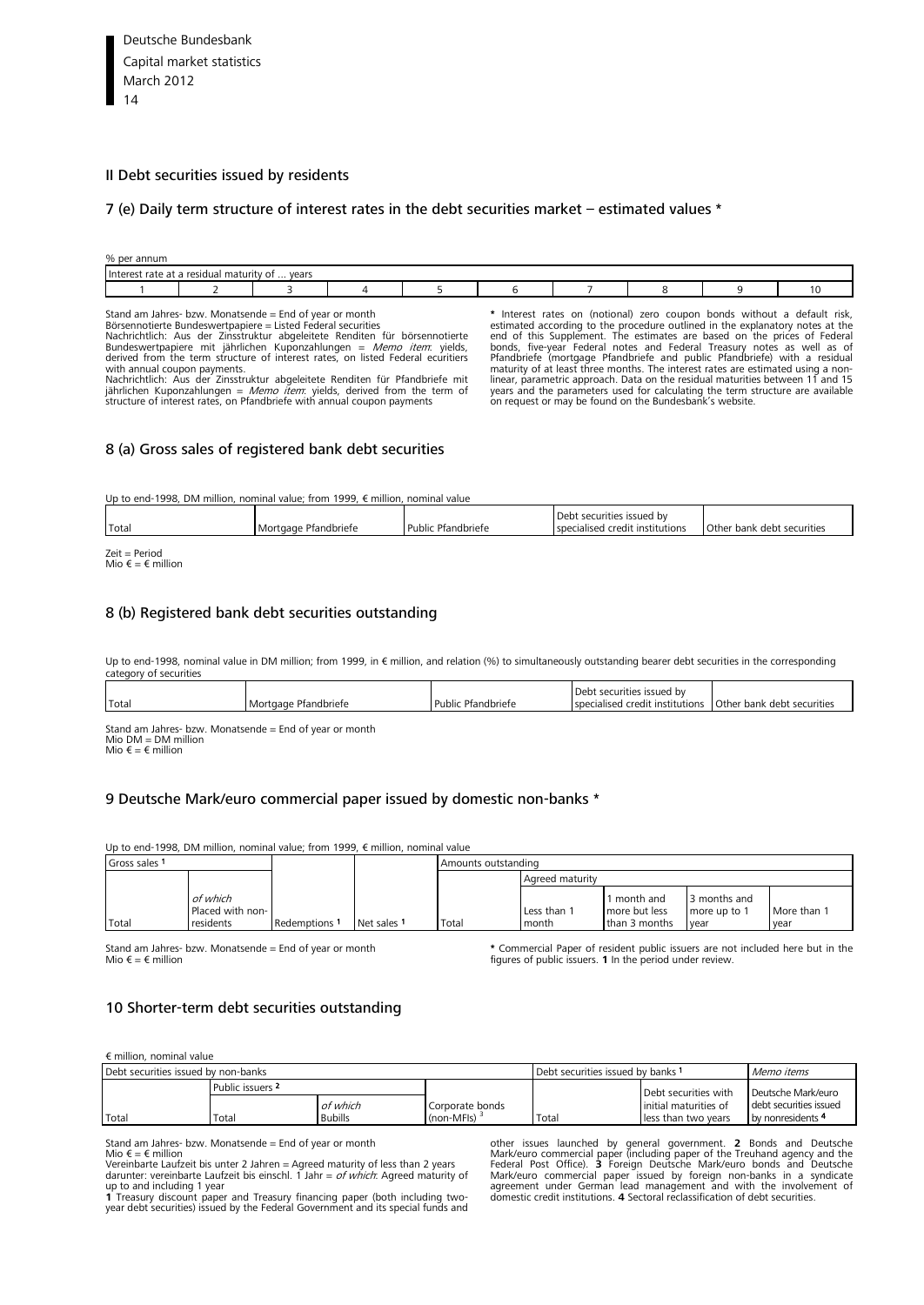#### <span id="page-14-0"></span>Ill Debt securities issued by non-residents

#### [1 Sales, redemptions and amounts outstanding of foreign Deutsche Mark/euro bonds issued by German](#page-65-0)managed syndicates

Up to end-1998, DM million, nominal value; from 1999, € million, nominal value 1

| Gross sales |          |                                 |           | Debt securities outstanding 2 |                                         |  |
|-------------|----------|---------------------------------|-----------|-------------------------------|-----------------------------------------|--|
|             | of which |                                 |           |                               | of which                                |  |
|             |          |                                 |           |                               |                                         |  |
| Total       | Total    | Floating rate notes Redemptions | Net sales | Total                         | I Zero coupon bonds Floating rate notes |  |

Zeit = Period Mio  $\epsilon = \epsilon$  million **1** In the case of zero coupon bonds, the nominal value is the issue value when floated. **2** End of year or month.

#### [2 Yields on outstanding foreign Deutsche Mark/euro bonds issued by German-managed syndicates, by](#page-65-0)  category of issuer \*

% per annum

|              | of which |                                     |                         |                            |                         |                         |                                       |                            |
|--------------|----------|-------------------------------------|-------------------------|----------------------------|-------------------------|-------------------------|---------------------------------------|----------------------------|
|              |          | Central, state and local government |                         | Corporate bonds (non-MFIs) |                         |                         | Memo item<br>Euro dollar              |                            |
| <b>Total</b> | Total    | Industrial<br>countries             | Developing<br>countries | Total                      | Industrial<br>countries | Developing<br>countries | <b>International</b><br>organisations | <b>bonds</b><br>Luxemboura |

Zeit = Period

[\\* Where quoted on German stock exchanges; definition of maturity as for](#page-66-0)  bonds issued by domestic issuers. — **1** Weighted average yield of a sample of euro dollar bonds with residual maturities of usually 7 or more years; monthly

averages calculated on the basis of weekly (from 1993, daily) figures of the Luxembourg stock exchange. Up to end-1988, calculated on the basis of the weekly figures for three categories of issuers

#### IV Shares issued by residents

#### 1 Share issues

| Total sales               |              |                        | Listed enterprises |              |                        | Unlisted enterprises |              |                        |  |
|---------------------------|--------------|------------------------|--------------------|--------------|------------------------|----------------------|--------------|------------------------|--|
| Nominal<br><b>I</b> value | Market value | Average issue<br>price | Nominal value      | Market value | Average issue<br>price | Nominal value        | Market value | Average issue<br>price |  |

Zeit = Period<br>Mio DM = DM million<br>Mio € = € million

**1** [Enterprises whose shares are listed on the Regulated Market \(the introduction](#page-66-1) 

of which marked the end of the division of organised trading segments into an official and a regulated market on 1 November 2007) or the Neuer Markt (stock market segment was closed down on 24 March 2003).

#### 2 Shares in circulation, by category of issuer at market values \*

€ million

| <b>Shares in cirulation at market</b><br>values (market capitalisation) |              |                        |                              | Non-financial corporations |
|-------------------------------------------------------------------------|--------------|------------------------|------------------------------|----------------------------|
| Total                                                                   | Banks (MFIs) | Insurance corporations | Other financial institutions | (other enterprises)        |

Stand am Jahres- bzw. Monatsende = End of year or month

Source: Bundesbank calculations based on data of the Herausgeber-<br>gemeinschaft Wertpapier-Mitteilungen and the Deutsche Börse AG.<br>\*Including enterprises whose shares are listed on the Regulated Market (the

introduction of which marked the end of the division of organised trading segments into an official and a regulated market on 1 November 2007) or the Neuer Markt (stock market segment was closed down on 24 March 2003) [and](#page-3-0)  enterprises whose shares are traded on the regulated open Market.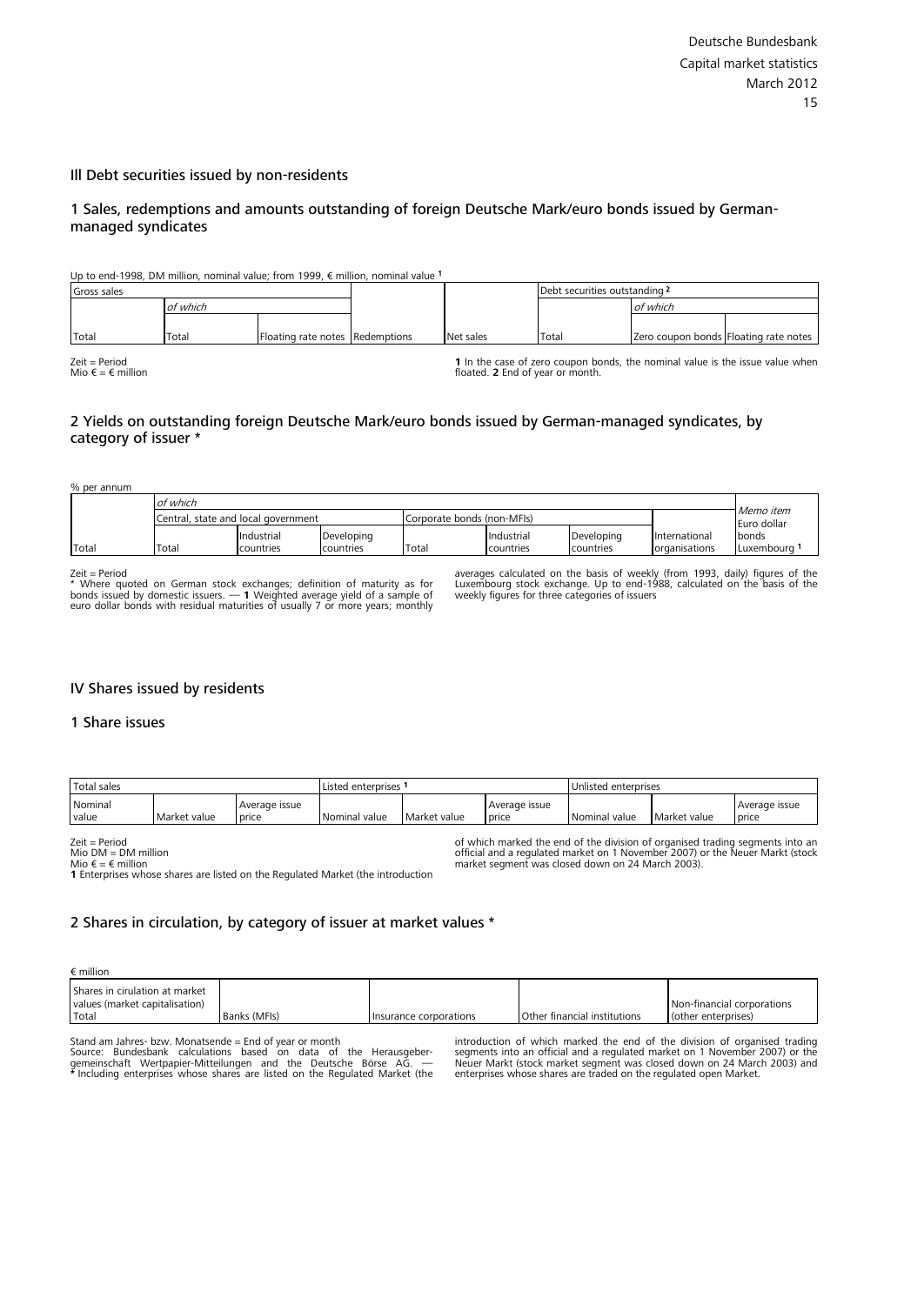#### <span id="page-15-0"></span>[IV](#page-3-0) Shares issued by residents

#### [3 Changes in share circulation](#page-68-0)

| Change in public limited companies' capital |                                                                   |                            |            |                                 |        |                 |              | Memo item                        |               |  |
|---------------------------------------------|-------------------------------------------------------------------|----------------------------|------------|---------------------------------|--------|-----------------|--------------|----------------------------------|---------------|--|
| due to                                      | German companies included in<br>the share issue statistics (level |                            |            |                                 |        |                 |              |                                  |               |  |
|                                             | cash payments                                                     |                            |            | contribution of contribution of |        | change to or    |              | at end of period under review)   |               |  |
|                                             | and exchange                                                      |                            | claims and | shares, mining   merger and     |        | from a          | reduction of |                                  |               |  |
|                                             | of convertible                                                    | issue of bonus lother real |            | shares, GmbH transfer of        |        | different legal | capital and  | Share capital $=$ $\blacksquare$ |               |  |
| Total                                       | bonds <sup>1</sup>                                                | shares                     | assets     | I shares, etc                   | assets | form            | liquidation  | Circulation                      | <b>Number</b> |  |

Zeit = Period

Mio DM Nominalwert = DM million, nominal value<br>Mio € Nominalwert = € million, nominal value<br>° From January 1994, including the shares of east German enterprises (resultant

increase in share circulation: DM 7,771 million; increase in the number of enterprises: 307). **1** Including share issues out of company profits. **2** Figure revised downwards by DM1,902 million.

#### [V Stock market turnover, options trading and futures contracts](#page-69-0)

#### 1 Stock market turnover

Up to end-1998, DM million, market value; from 1999, € million, market value

|       | Shares |                                |  |                    | Debt securities 2 |                                                                                   |                                 |                                |  |
|-------|--------|--------------------------------|--|--------------------|-------------------|-----------------------------------------------------------------------------------|---------------------------------|--------------------------------|--|
|       |        | of which                       |  |                    |                   | of which                                                                          |                                 |                                |  |
| Total | Total  | Domestic shares Foreign shares |  | Option<br>warrants | Total             | Debt securities<br>of the Federal<br>Government,<br>railways and<br>Post Office 3 | Other public<br>debt securities | Foreign Deutsche<br>Mark bonds |  |

Zeit = Period<br>Mio € = € million<br>Source (from 1987): Arbeitsgemeinschaft der Deutschen Wertpapierbörsen<br>(Federation of German Stock Exchanges); from 1993: Deutsche Börse AG.<br>1 Including share purchase warrants, pa

**2** From 1988, broader definition of turnover in bonds (see explanatory notes).<br>**3** From April 1993, including all Federal special funds and those of the Treuhand agency. **4** Changed definition from June 2011 onwards (see

#### [2 \(a\) Options trading on Eurex](#page-70-0)

| Call options                      |                        |                      |                                                         |                                    | Put options         |                        |                      |                                                       |                         |  |  |
|-----------------------------------|------------------------|----------------------|---------------------------------------------------------|------------------------------------|---------------------|------------------------|----------------------|-------------------------------------------------------|-------------------------|--|--|
| Contracts<br>traded<br>(turnover) | Contracts<br>exercised | Contracts<br>expired | Open con-<br>tracts at end<br>of period<br>under review | Option<br>premiums paid (turnover) | Contracts<br>traded | Contracts<br>exercised | Contracts<br>expired | Open<br>contracts at<br>end of period<br>under review | Option<br>premiums paid |  |  |
| Number                            |                        |                      |                                                         | $\epsilon$ million                 | Number              |                        |                      |                                                       | $\epsilon$ million      |  |  |

Notes to page 49 Zeit = Period

Aktienoptionen = Share options Optionen auf den Deutschen Aktienindex (DAX-Optionen) = DAX options

Source: Eurex.

Notes to page 50<br>Optionen auf den Euro-BUND-Future = Euro Bund futures options<br>Optionen auf den Euro-BOBL-Future = Euro Bobl futures options<br>Source: Eurex. 1 Up to and including November 1998, only Bund futures<br>options, or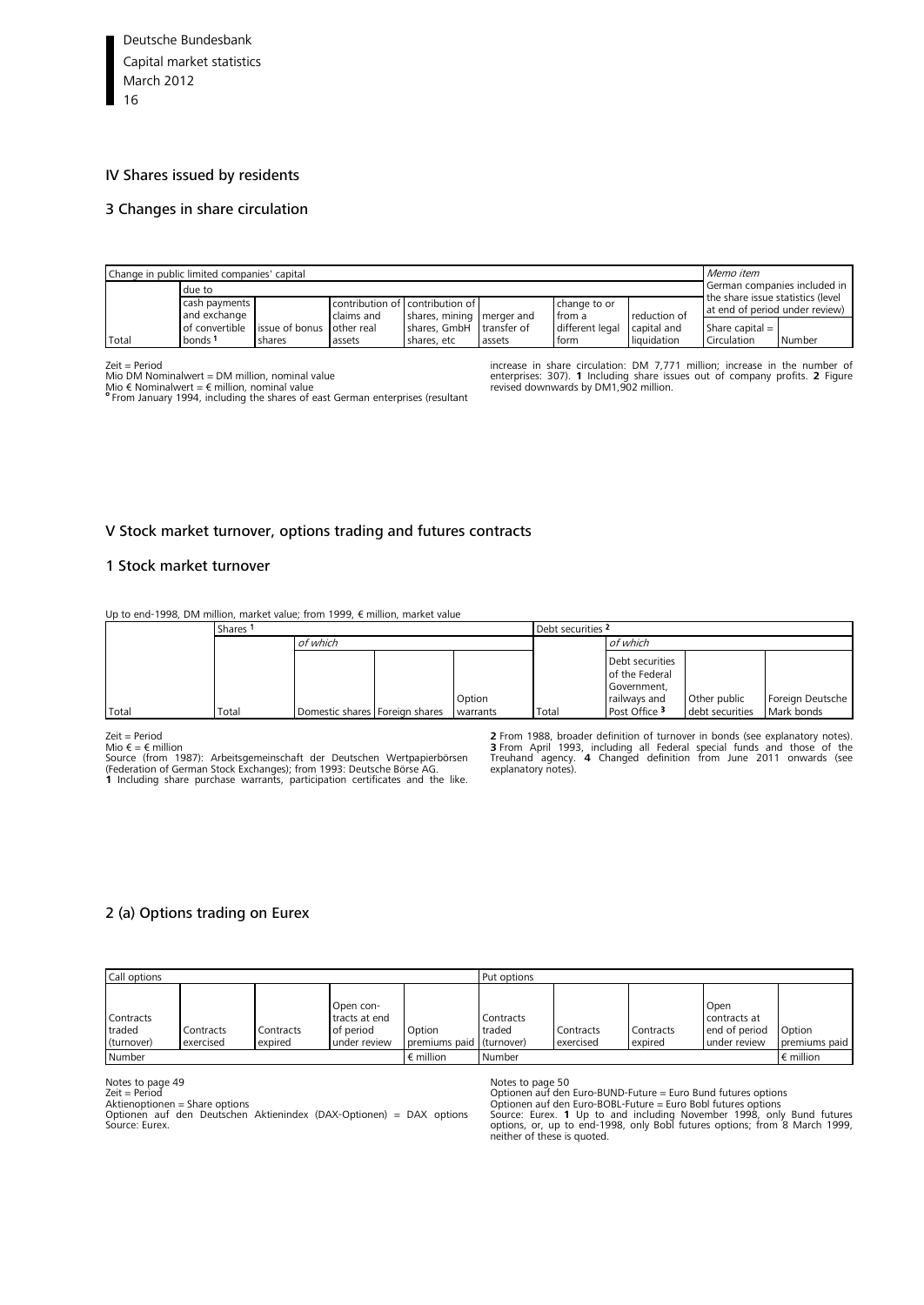#### <span id="page-16-0"></span>[V Stock market turnover, options trading and futures contracts](#page-72-0)

#### 2 (b) Futures contracts on Eurex

Number of contracts

| Contracts traded (turnover) |       |      |           |             | Open contracts at end of period under review |       |      |             |          |  |
|-----------------------------|-------|------|-----------|-------------|----------------------------------------------|-------|------|-------------|----------|--|
| maturing in                 |       |      |           | maturing in |                                              |       |      |             |          |  |
|                             |       |      |           |             |                                              |       |      |             |          |  |
| Total                       | March | June | September | December    | Total                                        | March | June | I September | December |  |
|                             |       |      |           |             |                                              |       |      |             |          |  |

Zeit = Period Source: Eurex.

#### VI Mutual funds

#### [1 Number, shares outstanding and assets of domestic](#page-73-0) mutual funds

|       |       |                         |                        |             |                |               | Funds open to the general public |            |                    |  |  |  |  |  |  |  |  |  |  |
|-------|-------|-------------------------|------------------------|-------------|----------------|---------------|----------------------------------|------------|--------------------|--|--|--|--|--|--|--|--|--|--|
|       |       | of which                |                        |             |                |               |                                  |            |                    |  |  |  |  |  |  |  |  |  |  |
|       |       |                         | Securities-based funds |             |                |               |                                  |            |                    |  |  |  |  |  |  |  |  |  |  |
|       |       |                         |                        |             | Mixed          |               |                                  |            |                    |  |  |  |  |  |  |  |  |  |  |
|       |       |                         |                        |             | securities     |               |                                  | Pension    |                    |  |  |  |  |  |  |  |  |  |  |
|       |       | Money market Bond-based |                        | Share-based | <b>l</b> based | Open-end real |                                  | investment | Funds of           |  |  |  |  |  |  |  |  |  |  |
| Total | Total | funds                   | funds                  | funds       | funds          | estate funds  | Mixed funds 2                    | funds      | funds <sup>3</sup> |  |  |  |  |  |  |  |  |  |  |

|       |             | Specialised funds |          |                        |                              |                    |             |                      |                    |       |             |
|-------|-------------|-------------------|----------|------------------------|------------------------------|--------------------|-------------|----------------------|--------------------|-------|-------------|
|       |             |                   | of which |                        |                              |                    |             |                      |                    |       |             |
|       |             |                   |          | Securities-based funds |                              |                    |             |                      |                    |       |             |
|       |             |                   |          |                        |                              | Mixed              |             |                      |                    |       |             |
|       |             |                   | Money    |                        |                              | securities         | Open-end    |                      |                    |       |             |
| Hedge | Funds of    |                   | market   |                        | Bond-based Share-based based |                    | real estate | Mixed funds Funds of |                    | Hedge | Funds of    |
| funds | hedge funds | Total             | funds    | funds                  | funds                        | funds <sup>1</sup> | funds       |                      | funds <sup>3</sup> | funds | hedge funds |

Stand am Jahres- bzw. Monatsende = End of year or month

Anzahl der Fonds = Number of funds Anteilumlauf (Mio Stück) = Mutual fund shares outstanding (million) Fondsvermögen (Mio DM, ab 1999 Mio €) = Fund assets (DM million; from 1999, € million). Mio  $\epsilon = \epsilon$  million counted as separate funds. **1** Funds without a particular focus in shares or bonds. **2** Up to and including December 2003, only m[ixed](#page-3-1) securities-based and real estate funds. **3** Excluding funds of hedg

#### [2 Net sales receipts, sales receipts and distribution of earnings of](#page-75-0) domestic mutual funds

Up to end-1998, DM million; from 1999, € million

|       | Funds open to the general public |                         |                        |             |                    |               |               |             |                    |
|-------|----------------------------------|-------------------------|------------------------|-------------|--------------------|---------------|---------------|-------------|--------------------|
|       |                                  | of which                |                        |             |                    |               |               |             |                    |
|       |                                  |                         | Securities-based funds |             |                    |               |               |             |                    |
|       |                                  |                         |                        |             | Mixed              |               |               |             |                    |
|       |                                  |                         |                        |             | securities         |               |               | Pension     |                    |
|       |                                  | Money market Bond-based |                        | Share-based | based              | Open-end real |               | linvestment | Funds of           |
| Total | Total                            | <b>funds</b>            | funds                  | funds       | funds <sup>1</sup> | estate funds  | Mixed funds 2 | funds       | funds <sup>3</sup> |

|  |                               | Specialised funds |          |                        |                              |            |             |                      |         |                         |          |
|--|-------------------------------|-------------------|----------|------------------------|------------------------------|------------|-------------|----------------------|---------|-------------------------|----------|
|  |                               |                   | of which |                        |                              |            |             |                      |         |                         |          |
|  |                               |                   |          | Securities-based funds |                              |            |             |                      |         |                         |          |
|  |                               |                   |          |                        |                              | Mixed      |             |                      |         |                         |          |
|  |                               |                   | Money    |                        |                              | securities | Open-end    |                      |         |                         |          |
|  | Funds of                      |                   | market   |                        | Bond-based Share-based based |            | real estate | Mixed funds Funds of |         |                         | Funds of |
|  | Hedge funds hedge funds Total |                   | funds    | funds                  | funds                        | funds      | funds       |                      | funds ' | Hedge funds hedge funds |          |

Zeit = Period Mio € = € million

Mittelaufkommen = Net sales receipts Mittelzufluss (Verkauf von Anteilen) = Sales receipts (sales of mutual shares)

Ertragsausschüttung = Distribution of earnings

**1** Funds without a particular focus in shares or bonds. **2** Up to and including December 2003, only mixed securities-based and real estate funds **3** Excluding funds of ends of ends of mutual funds shares less outflows for cash plus taxes paid.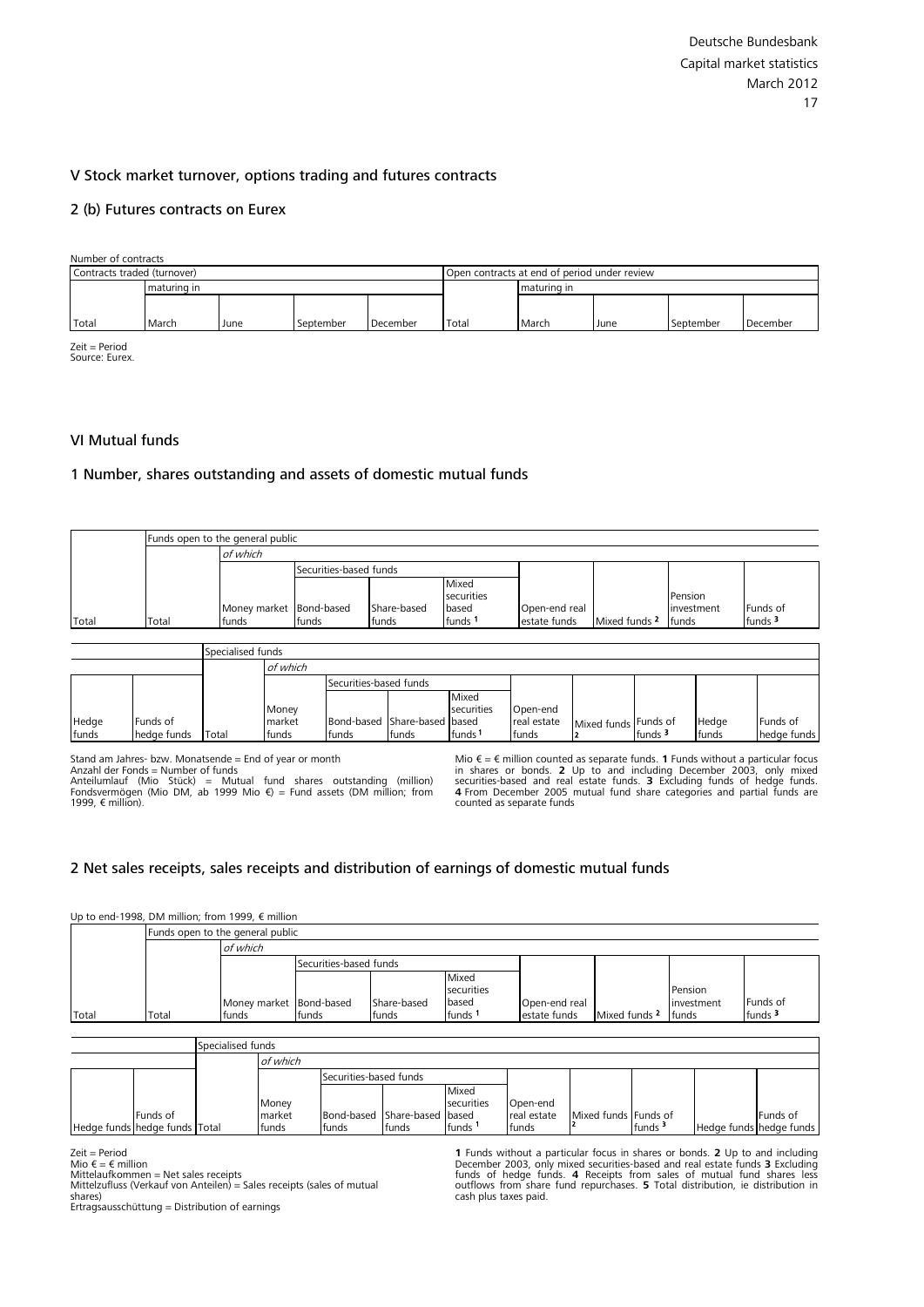#### <span id="page-17-0"></span>VI Mutual funds

### [3 Asset structure of selected types of domestic](#page-77-0) funds \*

#### End of month

|                                                                                                                                                                                                                                                                                                                                                                                                                                                                                                                                                                                            | Total            |               |                                                                                                                              | Funds open to the general public                                                                                                                                                                                                                                                                                     |               | Specialised funds                                                                 |      |               |
|--------------------------------------------------------------------------------------------------------------------------------------------------------------------------------------------------------------------------------------------------------------------------------------------------------------------------------------------------------------------------------------------------------------------------------------------------------------------------------------------------------------------------------------------------------------------------------------------|------------------|---------------|------------------------------------------------------------------------------------------------------------------------------|----------------------------------------------------------------------------------------------------------------------------------------------------------------------------------------------------------------------------------------------------------------------------------------------------------------------|---------------|-----------------------------------------------------------------------------------|------|---------------|
|                                                                                                                                                                                                                                                                                                                                                                                                                                                                                                                                                                                            | .2006            | .2006         | .2006                                                                                                                        | .2006                                                                                                                                                                                                                                                                                                                |               | 2006                                                                              | 2006 |               |
| Item                                                                                                                                                                                                                                                                                                                                                                                                                                                                                                                                                                                       | $\notin$ million | $\frac{0}{0}$ | $\epsilon$ million                                                                                                           |                                                                                                                                                                                                                                                                                                                      | $\frac{9}{6}$ | $\epsilon$ million                                                                |      | $\frac{0}{0}$ |
| Money market funds<br>Securities, total<br>Debt securities<br>issued by residents<br>issued by non-residents<br>Money market paper<br>Commercial paper<br>issued by domestic non-banks<br>issued by foreign non-banks<br>Other money market paper<br>issued by domestic credit institutions<br>issued by foreign credit institutions<br>issued by domestic government offices<br>issued by foreign government offices<br>Other securities<br>Borrowers' note loans<br>Domestic borrowers<br>Foreign borrowers<br>Bank credit balances<br>Other assets<br>Liabilities<br>Fund assets, total |                  |               | Other assets<br>Liabilities<br>Fund assets, total<br>Land<br>Other land<br>Other assets<br>Liabilities<br>Fund assets, total | Domestic borrowers<br>Foreign borrowers<br>Bank credit balances<br>of which: Borrowing<br>Open-end real estate funds<br>Developed land<br>Participating interests in real estate companies<br>Securities (including money market paper)<br>Bank credit balances<br>of which: Borrowing<br>1 Assets less liabilities. |               | * In line with the definition of assets in the Investment Act (Investmentgesetz). |      |               |
| Securities-based funds<br>Securities, total<br><b>Shares</b><br>issued by residents<br>issued by non-residents<br>Debt securities<br>issued by residents<br>issued by non-residents<br>Money market paper<br>Commercial paper<br>issued by domestic non-banks<br>issued by foreign non-banks<br>Other money market paper<br>issued by domestic credit institutions<br>issued by foreign credit institutions<br>issued by domestic government offices<br>issued by foreign government offices<br>Mutual funds shares, total<br>Other securities<br>Borrowers' note loans                    |                  |               |                                                                                                                              |                                                                                                                                                                                                                                                                                                                      |               |                                                                                   |      |               |

#### 4 Asset structure of domestic securities-based funds

|  | $\sim$ $\sim$ |  |  | Up to end-1998, DM million; from 1999, € million |
|--|---------------|--|--|--------------------------------------------------|
|  |               |  |  |                                                  |

|         | Securities |        |           |                 |                     |           |           |                    |            |                 |                 |            |             |
|---------|------------|--------|-----------|-----------------|---------------------|-----------|-----------|--------------------|------------|-----------------|-----------------|------------|-------------|
|         |            | Shares |           | Debt securities |                     |           |           | Money market paper |            |                 |                 |            |             |
|         |            |        |           |                 | issued by residents |           |           |                    |            |                 |                 |            |             |
|         |            |        |           |                 |                     |           |           |                    |            | Mutual          |                 | Borrow-    |             |
|         |            |        |           |                 |                     | of which  |           |                    |            | fund            |                 | ers' note  |             |
| Fund    |            |        | of which  |                 |                     | Denom-    | issued by |                    | of which   | shares and Bank |                 | lloans and |             |
| lassets |            |        | issued by |                 |                     | inated in | nonresi-  |                    | Commer-    | <b>lother</b>   | credit          | other      |             |
| total   | Total      | Total  | residents | Total           | Total               | DM/€      | dents     | Total              | cial paper | securi-ties     | <b>balances</b> | assets     | Liabilities |

Stand am Jahres- bzw. Monatsende = End of year or month<br>Mio € = € million<br>insgesamt = Total<br>Publikumsfonds = Funds open to the general public<br>Spezialfonds = Specialised funds

Rentenfonds = Bond-based funds<br>Aktienfonds = Share-based funds<br>Gemischte Wertpapierfonds = Mixed securities-based funds<br>**1** Assets less liabilities. **2** Funds without a particular focus in shares or bonds.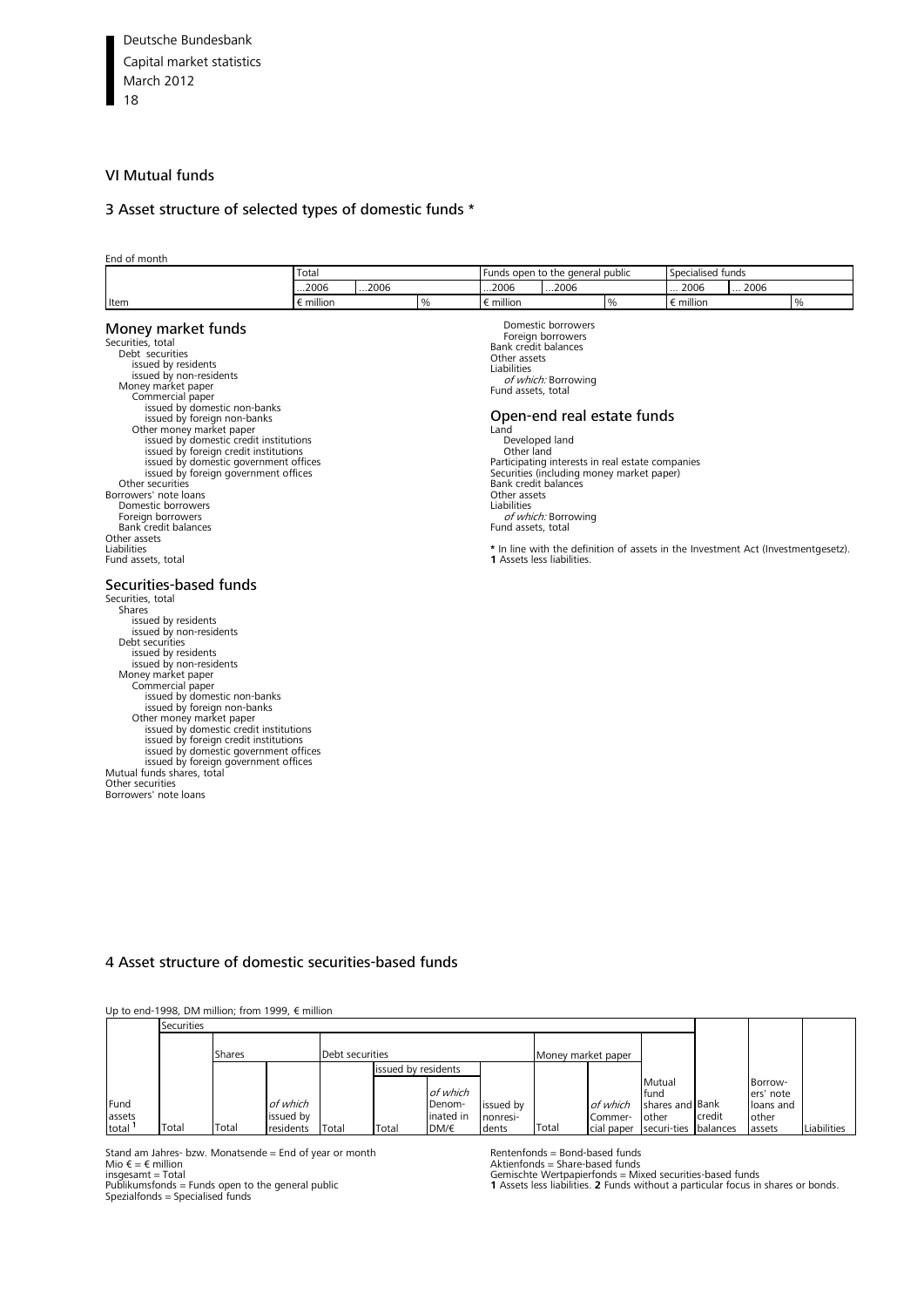#### <span id="page-18-0"></span>VI Mutual funds

#### 5 Number, net sales receipts and assets of domestic specialised funds, by unitholder and use of income

Month under review

|                                         |       | of which   |                        |       |                              |                      |                         |                      |                    |       |                   |
|-----------------------------------------|-------|------------|------------------------|-------|------------------------------|----------------------|-------------------------|----------------------|--------------------|-------|-------------------|
|                                         |       |            | Securities-based funds |       |                              |                      |                         |                      |                    |       |                   |
| Unitholder <sup>1</sup><br>/ Use of in- |       | Money mar- |                        |       | Bond-based Share-based based | Mixed<br>securities- | Open-end<br>real estate | Mixed funds Funds of |                    | Hedge | Funds of<br>hedge |
| come                                    | Total | ket funds  | Total                  | funds | funds                        | funds <sup>2</sup>   | funds                   |                      | funds <sup>4</sup> | funds | funds             |

#### Number of funds

- Residents Credit institutions
	-
- Insurance corporations Pension fund institutions Other enterprises (including industrial foundations, employers' and industrial federations)<br>Social security funds and supplementary pension funds for govern-
- 
- 
- Social security funds and supplementary pension funds for govern-ment employees Private non-profit institutions (eg churches, political parties, trade unions, associations) Non-residents
- 
- 
- Specialised funds, total Distribution funds
- 
- Cumulative funds

#### Net Sales receipts (€ million)

Residents Credit institutions

- Insurance corporations Pension fund institutions
- Other enterprises (including industrial foundations, employers' and in- dustrial federations)
- 
- Social security funds and supplementary pension funds for govern-ment employees Private non-profit institutions (eg churches, political parties,
- trade unions, associations)

Non-residents Specialised funds, total

Distribution funds Cumulative funds

#### Assets (€ million)

Residents Credit institutions

- Insurance corporations (including pension funds and occupationalpension schemes)
- Other enterprises (including industrial foundations, employers' and industrial federations) Social security funds and supplementary pension funds for govern-ment employees Private non-profit institutions (eg churches, political parties, trade unions, associations) Non-residents Specialised funds, total
- Distribution funds Cumulative funds

**1** Funds attributed to the group of unitholders with the largest holding **2** Funds without a particular focus in shares or bonds. **3** Up to and including Decemb[er](#page-3-0)  2003, only mixed securities-based and real estate funds. **4** Excluding funds of hedge funds. **5** End of month. **6** Mutual fund share categories and partial funds are counted as separate funds. **7** Up to December 2003, Pension fund institutions included in insurance corporations.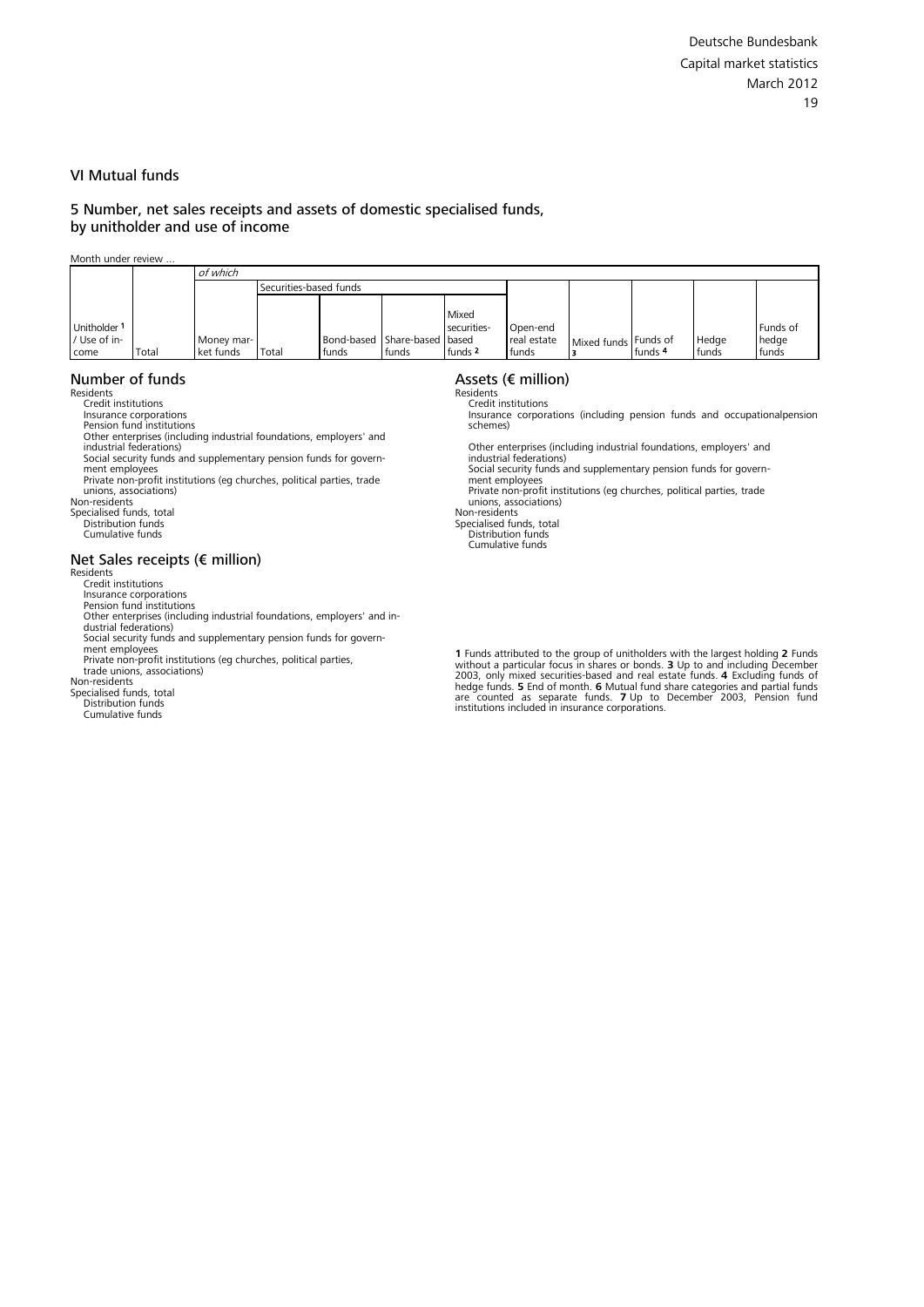Deutsche Bundesbank [Capital market statistics](#page-3-2) March 2012  $\overline{20}$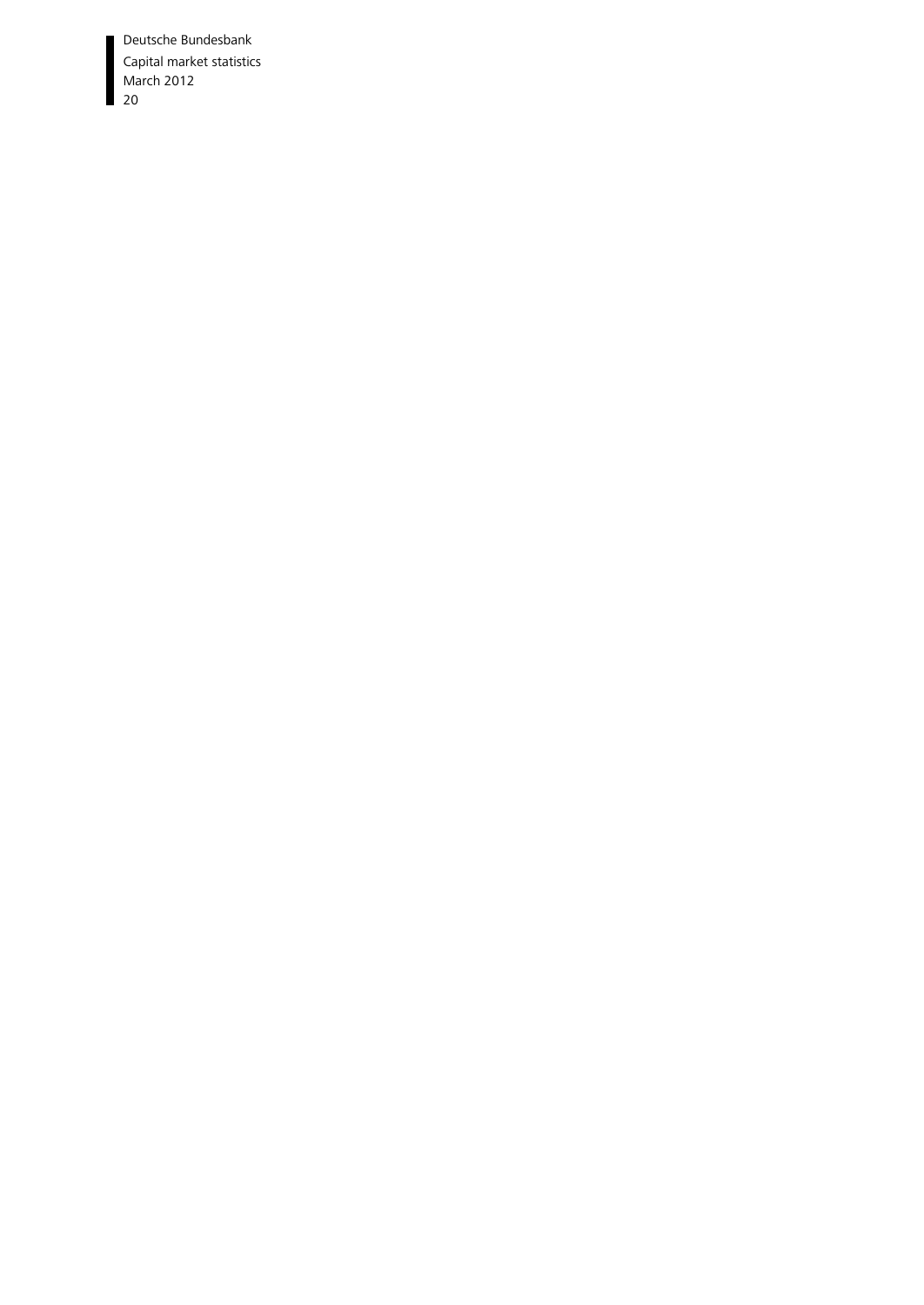## <span id="page-20-0"></span>**I** Explanatory notes

### Debt securities issued by residents

The statistics on debt securities issued by residents cover marketable bearer debt securities and marketable order debt securities forming part of a total issue. Deutsche Mark/euro commercial paper issued by nonbanks and registered bank debt securities are not shown in the overall results of the capital market statistics, but in separate tables. Pre-currency-reform debt securities are not included in the results (ie debt securities issued before the currency reform of 1948 and converted into Deutsche Mark or exchanged for new debt securities denominated in Deutsche Mark).

#### Categories of securities

Bank debt securities include mortgage Pfandbriefe, public Pfandbriefe, debt securities issued by special purpose credit institutions and other bank debt securities.

Mortgage Pfandbriefe also encompass ship mortgage Pfandbriefe. Comparable debt securities issued by specialised credit institutions are not included.

Public Pfandbriefe comprise communal bonds issued by Pfandbrief banks (from 19 July 2005) or public credit institutions and similar debt securities (eg "Landesbodenbriefe", "Bodenkulturverschreibungen", debt securities issued to finance shipbuilding and guaranteed by local authorities), provided that they have been issued in accordance with section 20 of the Pfandbrief Act – up to 18 July 2005 section 8 of the Act on Pfandbriefe and Similar Debt Securities Issued by Public Credit Institutions. Comparable debt securities issued by special purpose credit institutions are not included.

Debt securities issued by special purpose credit institutions include all types of debt securities issued by AKA-Ausfuhrkredit-GmbH, Berliner Industriebank AG (up to August 1994), Clearstream Banking AG, Deutsche Ausgleichsbank (formerly Lastenausgleichsbank), Deutsche Bau- und Bodenbank AG (up to December 1998), Deutsche Genossenschaftsbank AG (up to September 2001), DZ Bank AG (up to July 2005), Deutsche Kreditbank AG (up to June 1995), DSL Bank AG (up to May 2000), Deutsche VerkehrsBank AG (up to

December 1998), IKB Deutsche Industriebank AG, Investitions- und Strukturbank Rheinland-Pfalz (ISB) GmbH, KfW-IPEX-Bank GmbH, Liquiditäts-Konsortialbank GmbH, Saarländische Investitionsbank AG, Investitionsbank Berlin, Investitionsbank des Landes Brandenburg, Investitionsbank Schleswig-Holstein, Kreditanstalt für Wiederaufbau, Landeskreditbank Baden-Württemberg – Förderbank, Landwirtschaftliche Rentenbank, LfA Förderbank Bayern (formerly Bayerische Landesanstalt für Aufbaufinanzierung), NRW.BANK, Sächsische Aufbaubank – Förderbank -, Thüringer Aufbaubank, Anstalt des öffentlichen Rechts and Staatsbank Berlin (taken over by Kreditanstalt für Wiederaufbau in September 1994) and building and loan associations.

Other bank debt securities comprise all bank debt securities which cannot be assigned to any of the above mentioned categories. They include, for example, "uncovered" debt securities issued by mortgage banks, bearer debt securities issued by credit institutions (including convertible and option debt securities), commercial paper, debt securities equivalent to certificates of deposit and, from September 1977 onwards, marketable savings bonds.

Corporate bonds (non-MFIs) comprise debt securities issued by financial corporations other than MFIs and non-financial corporations, including those in the form of convertible and option debt securities. Debt securities which have been placed directly and are reserved for the issuer's staff members are not included. Information on sales, redemptions and amounts outstanding of debt securities issued by financial corporations other than MFIs, non-financial corporations and insurance companies can be found on the homepage of the Deutsche Bundesbank in the category statistics under securities markets.

Public debt securities comprise bonds, old-style Treasury notes, state government bonds, new-style Treasury notes, and Debt Register claims equivalent to securities issued by the Federal Government, Federal Railways Fund (including Federal Railways and east German Railways), Post Office, German Unity Fund, Currency Conversion Equalisation Fund, Indemnification Fund, ERP Special Fund, Treuhand agency, state governments, local authorities, public special purpose associations and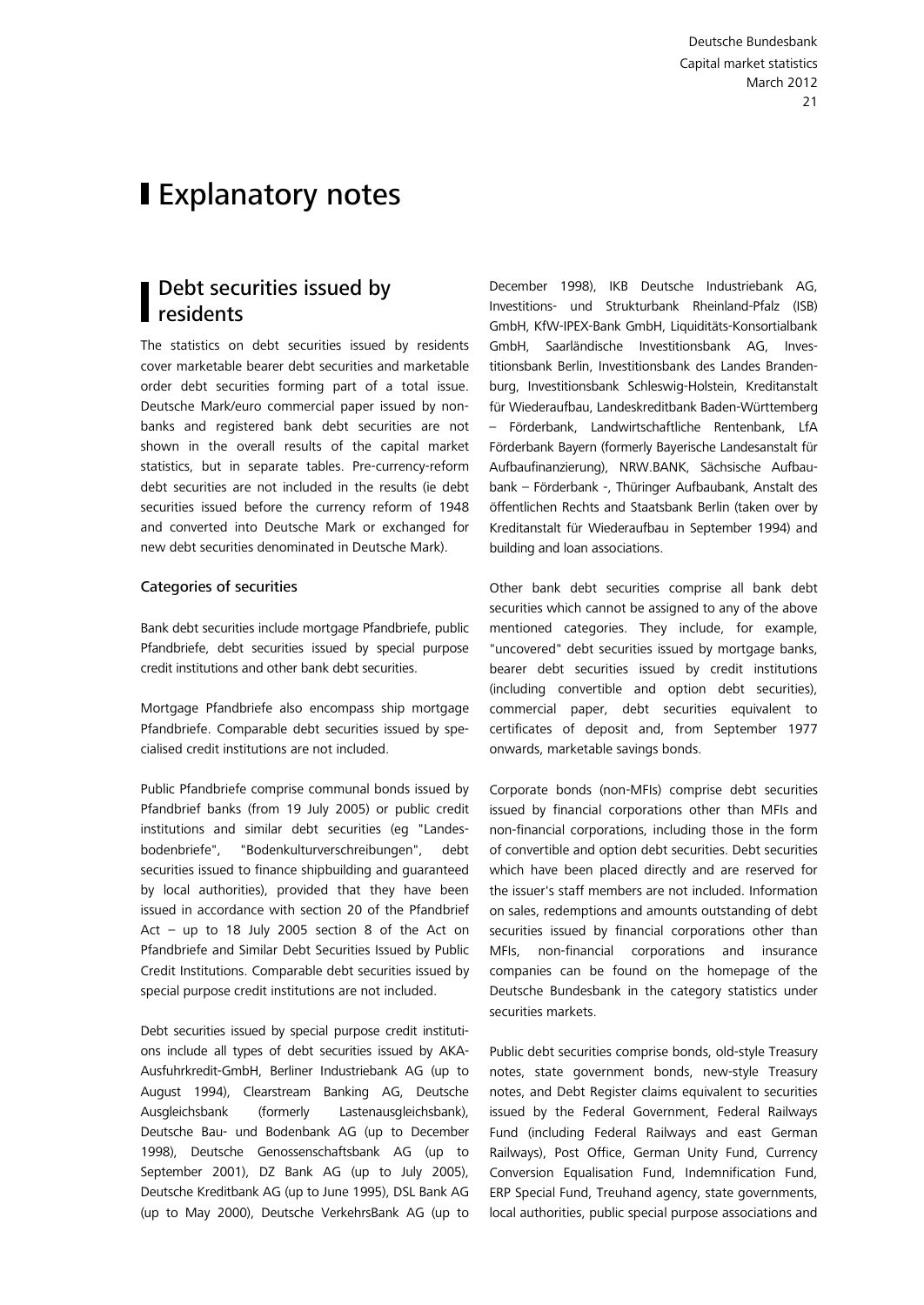other public associations instituted on a special statutory basis, Federal savings notes and five-year Federal notes. Up to 1980 this category also included the debt securities and Debt Register claims ("performance bonds") issued by the Equalisation of Burdens Fund (Lastenausgleichsfonds) from April 1964 to recipients of basic compensation. The debt securities of the Currency Conversion Equalisation Fund are issued in exchange for equalisation claims which came into being at east German credit institutions and foreign trade enterprises in the context of German monetary union. Debt securities of the Indemnification Fund are issued to meet indemnification and compensation payments under the Indemnification and Compensation Act (Entschädigungs- und Ausgleichsleistungsgesetz).

"Listed Federal securities" form a major sub-category. They comprise all bonds and Treasury notes issued by the Federal Government, its special funds and the Treuhand agency.

Registered bank debt securities include order debt securities not forming part of an issue. They do not, however, include registered paper handed to the lender merely as lateral for loans.

Floating rate notes are debt securities whose interest rates reset during their life on the basis of a certain reference variable. Debt securities which, at the time of their issue, are provided with different interest rates at different times, such as Federal savings notes, are not included among floating rate notes.

Zero coupon bonds are debt securities on which interest is not paid regularly but only at the time of redemption, ie discounted paper and accrued interest paper.

Commercial paper normally comprises discounted debt securities with maturities of a few days to less than two years which are issued on tap through credit institutions in tranches with varying terms, in the context of an agreed programme volume, which sets the limits of the amount which may be outstanding.

#### Sales, redemptions, amounts outstanding

Gross sales means only initial sales of newly issued securities, but not resales of paper temporarily repurchased by the issuer. Securities are deemed to have been sold if the purchase price has been paid or the account of the buyer has been debited.

The debt securities are considered to have been redeemed if they have been finally withdrawn or declared invalid, cancelled, destroyed or handed to the trustee for destruction, but not if they (those still outstanding) have been drawn or called but not yet retired or declared invalid. From January 1969, the redemption figures also include securities handed to the trustee for temporary safe custody. In the event of such paper being put on the market again by resales or additions to the issuer's own portfolio, redemptions for that month are reduced by these amounts. Any excess over redemptions is indicated by a minus sign.

Net sales means gross sales less redemptions. A minus sign indicates an excess of redemptions over the amount newly sold during the period under review.

Amounts outstanding also include debt securities repurchased by the issuer and added to his own portfolio (up to end-December 1968 also securities handed to the trustee for temporary safe custody) and securities drawn or called but not yet retired.

Amounts outstanding do not include:

debt securities duly executed by the trustee and handed to the bank, but not yet sold;

debt securities redeemed;

from January 1969, also debt securities handed to the trustee for temporary safe custody, for the duration of such safe custody.

In the case of zero coupon bonds, the nominal value of sales, amounts outstanding and redemptions is deemed to be the value at the time of issue.

Debt securities provided in advance with different interest rates over time (eg Federal savings notes) are broken down by rate of interest at their average nominal interest rate.

#### Tax considerations

Tax-free debt securities are those debt securities originally specified in sections 3 and 3a of the Income Tax Act (Einkommensteuergesetz); this tax exemption was abolished with effect from 31 December 1991. Fully taxed debt securities are all debt securities issued after 1 January 1955, on the interest yield on which domestic holders have to pay income tax.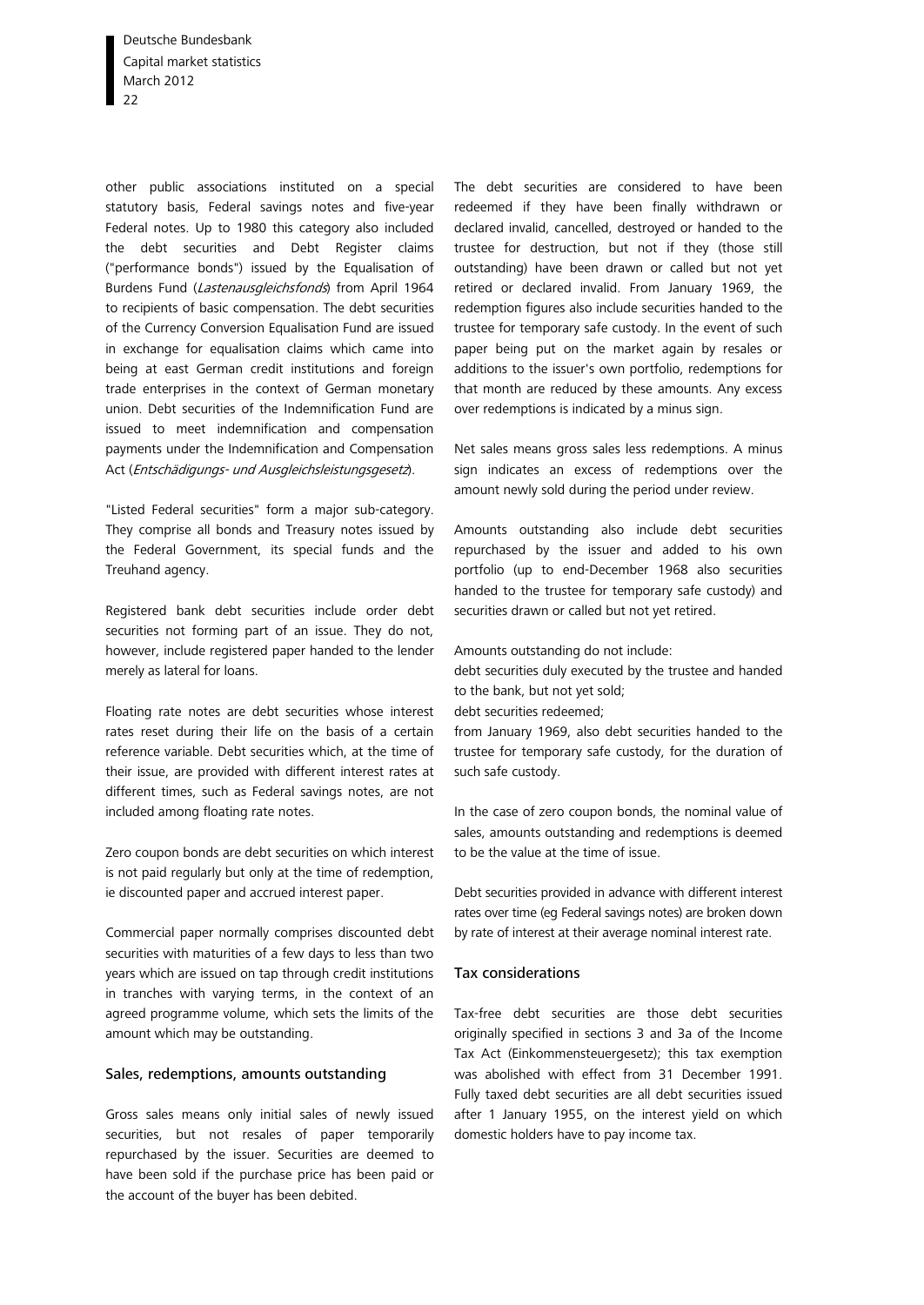#### **Maturities**

Maximum maturity as per the terms of issue means the period between the beginning of interest payment in accordance with the issue terms and the final maturity of the debt securities. No account is taken of specially agreed reductions in maturity. Residual maturity in the case of issues falling due en bloc means the period from the month under review until maturity. Maximum residual maturity, in the case of redeemable issues, means the period from the month under review until the maturity of the last instalment. Minimum residual maturity in the case of redeemable issues means the period from the month under review until the maturity of the next instalment. Mean residual maturity means the sum of the minimum and maximum residual maturities divided by two. Computed residual maturity means the period after which a redeemable issue has to be redeemed en bloc if it is regarded as an issue falling due en bloc with a constant nominal interest rate, constant price and constant yield. If interest payments do not begin (under the terms of issue) until after the month under review, the calculation of the residual maturity is based on this later date.

#### Computation of average prices

Average prices of securities sold are issue prices weighted by the amounts sold (at nominal value). The average prices of the debt securities outstanding are XETRA prices weighted by amounts outstanding at nominal value (up to May 2011 spot rates). The annual figures are the unweighted means of the monthly figures; 12 monthly figures were not always available for the computation. From January 1977, the average price calculation is based on the same range of debt securities as the yield statistics (see below). Up to 1976, debt securities with a maximum residual maturity of over four years – including those with unscheduled redemptions – were included in the average price calculation.

#### Computation of yields

Unlike the nominal interest rate, the bond yield indicates the interest actually received per annum. Its calculation takes account of all the factors influencing the earnings from a debt security. These comprise not only the nominal interest rate but also the frequency of interest payments, the purchase and redemption price, maturity and the mode of redemption (falling due en bloc, falling due in instalments). Yields calculated in this way permit a comparison of the interest actually received on different bonds or a comparison between bonds and other forms of investment (eg savings deposits, the yield on which is wholly dependent on the interest rate).

The yield statistics cover only fully taxed bearer debt securities with a maximum maturity according to the terms of issue of over four years. Convertible debt securities and the like, bank debt securities with unscheduled redemptions (from January 1973), zero coupon bonds, floating rate notes and bonds not denominated in Deutsche Mark/euro issued by residents are not included. The yields of redeemable issues are based on the mean bond residual maturity and, from January 1973, on the computed residual maturity. From January 1971 to December 1976, such debt securities were included in the calculation of total yield and of yield by type of security only if their (maximum) residual maturity exeeded four years; from January 1977, the calculation covers securities with a mean residual maturity of more than three years. Group yields are weighted by the amounts outstanding at market prices (up to December 2001, by nominal amounts outstanding) or (in the case of issue yields) the amounts sold of the debt securities included in the calculation. Owing to the monthly changes in the composition of the debt securities included in the calculation, the movement of the changes in the interest rate level but - particularly in the computed yield is to be attributed not only to movement case of the issue yields - also to structural influences (eg changes in the maturity pattern). The monthly figures on yields outstanding are calculated on the basis of the yields based on the XETRA prices on all the trading days in a month; up to 23 May 2011 on the basis of spot rates. The annual figures are the unweighted means of the monthly figures; 12 monthly figures were not always available for the computation, especially in the case of issue yields.

#### Calculation of data on the term Structure of interest rates (Table II.7(e))<sup>1</sup>

The term structure of interest rates in the bond market shows the relation between the interest rates and maturities of zero coupon bonds without a default risk. The data on the term structure of interest rates published here are estimates derived from the observed yields to maturity of coupon bonds outstanding. In contrast to the implied assumption

**<sup>1</sup>** Before the change to the regularly computing the term structure of interest rates for listed Federal securities in October 1997, it was the yield curve that was published. The latter continues to be calculated, and the results are still available to interested parties.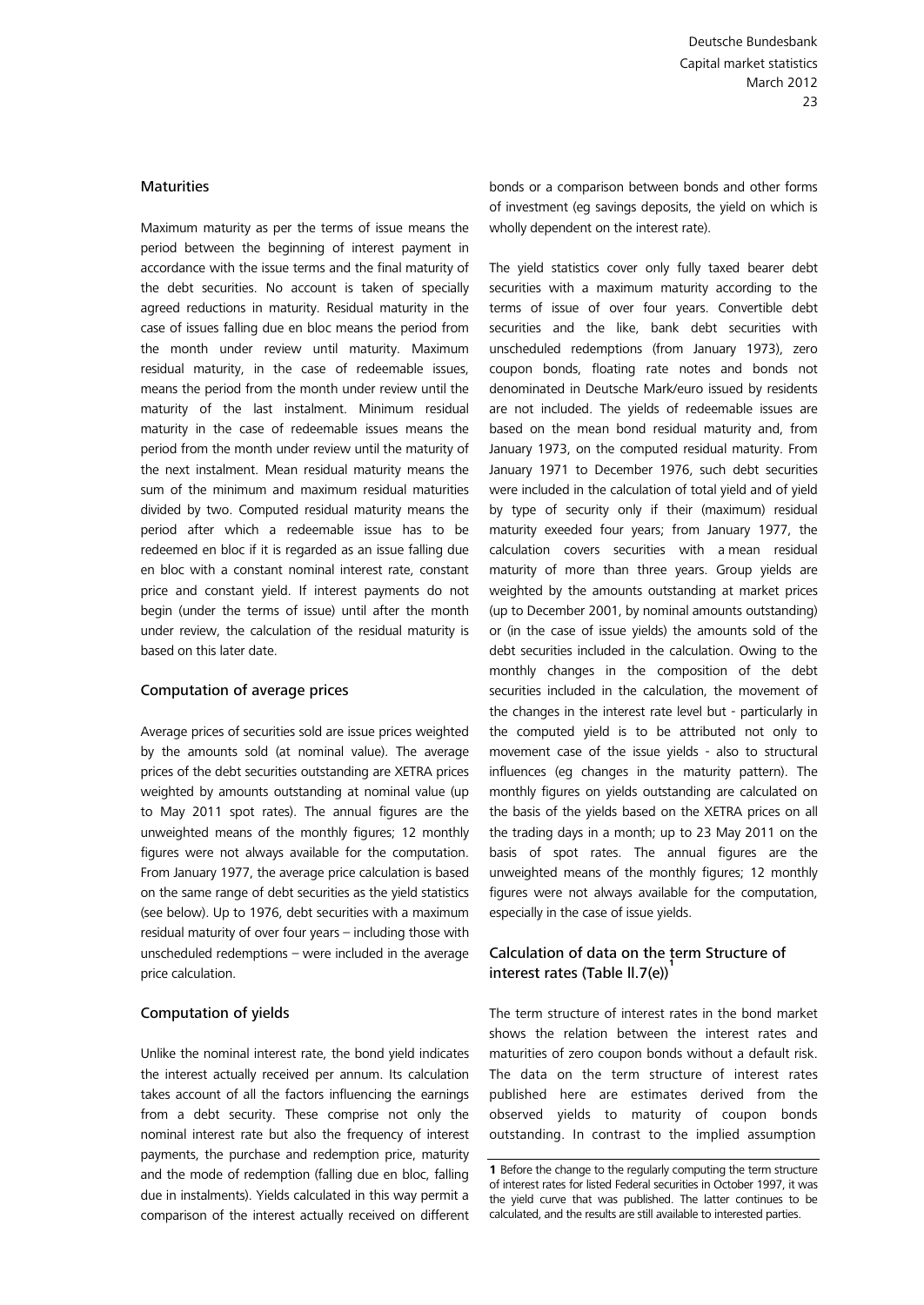<span id="page-23-0"></span>calculating yields to maturity that all payment flows of a coupon bond carry the same rate of return (namely the yield to maturity), the estimation of the term structure of interest rates assumes a different rate of return for each payment flow of a coupon bond at the interest rate corresponding to the current market conditions on the respective payment date. The individual payment flows of a coupon bond are regarded as redemptions of zero coupon bonds with different maturities and interest rates. The prices and interest rates of these notional individual zero coupon bonds are unknown, however, since they are only traded as a bundle in the form of the coupon bond. The price of the coupon which is interpreted as the aggregate price of the component zero coupon bonds, reflects the interest rate expectations of market participants which are to be captured in the envisaged term structure of interest rates. If the individual payment flows of a coupon bond were discounted at the respective interest rates of this (unknown) term structure of interest rates, the sum of the present values should theoretically equal the market price of the coupon bond and hence also its market yield.

This being so, the term structure of interest rates can be calculated with the help of a non-linear optimisation procedure. In this process, the individual payment flows of the coupon bonds are first discounted at the interest rates of a tentatively specified term structure and the notional coupon bond yields to maturity which are derived from the sum of the present values of the payment flows are compared with the actual yields to maturity observed in the market. The specified term structure is varied until the deviations between the notional yields to maturity and the market yields of the coupon bonds included in the estimate are minimised. The term structure of interest rates thus derived then approximately matches the term structure in the bond market which determines the market prices of coupon bonds.

The estimation of the term structure of interest rates is based on listed Federal bonds, five-year Federal notes and Federal Treasury notes as well as on listed mortgage and public Pfandbriefe. These securities are largely homogeneous, so that the maturity range of up to ten years, which is the focus of interest, is sufficiently well represented. To avoid distortions at the short end of the term structure, securities with a residual maturity (time to maturity) of less than three months are not included. However, the inclusion of bonds with a residual maturity of between three months and one

year ensures that the one-year interest rate can be reliably estimated.

For the purpose of the estimation, an assumption is made about the functional relation between interest rates and residual maturities. In the estimation approach used here, the interest rate is defined as the sum of a constant and various exponential terms (where the residual maturity has a negative sign in the exponent) and as a function of a total of six parameters: where z (T,  $β$ , τ) denotes the interest rate for maturity T in years as a function of the parameter vectors ( $β_0$ ,  $β_1$ ,  $β_2$ ,  $β_3$ ) and  $(τ_1, τ_2)$  denotes the parameters to be estimated.

$$
z(T, \beta, \tau) = \beta_0 + \beta_1 \left( \frac{1 - \exp(-T/\tau_1)}{(T/\tau_1)} \right)
$$
  
+ 
$$
\beta_2 \left( \frac{1 - \exp(-T/\tau_1)}{(T/\tau_1)} - \exp(-T/\tau_1) \right)
$$
  
+ 
$$
\beta_3 \left( \frac{1 - \exp(-T/\tau_2)}{(T/\tau_2)} - \exp(-T/\tau_2) \right)
$$

This parametric approach is sufficiently flexible to reflect the data constellations observed in the market. These include monotonically rising, declining, U-shaped, inverted U-shaped and S-shaped curves. Unlike nonparametric approaches, this estimation procedure smooths out individual kinks in the curve so that the estimation results are relatively little influenced by individual observations. This makes them less suited to identify, for example, abnormalities in individual maturity segments or in individual securities. However, they provide curves which are relatively free of outliers and thus are easier to interpret for monetary policy analysis.

For further details of the process of estimating term structure data see Deutsche Bundesbank, Estimating the term structure of interest rates, Monthly Report, October 1997, pages 61-66.

### Debt securities issued by nonresidents

The figures published for debt securities issued by nonresidents refer to debt securities issued by German managed syndicates. Statistical results are shown only for debt securities denominated in Deutsche Mark or euro.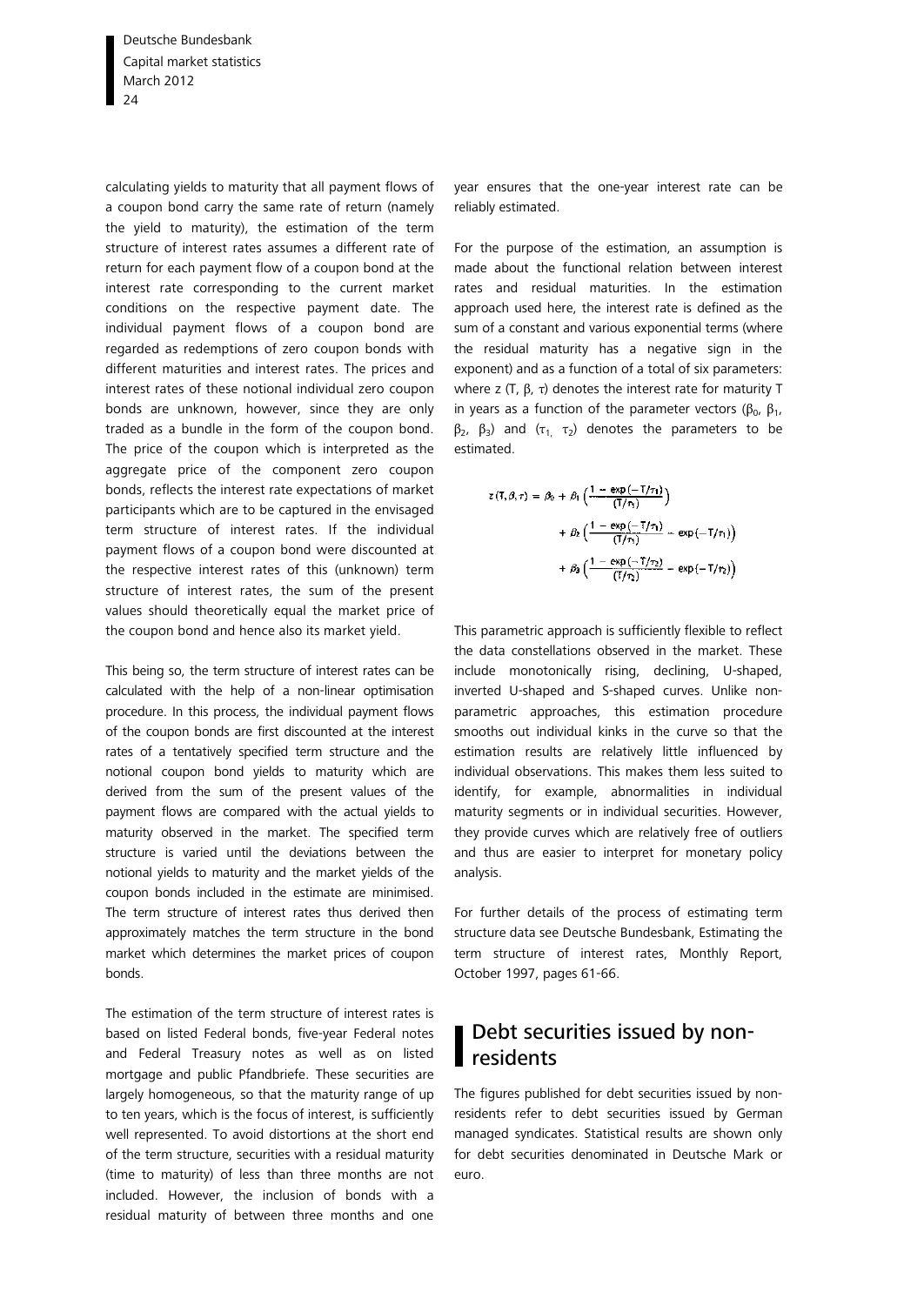### <span id="page-24-0"></span>Shares issued by residents

Sales of shares cover share issues against cash payment (including shares issued out of company profits) and the exchange of convertible debt securities. Partly paid-up shares are included in sales at the amount paid up.

Bonus shares comprise the shares issued under the Act on Capital Increases out of Company Resources and on the Profit and Loss Account (Gesetz über die Kapitalerhöhung aus Geschäftsmitteln und über die Gewinn- und Verlustrechnung) of 23 December 1959 and under the Companies Act (Aktiengesetz) of 6 September 1965, sections 207 to 220.

### Securities indices

To present the general price and earnings trends of securities, price indices and performance indices of shares or debt securities have to be computed. While pure price indices only reflect the price movements of constant securities deposits, performance indices show the value movements of a portfolio, in which current earnings are reinvested.

The CDAX share price index (formerly known as the allshare price index (FWBX)) of Deutsche Börse AG shows the average price movements of all shares of companies domiciled in Germany listed on the Frankfurt stock exchange in the Prime Standard and General Standard segments. When computing the index, price reductions and price distortions which arise in the case of capital changes (capital increases with subscription rights, capital adjustments, issues of bonus shares, capital reductions, admissions and retirements of public limited companies) are eliminated. By contrast, price movements in connection with the distribution of dividends are not eliminated.

The Composite DAX (CDAX) of Deutsche Börse AG is the performance index matching the CDAX share price index. It does not describe the price movements but the value movements of the securities portfolio analysed, with dividends and the proceeds of subscription rights being reinvested in the portfolio.

The German share index (DAX) of Deutsche Börse AG is also a performance index which describes the value movements of a portfolio of 30 standard shares. The index has been calculated on an original basis since the end of 1987; values dating even further back have been obtained by Deutsche Börse AG by linking up with the share price index published by the Börsenzeitung; from 1981, the share price index consisted of an unweighted performance index and, before that, of a price index.

Unlike the German share index (DAX), the DAX share price index tracks only the price movements of a portfolio comprising 30 blue chips. Changes in capital are treated in the same way as in the CDAX share price index. It contains no retrospective calculations for the period prior to 1987.

The German bond index (REX) is calculated by Deutsche Börse AG as the weighted average of the prices of 30 synthetic bonds with coupons of 6%,  $7^{1}/_{2}\%$  and 9% and with whole-year (residual) maturities of one to ten years that are constant over time. The prices are derived from the corresponding yields of an econometrically estimated yield pattern (based on the daily closing prices) of Federal bonds (including the German Unity Fund and the Treuhand agency). They are weighted jointly at constant weights which represent the significance of the individual bond categories in the German bond market, taking the average of the years from 1967 to 1991. The bonds in the REX portfolio have an average coupon of 7.44% and an average maturity of 5.49 years.

The REX performance index (REXP) of Deutsche Börse AG is the performance index matching the debt securities portfolio of the German bond index (REX). It depicts the value movement of the REX portfolio, with coupon payments being reinvested in the portfolio, while retaining the portfolio structure. It is assumed that the average coupon income, amounting to 7.44% per annum, accrues uniformly over all the days of a year and is reinvested regularly. The daily reinvested coupon income is discounted in such a way that, after taking due account of the compound interest effect running for less than one year, precisely the average annual income of 7.44% (seen over the entire year) is obtained.

The iBoxx  $\epsilon$  Germany bond price index calculated by Deutsche Börse AG on behalf of iBoxx GmbH shows the price movements of listed Federal securities issued by the Federal Government (Federal bonds, five-year Federal notes, Federal Treasury notes) and by the Treuhand agency. It is part of the iBoxx  $\epsilon$  bond index family, which depicts the market for fixed interest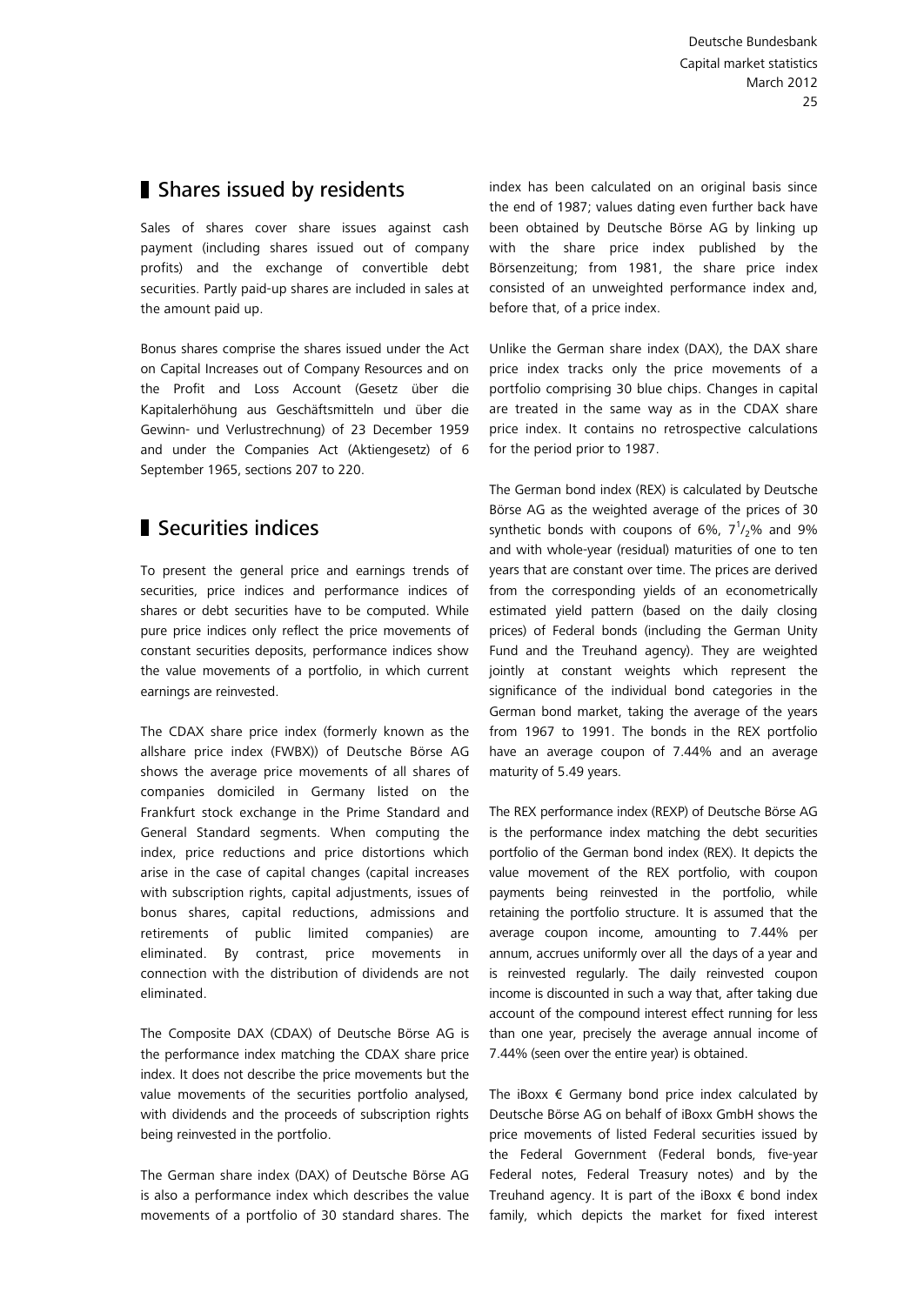<span id="page-25-0"></span>securities denominated in euro or the legacy currencies of the euro-area member states. Unlike the German bond index (REX), the portfolio in the iBoxx  $\epsilon$  Germany bond price index is not composed of synthetic securities but of Federal securities actually outstanding in the market. The index basket is adjusted at the start of each month. The prices included in the calculation are based on current data from a fixed group of banks.

The iBoxx  $\epsilon$  Germany performance index is the performance index matching the iBoxx  $\epsilon$  Germany bond price index. In line with the monthly adjustment of the index basket, due coupon payments are reinvested in the portfolio only at the start of each month. The accrued interest accumulating between coupon payments is, however, included in the daily index calculation.

### Stock market turnover, options **trading and futures contracts**

The statistics detailed below are based on transactions on German stock exchanges and on trading in products listed on Eurex, which is a merger of the German Financial Futures Exchange (DTB) and the Swiss Options Financial Futures Exchange (Soffex). Prior to that merger and until June 1998, DTB transactions were shown in the statistics in place of Eurex transactions.

From January 1987 up to the end of May 2011 the stock market turnover figures of the Deutsche Börse AG (up to January 1993 of the Federation of German stock exchanges) counted the buying and selling side of each transaction. The trading among brokers was comprised. Furthermore, direct interbank transactions were included (in the case of debt securities, however, from 1988 only).

Since June 2011 the Deutsche Börse AG publishes exclusively figures on order book turnovers for comparison purposes between different stock exchanges. The turnover figures comprise trades in XETRA and trades on the XONTRO system where market participants can put in prices directly. Order book turnovers are single counted.

Options and futures transactions are financial futures, transactions which, as such, do not lead to an immediate flow of funds corresponding to the underlying principal amount. Options trading in shares and bonds, which was introduced on the German stock

exchanges in 1970 and 1986 respectively, was severely curtailed and finally discontinued in April 1997 following the emergence of new markets for derivative instruments; the traded shortstock options quoted there exclusively related to for which shares stock options were not offered on the German Financial Futures Exchange (DTB). The contracts (futures and options) listed below are among those traded on Eurex, which was designed as a computerised stock exchange.

DAX futures: From January 1999, the value of a contract has been €25 (previously DM100), multiplied by the number of index points of the DAX index. DAX futures contracts can be completed by means of cash settlement only. If the Xetra DAX value (final settlement price), which is calculated in an intraday auction on the last trading day, is above (or below) the price when the transaction was concluded, the seller (or buyer) is obliged to pay the difference to the buyer (or seller).

Bund futures: A Eurex Bund futures contract is a futures contract involving a typical debt securities issue of the Federal Republic of Germany with a nominal value of €100,000 (Euro Bund futures) or DM250,000 (Bund futures up to March 1999) and a nominal interest rate of 6%. For the delivery of longterm Bund futures, bonds issued by these borrowers with a residual maturity of eight and a half to ten and a half years (for contracts maturing up to September 1997, eight and a half to ten years) are eligible and, for medium-term Bund futures (Bobl futures), five-year Federal notes and Federal Treasury notes with a residual maturity of four and a half to five and a half years (for contracts maturing up to June 2000, three and a half to five years) and a minimum issue volume of DM4 billion, in the case of new issues, €2 billion from January 1999 or €5 billion from February 2005. The coupons of the eligible debt securities that deviate from the typical 6% issue are included in the computation of the final settlement price by means of a conversion factor.

Share options: Options on all domestic shares (up to December 2002, only options on shares included in the DAX have been offered). A share option contract normally relates to ten or hundred shares.

DAX options: The value of a contract is dependent on the current level of the DAX index, valued at €5 (DM10 up to the end of 1998) per index point. The buyer of a DAX put option (or call option) acquires the right to be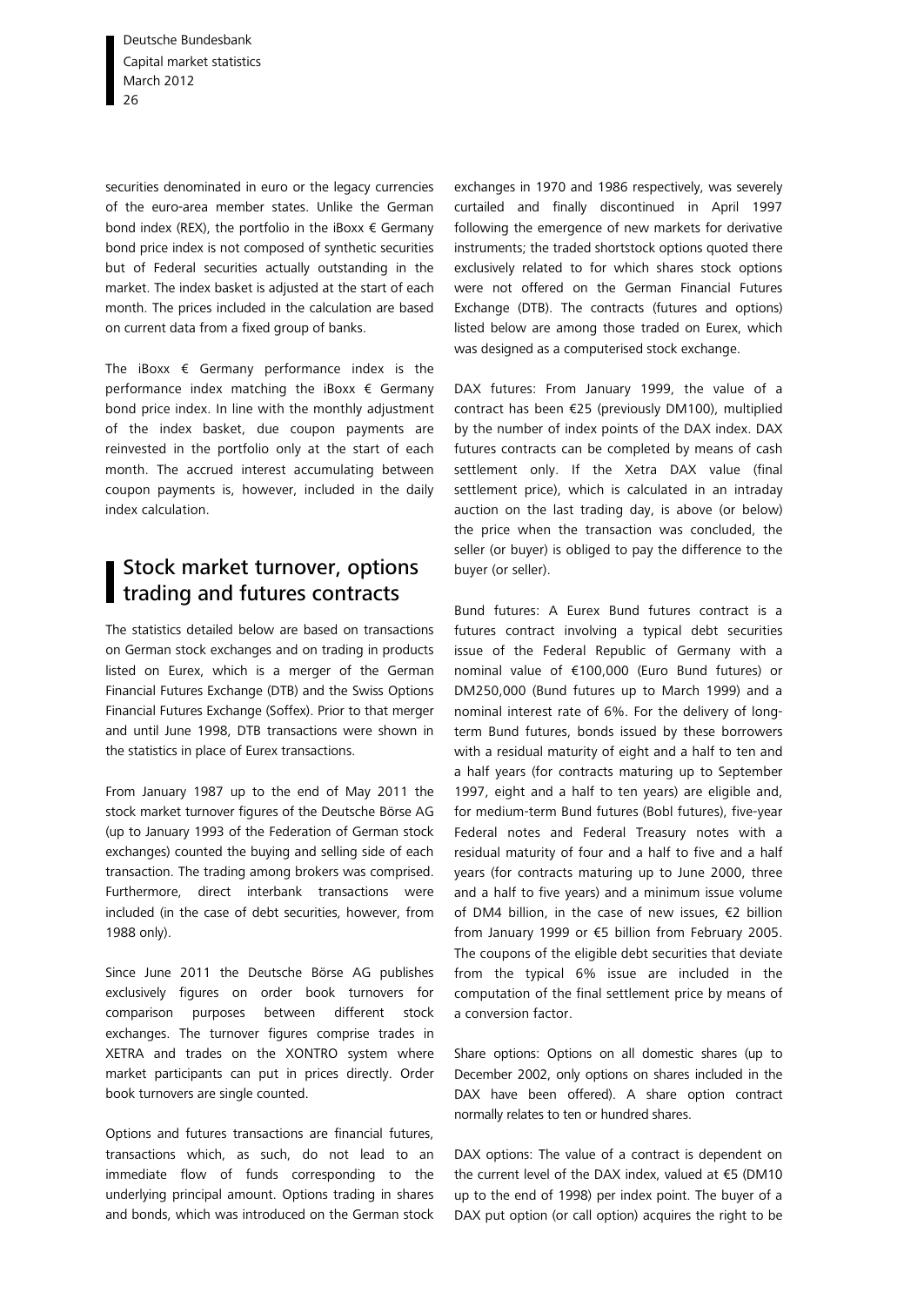<span id="page-26-0"></span>paid the difference by which the index level exceeds (or falls of) the agreed strike price, multiplied by  $€5$ .

Options on medium-term and long-term Bund futures: Option contracts each relate to one of the Bund futures contracts tradeable at the same time on Eurex.

In the case of the statistical recording of Eurex transactions, the transaction between buyer and seller is counted only once (as one contract) – unlike the situation in the case of stock market turnover.

### Mutual funds

The statistics on investment funds (to date: statistics on investment companies) have been adapted to accommodate the Investment Act (Investmentgesetz) dated 15 December 2003 (Federal Law Gazette I page 2676), which was last amended by article 1 of the Act Amending the German Investment Act (Investmentänderungsgesetz) dated 21 December 2007 (Federal Law Gazette I page 3089). These statistics include investment funds which are created by investment companies and public limited investment companies pursuant to the Investment Act.

Investment companies (Kapitalanlagegesellschaften) are companies whose main purpose is to manage special funds (mutual funds) on behalf of investors. They are open-end funds with investors being entitled to return the shares.

A distinction based on investor groups needs to be made between funds open to the general public and specialised funds. According to the definition of the Investment Act, funds, the shares of which are held, based on written agreements with the investment company, exclusively by investors who are not natural persons – until the end of December 2007, not more than 30 investors each  $-$  are reported under special funds. All other funds are recorded under mutual funds open to the general public.

Public limited investment companies (*Investment*aktiengesellschaften) are companies whose business objective is defined in their articles of agreement as investing and managing their resources for the purpose of joint capital investment in assets pursuant to the Investment Act. Public limited investment companies may be a vehicle for the launch of special funds with additional risks (hedge funds) and/or for other products without any return entitlement.

The types of funds are defined in conformity with the Investment Act (up to December 2003 the Act on Investment Companies). Since their launch, money market funds (September 1994), pension investment funds (October 1998), funds of funds (January 1999), mixed securities-based and real estate funds (June 1999), hedge funds (March 2004) and funds of hedge funds (April 2004) have also been included. Since January 2004 mixed securities based and real estate funds have been recorded under the broader category of mixed funds, as defined in the Investment Act.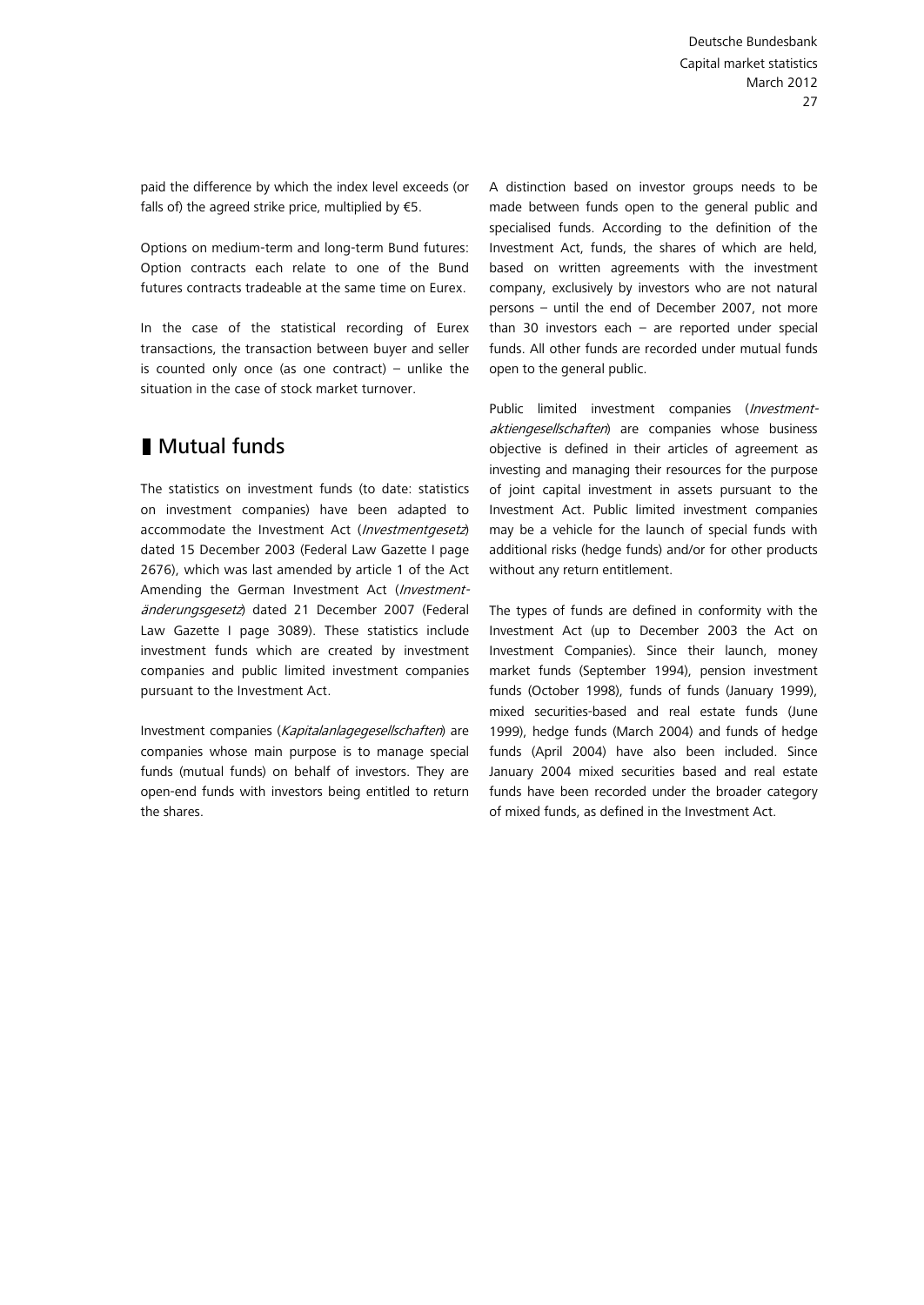<span id="page-27-0"></span>Deutsche Bundesbank 6 Kapitalmarktstatistik März 2012

#### I. Übersichtstabellen

#### 1. Wichtige Ergebnisse der Kapitalmarktstatistik

|                                      | Festverzinsliche Wertpapiere                              |                                                         |                                                                                    |                                                                   |                                                     |                                                                                     |                                 |                                 |                                                                                  |
|--------------------------------------|-----------------------------------------------------------|---------------------------------------------------------|------------------------------------------------------------------------------------|-------------------------------------------------------------------|-----------------------------------------------------|-------------------------------------------------------------------------------------|---------------------------------|---------------------------------|----------------------------------------------------------------------------------|
|                                      | inländischer Emittenten                                   |                                                         |                                                                                    |                                                                   |                                                     |                                                                                     |                                 |                                 | ausländischer                                                                    |
|                                      |                                                           |                                                         | Netto-Absatz<br>ohne Berück-                                                       | Umlauf 1)                                                         |                                                     | Netto-Absatz<br>unter Berück-                                                       |                                 |                                 | Emittenten<br>Brutto-Absatz                                                      |
|                                      | Brutto-Absatz                                             | Tilgung                                                 | sichtigung der<br>Eigenbestands-<br>veränderungen                                  | insgesamt                                                         | darunter<br>Eigenbestände<br>der Emittenten         | sichtigung der<br>Eigenbestands-<br>veränderungen                                   |                                 |                                 | DM-/Euro-<br>Auslands-<br>anleihen 4)                                            |
|                                      | Nominalwert                                               |                                                         |                                                                                    |                                                                   |                                                     | Kurswert                                                                            | Emissions-<br>rendite 3)        | Umlaufs-<br>rendite 3)          | Nominalwert                                                                      |
|                                      |                                                           |                                                         |                                                                                    |                                                                   |                                                     |                                                                                     |                                 |                                 |                                                                                  |
| Zeit<br>1990                         | Mio DM<br>428 698                                         | 201 990                                                 | 226 707                                                                            | 1 458 943                                                         | 25 997                                              | 220 340                                                                             | % p.a.<br>8,7                   | 8,9                             | Mio DM<br>35 168                                                                 |
| 1991<br>1992<br>1993<br>1994         | 442 089<br>572 767<br>733 126<br>627 331                  | 214 267<br>268 017<br>329 913<br>357 242                | 227 822<br>304 751<br>403 212<br>270 088                                           | 1686765<br>1991515<br>2 394 728<br>2 664 814                      | 34 796<br>54 941<br>72 012<br>59 415                | 219 346<br>284 054<br>382 571<br>276 058                                            | 8,6<br>8,0<br>6,4<br>6,7        | 8,7<br>8,1<br>6,4<br>6,7        | 32 832<br>57 282<br>87 309<br>61 4 65                                            |
| 1995<br>1996<br>1997<br>1998         | 620 120<br>731 992<br>846 567<br>1 030 827                | 414 639<br>493 563<br>589 048<br>702 836                | 205 482<br>238 427<br>257 521<br>327 991                                           | 2 870 295<br>3 108 724<br>3 3 6 2 4 5<br>3 694 234                | 60 202<br>61 955<br>66 007<br>83 191                | 203 029<br>233 519<br>250 688<br>308 201                                            | 6,4<br>5,6<br>5,2<br>4,6        | 6, 5<br>5,6<br>5,1<br>4,5       | 102 719<br>112 370<br>114 813<br>149 542                                         |
|                                      | Mio €                                                     |                                                         |                                                                                    |                                                                   |                                                     |                                                                                     |                                 |                                 | Mio €                                                                            |
| 1999                                 | 571 269                                                   | 362 174                                                 | 209 096                                                                            | 2 097 926                                                         | 50 592                                              | 198 068                                                                             | 4,4                             | 4,3                             | 57 202                                                                           |
| 2000<br>2001<br>2002<br>2003<br>2004 | 659 148<br>687 988<br>818725<br>958 917<br>990 399        | 503 531<br>603 867<br>686 748<br>834 360<br>823 168     | 155 615<br>84 122<br>131 976<br>124 556<br>167 233                                 | 2 2 6 1 2 1<br>2 349 243<br>2 481 220<br>2 605 775<br>2 773 007   | 50 114<br>52 596<br>59 759<br>60 888<br>82 991      | 152 710<br>80 906<br>123 783<br>122 603<br>141 656                                  | 5,5<br>4,8<br>4,7<br>3,8<br>3,9 | 5,4<br>4,8<br>4,7<br>3,7<br>3,7 | 31 597<br>10 605<br>10 3 13<br>2 8 5 0<br>12 344                                 |
| 2005<br>2006<br>2007<br>2008<br>2009 | 988 911<br>925 863<br>1 021 533<br>1 337 337<br>1 533 616 | 847 194<br>796 440<br>934 955<br>1 217 864<br>1 457 175 | 141 715<br>129 423<br>86 579<br>119 472<br>76 441                                  | 2 914 723<br>3 044 145<br>3 130 723<br>3 250 195<br>3 3 2 6 6 3 5 | 104 347<br>121 923<br>139 006<br>200 957<br>238 961 | 117930<br>109 016<br>66 461<br>62 172<br>24 192                                     | 3,3<br>3,8<br>4,3<br>4,3<br>3,5 | 3,1<br>3,8<br>4,3<br>4,2<br>3,2 | 600<br>69<br>۰<br>$\overline{\phantom{0}}$<br>$\overline{\phantom{0}}$           |
| 2010<br>2011                         | 1 375 138<br>1 337 772                                    | 1 353 573<br>1 315 250                                  | 21 5 6 6<br>22 518                                                                 | 3 348 201<br>3 370 721                                            | 256 639<br>265 555                                  | 1670<br>9478                                                                        | 2,6<br>2,7                      | 2,5<br>2,6                      | ÷                                                                                |
| 2009 Jan.<br>Febr.<br>März           | 165 731<br>119 466<br>133 162                             | 145 779<br>92 888<br>111 855                            | 19 951<br>26 578<br>21 308                                                         | 3 270 146<br>3 296 724<br>3 3 1 8 0 3 1                           | 211 785<br>235 367<br>254 899                       | 4579<br>2 7 9 0<br>1760                                                             | 3,9<br>3,5<br>3,5               | 3,3<br>3,2<br>3,2               | $\overline{\phantom{0}}$<br>÷,<br>$\overline{\phantom{0}}$                       |
| April<br>Mai<br>Juni                 | 140 278<br>131 258<br>133 515                             | 130 797<br>89 149<br>133 658                            | 9 4 8 1<br>42 109<br>143                                                           | 3 3 2 7 5 1 2<br>3 3 6 9 6 2 1<br>3 3 6 9 4 7 8                   | 258 260<br>260 430<br>255 189                       | 6 3 4 9<br>40 376<br>5 8 2 5                                                        | 3,2<br>3,4<br>3,6               | 3,3<br>3,3<br>3,5               | $\overline{\phantom{0}}$<br>$\overline{a}$                                       |
| Juli<br>Aug.<br>Sept.                | 102 197<br>136 456<br>115 962                             | 126 034<br>120 134<br>104 930                           | 23 837<br>$\overline{\phantom{a}}$<br>16 3 22<br>11 0 32                           | 3 3 4 5 6 4 1<br>3 3 6 1 9 6 2<br>3 372 995                       | 244 039<br>247 794<br>268 658                       | 12 5 5 7<br>$\overline{\phantom{m}}$<br>13 2 12<br>21 070<br>$\qquad \qquad -$      | 3,5<br>3,4<br>3,1               | 3,3<br>3,2<br>3,1               | $\overline{a}$<br>$\overline{\phantom{0}}$                                       |
| Okt.<br>Nov.<br>Dez.                 | 98 802<br>140 784<br>116 005                              | 125 090<br>124 109<br>152 752                           | 26 288<br>$\overline{\phantom{a}}$<br>16 675<br>36 747<br>$\overline{\phantom{m}}$ | 3 346 707<br>3 3 6 3 3 8 2<br>3 326 635                           | 248 358<br>249 288<br>238 961                       | 5 4 0 3<br>$\overline{\phantom{a}}$<br>15 072<br>26 741<br>$\overline{\phantom{a}}$ | 4,2<br>3,0<br>3,2               | 3,1<br>3,1<br>3,0               | $\overline{a}$<br>$\overline{\phantom{0}}$                                       |
| 2010 Jan.<br>Febr.<br>März           | 109 792<br>94 437<br>109 558                              | 115 244<br>81 437<br>94 804                             | 5 4 5 2<br>13 001<br>14 7 54                                                       | 3 3 2 1 1 8 3<br>3 3 3 4 1 8 4<br>3 348 938                       | 234 226<br>229 893<br>235 458                       | 433<br>$\overline{\phantom{a}}$<br>17 285<br>3 0 8 3                                | 3,3<br>3,2<br>2,9               | 3,0<br>2,9<br>2,8               | $\overline{a}$<br>$\overline{\phantom{0}}$                                       |
| April<br>Mai<br>Juni                 | 107 013<br>78 413<br>166 968                              | 91 753<br>72 391<br>185 015                             | 15 260<br>6 0 2 2<br>18 047<br>$\overline{\phantom{0}}$                            | 3 3 6 4 1 9 9<br>3 370 220<br>3 3 5 2 1 7 3                       | 236 261<br>240 276<br>240 614                       | 13 982<br>1 1 3 1<br>19 317<br>$\overline{\phantom{0}}$                             | 2,7<br>2,2<br>2,5               | 2,8<br>2,5<br>2,3               | $\overline{a}$<br>$\overline{\phantom{0}}$                                       |
| Juli<br>Aug.<br>Sept.                | 98 592<br>94 113<br>115 673                               | 127 398<br>80 966<br>100 661                            | 28 806<br>13 148<br>15 011                                                         | 3 3 2 3 3 6 7<br>3 3 3 6 5 1 5<br>3 3 5 1 5 2 6                   | 245 399<br>240 579<br>258 724                       | 33 779<br>17 041<br>4498<br>$\overline{\phantom{m}}$                                | 2,5<br>2,3<br>2,2               | 2,4<br>2,2<br>2,1               | L,<br>$\overline{\phantom{0}}$                                                   |
| Okt.<br>Nov.<br>Dez.                 | 116 559<br>187 986<br>96 034                              | 116 488<br>76 546<br>210 870                            | 70<br>111 440<br>114 835<br>$\overline{\phantom{a}}$                               | 3 3 5 1 5 9 7<br>3 463 036<br>3 348 201                           | 163 412<br>312 076<br>256 639                       | 100 770<br>37 552<br>$\overline{\phantom{a}}$<br>59 383<br>$\overline{\phantom{0}}$ | 2,5<br>2,3<br>2,4               | 2,2<br>2,4<br>2,6               | $\overline{\phantom{0}}$<br>$\overline{\phantom{0}}$                             |
| 2011 Jan.<br>Febr.<br>März           | 145 192<br>111 051<br>101 051                             | 139 813<br>82 460<br>123 776                            | 5 3 7 9<br>28 5 9 0<br>22 725<br>$\overline{\phantom{a}}$                          | 3 3 5 5 5 8 0<br>3 3 8 2 1 7 1<br>3 359 446                       | 251 411<br>241 203<br>224 177                       | 10 681<br>37 774<br>6903                                                            | 2,9<br>3,1<br>3,5               | 2,8<br>3,0<br>3,1               | $\overline{\phantom{0}}$<br>$\overline{\phantom{0}}$                             |
| April<br>Mai<br>Juni                 | 125 181<br>109 277<br>101 126                             | 103 684<br>89 261<br>116 481                            | 21 4 9 6<br>20 016<br>15 3 5 6<br>$\overline{\phantom{a}}$                         | 3 380 943<br>3 400 959<br>3 385 603                               | 246 248<br>243 330<br>243 348                       | 1 2 5 6<br>$\qquad \qquad -$<br>22 626<br>16 065<br>$\qquad \qquad -$               | 3,3<br>2,9<br>3,3               | 3,2<br>3,0<br>2,8               | $\overline{\phantom{0}}$<br>$\overline{\phantom{0}}$                             |
| Juli<br>Aug.<br>Sept.                | 101 359<br>124 006<br>101 062                             | 115 300<br>91 454<br>113 816                            | 13 941<br>$\qquad \qquad -$<br>32 551<br>12 754<br>$\overline{\phantom{a}}$        | 3 371 662<br>3 404 214<br>3 391 460                               | 244 539<br>241 628<br>242 058                       | 14 953<br>$\qquad \qquad -$<br>35 191<br>13 3 62<br>$\overline{\phantom{0}}$        | 2,9<br>2,6<br>1,9               | 2,7<br>2,3<br>1,9               | $\overline{\phantom{0}}$<br>$\overline{a}$<br>$\overline{a}$                     |
| Okt.<br>Nov.<br>Dez.                 | 103 611<br>130 444<br>84 412                              | 110 715<br>100 809<br>127 681                           | 7 104<br>$\overline{\phantom{0}}$<br>29 635<br>43 269<br>$\qquad \qquad -$         | 3 3 8 4 3 5 6<br>3 413 991<br>3 370 721                           | 256 521<br>264 608<br>265 555                       | 21 744<br>$\overline{\phantom{0}}$<br>21 352<br>43 863<br>$\qquad \qquad -$         | 2,4<br>1,8<br>1,5               | 2,0<br>1,9<br>1,9               | $\overline{\phantom{0}}$<br>$\overline{\phantom{0}}$<br>$\overline{\phantom{0}}$ |
| 2012 Jan.<br>Febr.                   | 135 380                                                   | 174 945                                                 | 39 5 65<br>$\overline{\phantom{m}}$                                                | 3 3 3 1 1 5 6                                                     | 252 805                                             | 25 951<br>$\qquad \qquad -$                                                         | 2,0                             | 1,7<br>1,7                      |                                                                                  |

**1** Stand am Jahres- bzw. Monatsende. **2** Quelle: Deutsche Börse AG; Näheres siehe Erläuterungen. **3** Jahres- bzw. Monatsdurchschnitt. **4** Unter inländischer Konsortialführung begebene Anleihen.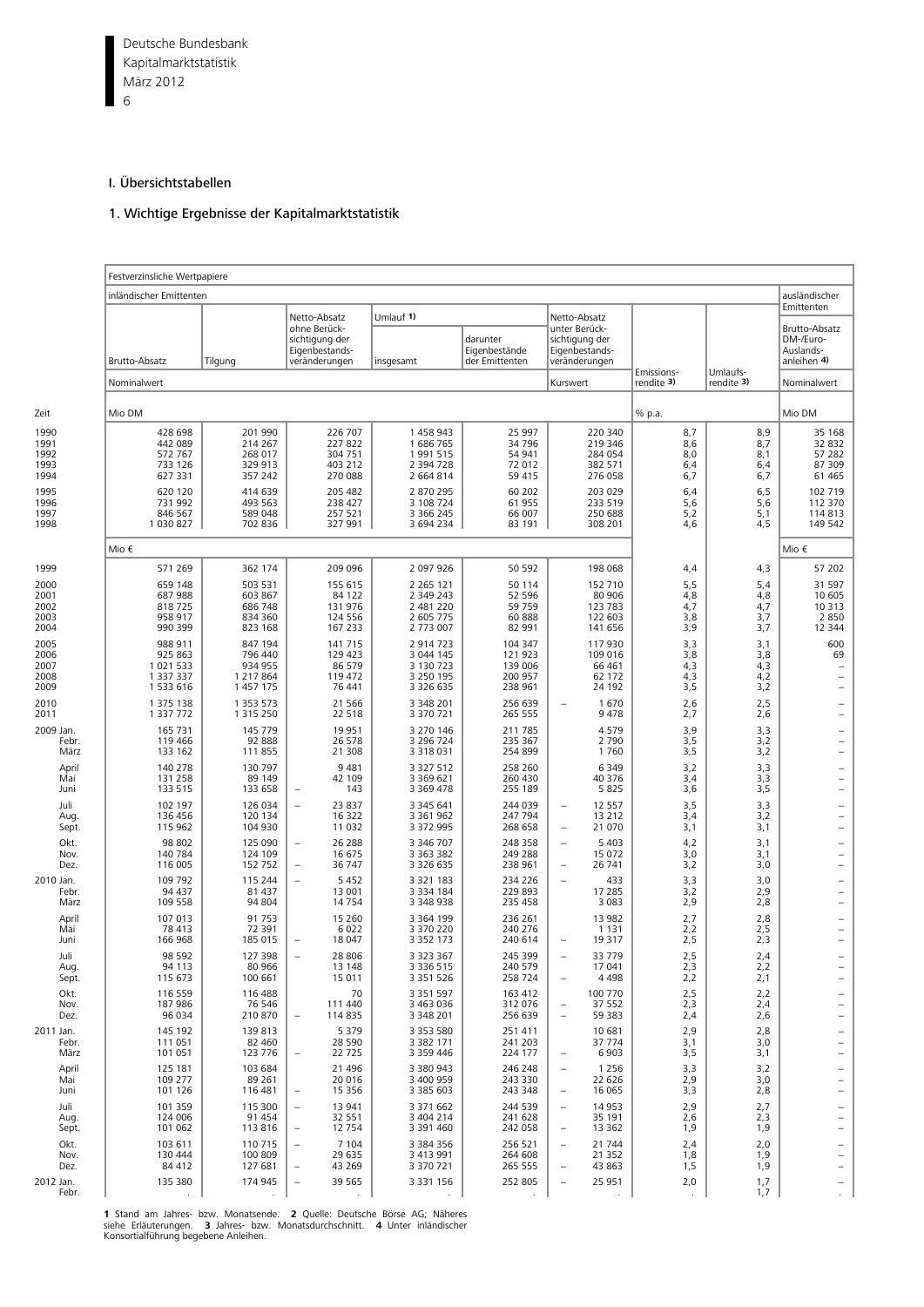<span id="page-28-0"></span>

| Aktienemissionen                                               |                                                           | Investment-                                                                |                                                          | Indizes für Wertpapiere inländischer Emittenten 1) 2)                        |                                                          |                                                                           |                                                       |                                              |                                                          |                                                   |                                              |
|----------------------------------------------------------------|-----------------------------------------------------------|----------------------------------------------------------------------------|----------------------------------------------------------|------------------------------------------------------------------------------|----------------------------------------------------------|---------------------------------------------------------------------------|-------------------------------------------------------|----------------------------------------------|----------------------------------------------------------|---------------------------------------------------|----------------------------------------------|
| inländischer Emittenten                                        |                                                           | fonds                                                                      | Aktien                                                   |                                                                              |                                                          |                                                                           | Renten                                                |                                              |                                                          |                                                   |                                              |
|                                                                |                                                           | Mittel-                                                                    | Kursindex                                                |                                                                              | Performanceindex                                         |                                                                           | Kursindex                                             |                                              | Performanceindex                                         |                                                   |                                              |
| Absatz<br>Nominalwert                                          | Kurswert                                                  | aufkommen<br>bei<br>inländischen<br>Investmentfonds<br>insgesamt           | CDAX-Kurs-<br>index                                      | DAX-Kurs-<br>index                                                           | Composite<br><b>DAX</b><br>(CDAX)                        | Deutscher<br>Aktienindex<br>(DAX)                                         | Deutscher<br>Rentenindex<br>(REX)                     | iBoxx-<br>€-Deutschland-<br>Kursindex        | REX-<br>Performance-<br>index<br>(REXP)                  | iBoxx-<br>€-Deutschland-<br>Performance-<br>index |                                              |
| Mio DM                                                         |                                                           |                                                                            | Ende<br>1987=100                                         | Ende<br>1987=1000                                                            | Ende<br>1987=100                                         | Ende<br>1987=1000                                                         | Tagesdurch-<br>schnittskurs                           | Ende<br>1998=100                             | Ende<br>1987=100                                         | Ende<br>1998=100                                  | Zeit                                         |
| 7 3 6 0<br>3 6 5 7<br>4 2 9 5<br>5 2 2 4<br>6 1 1 4<br>5 8 9 4 | 28 0 21<br>13 3 17<br>17 226<br>19512<br>29 160<br>23 600 | 37 492<br>20 473<br>108 914<br>54 072                                      | 145,00<br>148,16<br>134,92<br>191,13<br>176,87<br>181,47 | 1 2 9 5 , 7 1<br>1 424,79<br>1 3 5 9, 5 5<br>1 948,66<br>1 774,95<br>1857,29 | 154,27<br>161,59<br>151,26<br>218,66<br>205,92<br>215,70 | 1 398,23<br>1577,98<br>1 545,05<br>2 2 66,68<br>2 106,58<br>2 2 5 3 , 8 8 | 93,50<br>96,35<br>101,54<br>109,36<br>99,90<br>109,18 | $\cdot$                                      | 108,14<br>120,22<br>136,34<br>156,33<br>152,40<br>177,84 |                                                   | 1990<br>1991<br>1992<br>1993<br>1994<br>1995 |
| 8 3 5 3<br>4 1 6 5<br>6 0 8 5                                  | 34 212<br>22 2 3 9<br>48796                               | 79 109<br>138 946<br>169 748                                               | 217,47<br>301,47<br>343,64                               | 2 3 3 4 , 9 5<br>3 3 8 3, 21<br>3 933,96                                     | 263,46<br>371,02<br>428,66                               | 2 888,69<br>4 2 4 9, 6 9<br>5 002,39                                      | 110,37<br>111,01<br>118,18                            | ÷.<br>100,00                                 | 191,26<br>203,81<br>226,72                               | 100,00                                            | 1996<br>1997<br>1998                         |
| Mio €                                                          |                                                           |                                                                            |                                                          |                                                                              |                                                          |                                                                           |                                                       |                                              |                                                          |                                                   |                                              |
| 5518                                                           | 36 010                                                    | 97 196                                                                     | 445,95                                                   | 5 409,33                                                                     | 564,44                                                   | 6 958,14                                                                  | 110,60                                                | 92,52                                        | 222,31                                                   | 97,87                                             | 1999                                         |
| 3 6 2 0<br>7987<br>4 3 0 8<br>4 4 8 3<br>3 9 6 0               | 22 733<br>17 575<br>9 2 3 2<br>16838<br>10 157            | 85 158<br>76811<br>59 481<br>43 944<br>1 4 5 3                             | 396,59<br>319,38<br>188,46<br>252,48<br>268,32           | 4 9 3 4 , 8 5<br>3 887,48<br>2 141,78<br>2 857.84<br>3 004,65                | 508,49<br>417,40<br>250,69<br>344,89<br>374,09           | 6 433.61<br>5 160,10<br>2 892,63<br>3 965,16<br>4 256,08                  | 112,48<br>113,12<br>117,56<br>117,36<br>120,19        | 94,11<br>94,16<br>97,80<br>97,09<br>99,89    | 237,55<br>250,91<br>273,54<br>284,72<br>303,80           | 104,99<br>110,58<br>120,51<br>125,21<br>134,40    | 2000<br>2001<br>2002<br>2003<br>2004         |
| 2 4 7 1<br>2 601<br>3 1 6 5<br>5 0 0 9<br>12 477               | 13766<br>9 0 6 1<br>10 053<br>11 3 26<br>23 962           | 41 717<br>19 5 34<br>13 4 35<br>7911<br>$\overline{\phantom{a}}$<br>43 747 | 335,59<br>407,16<br>478,65<br>266,33<br>320,32           | 3719,79<br>4 4 2 9 , 0 1<br>5 277,23<br>3 041,60<br>3 604,02                 | 479,59<br>595,11<br>716,65<br>411,51<br>516,05           | 5 408,26<br>6 596,92<br>8 0 67, 32<br>4810,20<br>5 957,43                 | 120,92<br>116,78<br>114,85<br>121,68<br>123,62        | 101,09<br>96,69<br>94,62<br>102,06<br>100,12 | 316,20<br>317,05<br>325,02<br>357,99<br>375,62           | 141,50<br>140,98<br>143,83<br>161,42<br>164,54    | 2005<br>2006<br>2007<br>2008<br>2009         |
| 3 2 6 5<br>6 3 8 8                                             | 20 049<br>21 7 13                                         | 84 906<br>45 221                                                           | 368,72<br>304,60                                         | 4 0 5 3 , 7 1<br>3 3 4 6,06                                                  | 611,30<br>520,73                                         | 6914,19<br>5 898,35                                                       | 124,96<br>131,48                                      | 102,95<br>109,53                             | 390,67<br>423,06                                         | 174,97<br>191,98                                  | 2010<br>2011                                 |
| 1726<br>69<br>2 2 3 9                                          | 4 0 7 9<br>79<br>4 1 3 7                                  | 11 215<br>3 4 2 6<br>$\overline{\phantom{a}}$<br>$\equiv$<br>117           | 239,60<br>212,81<br>224,85                               | 2 7 3 0, 9 7<br>2 419,31<br>2 570,99                                         | 371,65<br>330,22<br>348,98                               | 4 3 3 8 , 3 5<br>3 843,74<br>4 084,76                                     | 120,77<br>122,22<br>123,41                            | 100,67<br>101,56<br>101,72                   | 356,29<br>361,56<br>366,10                               | 159,79<br>161,66<br>162,45                        | 2009 Jan.<br>Febr<br>März                    |
| 507<br>91<br>5 3 3 9                                           | 613<br>109<br>7790                                        | 2 0 3 5<br>977<br>2 6 8 9<br>$\overline{\phantom{a}}$                      | 260,30<br>263,71<br>257,73                               | 2 955,33<br>2 989,35<br>2 909,05                                             | 409,86<br>424,44<br>415,07                               | 4 7 69,45<br>4 940,82<br>4 808,64                                         | 122,56<br>121,12<br>122,17                            | 100,90<br>99,07<br>99,89                     | 364,52<br>361,09<br>365,20                               | 161,68<br>159,31<br>161,14                        | April<br>Mai<br>Juni                         |
| 260<br>1 0 2 2<br>336                                          | 433<br>1 5 3 6<br>2 6 6 9                                 | 4 1 7 5<br>570<br>8458                                                     | 283,77<br>293,69<br>306,86                               | 3 2 2 5 , 7 5<br>3 3 0 5,88<br>3 433,26                                      | 457,15<br>473,16<br>494,35                               | 5 3 3 2 , 1 4<br>5 4 6 4, 6 1<br>5 675,16                                 | 121,69<br>122,50<br>122,68                            | 100,65<br>100,76<br>101,01                   | 364,79<br>368,15<br>369,64                               | 162,85<br>163,54<br>164,44                        | Juli<br>Aug<br>Sept                          |
| 131<br>465<br>292                                              | 883<br>584<br>1 0 5 0                                     | 6 5 8 1<br>4585<br>11 384                                                  | 292,17<br>303,22<br>320,32                               | 3 275,85<br>3 403,48<br>3 604,02                                             | 470,69<br>488,51<br>516,05                               | 5 414,96<br>5 625,95<br>5 957,43                                          | 123,20<br>124,43<br>123,62                            | 100,68<br>101,39<br>100,12                   | 372,19<br>376,93<br>375,62                               | 164,41<br>166,06<br>164,54                        | Okt.<br>Nov.<br>Dez.                         |
| 205<br>65<br>283                                               | 1 3 9 3<br>96<br>5 1 9 2                                  | 10 008<br>5 6 7 1<br>5 2 8 0                                               | 303,33<br>302,10<br>331,65                               | 3 3 8 3 . 8 1<br>3 377,82<br>3712,18                                         | 489,82<br>487,81<br>535,64                               | 5 608,79<br>5 5 98,46<br>6 153,55                                         | 123,86<br>124,70<br>124,93                            | 101,31<br>102,02<br>102,01                   | 377,34<br>380,90<br>382,77                               | 166,92<br>168,54<br>169,07                        | 2010 Jan.<br>Febr<br>März                    |
| 78<br>148<br>249                                               | 143<br>160<br>439                                         | 8 3 5 0<br>8 4 6 4<br>2 1 5 4<br>$\overline{\phantom{0}}$                  | 329,26<br>313,44<br>313,07                               | 3 667.73<br>3 498,76<br>3 497,52                                             | 536,20<br>519,01<br>518,87                               | 6 135,70<br>5 964,33<br>5 965,52                                          | 125,47<br>127,57<br>127,85                            | 102,86<br>105,13<br>105,41                   | 385,20<br>392,46<br>394,19                               | 170,94<br>175,15<br>176,09                        | April<br>Mai<br>Juni                         |
| 46<br>47<br>653                                                | 269<br>70<br>776                                          | 6789<br>9511<br>6908<br>7 4 3 7                                            | 322,99<br>312,12<br>329,00                               | 3 604,49<br>3 473,90<br>3 652,00                                             | 535,45<br>517,45<br>545,46                               | 6 147,97<br>5 925,22<br>6 229,02                                          | 125,75<br>129,20<br>128,37                            | 104,43<br>108,24<br>106,61                   | 388,67<br>400,19<br>398,49                               | 174,97<br>181,79<br>179,58                        | Juli<br>Aug.<br>Sept                         |
| 1 1 1 4<br>107<br>270                                          | 10 845<br>325<br>341                                      | 8319<br>10 3 24                                                            | 348,85<br>353,66<br>368,72                               | 3 870,31<br>3 9 2 1 , 3 9<br>4 0 5 3 , 7 1                                   | 578,36<br>586,34<br>611,30                               | 6 601,37<br>6 688,49<br>6914,19                                           | 126,80<br>127,06<br>124,96                            | 105,12<br>104,58<br>102,95                   | 394,42<br>396,11<br>390,67                               | 177,56<br>177,18<br>174,97                        | Okt.<br>Nov.<br>Dez.                         |
| 592<br>92<br>253                                               | 630<br>429<br>257                                         | 7 0 4 5<br>6917<br>805                                                     | 375,09<br>384,22<br>374,45                               | 4 136,11<br>4 2 4 9,07<br>4 1 1 4 , 0 3                                      | 623,85<br>639,16<br>622,97                               | 7 077,48<br>7 272,32<br>7 041,31                                          | 122,48<br>122,70<br>121,46                            | 101,19<br>101,08<br>99,73                    | 383,93<br>385,67<br>382,96                               | 172,53<br>172,79<br>171,00                        | 2011 Jan.<br>Febr<br>März                    |
| 303<br>1413<br>2859                                            | 5 5 5 9<br>5851<br>6 4 2 7                                | 2 4 5 0<br>23<br>2 2 4 9                                                   | 394,79<br>377,73<br>381,23                               | 4 3 6 0.07<br>4 138,33<br>4 184,30                                           | 660,86<br>644,78<br>651,43                               | 7 514,46<br>7 293,69<br>7 376,24                                          | 121,95<br>123,54<br>123,67                            | 100,28<br>101,53<br>101,08                   | 385,59<br>391,70<br>393,18                               | 172,39<br>174,99<br>174,70                        | April<br>Mai<br>Juni                         |
| 107<br>192<br>85                                               | 137<br>203<br>91                                          | 6417<br>1 2 8 4<br>691                                                     | 368,64<br>302,46<br>285,00                               | 4 0 6 1 , 0 1<br>3 2 8 1 , 6 5<br>3 121,22                                   | 630,15<br>517,06<br>487,21                               | 7 158,77<br>5 784,85<br>5 502,02                                          | 125,79<br>128,78<br>129,54                            | 103,94<br>105,99<br>108,24                   | 400,88<br>411,27<br>414,52                               | 179,99<br>184,02<br>188,35                        | Juli<br>Aug.<br>Sept                         |
| 77<br>135<br>280                                               | 183<br>303<br>1643                                        | 5 1 6 5<br>5742<br>9 0 0 0                                                 | 316,80<br>313,93<br>304,60                               | 3 483,90<br>3 4 5 4, 12<br>3 3 4 6,06                                        | 541,57<br>536,67<br>520,73                               | 6 141,34<br>6 088,84<br>5 898,35                                          | 129,65<br>128,90<br>131,48                            | 107,27<br>106,38<br>109,53                   | 415,61<br>413,95<br>423,06                               | 187,17<br>186,11<br>191,98                        | Okt.<br>Nov.<br>Dez.                         |
| 151                                                            | 262                                                       | 4 0 6 8                                                                    | 332,18<br>352,13                                         | 3 649,71<br>3 874,59                                                         | 570,03<br>604,24                                         | 6458,91<br>6 856,08                                                       | 131,37<br>131,35                                      | 109,30<br>109,16                             | 423,47<br>424,14                                         | 192,08<br>192,28                                  | 2012 Jan.<br>Febr                            |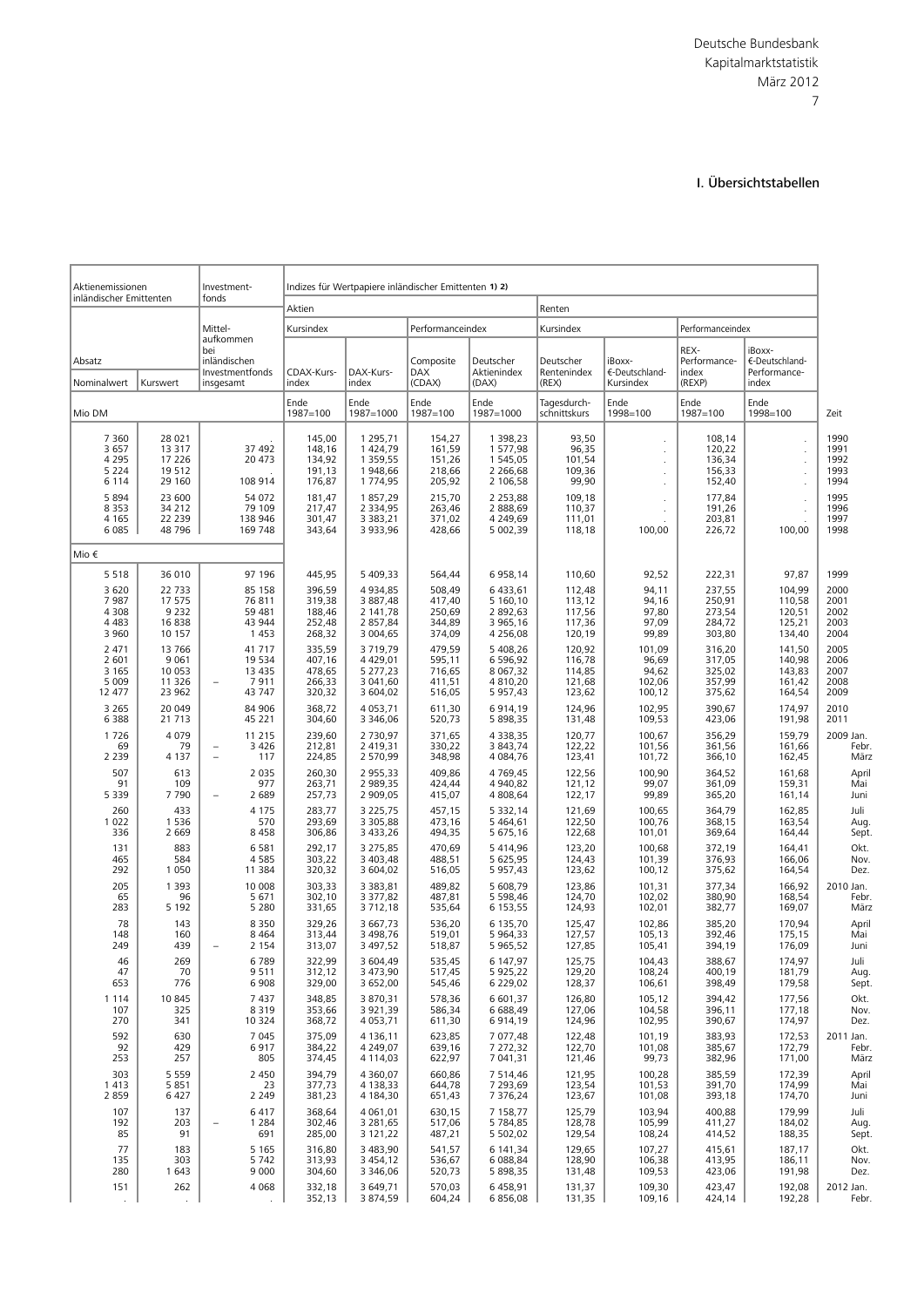#### <span id="page-29-0"></span>2a) Absatz und Erwerb von festverzinslichen Wertpapieren \*)

Bis Ende 1998 Mio DM, ab 1999 Mio €

|                                      |                                                                   |                                                     | Absatz                                               |                                                    |                                                                                  |                                                  |                                                                           |                                            |                                                                                                       |                                              |                                                                     |                                                 |                                                                                  |                                                 |                                                        |                                                |                                                                                  |                                                |                                                                  |                                                 |
|--------------------------------------|-------------------------------------------------------------------|-----------------------------------------------------|------------------------------------------------------|----------------------------------------------------|----------------------------------------------------------------------------------|--------------------------------------------------|---------------------------------------------------------------------------|--------------------------------------------|-------------------------------------------------------------------------------------------------------|----------------------------------------------|---------------------------------------------------------------------|-------------------------------------------------|----------------------------------------------------------------------------------|-------------------------------------------------|--------------------------------------------------------|------------------------------------------------|----------------------------------------------------------------------------------|------------------------------------------------|------------------------------------------------------------------|-------------------------------------------------|
|                                      |                                                                   |                                                     |                                                      |                                                    |                                                                                  | inländische Schuldverschreibungen 1)             |                                                                           |                                            |                                                                                                       |                                              |                                                                     |                                                 |                                                                                  |                                                 |                                                        |                                                |                                                                                  |                                                |                                                                  |                                                 |
|                                      | Absatz                                                            |                                                     |                                                      |                                                    |                                                                                  | Bankschuldverschreibungen                        |                                                                           |                                            |                                                                                                       |                                              |                                                                     |                                                 |                                                                                  |                                                 |                                                        |                                                |                                                                                  |                                                |                                                                  |                                                 |
|                                      | $=$<br>Erwerb<br>insgesamt<br>(Spalten<br>$2 + 10$<br>bzw. 11+18) |                                                     | zusammen                                             |                                                    | zusammen                                                                         |                                                  | Hypo-<br>theken-<br>pfand-<br>briefe                                      |                                            | Öffent-<br>liche<br>Pfand-<br>briefe                                                                  |                                              | Schuldver-<br>schreibungen<br>von Spe-<br>zialkredit-<br>instituten |                                                 | Sonstige<br>Bank-<br>schuld-<br>verschrei-<br>bungen                             |                                                 | Anleihen<br>von<br>Unter-<br>nehmen<br>(Nicht-MFIs) 2) |                                                | Anleihen<br>der<br>öffent-<br>lichen<br>Hand 3)                                  |                                                | Schuld-<br>verschrei-<br>bungen 4)                               | ausländische                                    |
| Zeit                                 |                                                                   | $\mathbf{1}$                                        |                                                      | 2                                                  |                                                                                  | 3                                                |                                                                           | $\overline{4}$                             |                                                                                                       | 5                                            |                                                                     | 6                                               |                                                                                  | $\overline{7}$                                  |                                                        | 8                                              |                                                                                  | 9                                              |                                                                  | 10                                              |
| 1994                                 |                                                                   | 303 339                                             |                                                      | 276 058                                            |                                                                                  | 117 185                                          |                                                                           | 18 617                                     |                                                                                                       | 54 329                                       | $\overline{\phantom{a}}$                                            | 8 2 7 0                                         |                                                                                  | 52 507                                          | ÷,                                                     | 65                                             |                                                                                  | 158 939                                        |                                                                  | 27 281                                          |
| 1995<br>1996<br>1997<br>1998         |                                                                   | 227 099<br>254 359<br>332 655<br>418 841            |                                                      | 203 029<br>233 519<br>250 688<br>308 201           |                                                                                  | 162 538<br>191 341<br>184 911<br>254 367         |                                                                           | 15 3 10<br>11 544<br>16 990<br>21 679      |                                                                                                       | 89 183<br>121 118<br>113 900<br>156 050      |                                                                     | 3891<br>4 9 2 2<br>11 316<br>19 052             |                                                                                  | 54 155<br>53 756<br>42 701<br>57 587            | ÷,                                                     | 350<br>649<br>1 5 6 3<br>3 1 4 3               |                                                                                  | 40 839<br>41 529<br>64 214<br>50 691           |                                                                  | 24 070<br>20 840<br>81 967<br>110 640           |
|                                      | Mio €                                                             |                                                     |                                                      |                                                    |                                                                                  |                                                  |                                                                           |                                            |                                                                                                       |                                              |                                                                     |                                                 |                                                                                  |                                                 |                                                        |                                                |                                                                                  |                                                |                                                                  |                                                 |
| 1999                                 |                                                                   | 292 663                                             |                                                      | 198 068                                            |                                                                                  | 156 399                                          |                                                                           | 2 5 5 5                                    |                                                                                                       | 71 570                                       |                                                                     | 30 698                                          |                                                                                  | 51 578                                          |                                                        | 2 1 8 4                                        |                                                                                  | 39 485                                         |                                                                  | 94 5 95                                         |
| 2000<br>2001<br>2002<br>2003<br>2004 |                                                                   | 226 393<br>180 227<br>175 396<br>184 679<br>233 890 |                                                      | 157 994<br>86 656<br>124 035<br>134 455<br>133 711 |                                                                                  | 120 154<br>55 918<br>47 29 6<br>31 404<br>64 231 |                                                                           | 5 5 4 0<br>6372<br>6932<br>3 3 5 8<br>1890 | $\overline{\phantom{m}}$<br>$\overline{\phantom{a}}$<br>$\qquad \qquad -$<br>$\overline{\phantom{a}}$ | 30 650<br>8609<br>28 531<br>39 887<br>54 614 |                                                                     | 29 660<br>25 4 93<br>22 217<br>41 914<br>50 135 |                                                                                  | 54 302<br>32 660<br>46 678<br>26 0 20<br>66 819 |                                                        | 12 605<br>14 473<br>14 506<br>30 262<br>10 778 |                                                                                  | 25 234<br>16 262<br>62 235<br>72 788<br>58 703 |                                                                  | 68 399<br>93 571<br>51 361<br>50 224<br>100 179 |
| 2005<br>2006<br>2007<br>2008         |                                                                   | 252 658<br>242 006<br>217 798<br>76 490             |                                                      | 110 542<br>102 379<br>90 270<br>66 139             | $\overline{\phantom{0}}$                                                         | 39 898<br>40 995<br>42 034<br>45 712             | $\qquad \qquad -$<br>$\equiv$<br>$\overline{\phantom{0}}$                 | 1 4 0 1<br>13 149<br>11 417<br>6 1 0 6     | $\qquad \qquad -$<br>$\overline{\phantom{a}}$<br>$\overline{\phantom{m}}$<br>$\overline{\phantom{m}}$ | 32 425<br>19 124<br>43 769<br>67 685         |                                                                     | 39 2 28<br>43 662<br>41 760<br>22 297           | $\overline{\phantom{0}}$                                                         | 34 501<br>29 60 6<br>55 4 62<br>6433            |                                                        | 2 6 8 2<br>8 9 4 3<br>20 123<br>86 527         |                                                                                  | 67 965<br>52 446<br>28 111<br>25 322           |                                                                  | 142 116<br>139 627<br>127 528<br>10 351         |
| 2009<br>2010<br>2011                 |                                                                   | 69 549<br>148 944<br>40 799                         | $\overline{\phantom{m}}$<br>$\overline{\phantom{a}}$ | 538<br>1 2 1 2<br>13 575                           | $\overline{\phantom{a}}$<br>$\overline{\phantom{m}}$<br>$\equiv$                 | 114 902<br>7621<br>46 796                        | $\overline{\phantom{0}}$<br>L,                                            | 1 1 5 2<br>3 2 0 2<br>1 4 1 5              | $\overline{\phantom{a}}$<br>$\overline{\phantom{m}}$<br>$\overline{\phantom{a}}$                      | 89 835<br>63 715<br>43 085                   |                                                                     | 19 693<br>21 537<br>24 548                      | $\equiv$<br>$\overline{\phantom{0}}$                                             | 43 609<br>37 759<br>29 67 6                     |                                                        | 22 709<br>24 044<br>850                        | $\equiv$                                                                         | 91 655<br>17 635<br>59 521                     |                                                                  | 70 087<br>150 156<br>27 224                     |
| 2008 Okt.<br>Nov.<br>Dez.            |                                                                   | 35 286<br>39 647<br>31 603                          | $\overline{\phantom{a}}$<br>$\qquad \qquad -$        | 18 114<br>49 213<br>14 8 65                        |                                                                                  | 23 491<br>25 232<br>44 249                       |                                                                           | 522<br>341<br>92                           | $\overline{\phantom{m}}$<br>$\overline{\phantom{a}}$<br>$\overline{\phantom{a}}$                      | 12818<br>6 2 5 4<br>10 082                   | $\overline{\phantom{a}}$<br>$\equiv$                                | 6 2 4 2<br>4834<br>6951                         | $\overline{\phantom{0}}$<br>$\qquad \qquad -$                                    | 17438<br>35 979<br>27 309                       |                                                        | 2 3 3 4<br>2928<br>38 9 26                     |                                                                                  | 3 0 4 3<br>21 053<br>9543                      | $\overline{\phantom{a}}$<br>$\overline{\phantom{0}}$<br>$\equiv$ | 17 172<br>9566<br>16738                         |
| 2009 Jan.<br>Febr.<br>März           |                                                                   | 1 3 5 9<br>3 5 8 6<br>2 5 2 0                       | $\overline{\phantom{a}}$<br>$\overline{\phantom{a}}$ | 3 0 1 8<br>150<br>1 4 6 5                          | $\overline{\phantom{a}}$<br>$\overline{\phantom{m}}$<br>$\overline{a}$           | 9 5 4 8<br>22 484<br>10 373                      | $\qquad \qquad -$<br>$\overline{\phantom{m}}$                             | 1802<br>785<br>1816                        | $\equiv$<br>$\overline{\phantom{a}}$<br>$\overline{\phantom{a}}$                                      | 9 9 6 4<br>13 697<br>10 993                  |                                                                     | 1932<br>331<br>9536                             | $\overline{\phantom{0}}$<br>$\qquad \qquad -$                                    | 286<br>8 3 3 3<br>10733                         |                                                        | 6 4 6 2<br>12 5 8 4<br>150                     |                                                                                  | 12 991<br>10 050<br>8758                       |                                                                  | 1659<br>3 4 3 6<br>3 9 8 5                      |
| April<br>Mai<br>Juni                 |                                                                   | 8 0 4 0<br>52 341<br>10 0 76                        |                                                      | 3848<br>38 001<br>3 5 3 7                          | $\overline{\phantom{a}}$                                                         | 15 778<br>7 7 4 2<br>7727                        | L,                                                                        | 3928<br>934<br>1 5 3 2                     | $\overline{\phantom{m}}$<br>$\overline{\phantom{a}}$<br>$\overline{\phantom{0}}$                      | 7 3 4 3<br>362<br>4 4 0 3                    | $\overline{\phantom{a}}$<br>$\overline{\phantom{a}}$                | 3 4 4 3<br>8 4 7 3<br>1 2 2 9                   | $\overline{\phantom{0}}$<br>$\overline{\phantom{0}}$<br>$\overline{\phantom{0}}$ | 1 0 6 4<br>1 3 0 3<br>3 6 2 7                   |                                                        | 4 4 7 9<br>1 1 1 5<br>1889                     |                                                                                  | 15 147<br>29 145<br>9 3 7 5                    |                                                                  | 4 1 9 2<br>14 340<br>6539                       |
| Juli<br>Aug.<br>Sept.                | ÷                                                                 | 2 3 5 6<br>11 639<br>13 680                         | $\overline{\phantom{a}}$<br>$\overline{\phantom{a}}$ | 13 5 16<br>11 863<br>20 844                        | $\overline{\phantom{a}}$                                                         | 5 4 1 2<br>8576<br>31 580                        | $\qquad \qquad -$                                                         | 1653<br>303<br>444                         | $\overline{\phantom{a}}$<br>$\overline{\phantom{a}}$<br>$\equiv$                                      | 2 3 7 3<br>3702<br>23 193                    | $\overline{\phantom{a}}$                                            | 2915<br>7 9 0 9<br>7 4 2 3                      | L,<br>$\overline{\phantom{0}}$                                                   | 1777<br>4671<br>1 4 0 8                         | $\overline{\phantom{m}}$                               | 1 7 1 4<br>477<br>4737                         | $\equiv$                                                                         | 9818<br>3764<br>5 9 9 9                        | $\qquad \qquad -$                                                | 11 160<br>224<br>7 1 6 4                        |
| Okt.<br>Nov.<br>Dez.                 | $\overline{\phantom{0}}$                                          | 142<br>22 099<br>23 215                             | $\overline{\phantom{a}}$<br>$\overline{\phantom{a}}$ | 6708<br>11 973<br>24 3 5 9                         | $\overline{\phantom{a}}$<br>$\overline{\phantom{a}}$<br>$\sim$                   | 13 259<br>12 741<br>2 3 1 8                      | ÷,<br>L,                                                                  | 481<br>672<br>440                          | $\overline{\phantom{a}}$<br>$\overline{\phantom{a}}$<br>$\qquad \qquad -$                             | 4 9 9 1<br>3 9 8 8<br>4826                   | $\overline{\phantom{a}}$                                            | 3714<br>2 2 7 9<br>12 5 15                      | $\equiv$<br>$\overline{\phantom{0}}$<br>$\overline{\phantom{m}}$                 | 4 0 7 3<br>5 8 0 1<br>10 447                    |                                                        | 2818<br>1 3 2 8<br>1 1 6 6                     | $\overline{\phantom{a}}$                                                         | 3733<br>23 386<br>20875                        |                                                                  | 6566<br>10 126<br>1 1 4 4                       |
| 2010 Jan.<br>Febr.<br>März           |                                                                   | 12 027<br>15 073<br>13 3 3 4                        | $\overline{\phantom{a}}$                             | 581<br>16 982<br>3740                              | $\overline{\phantom{a}}$<br>$\overline{\phantom{a}}$                             | 17 133<br>7 5 2 6<br>2 4 4 8                     | $\overline{\phantom{0}}$                                                  | 789<br>107<br>2 4 7 4                      | $\overline{\phantom{a}}$<br>$\overline{\phantom{0}}$<br>$\overline{\phantom{m}}$                      | 11803<br>2 3 2 4<br>4 1 4 1                  | $\overline{\phantom{a}}$                                            | 5 3 3 1<br>4574<br>8 0 3 1                      | $\qquad \qquad -$<br>$\overline{\phantom{0}}$<br>$\overline{\phantom{m}}$        | 11 450<br>522<br>8811                           |                                                        | 4582<br>4 6 8 4<br>5 9 6 1                     |                                                                                  | 11 970<br>19824<br>227                         | $\overline{\phantom{0}}$                                         | 12 608<br>1 9 0 9<br>9594                       |
| April<br>Mai<br>Juni                 |                                                                   | 15 250<br>5 2 4 0<br>24 245                         | $\overline{\phantom{m}}$                             | 15 905<br>3 0 2 8<br>21782                         | $\overline{\phantom{0}}$<br>$\overline{\phantom{a}}$                             | 5 1 9 6<br>7 3 8 2<br>24 5 26                    | L,<br>L,                                                                  | 4 2 9 1<br>1538<br>3712                    | $\overline{\phantom{a}}$<br>$\overline{\phantom{a}}$<br>$\overline{\phantom{a}}$                      | 1740<br>4536<br>8526                         |                                                                     | 11 383<br>2 2 1 9<br>3 9 4 0                    | $\qquad \qquad -$<br>$\qquad \qquad -$<br>$\overline{\phantom{0}}$               | 157<br>3 5 2 6<br>15 772                        | $\overline{\phantom{m}}$                               | 4878<br>1 0 5 9<br>3 6 3 7                     |                                                                                  | 5 8 3 1<br>9 3 5 2<br>6 3 8 0                  | $\qquad \qquad -$                                                | 655<br>2 2 1 2<br>2 4 6 3                       |
| Juli<br>Aug.<br>Sept.                |                                                                   | 29 709<br>16 962<br>8 9 2 8                         |                                                      | 33 570<br>14 2 67<br>4 1 2 2                       |                                                                                  | 31 224<br>2 5 7 4<br>7947                        |                                                                           | 3830<br>811<br>1 O/5                       | $\overline{\phantom{0}}$                                                                              | 14 287<br>2 0 2 2<br>5 539                   |                                                                     | 1 3 6 0<br>3 1 9 5<br>6937                      | L.                                                                               | 14 4 67<br>6980<br>10 420                       | ÷,                                                     | 1 1 6 9<br>732<br>642                          |                                                                                  | 1 1 7 6<br>12 4 25<br>3 182                    |                                                                  | 3861<br>2 6 9 5<br>13 050                       |
| Okt.<br>Nov.<br>Dez.                 | $\overline{\phantom{0}}$                                          | 226 794<br>44 123<br>66 587                         | $\overline{\phantom{a}}$<br>$\overline{\phantom{a}}$ | 101 305<br>37712<br>58 672                         | $\overline{\phantom{m}}$<br>$\overline{\phantom{m}}$                             | 97 343<br>608<br>13 940                          | $\overline{\phantom{a}}$                                                  | 692<br>745<br>2 2 4 4                      | $\qquad \qquad -$<br>$\qquad \qquad -$<br>$\overline{\phantom{a}}$                                    | 2 2 7 7<br>2 2 6 4<br>4 2 5 6                | $\overline{\phantom{a}}$                                            | 5 4 9 5<br>5872<br>2 3 9 2                      | $\qquad \qquad -$<br>$\overline{\phantom{0}}$                                    | 104 423<br>3 4 7 1<br>5 0 4 8                   |                                                        | 5 3 7 7<br>3 5 6 4<br>1 1 6 5                  | $\overline{\phantom{a}}$<br>$\overline{\phantom{a}}$<br>$\overline{\phantom{a}}$ | 1415<br>40 668<br>43 567                       | $\overline{\phantom{0}}$<br>$\overline{\phantom{0}}$             | 125 489<br>6411<br>7915                         |
| 2011 Jan.<br>Febr.<br>März           |                                                                   | 22 742<br>47 232<br>3 4 3 9                         | $\overline{\phantom{a}}$                             | 13 170<br>38 3 34<br>7740                          |                                                                                  | 3 0 0 4<br>17 372<br>15 811                      |                                                                           | 2 3 6 3<br>1755<br>1517                    | $\overline{\phantom{a}}$<br>$\overline{\phantom{a}}$<br>$\overline{\phantom{a}}$                      | 3 9 4 4<br>5 6 0 3<br>2 8 3 3                |                                                                     | 2 7 6 5<br>11 170<br>11 467                     | $\overline{\phantom{0}}$                                                         | 1820<br>10 050<br>3 0 2 7                       |                                                        | 11 049<br>8 0 9 5<br>1 2 0 4                   |                                                                                  | 883<br>12 867<br>6867                          |                                                                  | 9572<br>8898<br>4 3 0 1                         |
| April<br>Mai<br>Juni                 | $\overline{\phantom{0}}$                                          | 2 1 3 1<br>31850<br>23 658                          | $\overline{\phantom{a}}$<br>$\qquad \qquad -$        | 6 2 9 5<br>24 797<br>16 4 68                       | $\overline{\phantom{a}}$<br>$\overline{\phantom{a}}$<br>$\overline{\phantom{0}}$ | 10 472<br>1 9 0 4<br>24 2 20                     | $\qquad \qquad -$<br>$\qquad \qquad -$                                    | 732<br>1 3 5 5<br>726                      | $\qquad \qquad -$<br>$\overline{\phantom{a}}$<br>$\qquad \qquad -$                                    | 5733<br>999<br>3812                          |                                                                     | 1513<br>6 0 4 2<br>1865                         | $\qquad \qquad -$<br>$\frac{1}{2}$                                               | 5 5 2 0<br>8 3 0 3<br>17818                     |                                                        | 3518<br>3 3 3 2<br>3 1 5 9                     |                                                                                  | 7695<br>23 369<br>4593                         |                                                                  | 4 1 6 4<br>7 0 5 3<br>7 1 9 0                   |
| Juli<br>Aug.<br>Sept.                | $\qquad \qquad -$                                                 | 15 963<br>41 216<br>11824                           | $\overline{\phantom{a}}$<br>$\qquad \qquad -$        | 13 9 21<br>38 4 21<br>12 170                       | $\overline{\phantom{a}}$                                                         | 8 5 9 7<br>16 683<br>11839                       | $\qquad \qquad -$<br>$\overline{\phantom{0}}$<br>$\overline{\phantom{m}}$ | 243<br>646<br>4772                         | $\qquad \qquad -$<br>$\overline{\phantom{0}}$<br>$\qquad \qquad -$                                    | 5 2 8 1<br>3 1 4 7<br>4 5 0 0                |                                                                     | 1620<br>15 3 36<br>2 3 0 0                      | $\qquad \qquad -$<br>$\qquad \qquad -$                                           | 1 4 5 4<br>5 1 4 0<br>4867                      |                                                        | 2 5 2 8<br>903<br>2 9 0 1                      |                                                                                  | 7852<br>20 835<br>2 5 7 0                      |                                                                  | 2 0 4 2<br>2 7 9 5<br>346                       |
| Okt.<br>Nov.<br>Dez.                 |                                                                   | 21 4 5 8<br>22 841<br>46 609                        |                                                      | 21 880<br>21 4 95<br>44 168                        |                                                                                  | 3824<br>8 3 2 6<br>15 5 14                       | $\overline{\phantom{0}}$                                                  | 404<br>1751<br>611                         | $\qquad \qquad -$<br>$\qquad \qquad -$<br>$\qquad \qquad -$                                           | 2656<br>3 5 5 7<br>1 0 2 0                   | $\overline{\phantom{a}}$<br>$\qquad \qquad -$                       | 830<br>2 7 2 0<br>1516                          | $\qquad \qquad -$<br>$\qquad \qquad -$                                           | 742<br>7412<br>12 3 67                          | $\overline{\phantom{0}}$<br>$\equiv$                   | 10 980<br>2825<br>9 1 9 6                      |                                                                                  | 7076<br>15 994<br>19 4 58                      |                                                                  | 422<br>1 3 4 6<br>2 4 4 1                       |
| 2012 Jan.                            |                                                                   | 5473                                                |                                                      | 28 450                                             |                                                                                  | 31 833                                           | $\overline{\phantom{a}}$                                                  | 2483                                       |                                                                                                       | 9 4 6 0                                      |                                                                     | 8841                                            | $\overline{\phantom{0}}$                                                         | 11 049                                          |                                                        | 6 1 7 4                                        |                                                                                  | 9557                                           |                                                                  | 22 977                                          |

\* Festverzinsliche Wertpapiere in dieser Tabelle umfassen bis Ende 1999 Rentenwerte und Geldmarktpapiere inländischer Banken, ab Januar 2000 alle Schuldverschreibungen, einschließlich Commercial Paper der Nichtbanken. 1 Ne

\* Festverzinsliche Wertpapiere in dieser Tabelle umfassen bis Ende 1999 Rentenwerte **3** Emittenten siehe Tab. II.1h. 4 Netto-Erwerb bzw. Netto-Veräußerung (–) auslän-<br>und Geldmarktpapiere inländischer Banken, ab Januar 200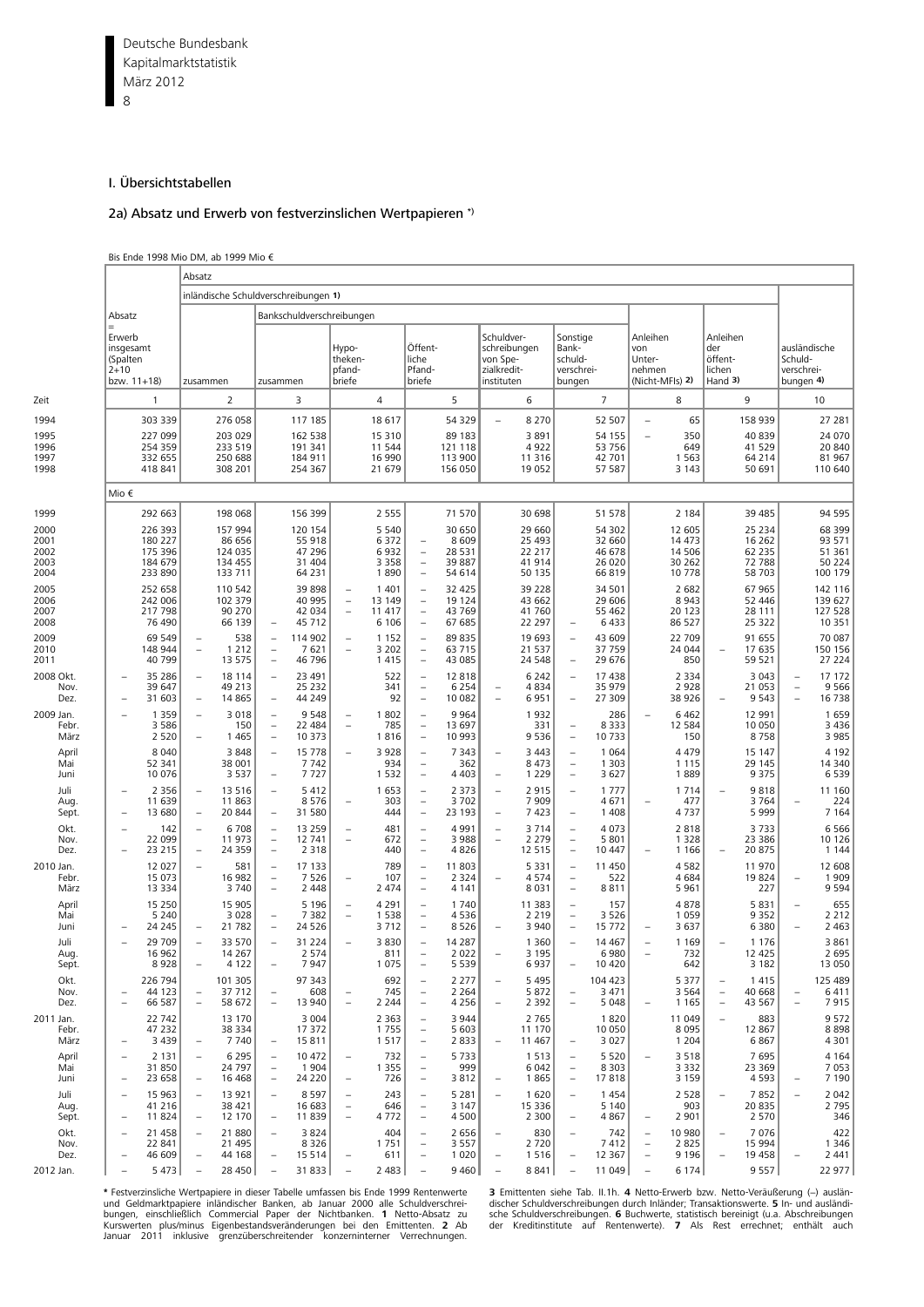<span id="page-30-0"></span>

| Erwerb                   |                    |                                                      |                    |                          |                    |                          |                    |                            |                    |                          |                                |                                      |                    |                                                      |                    |                                                       |                                                         |                   |
|--------------------------|--------------------|------------------------------------------------------|--------------------|--------------------------|--------------------|--------------------------|--------------------|----------------------------|--------------------|--------------------------|--------------------------------|--------------------------------------|--------------------|------------------------------------------------------|--------------------|-------------------------------------------------------|---------------------------------------------------------|-------------------|
| Inländer                 |                    |                                                      |                    |                          |                    |                          |                    |                            |                    |                          |                                |                                      |                    |                                                      |                    |                                                       |                                                         |                   |
|                          |                    |                                                      |                    |                          |                    |                          | übrige Sektoren 7) |                            |                    |                          |                                |                                      |                    |                                                      |                    |                                                       |                                                         |                   |
|                          |                    | Kredit-<br>institute                                 |                    |                          |                    |                          |                    |                            |                    |                          | ausländ. Schuldverschreibungen |                                      |                    |                                                      |                    | Nachrichtlich:<br>Saldo der<br>Transaktionen          |                                                         |                   |
|                          | zusammen 5)        | Bauspar-<br>kassen 6)                                | einschließlich     | Deutsche<br>Bundesbank   |                    | zusammen                 |                    | inländische<br>Rentenwerte |                    | zusammen                 |                                | darunter<br>DM-/Euro-<br>anleihen 8) |                    | Ausländer 9)                                         |                    |                                                       | mit dem Ausland<br>- = Kapitalexport<br>+=Kapitalimport |                   |
|                          | 11                 |                                                      | 12                 |                          | 13                 |                          | 14                 |                            | 15                 |                          | 16                             |                                      | 17                 |                                                      | 18                 |                                                       | 19                                                      | Zeit              |
|                          | 279 989            |                                                      | 126 808            |                          |                    |                          | 154 738            |                            | 133 966            |                          | 20772                          |                                      | 5 6 0 5            |                                                      | 23 349             | $\overline{\phantom{a}}$                              | 3 9 3 1                                                 | 1994              |
|                          | 141 282            |                                                      | 49 193             |                          |                    |                          | 94 409             |                            | 89 055             |                          | 5 0 2 7                        |                                      | 6884               |                                                      | 85 815             | $\ddot{}$                                             | 61 747                                                  | 1995              |
|                          | 148 250            |                                                      | 117 352            |                          |                    |                          | 31 751             |                            | 36 400             |                          | 3 4 2 9                        |                                      | 6 2 5 4            |                                                      | 106 109            | $\qquad \qquad +$                                     | 85 269                                                  | 1996              |
|                          | 204 378<br>245 802 |                                                      | 144 177<br>203 342 |                          |                    |                          | 60 201<br>42 460   |                            | 17611<br>14 247    |                          | 42 590<br>28 3 94              |                                      | 11 956<br>28 969   |                                                      | 128 276<br>173 038 | $\qquad \qquad +$<br>$+$                              | 46 310<br>62 400                                        | 1997<br>1998      |
| Mio €                    |                    |                                                      |                    |                          |                    |                          |                    |                            |                    |                          |                                |                                      |                    |                                                      |                    |                                                       |                                                         |                   |
|                          |                    |                                                      |                    |                          |                    |                          |                    |                            |                    |                          |                                |                                      |                    |                                                      |                    |                                                       |                                                         |                   |
|                          | 155 766<br>151 568 |                                                      | 74728<br>91 447    |                          |                    |                          | 81 038<br>60 121   |                            | 34 129<br>33 245   |                          | 46 909<br>26 875               |                                      | 88 058<br>75 136   |                                                      | 136 898<br>74 825  | $\ddot{}$<br>$\ddot{}$                                | 42 302<br>6427                                          | 1999<br>2000      |
|                          | 111 281            |                                                      | 35 848             |                          |                    |                          | 75 433             |                            | 19 5 36            |                          | 55 898                         |                                      | 88 846             |                                                      | 68 946             | $\overline{\phantom{0}}$                              | 24 626                                                  | 2001              |
|                          | 60 476<br>105 557  |                                                      | 13 5 36<br>35 748  |                          |                    |                          | 46 940<br>69809    |                            | 12 277<br>45 999   |                          | 34 662<br>23 809               |                                      | 46 156<br>47 068   |                                                      | 114 920<br>79 122  | $\qquad \qquad +$<br>$\qquad \qquad +$                | 63 560<br>28 899                                        | 2002<br>2003      |
|                          | 108 119            |                                                      | 121 841            |                          |                    |                          | 13723              | $\overline{\phantom{0}}$   | 41 091             |                          | 27 369                         |                                      | 80 470             |                                                      | 125 772            | $\qquad \qquad +$                                     | 25 5 9 2                                                | 2004              |
|                          | 94 718             |                                                      | 61 740             |                          |                    |                          | 32 978             | $\equiv$                   | 25 150             |                          | 58 127                         |                                      | 111 912            |                                                      | 157 940            | $\begin{array}{c} + \end{array}$                      | 15 825                                                  | 2005              |
| $\overline{\phantom{0}}$ | 125 423<br>26 762  |                                                      | 68 893<br>96 476   |                          |                    | $\overline{\phantom{0}}$ | 56 530<br>123 238  | $\overline{\phantom{0}}$   | 19 7 94<br>125 594 |                          | 36 736<br>2 3 5 7              |                                      | 110 683<br>71 392  |                                                      | 116 583<br>244 560 | $\overline{\phantom{0}}$<br>$\qquad \qquad +$         | 23 044<br>117 031                                       | 2006<br>2007      |
|                          | 18 2 36            |                                                      | 68 049             |                          |                    |                          | 49 813             |                            | 80 50 6            |                          | 30 692                         |                                      | 20 611             |                                                      | 58 254             | $\begin{array}{c} + \end{array}$                      | 47 904                                                  | 2008              |
|                          | 89 169<br>100 647  | $\overline{\phantom{a}}$                             | 12 973<br>103 271  |                          | 8645<br>22 967     |                          | 67 550<br>180 952  | $\equiv$                   | 47 432<br>21 157   |                          | 114 981<br>202 109             |                                      | 85 370<br>102 839  | ÷                                                    | 19 620<br>48 297   | $\overline{\phantom{a}}$<br>$\qquad \qquad -$         | 89 706<br>101 860                                       | 2009<br>2010      |
|                          | 16 574             | $\overline{\phantom{a}}$                             | 94 793             |                          | 36 805             |                          | 41 413             |                            | 6755               |                          | 34 660                         |                                      | 19 08 6            |                                                      | 57 373             | $\qquad \qquad +$                                     | 30 150                                                  | 2011              |
| $\overline{\phantom{a}}$ | 14 341             | $\overline{\phantom{a}}$                             | 20782              |                          |                    |                          | 6 4 4 1            |                            | 5 1 2 8            |                          | 1 3 1 3                        | $\overline{\phantom{0}}$             | 10 331             | $\overline{\phantom{0}}$                             | 20 945             | $\qquad \qquad -$                                     | 3773                                                    | 2008 Okt.         |
|                          | 38 967<br>5 5 1 4  |                                                      | 11 366<br>19 943   |                          |                    |                          | 27 601<br>25 457   |                            | 22 901<br>22 849   |                          | 4700<br>2 608                  |                                      | 2 2 0 3<br>2 4 1 4 | ÷                                                    | 680<br>26 089      | $^+$<br>$\qquad \qquad -$                             | 10 246<br>9 3 5 1                                       | Nov.<br>Dez.      |
|                          | 3 8 0 2            | $\qquad \qquad -$                                    | 6715               |                          | 113                |                          | 2 800              | $\overline{\phantom{a}}$   | 12 5 9 6           |                          | 15 3 96                        |                                      | 2 1 1 4            |                                                      | 2 4 4 3            | $\qquad \qquad +$                                     | 784                                                     | 2009 Jan.         |
|                          | 7 0 9 7<br>14 807  |                                                      | 9 7 0 9<br>7 1 2 5 | $\overline{\phantom{0}}$ | 86<br>253          |                          | 2 5 2 6<br>7429    | $\equiv$<br>$\equiv$       | 8 9 4 4<br>5 2 0 1 |                          | 6419<br>12 629                 |                                      | 8514<br>8 3 6 3    | $\overline{\phantom{a}}$<br>$\overline{\phantom{a}}$ | 3 5 1 1<br>12 287  | $\overline{\phantom{0}}$<br>$\overline{\phantom{a}}$  | 6947<br>16 272                                          | Febr<br>März      |
|                          | 10754              | $\overline{\phantom{a}}$                             | 332                |                          | 149                |                          | 11 2 3 5           |                            | 4476               |                          | 6759                           |                                      | 3 8 0 1            | $\overline{\phantom{a}}$                             | 2 7 1 4            | $\overline{\phantom{a}}$                              | 6 9 0 6                                                 | April             |
|                          | 14 3 60            |                                                      | 7 3 6 6            |                          | 130                |                          | 7 1 2 4            | $\overline{\phantom{0}}$   | 6766               |                          | 13890                          |                                      | 17 141             |                                                      | 37 981             | $\qquad \qquad +$                                     | 23 641                                                  | Mai               |
|                          | 13 2 34            |                                                      | 20 342             |                          | 202                | $\overline{\phantom{a}}$ | 7310               | $\overline{\phantom{0}}$   | 17 121             |                          | 9811                           |                                      | 4857               | $\overline{\phantom{a}}$                             | 3 1 5 8            | $\equiv$                                              | 9 6 9 7                                                 | Juni              |
|                          | 20 5 69<br>5 1 9 9 | $\overline{\phantom{a}}$                             | 1 3 9 4<br>3895    |                          | 1871<br>1918       |                          | 17 304<br>3 2 2 2  | $\overline{\phantom{0}}$   | 3 4 8 2<br>6650    |                          | 13822<br>3 4 2 8               |                                      | 8 4 8 7<br>3713    | $\equiv$                                             | 22 9 25<br>16838   | $\equiv$<br>$^+$                                      | 34 085<br>17 062                                        | Juli<br>Aug       |
|                          | 2 2 5 6            | $\overline{\phantom{a}}$                             | 2 9 3 7            |                          | 1971               |                          | 1 2 9 0            | $\overline{\phantom{0}}$   | 8587               |                          | 7 2 9 7                        |                                      | 9876               | $\overline{\phantom{a}}$                             | 11 424             | $\qquad \qquad -$                                     | 18 5 88                                                 | Sept              |
|                          | 10 583<br>15 060   |                                                      | 4 5 0 9<br>354     |                          | 1 1 3 7<br>1 1 9 8 |                          | 13 955<br>13 508   |                            | 3 4 6 4<br>5 7 0 7 |                          | 10 491<br>7801                 |                                      | 4 1 1 5<br>8 5 5 4 | $\overline{\phantom{a}}$                             | 10 725<br>7 0 3 9  | $\qquad \qquad -$<br>$\qquad \qquad -$                | 17 291<br>3 0 8 7                                       | Okt.<br>Nov.      |
|                          | 6039               | $\overline{\phantom{a}}$                             | 14 9 29            |                          | 347                |                          | 8 5 4 3            |                            | 1 3 0 4            |                          | 7 2 3 8                        |                                      | 5835               | $\equiv$                                             | 17 17 6            | $\equiv$                                              | 18 3 20                                                 | Dez.              |
|                          | 12 306             |                                                      | 2 1 3 1            |                          | 1 2 7 7            |                          | 8898               |                            | 545                |                          | 8 3 5 3                        |                                      | 8 9 6 2            | $\equiv$                                             | 279                | ÷                                                     | 12 887                                                  | 2010 Jan.         |
|                          | 3 9 8 5<br>14917   |                                                      | 7949<br>7919       |                          | 1 2 3 5<br>1 5 9 0 |                          | 10 699<br>5 4 0 8  | $\overline{\phantom{0}}$   | 9 2 7 5<br>1 4 2 7 |                          | 1 4 2 5<br>6835                |                                      | 4 9 63<br>14 118   | $\equiv$                                             | 11 088<br>1 5 8 3  | $^+$<br>$\qquad \qquad -$                             | 12 997<br>11 177                                        | Febr<br>März      |
|                          | 10 128             | $\overline{\phantom{m}}$                             | 1 1 4 5            |                          | 1 2 2 0            |                          | 10 203             | ÷                          | 9 5 0 6            | $\overline{\phantom{0}}$ | 697                            |                                      | 524                |                                                      | 25 378             | $\ddot{}$                                             | 26 033                                                  | April             |
| Ē,                       | 2 8 3 1<br>6 9 0 5 | $\equiv$                                             | 44 398<br>1016     |                          | 10 611<br>4 4 9 9  |                          | 30 956<br>1 3 9 0  |                            | 1 4 8 3<br>4738    |                          | 29 473<br>3 3 4 8              | Ē,                                   | 817<br>2 0 5 2     |                                                      | 8 0 7 1<br>31 150  | $^+$<br>$\overline{\phantom{0}}$                      | 5 8 5 9<br>28 687                                       | Mai<br>Juni       |
| $\overline{\phantom{a}}$ | 25 974             | $\overline{\phantom{a}}$                             | 23 894             |                          | 111                |                          | 1969               |                            | 14 2 16            |                          | 12 246                         |                                      | 1851               |                                                      | 3735               | ÷                                                     | 7 5 9 6                                                 | Juli              |
|                          | 722                |                                                      | 1922               |                          | 47                 |                          | 1 1 5 3            | ÷                          | 3 2 0 7            |                          | 4 3 6 0                        |                                      | 2 9 8 7            |                                                      | 17 684             | $\ddot{}$                                             | 14 989                                                  | Aug.              |
|                          | 7 2 9 9            |                                                      | 6 1 2 9            |                          | 273                |                          | 1 4 4 3            | $\qquad \qquad -$          | 14 5 51            |                          | 13 108                         |                                      | 7 4 0 8            |                                                      | 16 227             | $^+$                                                  | 3 1 7 7                                                 | Sept              |
| $\qquad \qquad -$        | 212 712<br>83 445  | $\overline{\phantom{a}}$                             | 80 918<br>74 149   |                          | 217<br>743         |                          | 131 577<br>10 0 39 | $\overline{\phantom{0}}$   | 2 8 3 5<br>13 305  |                          | 128 742<br>3 2 6 6             |                                      | 67 152<br>2899     |                                                      | 14 082<br>39 322   | $\overline{\phantom{0}}$<br>$^+$                      | 111 407<br>45 733                                       | Okt.<br>Nov.      |
| $\overline{\phantom{0}}$ | 19 778             | $\overline{\phantom{a}}$                             | 35 669             |                          | 1 3 6 6            |                          | 14 5 25            |                            | 16 179             |                          | 1654                           | $\overline{\phantom{0}}$             | 3 4 6 2            | $\overline{\phantom{a}}$                             | 46 809             | $\qquad \qquad -$                                     | 38 894                                                  | Dez.              |
|                          | 7831<br>18 0 25    |                                                      | 7 2 2 8<br>3 1 8 5 |                          | 653<br>295         |                          | 50<br>20 915       | $\overline{\phantom{0}}$   | 3 5 0 1<br>12 553  |                          | 3 4 5 1<br>8 3 6 2             |                                      | 5936<br>9938       |                                                      | 14 911<br>29 207   | $^+$<br>$\begin{array}{c} + \end{array}$              | 5 3 3 9<br>20 309                                       | 2011 Jan.<br>Febr |
|                          | 511                | $\overline{\phantom{a}}$<br>$\overline{\phantom{a}}$ | 15 442             |                          | 14                 |                          | 15 967             |                            | 6725               |                          | 9 2 4 2                        |                                      | 2 6 5 2            | $\overline{\phantom{m}}$                             | 3 9 5 0            | $\qquad \qquad -$                                     | 8 2 5 1                                                 | März              |
| $\overline{a}$           | 11 402             | $\overline{\phantom{a}}$                             | 1 5 5 9            |                          | 738                | $\qquad \qquad -$        | 10 581             | $\overline{\phantom{a}}$   | 14 4 32            |                          | 3852                           |                                      | 2 9 9 2            |                                                      | 9 2 7 1            | $^+$                                                  | 5 1 0 7                                                 | April             |
| $\overline{a}$<br>Ē,     | 6 5 9 2<br>10 966  | $\overline{\phantom{a}}$                             | 2 1 4 0<br>18 102  |                          | 88<br>336          |                          | 8820<br>7472       | $\overline{\phantom{0}}$   | 11 182<br>6629     |                          | 2 3 6 2<br>843                 |                                      | 2 100<br>5 7 7 2   | $\overline{\phantom{a}}$                             | 38 442<br>12 692   | $\begin{array}{c} + \end{array}$<br>$\qquad \qquad -$ | 31 389<br>5 5 0 2                                       | Mai<br>Juni       |
| $\overline{\phantom{a}}$ | 8 2 1 9            | $\overline{\phantom{a}}$                             | 12 490             |                          | 288                |                          | 3 9 8 3            | $\qquad \qquad -$          | 78                 |                          | 4 0 6 2                        | ÷,                                   | 5 4 0 1            | $\overline{\phantom{m}}$                             | 7 7 4 4            | $\qquad \qquad -$                                     | 5 7 0 2                                                 | Juli              |
|                          | 5 3 6 1            | $\overline{\phantom{a}}$                             | 9417               |                          | 11 917             |                          | 2861               |                            | 7753               | ÷,                       | 4 8 9 2                        |                                      | 404                |                                                      | 35 855             | $^{\mathrm{+}}$                                       | 33 060                                                  | Aug.              |
| $\overline{\phantom{a}}$ | 1695<br>2 5 0 1    | $\overline{\phantom{a}}$                             | 12 051<br>4 4 9 4  |                          | 9 3 3 9<br>2 9 9 4 | $\overline{\phantom{a}}$ | 1017<br>1 0 0 1    |                            | 2 5 2 7<br>3 1 5 5 | $\overline{\phantom{0}}$ | 1510<br>2 1 5 4                |                                      | 698<br>168         | $\overline{\phantom{a}}$                             | 10 129<br>18 9 57  | $\qquad \qquad -$                                     | 10 475<br>19 379                                        | Sept<br>Okt.      |
|                          | 11512              | $\overline{\phantom{a}}$<br>$\qquad \qquad -$        | 8744               |                          | 9 3 0 5            |                          | 10 951             | $\overline{\phantom{a}}$   | 9 1 0 0            |                          | 1851                           | $\overline{\phantom{0}}$             | 7 1 5 8            | $\overline{\phantom{a}}$                             | 11 329             | $\qquad \qquad -$<br>$^+$                             | 9983                                                    | Nov.              |
| $\overline{\phantom{0}}$ | 18 440             | $\overline{\phantom{a}}$                             | 18 677             |                          | 1 5 3 8            | $\qquad \qquad -$        | 1 3 0 1            | $\overline{\phantom{0}}$   | 6 1 8 4            |                          | 4883                           |                                      | 4 5 3 3            | $\overline{\phantom{a}}$                             | 28 169             | $\overline{\phantom{a}}$                              | 25 7 28                                                 | Dez.              |
|                          | 10 4 66            |                                                      | 1929               |                          | 3 3 6 1            |                          | 9034               | $\overline{a}$             | 10 906             |                          | 19 940                         |                                      | 20 790             | $\equiv$                                             | 15 939             |                                                       | 38 916                                                  | 2012 Jan.         |

den Erwerb in- und ausländischer Wertpapiere durch inländische Investmentfonds. Werschreibungen durch Ausländer; Transaktionswerte. — Die Ergebnisse für<br>Bis Ende 2008 einschließlich Deutsche Bundesbank. 8 Bis 1998 nur DM-A einschließlich DM). **9** Netto-Erwerb bils Ende 2008 einschließlich Deutsche Bundesbank. **8** Bis 1998 nur DM-Auslands-<br>2018 Einde 2008 einschließlich Deutsche Bundesbank. **8** Bis 1998 nur DM-Auslands-<br>2019 Anleihen in Euro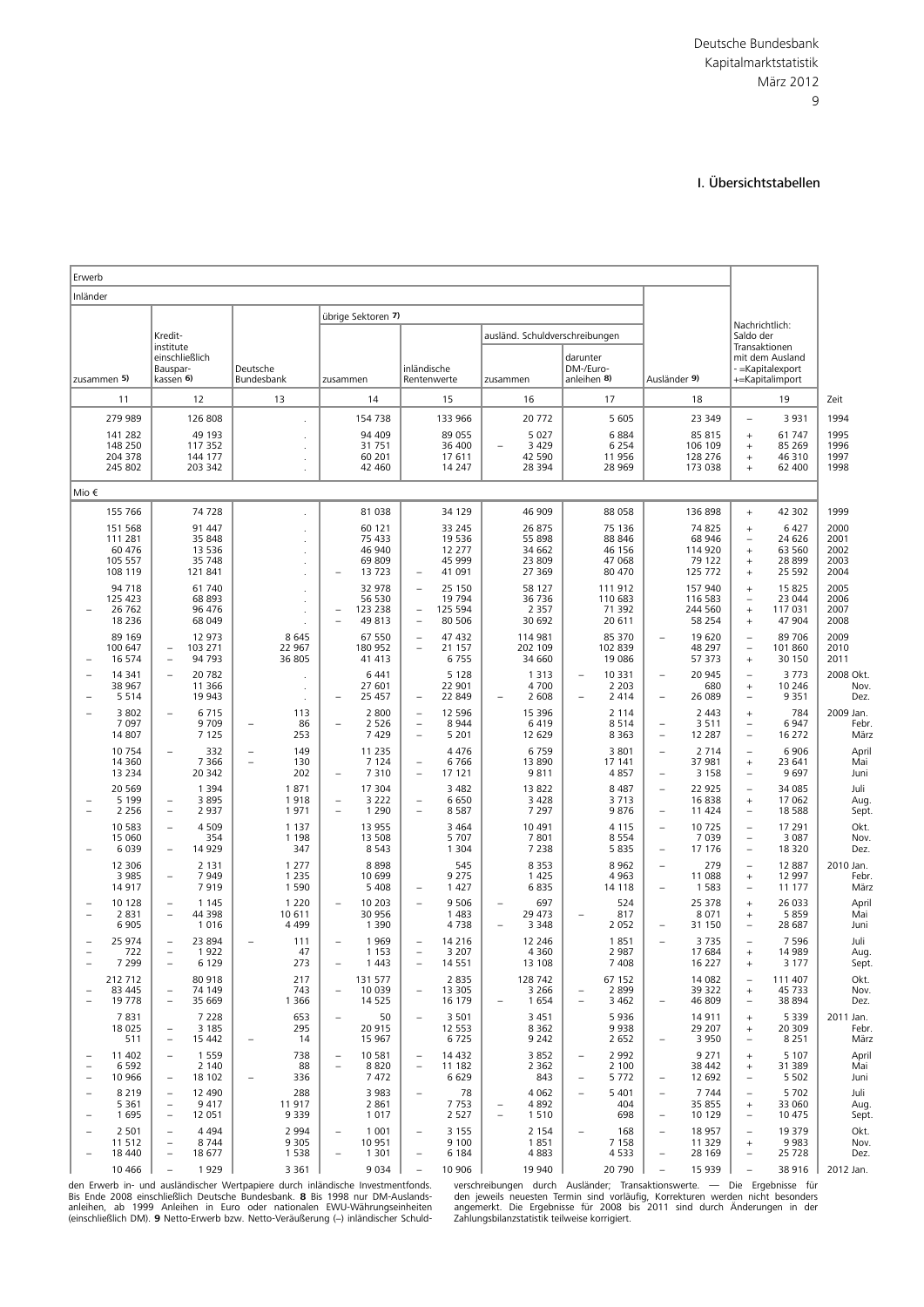<span id="page-31-0"></span>Deutsche Bundesbank 10 Kapitalmarktstatistik März 2012

#### I. Übersichtstabellen

#### 2b) Absatz und Erwerb von Aktien

Bis Ende 1998 Mio DM, ab 1999 Mio €

|                                      |                                                            |                                                  | Absatz                                          |                                                      |                                                 | Erwerb                                                                           |                                                  |                                                                                  |                                                   |                                                     |                                                   |                                                      |                                                | Nachrichtlich:                                                                                                                  |                                                   |
|--------------------------------------|------------------------------------------------------------|--------------------------------------------------|-------------------------------------------------|------------------------------------------------------|-------------------------------------------------|----------------------------------------------------------------------------------|--------------------------------------------------|----------------------------------------------------------------------------------|---------------------------------------------------|-----------------------------------------------------|---------------------------------------------------|------------------------------------------------------|------------------------------------------------|---------------------------------------------------------------------------------------------------------------------------------|---------------------------------------------------|
|                                      | Absatz =<br>Erwerb                                         |                                                  |                                                 |                                                      |                                                 | Inländer                                                                         |                                                  |                                                                                  |                                                   |                                                     |                                                   |                                                      |                                                | Saldo der                                                                                                                       | Transaktionen mit                                 |
|                                      | insgesamt<br>(Spalten 2+3<br>bzw. $4+7$ )                  |                                                  | inländische<br>Aktien 1)                        | ausländische<br>Aktien 2)                            |                                                 | zusammen 3)                                                                      |                                                  |                                                                                  | Kreditinstitute 4)                                |                                                     | übrige Sektoren 5)                                | Ausländer 6)                                         |                                                | dem Ausland                                                                                                                     | (- = Kapitalexport)<br>$(+)$ = Kapitalimport)     |
| Zeit                                 |                                                            | $\mathbf{1}$                                     | 2                                               |                                                      | 3                                               |                                                                                  | $\overline{4}$                                   |                                                                                  | 5                                                 |                                                     | 6                                                 |                                                      | $\overline{7}$                                 |                                                                                                                                 | 8                                                 |
| 1994<br>1995<br>1996<br>1997<br>1998 |                                                            | 55 125<br>46 422<br>72 491<br>119 522<br>249 504 | 29 160<br>23 600<br>34 212<br>22 239<br>48 796  |                                                      | 25 966<br>22 822<br>38 280<br>97 280<br>200 708 |                                                                                  | 54 466<br>49 3 54<br>55 962<br>96 844<br>149 151 |                                                                                  | 1 6 2 2<br>11 945<br>12 627<br>8 5 4 7<br>20 25 2 |                                                     | 52 844<br>37 409<br>43 335<br>88 297<br>128 899   |                                                      | 659<br>2 9 3 2<br>16 529<br>22 678<br>100 353  | $\equiv$<br>$\qquad \qquad -$<br>$\overline{\phantom{m}}$<br>$\overline{\phantom{m}}$<br>$\overline{\phantom{a}}$               | 25 306<br>25 7 54<br>21 750<br>74 605<br>100 355  |
|                                      | Mio €                                                      |                                                  |                                                 |                                                      |                                                 |                                                                                  |                                                  |                                                                                  |                                                   |                                                     |                                                   |                                                      |                                                |                                                                                                                                 |                                                   |
| 1999                                 |                                                            | 150 013                                          | 36 010                                          |                                                      | 114 003                                         |                                                                                  | 103 136                                          |                                                                                  | 18 637                                            |                                                     | 84 499                                            |                                                      | 46 877                                         | $\equiv$                                                                                                                        | 67 126                                            |
| 2000<br>2001<br>2002<br>2003<br>2004 |                                                            | 140 461<br>82 665<br>39 338<br>11896<br>3 3 1 7  | 22 7 33<br>17 575<br>9 2 3 2<br>16838<br>10 157 | ۰<br>$\overline{\phantom{a}}$                        | 117 729<br>65 091<br>30 10 6<br>4946<br>13 474  |                                                                                  | 164 654<br>2 2 5 2<br>18 3 98<br>15 121<br>7432  | $\overline{\phantom{0}}$                                                         | 23 293<br>14 7 14<br>23 236<br>7 0 5 6<br>5 0 4 5 |                                                     | 141 361<br>12 4 62<br>41 634<br>22 177<br>2 3 8 7 | $\overline{\phantom{a}}$                             | 24 194<br>84 918<br>20 941<br>27 016<br>10 748 | $\qquad \qquad -$<br>$\begin{array}{c} + \end{array}$<br>$\overline{\phantom{0}}$<br>$\qquad \qquad +$<br>$^{+}$                | 141 921<br>19827<br>9 1 6 6<br>31 959<br>2 7 2 5  |
| 2005<br>2006<br>2007<br>2008<br>2009 | ٠<br>÷,                                                    | 32 364<br>26 276<br>5 0 0 9<br>29 452<br>38 164  | 13766<br>9 0 6 1<br>10 053<br>11 3 26<br>23 962 | $\overline{\phantom{0}}$<br>$\overline{\phantom{m}}$ | 18 5 97<br>17 214<br>15 062<br>40 778<br>14 200 |                                                                                  | 1036<br>7528<br>62 308<br>2 7 4 3<br>30 357      | $\overline{\phantom{0}}$<br>$\overline{\phantom{0}}$<br>$\overline{\phantom{0}}$ | 10 208<br>11 323<br>6702<br>23 0 79<br>8 3 3 5    | $\overline{\phantom{a}}$<br>$\equiv$                | 9 1 7 2<br>3795<br>55 606<br>25 822<br>38 692     | $\overline{\phantom{0}}$                             | 31 329<br>18748<br>57 299<br>32 194<br>7809    | $^{+}$<br>$\qquad \qquad +$<br>$\begin{array}{c} + \end{array}$<br>$\begin{array}{c} + \end{array}$<br>$\overline{\phantom{0}}$ | 12 730<br>1 5 3 3<br>72 361<br>8 5 8 3<br>6 3 9 5 |
| 2010<br>2011                         |                                                            | 37 211<br>24 7 7 9                               | 20 049<br>21 7 13                               |                                                      | 17 162<br>3 0 6 6                               |                                                                                  | 38 973<br>30 880                                 |                                                                                  | 7 3 4 0<br>670                                    |                                                     | 31 633<br>30 210                                  | $\overline{\phantom{a}}$<br>$\overline{\phantom{a}}$ | 1761<br>6 1 0 2                                | $\overline{\phantom{0}}$<br>$\overline{\phantom{0}}$                                                                            | 18 9 24<br>9 1 6 7                                |
| 2008 Juli<br>Aug.<br>Sept.           |                                                            | 128<br>1529<br>4957                              | 173<br>385<br>4961                              | $\overline{\phantom{0}}$                             | 45<br>1 1 4 4<br>4                              |                                                                                  | 1918<br>1 3 7 9<br>3 3 6 8                       | $\overline{\phantom{0}}$<br>$\overline{\phantom{0}}$                             | 2 9 5 6<br>845<br>6386                            | $\overline{\phantom{0}}$<br>÷                       | 4874<br>534<br>3018                               | $\overline{\phantom{0}}$                             | 1790<br>2 9 0 8<br>1589                        | $\equiv$<br>$\begin{array}{c} + \end{array}$<br>$^{+}$                                                                          | 1745<br>1764<br>1 5 9 3                           |
| Okt.<br>Nov.<br>Dez.                 | $\overline{\phantom{0}}$<br>$\overline{\phantom{0}}$<br>L. | 5782<br>4 6 0 2<br>11826                         | 1 4 6 0<br>1 1 8 1<br>702                       | $\overline{\phantom{a}}$<br>$\overline{\phantom{m}}$ | 7 2 4 2<br>5 7 8 3<br>12 5 28                   | $\overline{\phantom{0}}$                                                         | 12 3 9 6<br>6 3 7 4<br>5970                      | $\overline{\phantom{0}}$<br>$\overline{\phantom{0}}$                             | 9621<br>3715<br>1 0 2 5                           | $\overline{\phantom{a}}$<br>$\qquad \qquad -$<br>L. | 2775<br>2659<br>6995                              |                                                      | 6614<br>1772<br>5856                           | $\ddot{}$<br>$\ddot{}$<br>$\qquad \qquad +$                                                                                     | 13856<br>7 5 5 5<br>6672                          |
| 2009 Jan.<br>Febr.<br>März           |                                                            | 6632<br>438<br>5 5 8 5                           | 4 0 7 9<br>79<br>4 1 3 7                        |                                                      | 2 5 5 3<br>359<br>1 4 4 8                       | $\overline{\phantom{m}}$<br>$\overline{\phantom{0}}$                             | 28 5 18<br>7 9 0 9<br>1 1 4 5                    | $\overline{\phantom{0}}$                                                         | 1 9 0 9<br>7034<br>18                             | L.                                                  | 26 609<br>875<br>1 1 6 3                          | $\overline{\phantom{0}}$                             | 21886<br>8 3 4 7<br>6730                       | $\qquad \qquad -$<br>$\begin{array}{c} + \end{array}$<br>$\begin{array}{c} + \end{array}$                                       | 24 4 39<br>7988<br>5 2 8 2                        |
| April<br>Mai<br>Juni                 |                                                            | 1789<br>2 2 3 2<br>7836                          | 613<br>109<br>7790                              |                                                      | 1 1 7 6<br>2 1 2 3<br>46                        | $\overline{\phantom{0}}$                                                         | 16 048<br>8664<br>3413                           | $\overline{\phantom{0}}$<br>$\overline{\phantom{0}}$                             | 12 591<br>9 4 6 7<br>5 4 7 4                      |                                                     | 3 4 5 7<br>803<br>8887                            | $\overline{\phantom{a}}$                             | 14 2 5 9<br>10896<br>4 4 2 3                   | $\overline{\phantom{m}}$<br>$\ddot{}$<br>$\ddot{}$                                                                              | 15 4 35<br>8773<br>4 3 7 7                        |
| Juli<br>Aug.<br>Sept.                |                                                            | 2 3 9 5<br>1 2 8 0<br>1866                       | 433<br>1 5 3 6<br>2 6 6 9                       | $\overline{\phantom{0}}$<br>$\overline{\phantom{m}}$ | 1962<br>256<br>803                              | $\overline{\phantom{0}}$<br>$\overline{\phantom{0}}$<br>$\overline{\phantom{0}}$ | 3 3 9 2<br>478<br>3 6 3 5                        | $\overline{\phantom{0}}$<br>$\overline{\phantom{0}}$                             | 3853<br>4 3 5 5<br>213                            |                                                     | 461<br>3877<br>3848                               |                                                      | 5 7 8 7<br>1758<br>5 5 0 1                     | $\begin{array}{c} + \end{array}$<br>$\begin{array}{c} + \end{array}$<br>$\ddot{}$                                               | 3825<br>2 0 1 4<br>6 3 0 4                        |
| Okt.<br>Nov.<br>Dez.                 |                                                            | 1 0 6 6<br>2 4 6 5<br>6712                       | 883<br>584<br>1 0 5 0                           | $\equiv$                                             | 1949<br>1881<br>5 6 6 2                         | $\overline{\phantom{0}}$                                                         | 3 2 2 0<br>4 2 9 8<br>6 5 2 3                    |                                                                                  | 1 3 8 9<br>1 0 5 7<br>4671                        |                                                     | 4609<br>3 2 4 1<br>1852                           |                                                      | 2 1 5 4<br>1833<br>189                         | $\begin{array}{c} + \end{array}$<br>$\overline{\phantom{0}}$<br>$\qquad \qquad -$                                               | 4 1 0 3<br>3714<br>5 4 7 3                        |
| 2010 Jan.<br>Febr.<br>März           |                                                            | 458<br>127<br>6950                               | 1 3 9 3<br>96<br>5 1 9 2                        | ۰<br>$\overline{\phantom{0}}$                        | 935<br>223<br>1758                              |                                                                                  | 3 5 2 1<br>2 2 1 1<br>6 1 0 4                    | ۳                                                                                | 3 4 5 7<br>4785<br>4 3 3 8                        |                                                     | 64<br>2 5 7 4<br>1766                             |                                                      | 3 0 6 3<br>2 0 8 4<br>846                      | $\overline{\phantom{0}}$<br>$^{\mathrm{+}}$<br>$\overline{\phantom{0}}$                                                         | 2 1 2 8<br>2 3 0 7<br>912                         |
| April<br>Mai<br>Juni                 | ۰                                                          | 2 6 9 7<br>3 3 6 2<br>11 729                     | 143<br>160<br>439                               |                                                      | 2 8 4 0<br>3 2 0 2<br>11 290                    | $\overline{\phantom{0}}$<br>$\overline{\phantom{0}}$                             | 30 835<br>14 8 36<br>1969                        | $\overline{\phantom{0}}$<br>$\overline{\phantom{0}}$                             | 21 672<br>20 952<br>2 2 7 6                       |                                                     | 9 1 6 3<br>6 1 1 6<br>307                         |                                                      | 33 532<br>18 198<br>13 698                     | $\qquad \qquad -$<br>$^+$<br>$\ddot{}$                                                                                          | 30 692<br>14 9 96<br>2 4 0 8                      |
| Juli<br>Aug.<br>Sept.                |                                                            | 8674<br>2 0 4 9<br>727                           | 269<br>70<br>776                                |                                                      | 8 9 4 3<br>1979<br>49                           | $\rightarrow$                                                                    | 9722<br>2 3 4 0<br>1 0 2 7                       | $\overline{a}$                                                                   | 2 6 9 9<br>2 4 9 3<br>2 9 3 3                     |                                                     | 7023<br>153<br>1 906                              |                                                      | 1 0 4 8<br>291<br>1754                         | $\ddot{}$<br>$\begin{array}{c} + \end{array}$                                                                                   | 9991<br>2 2 7 0<br>1803                           |
| Okt.<br>Nov.<br>Dez.                 |                                                            | 14 14 6<br>7435<br>1853                          | 10 845<br>325<br>341                            |                                                      | 3 3 0 1<br>7 1 1 0<br>1512                      |                                                                                  | 10 870<br>9 138<br>5 9 3 0                       |                                                                                  | 2 6 9 5<br>5 0 5 0<br>1 2 8 0                     |                                                     | 8 1 7 5<br>4 0 8 8<br>4650                        | $\qquad \qquad -$                                    | 3 2 7 6<br>1703<br>4 0 7 7                     | $\overline{\phantom{0}}$<br>$\overline{\phantom{0}}$<br>$\qquad \qquad -$                                                       | 25<br>8813<br>5 5 8 9                             |
| 2011 Jan.<br>Febr.<br>März           | $\overline{\phantom{0}}$                                   | 4073<br>3 9 8 1<br>2 3 0 7                       | 630<br>429<br>257                               | $\overline{\phantom{m}}$                             | 3 4 4 3<br>4 410<br>2 564                       |                                                                                  | 12 2 68<br>7 3 5 0<br>3 4 0 6                    |                                                                                  | 9782<br>9 9 4 6<br>5 9 3 2                        |                                                     | 2 4 8 6<br>2 5 9 6<br>2 5 2 6                     | $\qquad \qquad -$<br>$\overline{\phantom{a}}$        | 8 1 9 5<br>3 3 6 9<br>5 7 1 3                  | $\overline{\phantom{a}}$<br>$^{+}$<br>$\qquad \qquad -$                                                                         | 11 638<br>7779<br>3 1 4 9                         |
| April<br>Mai<br>Juni                 |                                                            | 9519<br>10 679<br>9775                           | 5 5 5 9<br>5 8 5 1<br>6 4 2 7                   |                                                      | 3 9 6 0<br>4 8 2 8<br>3 3 4 8                   | $\qquad \qquad -$<br>$\overline{\phantom{a}}$                                    | 24 628<br>4 4 5 2<br>4921                        | $\overline{\phantom{0}}$<br>$\overline{\phantom{0}}$                             | 22 596<br>12 646<br>10 241                        |                                                     | 2 0 3 2<br>8 1 9 4<br>5 3 2 0                     | $\overline{\phantom{0}}$                             | 15 109<br>15 131<br>14 696                     | $\qquad \qquad -$<br>$^{\mathrm{+}}$<br>$^{+}$                                                                                  | 19 069<br>10 303<br>11 348                        |
| Juli<br>Aug.<br>Sept.                | $\overline{\phantom{0}}$<br>$\qquad \qquad -$              | 5 9 0 6<br>2 4 7 4<br>4 2 1 1                    | 137<br>203<br>91                                | $\qquad \qquad -$<br>$\overline{\phantom{a}}$        | 6 043<br>2 677<br>4 3 0 2                       | $\overline{\phantom{a}}$<br>$\overline{\phantom{a}}$<br>$\overline{\phantom{a}}$ | 5 6 6 0<br>101<br>2 1 5 7                        | $\overline{\phantom{0}}$<br>$\overline{\phantom{0}}$<br>$\overline{\phantom{0}}$ | 2 3 9 6<br>5 2 2 4<br>4 4 0 9                     |                                                     | 3 2 6 4<br>5 1 2 3<br>2 2 5 2                     | $\qquad \qquad -$<br>$\overline{\phantom{a}}$        | 246<br>2 3 7 3<br>2 0 5 4                      | $\begin{array}{c} + \end{array}$<br>$\ddot{}$<br>$\begin{array}{c} + \end{array}$                                               | 5797<br>304<br>2 2 4 8                            |
| Okt.<br>Nov.<br>Dez.                 |                                                            | 1734<br>1579<br>9457                             | 183<br>303<br>1 6 4 3                           |                                                      | 1 5 5 1<br>1882<br>7814                         |                                                                                  | 759<br>3 3 9 0<br>11 070                         | $\overline{\phantom{0}}$                                                         | 2 0 6 8<br>575<br>9865                            |                                                     | 2827<br>3 9 6 5<br>1 2 0 5                        | $\overline{a}$<br>$\qquad \qquad -$                  | 975<br>4 9 6 9<br>1613                         | $\qquad \qquad -$<br>$\overline{\phantom{0}}$<br>$\overline{\phantom{0}}$                                                       | 576<br>3 0 8 7<br>9 4 2 7                         |
| 2012 Jan.                            |                                                            | 1411                                             | 262                                             |                                                      | 1 673                                           |                                                                                  | 2 0 0 5                                          |                                                                                  | 107                                               |                                                     | 2 1 1 2                                           | $\overline{\phantom{a}}$                             | 3416                                           | $\overline{\phantom{a}}$                                                                                                        | 1743                                              |

1 Zu Emissionskursen. 2 Netto-Erwerb bzw. Netto-Veräußerung (—) ausländischer – Aktien durch inländische Investmentfonds. 6 Netto-Erwerb bzw. Netto-Veräußerung<br>Aktien (einschließlich Direktintoren) durch Inländer; Transakt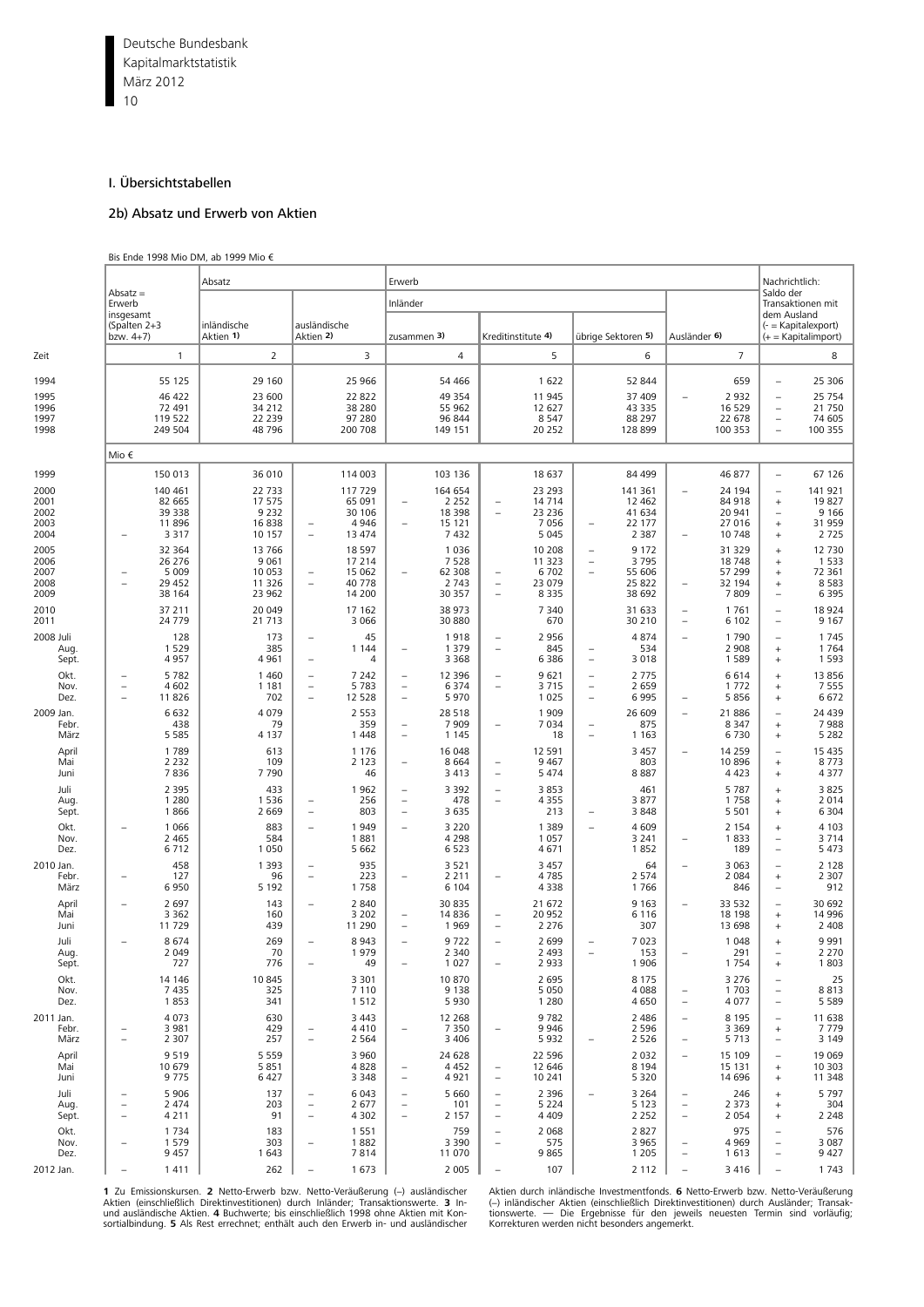#### <span id="page-32-0"></span>2c) Absatz und Erwerb von Anteilen an Investmentfonds

Bis Ende 1998 Mio DM, ab 1999 Mio €

|                                              |                                                               | Absatz                                                                                                            |                                                                           | Erwerb                                                                     |                                                                                                     |                                                                                                             |                                                                                   |                                                      |                                                                                                      |                                                                               |                                                                                                                       |                                                                                                                                                                                                                         |
|----------------------------------------------|---------------------------------------------------------------|-------------------------------------------------------------------------------------------------------------------|---------------------------------------------------------------------------|----------------------------------------------------------------------------|-----------------------------------------------------------------------------------------------------|-------------------------------------------------------------------------------------------------------------|-----------------------------------------------------------------------------------|------------------------------------------------------|------------------------------------------------------------------------------------------------------|-------------------------------------------------------------------------------|-----------------------------------------------------------------------------------------------------------------------|-------------------------------------------------------------------------------------------------------------------------------------------------------------------------------------------------------------------------|
|                                              | Absatz                                                        |                                                                                                                   |                                                                           | Inländer                                                                   |                                                                                                     |                                                                                                             |                                                                                   |                                                      |                                                                                                      |                                                                               |                                                                                                                       |                                                                                                                                                                                                                         |
|                                              | Erwerb<br>insgesamt<br>Spalten                                |                                                                                                                   |                                                                           |                                                                            | Kreditinstitute                                                                                     | einschließlich Bausparkassen 1)                                                                             |                                                                                   | übrige Sektoren 2)                                   |                                                                                                      |                                                                               |                                                                                                                       | Nachrichtlich:<br>Saldo der<br>Transaktionen                                                                                                                                                                            |
|                                              | $2 + 3$<br>bzw.<br>$4 + 11$                                   | inländische<br>Anteile 3)                                                                                         | aus-<br>ländische<br>Anteile 4)                                           | zusammen                                                                   | zusammen                                                                                            | in-<br>ländische<br>Anteile                                                                                 | aus-<br>ländische<br>Anteile                                                      | zusammen                                             | in-<br>ländische<br>Anteile                                                                          | aus-<br>ländische<br>Anteile                                                  | Ausländer 5)                                                                                                          | mit dem Ausland<br>(- = Kap.-Export)<br>$(+)$ = Kap.-Import)                                                                                                                                                            |
| Zeit                                         | $\mathbf{1}$                                                  | $\overline{2}$                                                                                                    | 3                                                                         | 4                                                                          | 5                                                                                                   | 6                                                                                                           | $\overline{7}$                                                                    | 8                                                    | 9                                                                                                    | 10                                                                            | 11                                                                                                                    | 12                                                                                                                                                                                                                      |
| 1996<br>1997<br>1998                         | 83 386<br>145 805<br>187 641                                  | 79 110<br>138 945<br>169 748                                                                                      | 4 2 7 6<br>6860<br>17893                                                  | 85 704<br>149 977<br>190 416                                               | 19 9 24<br>35 924<br>43 937                                                                         | 18 2 3 9<br>35 584<br>42 976                                                                                | 1685<br>340<br>961                                                                | 65 780<br>114 053<br>146 479                         | 63 189<br>107 533<br>129 865                                                                         | 2 5 9 1<br>6520<br>16 507                                                     | 2 3 1 8<br>$\overline{\phantom{a}}$<br>4 1 7 2<br>$\equiv$<br>2 7 7 5                                                 | 6 5 9 4<br>$\qquad \qquad -$<br>11 0 32<br>$\overline{\phantom{a}}$<br>$\equiv$<br>20 668                                                                                                                               |
|                                              | Mio €                                                         |                                                                                                                   |                                                                           |                                                                            |                                                                                                     |                                                                                                             |                                                                                   |                                                      |                                                                                                      |                                                                               |                                                                                                                       |                                                                                                                                                                                                                         |
| 1999                                         | 111 282                                                       | 97 197                                                                                                            | 14 085                                                                    | 105 521                                                                    | 19 862                                                                                              | 20 499                                                                                                      | 637                                                                               | 85 659                                               | 70 937                                                                                               | 14722                                                                         | 5761                                                                                                                  | 8 3 2 4<br>$\overline{\phantom{m}}$                                                                                                                                                                                     |
| 2000<br>2001<br>2002<br>2003<br>2004         | 118 021<br>97 077<br>66 571<br>47 754<br>14 4 35              | 85 160<br>76 811<br>59 482<br>43 943<br>1 4 5 3                                                                   | 32 861<br>20 26 6<br>7 0 8 9<br>3811<br>12 982                            | 107 019<br>96 127<br>67 251<br>49 547<br>10 267                            | 14 4 5 4<br>10 251<br>2 100<br>2 6 5 8<br>$\overline{\phantom{0}}$<br>8 4 4 6                       | 14 3 62<br>7 5 4 8<br>907<br>$-3392$<br>4650                                                                | 92<br>2 7 0 3<br>3 0 0 7<br>734<br>3796                                           | 92 565<br>85 876<br>65 151<br>52 205<br>1821         | 59 796<br>68 313<br>61 0 69<br>49 128<br>$-7365$                                                     | 32 769<br>17 5 63<br>4 0 8 2<br>3 0 7 7<br>9 1 8 6                            | 11 002<br>950<br>680<br>1793<br>$\overline{\phantom{a}}$<br>4 1 6 8                                                   | 21859<br>$\overline{\phantom{m}}$<br>19 3 16<br>$\qquad \qquad -$<br>7769<br>$\overline{\phantom{a}}$<br>5 604<br>$\overline{\phantom{a}}$<br>$\overline{\phantom{m}}$<br>8814                                          |
| 2005<br>2006<br>2007<br>2008                 | 85 268<br>47 264<br>55 778<br>2 5 9 8                         | 41 718<br>19 535<br>13 4 36<br>7911<br>$\overline{\phantom{a}}$                                                   | 43 550<br>27 729<br>42 342<br>10 509                                      | 79 252<br>39 006<br>51 309<br>11 315                                       | 21 290<br>14 676<br>229<br>$\overline{\phantom{0}}$<br>$-16625$                                     | 13 5 29<br>9455<br>$-4469$<br>7 3 7 3<br>$\overline{\phantom{0}}$                                           | 7761<br>5 2 2 1<br>4 2 4 0<br>9 2 5 2<br>$\overline{\phantom{m}}$                 | 57 962<br>24 3 30<br>51 538<br>27 940                | 22 173<br>1822<br>13 4 36<br>8 1 7 9                                                                 | 35 789<br>22 508<br>38 102<br>19761                                           | 6016<br>8 2 5 8<br>4 4 6 9<br>8717                                                                                    | 37 534<br>$\overline{\phantom{a}}$<br>19 471<br>$\overline{\phantom{a}}$<br>37 873<br>$\overline{\phantom{m}}$<br>19 2 26<br>$\overline{\phantom{a}}$                                                                   |
| 2009<br>2010<br>2011                         | 48 081<br>107 350<br>45 362                                   | 43 747<br>84 906<br>45 221                                                                                        | 4 3 3 3<br>22 443<br>142                                                  | 36 339<br>104 778<br>37 651                                                | $-14995$<br>3873<br>7 5 7 6                                                                         | 6817<br>$\overline{\phantom{0}}$<br>2 4 1 7<br>$\overline{\phantom{0}}$<br>$\overline{\phantom{0}}$<br>6882 | 8 1 7 8<br>$\overline{\phantom{a}}$<br>6 2 9 0<br>694<br>$\overline{\phantom{0}}$ | 51 334<br>100 905<br>45 227                          | 38 823<br>84 752<br>44 391                                                                           | 12 5 11<br>16 153<br>836                                                      | 11742<br>2 5 7 2<br>7711                                                                                              | 7 4 0 9<br>$^+$<br>19871<br>$\overline{\phantom{a}}$<br>7 5 6 9<br>$^{\mathrm{+}}$                                                                                                                                      |
| 2011 Febr.<br>März                           | 9855<br>1 1 0 2                                               | 6917<br>805                                                                                                       | 2938<br>1907<br>$\overline{\phantom{a}}$                                  | 9 2 8 9<br>1 5 1 5<br>$\overline{\phantom{0}}$                             | 196<br>668<br>$\overline{\phantom{a}}$                                                              | 66<br>$\overline{\phantom{0}}$<br>848                                                                       | 262<br>180                                                                        | 9 0 9 3<br>$\equiv$<br>847                           | 6417<br>1 2 4 0                                                                                      | 2676<br>$-$<br>2 0 8 7                                                        | 566<br>413                                                                                                            | 2 3 7 2<br>$\overline{\phantom{a}}$<br>2 3 2 0<br>$\begin{array}{c} + \end{array}$                                                                                                                                      |
| April<br>Mai<br>Juni                         | 5 7 5 8<br>1 6 4 9<br>2 6 0 5                                 | 2 4 5 0<br>23<br>2 2 4 9                                                                                          | 3 3 0 8<br>1672<br>$\overline{\phantom{0}}$<br>356                        | 5 8 3 9<br>3 4 5 8<br>$\overline{\phantom{a}}$<br>3 4 3 9                  | 139<br>$\qquad \qquad -$<br>$\overline{\phantom{a}}$<br>1696<br>$\equiv$<br>439                     | 248<br>3 0 1 7<br>$\overline{\phantom{0}}$<br>434<br>$\overline{\phantom{0}}$                               | 387<br>$\overline{\phantom{0}}$<br>1 3 2 1<br>5                                   | 5978<br>1762<br>$\overline{\phantom{a}}$<br>3878     | 2 2 8 3<br>1 2 3 1<br>3517                                                                           | 3695<br>2 9 9 3<br>$\overline{\phantom{0}}$<br>361                            | 81<br>1809<br>834                                                                                                     | 3 3 8 9<br>$\overline{\phantom{a}}$<br>3 4 8 1<br>$\begin{array}{c} + \end{array}$<br>1 1 9 0<br>$\overline{\phantom{m}}$                                                                                               |
| Juli<br>Aug.<br>Sept.                        | 4573<br>3851<br>1 2 2 8                                       | 6417<br>1 2 8 4<br>$\overline{\phantom{a}}$<br>691                                                                | 1844<br>$\overline{\phantom{0}}$<br>2 5 6 7<br>537                        | 1918<br>3822<br>$\overline{\phantom{a}}$<br>55<br>$\overline{\phantom{0}}$ | 1 1 1 5<br>$-$<br>410<br>874<br>$\overline{\phantom{0}}$                                            | 1019<br>180<br>688                                                                                          | 2 1 3 4<br>$\overline{\phantom{m}}$<br>230<br>186                                 | 3 0 3 3<br>4 2 3 2<br>819                            | 2 7 4 3<br>1435<br>96                                                                                | 290<br>2 7 9 7<br>$\overline{\phantom{0}}$<br>723                             | 2 6 5 5<br>29<br>1 2 8 3                                                                                              | 4 4 9 9<br>$\begin{array}{c} + \end{array}$<br>2 5 3 8<br>$\qquad \qquad +$<br>746<br>$\begin{array}{c} + \end{array}$                                                                                                  |
| Okt.<br>Nov.<br>Dez.                         | 5 4 1 7<br>6 3 2 4<br>6 4 7 4                                 | 5 1 6 5<br>5742<br>9 0 0 0                                                                                        | 252<br>582<br>2 5 2 6<br>$\overline{\phantom{a}}$                         | 4 3 4 7<br>7457<br>5 5 3 6                                                 | 320<br>$\qquad \qquad -$<br>61<br>÷,<br>$\overline{\phantom{a}}$<br>3690                            | 669<br>$\qquad \qquad -$<br>465<br>2 2 7 9<br>$\overline{\phantom{a}}$                                      | 349<br>404<br>1411<br>$\overline{\phantom{a}}$                                    | 4667<br>7518<br>9 2 2 6                              | 4764<br>7 3 4 0<br>10 341                                                                            | 97<br>178<br>1 1 1 5<br>$\qquad \qquad -$                                     | 1 0 7 0<br>1 1 3 3<br>938                                                                                             | 818<br>$\ddot{}$<br>1715<br>$\overline{\phantom{m}}$<br>3 4 6 4<br>$\qquad \qquad +$                                                                                                                                    |
| 2012 Jan.                                    | 5856                                                          | 4 0 6 8                                                                                                           | 1788                                                                      | 6 1 1 9                                                                    | 1 4 3 0<br>$\overline{\phantom{a}}$                                                                 | 1538<br>$\overline{\phantom{a}}$                                                                            | 108                                                                               | 7 5 4 9                                              | 5869                                                                                                 | 1680                                                                          | 263<br>$\overline{\phantom{a}}$                                                                                       | 2 0 5 1<br>$\overline{\phantom{a}}$                                                                                                                                                                                     |
|                                              |                                                               |                                                                                                                   | darunter: Anteile an Geldmarktfonds                                       |                                                                            |                                                                                                     |                                                                                                             |                                                                                   |                                                      |                                                                                                      |                                                                               |                                                                                                                       |                                                                                                                                                                                                                         |
| 1998                                         | 9 3 8 1                                                       | 5769                                                                                                              | 3613                                                                      | 8912                                                                       | 106                                                                                                 | 235                                                                                                         | 129<br>$\overline{\phantom{a}}$                                                   | 8806                                                 | 5 0 6 4                                                                                              | 3742                                                                          | 469                                                                                                                   | 3 1 4 3<br>$\equiv$                                                                                                                                                                                                     |
|                                              | Mio €                                                         |                                                                                                                   |                                                                           |                                                                            |                                                                                                     |                                                                                                             |                                                                                   |                                                      |                                                                                                      |                                                                               |                                                                                                                       |                                                                                                                                                                                                                         |
| 1999<br>2000<br>2001<br>2002<br>2003<br>2004 | 3 8 0 9<br>3 0 7 3<br>17 663<br>6 7 0 3<br>1 2 9 1<br>7 4 4 0 | 3 3 4 8<br>2 2 1 6<br>12 910<br>4 3 5 7<br>503<br>$\overline{\phantom{a}}$<br>5 7 4 5<br>$\overline{\phantom{a}}$ | 461<br>857<br>4753<br>2 3 4 7<br>1794<br>1696<br>$\overline{\phantom{a}}$ | 4 0 0 2<br>2 2 6 9<br>14 9 14<br>8 4 7 6<br>1847<br>9883                   | 140<br>46<br>2 2 7 3<br>640<br>2 3 8 4<br>$\overline{\phantom{a}}$<br>$\overline{\phantom{0}}$<br>1 | 92<br>36<br>1 5 9 2<br>268<br>1512<br>131                                                                   | 48<br>10<br>681<br>372<br>872<br>$\overline{\phantom{0}}$<br>130                  | 3862<br>2 3 1 5<br>12 641<br>7836<br>4 2 3 1<br>9882 | 3 4 4 9<br>1448<br>8569<br>5862<br>1 5 6 6<br>$-8056$                                                | 413<br>867<br>4072<br>1975<br>2666<br>1826<br>$\overline{\phantom{a}}$        | 193<br>$\qquad \qquad -$<br>804<br>$\qquad \qquad -$<br>2 7 4 9<br>1773<br>$\overline{\phantom{a}}$<br>556<br>2 4 4 2 | 654<br>$\overline{\phantom{m}}$<br>53<br>$\begin{array}{c} + \end{array}$<br>2 0 0 5<br>$\overline{\phantom{m}}$<br>4 1 2 0<br>$\overline{\phantom{m}}$<br>2 3 5 0<br>$\qquad \qquad -$<br>4 1 3 8<br>$\qquad \qquad +$ |
| 2005<br>2006<br>2007<br>2008                 | 827<br>4 2 5 5<br>12 347<br>20 230                            | 325<br>$\overline{\phantom{a}}$<br>132<br>3 6 4 0<br>$\qquad \qquad -$<br>12 150<br>$\qquad \qquad -$             | 501<br>4 1 2 2<br>15 988<br>8080<br>$\overline{\phantom{0}}$              | 55<br>3 9 6 1<br>12 930<br>20 4 39<br>$\overline{\phantom{a}}$             | 627<br>1 0 4 8<br>3 1 3 8<br>$-2644$                                                                | 603<br>459<br>492<br>322<br>$\qquad \qquad -$                                                               | 24<br>589<br>2 6 4 6<br>2 3 2 2<br>$\qquad \qquad -$                              | 572<br>2913<br>9792<br>$-17795$                      | 47<br>620<br>$\overline{\phantom{0}}$<br>$-3550$<br>$-12037$                                         | 525<br>3 5 3 3<br>13 342<br>5758<br>$-$                                       | 882<br>$\qquad \qquad -$<br>293<br>582<br>209                                                                         | 381<br>$\overline{\phantom{m}}$<br>3829<br>$\overline{\phantom{0}}$<br>16 570<br>$\qquad \qquad -$<br>8 2 8 9<br>$\begin{array}{c} + \end{array}$                                                                       |
| 2009<br>2010<br>2011                         | 11 166<br>$\overline{\phantom{m}}$<br>1626<br>357             | 5 4 8 9<br>1 1 4 1<br>$\overline{\phantom{a}}$<br>92<br>$\overline{\phantom{a}}$                                  | 5 6 7 7<br>484<br>449                                                     | 8944<br>$\qquad \qquad -$<br>1 4 5 0<br>$\qquad \qquad -$<br>966           | 2 1 5 6<br>$-$<br>1 2 8 2<br>$\overline{\phantom{a}}$<br>80<br>$\qquad \qquad -$                    | 424<br>$\qquad \qquad -$<br>1 2 2 0<br>$\overline{\phantom{0}}$<br>71                                       | 1732<br>$\overline{\phantom{a}}$<br>62<br>9                                       | $-6788$<br>168<br>886                                | $-2843$<br>255<br>1 3 4 4<br>$-$                                                                     | 3 9 4 5<br>$\overline{\phantom{a}}$<br>$\overline{\phantom{0}}$<br>422<br>458 | 2 2 2 2<br>-<br>176<br>1 3 2 2                                                                                        | 3 4 5 5<br>$\begin{array}{c} + \end{array}$<br>308<br>$\begin{array}{c} + \end{array}$<br>873<br>$\begin{array}{c} + \end{array}$                                                                                       |
| 2011 Febr.<br>März                           | 1 2 4 6<br>1 2 0 8                                            | 60<br>210                                                                                                         | 1 3 0 6<br>1418<br>$\overline{\phantom{a}}$                               | 1 2 4 0<br>1 3 3 7<br>$\overline{\phantom{a}}$                             | 21<br>$\overline{a}$<br>110                                                                         | 15<br>$\overline{\phantom{0}}$<br>2<br>$\equiv$                                                             | 6<br>$\qquad \qquad -$<br>112                                                     | 1 2 6 1<br>$-1447$                                   | 51<br>$\qquad \qquad -$<br>83                                                                        | 1 3 1 2<br>$-1530$                                                            | 6<br>129                                                                                                              | 1 3 0 0<br>1 547<br>$\begin{array}{c} + \end{array}$                                                                                                                                                                    |
| April<br>Mai<br>Juni                         | 33<br>$\overline{\phantom{0}}$<br>1 4 7 5<br>484              | 297<br>$\qquad \qquad -$<br>260<br>$\overline{\phantom{a}}$<br>$\overline{\phantom{a}}$<br>113                    | 264<br>1 2 1 5<br>597                                                     | 193<br>1 3 9 8<br>$\qquad \qquad -$<br>495                                 | 107<br>$\overline{\phantom{a}}$<br>82<br>70                                                         | $\overline{\phantom{a}}$<br>$\overline{\phantom{0}}$<br>3                                                   | 107<br>$\overline{\phantom{0}}$<br>82<br>73                                       | 300<br>$-1480$<br>425                                | 71<br>$\overline{\phantom{m}}$<br>183<br>$\overline{\phantom{a}}$<br>100<br>$\overline{\phantom{m}}$ | 371<br>$-1297$<br>524                                                         | 226<br>78<br>10                                                                                                       | 490<br>1 1 3 7<br>$\begin{array}{c} + \end{array}$<br>608<br>$\qquad \qquad -$                                                                                                                                          |
| Juli<br>Aug.<br>Sept.                        | 303<br>111<br>816                                             | 9<br>$\qquad \qquad -$<br>392<br>45                                                                               | 312<br>281<br>771                                                         | 370<br>224<br>$\overline{\phantom{0}}$<br>258                              | 10<br>96                                                                                            | 5<br>$\overline{\phantom{m}}$<br>1                                                                          | 5<br>$\sim$<br>97                                                                 | 380<br>224<br>354                                    | 63<br>57<br>514                                                                                      | 317<br>281<br>$\overline{\phantom{0}}$<br>868                                 | 66<br>335<br>558                                                                                                      | 378<br>$\overline{\phantom{0}}$<br>616<br>$\begin{array}{c} + \end{array}$<br>213                                                                                                                                       |
| Okt.<br>Nov.<br>Dez.                         | 253<br>34<br>1 3 2 5                                          | 36<br>40<br>26                                                                                                    | 289<br>6<br>1 3 0 0<br>$\overline{\phantom{a}}$                           | 155<br>47<br>1414<br>$\overline{\phantom{a}}$                              | 24<br>5<br>$\overline{\phantom{0}}$<br>31<br>$\overline{\phantom{a}}$                               | $\overline{\phantom{a}}$<br>1                                                                               | 24<br>5<br>30                                                                     | 131<br>52<br>1 3 8 3<br>$\overline{\phantom{m}}$     | 444<br>53<br>114                                                                                     | 313<br>-1<br>$\overline{\phantom{a}}$<br>1 2 7 0                              | 408<br>13<br>89                                                                                                       | 119<br>$\ddot{}$<br>6<br>1 3 8 9<br>$\begin{array}{c} + \end{array}$                                                                                                                                                    |
| 2012 Jan.                                    | 56                                                            | 332<br>$\overline{\phantom{a}}$                                                                                   | 388                                                                       | 471                                                                        | $\overline{2}$                                                                                      | 18                                                                                                          | 20                                                                                | 473                                                  | 64                                                                                                   | 408                                                                           | 415                                                                                                                   | 803<br>$\overline{\phantom{0}}$                                                                                                                                                                                         |

1 Buchwerte. 2 Als Rest errechnet; enthält auch den Erwerb in- und ausländischer — Transaktionswerte. 5 Netto-Erwerb bzw. Netto-Veräußerung (–) inländischer Invest-<br>Wertpapiere durch inländische Investmentfonds. 3 Einschli 1 Buchwerte. 2 Als Rest errechnet; enthält auch den Erwerb in- und ausländischer Wertpapiere durch inländische Investmentfonds. 3 Einschließlich Anteile an Investmentaktiengesellschaften; Aufgliederung s. Tabelle VI.2. 4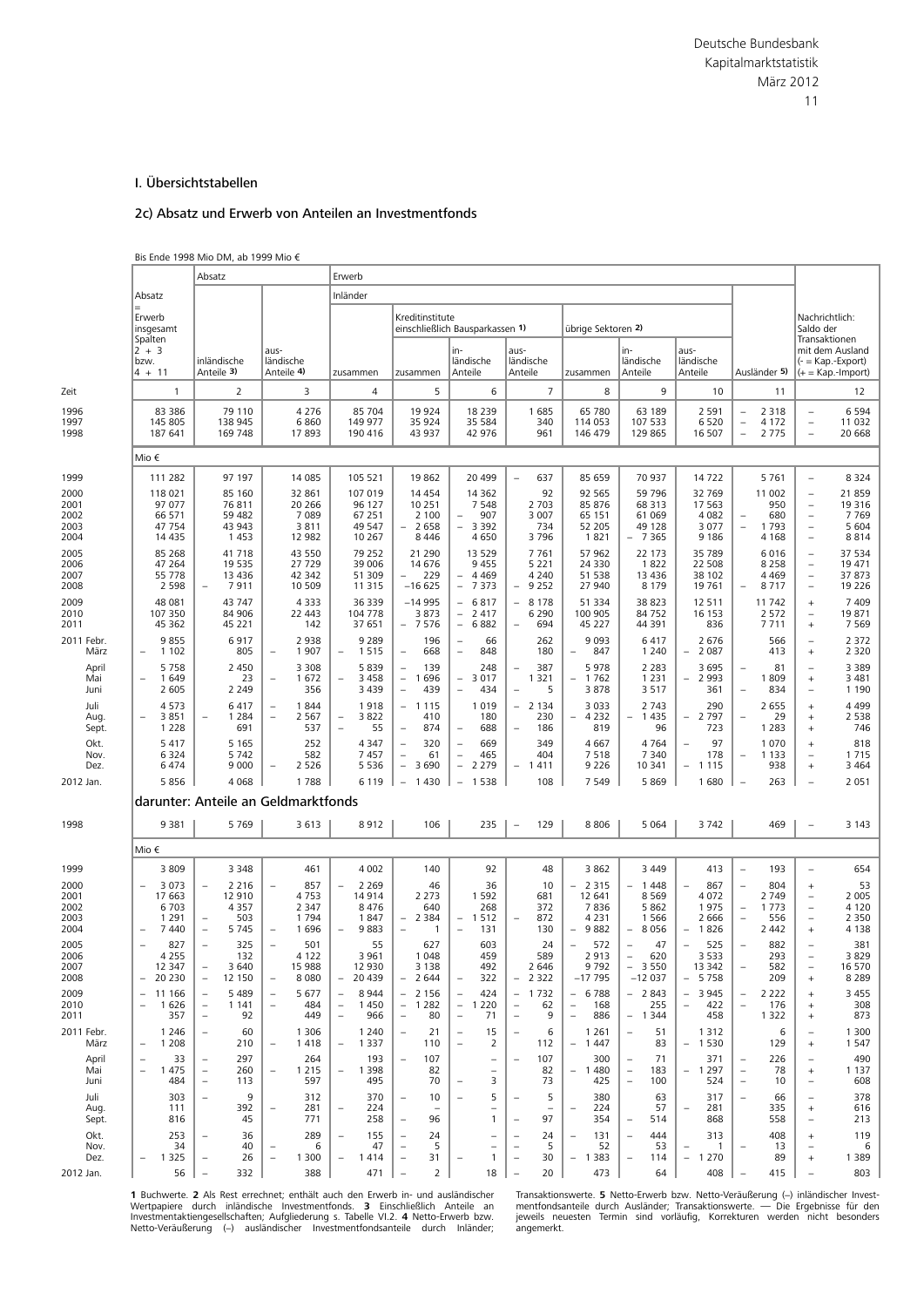<span id="page-33-0"></span>Deutsche Bundesbank 12 Kapitalmarktstatistik März 2012

#### II. Festverzinsliche Wertpapiere inländischer Emittenten

#### 1a) Brutto-Absatz nach Wertpapierarten

Bis Ende 1998 Mio DM, ab 1999 Mio € Nominalwert

|                      | Alle Laufzeiten                         |                                     |                                    |                                      |                                                                     |                                                      |                                                           |                                              | Laufzeit über 4 Jahre                 |                                      |                                 |                                 |
|----------------------|-----------------------------------------|-------------------------------------|------------------------------------|--------------------------------------|---------------------------------------------------------------------|------------------------------------------------------|-----------------------------------------------------------|----------------------------------------------|---------------------------------------|--------------------------------------|---------------------------------|---------------------------------|
|                      |                                         |                                     | Bankschuldverschreibungen          |                                      |                                                                     |                                                      |                                                           |                                              |                                       |                                      | Bankschuldverschreibungen       |                                 |
| Zeit                 | insgesamt                               | zu-<br>sammen                       | Hypo-<br>theken-<br>pfandbriefe    | Öffent-<br>liche<br>Pfandbriefe      | Schuldver-<br>schreibungen<br>von Spezial-<br>kredit-<br>instituten | Sonstige<br>Bank-<br>schuld-<br>verschrei-<br>bungen | Anleihen<br>von Unter-<br>nehmen<br>(Nicht-<br>$MF(s)$ 1) | Anleihen<br>der<br>öffent-<br>lichen<br>Hand | insgesamt                             | zu-<br>sammen                        | Hypo-<br>theken-<br>pfandbriefe | Öffent-<br>liche<br>Pfandbriefe |
| 1993                 | 733 126                                 | 434 829                             | 49 691                             | 218 496                              | 34 028                                                              | 132 616                                              | 457                                                       | 297 841                                      | 571 533                               | 296 779                              | 43 365                          | 160 055                         |
| 1994                 | 627 331                                 | 412 585                             | 44 913                             | 150 115                              | 39 807                                                              | 177 750                                              | 486                                                       | 214 261                                      | 429 369                               | 244 806                              | 36 397                          | 109 732                         |
| 1995                 | 620 120                                 | 470 583                             | 43 287                             | 208 844                              | 41 571                                                              | 176 877                                              | 200                                                       | 149 338                                      | 409 469                               | 271 763                              | 30 454                          | 141 629                         |
| 1996                 | 731 992                                 | 563 076                             | 41 439                             | 246 546                              | 53 508                                                              | 221 582                                              | 1742                                                      | 167 173                                      | 473 560                               | 322 720                              | 27 901                          | 167 811                         |
| 1997                 | 846 567                                 | 621 683                             | 53 168                             | 276 755                              | 54 829                                                              | 236 933                                              | 1915                                                      | 222 972                                      | 563 333                               | 380 470                              | 41 189                          | 211 007                         |
| 1998                 | 1030 827                                | 789 035                             | 71 371                             | 344 609                              | 72 140                                                              | 300 920                                              | 3 3 9 2                                                   | 238 400                                      | 694 414                               | 496 444                              | 59 893                          | 288 619                         |
|                      | Mio €                                   |                                     |                                    |                                      |                                                                     |                                                      |                                                           |                                              |                                       |                                      |                                 |                                 |
| 1999                 | 571 269                                 | 448 216                             | 27 597                             | 187 661                              | 59 760                                                              | 173 200                                              | 2 5 7 0                                                   | 120 483                                      | 324 888                               | 226 993                              | 16 715                          | 124 067                         |
| 2000                 | 659 148                                 | 500 895                             | 34 5 28                            | 143 107                              | 94 556                                                              | 228 703                                              | 8 1 1 4                                                   | 150 137                                      | 319 330                               | 209 187                              | 20724                           | 102 664                         |
| 2001                 | 687 988                                 | 505 646                             | 34 782                             | 112 594                              | 106 166                                                             | 252 103                                              | 11 328                                                    | 171 012                                      | 299 751                               | 202 337                              | 16 619                          | 76 341                          |
| 2002                 | 818725                                  | 569 232                             | 41 496                             | 119880                               | 117 506                                                             | 290 353                                              | 17574                                                     | 231 923                                      | 309 157                               | 176 486                              | 16 338                          | 59 459                          |
| 2003                 | 958 917                                 | 668 002                             | 47828                              | 107 918                              | 140 398                                                             | 371858                                               | 22 510                                                    | 268 406                                      | 369 336                               | 220 103                              | 23 210                          | 55 165                          |
| 2004                 | 990 399                                 | 688 844                             | 33 774                             | 90 815                               | 162 353                                                             | 401 904                                              | 31 517                                                    | 270 040                                      | 424 769                               | 275 808                              | 20 060                          | 48 249                          |
| 2005                 | 988 911                                 | 692 182                             | 28 217                             | 103 984                              | 160 010                                                             | 399 969                                              | 24 3 5 2                                                  | 272 380                                      | 425 523                               | 277 686                              | 20 862                          | 63 851                          |
| 2006                 | 925 863                                 | 622 055                             | 24 483                             | 99 628                               | 139 193                                                             | 358 750                                              | 29 975                                                    | 273 834                                      | 337 969                               | 190 836                              | 17 267                          | 47814                           |
| 2007                 | 1021 533                                | 743 616                             | 19 211                             | 82 720                               | 195 722                                                             | 445 963                                              | 15 043                                                    | 262 872                                      | 315 418                               | 183 660                              | 10 183                          | 31 331                          |
| 2008                 | 1337 337                                | 961 271                             | 51 259                             | 70 520                               | 382 814                                                             | 456 676                                              | 95 093                                                    | 280 974                                      | 387 516                               | 190 698                              | 13 18 6                         | 31 393                          |
| 2009                 | 1533 616                                | 1058 815                            | 40 421                             | 37 615                               | 331 566                                                             | 649 215                                              | 76 379                                                    | 398 423                                      | 361 999                               | 185 575                              | 20 235                          | 20 490                          |
| 2010                 | 1375 138                                | 757 754                             | 36 226                             | 33 539                               | 363 828                                                             | 324 160                                              | 53 654                                                    | 563 731                                      | 381 687                               | 169 174                              | 15 4 69                         | 15 139                          |
| 2011                 | 1337 772                                | 658 781                             | 31 431                             | 24 295                               | 376 876                                                             | 226 180                                              | 86 615                                                    | 592 376                                      | 368 039                               | 153 309                              | 13 142                          | 8500                            |
| 2008 April           | 93 569                                  | 76 596                              | 5729                               | 8 4 4 8                              | 34 095                                                              | 28 3 24                                              | 1770                                                      | 15 202                                       | 17 304                                | 14 378                               | 776                             | 2 1 3 1                         |
| Mai                  | 111 564                                 | 86 735                              | 1744                               | 10 542                               | 34 162                                                              | 40 287                                               | 2 5 2 6                                                   | 22 304                                       | 47 199                                | 31 809                               | 430                             | 6610                            |
| Juni                 | 113 418                                 | 89 20 2                             | 7 604                              | 6 4 0 6                              | 33 0 24                                                             | 42 168                                               | 2 6 6 0                                                   | 21 5 5 6                                     | 24 794                                | 14 4 67                              | 1658                            | 3 0 1 1                         |
| Juli                 | 115 107                                 | 80 645                              | 2 6 2 6                            | 7 2 9 9                              | 33 434                                                              | 37 286                                               | 2 4 5 4                                                   | 32 008                                       | 30 474                                | 14 3 8 7                             | 537                             | 1 4 8 8                         |
| Aug.                 | 103 236                                 | 56 251                              | 3 0 7 2                            | 5 0 0 5                              | 23 002                                                              | 25 171                                               | 28 7 82                                                   | 18 204                                       | 43 870                                | 7 2 7 3                              | 1715                            | 1 3 5 0                         |
| Sept.                | 101 894                                 | 72 681                              | 3819                               | 8612                                 | 32 405                                                              | 27 844                                               | 2 6 5 0                                                   | 26 5 62                                      | 31 196                                | 20 970                               | 796                             | 5 2 3 9                         |
| Okt.                 | 118 419                                 | 87 349                              | 4 8 6 7                            | 3 5 8 8                              | 36 670                                                              | 42 224                                               | 3 3 0 6                                                   | 27 764                                       | 21 344                                | 10880                                | 680                             | 1 2 5 9                         |
| Nov.                 | 130 575                                 | 103 058                             | 6 4 2 3                            | 1606                                 | 27 667                                                              | 67 361                                               | 3 5 5 7                                                   | 23 961                                       | 23 4 34                               | 9 0 6 8                              | 1 2 3 0                         | 738                             |
| Dez.                 | 142 298                                 | 82 192                              | 4781                               | 2720                                 | 24 954                                                              | 49 737                                               | 42 201                                                    | 17 905                                       | 53 303                                | 13 2 5 4                             | 1783                            | 1 2 0 1                         |
| 2009 Jan.            | 165 731                                 | 122 992                             | 1 2 9 6                            | 2 1 0 4                              | 37 108                                                              | 82 4 84                                              | 4 4 6 1                                                   | 38 277                                       | 27827                                 | 14 0 52                              | 265                             | 737                             |
| Febr.                | 119 466                                 | 76 455                              | 2 4 7 4                            | 4 4 0 8                              | 30 025                                                              | 39 548                                               | 16 985                                                    | 26 0 26                                      | 36 861                                | 20 041                               | 1 4 5 6                         | 1720                            |
| März                 | 133 162                                 | 88 344                              | 3 4 2 8                            | 2 7 6 3                              | 31 941                                                              | 50 213                                               | 5711                                                      | 39 107                                       | 34 959                                | 16 4 96                              | 1815                            | 1 0 0 5                         |
| April                | 140 278                                 | 92 334                              | 2 5 8 2                            | 3 3 0 0                              | 21 023                                                              | 65 429                                               | 7 2 8 5                                                   | 40 658                                       | 25 777                                | 13875                                | 1611                            | 2 0 7 4                         |
| Mai                  | 131 258                                 | 83 594                              | 5 0 6 5                            | 4 1 3 7                              | 30 596                                                              | 43 797                                               | 5 5 5 7                                                   | 42 107                                       | 32 392                                | 14512                                | 2 6 9 4                         | 1967                            |
| Juni                 | 133 515                                 | 91 241                              | 6 5 7 2                            | 5 1 2 0                              | 22 117                                                              | 57 432                                               | 8701                                                      | 33 573                                       | 43 303                                | 22 3 63                              | 2 4 6 7                         | 2 7 9 5                         |
| Juli                 | 102 197                                 | 63 855                              | 5 7 0 8                            | 4 3 3 5                              | 27 550                                                              | 26 261                                               | 5 3 9 0                                                   | 32 953                                       | 30 701                                | 17804                                | 3 4 9 6                         | 3 1 9 9                         |
| Aug.                 | 136 456                                 | 112 360                             | 2 5 4 1                            | 3 1 5 3                              | 28 950                                                              | 77 716                                               | 1754                                                      | 22 343                                       | 22 510                                | 13 990                               | 923                             | 1 5 8 0                         |
| Sept.                | 115 962                                 | 74 322                              | 3 3 9 5                            | 3 0 5 4                              | 27 960                                                              | 39 913                                               | 6430                                                      | 35 210                                       | 27 033                                | 10736                                | 2 2 0 1                         | 2 3 6 0                         |
| Okt.                 | 98 802                                  | 54 300                              | 2 6 9 0                            | 2813                                 | 24 965                                                              | 23 832                                               | 7 3 2 2                                                   | 37 180                                       | 35 404                                | 15 831                               | 1 7 1 5                         | 1840                            |
| Nov.                 | 140 784                                 | 97 897                              | 2 5 0 4                            | 1 3 9 4                              | 18 327                                                              | 75 673                                               | 5 4 7 0                                                   | 37 417                                       | 26 337                                | 10 471                               | 649                             | 675                             |
| Dez.                 | 116 005                                 | 101 121                             | 2 1 6 6                            | 1 0 3 4                              | 31 004                                                              | 66 917                                               | 1 3 1 3                                                   | 13 572                                       | 18895                                 | 15 404                               | 943                             | 538                             |
| 2010 Jan.            | 109 792                                 | 64 294                              | 2 3 9 3                            | 3 4 6 5                              | 36 072                                                              | 22 3 64                                              | 6809                                                      | 38 689                                       | 46 523                                | 22 9 26                              | 705                             | 2856                            |
| Febr.                | 94 437                                  | 53 246                              | 1939                               | 4 1 7 1                              | 31 193                                                              | 15 943                                               | 6077                                                      | 35 114                                       | 33 266                                | 10728                                | 960                             | 2 2 2 7                         |
| März                 | 109 558                                 | 67 153                              | 3 6 7 1                            | 3 1 6 1                              | 36 175                                                              | 24 14 6                                              | 7 1 8 2                                                   | 35 2 23                                      | 40 201                                | 17875                                | 2 4 2 2                         | 873                             |
| April                | 107 013                                 | 62 2 68                             | 1827                               | 2 6 6 4                              | 38 5 29                                                             | 19 248                                               | 4 2 7 7                                                   | 40 468                                       | 42 5 68                               | 18824                                | 927                             | 2 2 4 0                         |
| Mai                  | 78 413                                  | 48 079                              | 3 6 2 8                            | 1 2 2 7                              | 25 231                                                              | 17 993                                               | 1 4 2 2                                                   | 28 912                                       | 20 788                                | 7600                                 | 1692                            | 218                             |
| Juni                 | 166 968                                 | 115 898                             | 7875                               | 4 3 7 4                              | 24 861                                                              | 78788                                                | 3 2 2 0                                                   | 47850                                        | 30 5 26                               | 14 178                               | 3 5 9 5                         | 1 2 9 5                         |
| Juli                 | 98 5 92                                 | 58 918                              | 5 5 7 2                            | 4567                                 | 28 617                                                              | 20 162                                               | 3 1 3 5                                                   | 36 540                                       | 30 610                                | 13 172                               | 939                             | 3 0 9 5                         |
| Aug.                 | 94 113                                  | 60 973                              | 1 5 0 7                            | 837                                  | 32 142                                                              | 26 487                                               | 4 0 9 1                                                   | 29 050                                       | 22 989                                | 12 5 8 5                             | 1 1 0 4                         | 289                             |
| Sept.                | 115 673                                 | 75 061                              | 3 1 0 2                            | 2 3 4 6                              | 28 3 86                                                             | 41 2 2 6                                             | 4 1 4 6                                                   | 36 466                                       | 35 280                                | 18 0 94                              | 1 2 0 5                         | 783                             |
| Okt.                 | 116 559                                 | 47 486                              | 1986                               | 3 0 6 2                              | 23 907                                                              | 18531                                                | 5 600                                                     | 63 472                                       | 24 9 28                               | 11 448                               | 835                             | 361                             |
| Nov.                 | 187 986                                 | 54 635                              | 534                                | 1697                                 | 33 356                                                              | 19 048                                               | 5 5 0 4                                                   | 127 847                                      | 36 570                                | 11 684                               | 265                             | 487                             |
| Dez.                 | 96 034                                  | 49 743                              | 2 1 9 2                            | 1968                                 | 25 359                                                              | 20 224                                               | 2 1 9 1                                                   | 44 100                                       | 17438                                 | 10 060                               | 820                             | 415                             |
| 2011 Jan.            | 145 192                                 | 71 843                              | 3 9 6 4                            | 7 3 6 7                              | 32 011                                                              | 28 500                                               | 16 4 61                                                   | 56 888                                       | 49 634                                | 23 769                               | 2897                            | 3 3 0 0                         |
| Febr.                | 111 051                                 | 67 755                              | 4 0 6 0                            | 2 0 7 0                              | 35 484                                                              | 26 142                                               | 9 9 0 5                                                   | 33 391                                       | 31706                                 | 16747                                | 1 2 9 5                         | 509                             |
| März                 | 101 051                                 | 43 257                              | 4 2 1 5                            | 1 1 4 7                              | 20 4 34                                                             | 17 462                                               | 8 0 5 2                                                   | 49 7 42                                      | 33 572                                | 13 001                               | 2 0 2 1                         | 253                             |
| April                | 125 181                                 | 45 989                              | 1 6 4 3                            | 2 9 5 4                              | 26 792                                                              | 14 600                                               | 8 1 4 1                                                   | 71 051                                       | 38 40 6                               | 13 3 20                              | 599                             | 1 1 0 9                         |
| Mai                  | 109 277                                 | 61 243                              | 3 4 9 0                            | 3 1 4 6                              | 38 582                                                              | 16 0 25                                              | 7751                                                      | 40 283                                       | 29 509                                | 10 4 62                              | 1 570                           | 349                             |
| Juni                 | 101 126                                 | 47 060                              | 1872                               | 2 1 1 1                              | 30 852                                                              | 12 2 2 5                                             | 10762                                                     | 43 304                                       | 36 018                                | 17 689                               | 1 2 5 8                         | 1 3 4 3                         |
| Juli                 | 101 359                                 | 41 497                              | 1 0 4 0                            | 559                                  | 25 022                                                              | 14 875                                               | 8 4 5 9                                                   | 51 403                                       | 28 7 53                               | 9 2 1 5                              | 658                             | 319                             |
| Aug.                 | 124 006                                 | 67 984                              | 774                                | 1 1 8 7                              | 45 089                                                              | 20 9 34                                              | 3615                                                      | 52 407                                       | 27 396                                | 11 663                               | 428                             | 82                              |
| Sept.                | 101 062                                 | 52 907                              | 2 5 2 2                            | 836                                  | 34 485                                                              | 15 065                                               | 3 1 2 4                                                   | 45 031                                       | 29 195                                | 13 25 9                              | 189                             | 160                             |
| Okt.<br>Nov.<br>Dez. | 103 611<br>130 444<br>84 412<br>135 380 | 45 220<br>67824<br>46 202<br>61 975 | 3 1 4 7<br>1805<br>2899<br>2 4 3 1 | 758<br>1 1 1 3<br>1 0 4 7<br>2 4 1 8 | 23 553<br>37 452<br>27 120<br>40 690                                | 17762<br>27 454<br>15 136<br>16 437                  | 2 6 6 0<br>5 2 7 2<br>2 4 1 3<br>1 3 7 3                  | 55 7 32<br>57 347<br>35 797<br>72 031        | 21 178<br>27 334<br>15 3 38<br>36 293 | 8 5 9 3<br>8922<br>6 6 6 9<br>16 603 | 1 2 2 0<br>488<br>519<br>932    | 208<br>240<br>628<br>1617       |
| 2012 Jan.            |                                         |                                     |                                    |                                      |                                                                     |                                                      |                                                           |                                              |                                       |                                      |                                 |                                 |

**1** Ab Januar 2011 inklusive grenzüberschreitender konzerninterner Verrech-nungen.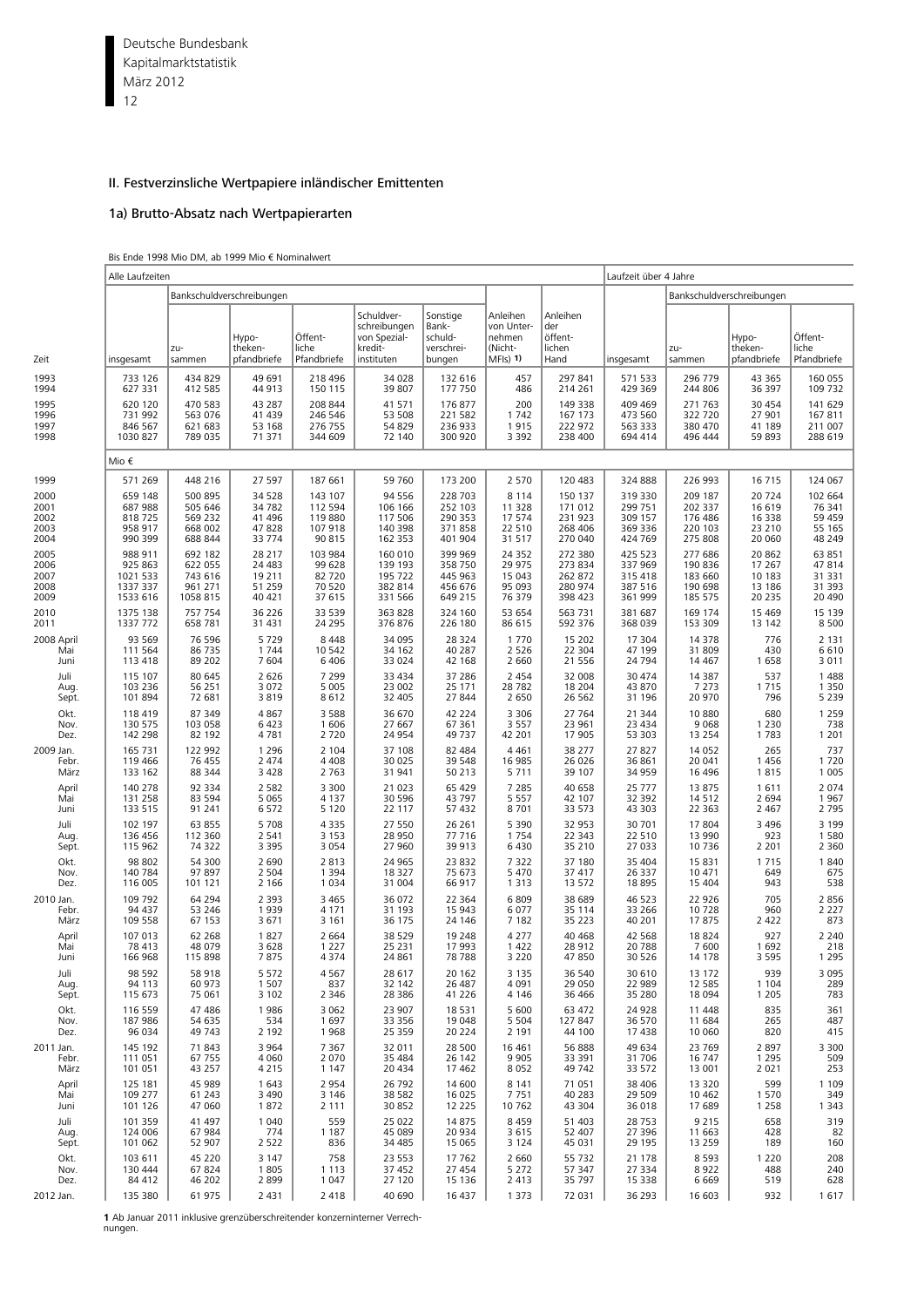#### II. Festverzinsliche Wertpapiere inländischer Emittenten

<span id="page-34-0"></span>

|                                                                     |                                                      |                                                           |                                              |           | Laufzeit bis einschließlich 4 Jahren |                                 |                                 |                                                                     |                                                      |                                                           |                                              |            |
|---------------------------------------------------------------------|------------------------------------------------------|-----------------------------------------------------------|----------------------------------------------|-----------|--------------------------------------|---------------------------------|---------------------------------|---------------------------------------------------------------------|------------------------------------------------------|-----------------------------------------------------------|----------------------------------------------|------------|
|                                                                     |                                                      |                                                           |                                              |           |                                      | Bankschuldverschreibungen       |                                 |                                                                     |                                                      |                                                           |                                              |            |
| Schuldver-<br>schreibungen<br>von Spezial-<br>kredit-<br>instituten | Sonstige<br>Bank-<br>schuld-<br>verschrei-<br>bungen | Anleihen<br>von Unter-<br>nehmen<br>(Nicht-<br>$MF(s)$ 1) | Anleihen<br>der<br>öffent-<br>lichen<br>Hand | insgesamt | zu-<br>sammen                        | Hypo-<br>theken-<br>pfandbriefe | Öffent-<br>liche<br>Pfandbriefe | Schuldver-<br>schreibungen<br>von Spezial-<br>kredit-<br>instituten | Sonstige<br>Bank-<br>schuld-<br>verschrei-<br>bungen | Anleihen<br>von Unter-<br>nehmen<br>(Nicht-<br>$MF(s)$ 1) | Anleihen<br>der<br>öffent-<br>lichen<br>Hand | Zeit       |
| 26 431                                                              | 66 923                                               | 230                                                       | 274 524                                      | 161 593   | 138 051                              | 6 3 2 4                         | 58 440                          | 7 5 9 5                                                             | 65 693                                               | 227                                                       | 23 3 1 7                                     | 1993       |
| 29 168                                                              | 69 508                                               | 306                                                       | 184 255                                      | 197 960   | 167 777                              | 8515                            | 40 382                          | 10 640                                                              | 108 241                                              | 180                                                       | 30 006                                       | 1994       |
| 28 711                                                              | 70 972                                               | 200                                                       | 137 503                                      | 210 652   | 198 817                              | 12 8 35                         | 67 216                          | 12 859                                                              | 105 906                                              | $\overline{\phantom{a}}$                                  | 11835                                        | 1995       |
| 35 522                                                              | 91 487                                               | 1702                                                      | 149 139                                      | 258 431   | 240 356                              | 13 5 38                         | 78 739                          | 17 986                                                              | 130 093                                              | 40                                                        | 18 0 35                                      | 1996       |
| 41 053                                                              | 87 220                                               | 1820                                                      | 181 047                                      | 283 237   | 241 216                              | 11 975                          | 65 749                          | 13 777                                                              | 149 712                                              | 95                                                        | 41 927                                       | 1997       |
| 54 385                                                              | 93 551                                               | 2 8 4 7                                                   | 195 122                                      | 336 412   | 292 590                              | 11 479                          | 55 991                          | 17 753                                                              | 207 368                                              | 545                                                       | 43 278                                       | 1998       |
| Mio €                                                               |                                                      |                                                           |                                              |           |                                      |                                 |                                 |                                                                     |                                                      |                                                           |                                              |            |
| 37 778                                                              | 48 435                                               | 2 5 6 5                                                   | 95 331                                       | 246 379   | 221 223                              | 10 882                          | 63 594                          | 21 981                                                              | 124 763                                              | 5                                                         | 25 152                                       | 1999       |
| 25 753                                                              | 60 049                                               | 6727                                                      | 103 418                                      | 339 814   | 291 708                              | 13 805                          | 40 441                          | 68 804                                                              | 168 655                                              | 1 3 8 7                                                   | 46 719                                       | 2000       |
| 42 277                                                              | 67 099                                               | 7479                                                      | 89 933                                       | 388 237   | 303 309                              | 18 164                          | 36 252                          | 63 890                                                              | 185 008                                              | 3849                                                      | 81 080                                       | 2001       |
| 34 795                                                              | 65 892                                               | 12 149                                                    | 120 527                                      | 509 568   | 392 749                              | 25 157                          | 60 419                          | 82 709                                                              | 224 462                                              | 5 4 2 5                                                   | 111 396                                      | 2002       |
| 49 518                                                              | 92 209                                               | 10 977                                                    | 138 256                                      | 589 581   | 447899                               | 24 617                          | 52 751                          | 90 880                                                              | 279 646                                              | 11 536                                                    | 130 149                                      | 2003       |
| 54 075                                                              | 153 423                                              | 20 28 6                                                   | 128 676                                      | 565 630   | 413 038                              | 13713                           | 42 569                          | 108 277                                                             | 248 481                                              | 11 2 31                                                   | 141 361                                      | 2004       |
| 49 842                                                              | 143 129                                              | 16 360                                                    | 131 479                                      | 563 389   | 414 495                              | 7 3 5 4                         | 40 133                          | 110 169                                                             | 256 838                                              | 7993                                                      | 140 902                                      | 2005       |
| 47 000                                                              | 78 756                                               | 14 4 22                                                   | 132 711                                      | 587 893   | 431 218                              | 7 2 1 4                         | 51814                           | 92 194                                                              | 279 994                                              | 15 5 5 4                                                  | 141 122                                      | 2006       |
| 50 563                                                              | 91 586                                               | 13 100                                                    | 118 659                                      | 706 113   | 559 956                              | 9 0 2 8                         | 51 390                          | 145 161                                                             | 354 379                                              | 1945                                                      | 144 212                                      | 2007       |
| 54 834                                                              | 91 289                                               | 84 410                                                    | 112 407                                      | 949 822   | 770 571                              | 38 073                          | 39 130                          | 327 982                                                             | 365 388                                              | 10 684                                                    | 168 567                                      | 2008       |
| 59 809                                                              | 85 043                                               | 55 240                                                    | 121 185                                      | 1171 619  | 873 242                              | 20 190                          | 17 124                          | 271 754                                                             | 564 173                                              | 21 141                                                    | 277 238                                      | 2009       |
| 72 796                                                              | 65 769                                               | 34 649                                                    | 177 863                                      | 993 453   | 588 580                              | 20 760                          | 18 401                          | 291 032                                                             | 258 391                                              | 19 005                                                    | 385 868                                      | 2010       |
| 72 985                                                              | 58 684                                               | 41 299                                                    | 173 431                                      | 969 732   | 505 471                              | 18 2 8 9                        | 15 792                          | 303 894                                                             | 167 497                                              | 45 315                                                    | 418 945                                      | 2011       |
| 5910                                                                | 5 5 6 2                                              | 1 2 7 4                                                   | 1652                                         | 76 265    | 62 218                               | 4 9 5 3                         | 6318                            | 28 185                                                              | 22 762                                               | 497                                                       | 13 5 5 0                                     | 2008 April |
| 6717                                                                | 18 0 52                                              | 1759                                                      | 13 631                                       | 64 3 65   | 54 926                               | 1 3 1 4                         | 3 9 3 2                         | 27 445                                                              | 22 2 35                                              | 766                                                       | 8672                                         | Mai        |
| 3859                                                                | 5 9 4 0                                              | 2 1 8 8                                                   | 8 1 3 9                                      | 88 624    | 74 735                               | 5 9 4 7                         | 3 3 9 5                         | 29 166                                                              | 36 228                                               | 472                                                       | 13 417                                       | Juni       |
| 3 2 3 5                                                             | 9 1 2 8                                              | 1971                                                      | 14 1 16                                      | 84 633    | 66 258                               | 2 0 8 9                         | 5812                            | 30 199                                                              | 28 158                                               | 483                                                       | 17892                                        | Juli       |
| 955                                                                 | 3 2 5 3                                              | 27 964                                                    | 8632                                         | 59 367    | 48 977                               | 1 3 5 6                         | 3 6 5 5                         | 22 048                                                              | 21918                                                | 818                                                       | 9572                                         | Aug.       |
| 6 0 1 2                                                             | 8924                                                 | 2 4 8 2                                                   | 7 7 4 4                                      | 70 698    | 51 711                               | 3 0 2 3                         | 3 3 7 4                         | 26 394                                                              | 18 9 20                                              | 168                                                       | 18819                                        | Sept       |
| 933                                                                 | 8 0 0 8                                              | 1513                                                      | 8951                                         | 97 075    | 76 469                               | 4 1 8 6                         | 2 3 2 9                         | 35 737                                                              | 34 217                                               | 1793                                                      | 18813                                        | Okt.       |
| 1801                                                                | 5 2 9 9                                              | 3 2 3 1                                                   | 11 135                                       | 107 141   | 93 989                               | 5 1 9 4                         | 868                             | 25 866                                                              | 62 062                                               | 326                                                       | 12 8 26                                      | Nov.       |
| 1 5 7 3                                                             | 8697                                                 | 37 940                                                    | 2 1 0 9                                      | 88 995    | 68 938                               | 2 9 9 8                         | 1519                            | 23 381                                                              | 41 040                                               | 4 2 6 2                                                   | 15 7 96                                      | Dez.       |
| 5 7 7 5                                                             | 7 2 7 5                                              | 3 4 6 0                                                   | 10 3 15                                      | 137 904   | 108 940                              | 1 0 3 1                         | 1 3 6 6                         | 31 333                                                              | 75 210                                               | 1 0 0 1                                                   | 27 963                                       | 2009 Jan.  |
| 7 6 4 9                                                             | 9 2 1 8                                              | 9924                                                      | 6896                                         | 82 605    | 56 414                               | 1 0 1 9                         | 2 6 8 8                         | 22 376                                                              | 30 331                                               | 7 0 61                                                    | 19 130                                       | Febr       |
| 6 5 2 6                                                             | 7 1 5 0                                              | 5514                                                      | 12 949                                       | 98 203    | 71848                                | 1613                            | 1757                            | 25 414                                                              | 43 063                                               | 198                                                       | 26 157                                       | März       |
| 5 4 5 0                                                             | 4740                                                 | 5 5 5 5                                                   | 6 3 4 8                                      | 114 500   | 78 460                               | 972                             | 1 2 2 6                         | 15 573                                                              | 60 689                                               | 1730                                                      | 34 311                                       | April      |
| 3 9 5 0                                                             | 5 9 0 1                                              | 3016                                                      | 14 8 64                                      | 98 867    | 69 082                               | 2 3 7 1                         | 2 1 7 0                         | 26 645                                                              | 37 896                                               | 2 5 4 2                                                   | 27 243                                       | Mai        |
| 6 2 9 9                                                             | 10 802                                               | 6 3 5 3                                                   | 14 5 8 7                                     | 90 212    | 68 879                               | 4 1 0 6                         | 2 3 2 5                         | 15 818                                                              | 46 630                                               | 2 3 4 8                                                   | 18 9 86                                      | Juni       |
| 5 1 8 3                                                             | 5926                                                 | 4 2 0 9                                                   | 8689                                         | 71 495    | 46 051                               | 2 2 1 2                         | 1 1 3 7                         | 22 367                                                              | 20 335                                               | 1 1 8 1                                                   | 24 2 64                                      | Juli       |
| 4 5 5 2                                                             | 6935                                                 | 1 1 1 9                                                   | 7401                                         | 113 947   | 98 370                               | 1619                            | 1 5 7 3                         | 24 398                                                              | 70 781                                               | 635                                                       | 14 942                                       | Aug.       |
| 1691                                                                | 4 4 8 4                                              | 4885                                                      | 11 412                                       | 88 930    | 63 586                               | 1 1 9 4                         | 694                             | 26 269                                                              | 35 429                                               | 1546                                                      | 23 7 98                                      | Sept       |
| 5 6 9 9                                                             | 6577                                                 | 6675                                                      | 12 8 98                                      | 63 398    | 38 4 69                              | 975                             | 973                             | 19 2 65                                                             | 17 255                                               | 647                                                       | 24 2 8 2                                     | Okt.       |
| 1932                                                                | 7 2 1 5                                              | 3 5 3 2                                                   | 12 3 3 3                                     | 114 448   | 87 426                               | 1855                            | 720                             | 16 395                                                              | 68 457                                               | 1938                                                      | 25 083                                       | Nov.       |
| 5 1 0 3                                                             | 8820                                                 | 998                                                       | 2 4 9 3                                      | 97 110    | 85 717                               | 1 2 2 3                         | 495                             | 25 901                                                              | 58 097                                               | 314                                                       | 11 079                                       | Dez.       |
| 12 4 98                                                             | 6866                                                 | 4714                                                      | 18882                                        | 63 269    | 41 367                               | 1687                            | 609                             | 23 574                                                              | 15 4 98                                              | 2 0 9 4                                                   | 19807                                        | 2010 Jan.  |
| 3 7 1 5                                                             | 3826                                                 | 4922                                                      | 17615                                        | 61 172    | 42 518                               | 979                             | 1944                            | 27 478                                                              | 12 117                                               | 1 1 5 5                                                   | 17 499                                       | Febr       |
| 7418                                                                | 7 1 6 2                                              | 5 0 6 5                                                   | 17 262                                       | 69 357    | 49 279                               | 1 2 4 9                         | 2 2 8 8                         | 28 757                                                              | 16 985                                               | 2 1 1 7                                                   | 17961                                        | März       |
| 10 000                                                              | 5 6 5 7                                              | 3701                                                      | 20 043                                       | 64 44 6   | 43 444                               | 900                             | 424                             | 28 5 29                                                             | 13 5 92                                              | 577                                                       | 20 4 25                                      | April      |
| 2 1 0 8                                                             | 3 5 8 1                                              | 799                                                       | 12 3 8 9                                     | 57 625    | 40 479                               | 1936                            | 1 0 0 9                         | 23 122                                                              | 14 4 12                                              | 622                                                       | 16 5 23                                      | Mai        |
| 3 4 2 8                                                             | 5859                                                 | 2 1 4 8                                                   | 14 200                                       | 136 442   | 101 720                              | 4 2 8 1                         | 3 0 7 9                         | 21 433                                                              | 72 928                                               | 1072                                                      | 33 650                                       | Juni       |
| 4 2 0 8                                                             | 4931                                                 | 2 0 2 1                                                   | 15 417                                       | 67 982    | 45 746                               | 4 6 3 4                         | 1 472                           | 24 409                                                              | 15 2 31                                              | 1 1 1 4                                                   | 21 1 23                                      | Juli       |
| 6 6 8 7                                                             | 4506                                                 | 883                                                       | 9522                                         | 71 124    | 48 388                               | 404                             | 548                             | 25 4 55                                                             | 21 981                                               | 3 2 0 8                                                   | 19528                                        | Aug.       |
| 11 296                                                              | 4811                                                 | 3 1 4 7                                                   | 14 0 38                                      | 80 393    | 56 966                               | 1897                            | 1 5 6 4                         | 17 090                                                              | 36 415                                               | 999                                                       | 22 4 28                                      | Sept       |
| 5 1 4 1                                                             | 5 1 1 1                                              | 3 4 2 2                                                   | 10 058                                       | 91 631    | 36 039                               | 1 1 5 1                         | 2 7 0 1                         | 18767                                                               | 13 4 20                                              | 2 1 7 8                                                   | 53 414                                       | Okt.       |
| 5 0 6 7                                                             | 5 8 6 4                                              | 2826                                                      | 22 060                                       | 151 416   | 42 951                               | 269                             | 1 2 1 0                         | 28 289                                                              | 13 184                                               | 2 6 7 8                                                   | 105 787                                      | Nov.       |
| 1 2 3 0                                                             | 7 5 9 5                                              | 1 0 0 1                                                   | 6 3 7 7                                      | 78 596    | 39 683                               | 1 3 7 3                         | 1 5 5 3                         | 24 129                                                              | 12 628                                               | 1 1 9 1                                                   | 37 723                                       | Dez.       |
| 10 3 64                                                             | 7 2 0 9                                              | 8 3 2 3                                                   | 17 542                                       | 95 558    | 48 073                               | 1 0 6 7                         | 4 0 6 8                         | 21 647                                                              | 21 291                                               | 8 1 3 8                                                   | 39 346                                       | 2011 Jan.  |
| 6 5 8 8                                                             | 8 3 5 5                                              | 2 5 0 7                                                   | 12 4 53                                      | 79 345    | 51 008                               | 2 7 6 5                         | 1 5 6 0                         | 28 8 96                                                             | 17 787                                               | 7 3 9 8                                                   | 20 938                                       | Febr       |
| 2 9 6 0                                                             | 7767                                                 | 4 4 8 4                                                   | 16 087                                       | 67 479    | 30 25 6                              | 2 1 9 4                         | 893                             | 17 474                                                              | 9695                                                 | 3 5 6 7                                                   | 33 656                                       | März       |
| 7 7 5 2                                                             | 3859                                                 | 3970                                                      | 21 1 16                                      | 86 775    | 32 669                               | 1 0 4 3                         | 1845                            | 19 040                                                              | 10741                                                | 4 1 7 1                                                   | 49 936                                       | April      |
| 5 2 1 7                                                             | 3 3 2 7                                              | 2 5 9 6                                                   | 16 450                                       | 79 768    | 50 781                               | 1920                            | 2 7 9 7                         | 33 366                                                              | 12 698                                               | 5 1 5 5                                                   | 23 833                                       | Mai        |
| 12 017                                                              | 3 0 7 1                                              | 5 6 6 2                                                   | 12 667                                       | 65 108    | 29 371                               | 614                             | 768                             | 18835                                                               | 9 1 5 4                                              | 5 1 0 0                                                   | 30 637                                       | Juni       |
| 4574                                                                | 3 6 6 4                                              | 4898                                                      | 14 640                                       | 72 606    | 32 282                               | 383                             | 239                             | 20 448                                                              | 11 212                                               | 3 5 6 1                                                   | 36 763                                       | Juli       |
| 7 5 4 2                                                             | 3612                                                 | 1647                                                      | 14 0 86                                      | 96 610    | 56 321                               | 346                             | 1 1 0 5                         | 37 548                                                              | 17 322                                               | 1968                                                      | 38 321                                       | Aug.       |
| 9 4 6 4                                                             | 3 4 4 6                                              | 741                                                       | 15 195                                       | 71867     | 39 648                               | 2 3 3 3                         | 676                             | 25 0 20                                                             | 11 619                                               | 2 3 8 3                                                   | 29 835                                       | Sept       |
| 4 1 0 6                                                             | 3 0 5 8                                              | 1 477                                                     | 11 108                                       | 82 433    | 36 627                               | 1927                            | 549                             | 19 447                                                              | 14 704                                               | 1 1 8 2                                                   | 44 624                                       | Okt.       |
| 989                                                                 | 7 2 0 5                                              | 3 6 5 0                                                   | 14 7 62                                      | 103 110   | 58 903                               | 1 3 1 7                         | 873                             | 36 464                                                              | 20 249                                               | 1623                                                      | 42 5 8 5                                     | Nov.       |
| 1412                                                                | 4 1 1 1                                              | 1 3 4 4                                                   | 7 3 2 5                                      | 69 073    | 39 532                               | 2 3 8 0                         | 419                             | 25 709                                                              | 11 0 25                                              | 1 0 6 9                                                   | 28 471                                       | Dez.       |
| 10 284                                                              | 3770                                                 | 241                                                       | 19 4 49                                      | 99 087    | 45 372                               | 1 4 9 8                         | 801                             | 30 40 6                                                             | 12 667                                               | 1 1 3 3                                                   | 52 582                                       | 2012 Jan.  |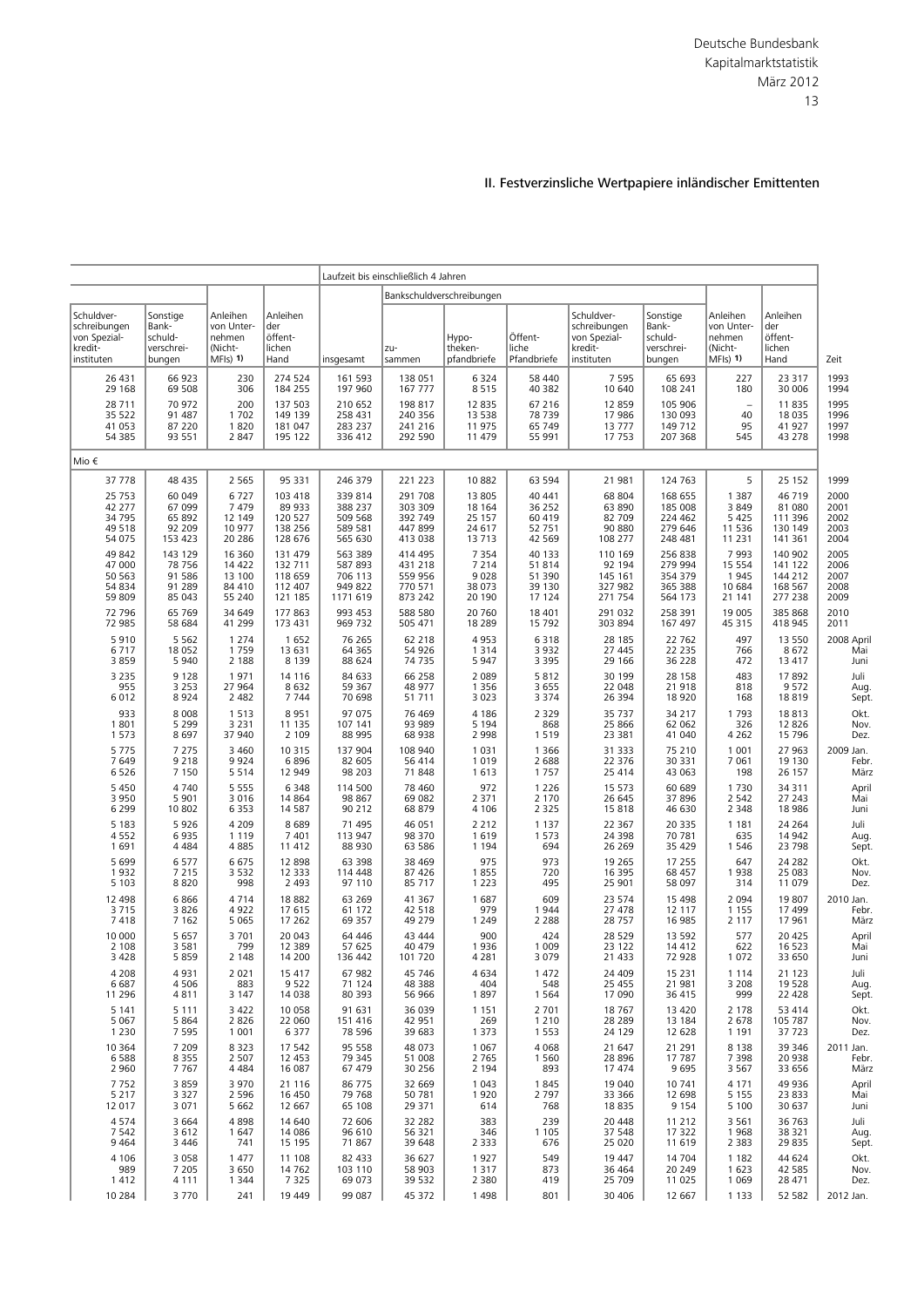<span id="page-35-0"></span>Deutsche Bundesbank 14 Kapitalmarktstatistik März 2012

#### II. Festverzinsliche Wertpapiere inländischer Emitten ten

#### 1b) Brutto-Absatz nach Zinssätzen

Bis Ende 1998 Mio DM, ab 1999 Mio €

|                                      |                                        | darunter mit einer Nominalverzinsung von % 1)                                  |                               |                                      |                               |                                  |                                     |                        |                                           |                                 |                               |
|--------------------------------------|----------------------------------------|--------------------------------------------------------------------------------|-------------------------------|--------------------------------------|-------------------------------|----------------------------------|-------------------------------------|------------------------|-------------------------------------------|---------------------------------|-------------------------------|
| Zeit                                 | Brutto-<br>Absatz<br>insgesamt         | bis<br>unter<br>3                                                              | 3<br>bis<br>unter<br>4        | $\overline{4}$<br>bis<br>unter<br>5  | 5<br>bis<br>unter<br>6        | 6<br>bis<br>unter<br>7           | $\overline{7}$<br>bis<br>unter<br>8 | 8<br>bis<br>unter<br>9 | 9<br>bis<br>unter<br>10                   | 10<br>und<br>mehr               | nicht<br>aufge-<br>gliedert   |
|                                      | Nominalwert                            |                                                                                |                               |                                      |                               |                                  |                                     |                        |                                           |                                 |                               |
| 1996<br>1997<br>1998                 | 731 992<br>846 567<br>1 030 827        | 27 654<br>22 285<br>24 158                                                     | 120 074<br>150 613<br>218 963 | 122 530<br>269 622<br>388 111        | 208 684<br>154 500<br>178 088 | 122 256<br>96 047<br>2 5 6 1     | 2 1 9 2<br>461<br>821               | 46<br>394<br>2 3 8 0   | 15<br>16<br>1433                          | 15<br>4927                      | 128 539<br>152 611<br>209 392 |
|                                      | Mio €                                  |                                                                                |                               |                                      |                               |                                  |                                     |                        |                                           |                                 |                               |
| 1999                                 | 571 269                                | 53 652                                                                         | 170 147                       | 133 755                              | 42 417                        | 2 1 8 5                          | 1 2 7 3                             | 337                    | 384                                       | 3921                            | 163 201                       |
| 2000                                 | 659 148                                | 14 634                                                                         | 19 217                        | 64 349                               | 234 226                       | 20 963                           | 1078                                | 451                    | 702                                       | 5 4 9 9                         | 298 028                       |
| 2001                                 | 687 988                                | 12 783                                                                         | 55 504                        | 139 449                              | 131 997                       | 2 9 0 9                          | 329                                 | 349                    | 66                                        | 5 6 8 5                         | 338 921                       |
| 2002                                 | 818725                                 | 33 204                                                                         | 78 774                        | 165 074                              | 105 203                       | 4 9 5 7                          | 555                                 | 1 2 4 9                | 15                                        | 3 2 3 7                         | 426 453                       |
| 2003                                 | 958 917                                | 121 674                                                                        | 169 607                       | 107 235                              | 9 0 7 3                       | 1 4 3 2                          | 1424                                | 860                    | 221                                       | 2 7 1 3                         | 544 678                       |
| 2004                                 | 990 399                                | 137 536                                                                        | 149 036                       | 100 143                              | 3773                          | 3 1 5 2                          | 1587                                | 1 3 4 0                | 1 5 6 2                                   | 2 5 6 4                         | 589 707                       |
| 2005                                 | 988 911                                | 197 611                                                                        | 154 729                       | 16 908                               | 5 5 4 0                       | 2 7 8 7                          | 1 3 5 3                             | 810                    | 504                                       | 2 5 7 2                         | 606 096                       |
| 2006                                 | 925 863                                | 62 191                                                                         | 251 559                       | 74 094                               | 4685                          | 1 2 0 8                          | 648                                 | 639                    | 895                                       | 2 3 9 5                         | 527 544                       |
| 2007                                 | 1 021 533                              | 22 351                                                                         | 75 153                        | 294 910                              | 9 2 9 1                       | 1 2 7 5                          | 1 0 9 6                             | 987                    | 705                                       | 2 4 3 6                         | 613 326                       |
| 2008                                 | 1 337 337                              | 30 295                                                                         | 106 557                       | 278 877                              | 75 338                        | 7954                             | 820                                 | 1 2 6 8                | 1 0 4 4                                   | 1927                            | 833 253                       |
| 2009                                 | 1 533 616                              | 253 517                                                                        | 151886                        | 42 175                               | 10 504                        | 5 9 5 7                          | 4923                                | 4581                   | 971                                       | 1795                            | 1 057 314                     |
| 2010                                 | 1 375 138                              | 371810                                                                         | 69 012                        | 16 088                               | 7 1 9 6                       | 5838                             | 2818                                | 1 0 6 7                | 2 0 1 6                                   | 1715                            | 897 576                       |
| 2011                                 | 1 337 772                              | 284 376                                                                        | 87 675                        | 5 7 0 7                              | 3750                          | 4 1 5 0                          | 5 6 3 1                             | 1 2 5 6                | 1798                                      | 1656                            | 941 774                       |
| 2010 Nov.                            | 187 986                                | 69 780                                                                         | 616                           | 461                                  | 785                           | 75                               | 142                                 | 232                    | 32                                        | 138                             | 115 726                       |
| Dez.                                 | 96 034                                 | 18 673                                                                         | 953                           | 305                                  | 579                           | 843                              | 277                                 | 88                     | 57                                        | 106                             | 74 153                        |
| 2011 Jan.                            | 145 192                                | 38 893                                                                         | 7628                          | 299                                  | 396                           | 406                              | 106                                 | 108                    | 50                                        | 244                             | 97 061                        |
| Febr.                                | 111 051                                | 29 017                                                                         | 4 2 1 8                       | 538                                  | 590                           | 235                              | 533                                 | 218                    | 192                                       | 191                             | 75 319                        |
| März                                 | 101 051                                | 22 762                                                                         | 7814                          | 256                                  | 187                           | 1 3 8 8                          | 2 3 5 2                             | 99                     | 701                                       | 83                              | 65 412                        |
| April                                | 125 181                                | 18837                                                                          | 18 277                        | 1 1 5 3                              | 445                           | 637                              | 760                                 | 285                    | 332                                       | 75                              | 84 380                        |
| Mai                                  | 109 277                                | 25 164                                                                         | 11 744                        | 649                                  | 508                           | 121                              | 736                                 | 86                     | 323                                       | 117                             | 69832                         |
| Juni                                 | 101 126                                | 16 043                                                                         | 13 981                        | 469                                  | 255                           | 686                              | 362                                 | 47                     | 9                                         | 399                             | 68 868                        |
| Juli                                 | 101 359                                | 20 448                                                                         | 10 329                        | 133                                  | 345                           | 216                              | 292                                 | 84                     | 73                                        | 90                              | 69 350                        |
| Aug.                                 | 124 006                                | 24 040                                                                         | 5 6 1 6                       | 468                                  | 124                           | 218                              | 90                                  | 36                     | 18                                        | 82                              | 93 315                        |
| Sept.                                | 101 062                                | 27 737                                                                         | 2 4 5 6                       | 365                                  | 98                            | 46                               | 64                                  | 60                     | 8                                         | 54                              | 70 174                        |
| Okt.                                 | 103 611                                | 18 0 53                                                                        | 2 2 0 3                       | 334                                  | 177                           | 67                               | 160                                 | 88                     | 41                                        | 97                              | 82 394                        |
| Nov.                                 | 130 444                                | 25 948                                                                         | 2 1 9 9                       | 763                                  | 531                           | 93                               | 133                                 | 120                    | 37                                        | 105                             | 100 516                       |
| Dez.                                 | 84 412                                 | 17 434                                                                         | 1 2 1 0                       | 280                                  | 94                            | 37                               | 43                                  | 25                     | 14                                        | 119                             | 65 153                        |
| 2012 Jan.                            | 135 380                                | 30 139                                                                         | 2929                          | 342                                  | 101                           | 80                               | 48                                  | 76                     | 30                                        | 245                             | 101 387                       |
|                                      | Anteil am Brutto-Absatz insgesamt in % |                                                                                |                               |                                      |                               |                                  |                                     |                        |                                           |                                 |                               |
| 1996                                 | 100                                    | 4                                                                              | 16                            | 17                                   | 29                            | 17                               | 0                                   | 0                      | 0                                         | $\qquad \qquad -$               | 18                            |
| 1997                                 | 100                                    | 3                                                                              | 18                            | 32                                   | 18                            | 11                               | 0                                   | 0                      | 0                                         | 0                               | 18                            |
| 1998                                 | 100                                    | $\overline{2}$                                                                 | 21                            | 38                                   | 17                            | 0                                | 0                                   | 0                      | 0                                         | 1                               | 20                            |
| 1999                                 | 100                                    | 9                                                                              | 30                            | 23                                   | 7                             | 0                                | 0                                   | 0                      | 0                                         | 1                               | 29                            |
| 2000                                 | 100                                    | $\overline{2}$                                                                 | 3                             | 10                                   | 36                            | 3                                | 0                                   | 0                      | 0                                         | $\mathbf{1}$                    | 45                            |
| 2001                                 | 100                                    | $\overline{2}$                                                                 | 8                             | 20                                   | 19                            | 0                                | 0                                   | 0                      | 0                                         | 1                               | 49                            |
| 2002                                 | 100                                    | $\overline{4}$                                                                 | 10                            | 20                                   | 13                            | $\mathbf{1}$                     | $\mathbf 0$                         | 0                      | 0                                         | 0                               | 52                            |
| 2003                                 | 100                                    | 13                                                                             | 18                            | 11                                   | $\overline{1}$                | 0                                | 0                                   | 0                      | 0                                         | 0                               | 57                            |
| 2004                                 | 100                                    | 14                                                                             | 15                            | 10                                   | 0                             | 0                                | 0                                   | 0                      | 0                                         | 0                               | 60                            |
| 2005<br>2006<br>2007<br>2008<br>2009 | 100<br>100<br>100<br>100<br>100        | 20<br>7<br>2<br>2<br>17                                                        | 16<br>27<br>8<br>10           | $\overline{2}$<br>8<br>29<br>21<br>3 | 1<br>1<br>6<br>1              | 0<br>0<br>0<br>$\mathbf{1}$<br>0 | $\mathbf 0$<br>0<br>0<br>0          | 0<br>0<br>0<br>0<br>0  | $\mathbf 0$<br>$\mathbf 0$<br>0<br>0<br>0 | $\mathbf 0$<br>0<br>0<br>0<br>0 | 61<br>57<br>60<br>62<br>69    |
| 2010                                 | 100                                    | 27                                                                             | 5                             | -1                                   | 1                             | 0                                | 0                                   | 0                      | 0                                         | 0                               | 65                            |
| 2011                                 | 100                                    | 21                                                                             | $\overline{7}$                | 0                                    | 0                             | 0                                | 0                                   | 0                      | 0                                         | 0                               | 70                            |
| 2010 Nov.                            | 100                                    | 37                                                                             | 0                             | $\mathbf 0$                          | 0                             | 0                                | 0                                   | 0                      | 0                                         | 0                               | 62                            |
| Dez.                                 | 100                                    | 19                                                                             | 1                             | 0                                    | 1                             | $\mathbf{1}$                     | 0                                   | 0                      | 0                                         | 0                               | 77                            |
| 2011 Jan.                            | 100                                    | 27                                                                             | 5                             | 0                                    | 0                             | 0                                | 0                                   | 0                      | 0                                         | 0                               | 67                            |
| Febr.                                | 100                                    | 26                                                                             | 4                             | -1                                   | 1                             | 0                                | -1                                  | 0                      | 0                                         | 0                               | 68                            |
| März                                 | 100                                    | 23                                                                             | 8                             | 0                                    | 0                             | $\mathbf{1}$                     | 2                                   | 0                      | 1                                         | 0                               | 65                            |
| April                                | 100                                    | 15                                                                             | 15                            | 1                                    | 0                             | $\mathbf{1}$                     | 1                                   | 0                      | 0                                         | 0                               | 67                            |
| Mai                                  | 100                                    | 23                                                                             | 11                            | 1                                    | 1                             | 0                                | 1                                   | 0                      | 0                                         | 0                               | 64                            |
| Juni                                 | 100                                    | 16                                                                             | 14                            | 1                                    | 0                             | $\mathbf{1}$                     | 0                                   | 0                      | 0                                         | 0                               | 68                            |
| Juli                                 | 100                                    | 20                                                                             | 10                            | 0                                    | 0                             | 0                                | 0                                   | 0                      | 0                                         | 0                               | 68                            |
| Aug.                                 | 100                                    | 19                                                                             | 5                             | 0                                    | 0                             | 0                                | 0                                   | 0                      | 0                                         | 0                               | 75                            |
| Sept.                                | 100                                    | 27                                                                             | 2                             | 0                                    | 0                             | 0                                | 0                                   | 0                      | 0                                         | 0                               | 69                            |
| Okt.<br>Nov.<br>Dez.                 | 100<br>100<br>100                      | 17<br>20<br>21                                                                 | 2<br>2<br>1                   | 0<br>0                               | 0<br>0<br>0                   | 0<br>0<br>0                      | 0<br>0<br>0                         | 0<br>0<br>0            | 0<br>0<br>0                               | 0<br>0<br>0                     | 80<br>77<br>77                |
| 2012 Jan.                            | 100                                    | 22<br>1 Nicht nach Zinssätzen aufgegliedert: Null-Kunon-Anleiben, variabel ver | $\overline{2}$                | 0                                    | 0                             | 0                                | 0                                   | 0                      | 0                                         | 0                               | 75                            |

**1** Nicht nach Zinssätzen aufgegliedert: Null-Kupon-Anleihen, variabel ver-zinsliche Anleihen und solche, die nicht in DM oder Euro denominiert sind.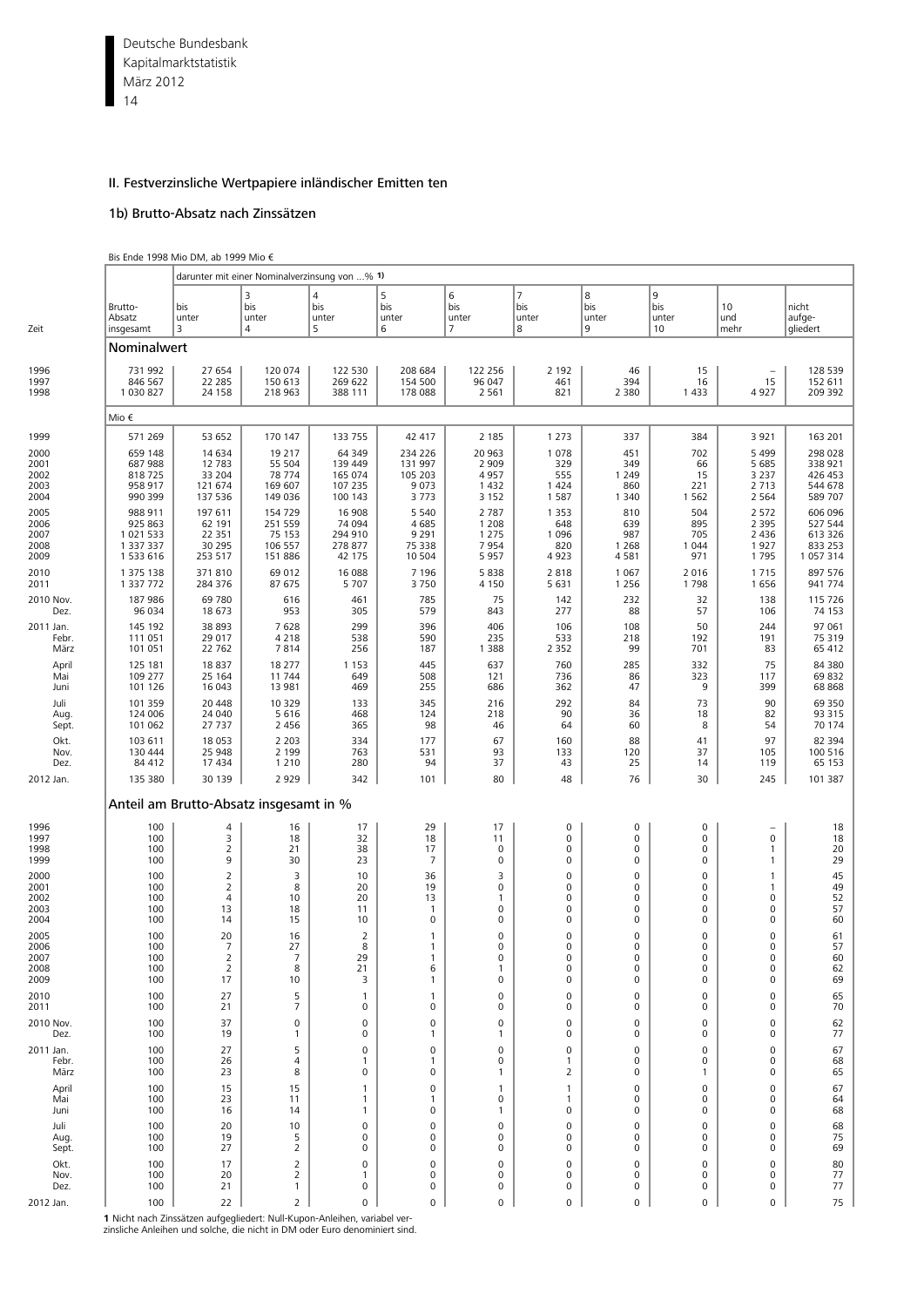# 1c) Brutto-Absatz nach Laufzeiten

Bis Ende 1998 Mio DM, ab 1999 Mio €

|                                                                      |                                                             | davon mit einer längsten Laufzeit gemäß Emissionsbedingungen von  Jahren 1) |                                                                  |                                                   |                                                                         |                                                      |                                                    |                                              |                                                                                                                       |                                                    |                                           |                                                                                              |
|----------------------------------------------------------------------|-------------------------------------------------------------|-----------------------------------------------------------------------------|------------------------------------------------------------------|---------------------------------------------------|-------------------------------------------------------------------------|------------------------------------------------------|----------------------------------------------------|----------------------------------------------|-----------------------------------------------------------------------------------------------------------------------|----------------------------------------------------|-------------------------------------------|----------------------------------------------------------------------------------------------|
| Zeit                                                                 | Brutto-<br>Absatz<br>insgesamt                              | bis<br>einschl.<br>1                                                        | über 1<br>bis<br>unter<br>2                                      | $\sqrt{2}$<br>bis<br>unter<br>3                   | 3<br>bis<br>einschl.<br>4                                               | über 4<br>bis<br>unter<br>5                          | 5<br>bis<br>unter<br>6                             | 6<br>bis<br>unter<br>8                       | 8<br>bis<br>unter<br>10                                                                                               | 10<br>bis<br>unter<br>15                           | 15<br>bis<br>unter<br>20                  | 20<br>und<br>mehr                                                                            |
|                                                                      | Nominalwert                                                 |                                                                             |                                                                  |                                                   |                                                                         |                                                      |                                                    |                                              |                                                                                                                       |                                                    |                                           |                                                                                              |
| 1996                                                                 | 731 992                                                     | 73 704                                                                      | 3 0 5 5                                                          | 78 789                                            | 102 884                                                                 | 54 548                                               | 158 508                                            | 100 916                                      | 32 961                                                                                                                | 116 483                                            | 1 3 3 8                                   | 8810                                                                                         |
| 1997                                                                 | 846 567                                                     | 99 669                                                                      | 2 9 5 4                                                          | 91 592                                            | 89 0 21                                                                 | 65 620                                               | 179 149                                            | 108 915                                      | 36 707                                                                                                                | 138 524                                            | 1628                                      | 32 789                                                                                       |
| 1998                                                                 | 1030 827                                                    | 144 117                                                                     | 6871                                                             | 110 424                                           | 75 000                                                                  | 48 763                                               | 193 226                                            | 139 007                                      | 73 799                                                                                                                | 184 504                                            | 6 800                                     | 48 314                                                                                       |
|                                                                      | Mio €                                                       |                                                                             |                                                                  |                                                   |                                                                         |                                                      |                                                    |                                              |                                                                                                                       |                                                    |                                           |                                                                                              |
| 1999                                                                 | 571 269                                                     | 96 628                                                                      | 27 861                                                           | 70 760                                            | 51 134                                                                  | 27 297                                               | 92 734                                             | 52 300                                       | 21 3 5 7                                                                                                              | 115 860                                            | 5 2 0 9                                   | 10 130                                                                                       |
| 2000                                                                 | 659 148                                                     | 189 257                                                                     | 23 007                                                           | 81 5 83                                           | 45 965                                                                  | 17 553                                               | 88 70 7                                            | 36 558                                       | 36 478                                                                                                                | 116 788                                            | 1 5 6 9                                   | 21 680                                                                                       |
| 2001                                                                 | 687 988                                                     | 179 225                                                                     | 70 467                                                           | 91 728                                            | 46 820                                                                  | 9959                                                 | 95 762                                             | 49 686                                       | 25 099                                                                                                                | 90 653                                             | 4538                                      | 24 050                                                                                       |
| 2002                                                                 | 818725                                                      | 261 236                                                                     | 80 235                                                           | 75 366                                            | 92 734                                                                  | 21 843                                               | 115 290                                            | 42 865                                       | 11 299                                                                                                                | 98 841                                             | 1823                                      | 17 192                                                                                       |
| 2003                                                                 | 958 917                                                     | 330 401                                                                     | 57 970                                                           | 106 397                                           | 94 814                                                                  | 16 135                                               | 143 748                                            | 45 624                                       | 15 175                                                                                                                | 123 008                                            | 1 6 5 2                                   | 23 993                                                                                       |
| 2004                                                                 | 990 399                                                     | 311 610                                                                     | 51 218                                                           | 114 462                                           | 88 344                                                                  | 28 909                                               | 141 542                                            | 63 140                                       | 21 5 37                                                                                                               | 142 318                                            | 3 4 0 1                                   | 23 916                                                                                       |
| 2005                                                                 | 988 911                                                     | 333 146                                                                     | 44 278                                                           | 115 022                                           | 70 940                                                                  | 24 627                                               | 121 745                                            | 69 735                                       | 26 170                                                                                                                | 147 224                                            | 5 1 2 6                                   | 30 897                                                                                       |
| 2006                                                                 | 925 863                                                     | 317 236                                                                     | 58 400                                                           | 127 445                                           | 84 812                                                                  | 25 740                                               | 102 482                                            | 58 331                                       | 12 064                                                                                                                | 101 191                                            | 8 1 7 1                                   | 29 986                                                                                       |
| 2007                                                                 | 1021 533                                                    | 393 810                                                                     | 82 623                                                           | 141 912                                           | 87 766                                                                  | 21 087                                               | 118 255                                            | 32 357                                       | 11 593                                                                                                                | 88 194                                             | 5 8 9 0                                   | 38 0 39                                                                                      |
| 2008                                                                 | 1337 337                                                    | 599 198                                                                     | 93 813                                                           | 163 359                                           | 93 451                                                                  | 16 199                                               | 109 436                                            | 39 805                                       | 14 121                                                                                                                | 91 499                                             | 3 2 1 4                                   | 113 244                                                                                      |
| 2009                                                                 | 1533 616                                                    | 845 752                                                                     | 58 735                                                           | 132 241                                           | 134 892                                                                 | 20723                                                | 147 664                                            | 47 036                                       | 11876                                                                                                                 | 95 95 6                                            | 1751                                      | 36 987                                                                                       |
| 2010                                                                 | 1375 138                                                    | 669 229                                                                     | 63 333                                                           | 144 653                                           | 116 236                                                                 | 38 178                                               | 133 668                                            | 55 268                                       | 9 1 3 9                                                                                                               | 102 679                                            | 747                                       | 42 012                                                                                       |
| 2011                                                                 | 1337 772                                                    | 622 806                                                                     | 82 039                                                           | 161 453                                           | 103 429                                                                 | 42 767                                               | 131 555                                            | 58 499                                       | 8 2 3 5                                                                                                               | 92 200                                             | 1 1 9 6                                   | 33 583                                                                                       |
| 2010 Nov.                                                            | 187 986                                                     | 81 558                                                                      | 30 379                                                           | 20 560                                            | 18920                                                                   | 10 356                                               | 10916                                              | 3 2 7 5                                      | 408                                                                                                                   | 7 1 2 7                                            | 13                                        | 4476                                                                                         |
| Dez.                                                                 | 96 034                                                      | 59 276                                                                      | 2 2 8 2                                                          | 10822                                             | 6 2 1 6                                                                 | 1718                                                 | 8 0 5 0                                            | 3 4 6 1                                      | 848                                                                                                                   | 1 3 8 7                                            | 33                                        | 1941                                                                                         |
| 2011 Jan.                                                            | 145 192                                                     | 51 637                                                                      | 15 404                                                           | 14745                                             | 13772                                                                   | 5 677                                                | 20 417                                             | 6 207                                        | 147                                                                                                                   | 12 7 38                                            | 25                                        | 4 4 2 2                                                                                      |
| Febr.                                                                | 111 051                                                     | 45 137                                                                      | 5 5 3 6                                                          | 12 608                                            | 16 0 65                                                                 | 2820                                                 | 15 5 86                                            | 4742                                         | 262                                                                                                                   | 5 7 0 7                                            | 14                                        | 2 5 7 5                                                                                      |
| März                                                                 | 101 051                                                     | 42 592                                                                      | 3829                                                             | 13 5 74                                           | 7483                                                                    | 1 1 2 9                                              | 12 625                                             | 6 1 1 1                                      | 2 0 9 2                                                                                                               | 8943                                               | 35                                        | 2 6 3 6                                                                                      |
| April                                                                | 125 181                                                     | 39 993                                                                      | 14 3 6 7                                                         | 19 3 11                                           | 13 103                                                                  | 10 751                                               | 6 601                                              | 7 3 7 3                                      | 112                                                                                                                   | 9315                                               | 33                                        | 4 2 1 9                                                                                      |
| Mai                                                                  | 109 277                                                     | 54 055                                                                      | 4810                                                             | 12 684                                            | 8 2 1 9                                                                 | 7928                                                 | 9959                                               | 3 1 8 6                                      | 136                                                                                                                   | 6 2 7 9                                            | 62                                        | 1959                                                                                         |
| Juni                                                                 | 101 126                                                     | 44738                                                                       | 4 2 9 8                                                          | 11 053                                            | 5 0 1 8                                                                 | 1 3 1 1                                              | 15 729                                             | 7990                                         | 315                                                                                                                   | 7898                                               | 78                                        | 2 6 9 7                                                                                      |
| Juli                                                                 | 101 359                                                     | 54 654                                                                      | 3 4 3 3                                                          | 7 1 0 9                                           | 7410                                                                    | 6652                                                 | 3 0 2 2                                            | 5 6 6 9                                      | 784                                                                                                                   | 8 1 6 5                                            | 168                                       | 4 2 9 3                                                                                      |
| Aug.                                                                 | 124 006                                                     | 69 793                                                                      | 3 0 3 3                                                          | 15 4 43                                           | 8 3 4 1                                                                 | 811                                                  | 6 2 5 9                                            | 4 2 7 3                                      | 2 2 2 5                                                                                                               | 11 710                                             | 384                                       | 1735                                                                                         |
| Sept.                                                                | 101 062                                                     | 54 709                                                                      | 2 0 0 2                                                          | 9610                                              | 5 5 4 4                                                                 | 828                                                  | 14 2 61                                            | 3 9 0 6                                      | 227                                                                                                                   | 8029                                               | 217                                       | 1726                                                                                         |
| Okt.                                                                 | 103 611                                                     | 46 801                                                                      | 20 385                                                           | 10 273                                            | 4973                                                                    | 2 603                                                | 6 5 3 2                                            | 2 6 8 7                                      | 351                                                                                                                   | 5 4 0 1                                            | 0                                         | 3 604                                                                                        |
| Nov.                                                                 | 130 444                                                     | 69 647                                                                      | 2 2 5 1                                                          | 22 613                                            | 8598                                                                    | 1 4 4 1                                              | 13 202                                             | 3 5 6 3                                      | 1 2 2 2                                                                                                               | 6 3 9 7                                            | 3                                         | 1 5 0 6                                                                                      |
| Dez.                                                                 | 84 412                                                      | 49 050                                                                      | 2691                                                             | 12 430                                            | 4 9 0 3                                                                 | 816                                                  | 7 3 6 2                                            | 2792                                         | 362                                                                                                                   | 1618                                               | 177                                       | 2 2 1 1                                                                                      |
| 2012 Jan.                                                            | 135 380                                                     | 58 616                                                                      | 2 8 6 9                                                          | 23 160                                            | 14 44 1                                                                 | 3 4 8 2                                              | 13 427                                             | 2867                                         | 355                                                                                                                   | 12 633                                             | 17                                        | 3 5 1 2                                                                                      |
|                                                                      |                                                             |                                                                             |                                                                  | Anteil am Brutto-Absatz insgesamt in %            |                                                                         |                                                      |                                                    |                                              |                                                                                                                       |                                                    |                                           |                                                                                              |
| 1996<br>1997<br>1998<br>1999<br>2000<br>2001<br>2002<br>2003<br>2004 | 100<br>100<br>100<br>100<br>100<br>100<br>100<br>100<br>100 | 10<br>12<br>14<br>17<br>29<br>26<br>32<br>34<br>31                          | $\mathbf 0$<br>0<br>$\mathbf{1}$<br>5<br>3<br>10<br>10<br>6<br>5 | 11<br>11<br>11<br>12<br>12<br>13<br>9<br>11<br>12 | 14<br>11<br>$\overline{7}$<br>9<br>$\overline{7}$<br>7<br>11<br>10<br>9 | 7<br>8<br>5<br>5<br>3<br>$\mathbf{1}$<br>3<br>2<br>3 | 22<br>21<br>19<br>16<br>13<br>14<br>14<br>15<br>14 | 14<br>13<br>13<br>9<br>6<br>7<br>5<br>5<br>6 | 5<br>$\overline{4}$<br>$\overline{7}$<br>$\overline{4}$<br>6<br>4<br>$\mathbf{1}$<br>$\overline{2}$<br>$\overline{2}$ | 16<br>16<br>18<br>20<br>18<br>13<br>12<br>13<br>14 | 0<br>0<br>1<br>1<br>0<br>1<br>0<br>0<br>0 | 1<br>4<br>5<br>$\overline{2}$<br>$\begin{array}{c} 3 \\ 3 \\ 2 \end{array}$<br>$\frac{3}{2}$ |
| 2005                                                                 | 100                                                         | 34                                                                          | 4                                                                | 12                                                | $\overline{7}$                                                          | $\overline{2}$                                       | 12                                                 | $\overline{7}$                               | 3                                                                                                                     | 15                                                 | $\mathbf{1}$                              | 3                                                                                            |
| 2006                                                                 | 100                                                         | 34                                                                          | 6                                                                | 14                                                | 9                                                                       | 3                                                    | 11                                                 | 6                                            | $\mathbf{1}$                                                                                                          | 11                                                 | 1                                         | 3                                                                                            |
| 2007                                                                 | 100                                                         | 39                                                                          | 8                                                                | 14                                                | 9                                                                       | 2                                                    | 12                                                 | 3                                            | -1                                                                                                                    | 9                                                  | 1                                         | $\overline{4}$                                                                               |
| 2008                                                                 | 100                                                         | 45                                                                          | 7                                                                | 12                                                | 7                                                                       | $\mathbf{1}$                                         | 8                                                  | 3                                            | $\mathbf{1}$                                                                                                          | 7                                                  | 0                                         | 8                                                                                            |
| 2009                                                                 | 100                                                         | 55                                                                          | 4                                                                | 9                                                 | 9                                                                       | $\mathbf{1}$                                         | 10                                                 | 3                                            | $\mathbf{1}$                                                                                                          | 6                                                  | 0                                         | $\overline{2}$                                                                               |
| 2010                                                                 | 100                                                         | 49                                                                          | 5                                                                | 11                                                | 8                                                                       | 3                                                    | 10                                                 | 4                                            | $\mathbf{1}$                                                                                                          | 7                                                  | 0                                         | 3                                                                                            |
| 2011                                                                 | 100                                                         | 47                                                                          | 6                                                                | 12                                                | 8                                                                       | 3                                                    | 10                                                 | 4                                            | $\mathbf{1}$                                                                                                          | 7                                                  | 0                                         | 3                                                                                            |
| 2010 Nov.                                                            | 100                                                         | 43                                                                          | 16                                                               | 11                                                | 10                                                                      | 6                                                    | 6                                                  | 2                                            | 0                                                                                                                     | 4                                                  | 0                                         |                                                                                              |
| Dez.                                                                 | 100                                                         | 62                                                                          | 2                                                                | 11                                                | 6                                                                       | 2                                                    | 8                                                  | 4                                            | $\mathbf{1}$                                                                                                          | 1                                                  | 0                                         | $\begin{array}{c} 2 \\ 2 \end{array}$                                                        |
| 2011 Jan.                                                            | 100                                                         | 36                                                                          | 11                                                               | 10                                                | 9                                                                       | 4                                                    | 14                                                 | 4                                            | 0                                                                                                                     | 9                                                  | 0                                         | $\begin{array}{c} 3 \\ 2 \\ 3 \end{array}$                                                   |
| Febr.                                                                | 100                                                         | 41                                                                          | 5                                                                | 11                                                | 14                                                                      | 3                                                    | 14                                                 | 4                                            | 0                                                                                                                     | 5                                                  | 0                                         |                                                                                              |
| März                                                                 | 100                                                         | 42                                                                          | 4                                                                | 13                                                | 7                                                                       | 1                                                    | 12                                                 | 6                                            | 2                                                                                                                     | 9                                                  | 0                                         |                                                                                              |
| April<br>Mai<br>Juni                                                 | 100<br>100<br>100                                           | 32<br>49<br>44                                                              | 11<br>4<br>4                                                     | 15<br>12<br>11                                    | 10<br>8<br>5                                                            | 9<br>7<br>1                                          | 5<br>9<br>16                                       | 6<br>3<br>8                                  | 0<br>0<br>0                                                                                                           | 7<br>6<br>8                                        | 0<br>0<br>0                               | $\frac{3}{2}$<br>3                                                                           |
| Juli                                                                 | 100                                                         | 54                                                                          | 3                                                                | $\overline{7}$                                    | $\overline{7}$                                                          | $\overline{7}$                                       | 3                                                  | 6                                            | $\mathbf{1}$                                                                                                          | 8                                                  | 0                                         | 4                                                                                            |
| Aug.                                                                 | 100                                                         | 56                                                                          | $\overline{2}$                                                   | 12                                                | 7                                                                       | $\mathbf{1}$                                         | 5                                                  | 3                                            | $\overline{2}$                                                                                                        | 9                                                  | 0                                         | $\mathbf{1}$                                                                                 |
| Sept.                                                                | 100                                                         | 54                                                                          | $\overline{2}$                                                   | 10                                                | 5                                                                       | 1                                                    | 14                                                 | 4                                            | 0                                                                                                                     | 8                                                  | 0                                         | $\mathbf 2$                                                                                  |
| Okt.                                                                 | 100                                                         | 45                                                                          | 20                                                               | 10                                                | 5                                                                       | 3                                                    | 6                                                  | 3                                            | 0                                                                                                                     | 5                                                  | 0                                         | 3                                                                                            |
| Nov.                                                                 | 100                                                         | 53                                                                          | $\overline{2}$                                                   | 17                                                | $\overline{7}$                                                          | 1                                                    | 10                                                 | 3                                            | $\mathbf{1}$                                                                                                          | 5                                                  | 0                                         | $\mathbf{1}$                                                                                 |
| Dez.                                                                 | 100                                                         | 58                                                                          | 3                                                                | 15                                                | 6                                                                       | $\mathbf{1}$                                         | 9                                                  | 3                                            | 0                                                                                                                     | 2                                                  | 0                                         | 3                                                                                            |
| 2012 Jan.                                                            | 100                                                         | 43                                                                          | $\overline{2}$                                                   | 17                                                | 11                                                                      | 3                                                    | 10                                                 | $\overline{2}$                               | 0                                                                                                                     | 9                                                  | 0                                         | 3                                                                                            |
|                                                                      |                                                             |                                                                             |                                                                  |                                                   |                                                                         |                                                      |                                                    |                                              |                                                                                                                       |                                                    |                                           |                                                                                              |

**1** Gesondert vereinbarte Laufzeitverkürzungen sind nicht berücksichtigt.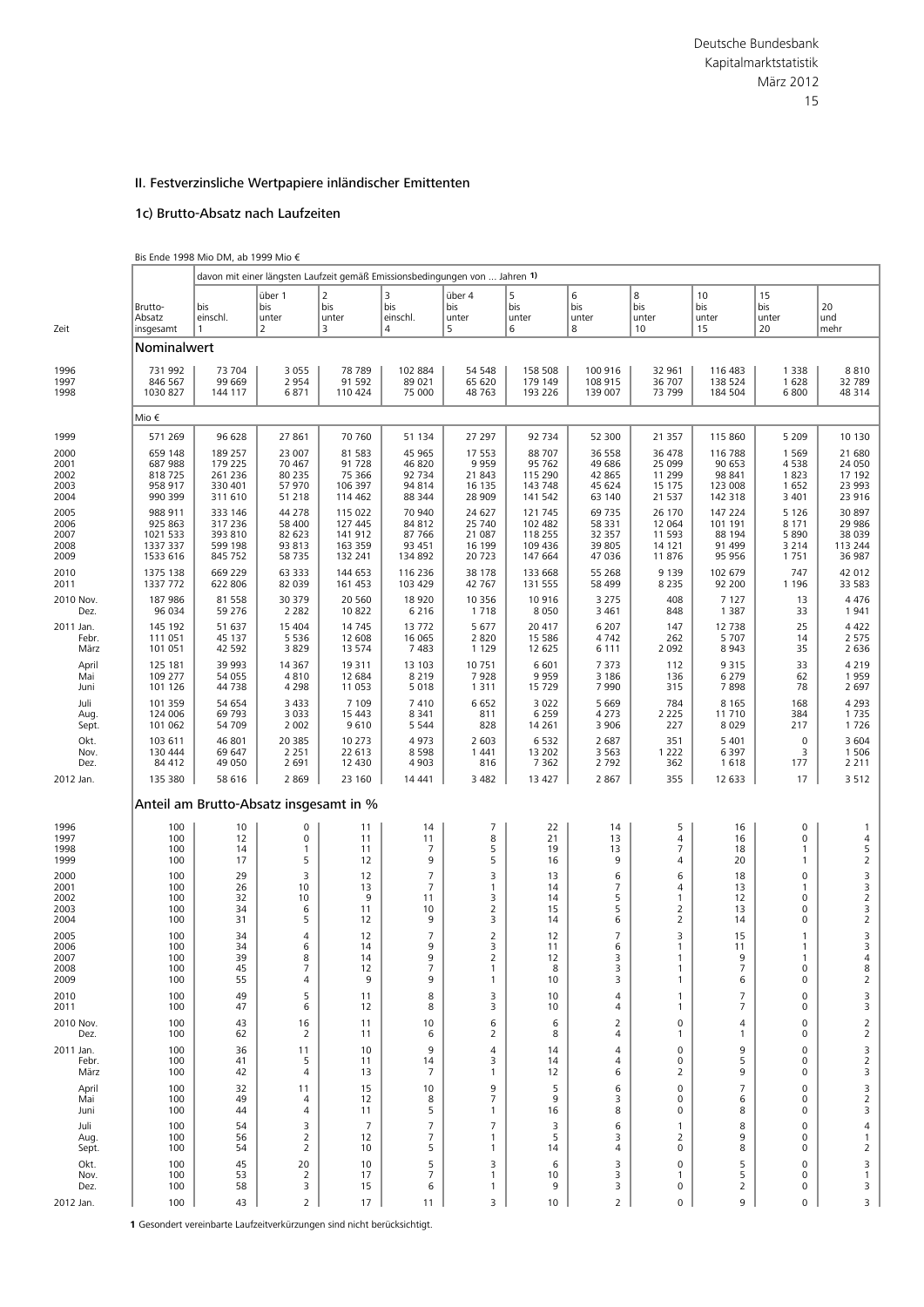Deutsche Bundesbank 16 Kapitalmarktstatistik März 2012

# II. Festverzinsliche Wertpapiere inländischer Emittenten

# [1d\) Brutto-Absatz nach Wertpapierarten zu Kurswerten](#page-7-0)

|           |           |                                     | Bankschuldverschreibungen |                                     |                       |                                     |                         |                                     |  |
|-----------|-----------|-------------------------------------|---------------------------|-------------------------------------|-----------------------|-------------------------------------|-------------------------|-------------------------------------|--|
|           | Insgesamt |                                     | zusammen                  |                                     | Hypothekenpfandbriefe |                                     | Öffentliche Pfandbriefe |                                     |  |
|           | Kurswert  | durchschnittlicher<br>Emissionskurs | Kurswert                  | durchschnittlicher<br>Emissionskurs | Kurswert              | durchschnittlicher<br>Emissionskurs | Kurswert                | durchschnittlicher<br>Emissionskurs |  |
| Zeit      | Mio DM    | $\%$                                | Mio DM                    | $\frac{0}{0}$                       | Mio DM                | $\%$                                | Mio DM                  | $\frac{0}{0}$                       |  |
| 1993      | 730 546   | 99,6                                | 430 491                   | 99,0                                | 49 015                | 98,6                                | 215 384                 | 98,6                                |  |
| 1994      | 621 466   | 99,1                                | 408 647                   | 99,0                                | 44 405                | 98,9                                | 148 317                 | 98,8                                |  |
| 1995      | 618741    | 99,8                                | 468 131                   | 99,5                                | 42 990                | 99,3                                | 207 235                 | 99,2                                |  |
| 1996      | 729 041   | 99,6                                | 559 979                   | 99,4                                | 41 053                | 99,1                                | 244 130                 | 99,0                                |  |
| 1997      | 844 312   | 99,7                                | 618 003                   | 99,4                                | 52 727                | 99,2                                | 273 789                 | 98,9                                |  |
| 1998      | 1 029 508 | 99,9                                | 785 579                   | 99,6                                | 70 870                | 99,3                                | 342 093                 | 99,3                                |  |
|           | Mio €     |                                     | Mio €                     |                                     | Mio €                 |                                     | Mio €                   |                                     |  |
| 1999      | 568 207   | 99,5                                | 445 487                   | 99,4                                | 27 350                | 99,1                                | 186 015                 | 99,1                                |  |
| 2000      | 655 660   | 99,5                                | 497 414                   | 99,3                                | 34 260                | 99,2                                | 141 731                 | 99,0                                |  |
| 2001      | 687 211   | 99,9                                | 503 924                   | 99,7                                | 34 602                | 99,5                                | 112 096                 | 99,6                                |  |
| 2002      | 817 671   | 99,9                                | 567 179                   | 99,6                                | 41 302                | 99,5                                | 119 313                 | 99,5                                |  |
| 2003      | 957 937   | 99,9                                | 666 308                   | 99,7                                | 47 575                | 99,5                                | 107 689                 | 99,8                                |  |
| 2004      | 988 091   | 99,8                                | 686 770                   | 99,7                                | 33 529                | 99,3                                | 90 428                  | 99,6                                |  |
| 2005      | 987 775   | 99,9                                | 690 537                   | 99,8                                | 28 018                | 99,3                                | 103 617                 | 99,6                                |  |
| 2006      | 922 941   | 99,7                                | 619 589                   | 99,6                                | 24 297                | 99,2                                | 98 996                  | 99,4                                |  |
| 2007      | 1 018 122 | 99,7                                | 741 215                   | 99,7                                | 19 130                | 99,6                                | 82 353                  | 99,6                                |  |
| 2008      | 1 334 985 | 99,8                                | 959 463                   | 99,8                                | 51 185                | 99,9                                | 70 358                  | 99,8                                |  |
| 2009      | 1 530 068 | 99,8                                | 1 054 937                 | 99,6                                | 40 337                | 99,8                                | 37 577                  | 99,9                                |  |
| 2010      | 1 370 952 | 99,7                                | 751 241                   | 99,1                                | 36 054                | 99,5                                | 33 455                  | 99,7                                |  |
| 2011      | 1 333 506 | 99,7                                | 654 346                   | 99,3                                | 31 329                | 99,7                                | 24 151                  | 99,4                                |  |
| 2008 März | 96 259    | 99,8                                | 67 380                    | 99,8                                | 2 7 1 5               | 99,9                                | 3 2 8 8                 | 99,7                                |  |
| April     | 93 271    | 99,7                                | 76 380                    | 99,7                                | 5723                  | 99,9                                | 8 4 0 7                 | 99,5                                |  |
| Mai       | 111 103   | 99,6                                | 86 546                    | 99,8                                | 1 7 4 1               | 99,8                                | 10518                   | 99,8                                |  |
| Juni      | 112 874   | 99,5                                | 88 970                    | 99,7                                | 7 5 8 0               | 99,7                                | 6 3 8 1                 | 99,6                                |  |
| Juli      | 114 624   | 99,6                                | 80 388                    | 99,7                                | 2 6 2 7               | 100,1                               | 7 2 6 5                 | 99,5                                |  |
| Aug.      | 103 092   | 99,9                                | 56 098                    | 99,7                                | 3 0 6 1               | 99,7                                | 4 9 9 1                 | 99,7                                |  |
| Sept.     | 101 669   | 99,8                                | 72 499                    | 99,7                                | 3817                  | 99,9                                | 8 6 0 3                 | 99,9                                |  |
| Okt.      | 118 596   | 100,1                               | 87 271                    | 99,9                                | 4 8 6 0               | 99,9                                | 3 5 8 6                 | 99,9                                |  |
| Nov.      | 130 789   | 100,2                               | 102 983                   | 99,9                                | 6414                  | 99,9                                | 1 603                   | 99,8                                |  |
| Dez.      | 142 314   | 100,0                               | 82 137                    | 99,9                                | 4779                  | 100,0                               | 2711                    | 99,7                                |  |
| 2009 Jan. | 165 948   | 100,1                               | 122 875                   | 99,9                                | 1 2 9 5               | 99,9                                | 2 0 9 9                 | 99,8                                |  |
| Febr.     | 118756    | 99,4                                | 76 396                    | 99,9                                | 2 4 6 6               | 99,7                                | 4 4 0 4                 | 99,9                                |  |
| März      | 133 351   | 100,1                               | 88 304                    | 100,0                               | 3 4 2 1               | 99,8                                | 2 7 6 1                 | 99,9                                |  |
| April     | 140 182   | 99,9                                | 92 228                    | 99,9                                | 2 5 9 2               | 100,4                               | 3 3 0 0                 | 100,0                               |  |
| Mai       | 130 747   | 99,6                                | 83 117                    | 99,4                                | 5 0 5 3               | 99,8                                | 4 1 1 3                 | 99,4                                |  |
| Juni      | 133 094   | 99,7                                | 90 761                    | 99,5                                | 6 5 6 6               | 99,9                                | 5 1 5 5                 | 100,7                               |  |
| Juli      | 101 721   | 99,7                                | 63 297                    | 99,3                                | 5 6 9 5               | 99,8                                | 4319                    | 100,0                               |  |
| Aug.      | 135 859   | 99,6                                | 111 739                   | 99,4                                | 2 5 3 4               | 99,7                                | 3 1 5 4                 | 100,0                               |  |
| Sept.     | 115 765   | 99,8                                | 74 055                    | 99,6                                | 3 3 8 0               | 99,5                                | 3 0 3 9                 | 99,5                                |  |
| Okt.      | 98 837    | 100,0                               | 54 059                    | 99,6                                | 2 6 7 9               | 99,6                                | 2810                    | 99,9                                |  |
| Nov.      | 140 100   | 99,5                                | 97 276                    | 99,4                                | 2 4 9 9               | 99,8                                | 1 3 9 8                 | 100,3                               |  |
| Dez.      | 115 708   | 99,7                                | 100 830                   | 99,7                                | 2 1 5 7               | 99,6                                | 1 0 2 5                 | 99,6                                |  |
| 2010 Jan. | 109 395   | 99,6                                | 63 5 65                   | 98,9                                | 2 3 8 9               | 99,9                                | 3 4 5 6                 | 99,8                                |  |
| Febr.     | 94 274    | 99,8                                | 53 086                    | 99,7                                | 1937                  | 99,9                                | 4 1 4 6                 | 99,4                                |  |
| März      | 109 350   | 99,8                                | 66 808                    | 99,5                                | 3 6 5 2               | 99,5                                | 3 1 5 5                 | 99,8                                |  |
| April     | 106 560   | 99,7                                | 61 192                    | 98,5                                | 1701                  | 99,8                                | 2 6 5 7                 | 99,7                                |  |
| Mai       | 78 346    | 99,9                                | 47 634                    | 99,1                                | 3 6 1 5               | 99,6                                | 1 2 2 9                 | 100,1                               |  |
| Juni      | 166 050   | 99,5                                | 114 703                   | 99,0                                | 7849                  | 99,7                                | 4 3 6 4                 | 99,8                                |  |
| Juli      | 98 327    | 99,7                                | 58 307                    | 99,0                                | 5 5 8 2               | 100,2                               | 4576                    | 100,2                               |  |
| Aug.      | 93 0 20   | 98,8                                | 59 865                    | 98,2                                | 1 5 2 3               | 101,0                               | 838                     | 100,1                               |  |
| Sept.     | 115 445   | 99,8                                | 74 666                    | 99,5                                | 3 0 9 9               | 99,9                                | 2 3 4 7                 | 100,0                               |  |
| Okt.      | 116 445   | 99,9                                | 47 320                    | 99,7                                | 1982                  | 99,8                                | 3 0 5 4                 | 99,8                                |  |
| Nov.      | 187858    | 99,9                                | 54 436                    | 99,6                                | 534                   | 99,9                                | 1696                    | 100,0                               |  |
| Dez.      | 95 882    | 99,9                                | 49 659                    | 99,9                                | 2 1 9 1               | 99,9                                | 1937                    | 99,1                                |  |
| 2011 Jan. | 144 632   | 99,6                                | 71 543                    | 99,6                                | 3 9 4 5               | 99,5                                | 7 2 9 8                 | 99,1                                |  |
| Febr.     | 110 133   | 99,2                                | 67 217                    | 99,2                                | 4 0 4 2               | 99,5                                | 2 0 5 5                 | 99,3                                |  |
| März      | 99 888    | 98,9                                | 42 345                    | 97,9                                | 4 1 8 6               | 99,3                                | 1 1 1 5                 | 97,2                                |  |
| April     | 124 479   | 99,4                                | 45 674                    | 99,3                                | 1 6 3 8               | 99,7                                | 2 9 4 9                 | 99,8                                |  |
| Mai       | 108 983   | 99,7                                | 60 843                    | 99,3                                | 3 4 8 1               | 99,8                                | 3 1 3 9                 | 99,7                                |  |
| Juni      | 100 875   | 99,8                                | 46 782                    | 99,4                                | 1868                  | 99,8                                | 2 0 9 2                 | 99,6                                |  |
| Juli      | 101 316   | 100,0                               | 41 152                    | 99,2                                | 1 0 3 6               | 99,6                                | 559                     | 100,0                               |  |
| Aug.      | 123 739   | 99,8                                | 67 536                    | 99,3                                | 774                   | 100,0                               | 1 1 8 8                 | 100,1                               |  |
| Sept.     | 101 001   | 99,9                                | 52 610                    | 99,4                                | 2 5 1 2               | 99,6                                | 836                     | 100,0                               |  |
| Okt.      | 103 734   | 100,1                               | 45 081                    | 99,7                                | 3 1 4 5               | 99,9                                | 757                     | 99,9                                |  |
| Nov.      | 130 252   | 99,9                                | 67 368                    | 99,5                                | 1802                  | 99,8                                | 1 1 1 6                 | 100,3                               |  |
| Dez.      | 84 474    | 100,1                               | 46 195                    | 100,0                               | 2 9 0 0               | 100,0                               | 1 0 4 7                 | 100,1                               |  |
| 2012 Jan. | 135 498   | 100,1                               | 61 734                    | 99,7                                | 2 4 2 8               | 99,9                                | 2 4 1 8                 | 100,0                               |  |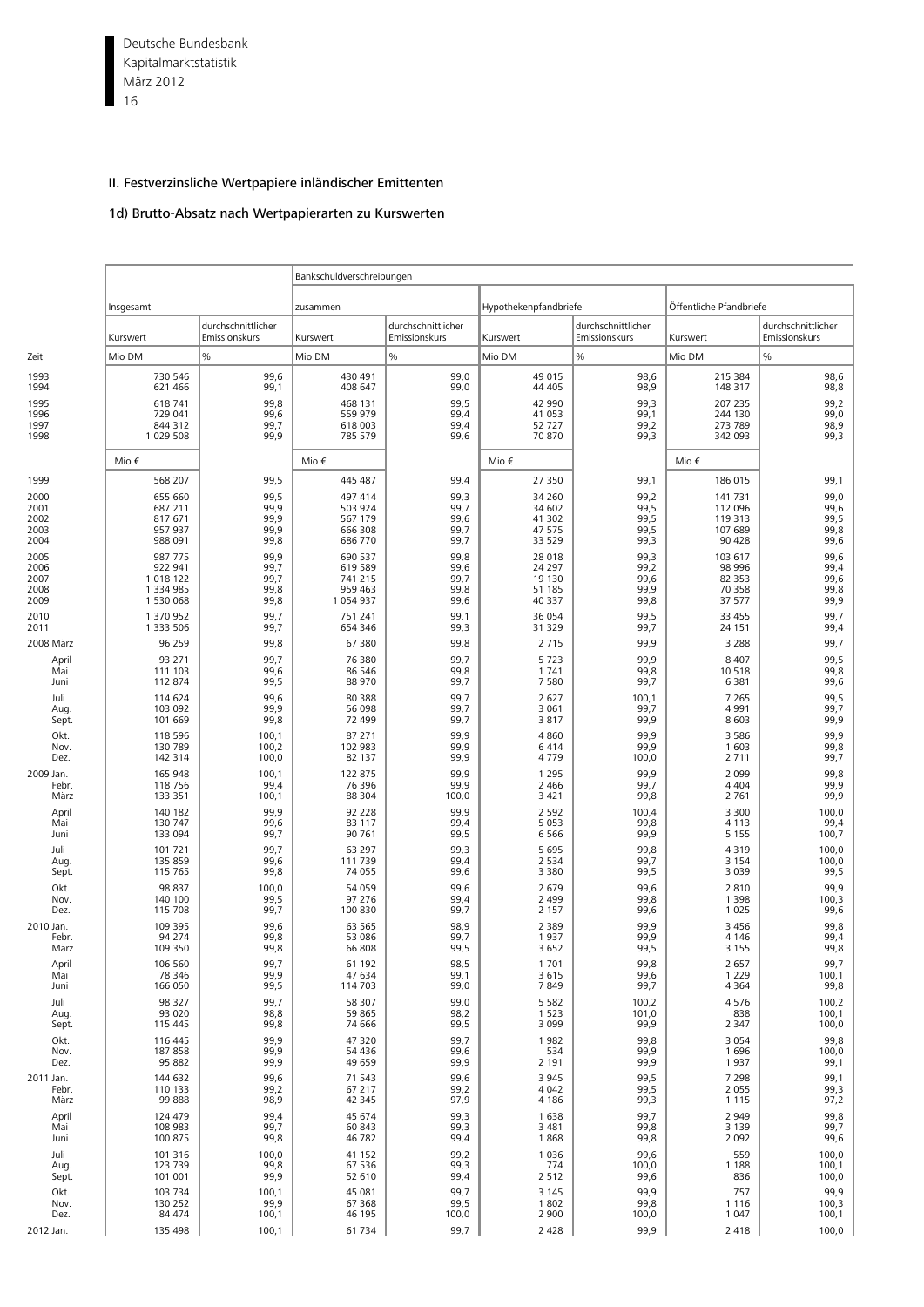| Schuldverschreibungen       |                    | Sonstige                  |                    | Anleihen von             |                    | Anleihen der       |                    |                    |
|-----------------------------|--------------------|---------------------------|--------------------|--------------------------|--------------------|--------------------|--------------------|--------------------|
| von Spezialkreditinstituten | durchschnittlicher | Bankschuldverschreibungen | durchschnittlicher | Unternehmen (Nicht-MFIs) | durchschnittlicher | öffentlichen Hand  | durchschnittlicher |                    |
| Kurswert                    | Emissionskurs      | Kurswert                  | Emissionskurs      | Kurswert                 | Emissionskurs      | Kurswert           | Emissionskurs      |                    |
| Mio DM                      | $\%$               | Mio DM                    | $\%$               | Mio DM                   | $\%$               | Mio DM             | $\%$               | Zeit               |
| 33 814<br>39 572            | 99,4<br>99,4       | 132 280<br>176 352        | 99,7<br>99,2       | 476<br>484               | 104,2<br>99,6      | 299 575<br>212 339 | 100,6<br>99,1      | 1993<br>1994       |
| 41 528<br>53 389            | 99,9<br>99,8       | 176 379<br>221 407        | 99,7<br>99,9       | 204<br>1806              | 102,0<br>103,7     | 150 405<br>167 256 | 100,7<br>100,0     | 1995<br>1996       |
| 54 791                      | 99,9<br>99,9       | 236 701                   | 99,9<br>99,9       | 1918<br>3 4 1 7          | 100,2              | 224 390            | 100,6              | 1997<br>1998       |
| 72 088                      |                    | 300 529                   |                    |                          | 100,7              | 240 512            | 100,9              |                    |
| Mio €<br>59 657             | 99,8               | Mio €<br>172 463          | 99,6               | Mio €<br>2 5 7 0         | 100,0              | Mio €<br>120 153   | 99,7               | 1999               |
| 93 900                      | 99,3               | 227 523                   | 99,5               | 8 1 1 5                  | 100,0              | 150 131            | 100,0              | 2000               |
| 105 924<br>117 138          | 99,8<br>99,7       | 251 303<br>289 426        | 99,7<br>99,7       | 11 316<br>17 520         | 99,9<br>99,7       | 171 973<br>232 973 | 100,6<br>100,5     | 2001<br>2002       |
| 140 202                     | 99,9               | 370 843                   | 99,7               | 22 491                   | 99,4               | 269 141            | 100,3              | 2003               |
| 162 191<br>159 916          | 99,9               | 400 623                   | 99,7               | 31 472                   | 99,8               | 269 851            | 99,9               | 2004               |
| 138 966                     | 99,9<br>99,8       | 398 987<br>357 328        | 99,8<br>99,6       | 24 3 24<br>29 949        | 99,9<br>99,9       | 272 913<br>273 405 | 100,2<br>99,8      | 2005<br>2006       |
| 195 422<br>382 365          | 99,8<br>99,9       | 444 307<br>455 554        | 99,6<br>99,8       | 15 041<br>95 003         | 100,0<br>99,9      | 261 867<br>280 519 | 99,6<br>99,8       | 2007<br>2008       |
| 329 322                     | 99,3               | 647 699                   | 99,8               | 75 311                   | 98,6               | 399 821            | 100,4              | 2009               |
| 358 745<br>373 850          | 98,6<br>99,2       | 322 987<br>225 017        | 99,6<br>99,5       | 53 491<br>86 557         | 99,7<br>99,9       | 566 225<br>592 603 | 100,4<br>100,0     | 2010<br>2011       |
| 38 921                      | 99,8               | 22 455                    | 99,7               | 787                      | 100,0              | 28 093             | 100,0              | 2008 März          |
| 34 037<br>34 099            | 99,8<br>99,8       | 28 213<br>40 189          | 99,6<br>99,8       | 1768<br>2 5 2 6          | 99,9<br>100,0      | 15 123<br>22 031   | 99,5<br>98,8       | April<br>Mai       |
| 32 988                      | 99,9               | 42 022                    | 99,7               | 2 6 5 8                  | 99,9               | 21 2 46            | 98,6               | Juni               |
| 33 384<br>22 982            | 99,9<br>99,9       | 37 112<br>25 064          | 99,5<br>99,6       | 2 4 5 4<br>28783         | 100,0<br>100,0     | 31783<br>18 211    | 99,3<br>100,0      | Juli<br>Aug.       |
| 32 359                      | 99,9               | 27 720                    | 99,6               | 2 5 6 3                  | 96,7               | 26 607             | 100,2              | Sept               |
| 36 652<br>27 643            | 100,0<br>99,9      | 42 173<br>67 323          | 99,9<br>99,9       | 3 3 0 6<br>3 5 5 7       | 100,0<br>100,0     | 28 0 19<br>24 248  | 100,9<br>101,2     | Okt.<br>Nov.       |
| 24 943<br>37 072            | 100,0<br>99,9      | 49 703<br>82 409          | 99,9<br>99,9       | 42 201<br>4 4 5 4        | 100,0<br>99,8      | 17 975<br>38 619   | 100,4<br>100,9     | Dez.<br>2009 Jan.  |
| 30 014                      | 100,0              | 39 512                    | 99,9               | 16 113                   | 94,9               | 26 247             | 100,8              | Febr               |
| 31 924<br>20 998            | 99,9<br>99,9       | 50 198<br>65 338          | 100,0<br>99,9      | 5 6 9 4<br>7 2 7 0       | 99,7<br>99,8       | 39 352<br>40 685   | 100,6<br>100,1     | März<br>April      |
| 30 226<br>21827             | 98,8<br>98,7       | 43 725<br>57 213          | 99,8<br>99,7       | 5 5 5 4<br>8687          | 99,9<br>99,8       | 42 075<br>33 647   | 99,9<br>100,2      | Mai<br>Juni        |
| 27 341                      | 99,2               | 25 941                    | 99,2               | 5 3 7 8                  | 99,8               | 33 046             | 100,3              | Juli               |
| 28 4 92<br>27862            | 98,4<br>99,6       | 77 559<br>39 7 7 5        | 99,8<br>99,7       | 1 7 5 3<br>6 4 2 7       | 100,0<br>99,9      | 22 367<br>35 283   | 100,1<br>100,2     | Aug.<br>Sept       |
| 24 907                      | 99,8               | 23 662                    | 99,3               | 7 2 5 9                  | 99,1               | 37 519             | 100,9              | Okt.               |
| 17866<br>30 793             | 97,5<br>99,3       | 75 513<br>66 854          | 99,8<br>99,9       | 5 4 0 9<br>1 3 1 3       | 98,9<br>100,0      | 37 415<br>13 5 66  | 100,0<br>100,0     | Nov.<br>Dez.       |
| 36 036                      | 99,9               | 21 684                    | 97,0               | 6780                     | 99,6               | 39 050             | 100,9              | 2010 Jan.          |
| 31 147<br>35 922            | 99,9<br>99,3       | 15 855<br>24 0 79         | 99,4<br>99,7       | 5 9 8 0<br>7 1 6 8       | 98,4<br>99,8       | 35 209<br>35 375   | 100,3<br>100,4     | Febr.<br>März      |
| 37 486                      | 97,3               | 19 348                    | 100,5              | 4 2 7 5                  | 99,9               | 41 094             | 101,5              | April              |
| 24 801<br>23 687            | 98,3<br>95,3       | 17 990<br>78 802          | 100,0<br>100,0     | 1420<br>3 2 2 0          | 99,9<br>100,0      | 29 2 9 2<br>48 127 | 101,3<br>100,6     | Mai<br>Juni        |
| 28 2 34<br>31 009           | 98,7<br>96,5       | 19915<br>26 496           | 98,8<br>100,0      | 3 1 3 3<br>4 0 8 9       | 99,9<br>99,9       | 36 888<br>29 066   | 101,0<br>100,1     | Juli<br>Aug.       |
| 28 204                      | 99,4               | 41 016                    | 99,5               | 4 1 3 6                  | 99,8               | 36 643             | 100,5              | Sept               |
| 23 783<br>33 125            | 99,5<br>99,3       | 18 501<br>19 080          | 99,8<br>100,2      | 5 5 9 2<br>5 5 0 3       | 99,9<br>100,0      | 63 533<br>127 920  | 100,1<br>100,1     | Okt.<br>Nov.       |
| 25 311                      | 99,8               | 20 221                    | 100,0              | 2 1 9 5                  | 100,2              | 44 0 28            | 99,8               | Dez.               |
| 31 917<br>35 146            | 99,7<br>99,0       | 28 3 8 3<br>25 975        | 99,6<br>99,4       | 16 454<br>9 9 0 2        | 100,0<br>100,0     | 56 634<br>33 014   | 99,6<br>98,9       | 2011 Jan.<br>Febr. |
| 19 7 86                     | 96,8               | 17 258                    | 98,8               | 8 0 5 2                  | 100,0              | 49 491             | 99,5               | März               |
| 26 3 94<br>38 3 5 9         | 98,5<br>99,4       | 14 694<br>15 865          | 100,6<br>99,0      | 8 1 2 4<br>7 7 4 5       | 99,8<br>99,9       | 70 681<br>40 394   | 99,5<br>100,3      | April<br>Mai       |
| 30 635                      | 99,3               | 12 187                    | 99,7               | 10 751                   | 99,9               | 43 343             | 100,2              | Juni               |
| 24 7 9 2<br>44 865          | 99,1<br>99,5       | 14 7 64<br>20 709         | 99,3<br>98,9       | 8 4 5 8<br>3 6 1 5       | 100,0<br>100,0     | 51 706<br>52 589   | 100,6<br>100,3     | Juli<br>Aug.       |
| 34 221                      | 99,2               | 15 040                    | 99,8               | 3 1 2 4                  | 100,0              | 45 267             | 100,5              | Sept.              |
| 23 481<br>37 172            | 99,7<br>99,3       | 17 697<br>27 278          | 99,6<br>99,7       | 2 6 5 6<br>5 2 6 3       | 99,9<br>99,8       | 55 997<br>57 621   | 100,5<br>100,5     | Okt.<br>Nov.       |
| 27 082<br>40 578            | 99,9<br>99,7       | 15 167<br>16 310          | 100,2<br>99,4      | 2 4 1 3<br>1 3 7 3       | 100,0<br>100,0     | 35 866<br>72 391   | 100,2<br>100,5     | Dez.<br>2012 Jan.  |
|                             |                    |                           |                    |                          |                    |                    |                    |                    |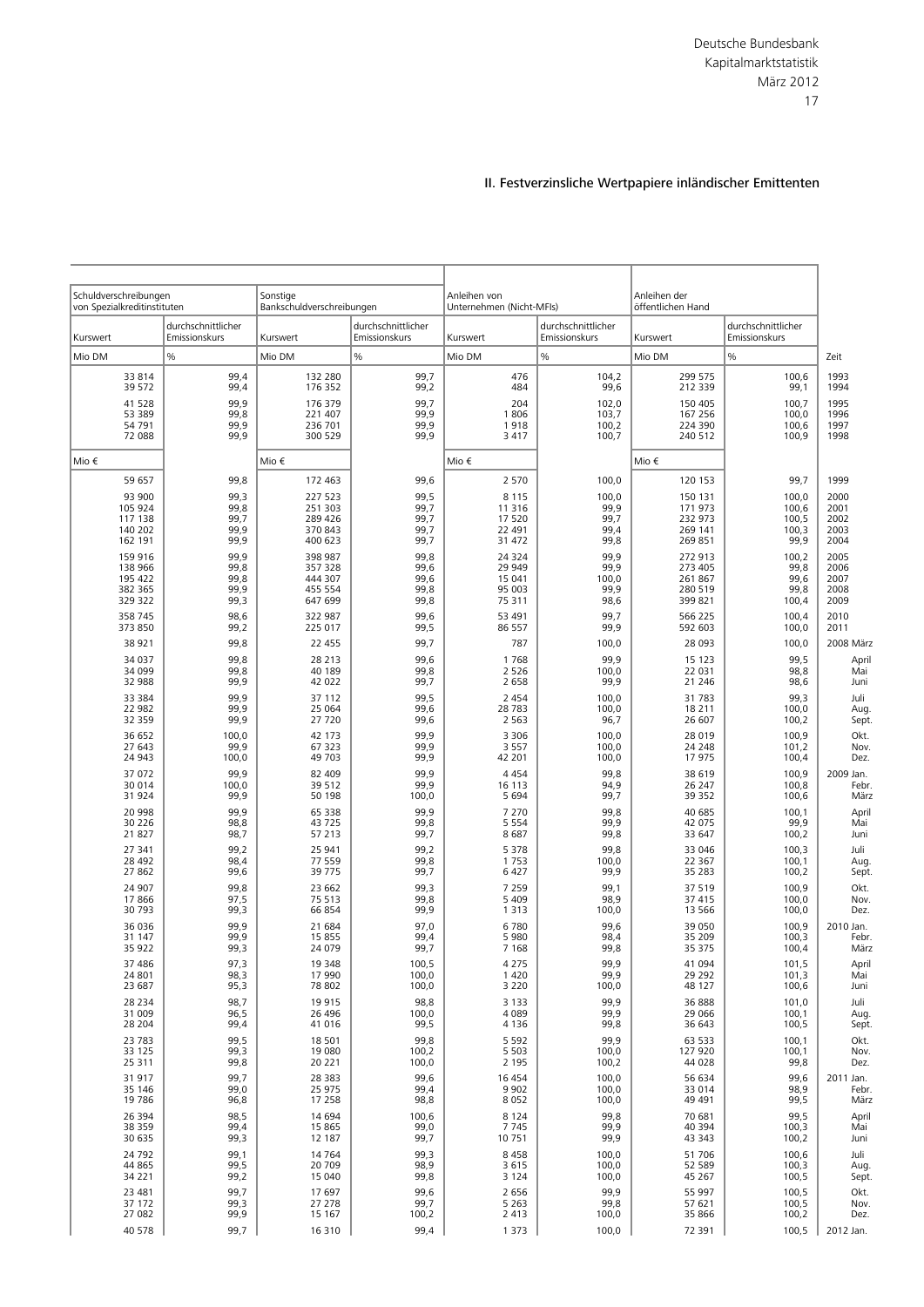Deutsche Bundesbank 18 Kapitalmarktstatistik März 2012

# II. Festverzinsliche Wertpapiere inländischer Emittenten

# 1e) Brutto-Absatz nach Zinssätzen und Wertpapierarten

Mio € Nominalwert

|                                                                    |                | Bankschuldverschreibungen |                            |                            |                                                                     |                                                 |                                                |                                         |
|--------------------------------------------------------------------|----------------|---------------------------|----------------------------|----------------------------|---------------------------------------------------------------------|-------------------------------------------------|------------------------------------------------|-----------------------------------------|
| Nominalzinssatz<br>bzw. durchschnittlicher<br>Nominalzinssatz in % | Insgesamt      | zusammen                  | Hypotheken-<br>pfandbriefe | Öffentliche<br>Pfandbriefe | Schuldver-<br>schreibungen<br>von Spezial-<br>kredit-<br>instituten | Sonstige<br>Bankschuld-<br>verschrei-<br>bungen | Anleihen<br>von<br>Unternehmen<br>(Nicht-MFIs) | Anleihen<br>der<br>öffentlichen<br>Hand |
| Brutto-Absatz insgesamt                                            | 135 380        | 61 975                    | 2 4 3 1                    | 2 4 1 8                    | 40 690                                                              | 16 437                                          | 1 3 7 3                                        | 72 031                                  |
| aufgegliedert<br>davon zu %                                        | 33 993         | 10 0 19                   | 1 4 2 3                    | 339                        | 4799                                                                | 3 4 5 7                                         | 29                                             | 23 945                                  |
| bis unter 3                                                        | 30 139         | 8678                      | 1 4 0 8                    | 314                        | 4619                                                                | 2 3 3 7                                         | $\overline{\phantom{0}}$                       | 21 460                                  |
| 31/4<br>bis unter<br>3                                             | 353            | 353                       | $\overline{2}$             | 15                         |                                                                     | 335                                             | $\overline{\phantom{0}}$                       |                                         |
| 31/2<br>3 1/4 bis unter                                            | 2 5 3 5        | 50                        |                            |                            | $\overline{\phantom{0}}$                                            | 49                                              | -                                              | 2 4 8 5                                 |
| 33/4<br>1/2 bis unter                                              | 34             | 34                        | $\overline{2}$             | $\qquad \qquad -$          | 20                                                                  | 12                                              | -                                              |                                         |
| 3 3/4 bis unter<br>$\overline{4}$                                  | $\overline{7}$ | 7                         | $\overline{\phantom{a}}$   | $\qquad \qquad -$          | $\Omega$                                                            | $\overline{7}$                                  | $\qquad \qquad -$                              |                                         |
| 41/4<br>bis unter<br>4                                             | 291            | 291                       | 10                         |                            | 160                                                                 | 121                                             | $\qquad \qquad$                                |                                         |
| 41/2<br>1/4 bis unter                                              | 15             | 15                        | $\qquad \qquad -$          | $\overline{\phantom{0}}$   | $\overline{\phantom{0}}$                                            | 15                                              | -                                              |                                         |
| 1/2 bis unter 5<br>4                                               | 36             | 36                        | $\mathbf 0$                | 10                         | $\overline{\phantom{a}}$                                            | 26                                              | $\qquad \qquad$                                |                                         |
| 51/2<br>bis unter                                                  | 93             | 83                        | $\qquad \qquad -$          |                            | $\qquad \qquad$                                                     | 83                                              | 10 <sup>1</sup>                                |                                         |
| 1/2 bis unter 6<br>5.                                              | 8              | 8                         | -                          |                            |                                                                     | 8                                               |                                                |                                         |
| bis unter 6 1/2<br>6                                               | 60             | 58                        | $\qquad \qquad -$          | $\qquad \qquad$            | $\overline{\phantom{0}}$                                            | 58                                              | 2                                              |                                         |
| 1/2 bis unter 7<br>6                                               | 20             | 20                        | $\qquad \qquad -$          |                            | $\overline{\phantom{0}}$                                            | 20                                              |                                                |                                         |
| und mehr<br>7                                                      | 401            | 384                       |                            |                            |                                                                     | 384                                             | 17                                             |                                         |
| nicht aufgegliedert                                                | 101 387        | 51 957                    | 1 0 0 7                    | 2 0 7 8                    | 35 892                                                              | 12 980                                          | 1 3 4 5                                        | 48 0 86                                 |
| davon:                                                             |                |                           |                            |                            |                                                                     |                                                 |                                                |                                         |
| 1)<br>Null-Kupon-Anleihen                                          | 26 633         | 11 5 6 3                  | $\mathbf 0$                |                            | 3 5 9 5                                                             | 7968                                            | 1 3 1 8                                        | 13751                                   |
| Variabel verz. Anleihen                                            | 30 693         | 8 2 2 0                   | 983                        | 2 0 7 5                    | 2 3 3 0                                                             | 2833                                            | 8                                              | 22 4 64                                 |
| Nicht in Euro denominierte                                         |                |                           |                            |                            |                                                                     |                                                 |                                                |                                         |
| Anleihen                                                           | 44 062         | 32 173                    | 24                         | 3                          | 29 9 67                                                             | 2 1 7 9                                         | 19                                             | 11871                                   |

**1** Emissionswert bei Auflegung.

#### 1f) Brutto-Absatz nach Laufzeiten und Zinssätzen

 $M_{\odot} \in \mathbb{N}$ ominalwort

| ועווט <del>כ</del> ושטווווומואפו נ                             |           |                   |                        |                                      |                                                                                       |                          |                          |                          | DEFICITION INTO A BELICITION IN THE STATISTICS IS A |                      |
|----------------------------------------------------------------|-----------|-------------------|------------------------|--------------------------------------|---------------------------------------------------------------------------------------|--------------------------|--------------------------|--------------------------|-----------------------------------------------------|----------------------|
|                                                                |           |                   |                        |                                      | davon mit einem Nominalzinssatz bzw. einer durchschnittlichen Nominalverzinsung von % |                          |                          |                          |                                                     |                      |
| Längste Laufzeit gemäß<br>Emissionsbedingungen<br>in Jahren 1) | Insgesamt | bis<br>unter<br>3 | 3 bis<br>unter<br>31/2 | 3 1/2 bis<br>unter<br>$\overline{4}$ | 4 bis<br>unter<br>41/2                                                                | 4 1/2 bis<br>unter<br>5  | 5 bis<br>unter<br>51/2   | 5 1/2 bis<br>unter<br>6  | 6 bis<br>unter<br>61/2                              | 61/2<br>lund<br>mehr |
| bis einschl.                                                   | 1 1 0 8   | 817               | 76                     | $\qquad \qquad =$                    | $\overline{2}$                                                                        | 18                       | 22                       | 6                        | 32                                                  | 135                  |
| über 1 bis unter<br>$\overline{2}$                             | 608       | 445               | 29                     | -                                    | $\mathbf{1}$                                                                          | $\Omega$                 | 40                       | 2                        | 11                                                  | 78                   |
| 2 bis unter<br>3                                               | 5 0 5 9   | 5036              | 5                      | -                                    | 10                                                                                    |                          |                          | 0                        | 1                                                   | 6                    |
| 3 bis unter<br>4                                               | 3 4 8 7   | 3 4 2 3           | 19                     | $\overline{2}$                       | 3                                                                                     | $\overline{\phantom{0}}$ | 28                       | $\Omega$                 | $\Omega$                                            | 12                   |
| genau 4                                                        | 1 2 2 5   | 1 2 1 7           | $\overline{7}$         | $\mathbf 0$                          | 0                                                                                     |                          | $\Omega$                 | -                        |                                                     |                      |
| bis einschl. 4 zusammen                                        | 11 486    | 10 938            | 136                    | $\overline{2}$                       | 16                                                                                    | 18                       | 92                       | 8                        | 45                                                  | 230                  |
| über 4 bis unter<br>5                                          | 977       | 777               | 16                     | $\mathbf 0$                          | 3                                                                                     | $\mathbf 0$              | 1                        | $\qquad \qquad -$        | 0                                                   | 180                  |
| 5 bis unter<br>6                                               | 8 2 1 8   | 8 0 8 5           | 28                     | $\overline{7}$                       | 77                                                                                    | 15                       | $\Omega$                 | $\Omega$                 | $\Omega$                                            | 6                    |
| $\overline{7}$<br>6 bis unter                                  | 302       | 248               | 50                     |                                      | 0                                                                                     | $\Omega$                 |                          | -                        | 2                                                   |                      |
| 8<br>7 bis unter                                               | 179       | 113               | 56                     | 7                                    | 3                                                                                     | $\overline{\phantom{0}}$ | -                        | $\qquad \qquad -$        | -                                                   |                      |
| 9<br>8 bis unter                                               | 149       | 87                | 42                     |                                      | $\overline{\phantom{0}}$                                                              | $\overline{\phantom{0}}$ | $\overline{\phantom{0}}$ | $\qquad \qquad -$        | 13                                                  | 5                    |
| 10<br>9 bis unter                                              | 206       | 17                | 23                     | $\Omega$                             | 166                                                                                   | $\overline{\phantom{0}}$ | $\overline{\phantom{0}}$ | $=$                      | $=$                                                 |                      |
| 10 bis unter<br>11                                             | 9 9 7 4   | 9855              | 52                     | 23                                   | 42                                                                                    | $\overline{2}$           | $\overline{\phantom{0}}$ | $\overline{\phantom{0}}$ | -                                                   |                      |
| bis unter<br>12<br>11                                          | 3         | 3                 |                        | $\Omega$                             | $\qquad \qquad -$                                                                     | $\overline{\phantom{0}}$ | $\overline{\phantom{0}}$ | $\qquad \qquad -$        | -                                                   |                      |
| 13<br>12 bis unter                                             |           |                   | $\qquad \qquad -$      | $\overline{\phantom{0}}$             | $\overline{\phantom{a}}$                                                              | $\overline{\phantom{a}}$ | $\overline{\phantom{0}}$ | $\qquad \qquad -$        | -                                                   |                      |
| 14<br>13 bis unter                                             | $\Omega$  | $\Omega$          |                        | -                                    | -                                                                                     | $\overline{\phantom{0}}$ | -                        | -                        | -                                                   |                      |
| 15<br>14 bis unter                                             | $\Omega$  | $\Omega$          | $\qquad \qquad$        | $\qquad \qquad -$                    | $\overline{\phantom{a}}$                                                              | $\overline{\phantom{a}}$ | $\qquad \qquad -$        | $\qquad \qquad -$        | -                                                   |                      |
| 15 bis unter<br>- 20                                           | 15        | 15                |                        | -                                    | -                                                                                     | $\overline{\phantom{0}}$ | $\overline{\phantom{0}}$ | $\overline{\phantom{0}}$ | $\overline{\phantom{0}}$                            |                      |
| 20 und mehr                                                    | 2 4 8 5   | $\Omega$          | 2 4 8 5                | $\overline{\phantom{0}}$             | $\overline{\phantom{0}}$                                                              | $\overline{\phantom{0}}$ | $\overline{\phantom{0}}$ | $\qquad \qquad -$        | -                                                   |                      |
| über 4 zusammen                                                | 22 507    | 19 201            | 2 7 5 2                | 40                                   | 289                                                                                   | 17                       |                          | $\mathbf 0$              | 16                                                  | 191                  |
| aufgegliedert                                                  | 33 993    | 30 139            | 2888                   | 41                                   | 306                                                                                   | 36                       | 93                       | 8                        | 60                                                  | 421                  |
| nicht aufgegliedert 2)                                         | 101 387   |                   |                        |                                      |                                                                                       |                          |                          |                          |                                                     |                      |
| Brutto-Absatz insgesamt                                        | 135 380   |                   |                        |                                      | $\sim$                                                                                |                          |                          |                          |                                                     |                      |

**1** Gesondert vereinbarte Laufzeitverkürzungen sind nicht berücksichtigt. **2** Null-Kupon-Anleihen, variabel verzinsliche Anleihen und nicht in Euro denominierte Anleihen.

Mio € Nominalwert Berichtsmonat Januar 2012

Berichtsmonat Januar 2012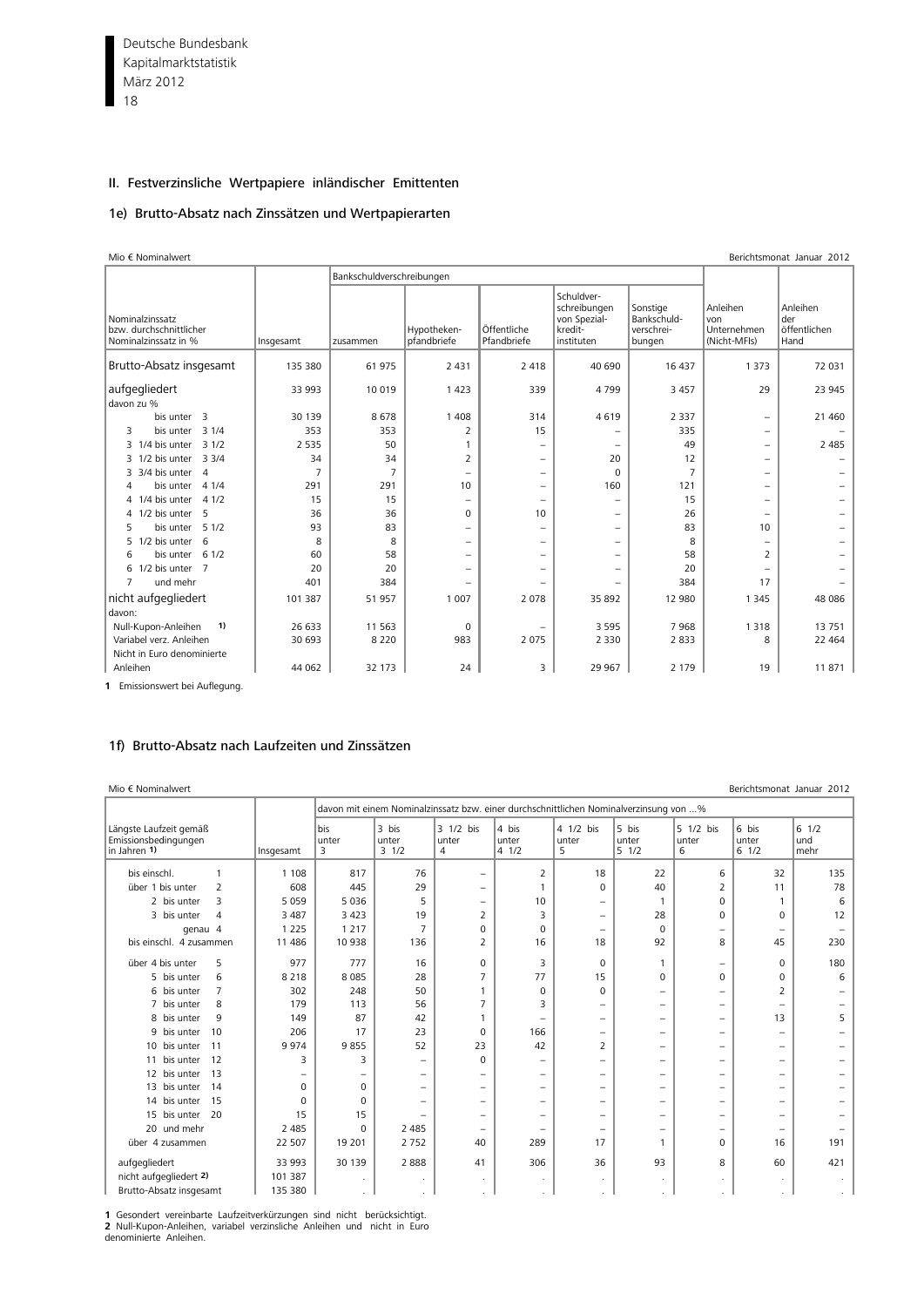#### 1g) Brutto-Absatz nach Laufzeiten und Wertpapierarten

| Mio € Nominalwert                                                                   |                    |                           |                               |                               |                                                                     |                                                 |                                                | Berichtsmonat Januar 2012               |
|-------------------------------------------------------------------------------------|--------------------|---------------------------|-------------------------------|-------------------------------|---------------------------------------------------------------------|-------------------------------------------------|------------------------------------------------|-----------------------------------------|
|                                                                                     |                    | Bankschuldverschreibungen |                               |                               |                                                                     |                                                 |                                                |                                         |
| Laufzeit in Jahren                                                                  | Insgesamt          | zusammen                  | Hypotheken-<br>pfandbriefe    | Öffentliche<br>Pfandbriefe    | Schuldver-<br>schreibungen<br>von Spezial-<br>kredit-<br>instituten | Sonstige<br>Bankschuld-<br>verschrei-<br>bungen | Anleihen<br>von<br>Unternehmen<br>(Nicht-MFIs) | Anleihen<br>der<br>öffentlichen<br>Hand |
| Alle Schuldverschreibungen nach der längsten Laufzeit gemäß Emissionsbedingungen 1) |                    |                           |                               |                               |                                                                     |                                                 |                                                |                                         |
|                                                                                     |                    |                           |                               |                               |                                                                     |                                                 |                                                |                                         |
| bis einschl.<br>$\mathbf{1}$<br>$\overline{2}$<br>über 1 bis unter                  | 58 616<br>2869     | 31 444<br>1 4 4 0         | 0<br>$\overline{\phantom{0}}$ | 200<br>115                    | 23 268<br>124                                                       | 7976<br>1 2 0 1                                 | 780<br>283                                     | 26 392<br>1 1 4 6                       |
| 3<br>2 bis unter                                                                    | 23 160             | 3 4 1 8                   | 464                           | 36                            | 1615                                                                | 1 3 0 3                                         | 40                                             | 19 702                                  |
| 3 bis unter<br>4                                                                    | 10 387             | 6769                      | 484                           |                               | 4568                                                                | 1718                                            | 27                                             | 3 5 9 2                                 |
| genau 4                                                                             | 4 0 5 4            | 2 3 0 1                   | 550                           | 450                           | 832                                                                 | 470                                             | 3                                              | 1750                                    |
| bis einschl. 4 zusammen                                                             | 99 087             | 45 372                    | 1498                          | 801                           | 30 40 6                                                             | 12 667                                          | 1 1 3 3                                        | 52 582                                  |
| 5<br>über 4 bis unter                                                               | 3 4 8 2            | 2 2 8 2                   | 655                           | 18                            | 1 0 9 5                                                             | 514                                             | $\mathbf 0$                                    | 1 200                                   |
| 6<br>5 bis unter                                                                    | 13 4 27            | 4418                      | 170                           | 1 5 5 1                       | 1 0 9 9                                                             | 1 5 9 7                                         | 24                                             | 8 9 8 5                                 |
| $\overline{7}$<br>6 bis unter                                                       | 1 1 1 2            | 924                       | 0                             | 12                            | 569                                                                 | 343                                             | 2                                              | 186                                     |
| 8<br>7 bis unter                                                                    | 1755               | 974                       | 23                            | 10                            | 677                                                                 | 264                                             | 5                                              | 776                                     |
| 9<br>8 bis unter                                                                    | 149                | 94                        | 24                            | 21                            | $\mathbf{1}$                                                        | 49                                              | 5                                              | 50                                      |
| 9 bis unter<br>10                                                                   | 206                | 206                       | 17                            | $\mathbf 0$                   | 140                                                                 | 49                                              | $\qquad \qquad -$                              |                                         |
| 15<br>10 bis unter                                                                  | 12 633             | 6947                      | 13                            | 5                             | 6 602                                                               | 327                                             | 8                                              | 5678                                    |
| 20<br>15 bis unter                                                                  | 17                 | 17                        | 0                             | $\overline{\phantom{0}}$      |                                                                     | 17                                              | L,                                             |                                         |
| 20 und mehr                                                                         | 3 5 1 2            | 742                       | 30                            | $\qquad \qquad -$             | 100                                                                 | 611                                             | 197                                            | 2 5 7 4                                 |
| über 4 zusammen                                                                     | 36 293<br>135 380  | 16 603<br>61 975          | 932<br>2 4 3 1                | 1617<br>2 4 1 8               | 10 2 8 4<br>40 690                                                  | 3770<br>16 437                                  | 241<br>1 3 7 3                                 | 19 449<br>72 031                        |
| insgesamt                                                                           |                    |                           |                               |                               |                                                                     |                                                 |                                                |                                         |
| Gesamtfällige Schuldverschreibungen nach der Restlaufzeit                           |                    |                           |                               |                               |                                                                     |                                                 |                                                |                                         |
| bis einschl.<br>1                                                                   | 60 559             | 33 238                    | 0                             | 207                           | 23 422                                                              | 9609                                            | 929                                            | 26 392                                  |
| $\overline{2}$<br>über 1 bis unter                                                  | 6511               | 858                       | 50                            | 120                           | 72                                                                  | 615                                             | 185                                            | 5 4 6 8                                 |
| 3<br>2 bis unter                                                                    | 19 094             | 3699                      | 358                           | 30                            | 2 104                                                               | 1 2 0 7                                         | 14                                             | 15 380                                  |
| 4<br>3 bis unter                                                                    | 10 4 64            | 6 6 4 5                   | 480                           | 11                            | 5 2 4 5                                                             | 909                                             | 2                                              | 3817                                    |
| genau 4                                                                             | 3 4 9 9            | 1896                      | 550                           | 450                           | 625                                                                 | 271                                             | 3                                              | 1 600                                   |
| bis einschl. 4 zusammen                                                             | 100 126            | 46 336                    | 1438                          | 818                           | 31 4 69                                                             | 12 611                                          | 1 1 3 3                                        | 52 657                                  |
| über 4 bis unter<br>5                                                               | 3857               | 2 4 0 1                   | 662                           | 10                            | 1 2 4 2                                                             | 488                                             | 6                                              | 1450                                    |
| 5 bis unter<br>6<br>$\overline{7}$                                                  | 12 211             | 3 5 2 0                   | 101                           | 1515                          | 544                                                                 | 1 3 6 0                                         | 18                                             | 8674                                    |
| 6 bis unter<br>8<br>7 bis unter                                                     | 1 2 1 1<br>1 0 3 4 | 812<br>478                | 0<br>0                        | 21<br>20                      | 533<br>220                                                          | 258<br>238                                      | $\overline{2}$<br>5                            | 398<br>551                              |
| 9<br>8 bis unter                                                                    | 149                | 94                        | 37                            | $\overline{\phantom{0}}$      | 20                                                                  | 36                                              | 5                                              | 50                                      |
|                                                                                     |                    |                           |                               |                               |                                                                     |                                                 |                                                |                                         |
| 9 bis unter<br>10<br>10 bis unter<br>15                                             | 283<br>12 2 3 5    | 263<br>6570               | $\overline{2}$<br>10          | $\overline{\phantom{0}}$<br>5 | 227<br>6336                                                         | 34<br>219                                       | $\overline{\phantom{0}}$<br>8                  | 20<br>5 6 5 8                           |
| 15 bis unter<br>20                                                                  | 5                  | 5                         | 0                             | $\overline{\phantom{m}}$      | $\mathbf{1}$                                                        | $\overline{4}$                                  | $\qquad \qquad -$                              |                                         |
| 20 und mehr                                                                         | 3 4 3 4            | 664                       | 0                             | $\overline{\phantom{0}}$      | 99                                                                  | 565                                             | 197                                            | 2 5 7 4                                 |
| insgesamt                                                                           | 134 547            | 61 142                    | 2 2 5 1                       | 2 3 8 9                       | 40 690                                                              | 15813                                           | 1 3 7 3                                        | 72 031                                  |
| Nicht gesamtfällige Schuldverschreibungen                                           |                    |                           |                               |                               |                                                                     |                                                 |                                                |                                         |
| nach der mittleren Restlaufzeit                                                     |                    |                           |                               |                               |                                                                     |                                                 |                                                |                                         |
| bis einschl.<br>4                                                                   | 662                | 662                       | 145                           | 29                            |                                                                     | 488                                             |                                                |                                         |
| über 4 bis unter<br>$\overline{7}$                                                  | 73                 | 73                        | 5                             | $\qquad \qquad -$             | $\overline{\phantom{0}}$                                            | 68                                              |                                                |                                         |
| 7 bis unter<br>10                                                                   | 35                 | 35                        | $\overline{\phantom{0}}$      | $\overline{\phantom{0}}$      | $\overline{\phantom{a}}$                                            | 35                                              | $\overline{\phantom{0}}$                       |                                         |
| 10 bis unter 15                                                                     | $\mathbf{1}$       | $\mathbf{1}$              | $\overline{\phantom{0}}$      | $\overline{\phantom{0}}$      | $\mathbf{1}$                                                        | $\overline{\phantom{0}}$                        | $\overline{\phantom{0}}$                       |                                         |
| 15 und mehr                                                                         | 63                 | 63                        | 30                            | $\overline{\phantom{0}}$      | $\qquad \qquad -$                                                   | 33                                              | $\qquad \qquad -$                              |                                         |
| insgesamt                                                                           | 833                | 833                       | 180                           | 29                            | $\mathbf{1}$                                                        | 624                                             |                                                |                                         |
| nach der längsten Restlaufzeit                                                      |                    |                           |                               |                               |                                                                     |                                                 |                                                |                                         |
| 4<br>bis einschl.                                                                   | 361                | 361                       | 60                            | 24                            |                                                                     | 277                                             |                                                |                                         |
| $\overline{7}$<br>über 4 bis unter                                                  | 291                | 291                       | 85                            | 5                             | $\qquad \qquad -$                                                   | 201                                             |                                                |                                         |
| 7 bis unter<br>10                                                                   | 45                 | 45                        | 5                             | $\qquad \qquad -$             | $\equiv$                                                            | 40                                              | $\overline{\phantom{0}}$                       |                                         |
| 10 bis unter 15                                                                     | 58                 | 58                        | $\overline{\phantom{0}}$      | $\overline{\phantom{0}}$      | $\overline{\phantom{m}}$                                            | 58                                              | $\equiv$                                       |                                         |
| 15 und mehr                                                                         | 79                 | 79                        | 30                            | $\overline{\phantom{0}}$      | $\mathbf{1}$                                                        | 48                                              | -                                              |                                         |
| insgesamt                                                                           | 833                | 833                       | 180                           | 29                            | $\mathbf{1}$                                                        | 624                                             | $\overline{\phantom{0}}$                       |                                         |

**1** Gesondert vereinbarte Laufzeitverkürzungen sind nicht berücksichtigt.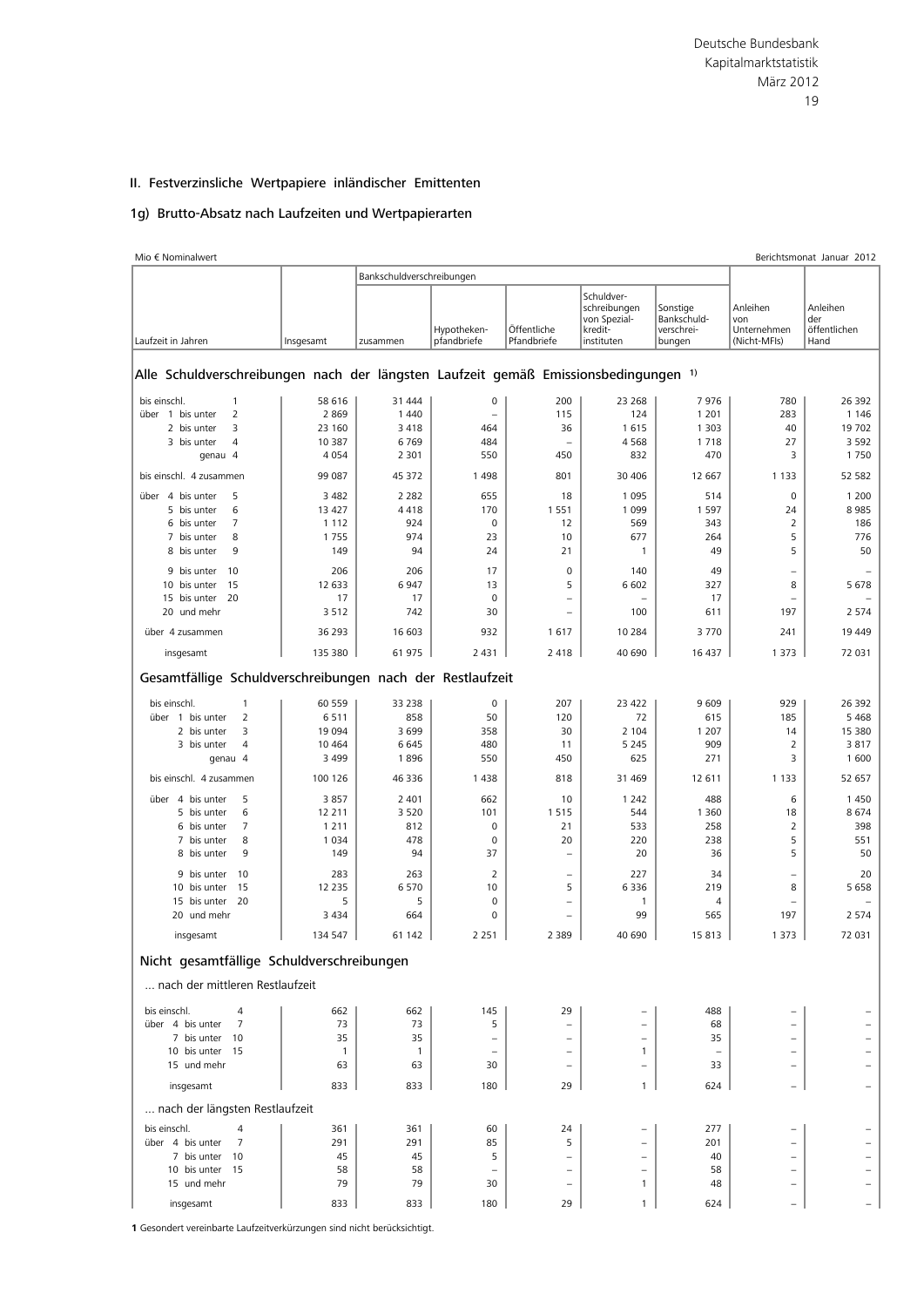Deutsche Bundesbank 20 Kapitalmarktstatistik März 2012

### II. Festverzinsliche Wertpapiere inländischer Emittenten

# [1h\) Brutto-Absatz von Anleihen der öffentlichen Hand nach Emittenten](#page-8-1)

Bis Ende 1998 Mio DM, ab 1999 Mio € Nominalwert

|                                              | Alle Laufzeiten                                                |                                                                |                                                          |                                                          |                                                                                                                   |                                                                                                                                                      |                                                                                  |                                                                    |                                                                                                  |                                                         |                                                                                  |                                                                                                                                        |                                                                                  |
|----------------------------------------------|----------------------------------------------------------------|----------------------------------------------------------------|----------------------------------------------------------|----------------------------------------------------------|-------------------------------------------------------------------------------------------------------------------|------------------------------------------------------------------------------------------------------------------------------------------------------|----------------------------------------------------------------------------------|--------------------------------------------------------------------|--------------------------------------------------------------------------------------------------|---------------------------------------------------------|----------------------------------------------------------------------------------|----------------------------------------------------------------------------------------------------------------------------------------|----------------------------------------------------------------------------------|
|                                              |                                                                |                                                                | darunter:                                                |                                                          |                                                                                                                   | ERP-<br>Sonder-<br>vermögen<br>und                                                                                                                   | Ausgleichs-<br>fonds                                                             |                                                                    |                                                                                                  |                                                         |                                                                                  | Bundes-<br>eisenbahn-<br>vermögen                                                                                                      |                                                                                  |
| Zeit                                         | insgesamt                                                      | Bund                                                           | Bundes-<br>obli-<br>gationen                             | Bundes-<br>schatz-<br>briefe                             | Tages-<br>anleihe                                                                                                 | Fonds<br>"Deutsche<br>Einheit"                                                                                                                       | Währungs-<br>um-<br>stellung 1)                                                  | Entschä-<br>digungs-<br>fonds $2)$                                 | Treuhand-<br>anstalt                                                                             | Länder                                                  | Gemein-<br>den                                                                   | (einschl.<br>Bundes-und<br>Reichsbahn)                                                                                                 | Bundes-<br>post                                                                  |
| 1994                                         | 214 261                                                        | 89 4 88                                                        | 13 400                                                   | 15 380                                                   | $\overline{\phantom{0}}$                                                                                          | 92                                                                                                                                                   | 5897                                                                             | $\qquad \qquad -$                                                  | 59 031                                                                                           | 17 742                                                  | 325                                                                              | 2 1 1 0                                                                                                                                | 39 575                                                                           |
| 1995<br>1996<br>1997                         | 149 338<br>167 173<br>222 972                                  | 127 026<br>141 115<br>199 171                                  | 33 850<br>44 863<br>60 655                               | 24 261<br>25 298<br>14 9 39                              | $\overline{\phantom{0}}$<br>$\equiv$<br>$\overline{\phantom{0}}$                                                  | $\overline{\phantom{0}}$<br>$\overline{\phantom{0}}$<br>$\overline{\phantom{0}}$                                                                     | 1 1 2 3<br>5790<br>8059                                                          | $\mathbf 0$<br>9<br>48                                             | 1 0 3 3<br>-<br>$\overline{\phantom{0}}$                                                         | 19 142<br>19 5 95<br>15 5 43                            | 1 000<br>480<br>150                                                              | 15<br>184<br>-                                                                                                                         |                                                                                  |
| 1998                                         | 238 400                                                        | 219 142                                                        | 57 173                                                   | 7 3 2 3                                                  |                                                                                                                   | $\overline{\phantom{0}}$                                                                                                                             | 3 9 8 7                                                                          | 88                                                                 | L,                                                                                               | 15 120                                                  | 60                                                                               | $\equiv$                                                                                                                               | $\overline{\phantom{0}}$                                                         |
|                                              | Mio €                                                          |                                                                |                                                          |                                                          |                                                                                                                   |                                                                                                                                                      |                                                                                  |                                                                    |                                                                                                  |                                                         |                                                                                  |                                                                                                                                        |                                                                                  |
| 1999<br>2000<br>2001<br>2002<br>2003<br>2004 | 120 483<br>150 137<br>171 012<br>231 923<br>268 406<br>270 040 | 112 034<br>134 304<br>141 226<br>190 977<br>221 132<br>227 619 | 26 361<br>29 215<br>27 473<br>37 107<br>42 757<br>35 963 | 1 0 0 6<br>3 1 3 5<br>1930<br>2 3 0 0<br>1 2 6 2<br>1765 | $\overline{\phantom{m}}$<br>$\overline{\phantom{0}}$<br>$\qquad \qquad -$<br>$\overline{\phantom{0}}$<br>$\equiv$ | $\equiv$<br>$\overline{\phantom{0}}$<br>$\overline{\phantom{0}}$<br>$\overline{\phantom{0}}$<br>$\overline{\phantom{0}}$<br>$\overline{\phantom{0}}$ | 867<br>368<br>31<br>0<br>1<br>0                                                  | 60<br>73<br>81<br>80<br>101<br>26                                  | $\overline{\phantom{a}}$<br>-<br>$\overline{\phantom{0}}$<br>-<br>$\overline{\phantom{0}}$<br>L, | 7419<br>15 3 95<br>29 675<br>40 865<br>47 175<br>42 266 | 100<br>۰<br>۰<br>$\overline{\phantom{0}}$<br>129                                 | $\qquad \qquad -$<br>-<br>$\overline{\phantom{0}}$<br>$\overline{\phantom{0}}$<br>$\overline{\phantom{0}}$<br>$\overline{\phantom{0}}$ | $\overline{\phantom{0}}$<br>$\qquad \qquad -$<br>$\qquad \qquad -$<br>L,         |
| 2005<br>2006                                 | 272 380<br>273 834                                             | 225 865<br>233 434                                             | 33 915<br>35 404                                         | 1 3 0 7<br>2 1 7 9                                       | $\qquad \qquad$<br>$\qquad \qquad -$                                                                              | $\overline{\phantom{0}}$<br>$\overline{\phantom{0}}$                                                                                                 | $\overline{\phantom{0}}$<br>$\overline{\phantom{0}}$                             | $\overline{2}$<br>L,                                               | $\overline{\phantom{0}}$<br>$\overline{\phantom{0}}$                                             | 46 400<br>40 399                                        | 114                                                                              | $\overline{\phantom{0}}$<br>$\overline{a}$                                                                                             | $\overline{\phantom{0}}$<br>$\qquad \qquad -$                                    |
| 2007<br>2008<br>2009                         | 262 872<br>280 974<br>398 423                                  | 223 935<br>232 643<br>340 729                                  | 36 908<br>37 185<br>36 699                               | 2 7 0 6<br>1946<br>1 1 0 4                               | 3 5 2 8<br>1 3 4 0                                                                                                | $\overline{\phantom{0}}$<br>$\overline{\phantom{0}}$<br>$\overline{\phantom{0}}$                                                                     | $\overline{\phantom{0}}$<br>$\overline{\phantom{0}}$<br>$\overline{\phantom{0}}$ | $\equiv$<br>$\overline{\phantom{0}}$<br>L,                         | -<br>$\overline{\phantom{0}}$<br>$\overline{\phantom{0}}$                                        | 38 938<br>48 330<br>57 587                              | $\qquad \qquad -$<br>105                                                         | -<br>$\overline{\phantom{0}}$                                                                                                          | $\overline{\phantom{0}}$<br>$\qquad \qquad -$<br>$\overline{\phantom{0}}$        |
| 2010<br>2011                                 | 563 731<br>592 376                                             | 477 163<br>491 052                                             | 52799<br>55 491                                          | 694<br>524                                               | 383<br>796                                                                                                        | $\overline{\phantom{0}}$<br>$\overline{\phantom{0}}$                                                                                                 | $\overline{\phantom{0}}$<br>$\overline{\phantom{0}}$                             | $\overline{\phantom{0}}$<br>L,                                     | $\overline{\phantom{0}}$<br>$\overline{\phantom{0}}$                                             | 86 367<br>101 246                                       | 200<br>75                                                                        | $\overline{\phantom{0}}$                                                                                                               | $\overline{\phantom{0}}$<br>$\overline{\phantom{0}}$                             |
| 2008 Juni                                    | 21 556                                                         | 19 985                                                         | 4672                                                     | 111                                                      | $\overline{\phantom{a}}$                                                                                          | $\qquad \qquad -$                                                                                                                                    | $\overline{\phantom{0}}$                                                         | $\overline{\phantom{0}}$                                           | $\overline{\phantom{0}}$                                                                         | 1571                                                    | ۰                                                                                | $\overline{\phantom{0}}$                                                                                                               | $\overline{\phantom{0}}$                                                         |
| Juli<br>Aug.<br>Sept.                        | 32 008<br>18 204<br>26 5 62                                    | 26 776<br>16 165<br>23 957                                     | 2 5 7 4<br>573<br>5979                                   | 160<br>170<br>144                                        | 249<br>162<br>269                                                                                                 | $\qquad \qquad -$<br>$\equiv$                                                                                                                        | $\overline{\phantom{0}}$<br>$\overline{\phantom{0}}$                             | $\equiv$<br>$\equiv$                                               | $\overline{\phantom{0}}$<br>$\overline{\phantom{0}}$                                             | 5 2 3 2<br>2 0 3 9<br>2 6 0 5                           | $\overline{\phantom{0}}$<br>$\overline{\phantom{a}}$                             | $\overline{\phantom{0}}$<br>$\overline{\phantom{0}}$<br>$\overline{\phantom{0}}$                                                       | $\qquad \qquad -$                                                                |
| Okt.<br>Nov.<br>Dez.                         | 27 764<br>23 961<br>17 905                                     | 19 5 61<br>19 977<br>15 114                                    | 4521<br>4 2 4 4<br>436                                   | 453<br>142<br>106                                        | 1 700<br>730<br>418                                                                                               | $\qquad \qquad -$<br>$\equiv$<br>$\overline{\phantom{0}}$                                                                                            | $\overline{\phantom{0}}$<br>$\overline{\phantom{0}}$<br>$\overline{\phantom{0}}$ | $\overline{\phantom{0}}$<br>$\equiv$<br>$\overline{\phantom{0}}$   | $\overline{\phantom{0}}$<br>$\overline{\phantom{0}}$<br>$\overline{\phantom{0}}$                 | 8 2 0 3<br>3 9 8 4<br>2791                              | $\overline{\phantom{a}}$<br>$\overline{\phantom{0}}$<br>÷                        | $\overline{\phantom{0}}$<br>$\overline{\phantom{0}}$<br>L,                                                                             | $\qquad \qquad -$<br>$\qquad \qquad -$<br>$\overline{\phantom{0}}$               |
| 2009 Jan.<br>Febr.<br>März                   | 38 277<br>26 0 26<br>39 107                                    | 27 834<br>21 974<br>33 302                                     | 289<br>111<br>6 1 3 4                                    | 139<br>89<br>157                                         | 429<br>183<br>174                                                                                                 | $\overline{\phantom{0}}$<br>L,<br>$\overline{\phantom{0}}$                                                                                           | $\overline{\phantom{0}}$<br>$\overline{\phantom{0}}$                             | $\overline{\phantom{0}}$<br>$\overline{\phantom{0}}$<br>$\equiv$   | $\overline{\phantom{0}}$<br>L,<br>$\overline{\phantom{0}}$                                       | 10 443<br>4 0 5 2<br>5 8 0 5                            | $\overline{\phantom{0}}$<br>÷<br>$\overline{\phantom{a}}$                        | $\overline{\phantom{0}}$<br>$\overline{\phantom{0}}$<br>$\overline{\phantom{0}}$                                                       | $\overline{\phantom{0}}$<br>$\overline{\phantom{0}}$<br>$\overline{\phantom{0}}$ |
| April<br>Mai<br>Juni                         | 40 658<br>42 107<br>33 573                                     | 31 693<br>37 133<br>31 388                                     | 929<br>5 6 6 7<br>6 2 7 9                                | 69<br>56<br>80                                           | 141<br>68<br>55                                                                                                   | $\equiv$<br>$\overline{\phantom{0}}$<br>$\qquad \qquad -$                                                                                            | $\overline{\phantom{0}}$<br>$\equiv$<br>$\overline{\phantom{0}}$                 | $\equiv$<br>L,<br>$\equiv$                                         | $\overline{\phantom{0}}$<br>$\overline{\phantom{0}}$<br>$\overline{\phantom{0}}$                 | 8965<br>4973<br>2 1 8 5                                 | $\overline{\phantom{a}}$<br>$\overline{\phantom{a}}$<br>$\overline{\phantom{a}}$ | $\overline{\phantom{0}}$<br>L,<br>$\overline{\phantom{0}}$                                                                             | $\overline{\phantom{a}}$<br>$\overline{\phantom{0}}$<br>$\overline{\phantom{0}}$ |
| Juli<br>Aug.<br>Sept.                        | 32 953<br>22 343<br>35 210                                     | 30 0 32<br>19 4 9 0<br>33 393                                  | 722<br>199<br>5776                                       | 74<br>115<br>66                                          | 72<br>49<br>42                                                                                                    | $\qquad \qquad -$<br>$\overline{\phantom{0}}$<br>$\equiv$                                                                                            | $\overline{\phantom{0}}$<br>$\overline{\phantom{0}}$<br>$\rightarrow$            | $\overline{\phantom{0}}$<br>$\overline{\phantom{0}}$<br>$\equiv$   | $\overline{\phantom{0}}$<br>÷,<br>$\overline{\phantom{0}}$                                       | 2 9 2 1<br>2 8 5 3<br>1817                              | $\overline{\phantom{a}}$<br>L,<br>$\overline{\phantom{a}}$                       | $\overline{\phantom{0}}$<br>$\overline{\phantom{0}}$<br>$\overline{\phantom{0}}$                                                       | $\overline{\phantom{0}}$<br>$\overline{\phantom{0}}$<br>÷                        |
| Okt.<br>Nov.<br>Dez.                         | 37 180<br>37 417<br>13 572                                     | 29 7 30<br>32 7 35<br>12 0 25                                  | 4788<br>5 0 1 4<br>791                                   | 102<br>100<br>57                                         | 55<br>35<br>37                                                                                                    | $\qquad \qquad -$<br>$\qquad \qquad$<br>$\overline{\phantom{0}}$                                                                                     | $\overline{\phantom{0}}$<br>$\overline{\phantom{0}}$<br>$\overline{\phantom{0}}$ | $\equiv$<br>$\equiv$                                               | -<br>$\overline{\phantom{0}}$<br>$\qquad \qquad -$                                               | 7 4 5 0<br>4577<br>1 5 4 6                              | 105                                                                              | $\overline{\phantom{0}}$<br>$\overline{\phantom{0}}$<br>$\overline{\phantom{0}}$                                                       | $\overline{\phantom{0}}$<br>$\overline{\phantom{0}}$<br>$\overline{\phantom{0}}$ |
| 2010 Jan.<br>Febr.<br>März                   | 38 689<br>35 114<br>35 223                                     | 30 569<br>27 815<br>26 574                                     | 5 6 6 5<br>5 5 3 6<br>5 3 1 4                            | 133<br>62<br>64                                          | 51<br>31<br>28                                                                                                    | $\overline{\phantom{0}}$<br>$\overline{\phantom{0}}$<br>$\overline{\phantom{0}}$                                                                     | $\overline{\phantom{0}}$<br>$\overline{\phantom{0}}$                             | $\qquad \qquad -$<br>$\overline{\phantom{0}}$<br>$\equiv$          | $\overline{\phantom{0}}$<br>$\overline{\phantom{0}}$<br>$\overline{\phantom{0}}$                 | 8 1 2 0<br>7 0 9 9<br>8649                              | 200                                                                              | $\overline{\phantom{0}}$<br>$\overline{\phantom{0}}$<br>$\overline{\phantom{0}}$                                                       | $\overline{\phantom{0}}$<br>Ĭ.<br>$\overline{\phantom{0}}$                       |
| April<br>Mai<br>Juni                         | 40 468<br>28 912<br>47850                                      | 35 344<br>27 010<br>25 208                                     | 8956<br>6 1 0 3<br>1 0 0 7                               | 76<br>34<br>31                                           | 27<br>28<br>26                                                                                                    | -<br>$\overline{\phantom{0}}$<br>$\overline{\phantom{0}}$                                                                                            | $\overline{\phantom{0}}$<br>$\overline{\phantom{0}}$<br>$\equiv$                 | $\overline{\phantom{0}}$                                           | $\overline{\phantom{0}}$<br>$\overline{\phantom{0}}$                                             | 5 1 2 4<br>1 9 0 2<br>22 641                            | $\overline{\phantom{a}}$<br>$\overline{\phantom{m}}$                             | ۳<br>$\overline{\phantom{0}}$<br>$\overline{\phantom{0}}$                                                                              | $\overline{\phantom{0}}$<br>$\overline{\phantom{0}}$<br>L,                       |
| Juli<br>Aug.<br>Sept.                        | 36 540<br>29 050<br>36 4 66                                    | 29 410<br>24 4 55<br>29 3 66                                   | 5 0 0 8<br>478<br>5 1 2 8                                | 34<br>65<br>54                                           | 34<br>32<br>28                                                                                                    | $\qquad \qquad -$                                                                                                                                    | $\qquad \qquad -$                                                                | $\qquad \qquad -$                                                  |                                                                                                  | 7 1 3 0<br>4595<br>7 0 9 9                              | $\overline{\phantom{a}}$                                                         | -                                                                                                                                      |                                                                                  |
| Okt.<br>Nov.<br>Dez.                         | 63 472<br>127 847<br>44 100                                    | 57 957<br>122 964<br>40 491                                    | 418<br>4 4 4 6<br>4 7 4 0                                | 28<br>61<br>52                                           | 40<br>30<br>28                                                                                                    | $\overline{\phantom{0}}$<br>-<br>$\overline{\phantom{0}}$                                                                                            | $\qquad \qquad -$<br>$\overline{\phantom{0}}$<br>$\overline{\phantom{0}}$        | $\qquad \qquad -$<br>$\overline{\phantom{0}}$<br>$\qquad \qquad -$ | $\qquad \qquad -$                                                                                | 5515<br>4883<br>3610                                    | $\overline{\phantom{a}}$<br>$\overline{\phantom{a}}$<br>$\overline{\phantom{a}}$ | -<br>$\qquad \qquad -$<br>$\overline{\phantom{a}}$                                                                                     | $\qquad \qquad -$<br>$\overline{\phantom{0}}$                                    |
| 2011 Jan.<br>Febr.<br>März                   | 56 888<br>33 391<br>49 742                                     | 50728<br>25 5 86<br>40 25 9                                    | 6079<br>4819<br>5 3 8 2                                  | 72<br>68<br>33                                           | 35<br>29<br>23                                                                                                    | $\qquad \qquad -$<br>-<br>$\qquad \qquad -$                                                                                                          | $\overline{\phantom{0}}$<br>$\qquad \qquad -$<br>$\qquad \qquad -$               | $\qquad \qquad -$<br>$\qquad \qquad -$<br>$\equiv$                 | ÷<br>$\qquad \qquad -$                                                                           | 6 1 6 0<br>7805<br>9 4 8 3                              | $\overline{\phantom{m}}$<br>$\overline{\phantom{0}}$<br>$\overline{\phantom{a}}$ | $\overline{\phantom{a}}$<br>$\overline{\phantom{0}}$<br>$\qquad \qquad -$                                                              | $\overline{\phantom{0}}$                                                         |
| April<br>Mai<br>Juni                         | 71 051<br>40 283<br>43 304                                     | 61 945<br>32 997<br>32 771                                     | 8 4 4 1<br>5775<br>732                                   | 63<br>44<br>39                                           | 36<br>40<br>33                                                                                                    | $\qquad \qquad -$<br>$\overline{\phantom{0}}$<br>$\qquad \qquad -$                                                                                   | $\overline{\phantom{0}}$<br>$\qquad \qquad -$<br>$\qquad \qquad -$               | $\qquad \qquad -$<br>$\equiv$<br>$\overline{\phantom{0}}$          | -<br>$\qquad \qquad -$<br>$\overline{\phantom{a}}$                                               | 9 1 0 6<br>7 2 8 6<br>10 533                            | $\overline{\phantom{a}}$<br>$\overline{\phantom{0}}$<br>$\overline{\phantom{a}}$ | $\qquad \qquad -$<br>$\overline{\phantom{a}}$<br>$\overline{\phantom{0}}$                                                              | $\overline{a}$<br>$\overline{\phantom{a}}$                                       |
| Juli<br>Aug.<br>Sept.                        | 51 403<br>52 407<br>45 031                                     | 43 385<br>40 881<br>36 167                                     | 5742<br>443<br>5 3 5 9                                   | 52<br>34<br>45                                           | 64<br>88<br>121                                                                                                   | $\overline{\phantom{0}}$<br>$\overline{\phantom{0}}$<br>$\overline{\phantom{0}}$                                                                     | $\qquad \qquad -$<br>$\qquad \qquad -$<br>$\equiv$                               | $\qquad \qquad -$<br>$\overline{\phantom{0}}$<br>$\equiv$          | $\overline{\phantom{0}}$<br>$\qquad \qquad -$                                                    | 8018<br>11 525<br>8863                                  | $\overline{\phantom{a}}$<br>$\overline{\phantom{0}}$<br>$\overline{\phantom{a}}$ | $\overline{\phantom{a}}$<br>$\overline{\phantom{0}}$<br>$\overline{\phantom{0}}$                                                       | ÷,<br>$\overline{\phantom{0}}$                                                   |
| Okt.<br>Nov.<br>Dez.                         | 55 732<br>57 347<br>35 797                                     | 46 479<br>51 110<br>28 744                                     | 608<br>6 5 0 8<br>5 6 0 3                                | 17<br>40<br>17                                           | 163<br>79<br>85                                                                                                   | $\overline{\phantom{0}}$<br>$\overline{\phantom{0}}$<br>$\overline{\phantom{0}}$                                                                     | $\qquad \qquad -$<br>$\qquad \qquad -$<br>$\overline{\phantom{0}}$               | $\equiv$<br>$\equiv$<br>$\overline{\phantom{0}}$                   | $\qquad \qquad -$<br>$\qquad \qquad -$<br>$\qquad \qquad -$                                      | 9 2 5 2<br>6 1 6 2<br>7 0 5 3                           | $\sim$<br>75                                                                     | -<br>$\overline{\phantom{a}}$<br>$\qquad \qquad -$                                                                                     | $\overline{a}$<br>$\overline{\phantom{0}}$                                       |
| 2012 Jan.                                    | 72 031                                                         | 54 286                                                         | 3841                                                     | 26                                                       | 89                                                                                                                |                                                                                                                                                      | $\qquad \qquad -$                                                                | $\qquad \qquad -$                                                  | $\qquad \qquad -$                                                                                | 17 745                                                  | $\qquad \qquad -$                                                                | $\qquad \qquad -$                                                                                                                      | $\overline{\phantom{0}}$                                                         |

1 Im Austausch gegen Ausgleichsforderungen aus der deutschen Währungsunion begebene Anleihen. 2 Nach dem Entschädigungs- und Ausgleichsleistungsgesetz begebene Schuldverschreibungen. 3 Öffentliche Haushalte; bis 1993 einsc

**1** Im Austausch gegen Ausgleichsforderungen aus der deutschen Währungsunion be- bahn, bis 1994 einschließlich Bundespost; einschließlich Finanzierungsschätzen und<br>gebene Anleihen. **2** Nach dem Entschädigungs- und Ausgleic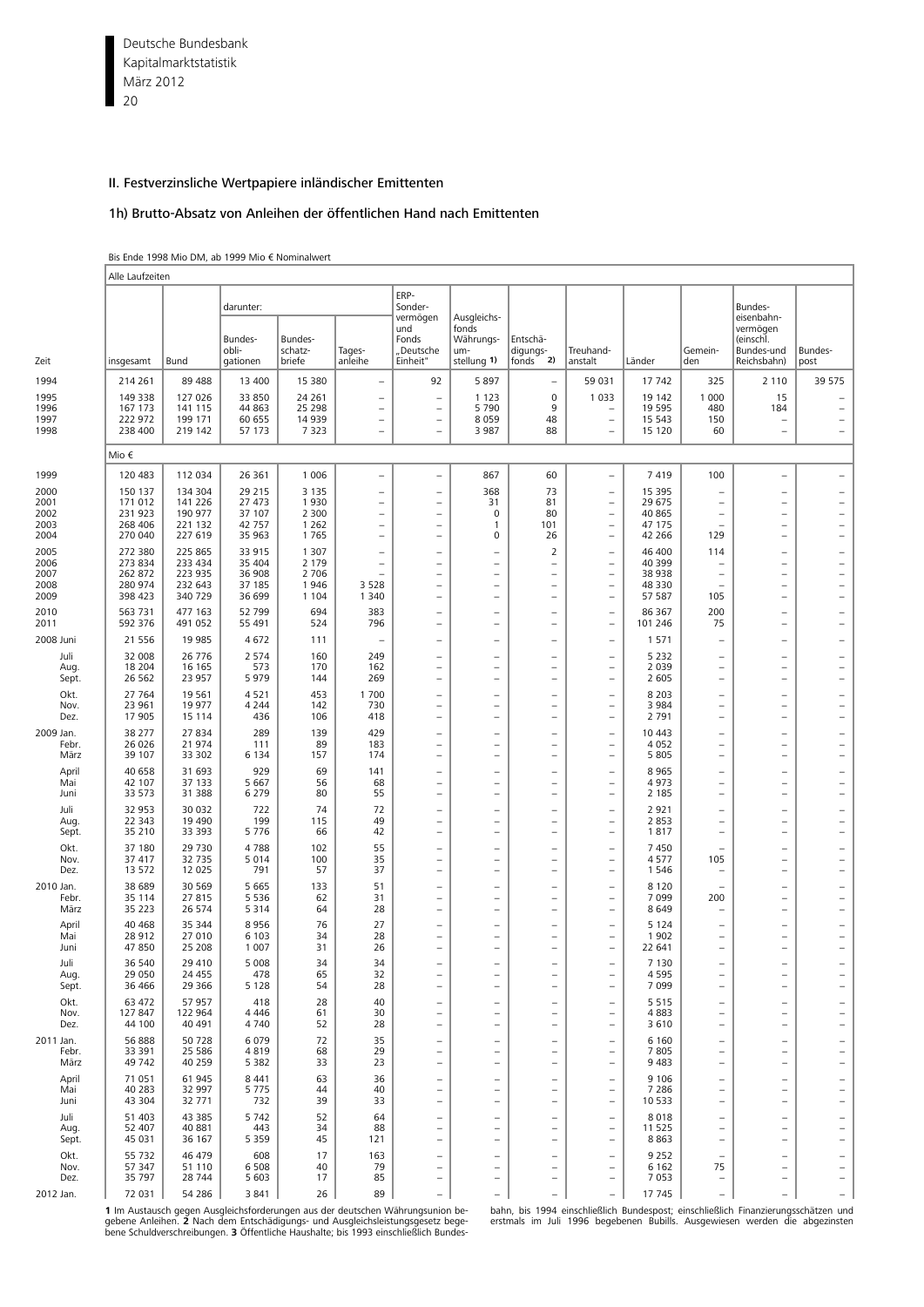| Laufzeit über 4 Jahre |                    |                    |                                                      |                                                      | Laufzeit bis einschließlich 4 Jahren |                    |                                                      |                                                      |                    |                                                      |                                                      |                                                                            |               |
|-----------------------|--------------------|--------------------|------------------------------------------------------|------------------------------------------------------|--------------------------------------|--------------------|------------------------------------------------------|------------------------------------------------------|--------------------|------------------------------------------------------|------------------------------------------------------|----------------------------------------------------------------------------|---------------|
| insgesamt             | darunter:<br>Bund  | Länder             | Bundes-<br>eisen-<br>bahn-<br>vermögen               | Bundes-<br>post                                      | insgesamt                            | Bund               | Fonds<br>"Deutsche<br>Einheit"                       | Treuhand-<br>anstalt                                 | Länder             | Bundes-<br>eisen-<br>bahn-<br>vermögen               | Bundes-<br>post                                      | Nach-<br>richtlich:<br>Unverzins-<br>liche<br>Schatzan-<br>weisungen<br>3) | Zeit          |
| 184 255               | 78762              | 14 642             | 110                                                  | 28 895                                               | 30 006                               | 10725              | $\overline{\phantom{m}}$                             | 3 500                                                | 3 1 0 0            | 2 0 0 0                                              | 10 680                                               | 15 131                                                                     | 1994          |
| 137 503               | 116 319            | 18 017             | 15                                                   | $\qquad \qquad -$                                    | 11835                                | 10 710             | $\overline{\phantom{a}}$                             | $\qquad \qquad -$                                    | 1 1 2 5            | $\qquad \qquad -$                                    | $\qquad \qquad -$                                    | 6 2 4 1                                                                    | 1995          |
| 149 139               | 123 397            | 19 279             | 184                                                  | $\overline{\phantom{0}}$                             | 18 0 35                              | 17720              | $\qquad \qquad -$                                    | $\overline{\phantom{a}}$                             | 315                | $\overline{\phantom{0}}$                             | $\qquad \qquad -$                                    | 25 651                                                                     | 1996          |
| 181 047               | 157 377            | 15 410             | $\overline{\phantom{a}}$<br>$\overline{a}$           | $\qquad \qquad -$<br>L.                              | 41 927<br>43 278                     | 41 794<br>42 978   | $\qquad \qquad -$<br>$\equiv$                        | $\qquad \qquad -$<br>$\equiv$                        | 133                | $\qquad \qquad -$<br>L.                              | $\qquad \qquad -$<br>L.                              | 46 265                                                                     | 1997<br>1998  |
| 195 122               | 176 164            | 14 8 20            |                                                      |                                                      |                                      |                    |                                                      |                                                      | 300                |                                                      |                                                      | 45 474                                                                     |               |
| Mio €                 |                    |                    |                                                      |                                                      |                                      |                    |                                                      |                                                      |                    |                                                      |                                                      |                                                                            |               |
| 95 331                | 88 813             | 5 4 8 9            | $\overline{\phantom{0}}$                             | $\equiv$                                             | 25 152                               | 23 221             | $\overline{\phantom{a}}$                             | $\overline{\phantom{a}}$                             | 1931               | $\overline{\phantom{0}}$                             | $\equiv$                                             | 24 068                                                                     | 1999          |
| 103 418<br>89 933     | 90 221<br>68 352   | 12 756<br>21 470   | $\overline{\phantom{0}}$<br>$\overline{\phantom{0}}$ | $\overline{\phantom{a}}$<br>L,                       | 46 719<br>81 080                     | 44 081<br>72 876   | $\overline{\phantom{a}}$<br>$\equiv$                 | $\overline{\phantom{a}}$<br>$\overline{\phantom{a}}$ | 2 6 3 9<br>8 2 0 5 | $\overline{\phantom{0}}$<br>L,                       | $\qquad \qquad -$<br>$\overline{\phantom{0}}$        | $\cdot$                                                                    | 2000<br>2001  |
| 120 527               | 97 403             | 23 0 39            | $\overline{a}$                                       | $\overline{\phantom{m}}$                             | 111 396                              | 93 570             | $\overline{\phantom{m}}$                             | $\overline{\phantom{m}}$                             | 17826              | $\overline{\phantom{0}}$                             | $\overline{\phantom{0}}$                             | $\cdot$                                                                    | 2002          |
| 138 256               | 108 019            | 30 138             | $\overline{a}$                                       | $\overline{\phantom{0}}$                             | 130 149                              | 113 113            | $\qquad \qquad -$                                    | $\overline{\phantom{m}}$                             | 17 035             | $\overline{\phantom{0}}$                             | $\qquad \qquad -$                                    | $\cdot$                                                                    | 2003          |
| 128 676               | 96 616             | 31 905             | $\overline{\phantom{0}}$                             | $\equiv$                                             | 141 361                              | 131 001            | $\equiv$                                             | $\overline{\phantom{a}}$                             | 10 362             | $\equiv$                                             | $\overline{\phantom{0}}$                             |                                                                            | 2004          |
| 131 479<br>132 711    | 96 647<br>101878   | 34 714<br>30 831   | $\rightarrow$<br>$\overline{\phantom{0}}$            | $\qquad \qquad -$<br>$\frac{1}{2}$                   | 140 902<br>141 122                   | 129 215<br>131 552 | $\overline{\phantom{0}}$<br>$\equiv$                 | $\overline{\phantom{m}}$<br>$\overline{\phantom{a}}$ | 11 685<br>9 5 6 9  | $\equiv$<br>$\equiv$                                 | $\overline{\phantom{0}}$<br>$\overline{\phantom{0}}$ | $\ddot{\phantom{a}}$                                                       | 2005<br>2006  |
| 118 659               | 92 641             | 26 0 20            | $\overline{a}$                                       | $\overline{a}$                                       | 144 212                              | 131 294            | $\qquad \qquad -$                                    | $\overline{\phantom{m}}$                             | 12 918             | $\overline{\phantom{0}}$                             | $\qquad \qquad -$                                    | $\ddot{\phantom{0}}$<br>$\cdot$                                            | 2007          |
| 112 407               | 93 077             | 19 3 32            | L.                                                   | $\equiv$                                             | 168 567                              | 139 566            | $\equiv$                                             | $\overline{\phantom{a}}$                             | 29 000             | $\equiv$                                             | $\overline{\phantom{0}}$                             | $\cdot$                                                                    | 2008          |
| 121 185               | 98 409             | 22 670             | $\overline{\phantom{0}}$                             | $\equiv$                                             | 277 238                              | 242 322            | $\overline{\phantom{a}}$                             | $\overline{\phantom{a}}$                             | 34 918             | $\equiv$                                             | $\overline{\phantom{0}}$                             | $\cdot$                                                                    | 2009          |
| 177 863<br>173 431    | 141 070<br>129 165 | 36 592<br>44 190   | $\overline{\phantom{0}}$<br>$\overline{\phantom{0}}$ | $\equiv$<br>L,                                       | 385 868<br>418 945                   | 336 092<br>361888  | $\overline{\phantom{a}}$<br>$\overline{\phantom{a}}$ | $\overline{\phantom{a}}$<br>$\overline{\phantom{a}}$ | 49 777<br>57 054   | $\overline{\phantom{0}}$<br>$\equiv$                 | $\overline{\phantom{0}}$<br>÷                        | $\cdot$<br>$\cdot$                                                         | 2010<br>2011  |
| 8 1 3 9               | 7818               | 321                | $\overline{\phantom{0}}$                             | $\equiv$                                             | 13 417                               | 12 167             | $\overline{\phantom{a}}$                             | $\overline{\phantom{a}}$                             | 1 2 5 0            | $\equiv$                                             | $\equiv$                                             | $\cdot$                                                                    | 2008 Juni     |
| 14 1 16               | 12 890             | 1 2 2 7            | $\overline{\phantom{0}}$                             | $\overline{\phantom{a}}$                             | 17892                                | 13 8 86            | $\overline{\phantom{a}}$                             | $\qquad \qquad -$                                    | 4 0 0 6            | $\qquad \qquad -$                                    | $\overline{\phantom{0}}$                             | $\cdot$                                                                    | Juli          |
| 8632                  | 7 6 4 3            | 989                | $\overline{\phantom{0}}$                             | $\overline{\phantom{m}}$                             | 9572                                 | 8 5 2 2            | $\overline{\phantom{m}}$                             | $\overline{\phantom{m}}$                             | 1 0 5 0            | $\overline{\phantom{0}}$                             | $\overline{\phantom{0}}$                             | $\ddot{\phantom{0}}$                                                       | Aug.          |
| 7744                  | 7 5 5 9            | 185                | $\overline{\phantom{0}}$                             | $\overline{\phantom{0}}$                             | 18819                                | 16 399             | $\overline{\phantom{a}}$                             | $\overline{\phantom{a}}$                             | 2 4 2 0            | $\equiv$                                             | $\qquad \qquad -$                                    | $\ddot{\phantom{0}}$                                                       | Sept          |
| 8951                  | 7022               | 1930               | $\overline{\phantom{0}}$                             | $\overline{\phantom{a}}$                             | 18813                                | 12 539             | $\overline{\phantom{a}}$                             | $\overline{\phantom{a}}$                             | 6 2 7 3            | $\qquad \qquad -$                                    | $\qquad \qquad -$                                    | $\cdot$                                                                    | Okt.          |
| 11 135<br>2 1 0 9     | 10510<br>1483      | 625<br>626         | $\overline{\phantom{a}}$<br>$\overline{\phantom{0}}$ | $\overline{\phantom{0}}$<br>$\overline{\phantom{a}}$ | 12 8 26<br>15 796                    | 9 4 6 7<br>13 631  | $\overline{\phantom{a}}$<br>$\equiv$                 | $\overline{\phantom{a}}$<br>$\overline{\phantom{a}}$ | 3 3 5 9<br>2 1 6 5 | $\equiv$<br>$\equiv$                                 | $\overline{\phantom{a}}$<br>$\equiv$                 | $\epsilon$<br>$\cdot$                                                      | Nov.<br>Dez.  |
| 10 315                | 5715               | 4600               | $\overline{\phantom{0}}$                             | $\qquad \qquad -$                                    | 27 963                               | 22 1 20            | $\overline{\phantom{a}}$                             | $\overline{\phantom{a}}$                             | 5843               | ÷,                                                   | ÷,                                                   |                                                                            | 2009 Jan.     |
| 6896                  | 5 6 6 9            | 1 2 2 7            | $\overline{\phantom{0}}$                             | $\qquad \qquad -$                                    | 19 130                               | 16 305             | $\overline{\phantom{a}}$                             | $\qquad \qquad -$                                    | 2826               | $\overline{\phantom{0}}$                             | $\qquad \qquad -$                                    | ÷,                                                                         | Febr.         |
| 12 949                | 12 3 13            | 636                | $\overline{\phantom{0}}$                             | $\qquad \qquad -$                                    | 26 157                               | 20 988             | $\overline{\phantom{a}}$                             | ÷,                                                   | 5 1 6 9            | $\overline{\phantom{0}}$                             | $\qquad \qquad -$                                    | ä,                                                                         | März          |
| 6 3 4 8               | 2 1 0 3            | 4 2 4 5            | $\overline{\phantom{0}}$                             | $\qquad \qquad -$                                    | 34 311                               | 29 5 91            | $\overline{\phantom{a}}$                             | $\qquad \qquad -$                                    | 4720               | $\qquad \qquad -$                                    |                                                      | ä,                                                                         | April         |
| 14 8 64               | 12 375             | 2 4 8 8            | $\equiv$                                             | $\overline{\phantom{m}}$                             | 27 243                               | 24 7 58            | $\equiv$                                             | $\overline{\phantom{a}}$                             | 2 4 8 5            | $\frac{1}{2}$                                        | $\equiv$                                             | ä,                                                                         | Mai           |
| 14 587                | 14 167             | 420                | $\overline{\phantom{0}}$                             | $\overline{\phantom{a}}$                             | 18 9 86                              | 17 221             | $\overline{\phantom{a}}$                             | $\overline{\phantom{a}}$                             | 1765               | $\equiv$                                             | ÷,                                                   | ä,                                                                         | Juni          |
| 8689<br>7 4 0 1       | 7418<br>6 2 8 3    | 1 2 7 1<br>1 1 1 8 | $\overline{\phantom{0}}$<br>$\overline{a}$           | $\qquad \qquad -$<br>$\overline{\phantom{m}}$        | 24 264<br>14 942                     | 22 614<br>13 207   | $\overline{\phantom{a}}$<br>$\overline{\phantom{m}}$ | $\overline{\phantom{a}}$<br>$\qquad \qquad -$        | 1650<br>1735       | ÷,<br>$\overline{\phantom{0}}$                       | $\overline{\phantom{0}}$<br>$\qquad \qquad -$        |                                                                            | Juli<br>Aug   |
| 11 412                | 10 945             | 467                | $\overline{\phantom{0}}$                             | $\qquad \qquad -$                                    | 23 798                               | 22 448             | $\overline{\phantom{a}}$                             | $\overline{\phantom{0}}$                             | 1 3 5 0            | $\overline{\phantom{0}}$                             | $\overline{\phantom{0}}$                             | ä,                                                                         | Sept          |
| 12 898                | 9 0 2 5            | 3873               | $\overline{\phantom{0}}$                             | $\qquad \qquad -$                                    | 24 28 2                              | 20 705             | $\overline{\phantom{a}}$                             | $\overline{\phantom{a}}$                             | 3 5 7 7            | L,                                                   | ÷,                                                   | ä,                                                                         | Okt.          |
| 12 3 3 3              | 10 863             | 1 3 6 5            | $\overline{\phantom{0}}$                             | $\qquad \qquad -$                                    | 25 083                               | 21 872             | $\overline{\phantom{a}}$                             | $\overline{\phantom{a}}$                             | 3 2 1 2            | $\overline{\phantom{a}}$                             | $\equiv$                                             | $\cdot$                                                                    | Nov.          |
| 2 4 9 3               | 1 5 3 3            | 960                | $\overline{\phantom{0}}$                             | $\overline{\phantom{a}}$                             | 11 079                               | 10 4 93            | $\equiv$                                             | $\equiv$                                             | 586                | $\overline{\phantom{a}}$                             | $\equiv$                                             |                                                                            | Dez.          |
| 18882                 | 15 857             | 3 0 2 5            | $\overline{\phantom{0}}$                             | $\overline{\phantom{a}}$                             | 19 807                               | 14712              | $\overline{\phantom{m}}$                             | $\overline{\phantom{0}}$                             | 5 0 9 5            | L,                                                   | $\equiv$                                             | ä,                                                                         | 2010 Jan.     |
| 17 615<br>17 262      | 11 358<br>11 610   | 6 0 5 7<br>5 6 5 2 | $\overline{\phantom{m}}$<br>$\overline{\phantom{m}}$ | $\overline{\phantom{m}}$<br>$\overline{\phantom{0}}$ | 17 499<br>17961                      | 16 45 6<br>14 9 64 | $\overline{\phantom{a}}$<br>$\overline{\phantom{a}}$ | $\overline{\phantom{a}}$<br>$\overline{\phantom{0}}$ | 1 0 4 3<br>2 9 9 8 | $\qquad \qquad -$<br>$\overline{\phantom{a}}$        | $\qquad \qquad -$<br>$\qquad \qquad -$               | $\mathbf{r}$                                                               | Febr.<br>März |
| 20 043                | 16739              | 3 3 0 4            | $\overline{\phantom{0}}$                             | $\overline{\phantom{0}}$                             | 20 4 25                              | 18 605             | $\overline{\phantom{0}}$                             | $\qquad \qquad -$                                    | 1820               |                                                      |                                                      |                                                                            | April         |
| 12 389                | 11 956             | 432                | $\overline{\phantom{a}}$                             | $\qquad \qquad -$                                    | 16 5 23                              | 15 0 54            | $\overline{\phantom{a}}$                             | $\overline{\phantom{a}}$                             | 1470               | $\overline{\phantom{a}}$                             | $\overline{\phantom{a}}$                             | $\cdot$                                                                    | Mai           |
| 14 200                | 7 5 4 3            | 6 6 5 7            | $\overline{\phantom{0}}$                             | $\overline{\phantom{0}}$                             | 33 650                               | 17 666             | $\overline{\phantom{m}}$                             | $\overline{\phantom{a}}$                             | 15 984             | $\overline{\phantom{0}}$                             | $\overline{\phantom{0}}$                             |                                                                            | Juni          |
| 15 417                | 14 6 12            | 805                | $\qquad \qquad -$                                    | $\overline{\phantom{a}}$                             | 21 123                               | 14 798             | $\overline{\phantom{m}}$                             | $\overline{\phantom{a}}$                             | 6 3 2 5            | $\overline{\phantom{a}}$                             | $\overline{\phantom{0}}$                             | $\cdot$                                                                    | Juli          |
| 9522<br>14 0 38       | 6977<br>12 2 38    | 2 5 4 5<br>1800    | $\overline{\phantom{a}}$<br>$\overline{\phantom{a}}$ | $\overline{\phantom{a}}$<br>$\qquad \qquad -$        | 19 5 28<br>22 4 28                   | 17478<br>17 128    | $\overline{\phantom{a}}$<br>$\overline{\phantom{a}}$ | $\overline{\phantom{a}}$<br>$\overline{\phantom{a}}$ | 2 0 5 0<br>5 2 9 9 | $\overline{\phantom{a}}$<br>$\qquad \qquad -$        | $\overline{\phantom{a}}$<br>$\qquad \qquad -$        | $\cdot$                                                                    | Aug.<br>Sept  |
| 10 058                | 6 5 0 3            | 3 5 5 5            | $\overline{\phantom{a}}$                             | $\overline{\phantom{a}}$                             | 53 414                               | 51 4 54            | $\overline{\phantom{a}}$                             | $\overline{\phantom{a}}$                             | 1960               | $\qquad \qquad -$                                    | $\overline{\phantom{0}}$                             | $\cdot$                                                                    | Okt.          |
| 22 060                | 20 237             | 1823               | $\overline{\phantom{a}}$                             | $\overline{\phantom{a}}$                             | 105 787                              | 102 727            | $\overline{\phantom{a}}$                             | $\overline{\phantom{a}}$                             | 3 0 6 0            | $\overline{\phantom{a}}$                             | $\overline{\phantom{a}}$                             | $\cdot$<br>$\cdot$                                                         | Nov.          |
| 6377                  | 5 4 4 0            | 937                | $\overline{\phantom{0}}$                             | $\equiv$                                             | 37723                                | 35 050             | $\overline{\phantom{m}}$                             | $\overline{\phantom{0}}$                             | 2 673              | $\overline{\phantom{a}}$                             | $\overline{\phantom{0}}$                             | $\cdot$                                                                    | Dez.          |
| 17 542                | 13 842             | 3700               | $\overline{\phantom{m}}$                             | $\overline{\phantom{a}}$                             | 39 346                               | 36 886             | $\qquad \qquad -$                                    | $\overline{\phantom{a}}$                             | 2 4 6 0            | $\overline{\phantom{m}}$                             | $\qquad \qquad -$                                    | $\cdot$                                                                    | 2011 Jan.     |
| 12 453                | 9078               | 3 3 7 5            | $\overline{\phantom{a}}$                             | $\overline{\phantom{a}}$                             | 20 938                               | 16 509             | $\overline{\phantom{a}}$                             | $\overline{\phantom{a}}$                             | 4 4 3 0            | $\qquad \qquad -$                                    | $\qquad \qquad -$                                    | $\cdot$                                                                    | Febr.         |
| 16 087                | 11 544             | 4 5 4 3            | $\overline{\phantom{0}}$                             | $\overline{\phantom{a}}$                             | 33 656                               | 28 7 16            | $\overline{\phantom{a}}$                             | $\overline{\phantom{a}}$                             | 4 940              | $\qquad \qquad -$                                    |                                                      | $\cdot$                                                                    | März          |
| 21 116<br>16 450      | 16 329<br>11 200   | 4787<br>5 2 5 0    | $\qquad \qquad -$<br>$\overline{\phantom{0}}$        | $\overline{\phantom{a}}$                             | 49 936<br>23 833                     | 45 616<br>21 7 9 7 | $\overline{\phantom{m}}$<br>$\overline{\phantom{a}}$ | $\overline{\phantom{a}}$                             | 4319<br>2 0 3 6    | $\qquad \qquad -$<br>$\overline{\phantom{a}}$        | $\overline{\phantom{0}}$<br>$\overline{\phantom{m}}$ | $\cdot$                                                                    | April         |
| 12 667                | 9 2 0 9            | 3 4 5 8            | $\overline{\phantom{m}}$                             | $\overline{\phantom{a}}$<br>$\overline{\phantom{a}}$ | 30 637                               | 23 5 62            | $\overline{\phantom{m}}$                             | $\overline{\phantom{a}}$<br>$\overline{\phantom{m}}$ | 7 0 7 5            | $\overline{\phantom{m}}$                             | $\overline{\phantom{0}}$                             | $\cdot$<br>$\cdot$                                                         | Mai<br>Juni   |
| 14 640                | 11889              | 2 7 5 0            | $\overline{\phantom{a}}$                             | $\overline{\phantom{a}}$                             | 36 763                               | 31 4 96            | $\overline{\phantom{m}}$                             | $\overline{\phantom{a}}$                             | 5 2 6 7            | $\overline{\phantom{m}}$                             | $\overline{\phantom{0}}$                             | $\cdot$                                                                    | Juli          |
| 14 0 86               | 8 0 8 9            | 5 9 9 7            | $\overline{\phantom{a}}$                             | $\overline{\phantom{a}}$                             | 38 321                               | 32 792             | $\overline{\phantom{m}}$                             | $\overline{\phantom{a}}$                             | 5 5 2 8            | $\overline{\phantom{a}}$                             | $\qquad \qquad -$                                    | $\cdot$                                                                    | Aug.          |
| 15 195                | 11815              | 3 3 8 0            | $\qquad \qquad -$                                    | $\overline{\phantom{a}}$                             | 29 835                               | 24 3 52            | $\qquad \qquad -$                                    | $\overline{\phantom{a}}$                             | 5 4 8 3            | $\qquad \qquad -$                                    | $\overline{\phantom{0}}$                             | $\cdot$                                                                    | Sept.         |
| 11 108                | 7 5 3 8            | 3 5 7 0            | $\qquad \qquad -$                                    | $\qquad \qquad -$                                    | 44 624                               | 38 941             | $\overline{\phantom{a}}$                             | $\overline{\phantom{a}}$                             | 5 6 8 2            | $\overline{\phantom{a}}$                             | $\overline{\phantom{0}}$                             | $\cdot$                                                                    | Okt.          |
| 14762<br>7325         | 11977<br>6 6 5 5   | 2 7 1 0<br>670     | $\overline{\phantom{a}}$<br>$\qquad \qquad -$        | $\overline{\phantom{m}}$<br>$\qquad \qquad -$        | 42 5 8 5<br>28 471                   | 39 132<br>22 089   | $\overline{\phantom{a}}$<br>$\overline{\phantom{m}}$ | $\overline{\phantom{a}}$<br>$\overline{\phantom{m}}$ | 3 4 5 2<br>6382    | $\overline{\phantom{m}}$<br>$\overline{\phantom{a}}$ | $\overline{\phantom{0}}$<br>$\overline{\phantom{m}}$ | $\cdot$                                                                    | Nov.<br>Dez.  |
| 19 449                | 12 419             | 7 0 3 0            | $\overline{\phantom{0}}$                             | $\overline{\phantom{a}}$                             | 52 582                               | 41 867             | $\overline{\phantom{m}}$                             | $\overline{\phantom{a}}$                             | 10715              | $\overline{\phantom{m}}$                             | $\overline{\phantom{m}}$                             | $\cdot$                                                                    | 2012 Jan.     |
|                       |                    |                    |                                                      |                                                      |                                      |                    |                                                      |                                                      |                    |                                                      |                                                      |                                                                            |               |

Beträge; ab 2000 in den Gesamtzahlen enthalten.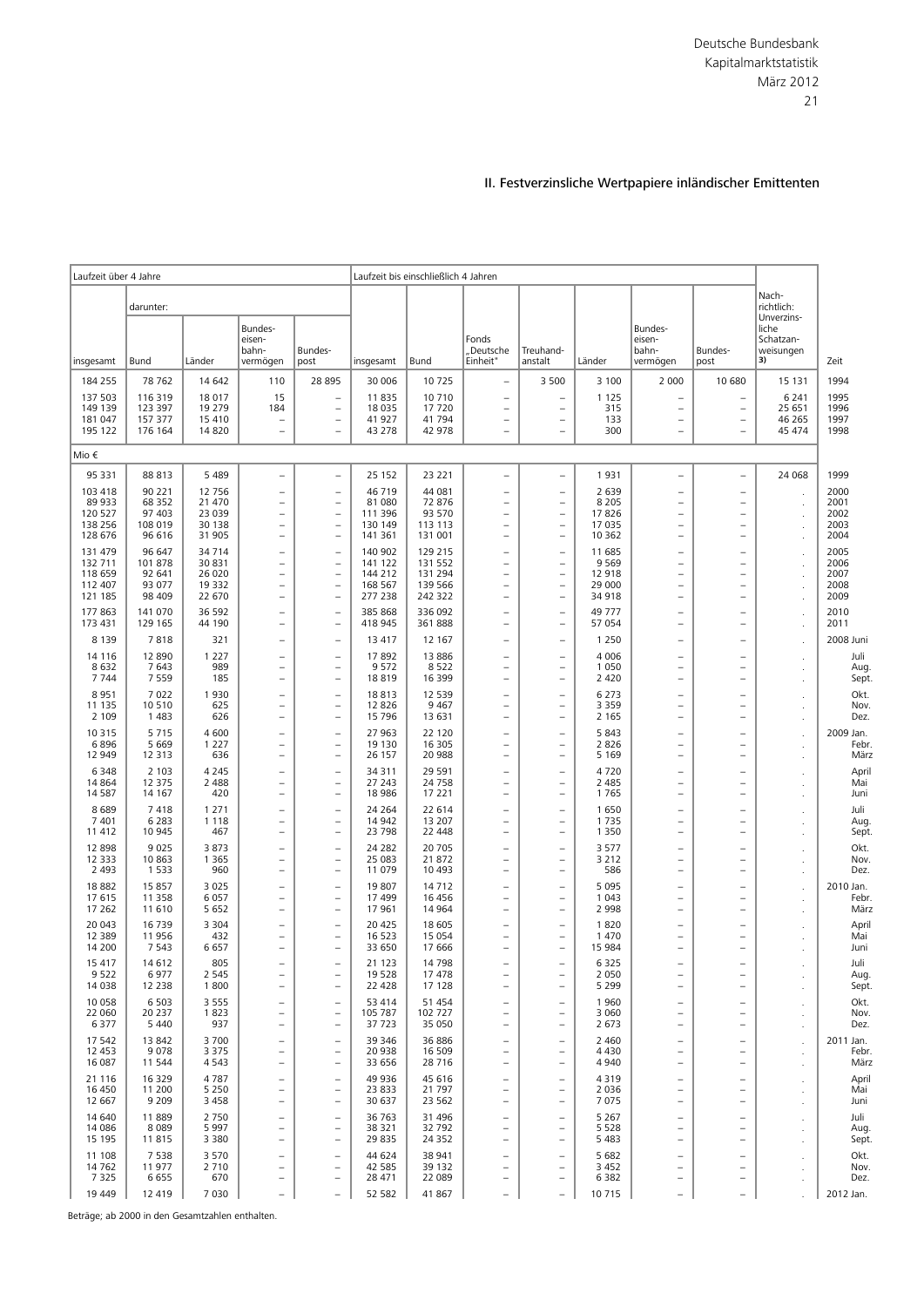Deutsche Bundesbank 22 Kapitalmarktstatistik März 2012

## II. Festverzinsliche Wertpapiere inländischer Emittenten

# 2. Netto-Absatz nach Wertpapierarten \*)

Bis Ende 1998 Mio DM, ab 1999 Mio € Nominalwert

|                                      | Alle Laufzeiten                                         |                                                         |                                                                                                           |                                                                                                                |                                                      |                                                 |                                                                                        |                                                           |                                                   | Laufzeit über 4 Jahre                                                                |                                                                         |                                                      |                                         |                                                                                                                   |
|--------------------------------------|---------------------------------------------------------|---------------------------------------------------------|-----------------------------------------------------------------------------------------------------------|----------------------------------------------------------------------------------------------------------------|------------------------------------------------------|-------------------------------------------------|----------------------------------------------------------------------------------------|-----------------------------------------------------------|---------------------------------------------------|--------------------------------------------------------------------------------------|-------------------------------------------------------------------------|------------------------------------------------------|-----------------------------------------|-------------------------------------------------------------------------------------------------------------------|
|                                      |                                                         |                                                         | Bankschuldverschreibungen                                                                                 |                                                                                                                |                                                      |                                                 |                                                                                        |                                                           |                                                   |                                                                                      | Bankschuldverschreibungen                                               |                                                      |                                         |                                                                                                                   |
| Zeit                                 | insgesamt                                               | zu-<br>sammen                                           | Hypo-<br>theken-<br>pfandbriefe                                                                           | Öffent-<br>liche<br>Pfandbriefe                                                                                | kredit-<br>instituten                                | Schuldver-<br>schreibungen<br>von Spezial-      | Sonstige<br>Bank-<br>schuld-<br>verschrei-<br>bungen                                   | Anleihen<br>von Unter-<br>nehmen<br>(Nicht-<br>$MF(s)$ 1) | Anleihen<br>der<br>öffent-<br>lichen<br>Hand      | insgesamt                                                                            | zu-<br>sammen                                                           | Hypo-<br>theken-<br>pfandbriefe                      |                                         | Öffent-<br>liche<br>Pfandbriefe                                                                                   |
| 1994                                 | 270 088                                                 | 116 519                                                 | 18 184                                                                                                    | 54 316                                                                                                         |                                                      | 6897                                            | 50 914                                                                                 | 62                                                        | 153 630                                           | 237 965                                                                              | 109 743                                                                 |                                                      | 15 392                                  | 45 534                                                                                                            |
| 1995<br>1996<br>1997<br>1998         | 205 482<br>238 427<br>257 521<br>327 991                | 173 797<br>195 058<br>188 525<br>264 627                | 18 260<br>11 909<br>16 471<br>22 538                                                                      | 96 125<br>121 929<br>115 970<br>162 519                                                                        |                                                      | 3 0 7 2<br>6 0 2 0<br>12 476<br>18 4 61         | 56 342<br>55 199<br>43 607<br>61 111                                                   | 354<br>$\equiv$<br>585<br>1 5 6 0<br>3 1 1 8              | 32 039<br>42 788<br>67 437<br>60 243              | 161 150<br>205 036<br>225 645<br>308 859                                             | 120 681<br>138 348<br>178 221<br>249 791                                |                                                      | 11 656<br>5 8 2 1<br>14 4 64<br>23 855  | 74 939<br>89 877<br>107 277<br>170 812                                                                            |
|                                      | Mio €                                                   |                                                         |                                                                                                           |                                                                                                                |                                                      |                                                 |                                                                                        |                                                           |                                                   |                                                                                      |                                                                         |                                                      |                                         |                                                                                                                   |
| 1999                                 | 209 096                                                 | 170 069                                                 | 2 8 4 5                                                                                                   | 80 230                                                                                                         |                                                      | 31 7 54                                         | 55 238                                                                                 | 2 1 8 5                                                   | 36 840                                            | 134 267                                                                              | 93 966                                                                  |                                                      | 1 3 0 1                                 | 58 113                                                                                                            |
| 2000<br>2001<br>2002<br>2003<br>2004 | 155 615<br>84 122<br>131 976<br>124 556<br>167 233      | 122 774<br>60 905<br>56 393<br>40 873<br>81 860         | 5937<br>6932<br>7936<br>2 700<br>1 0 3 9                                                                  | 29 999<br>9 2 5 4<br>$-26806$<br>$-42521$<br>$-52615$                                                          |                                                      | 30 089<br>28 808<br>20 707<br>44 173<br>50 142  | 56 751<br>34 416<br>54 561<br>36 519<br>83 293                                         | 7 3 2 0<br>8739<br>14 30 6<br>18 4 31<br>18768            | 25 5 22<br>14 4 7 9<br>61 277<br>65 253<br>66 605 | 106 264<br>30 357<br>34 379<br>62 204<br>148 069                                     | 76 703<br>44 915<br>4 0 2 3<br>11 066<br>71 080                         | $\overline{\phantom{a}}$<br>$\overline{\phantom{a}}$ | 4926<br>196<br>5 7 1 0<br>87<br>1 7 0 3 | 37 298<br>2 2 8 1<br>$-28953$<br>$-51632$<br>$-52231$                                                             |
| 2005<br>2006<br>2007<br>2008<br>2009 | 141 715<br>129 423<br>86 579<br>119 472<br>76 441       | 65 798<br>58 336<br>58 168<br>8517<br>$-75554$          | $-2151$<br>$-12811$<br>$-10896$<br>15 0 52<br>858                                                         | $-34255$<br>$-20150$<br>$-46629$<br>$-65773$<br>$-80646$                                                       |                                                      | 37 242<br>44 890<br>42 5 67<br>25 165<br>25 579 | 64 962<br>46 410<br>73 127<br>34 074<br>$-21345$                                       | 10 099<br>15 605<br>$-3683$<br>82 653<br>48 508           | 65819<br>55 482<br>32 093<br>28 302<br>103 482    | 161 487<br>83 090<br>18 9 59<br>$-16320$<br>$-21318$                                 | 88 7 85<br>14 20 6<br>$-19895$<br>$-98341$<br>$-72,366$                 | $\overline{\phantom{a}}$<br>$\equiv$<br>$-11202$     | 7 0 4 1<br>25<br>8 2 2 7<br>1 5 8 9     | $-27566$<br>$-30241$<br>$-49695$<br>$-50823$<br>$-46432$                                                          |
| 2010<br>2011                         | 21 5 66<br>22 518                                       | $-87646$<br>$-54582$                                    | 3 7 5 4<br>$-$<br>1 657                                                                                   | $-63368$<br>$-44290$                                                                                           |                                                      | 28 29 6<br>32 904                               | $-48822$<br>$-44852$                                                                   | 23 748<br>$-3189$                                         | 85 4 64<br>80 289                                 | 32 241<br>13779                                                                      | $-47267$<br>$-32769$                                                    | $\overline{\phantom{a}}$<br>$\overline{\phantom{a}}$ | 2 9 4 8<br>3 5 5 4                      | $-46583$<br>$-39618$                                                                                              |
| 2008 Mai<br>Juni                     | 21 643<br>9954                                          | 4783<br>8 3 8 6                                         | 820<br>522<br>$\overline{\phantom{a}}$                                                                    | $- 1788$<br>4725<br>$\overline{\phantom{0}}$                                                                   |                                                      | 6 3 4 5<br>6 2 5 7                              | 1 0 4 6<br>7 3 7 6                                                                     | 1957<br>1 5 5 7                                           | 14 903<br>10                                      | 14 321<br>4975<br>$\overline{\phantom{a}}$                                           | 390<br>$-13813$                                                         | $\overline{\phantom{a}}$<br>$\overline{\phantom{a}}$ | 1 4 0 2<br>5 4 9 5                      | 2 0 3 7<br>4974<br>$\overline{\phantom{0}}$                                                                       |
| Juli<br>Aug.<br>Sept.                | 11 347<br>42 747<br>$-12995$                            | 10517<br>4078<br>$-19006$                               | 1 0 7 7<br>2 2 3 7<br>60<br>$\overline{\phantom{a}}$                                                      | 885<br>$\qquad \qquad -$<br>2 7 0 7<br>$\equiv$<br>$-10401$                                                    |                                                      | 1611<br>768<br>1413                             | 11 937<br>3780<br>9958<br>$\overline{\phantom{0}}$                                     | 1413<br>28 053<br>2 1 8 5                                 | 583<br>10 6 16<br>3826                            | 9 9 6 5<br>$\overline{\phantom{a}}$<br>25 605<br>4 1 1 6<br>$\overline{\phantom{0}}$ | 761<br>9953<br>$\overline{\phantom{0}}$<br>$-13527$                     | $\overline{\phantom{a}}$<br>$\overline{\phantom{a}}$ | 28<br>1 2 6 3<br>2 6 6 4                | 5 2 3 9<br>$\overline{\phantom{a}}$<br>$\overline{\phantom{a}}$<br>2 4 1 2<br>8 3 6 2<br>$\overline{\phantom{a}}$ |
| Okt.<br>Nov.<br>Dez.                 | 10871<br>40 293<br>2 8 6 9                              | 5 5 7 5<br>21 675<br>$-32392$                           | 3 5 7 5<br>2 1 7 1<br>949                                                                                 | 9 5 3 0<br>$ \,$<br>6018<br>$-$<br>$-10735$                                                                    | $\equiv$                                             | 7 1 1 1<br>4918<br>6708                         | 4419<br>30 440<br>$-15899$                                                             | 3 0 4 0<br>3 3 1 0<br>39 196                              | 2 2 5 6<br>15 308<br>$-3935$                      | $-20444$<br>8098<br>20 280                                                           | $-12300$<br>4959<br>$-$<br>$-17825$                                     | $\qquad \qquad -$                                    | 6<br>1 7 1 5<br>643                     | 4 0 9 7<br>$\overline{\phantom{a}}$<br>1960<br>$\overline{\phantom{a}}$<br>2 6 9 5<br>$\overline{\phantom{a}}$    |
| 2009 Jan.<br>Febr.<br>März           | 19 951<br>26 578<br>21 308                              | 8621<br>3 5 2 3<br>$-$<br>4794                          | 1617<br>$\overline{\phantom{a}}$<br>$\equiv$<br>331<br>1 5 3 7                                            | $-10693$<br>$-12419$<br>$-10196$                                                                               |                                                      | 2 1 0 7<br>500<br>9 1 2 6                       | 18824<br>8727<br>4 3 2 8                                                               | 1 1 4 3<br>16 095<br>3 3 9 3                              | 10 186<br>14 006<br>13 1 20                       | $-25111$<br>9862<br>1 3 3 9                                                          | $-16874$<br>$-2324$<br>$-13127$                                         | $\overline{\phantom{a}}$<br>$\overline{\phantom{a}}$ | 1802<br>460<br>1 1 1 6                  | 9 6 4 3<br>$\equiv$<br>$\equiv$<br>6010<br>7701<br>$\overline{\phantom{a}}$                                       |
| April<br>Mai<br>Juni                 | 9 4 8 1<br>42 109<br>143<br>$\overline{\phantom{a}}$    | 9 2 1 4<br>8 2 2 4<br>$-14659$                          | 3 6 4 4<br>2 1 6 4<br>2 6 5 1                                                                             | 6 0 3 1<br>$ \,$<br>$\equiv$<br>1 0 3 2<br>5 6 2 6<br>$\overline{\phantom{a}}$                                 | $\overline{\phantom{a}}$                             | 3 3 2 3<br>9058<br>930                          | 3784<br>$-1966$<br>$-10754$                                                            | 6995<br>3 4 9 3<br>4 1 9 0                                | 11 700<br>30 392<br>10 3 26                       | $-17170$<br>14859<br>21 3 5 7                                                        | 9455<br>$\overline{\phantom{a}}$<br>$\equiv$<br>37<br>4958              |                                                      | 2 1 1 5<br>859<br>760                   | 2 8 8 3<br>$\equiv$<br>1 3 7 3<br>2 2 2 3<br>$\overline{\phantom{a}}$                                             |
| Juli<br>Aug.<br>Sept.                | $-23837$<br>16 322<br>11 0 32                           | $-10917$<br>6800<br>1 3 9 8<br>$\overline{\phantom{a}}$ | 2 0 4 0<br>190<br>585                                                                                     | 2 6 8 7<br>$-$<br>3 2 1 0<br>$-12543$                                                                          | $\overline{\phantom{a}}$<br>$\overline{\phantom{a}}$ | 246<br>8387<br>7432                             | $-10024$<br>1 4 3 3<br>17 992                                                          | 2 6 8 5<br>873<br>4515                                    | $-15606$<br>8649<br>7915                          | $-29209$<br>9756<br>891                                                              | 4 3 6 9<br>$\overline{\phantom{a}}$<br>2 3 8 2<br>$-14945$              |                                                      | 3 0 1 0<br>560<br>2 0 0 3               | 1 4 4 3<br>$\overline{\phantom{a}}$<br>2 4 5 0<br>4910<br>$\overline{\phantom{a}}$                                |
| Okt.<br>Nov.<br>Dez.                 | $-26288$<br>16 675<br>$-36747$                          | $-33292$<br>$-10659$<br>$-20331$                        | 303<br>$\overline{\phantom{a}}$<br>1 5 9 5<br>$\overline{\phantom{a}}$<br>819<br>$\overline{\phantom{a}}$ | 4951<br>$\overline{\phantom{0}}$<br>3 9 3 0<br>$\overline{\phantom{a}}$<br>7 3 2 8<br>$\overline{\phantom{a}}$ | $\overline{\phantom{a}}$                             | 2 5 4 7<br>1713<br>12 5 9 2                     | $-25491$<br>3 4 2 2<br>$-24776$                                                        | 4 1 8 6<br>4488<br>3 5 4 8<br>$\overline{\phantom{0}}$    | 2817<br>22 846<br>$-12869$                        | 3 5 6 1<br>$\overline{\phantom{0}}$<br>7815<br>$-10364$                              | 580<br>$\qquad \qquad -$<br>6638<br>$-11357$                            | $\overline{\phantom{a}}$<br>$\overline{\phantom{a}}$ | 168<br>1971<br>203                      | 1834<br>$\overline{\phantom{a}}$<br>3 2 1 1<br>$\overline{\phantom{a}}$<br>$\overline{\phantom{a}}$<br>2 7 5 1    |
| 2010 Jan.<br>Febr.<br>März           | 5 4 5 2<br>$\equiv$<br>13 001<br>14 7 54                | $-9236$<br>$-11720$<br>7 1 1 1                          | 785<br>847<br>2 4 8 1                                                                                     | 9979<br>$\overline{\phantom{a}}$<br>2 4 7 3<br>4517<br>$\overline{\phantom{a}}$                                |                                                      | 5 3 5 1<br>1 2 5 2<br>7669                      | 3824<br>8842<br>1479                                                                   | 4759<br>5 0 8 4<br>5 3 1 8                                | 975<br>$\equiv$<br>19 637<br>2 3 2 5              | 173<br>$\equiv$<br>13 675<br>23 29 2                                                 | 1434<br>5 7 6 4<br>4 4 4 7                                              |                                                      | 392<br>509<br>2 2 1 8                   | 3 5 8 6<br>$\overline{\phantom{a}}$<br>1996<br>$\overline{\phantom{a}}$<br>$\equiv$<br>1 2 8 0                    |
| April<br>Mai<br>Juni                 | 15 260<br>6 0 2 2<br>$-18047$                           | 7 3 0 3<br>891<br>$-23496$                              | 4 5 4 3<br>$\overline{\phantom{a}}$<br>401<br>3 4 4 7                                                     | 1744<br>$\qquad \qquad -$<br>4 0 4 7<br>8610<br>$\overline{\phantom{a}}$                                       | $\overline{\phantom{a}}$                             | 12 439<br>2 7 4 3<br>2831                       | 1 1 5 0<br>814<br>$-15503$                                                             | 2958<br>837<br>$-1172$                                    | 5 0 0 0<br>7750<br>6621                           | 11 273<br>4558<br>5 3 4 2<br>-                                                       | 6669<br>3868<br>7709                                                    | $\overline{\phantom{a}}$<br>$\overline{\phantom{a}}$ | 2 5 7 6<br>1811<br>2 5 1 5              | 520<br>2 5 2 7<br>$\equiv$<br>7493                                                                                |
| Juli<br>Aug.<br>Sept.                | $-28806$<br>13 148<br>15 011                            | $-27506$<br>3 0 5 3<br>$\overline{\phantom{a}}$<br>9918 | 2 3 9 4<br>526<br>$\qquad \qquad -$<br>1468                                                               | $-11718$<br>3 9 8 0<br>$\overline{\phantom{a}}$<br>4721<br>$\overline{\phantom{a}}$                            |                                                      | 1 2 6 6<br>1994<br>6 2 9 0                      | $-14660$<br>3 4 4 7<br>6880                                                            | 1 3 7 6<br>2 0 4 4<br>276                                 | 77<br>14 15 6<br>4817                             | $-33497$<br>5 4 0 7<br>12829                                                         | $-24221$<br>857<br>$\overline{\phantom{a}}$<br>1458                     |                                                      | 3790<br>1 0 4 2<br>687                  | $-12394$<br>3 2 6 9<br>-<br>$\overline{\phantom{0}}$<br>3844                                                      |
| Okt.<br>Nov.<br>Dez.                 | 70<br>111 440<br>$-114835$                              | $-14800$<br>570<br>$-20706$                             | 841<br>1 3 7 4<br>2815                                                                                    | 5 3 8 2<br>$\overline{\phantom{a}}$<br>2 0 3 9<br>4 1 5 8<br>$\overline{\phantom{a}}$                          |                                                      | 4717<br>5788<br>2 4 5 6                         | 5 5 4 1<br>$\overline{\phantom{0}}$<br>2 9 4 5<br>$\overline{\phantom{0}}$<br>$-11277$ | 4848<br>3725<br>$-1879$                                   | 10 021<br>108 285<br>$-92250$                     | $-13833$<br>20 448<br>$-6396$                                                        | 8457<br>335<br>$-10734$                                                 | $\overline{\phantom{a}}$                             | 510<br>347<br>2 2 9 7                   | 6 2 8 4<br>$\overline{\phantom{a}}$<br>487<br>$\qquad \qquad -$<br>$\overline{\phantom{a}}$<br>3 9 4 3            |
| 2011 Jan.<br>Febr.<br>März           | 5 3 7 9<br>28 5 90<br>$-22725$                          | 7 3 4 7<br>16 658<br>$-20633$                           | 1 0 3 2<br>2 8 4 6<br>1 1 5 8                                                                             | 3 2 8 9<br>$\overline{\phantom{a}}$<br>5 2 1 2<br>2 744<br>$\overline{\phantom{a}}$                            |                                                      | 2 9 4 7<br>11715<br>9928                        | 6657<br>7 3 0 9<br>9 1 1 8<br>-                                                        | 8567<br>7 5 3 7<br>2 0 4 1                                | $-10534$<br>4 3 9 6<br>$-4134$                    | $-12$ 165<br>11887<br>13 408                                                         | 393<br>1 5 4 7<br>$-2343$                                               |                                                      | 1984<br>332<br>1 0 1 5                  | 6 5 3 8<br>$\overline{\phantom{a}}$<br>3 5 3 2<br>$\bar{z}$<br>2 7 5 9                                            |
| April<br>Mai<br>Juni                 | 21 4 9 6<br>20 016<br>$-15356$                          | $-8280$<br>$-5338$<br>$-25203$                          | 707<br>682<br>1 2 9 6                                                                                     | 6435<br>$\qquad \qquad -$<br>1720<br>3638<br>$\qquad \qquad -$                                                 |                                                      | 3844<br>5899<br>1703                            | $-4982$<br>$-10199$<br>$-18566$                                                        | 1 5 3 9<br>1 1 6 6<br>3 5 7 4                             | 28 2 38<br>24 187<br>6 2 7 4                      | $-5341$<br>4 9 0 9<br>9792                                                           | 2 4 4 1<br>8 0 6 2<br>$\overline{\phantom{a}}$<br>267                   | $\overline{\phantom{0}}$<br>$\overline{\phantom{a}}$ | 994<br>371<br>710                       | 6922<br>$\overline{\phantom{a}}$<br>3 2 9 5<br>$\overline{\phantom{0}}$<br>2 7 0 7<br>$\overline{\phantom{a}}$    |
| Juli<br>Aug.<br>Sept.                | $-13941$<br>32 551<br>$-12754$                          | $-6201$<br>13 553<br>$-12887$                           | 437<br>715<br>4 9 61                                                                                      | 5 0 9 0<br>2 9 5 4<br>$\qquad \qquad -$<br>4768                                                                |                                                      | 273<br>14 2 2 6<br>3 2 9 1                      | 401<br>2 9 9 6<br>6 449                                                                | 1 4 9 7<br>2 3 2 7<br>$\overline{\phantom{0}}$<br>4 0 9 3 | $-9238$<br>21 3 25<br>4 2 2 6                     | $-26248$<br>13 275<br>8511                                                           | $-11287$<br>1 5 0 1<br>$-2923$                                          | $\overline{\phantom{a}}$                             | 85<br>153<br>6 0 6 0                    | 4 0 0 1<br>$\overline{\phantom{0}}$<br>2 5 5 9<br>$\overline{\phantom{a}}$<br>2 4 8 5<br>$\overline{\phantom{a}}$ |
| Okt.<br>Nov.<br>Dez.                 | 7 104<br>$\overline{\phantom{a}}$<br>29 635<br>$-43269$ | $- 1098$<br>6 0 3 5<br>$-18535$                         | 2 3 8 9<br>1 4 8 2<br>184                                                                                 | 2 2 8 9<br>$\qquad \qquad -$<br>4 2 0 3<br>$\overline{\phantom{0}}$<br>1948                                    |                                                      | 46<br>3 5 2 2<br>682                            | 1 2 4 4<br>5 2 3 3<br>$-16088$                                                         | $-10840$<br>2 9 5 9<br>$\overline{\phantom{a}}$<br>8 891  | 4834<br>26 559<br>$-15844$                        | $-10134$<br>9010<br>$-3125$                                                          | 2 9 6 8<br>985<br>$\overline{\phantom{a}}$<br>4934<br>$\qquad \qquad -$ |                                                      | 984<br>600<br>266                       | 1 0 3 7<br>3 0 4 4<br>$\overline{\phantom{m}}$<br>÷,<br>739                                                       |
| 2012 Jan.                            | $-39565$                                                | $-31796$                                                | 2816                                                                                                      | 7963<br>$\qquad \qquad -$                                                                                      | $\qquad \qquad -$                                    | 8669                                            | $-12348$                                                                               | 3675<br>$\overline{\phantom{0}}$                          | $-4094$                                           | $-25465$                                                                             | $-10314$                                                                | $\overline{\phantom{a}}$                             | 2 2 9 8                                 | 6 3 9 3<br>$\overline{\phantom{0}}$                                                                               |

**\*** Ohne Berücksichtigung der Eigenbestandsveränderungen bei den Emitten-ten. **1** Ab Januar 2011 inklusive grenzüberschreitender konzerninterner Verrechnungen.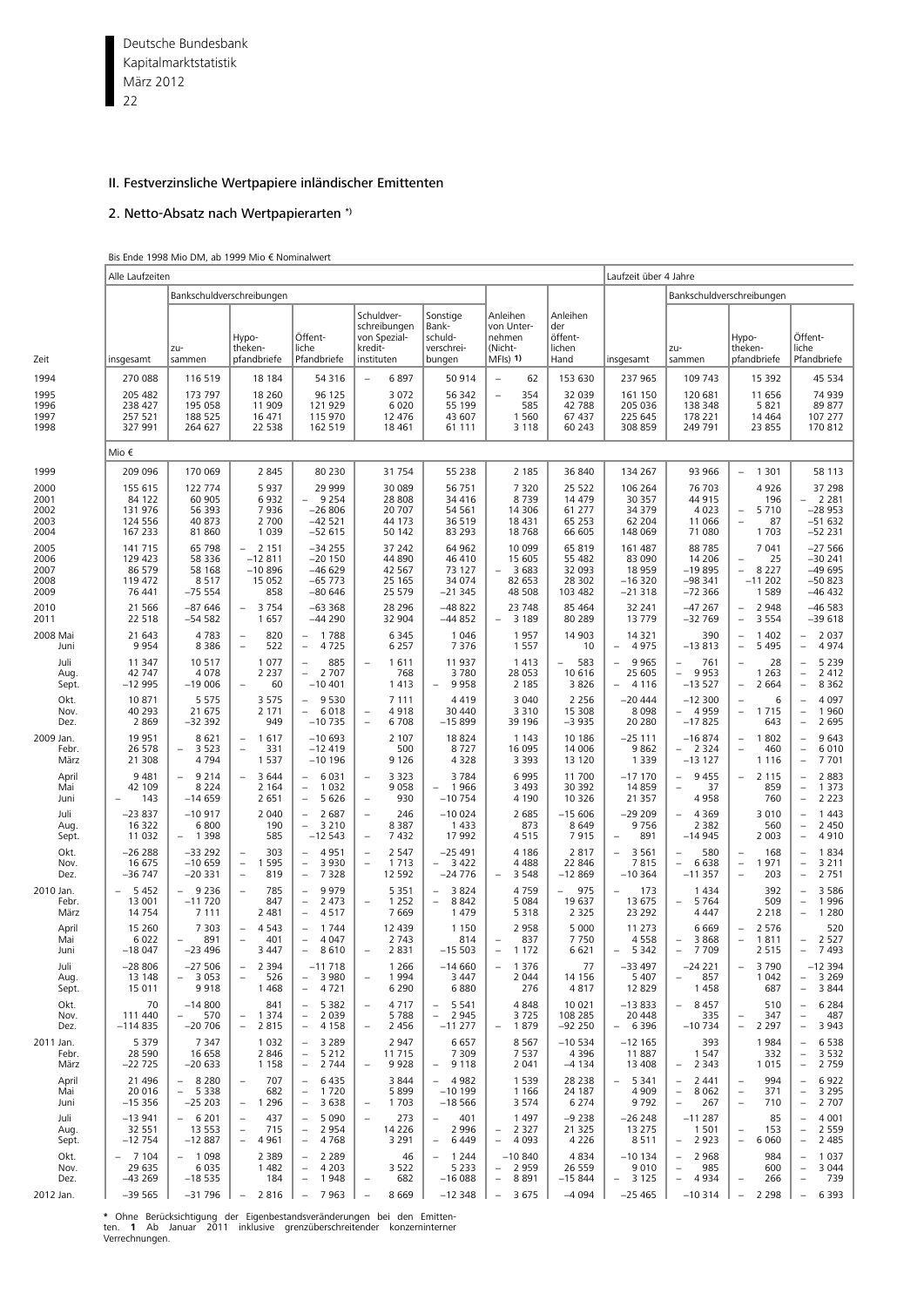|                                                                     |                                                         |                                                                                                                           |                                                               |                                                               |                                                         | Laufzeit bis einschließlich 4 Jahren                                                      |                                                                                                         |                                                                                                                   |                                                                                       |                                                                                        |                                                                   |                                                          |                                              |
|---------------------------------------------------------------------|---------------------------------------------------------|---------------------------------------------------------------------------------------------------------------------------|---------------------------------------------------------------|---------------------------------------------------------------|---------------------------------------------------------|-------------------------------------------------------------------------------------------|---------------------------------------------------------------------------------------------------------|-------------------------------------------------------------------------------------------------------------------|---------------------------------------------------------------------------------------|----------------------------------------------------------------------------------------|-------------------------------------------------------------------|----------------------------------------------------------|----------------------------------------------|
|                                                                     |                                                         |                                                                                                                           |                                                               |                                                               |                                                         |                                                                                           | Bankschuldverschreibungen                                                                               |                                                                                                                   |                                                                                       |                                                                                        |                                                                   |                                                          |                                              |
| Schuldver-<br>schreibungen<br>von Spezial-<br>kredit-<br>instituten |                                                         | Sonstige<br>Bank-<br>schuld-<br>verschrei-<br>bungen                                                                      | Anleihen<br>von Unter-<br>nehmen<br>(Nicht-<br>$MF(s)$ 1)     | Anleihen<br>der<br>öffent-<br>lichen<br>Hand                  | insgesamt                                               | zu-<br>sammen                                                                             | Hypo-<br>theken-<br>pfandbriefe                                                                         | Öffent-<br>liche<br>Pfandbriefe                                                                                   | Schuldver-<br>schreibungen<br>von Spezial-<br>kredit-<br>instituten                   | Sonstige<br>Bank-<br>schuld-<br>verschrei-<br>bungen                                   | Anleihen<br>von Unter-<br>nehmen<br>(Nicht-<br>$MF(s)$ 1)         | Anleihen<br>der<br>öffent-<br>lichen<br>Hand             | Zeit                                         |
|                                                                     | 16 282                                                  | 32 539                                                                                                                    | 121<br>$\overline{\phantom{a}}$                               | 128 341                                                       | 32 123                                                  | 6775                                                                                      | 2 7 9 3                                                                                                 | 8783                                                                                                              | 23 176<br>$\overline{\phantom{a}}$                                                    | 18 375                                                                                 | 59                                                                | 25 291                                                   | 1994                                         |
| $\overline{\phantom{0}}$                                            | 5 3 3 1<br>3 3 3 2<br>10 3 64<br>22 814                 | 28 755<br>45 983<br>46 118<br>32 310                                                                                      | 348<br>$\overline{\phantom{a}}$<br>545<br>1 5 2 5<br>2814     | 40 819<br>66 142<br>45 900<br>56 255                          | 44 328<br>33 394<br>31878<br>19 131                     | 53 115<br>56 711<br>10 305<br>14836                                                       | 6 607<br>6 0 8 7<br>2 0 0 6<br>1 3 1 7<br>$\overline{\phantom{m}}$                                      | 21 185<br>32 050<br>8694<br>8 2 9 3<br>÷,                                                                         | 2 2 6 0<br>$\qquad \qquad -$<br>9 3 5 2<br>2 1 1 3<br>4 3 4 9<br>Ē,                   | 27 584<br>9 2 1 8<br>2 5 1 1<br>$\overline{\phantom{a}}$<br>28 799                     | 6<br>$\equiv$<br>40<br>35<br>305                                  | $-8780$<br>$-233357$<br>21 5 38<br>3 9 9 1               | 1995<br>1996<br>1997<br>1998                 |
| Mio €                                                               |                                                         |                                                                                                                           |                                                               |                                                               |                                                         |                                                                                           |                                                                                                         |                                                                                                                   |                                                                                       |                                                                                        |                                                                   |                                                          |                                              |
|                                                                     | 20 035<br>10 010<br>23 5 65<br>9737<br>30 372<br>31 373 | 17 116<br>24 4 67<br>23 437<br>28 950<br>32 416<br>90 235                                                                 | 2 2 6 2<br>6 0 0 7<br>6480<br>11 707<br>10 141<br>18 3 38     | 38 0 39<br>23 5 5 4<br>$-21040$<br>18 650<br>41 000<br>58 653 | 74827<br>49 351<br>53 766<br>97 599<br>62 350<br>19 163 | 76 103<br>46 071<br>15 989<br>52 371<br>29 807<br>10782                                   | 4 1 4 2<br>1 0 1 0<br>6739<br>13 647<br>2 7 8 9<br>665<br>$\qquad \qquad -$                             | 22 119<br>7 300<br>$\qquad \qquad -$<br>6972<br>$\equiv$<br>2 1 4 7<br>9 1 1 2<br>384<br>$\overline{\phantom{0}}$ | 11 720<br>20 079<br>5 2 4 5<br>10 968<br>13 803<br>18 770                             | 38 124<br>32 284<br>10 981<br>25 608<br>4 100<br>6943<br>$\overline{\phantom{a}}$      | 77<br>$\equiv$<br>1312<br>2 2 5 8<br>2 601<br>8 2 9 2<br>432      | $-1202$<br>1968<br>35 5 18<br>42 627<br>24 2 5 3<br>7950 | 1999<br>2000<br>2001<br>2002<br>2003<br>2004 |
| $\overline{\phantom{a}}$                                            | 30 968<br>32 046<br>20 782<br>1869<br>7 4 3 7           | 78 343<br>12 4 29<br>17 247<br>$-34450$<br>$-34959$                                                                       | 9573<br>7 300<br>9878<br>78 376<br>41 175                     | 63 129<br>61 585<br>28 977<br>3 6 4 9<br>9870                 | $-19769$<br>46 330<br>67 618<br>135 789<br>97 760       | $-22989$<br>44 131<br>78 061<br>106 860<br>$-3186$                                        | 9 1 9 3<br>$\overline{\phantom{a}}$<br>$-12786$<br>$-2667$<br>26 253<br>731<br>$\overline{\phantom{a}}$ | 6686<br>$\overline{\phantom{0}}$<br>10 091<br>3 0 6 8<br>$-14951$<br>$-34213$                                     | 6 2 7 4<br>12 844<br>21 783<br>27 033<br>18 143                                       | $-13379$<br>33 981<br>55 882<br>68 523<br>13 614                                       | 528<br>8 3 0 4<br>$-13560$<br>4 2 7 5<br>7 3 3 6                  | 2 6 9 2<br>$-6104$<br>3 1 1 5<br>24 654<br>93 614        | 2005<br>2006<br>2007<br>2008<br>2009         |
|                                                                     | 27 709<br>35 349                                        | $-25446$<br>$-24947$                                                                                                      | 16733<br>$-10595$                                             | 62 774<br>57 145                                              | $-10676$<br>8737                                        | $-40382$<br>$-21812$                                                                      | 804<br>$\equiv$<br>5 2 1 1                                                                              | $-16787$<br>4674<br>$\overline{\phantom{0}}$                                                                      | 584<br>2 4 4 6<br>$\overline{\phantom{m}}$                                            | $-23375$<br>$-19905$                                                                   | 7017<br>7 4 0 7                                                   | 22 688<br>23 143                                         | 2010<br>2011                                 |
|                                                                     | 5810<br>545                                             | 1982<br>$\equiv$<br>3889                                                                                                  | 1425<br>1608                                                  | 12 507<br>7 2 3 1                                             | 7322<br>14 9 29                                         | 4 3 9 3<br>22 200                                                                         | 582<br>4973                                                                                             | 249<br>249                                                                                                        | 535<br>5 7 1 2                                                                        | 3 0 2 8<br>11 265                                                                      | 532<br>50<br>$\overline{\phantom{a}}$                             | 2 3 9 6<br>$-7220$                                       | 2008 Mai<br>Juni                             |
| $\overline{\phantom{0}}$<br>L,                                      | 50<br>4822<br>897                                       | 4556<br>3 9 8 1<br>$\overline{\phantom{a}}$<br>$\equiv$<br>1 604                                                          | 1950<br>27 260<br>2 2 3 5                                     | $-111153$<br>8 2 9 8<br>7 1 7 6                               | 21 311<br>17 142<br>8879                                | 11 278<br>14 031<br>$-5479$                                                               | 1 1 0 5<br>974<br>2 604                                                                                 | 4 3 5 3<br>295<br>2 0 3 9<br>$\overline{\phantom{0}}$                                                             | 1 5 6 2<br>$\overline{\phantom{a}}$<br>5 5 9 1<br>2 3 1 0                             | 7 3 8 1<br>7761<br>8 3 5 4<br>$\overline{\phantom{a}}$                                 | 537<br>$\overline{\phantom{a}}$<br>793<br>50                      | 10 570<br>2 3 1 8<br>$-3350$                             | Juli<br>Aug.<br>Sept                         |
| $\overline{\phantom{0}}$<br>$\overline{\phantom{0}}$<br>L,          | 1 0 8 3<br>1 3 9 1<br>4 2 9 1                           | 7 1 1 5<br>107<br>$-11482$                                                                                                | 1 5 0 5<br>3 0 7 3<br>36 940                                  | $-9649$<br>9984<br>1 1 6 5                                    | 31 316<br>32 195<br>$-17412$                            | 17876<br>26 634<br>$-14568$                                                               | 3 5 8 1<br>3886<br>306                                                                                  | 5 4 3 3<br>4 0 5 7<br>$\overline{\phantom{m}}$<br>8 0 4 0<br>$\overline{\phantom{0}}$                             | 8 1 9 3<br>3 5 2 8<br>$\overline{\phantom{a}}$<br>2 4 1 7<br>$\overline{\phantom{a}}$ | 11 534<br>30 333<br>$-4417$                                                            | 1 5 3 5<br>236<br>2 2 5 6                                         | 11 905<br>5 3 2 5<br>$-5100$                             | Okt.<br>Nov.<br>Dez.                         |
| L.                                                                  | 1 4 5 3<br>5 7 1 2<br>1886                              | 3 9 7 6<br>$\equiv$<br>$\overline{\phantom{0}}$<br>1 5 6 6<br>$\overline{\phantom{a}}$<br>8 4 2 9                         | 745<br>9 3 5 7<br>4598                                        | $-8982$<br>2828<br>9867                                       | 45 063<br>16 716<br>19 969                              | 25 4 96<br>$-1199$<br>17921                                                               | 184<br>129<br>421                                                                                       | 1 0 5 0<br>6408<br>L,<br>$\equiv$<br>2 4 9 6                                                                      | 3 5 6 1<br>5 2 1 2<br>$\overline{\phantom{0}}$<br>7 2 4 0                             | 22 801<br>10 292<br>12 757                                                             | 399<br>6738<br>$-1205$                                            | 19 169<br>11 177<br>3 2 5 3                              | 2009 Jan.<br>Febr<br>März                    |
| $\overline{\phantom{0}}$                                            | 2 1 4 3<br>1 5 8 9<br>2 8 8 0                           | 2 3 1 4<br>$\overline{\phantom{a}}$<br>$\equiv$<br>1 1 1 1<br>3 5 4 1                                                     | 5 4 4 7<br>2 7 4 3<br>4852                                    | $-13162$<br>12 153<br>11 548                                  | 26 651<br>27 250<br>$-21500$                            | 241<br>8 2 6 1<br>$-19617$                                                                | 1528<br>$\overline{\phantom{a}}$<br>1 3 0 5<br>1891                                                     | 3 1 4 8<br>341<br>3 4 0 3                                                                                         | 1 1 8 0<br>$\overline{\phantom{0}}$<br>7 4 7 0<br>3811<br>$\overline{\phantom{a}}$    | 6 0 9 8<br>855<br>$\overline{\phantom{a}}$<br>$-14295$                                 | 1 5 4 9<br>750<br>661<br>$\overline{\phantom{a}}$                 | 24 862<br>18 2 3 9<br>$-1222$                            | April<br>Mai<br>Juni                         |
| $\overline{\phantom{0}}$<br>$\overline{\phantom{0}}$                | 466<br>3 0 9 1<br>8 4 0 4                               | 5 4 6 9<br>1 1 8 1<br>3 6 3 4<br>$\equiv$                                                                                 | 2 1 3 5<br>658<br>3938                                        | $-26976$<br>6716<br>10 116                                    | 5 3 7 2<br>6 5 6 6<br>11 923                            | 6 5 4 8<br>$\overline{\phantom{0}}$<br>4418<br>13 547                                     | 970<br>$\overline{\phantom{0}}$<br>$\overline{\phantom{0}}$<br>371<br>1418<br>$\equiv$                  | 1 2 4 4<br>$\overline{a}$<br>760<br>7 6 3 3                                                                       | 220<br>5 2 9 6<br>972                                                                 | 4 5 5 5<br>$-$<br>252<br>21 626                                                        | 550<br>215<br>577                                                 | 11 370<br>1934<br>$-2201$                                | Juli<br>Aug<br>Sept                          |
|                                                                     | 3 3 2 8<br>606<br>2 0 2 3                               | 1907<br>$\qquad \qquad -$<br>$\overline{a}$<br>850<br>$-10425$                                                            | 4 4 7 3<br>3 3 0 9<br>$-1080$                                 | $-7454$<br>11 144<br>2 0 7 2<br>$-4619$                       | $-227$<br>8860<br>$-26383$<br>$\overline{\phantom{0}}$  | $-32711$<br>4 0 2 1<br>$\overline{\phantom{0}}$<br>$\equiv$<br>8974                       | 135<br>$\overline{\phantom{m}}$<br>377<br>616<br>$\overline{\phantom{a}}$                               | 3 1 1 7<br>$\overline{\phantom{0}}$<br>$\overline{a}$<br>718<br>4577                                              | 5 8 7 5<br>$\overline{\phantom{a}}$<br>1 1 0 7<br>$\overline{\phantom{a}}$<br>10 569  | $-23584$<br>2 5 7 2<br>$\equiv$<br>$-14351$                                            | 287<br>$\overline{\phantom{a}}$<br>1 1 7 9<br>$-2468$<br>1747     | 10 272<br>11 702<br>$-14941$                             | Okt.<br>Nov.<br>Dez.                         |
|                                                                     | 7 0 8 8<br>1 0 7 1<br>4825                              | 2 4 6 0<br>$\overline{\phantom{a}}$<br>5 3 4 8<br>$\overline{\phantom{0}}$<br>$\overline{\phantom{a}}$<br>1 3 1 6<br>924  | 3 0 1 2<br>4 4 8 3<br>4 2 5 0                                 | 14 9 56<br>14 5 9 5                                           | 5 2 7 9<br>674<br>8538                                  | $-10670$<br>5957<br>$\overline{\phantom{0}}$<br>2 6 6 4                                   | 1 1 7 6<br>$\overline{\phantom{a}}$<br>337<br>263                                                       | 6 3 9 3<br>$\overline{\phantom{0}}$<br>477<br>3 2 3 8                                                             | 1737<br>$\overline{\phantom{a}}$<br>2 3 2 3<br>$\overline{\phantom{a}}$<br>2 8 4 4    | 1 3 6 4<br>$\overline{\phantom{a}}$<br>3 4 9 4<br>$\equiv$<br>2 7 9 5                  | 602<br>068<br>1<br>409                                            | 3644<br>4681<br>$-12220$<br>3762                         | 2010 Jan.<br>Febr<br>März                    |
|                                                                     | 7801<br>1 0 6 1<br>984                                  | 591<br>$\overline{\phantom{0}}$<br>1746<br>$\overline{\phantom{a}}$                                                       | 3 3 6 7<br>261<br>$\equiv$<br>$-1245$                         | 1 2 3 7<br>8686<br>3612                                       | 3 9 8 7<br>1 4 6 5<br>$-12705$                          | 634<br>2977<br>$-15788$                                                                   | 1967<br>L,<br>1411<br>932                                                                               | 2 2 6 4<br>1 5 2 0<br>$\overline{\phantom{a}}$<br>1 1 1 7<br>$\overline{\phantom{a}}$                             | 4 6 3 8<br>1681<br>1847<br>$\overline{\phantom{0}}$                                   | 226<br>1 4 0 6<br>$-13757$                                                             | $\overline{\phantom{m}}$<br>$\overline{\phantom{a}}$<br>576<br>74 | 937<br>$\equiv$<br>3 0 0 9                               | April<br>Mai<br>Juni                         |
|                                                                     | 2 8 3 0<br>2 9 2 5<br>7628                              | 5 2 0 7<br>$\frac{1}{2}$<br>1 5 5 5<br>$\overline{\phantom{0}}$<br>3 0 1 4                                                | $-1385$<br>525<br>$\overline{\phantom{a}}$<br>736             | $-7891$<br>6789<br>10 635                                     | 4691<br>7 7 4 0<br>2 1 8 2                              | 3 2 8 6<br>$\overline{\phantom{0}}$<br>$\equiv$<br>2 1 9 6<br>8 4 6 0                     | 1 3 9 6<br>1 5 6 7<br>$\overline{\phantom{a}}$<br>781                                                   | 676<br>711<br>877<br>$\qquad \qquad -$                                                                            | 4 0 9 6<br>4920<br>1 3 3 8<br>$\overline{\phantom{0}}$                                | 9 4 5 3<br>$\bar{ }$<br>5 0 0 2<br>9894                                                | 9<br>2 5 6 9<br>- 460<br>$\overline{\phantom{a}}$                 | 7968<br>7 3 6 7<br>$-5818$                               | Juli<br>Aug.<br>Sept                         |
| $\overline{\phantom{0}}$                                            | 409<br>2 7 8 2<br>4 0 6 7                               | 3 0 9 2<br>$\overline{\phantom{0}}$<br>1614<br>$\overline{\phantom{0}}$<br>$\overline{\phantom{0}}$<br>427                | 3 2 7 1<br>2 0 3 6<br>$-1006$                                 | $-8647$<br>18 077<br>5 3 4 4                                  | 13 902<br>90 992<br>$-108439$                           | 6 3 4 3<br>$\overline{\phantom{a}}$<br>$\begin{array}{r} - & 905 \\ - & 9972 \end{array}$ | 331<br>1027<br>-<br>$\overline{a}$<br>518                                                               | 901<br>1 5 5 2<br>$\overline{a}$<br>215                                                                           | 5 1 2 6<br>$\overline{\phantom{a}}$<br>3 0 0 5<br>1611                                | 2 4 4 9<br>$\overline{\phantom{a}}$<br>1 3 3 1<br>$\overline{\phantom{a}}$<br>$-10850$ | 1 5 7 7<br>1689<br>$-873$                                         | 18 6 68<br>90 208<br>$-97594$                            | Okt.<br>Nov.<br>Dez.                         |
| $\overline{\phantom{0}}$                                            | 6 2 2 9<br>3885<br>2933                                 | 1 2 8 3<br>$\overline{\phantom{a}}$<br>862<br>2 3 3 4                                                                     | 2729<br>1 1 5 6<br>535                                        | $-15287$<br>9 1 8 5<br>15 2 16                                | 17 544<br>16 703<br>$-36133$                            | 6954<br>15 111<br>$-18290$                                                                | 953<br>$\overline{\phantom{a}}$<br>2514<br>143                                                          | 3 2 4 9<br>1680<br>15                                                                                             | 3 2 8 2<br>$\qquad \qquad -$<br>7830<br>6996                                          | 7940<br>6 4 4 8<br>$-11452$                                                            | 5838<br>6 3 8 1<br>1 5 0 6                                        | 4752<br>$-4789$<br>$-19350$                              | 2011 Jan.<br>Febr<br>März                    |
|                                                                     | 5935<br>3956<br>9529                                    | 460<br>$\qquad \qquad -$<br>$\bar{a}$<br>8 3 5 3<br>6 3 7 9                                                               | $-1425$<br>$-2730$<br>1 4 2 6                                 | $-1475$<br>15 702<br>8633                                     | 26 838<br>15 106<br>$-25148$                            | $-5839$<br>2725<br>$-24936$                                                               | 287<br>1053<br>586<br>$\qquad \qquad -$                                                                 | 487<br>1 575<br>931                                                                                               | 2 0 9 1<br>$\overline{\phantom{0}}$<br>1943<br>11 2 3 2<br>$\overline{\phantom{a}}$   | $-4522$<br>$-1847$<br>$-12$ 187                                                        | 2 9 6 4<br>3897<br>2 1 4 8                                        | 29 713<br>8 4 8 5<br>$-2360$                             | April<br>Mai<br>Juni                         |
| $\overline{\phantom{0}}$                                            | 4685<br>6 1 1 7<br>7975                                 | 2 6 8 6<br>$\qquad \qquad -$<br>$\overline{\phantom{0}}$<br>1 9 0 3<br>$\overline{\phantom{0}}$<br>2 3 5 3                | 744<br>$\overline{\phantom{a}}$<br>$\equiv$<br>824<br>$-2513$ | $-14217$<br>12 5 98<br>13 946                                 | 12 306<br>19 27 6<br>$-21265$                           | 5 0 8 7<br>12 051<br>$-9964$                                                              | 521<br>$\qquad \qquad -$<br>$\frac{1}{2}$<br>562<br>1 0 9 9                                             | 1 0 8 9<br>$\overline{\phantom{0}}$<br>396<br>L,<br>2 2 8 3<br>$\overline{\phantom{0}}$                           | 4412<br>8 1 0 9<br>4684<br>$\overline{\phantom{0}}$                                   | 2 2 8 5<br>4899<br>$-4096$                                                             | 2 2 4 1<br>$-1502$<br>$-1580$                                     | 4979<br>8728<br>$-9721$                                  | Juli<br>Aug.<br>Sept                         |
| ÷,                                                                  | 559<br>293<br>925<br>382                                | 3 4 7 4<br>$\overline{\phantom{0}}$<br>1752<br>3 0 0 4<br>$\overline{\phantom{a}}$<br>2 0 0 5<br>$\overline{\phantom{0}}$ | 399<br>$-3610$<br>$-4994$<br>$-4451$                          | $-7565$<br>13 606<br>6803<br>$-10700$                         | 3 0 3 0<br>20 625<br>$-40$ 145<br>$-14100$              | 1870<br>7020<br>$-13601$<br>$-21482$                                                      | 1 4 0 5<br>882<br>450<br>518                                                                            | 1 2 5 2<br>$\overline{\phantom{0}}$<br>1 1 5 9<br>1 2 1 0<br>$\overline{a}$<br>1570<br>$\overline{\phantom{0}}$   | 513<br>$\overline{\phantom{a}}$<br>3815<br>243<br>9 0 5 1                             | 2 2 3 0<br>3 4 8 2<br>$-13085$<br>$-10343$                                             | $-11239$<br>651<br>$-3898$<br>776                                 | 12 3 9 9<br>12 953<br>$-22646$<br>6 60 6                 | Okt.<br>Nov.<br>Dez.<br>2012 Jan.            |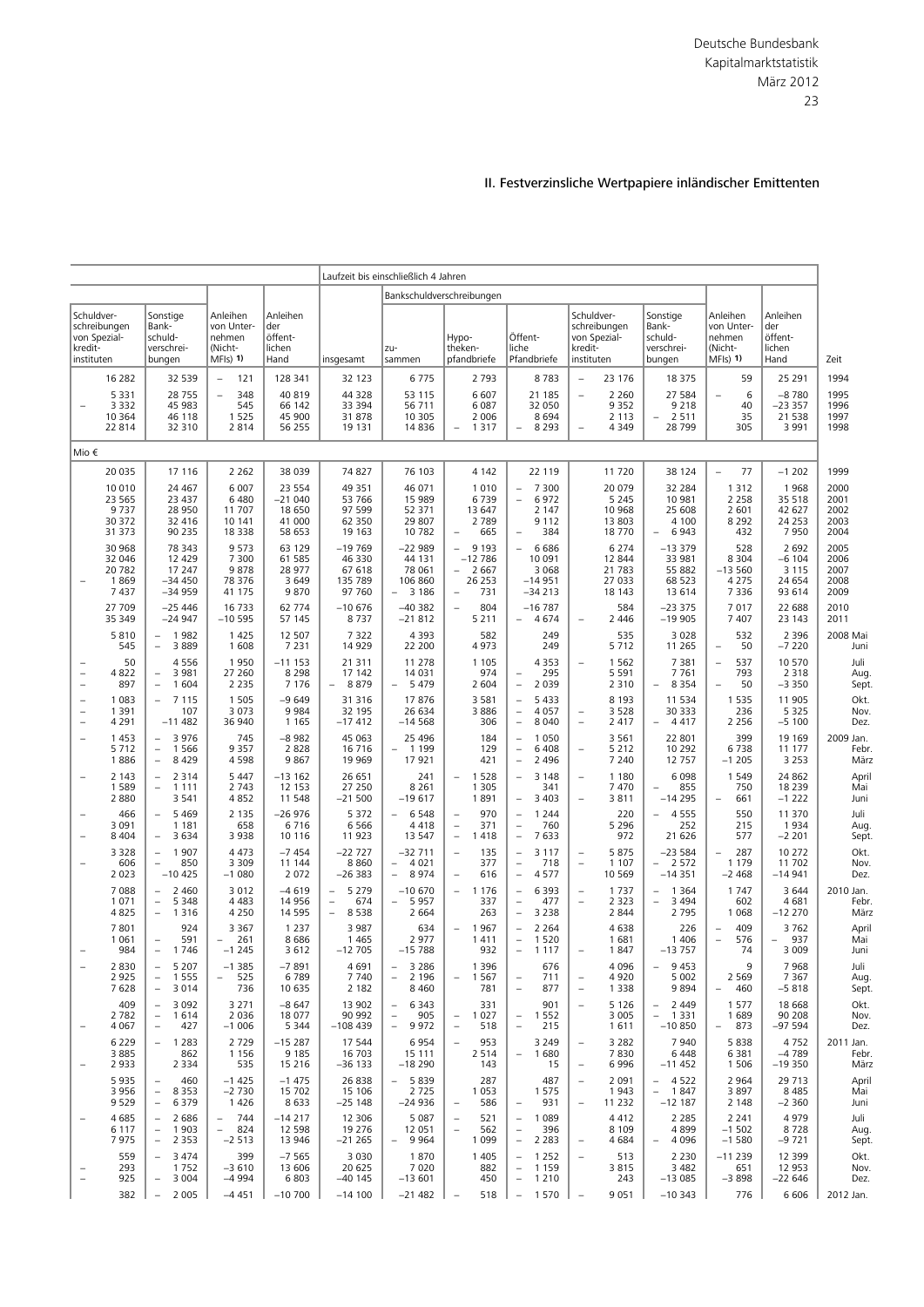Deutsche Bundesbank 24 Kapitalmarktstatistik März 2012

# II. Festverzinsliche Wertpapiere inländischer Emittenten

# 3. Tilgung nach Wertpapierarten

#### Bis Ende 1998 Mio DM, ab 1999 Mio € Nominalwert

|           | Alle Laufzeiten |               |                                 |                                 |                                                                     |                                                      |                                                           |                                              | Laufzeit über 4 Jahre |               |                                 |                                 |
|-----------|-----------------|---------------|---------------------------------|---------------------------------|---------------------------------------------------------------------|------------------------------------------------------|-----------------------------------------------------------|----------------------------------------------|-----------------------|---------------|---------------------------------|---------------------------------|
|           |                 |               | Bankschuldverschreibungen       |                                 |                                                                     |                                                      |                                                           |                                              |                       |               | Bankschuldverschreibungen       |                                 |
| Zeit      | insgesamt       | zu-<br>sammen | Hypo-<br>theken-<br>pfandbriefe | Öffent-<br>liche<br>Pfandbriefe | Schuldver-<br>schreibungen<br>von Spezial-<br>kredit-<br>instituten | Sonstige<br>Bank-<br>schuld-<br>verschrei-<br>bungen | Anleihen<br>von Unter-<br>nehmen<br>(Nicht-<br>$MF(s)$ 1) | Anleihen<br>der<br>öffent-<br>lichen<br>Hand | insgesamt             | zu-<br>sammen | Hypo-<br>theken-<br>pfandbriefe | Öffent-<br>liche<br>Pfandbriefe |
| 1993      | 329 913         | 274 849       | 27 196                          | 95 579                          | 47 181                                                              | 104 895                                              | 276                                                       | 54 790                                       | 173 461               | 123 448       | 20 440                          | 64 618                          |
| 1994      | 357 242         | 296 067       | 26 728                          | 95 801                          | 46 704                                                              | 126 838                                              | 548                                                       | 60 628                                       | 191 404               | 135 062       | 21 005                          | 64 197                          |
| 1995      | 414 639         | 296 784       | 25 0 29                         | 112 721                         | 38 501                                                              | 120 537                                              | 554                                                       | 117 304                                      | 248 318               | 151 082       | 18 800                          | 66 689                          |
| 1996      | 493 563         | 368 020       | 29 530                          | 124 620                         | 47 488                                                              | 166 381                                              | 1 1 5 7                                                   | 124 387                                      | 268 526               | 184 372       | 22 079                          | 77 936                          |
| 1997      | 589 048         | 433 159       | 36 692                          | 160 784                         | 42 3 54                                                             | 193 327                                              | 355                                                       | 155 536                                      | 337 688               | 202 248       | 26 7 26                         | 103 732                         |
| 1998      | 702 836         | 524 408       | 48 833                          | 182 090                         | 53 677                                                              | 239 809                                              | 274                                                       | 178 155                                      | 385 556               | 246 655       | 36 038                          | 117 808                         |
|           | Mio €           |               |                                 |                                 |                                                                     |                                                      |                                                           |                                              |                       |               |                                 |                                 |
| 1999      | 362 174         | 278 146       | 24 753                          | 107 429                         | 28 004                                                              | 117 959                                              | 385                                                       | 83 642                                       | 190 621               | 133 028       | 18 010                          | 65 956                          |
| 2000      | 503 531         | 378 121       | 28 591                          | 113 107                         | 64 4 67                                                             | 171955                                               | 794                                                       | 124 613                                      | 213 066               | 132 483       | 15 795                          | 65 365                          |
| 2001      | 603 867         | 444 743       | 27 850                          | 121 847                         | 77 359                                                              | 217 690                                              | 2 5 9 1                                                   | 156 532                                      | 269 393               | 157 422       | 16 4 26                         | 78 621                          |
| 2002      | 686 748         | 512839        | 33 563                          | 146 684                         | 96 799                                                              | 235 794                                              | 3 2 6 4                                                   | 170 646                                      | 274 780               | 172 460       | 22 052                          | 88 412                          |
| 2003      | 834 360         | 627 128       | 45 129                          | 150 439                         | 96 223                                                              | 335 339                                              | 4 0 8 1                                                   | 203 152                                      | 307 130               | 209 035       | 23 302                          | 106 798                         |
| 2004      | 823 168         | 606 983       | 32 732                          | 143 429                         | 112 208                                                             | 318 612                                              | 12 748                                                    | 203 435                                      | 276 698               | 204 727       | 18 3 5 7                        | 100 479                         |
| 2005      | 847 194         | 626 384       | 30 369                          | 138 238                         | 122 769                                                             | 335 009                                              | 14 2 5 2                                                  | 206 557                                      | 264 038               | 188 901       | 13 822                          | 91 417                          |
| 2006      | 796 440         | 563 720       | 37 296                          | 119 778                         | 94 304                                                              | 312 343                                              | 14 371                                                    | 218 350                                      | 254 878               | 176 631       | 17 292                          | 78 054                          |
| 2007      | 934 955         | 685 449       | 30 105                          | 129 350                         | 153 157                                                             | 372 837                                              | 18728                                                     | 230 781                                      | 296 459               | 203 554       | 18 408                          | 81 027                          |
| 2008      | 1217864         | 952 754       | 36 206                          | 136 295                         | 357 650                                                             | 422 603                                              | 12 441                                                    | 252 671                                      | 403 833               | 289 041       | 24 386                          | 82 215                          |
| 2009      | 1457 175        | 1134 369      | 39 5 65                         | 118 261                         | 305 985                                                             | 670 559                                              | 27868                                                     | 294 936                                      | 383 316               | 257 941       | 18 643                          | 66 925                          |
| 2010      | 1353 573        | 845 400       | 39 981                          | 96 906                          | 335 531                                                             | 372 979                                              | 29 907                                                    | 478 267                                      | 349 445               | 216 439       | 18 4 18                         | 61721                           |
| 2011      | 1315 250        | 713 363       | 29 773                          | 68 585                          | 343 971                                                             | 271 034                                              | 89 803                                                    | 512 085                                      | 354 260               | 186 079       | 16 694                          | 48 117                          |
| 2008 Mai  | 89 921          | 81 952        | 2 5 6 4                         | 12 3 3 0                        | 27817                                                               | 39 242                                               | 569                                                       | 7 4 0 0                                      | 32 878                | 31 419        | 1831                            | 8647                            |
| Juni      | 103 463         | 80 816        | 8 1 2 6                         | 11 130                          | 26 767                                                              | 34 792                                               | 1 1 0 2                                                   | 21 546                                       | 29 768                | 28 2 8 0      | 7 1 5 2                         | 7985                            |
| Juli      | 103 760         | 70 128        | 1 5 4 9                         | 8 1 8 5                         | 35 045                                                              | 25 349                                               | 1 0 4 2                                                   | 32 591                                       | 40 439                | 15 148        | 565                             | 6726                            |
| Aug.      | 60 489          | 52 172        | 835                             | 7712                            | 22 2 34                                                             | 21 391                                               | 729                                                       | 7587                                         | 18 2 65               | 17 226        | 453                             | 3763                            |
| Sept.     | 114 888         | 91 687        | 3879                            | 19 014                          | 30 992                                                              | 37 802                                               | 465                                                       | 22 7 36                                      | 35 312                | 34 4 98       | 3 4 6 0                         | 13 601                          |
| Okt.      | 107 548         | 81774         | 1 2 9 1                         | 13 118                          | 29 5 60                                                             | 37 805                                               | 266                                                       | 25 508                                       | 41 788                | 23 180        | 686                             | 5 3 5 6                         |
| Nov.      | 90 283          | 81 383        | 4 2 5 2                         | 7624                            | 32 585                                                              | 36 921                                               | 247                                                       | 8653                                         | 15 3 36               | 14 0 28       | 2 9 4 5                         | 2698                            |
| Dez.      | 139 429         | 114 584       | 3831                            | 13 4 55                         | 31 662                                                              | 65 636                                               | 3 0 0 6                                                   | 21 840                                       | 33 0 22               | 31 078        | 1 1 4 0                         | 3896                            |
| 2009 Jan. | 145 779         | 114 370       | 2914                            | 12 796                          | 35 000                                                              | 63 660                                               | 3 3 1 8                                                   | 28 091                                       | 52 938                | 30 926        | 2 0 6 7                         | 10 380                          |
| Febr.     | 92 888          | 79 979        | 2 8 0 6                         | 16827                           | 29 5 25                                                             | 30 822                                               | 889                                                       | 12 0 20                                      | 26 999                | 22 3 65       | 1916                            | 7730                            |
| März      | 111 855         | 83 550        | 1891                            | 12 959                          | 22 815                                                              | 45 885                                               | 2 3 1 8                                                   | 25 986                                       | 33 621                | 29 623        | 699                             | 8706                            |
| April     | 130 797         | 101 549       | 6 2 2 6                         | 9 3 3 2                         | 24 346                                                              | 61 645                                               | 290                                                       | 28 958                                       | 42 947                | 23 330        | 3726                            | 4958                            |
| Mai       | 89 149          | 75 370        | 2 9 0 1                         | 5 1 6 9                         | 21 537                                                              | 45 763                                               | 2 0 6 4                                                   | 11 7 14                                      | 17 532                | 14 5 49       | 1834                            | 3 3 4 0                         |
| Juni      | 133 658         | 105 901       | 3 9 2 1                         | 10746                           | 23 047                                                              | 68 186                                               | 4510                                                      | 23 247                                       | 21 945                | 17 405        | 1 707                           | 5 0 1 9                         |
| Juli      | 126 034         | 74 771        | 3 6 6 8                         | 7 0 2 2                         | 27 796                                                              | 36 285                                               | 2 7 0 5                                                   | 48 5 58                                      | 59 911                | 22 173        | 486                             | 4 6 4 2                         |
| Aug.      | 120 134         | 105 560       | 2 3 5 2                         | 6 3 6 3                         | 20 5 63                                                             | 76 283                                               | 881                                                       | 13 694                                       | 12 754                | 11 608        | 362                             | 4 0 3 0                         |
| Sept.     | 104 930         | 75 720        | 2 8 1 0                         | 15 5 97                         | 35 392                                                              | 21 921                                               | 1915                                                      | 27 294                                       | 27 924                | 25 681        | 198                             | 7 2 7 0                         |
| Okt.      | 125 090         | 87 591        | 2 9 9 2                         | 7 7 6 4                         | 27 512                                                              | 49 323                                               | 3 1 3 6                                                   | 34 3 6 3                                     | 38 965                | 16 411        | 1882                            | 3674                            |
| Nov.      | 124 109         | 108 557       | 4 0 9 8                         | 5 3 2 4                         | 20 040                                                              | 79 094                                               | 982                                                       | 14 570                                       | 18 5 21               | 17 109        | 2 6 2 0                         | 3886                            |
| Dez.      | 152 752         | 121 451       | 2 9 8 6                         | 8 3 6 2                         | 18412                                                               | 91 692                                               | 4860                                                      | 26 441                                       | 29 25 9               | 26 761        | 1 1 4 6                         | 3 2 9 0                         |
| 2010 Jan. | 115 244         | 73 530        | 3 1 7 7                         | 13 4 43                         | 30721                                                               | 26 188                                               | 2 0 5 0                                                   | 39 664                                       | 46 696                | 21 4 92       | 314                             | 6 4 4 2                         |
| Febr.     | 81 437          | 64 967        | 1 0 9 3                         | 6 6 4 4                         | 32 445                                                              | 24 785                                               | 993                                                       | 15 477                                       | 19 591                | 16 492        | 451                             | 4 2 2 3                         |
| März      | 94 804          | 60 042        | 1 1 9 0                         | 7678                            | 28 506                                                              | 22 667                                               | 1865                                                      | 32 898                                       | 16 909                | 13 427        | 204                             | 2 1 5 3                         |
| April     | 91 753          | 54 965        | 6 3 7 0                         | 4 4 0 8                         | 26 089                                                              | 18 0 98                                              | 1 3 2 0                                                   | 35 4 68                                      | 31 294                | 12 155        | 3 5 0 3                         | 1720                            |
| Mai       | 72 391          | 48 970        | 4 0 2 9                         | 5 2 7 4                         | 22 488                                                              | 17 179                                               | 2 2 5 8                                                   | 21 1 62                                      | 16 230                | 11 4 68       | 3 5 0 4                         | 2 7 4 5                         |
| Juni      | 185 015         | 139 394       | 4428                            | 12 984                          | 27 692                                                              | 94 290                                               | 4 3 9 2                                                   | 41 2 2 9                                     | 35 868                | 21 887        | 1 0 8 0                         | 8789                            |
| Juli      | 127 398         | 86 424        | 7966                            | 16 285                          | 27 351                                                              | 34 822                                               | 4511                                                      | 36 4 63                                      | 64 107                | 37 393        | 4728                            | 15 489                          |
| Aug.      | 80 966          | 64 025        | 2 0 3 3                         | 4817                            | 34 136                                                              | 23 039                                               | 2 0 4 7                                                   | 14 8 94                                      | 17582                 | 13 441        | 62                              | 3 5 5 7                         |
| Sept.     | 100 661         | 65 143        | 1 6 3 4                         | 7 0 6 7                         | 22 096                                                              | 34 346                                               | 3870                                                      | 31 649                                       | 22 450                | 16 636        | 518                             | 4626                            |
| Okt.      | 116 488         | 62 28 6       | 1 1 4 5                         | 8 4 4 5                         | 28 624                                                              | 24 072                                               | 751                                                       | 53 451                                       | 38 761                | 19 904        | 325                             | 6 6 4 5                         |
| Nov.      | 76 546          | 55 205        | 1 9 0 9                         | 3735                            | 27 5 68                                                             | 21 992                                               | 1779                                                      | 19 5 62                                      | 16 122                | 11 349        | 612                             | 974                             |
| Dez.      | 210 870         | 70 449        | 5 0 0 7                         | 6 1 2 6                         | 27815                                                               | 31 501                                               | 4 0 7 1                                                   | 136 350                                      | 23 835                | 20 795        | 3 1 1 7                         | 4 3 5 8                         |
| 2011 Jan. | 139 813         | 64 49 6       | 2 9 3 2                         | 10 656                          | 29 064                                                              | 21 843                                               | 7895                                                      | 67 423                                       | 61799                 | 23 376        | 912                             | 9837                            |
| Febr.     | 82 460          | 51 097        | 1 2 1 4                         | 7 2 8 2                         | 23 769                                                              | 18833                                                | 2 3 6 8                                                   | 28 9 95                                      | 19819                 | 15 200        | 963                             | 4 0 4 1                         |
| März      | 123 776         | 63 890        | 3 0 5 7                         | 3891                            | 30 362                                                              | 26 580                                               | 6010                                                      | 53 876                                       | 20 164                | 15 3 45       | 1 0 0 6                         | 3 0 1 3                         |
| April     | 103 684         | 54 269        | 2 3 5 0                         | 9 3 8 9                         | 22 948                                                              | 19 5 82                                              | 6 6 0 3                                                   | 42 813                                       | 43 747                | 15 761        | 1 5 9 3                         | 8 0 3 1                         |
| Mai       | 89 261          | 66 581        | 2 807                           | 4866                            | 32 683                                                              | 26 224                                               | 6 5 8 4                                                   | 16 0 96                                      | 24 5 99               | 18 5 24       | 1941                            | 3 6 4 4                         |
| Juni      | 116 481         | 72 263        | 3 1 6 8                         | 5749                            | 32 555                                                              | 30 792                                               | 7 1 8 8                                                   | 37 030                                       | 26 226                | 17 956        | 1968                            | 4 0 4 9                         |
| Juli      | 115 300         | 47 697        | 1 477                           | 5 6 4 9                         | 25 295                                                              | 15 276                                               | 6962                                                      | 60 641                                       | 55 001                | 20 502        | 573                             | 4 3 2 0                         |
| Aug.      | 91 454          | 54 432        | 1 4 8 9                         | 4 1 4 1                         | 30 863                                                              | 17939                                                | 5 9 4 1                                                   | 31 081                                       | 14 121                | 10 162        | 581                             | 2 641                           |
| Sept.     | 113 816         | 65 794        | 7 4 8 3                         | 5 604                           | 31 193                                                              | 21514                                                | 7 2 1 7                                                   | 40 805                                       | 20 685                | 16 182        | 6 2 4 8                         | 2 6 4 5                         |
| Okt.      | 110 715         | 46 318        | 758                             | 3 0 4 7                         | 23 507                                                              | 19 006                                               | 13 500                                                    | 50 897                                       | 31 312                | 11 561        | 236                             | 1 2 4 5                         |
| Nov.      | 100 809         | 61 790        | 323                             | 5 3 1 6                         | 33 930                                                              | 22 221                                               | 8 2 3 1                                                   | 30 788                                       | 18 3 24               | 9 9 0 7       | 112                             | 3 2 8 4                         |
| Dez.      | 127 681         | 64 736        | 2 7 1 5                         | 2 9 9 5                         | 27 802                                                              | 31 2 2 4                                             | 11 304                                                    | 51 640                                       | 18 4 63               | 11 603        | 785                             | 1 3 6 7                         |
| 2012 Jan. | 174 945         | 93 772        | 5 2 4 7                         | 10 381                          | 49 3 5 9                                                            | 28 7 85                                              | 5 0 4 8                                                   | 76 125                                       | 61758                 | 26 918        | 3 2 3 0                         | 8010                            |

**1** Ab Januar 2011 inklusive grenzüberschreitender konzerninterner Verrech-nungen.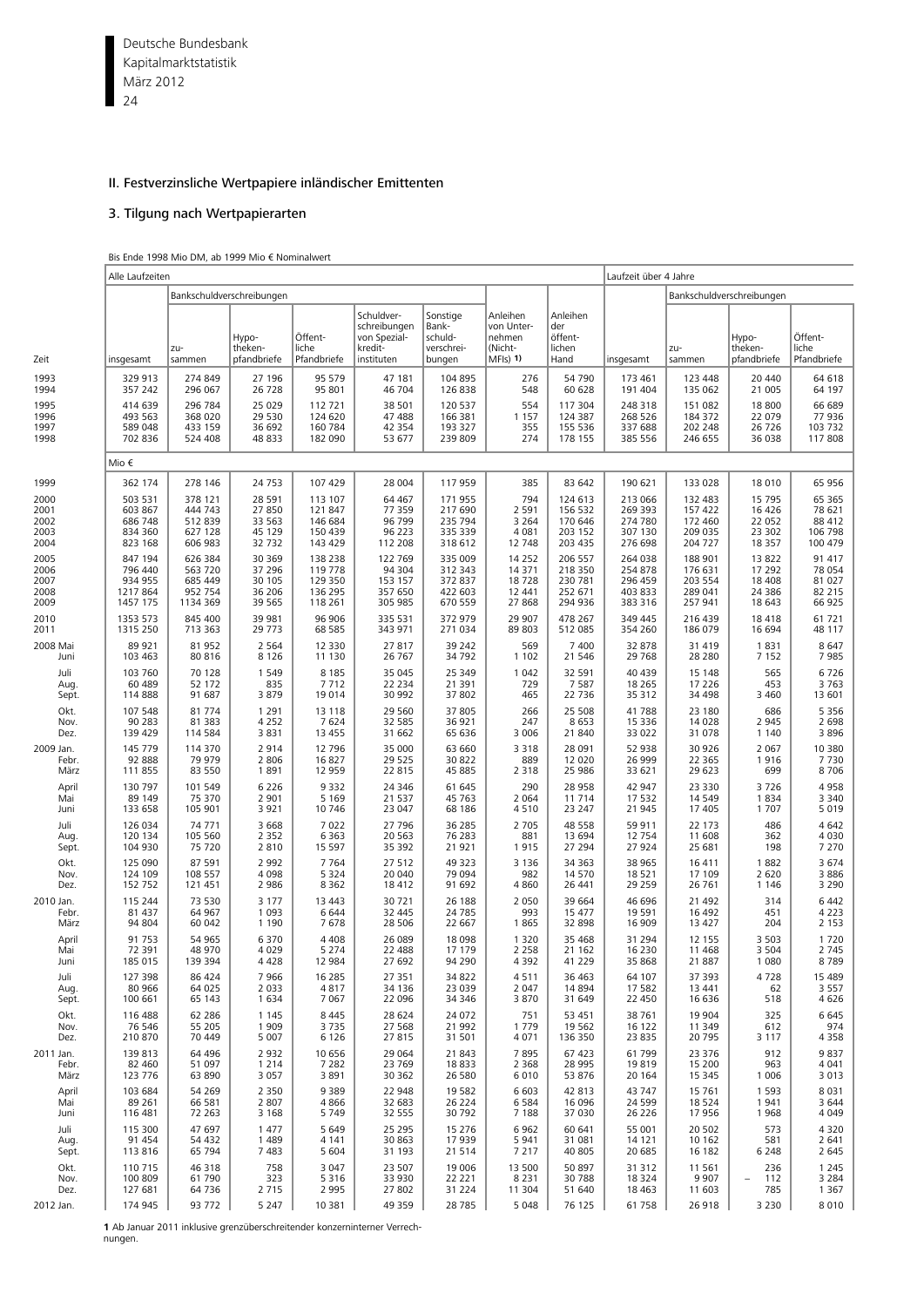|                                                                     |                                                      |                                                           | Laufzeit bis einschließlich 4 Jahren<br>Bankschuldverschreibungen |                              |                            |                                 |                                 |                                                                     |                                                      |                                                           |                                              |                      |
|---------------------------------------------------------------------|------------------------------------------------------|-----------------------------------------------------------|-------------------------------------------------------------------|------------------------------|----------------------------|---------------------------------|---------------------------------|---------------------------------------------------------------------|------------------------------------------------------|-----------------------------------------------------------|----------------------------------------------|----------------------|
|                                                                     |                                                      |                                                           |                                                                   |                              |                            |                                 |                                 |                                                                     |                                                      |                                                           |                                              |                      |
| Schuldver-<br>schreibungen<br>von Spezial-<br>kredit-<br>instituten | Sonstige<br>Bank-<br>schuld-<br>verschrei-<br>bungen | Anleihen<br>von Unter-<br>nehmen<br>(Nicht-<br>$MF(s)$ 1) | Anleihen<br>der<br>öffent-<br>lichen<br>Hand                      | insgesamt                    | zu-<br>sammen              | Hypo-<br>theken-<br>pfandbriefe | Öffent-<br>liche<br>Pfandbriefe | Schuldver-<br>schreibungen<br>von Spezial-<br>kredit-<br>instituten | Sonstige<br>Bank-<br>schuld-<br>verschrei-<br>bungen | Anleihen<br>von Unter-<br>nehmen<br>(Nicht-<br>$MF(s)$ 1) | Anleihen<br>der<br>öffent-<br>lichen<br>Hand | Zeit                 |
| 11 893                                                              | 26 498                                               | 176                                                       | 49 833                                                            | 156 456                      | 151 400                    | 6758                            | 30 960                          | 35 287                                                              | 78 394                                               | 100                                                       | 4957                                         | 1993                 |
| 12 888                                                              | 36 970                                               | 427                                                       | 55 913                                                            | 165 838                      | 161 002                    | 5723                            | 31 599                          | 33 817                                                              | 89 867                                               | 121                                                       | 4715                                         | 1994                 |
| 23 379                                                              | 42 214                                               | 548                                                       | 96 689                                                            | 166 324                      | 145 703                    | 6 2 2 8                         | 46 033                          | 15 121                                                              | 78 321                                               | 6                                                         | 20 615                                       | 1995                 |
| 38 853                                                              | 45 504                                               | 1 1 5 7                                                   | 82 996                                                            | 225 038                      | 183 649                    | 7452                            | 46 687                          | 8634                                                                | 120 876                                              | $\overline{\phantom{a}}$                                  | 41 389                                       | 1996                 |
| 30 688                                                              | 41 103                                               | 295                                                       | 135 146                                                           | 251 359                      | 230 909                    | 9 9 6 8                         | 57 053                          | 11 665                                                              | 152 223                                              | 60                                                        | 20 389                                       | 1997                 |
| 31 571                                                              | 61 238                                               | 34                                                        | 138 867                                                           | 317 281                      | 277 752                    | 12 795                          | 64 283                          | 22 105                                                              | 178 570                                              | 240                                                       | 39 287                                       | 1998                 |
| Mio €                                                               |                                                      |                                                           |                                                                   |                              |                            |                                 |                                 |                                                                     |                                                      |                                                           |                                              |                      |
| 17 743                                                              | 31 319                                               | 303                                                       | 57 290                                                            | 171 554                      | 145 117                    | 6 7 4 1                         | 41 476                          | 10 260                                                              | 86 641                                               | 82                                                        | 26 3 5 4                                     | 1999                 |
| 15 740                                                              | 35 581                                               | 720                                                       | 79 861                                                            | 290 464                      | 245 637                    | 12 796                          | 47 742                          | 48728                                                               | 136 373                                              | 75                                                        | 44 7 52                                      | 2000                 |
| 18 713                                                              | 43 661                                               | 1 0 0 0                                                   | 110 973                                                           | 334 473                      | 287 320                    | 11 422                          | 43 224                          | 58 644                                                              | 174 025                                              | 1 5 9 1                                                   | 45 560                                       | 2001                 |
| 25 060                                                              | 36 939                                               | 442                                                       | 101 876                                                           | 411 971                      | 340 377                    | 11 509                          | 58 274                          | 71 740                                                              | 198 853                                              | 2823                                                      | 68 770                                       | 2002                 |
| 19 147                                                              | 59 791                                               | 835                                                       | 97 259                                                            | 527 230                      | 418 092                    | 21 829                          | 43 643                          | 77 074                                                              | 275 547                                              | 3 2 4 4                                                   | 105 895                                      | 2003                 |
| 22 702                                                              | 63 187                                               | 1949                                                      | 70 023                                                            | 546 467                      | 402 259                    | 14 379                          | 42 950                          | 89 507                                                              | 255 424                                              | 10 801                                                    | 133 410                                      | 2004                 |
| 18 874                                                              | 64 787                                               | 6786                                                      | 68 350                                                            | 583 157                      | 437 484                    | 16 547                          | 46 820                          | 103 895                                                             | 270 221                                              | 7466                                                      | 138 209                                      | 2005                 |
| 14 9 57                                                             | 66 330                                               | 7 1 2 1                                                   | 71 126                                                            | 541 567                      | 387 088                    | 20 003                          | 41724                           | 79 350                                                              | 246 014                                              | 7 2 5 0                                                   | 147 226                                      | 2006                 |
| 29 779                                                              | 74 339                                               | 3 2 2 1                                                   | 89 682                                                            | 638 495                      | 481 892                    | 11 696                          | 48 321                          | 123 376                                                             | 298 497                                              | 15 507                                                    | 141 097                                      | 2007                 |
| 56 702                                                              | 125 739                                              | 6 0 3 4                                                   | 108 758                                                           | 814 032                      | 663 713                    | 11 821                          | 54 080                          | 300 947                                                             | 296 868                                              | 6 4 0 6                                                   | 143 911                                      | 2008                 |
| 52 373                                                              | 119 999                                              | 14 063                                                    | 111 312                                                           | 1073 859                     | 876 430                    | 20 919                          | 51 337                          | 253 612                                                             | 550 558                                              | 13 805                                                    | 183 625                                      | 2009                 |
| 45 088                                                              | 91 215                                               | 17917                                                     | 115 088                                                           | 1004 128                     | 628 961                    | 21 5 63                         | 35 184                          | 290 446                                                             | 281 765                                              | 11 987                                                    | 363 179                                      | 2010                 |
| 37 634                                                              | 83 629                                               | 51896                                                     | 116 287                                                           | 960 992                      | 527 283                    | 13 080                          | 20 467                          | 306 336                                                             | 187 404                                              | 37 909                                                    | 395 799                                      | 2011                 |
| 907                                                                 | 20 034                                               | 334                                                       | 1 1 2 4                                                           | 57 043                       | 50 533                     | 732                             | 3 6 8 3                         | 26 910                                                              | 19 208                                               | 234                                                       | 6 2 7 6                                      | 2008 Mai             |
| 3 3 1 4                                                             | 9829                                                 | 580                                                       | 908                                                               | 73 695                       | 52 535                     | 974                             | 3 1 4 5                         | 23 454                                                              | 24 963                                               | 522                                                       | 20 638                                       | Juni                 |
| 3 2 8 4<br>5 7 7 7<br>6 9 0 9                                       | 4572<br>7 2 3 4<br>10 528                            | 21<br>704<br>247                                          | 25 270<br>334<br>568                                              | 63 322<br>42 2 2 4<br>79 576 | 54 980<br>34 946<br>57 190 | 984<br>382<br>419               | 1458<br>3 9 5 0<br>5 4 1 3      | 31 761<br>16 457<br>24 083                                          | 20 777<br>14 158<br>27 274                           | 1 0 2 0<br>25<br>218                                      | 7 3 2 1<br>7 2 5 3<br>22 168                 | Juli<br>Aug.<br>Sept |
| 2 0 1 5                                                             | 15 123                                               | 8                                                         | 18 600                                                            | 65 760                       | 58 594                     | 605                             | 7762                            | 27 544                                                              | 22 683                                               | 258                                                       | 6908                                         | Okt.                 |
| 3 1 9 2                                                             | 5 1 9 3                                              | 158                                                       | 1 1 5 1                                                           | 74 946                       | 67 355                     | 1 3 0 8                         | 4925                            | 29 394                                                              | 31729                                                | 90                                                        | 7 5 0 1                                      | Nov.                 |
| 5 8 6 4                                                             | 20 179                                               | 1 0 0 0                                                   | 944                                                               | 106 407                      | 83 506                     | 2 6 9 2                         | 9 5 6 0                         | 25 797                                                              | 45 457                                               | 2 0 0 6                                                   | 20896                                        | Dez.                 |
| 7 2 2 8                                                             | 11 251                                               | 2 7 1 5                                                   | 19 2 9 7                                                          | 92 841                       | 83 444                     | 847                             | 2 4 1 6                         | 27 772                                                              | 52 409                                               | 603                                                       | 8794                                         | 2009 Jan.            |
| 1936                                                                | 10 783                                               | 567                                                       | 4 0 6 7                                                           | 65 889                       | 57 613                     | 890                             | 9 0 9 7                         | 27 588                                                              | 20 038                                               | 322                                                       | 7953                                         | Febr                 |
| 4 6 4 0                                                             | 15 5 7 9                                             | 916                                                       | 3 0 8 2                                                           | 78 234                       | 53 927                     | 1 1 9 2                         | 4 2 5 3                         | 18 175                                                              | 30 30 6                                              | 1 4 0 3                                                   | 22 904                                       | März                 |
| 7 5 9 3                                                             | 7 0 5 3                                              | 108                                                       | 19 509                                                            | 87 849                       | 78 219                     | 2 500                           | 4374                            | 16 753                                                              | 54 591                                               | 182                                                       | 9 4 4 9                                      | April                |
| 2 3 6 2                                                             | 7 0 1 2                                              | 273                                                       | 2710                                                              | 71 617                       | 60 822                     | 1 0 6 6                         | 1829                            | 19 17 6                                                             | 38 751                                               | 1791                                                      | 9 0 0 4                                      | Mai                  |
| 3 4 1 9                                                             | 7 2 6 1                                              | 1 5 0 1                                                   | 3 0 3 9                                                           | 111 712                      | 88 4 96                    | 2 2 1 4                         | 5727                            | 19 629                                                              | 60 925                                               | 3 0 0 9                                                   | 20 20 8                                      | Juni                 |
| 5 6 4 9                                                             | 11 395                                               | 2 0 7 3                                                   | 35 665                                                            | 66 124                       | 52 599                     | 3 1 8 2                         | 2 3 8 1                         | 22 147                                                              | 24 8 89                                              | 631                                                       | 12 893                                       | Juli                 |
| 1 4 6 1                                                             | 5 7 5 4                                              | 460                                                       | 685                                                               | 107 381                      | 93 952                     | 1989                            | 2 3 3 3                         | 19 101                                                              | 70 529                                               | 420                                                       | 13 009                                       | Aug.                 |
| 10 095                                                              | 8 1 1 8                                              | 947                                                       | 1 2 9 6                                                           | 77 006                       | 50 039                     | 2 6 1 2                         | 8 3 2 7                         | 25 297                                                              | 13 803                                               | 968                                                       | 25 999                                       | Sept                 |
| 2 3 7 2                                                             | 8 4 8 3                                              | 2 2 0 2                                                   | 20 352                                                            | 86 125                       | 71 180                     | 1 1 1 0                         | 4 0 9 0                         | 25 140                                                              | 40 840                                               | 934                                                       | 14 0 10                                      | Okt.                 |
| 2 5 3 8                                                             | 8 0 6 5                                              | 223                                                       | 1 1 8 9                                                           | 105 588                      | 91 448                     | 1 4 7 8                         | 1 4 3 8                         | 17 502                                                              | 71 029                                               | 759                                                       | 13 3 8 2                                     | Nov.                 |
| 3 0 8 0                                                             | 19 245                                               | 2 0 7 8                                                   | 421                                                               | 123 493                      | 94 691                     | 1839                            | 5 0 7 2                         | 15 3 32                                                             | 72 448                                               | 2 7 8 3                                                   | 26 0 20                                      | Dez.                 |
| 5 4 1 0                                                             | 9 3 2 6                                              | 1703                                                      | 23 501                                                            | 68 548                       | 52 038                     | 2 8 6 4                         | 7 0 0 1                         | 25 311                                                              | 16 862                                               | 347                                                       | 16 163                                       | 2010 Jan.            |
| 2 6 4 4                                                             | 9 1 7 4                                              | 439                                                       | 2 6 5 9                                                           | 61 846                       | 48 474                     | 642                             | 2 4 2 0                         | 29 801                                                              | 15 611                                               | 553                                                       | 12818                                        | Febr                 |
| 2 5 9 3                                                             | 8 4 7 7                                              | 815                                                       | 2 6 6 7                                                           | 77895                        | 46 615                     | 986                             | 5 5 2 6                         | 25 913                                                              | 14 190                                               | 1 0 4 9                                                   | 30 2 31                                      | März                 |
| 2 1 9 9                                                             | 4733                                                 | 334                                                       | 18 806                                                            | 60 459                       | 42 811                     | 2 8 6 7                         | 2 6 8 8                         | 23 890                                                              | 13 3 65                                              | 986                                                       | 16 663                                       | April                |
| 1 0 4 7                                                             | 4 1 7 3                                              | 1 0 6 0                                                   | 3702                                                              | 56 161                       | 37 502                     | 525                             | 2 5 2 9                         | 21 441                                                              | 13 006                                               | 1 1 9 8                                                   | 17 460                                       | Mai                  |
| 4 4 1 3                                                             | /606                                                 | 3 393                                                     | 10 588                                                            | 149 147                      | 117 508                    | 348 د                           | 4 195                           | 23 279                                                              | 86 685                                               | 999                                                       | 30 641                                       | Juni                 |
| 7 0 38                                                              | 10 138                                               | 3 4 0 6                                                   | 23 308                                                            | 63 291                       | 49 031                     | 3 2 3 8                         | 796                             | 20 313                                                              | 24 684                                               | 1 1 0 5                                                   | 13 155                                       | Juli                 |
| 3762                                                                | 6 0 6 1                                              | 1 4 0 8                                                   | 2 7 3 3                                                           | 63 384                       | 50 584                     | 1971                            | 1 2 5 9                         | 30 375                                                              | 16 979                                               | 639                                                       | 12 161                                       | Aug.                 |
| 3 6 6 8                                                             | 7824                                                 | 2411                                                      | 3 4 0 3                                                           | 78 211                       | 48 50 6                    | 1 1 1 6                         | 2 4 4 1                         | 18 4 28                                                             | 26 521                                               | 1459                                                      | 28 245                                       | Sept                 |
| 4732                                                                | 8 2 0 3                                              | 151                                                       | 18 705                                                            | 77728                        | 42 382                     | 820                             | 1799                            | 23 893                                                              | 15 869                                               | 600                                                       | 34 746                                       | Okt.                 |
| 2 2 8 5                                                             | 7478                                                 | 790                                                       | 3 9 8 3                                                           | 60 423                       | 43 856                     | 1 2 9 6                         | 2 7 6 2                         | 25 284                                                              | 14514                                                | 988                                                       | 15 5 7 9                                     | Nov.                 |
| 5 2 9 7                                                             | 8 0 2 2                                              | 2 0 0 7                                                   | 1 0 3 3                                                           | 187 035                      | 49 654                     | 1890                            | 1768                            | 22 518                                                              | 23 479                                               | 2 0 6 4                                                   | 135 317                                      | Dez.                 |
| 4 1 3 5                                                             | 8 4 9 1                                              | 5 5 9 4                                                   | 32 829                                                            | 78 014                       | 41 119                     | 2 0 2 0                         | 819                             | 24 9 29                                                             | 13 3 5 2                                             | 2 3 0 1                                                   | 34 5 94                                      | 2011 Jan.            |
| 2 7 0 3                                                             | 7 4 9 3                                              | 1 3 5 1                                                   | 3 2 6 8                                                           | 62 641                       | 35 897                     | 251                             | 3 2 4 0                         | 21 066                                                              | 11 340                                               | 1017                                                      | 25 7 27                                      | Febr                 |
| 5 8 9 3                                                             | 5 4 3 3                                              | 3 9 4 9                                                   | 871                                                               | 103 612                      | 48 546                     | 2 0 5 1                         | 878                             | 24 4 69                                                             | 21 147                                               | 2 0 6 1                                                   | 53 005                                       | März                 |
| 1817                                                                | 4 3 2 0                                              | 5 3 9 5                                                   | 22 5 9 0                                                          | 59 937                       | 38 508                     | 757                             | 1 3 5 8                         | 21 131                                                              | 15 2 63                                              | 1 2 0 7                                                   | 20 223                                       | April                |
| 1 2 6 0                                                             | 11 679                                               | 5 3 2 7                                                   | 748                                                               | 64 662                       | 48 056                     | 867                             | 1 2 2 2                         | 31 423                                                              | 14 5 45                                              | 1 2 5 8                                                   | 15 348                                       | Mai                  |
| 2 4 8 8                                                             | 9 4 5 0                                              | 4 2 3 6                                                   | 4 0 3 4                                                           | 90 25 6                      | 54 307                     | 1 200                           | 1699                            | 30 066                                                              | 21 342                                               | 2952                                                      | 32 996                                       | Juni                 |
| 9 2 6 0                                                             | 6 3 4 9                                              | 5 6 4 2                                                   | 28 857                                                            | 60 300                       | 27 195                     | 904                             | 1 3 2 9                         | 16 036                                                              | 8927                                                 | 1 3 2 1                                                   | 31 7 84                                      | Juli                 |
| 1 4 2 5                                                             | 5 5 1 5                                              | 2 4 7 1                                                   | 1488                                                              | 77 333                       | 44 270                     | 908                             | 1501                            | 29 4 38                                                             | 12 4 23                                              | 3 4 7 0                                                   | 29 5 93                                      | Aug.                 |
| 1 4 8 9                                                             | 5799                                                 | 3 2 5 4                                                   | 1 2 4 9                                                           | 93 132                       | 49 612                     | 1 2 3 5                         | 2 9 5 9                         | 29 704                                                              | 15 7 15                                              | 3 9 6 3                                                   | 39 5 5 6                                     | Sept                 |
| 3 5 4 7                                                             | 6532                                                 | 1079                                                      | 18 673                                                            | 79 402                       | 34 757                     | 522                             | 1802                            | 19 959                                                              | 12 474                                               | 12 4 21                                                   | 32 2 2 4                                     | Okt.                 |
| 1 2 8 1                                                             | 5 4 5 3                                              | 7 2 6 0                                                   | 1 1 5 7                                                           | 82 485                       | 51883                      | 435                             | 2 0 3 2                         | 32 649                                                              | 16 767                                               | 971                                                       | 29 631                                       | Nov.                 |
| 2 3 3 6                                                             | 7 1 1 5                                              | 6338                                                      | 523                                                               | 109 218                      | 53 133                     | 1930                            | 1628                            | 25 4 66                                                             | 24 109                                               | 4967                                                      | 51 118                                       | Dez.                 |
| 9 9 0 2                                                             | 5776                                                 | 4691                                                      | 30 149                                                            | 113 187                      | 66 854                     | 2 0 1 6                         | 2 3 7 1                         | 39 457                                                              | 23 010                                               | 357                                                       | 45 976                                       | 2012 Jan.            |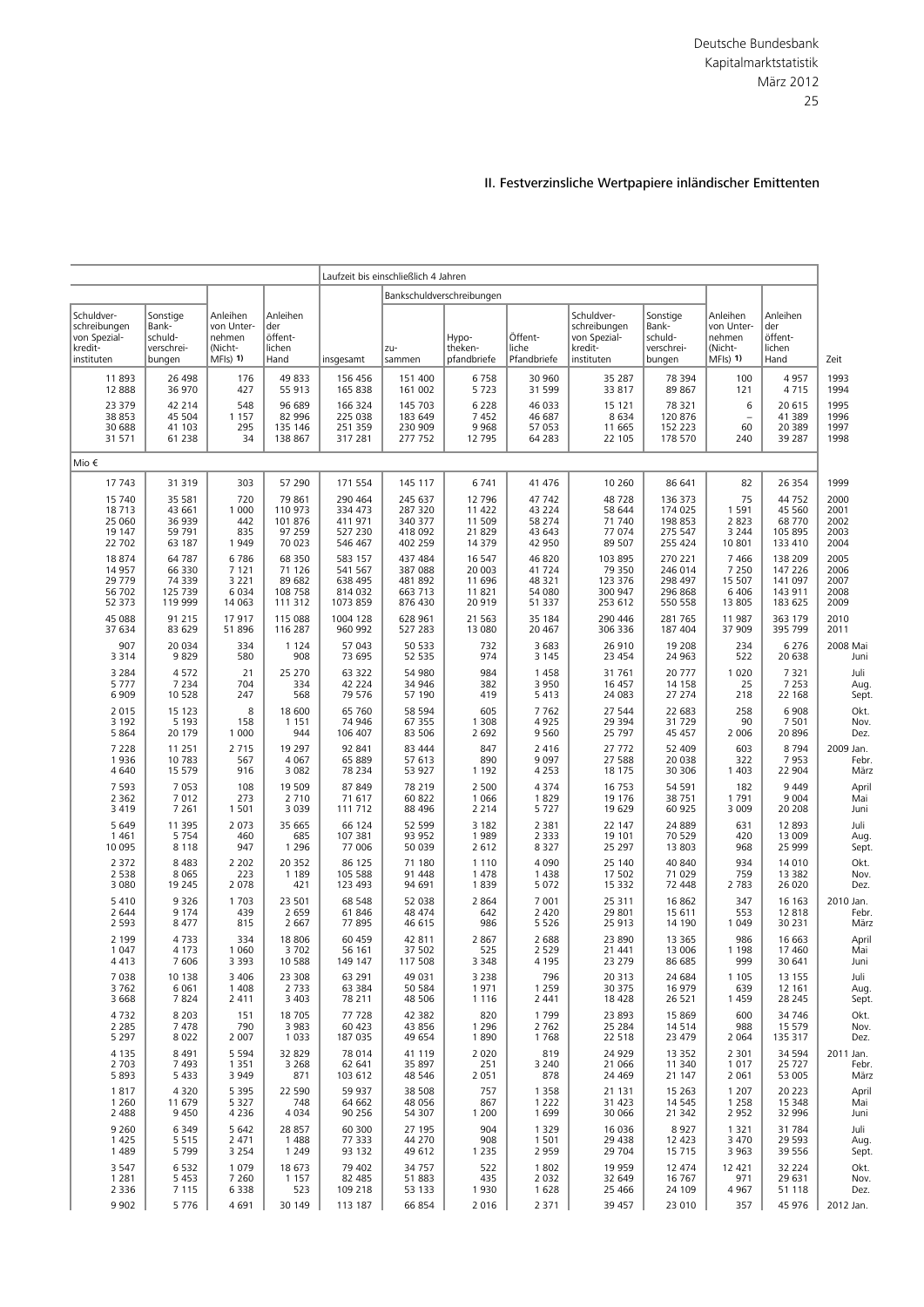Deutsche Bundesbank 26 Kapitalmarktstatistik März 2012

### II. Festverzinsliche Wertpapiere inländischer Emittenten

### 4a) Umlauf nach Wertpapierarten

#### Bis Ende 1998 Mio DM, ab 1999 Mio € Nominalwert

|                                        |                                                                       | Bankschuldverschreibungen                                    |                                            |                                                     |                                                     |                                                                     |                                                     |                                                    |                                                               |
|----------------------------------------|-----------------------------------------------------------------------|--------------------------------------------------------------|--------------------------------------------|-----------------------------------------------------|-----------------------------------------------------|---------------------------------------------------------------------|-----------------------------------------------------|----------------------------------------------------|---------------------------------------------------------------|
| Stand am<br>Jahres- bzw.<br>Monatsende | Insgesamt                                                             | zusammen                                                     | darunter<br>auf Namen<br>festgeschrieben   | Hypotheken-<br>pfandbriefe                          | Öffentliche<br>Pfandbriefe                          | Schuldver-<br>schreibungen<br>von Spezial-<br>kredit-<br>instituten | Sonstige<br>Bankschuld-<br>verschrei-<br>bungen     | Anleihen von<br>Unternehmen<br>(Nicht-MFIs) 1)     | Anleihen der<br>öffentlichen<br>Hand                          |
| 1996<br>1997<br>1998                   | 3 108 724<br>3 3 6 2 4 5<br>3 694 234                                 | 1801517<br>1 990 041<br>2 2 5 4 6 6 8                        | 12 5 98<br>11 350<br>8738                  | 226 711<br>243 183<br>265 721                       | 845 710<br>961 679<br>1 124 198                     | 228 306<br>240 782<br>259 243                                       | 500 790<br>544 397<br>605 507                       | 3 3 3 1<br>4891<br>8 0 0 9                         | 1 303 877<br>1 371 313<br>1 4 3 1 5 5 8                       |
|                                        | Mio €                                                                 |                                                              |                                            |                                                     |                                                     |                                                                     |                                                     |                                                    |                                                               |
| 1999                                   | 2 097 926                                                             | 1 322 863                                                    | 4536                                       | 134 814                                             | 655 024                                             | 163 284                                                             | 369 741                                             | 6 2 8 0                                            | 768 783                                                       |
| 2000<br>2001<br>2002<br>2003<br>2004   | 2 2 6 5 1 2 1<br>2 349 243<br>2 481 220<br>2 605 775<br>2 773 007     | 1 445 736<br>1 506 640<br>1 563 034<br>1 603 906<br>1685 766 | 4 1 2 7<br>3762<br>3 1 8 5<br>2026<br>1413 | 140 751<br>147 684<br>155 620<br>158 321<br>159 360 | 685 122<br>675 868<br>649 061<br>606 541<br>553 927 | 157 374<br>201 721<br>222 427<br>266 602<br>316 745                 | 462 488<br>481 366<br>535 925<br>572 442<br>655 734 | 13 5 9 9<br>22 3 3 9<br>36 646<br>55 076<br>73 844 | 805 786<br>820 264<br>881 541<br>946 793<br>1 013 397         |
| 2005<br>2006<br>2007<br>2008<br>2009   | 2 914 723<br>3 044 145<br>3 130 723<br>3 2 5 0 1 9 5<br>3 3 2 6 6 3 5 | 1 751 563<br>1809899<br>1868066<br>1876 583<br>1801029       | 886<br>895<br>770<br>686<br>623            | 157 209<br>144 397<br>133 501<br>150 302<br>151 160 | 519 674<br>499 525<br>452 896<br>377 091<br>296 445 | 323 587<br>368 476<br>411 041<br>490 641<br>516 221                 | 751 093<br>797 502<br>870 629<br>858 550<br>837 203 | 83 942<br>99 545<br>95 863<br>178 515<br>227 024   | 1 079 218<br>1 134 701<br>1 166 794<br>1 195 097<br>1 298 581 |
| 2010<br>2011                           | 3 3 4 8 2 0 1<br>3 370 721                                            | 2)<br>1 570 490<br>1515911                                   | 464<br>234                                 | 147 529<br>149 185                                  | 232 954<br>188 663                                  | 544 517<br>577 423                                                  | $ 2\rangle$<br>645 491<br>600 640                   | 250 774<br>247 585                                 | $ 2\rangle$<br>1 526 937<br>1607226                           |
| 2011 Okt.<br>Nov.<br>Dez.              | 3 3 8 4 3 5 6<br>3 413 991<br>3 370 721                               | 1 528 411<br>1 534 446<br>1515911                            | 383<br>359<br>234                          | 147 519<br>149 001<br>149 185                       | 194 815<br>190 612<br>188 663                       | 574 582<br>578 104<br>577 423                                       | 611 495<br>616 729<br>600 640                       | 259 435<br>256 476<br>247 585                      | 1 596 510<br>1 623 069<br>1 607 226                           |
| 2012 Jan.                              | 3 3 3 1 1 5 6                                                         | 1 484 115                                                    | 204                                        | 146 368                                             | 180 700                                             | 568 754                                                             | 588 292                                             | 243 910                                            | 1 603 132                                                     |

**1** Ab Januar 2011 inklusive grenzüberschreitender konzerninterner Verrechnun-

gen. **2** Änderung in der sektoralen Zuordnung von Schuldverschreibungen.

### 4b) Umlauf von Null-Kupon-Anleihen, variabel verzinslichen Anleihen und nicht in DM oder Euro denominierten Anleihen

|                                        | DM-/Euro-Anleihen                                   |                                                  |                                                  |                                                    |                                                    |                                                     |                                                     |                                                     |                                                              |                                                | Nicht-DM-/Euro-Anleihen                             |                                                     |                                               |                                                  |
|----------------------------------------|-----------------------------------------------------|--------------------------------------------------|--------------------------------------------------|----------------------------------------------------|----------------------------------------------------|-----------------------------------------------------|-----------------------------------------------------|-----------------------------------------------------|--------------------------------------------------------------|------------------------------------------------|-----------------------------------------------------|-----------------------------------------------------|-----------------------------------------------|--------------------------------------------------|
|                                        | Null-Kupon-Anleihen                                 |                                                  |                                                  |                                                    |                                                    |                                                     |                                                     | variabel verzinsliche Anleihen                      |                                                              |                                                |                                                     | Fremdwährungs-<br>anleihen 2)                       |                                               | nationale                                        |
|                                        |                                                     |                                                  | Bankschuldverschreibungen                        |                                                    | Anlei-                                             | Anlei-                                              |                                                     |                                                     | Anlei-                                                       | Anlei-                                         |                                                     | Wäh-                                                | Wäh-                                          | Währungs-<br>einheiten                           |
| Stand am<br>Jahres- bzw.<br>Monatsende | $711-$<br>sammen                                    | zu-<br>sammen                                    | ohne<br>Nominal-<br>zinssatz                     | mit<br>Nominal-<br>zinssatz 3)                     | hen von<br>Unter-<br>nehmen<br>(Nicht-<br>MFIs)    | hen der<br>öffent-<br>lichen<br>Hand $4$ )          | 7u-<br>sammen                                       | Bank-<br>schuld-<br>verschrei-<br>bungen            | hen von<br>Unter-<br>nehmen<br>(Nicht-<br>MFI <sub>S</sub> ) | hen der<br>öffent-<br>lichen<br>Hand           | zu-<br>sammen                                       | rungen der<br>Nicht-EWU-<br>Mitglieds-<br>länder    | rungen<br>der EWU-<br>Mitalieds-<br>länder 5) | der<br>EWU-<br>Mitglieds-<br>länder 5)           |
| 1996<br>1997<br>1998                   | 6 3 7 7<br>10832<br>17 667                          | 5 5 9 0<br>9911<br>16 746                        | 5 1 9 2<br>6565<br>12 2 6 6                      | 398<br>3 3 4 6<br>4 4 8 0                          | 19<br>19<br>19                                     | 769<br>902<br>902                                   | 280 449<br>331852<br>390 427                        | 181 114<br>225 223<br>284 274                       | 443<br>533<br>753                                            | 98 891<br>106 095<br>105 400                   | 136 419<br>192 032<br>249 612                       | 102 864<br>142 645<br>174 078                       | 33 555<br>49 387<br>75 534                    |                                                  |
|                                        | Mio €                                               |                                                  |                                                  |                                                    |                                                    |                                                     |                                                     |                                                     |                                                              |                                                |                                                     |                                                     |                                               |                                                  |
| 1999                                   | 20 550                                              | 20 089                                           | 14 700                                           | 5 3 8 9                                            | $\overline{\phantom{a}}$                           | 461                                                 | 273 636                                             | 217 028                                             | 359                                                          | 56 248                                         | 138 562                                             | 103 635                                             | ÷.                                            | 34 9 27                                          |
| 2000<br>2001<br>2002<br>2003<br>2004   | 43 417<br>61 120<br>83 656<br>112 877<br>128 817    | 31 4 21<br>39 678<br>52 667<br>66 898<br>84 2 38 | 20 222<br>20 473<br>31 199<br>38 207<br>32 061   | 11 199<br>19 204<br>21 4 68<br>28 691<br>52 178    | 297<br>127<br>396<br>9459<br>8738                  | 11 700<br>21 3 1 5<br>30 5 9 2<br>36 5 20<br>35 840 | 335 363<br>342 894<br>376 754<br>399 159<br>452 394 | 280 427<br>315 079<br>336 247<br>348 847<br>395 173 | 722<br>1988<br>4732<br>6 2 2 3<br>14 4 5 6                   | 54 214<br>25 828<br>35 776<br>44 089<br>42 765 | 163 054<br>179 666<br>213 402<br>241 135<br>279 349 | 133 483<br>152 991<br>190 628<br>222 943<br>266 180 | ×.<br>×.<br>×.<br>×.<br>×.                    | 29 571<br>26 675<br>22 7 7 4<br>18 192<br>13 169 |
| 2005<br>2006<br>2007<br>2008<br>2009   | 146 097<br>187 729<br>226 416<br>246 690<br>302 268 | 96 602<br>128459<br>170893<br>179034<br>176716   | 28 0 95<br>23 166<br>34 062<br>40 5 94<br>41 576 | 68 507<br>105 293<br>136 830<br>138 440<br>135 140 | 12 6 19<br>20 444<br>16 7 5 7<br>22 621<br>18 0 88 | 36 876<br>38 8 25<br>38 7 66<br>45 0 36<br>107464   | 484 910<br>488 686<br>484 329<br>574 179<br>645 994 | 422 944<br>411 956<br>404 803<br>410 122<br>444 927 | 21 304<br>28 133<br>30 560<br>99 163<br>118832               | 40 662<br>48 597<br>48 966<br>64 894<br>82 235 | 321 624<br>361 344<br>380 121<br>378 546<br>379 064 | 310 957<br>354 416<br>373 248<br>374 105<br>377 172 | ×.<br>×.<br>×.<br>×.<br>÷.                    | 10 667<br>6928<br>6873<br>4 4 4 1<br>1892        |
| 2010<br>2011                           | 268 101<br>251 335                                  | 152764<br>142379                                 | 39 622<br>38 7 95                                | 113 143<br>103 585                                 | 26 037<br>32 4 30                                  | 89 300<br>76 5 26                                   | 679 235<br>716 501                                  | 331 073<br>334 971                                  | 119744<br>106747                                             | 228 419<br>274 784                             | 392 170<br>419 912                                  | 390 218<br>418 298                                  | ×.<br>×.                                      | 1952<br>1614                                     |
| 2011 Okt.<br>Nov.<br>Dez.              | 275 444<br>275 593<br>251 335                       | 152299<br>155789<br>142379                       | 38 956<br>43 500<br>38 795                       | 113 343<br>112 289<br>103 585                      | 38 704<br>38 177<br>32 4 30                        | 84 441<br>81 627<br>76 5 26                         | 701 025<br>721 732<br>716 501                       | 325 418<br>332 133<br>334 971                       | 112690<br>107608<br>106747                                   | 262 918<br>281 991<br>274 784                  | 419 305<br>419831<br>419 912                        | 417 705<br>418 223<br>418 298                       | ä.<br>÷.<br>×.                                | 1600<br>1608<br>1614                             |
| 2012 Jan.                              | 243 095                                             | 135805                                           | 37 214                                           | 98 591                                             | 32 208                                             | 75 082                                              | 718 653                                             | 336 601                                             | 104548                                                       | 277 504                                        | 417806                                              | 416 187                                             |                                               | 1619                                             |

Bis Ende 1998 Mio DM, ab 1999 Mio € Nominalwert **1)**

1 Bei Null-Kupon-Anleihen Emissionswert bei Auflegung. 2 Bis 1998 alle nicht auf<br>DM lautende Anleihen; ab 1999 nur auf Währungen außerhalb des Eurosystems

**1** Bei Null-Kupon-Anleihen Emissionswert bei Auflegung. **2** Bis 1998 alle nicht auf lautende Anleihen. **3** Zinssammler u.Ä. **4** Ohne Bundesschatzbriefe. **5** Einschließlich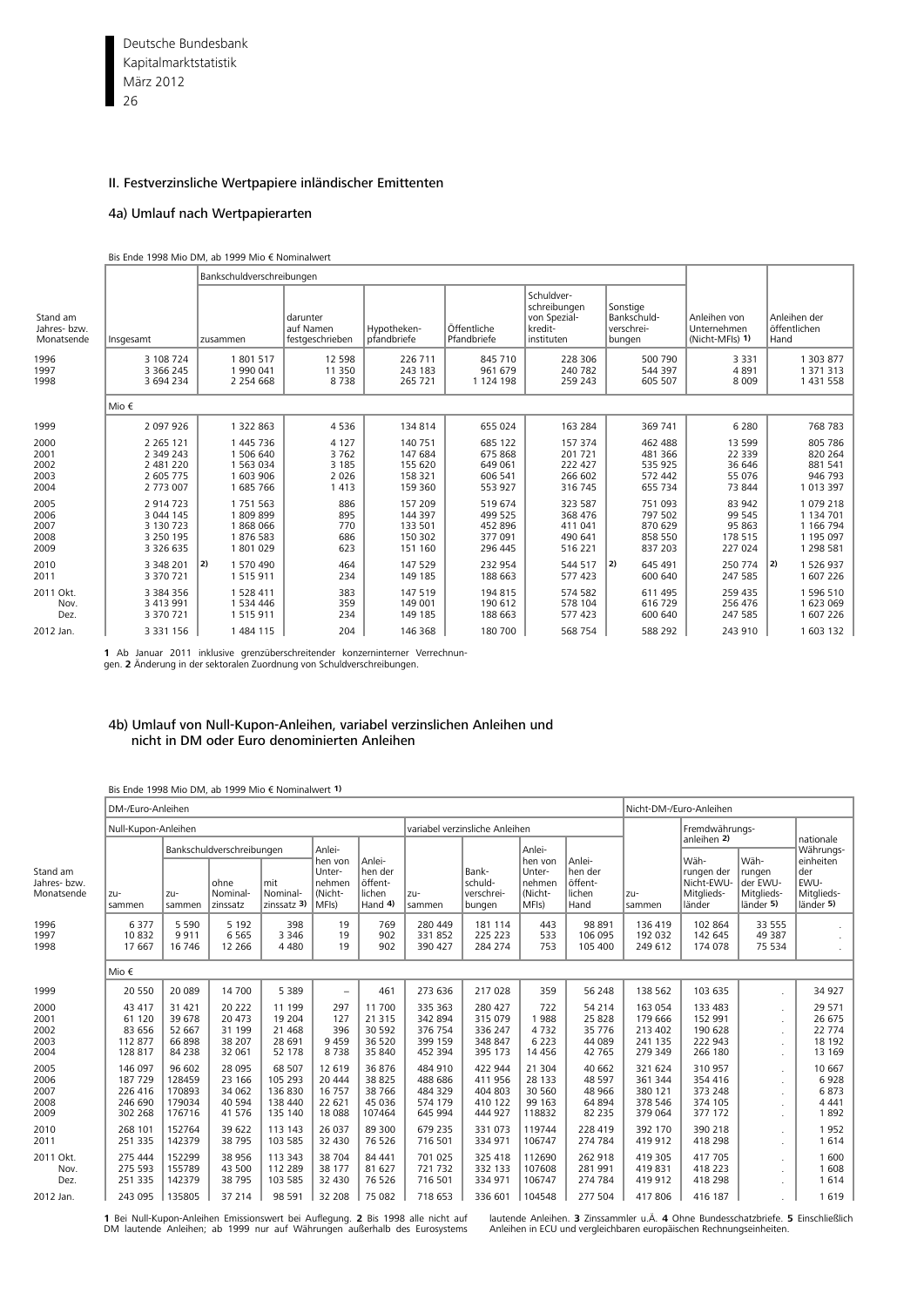# 4c) Umlauf nach Wertpapierarten und Zinssätzen

Mio € Nominalwert

| ועווט כ ועטווווועווענענ                                       |               |                           |                            |                            |                                                                     |                                                 |                                             |                                        |
|---------------------------------------------------------------|---------------|---------------------------|----------------------------|----------------------------|---------------------------------------------------------------------|-------------------------------------------------|---------------------------------------------|----------------------------------------|
|                                                               |               | Bankschuldverschreibungen |                            |                            |                                                                     |                                                 |                                             |                                        |
| Nominalzinssatz bzw.<br>durchschnittlicher<br>Nominalzinssatz | Insgesamt     | zusammen                  | Hypotheken-<br>pfandbriefe | Öffentliche<br>Pfandbriefe | Schuldver-<br>schreibungen<br>von Spezial-<br>kredit-<br>instituten | Sonstige<br>Bankschuld-<br>verschrei-<br>bungen | Anleihen von<br>Unternehmen<br>(Nicht-MFIs) | Anleihen<br>der öffent-<br>lichen Hand |
| Umlauf insgesamt                                              |               | 1 484 115                 | 146 368                    | 180 700                    | 568 754                                                             | 588 292                                         | 243 910                                     | 1 603 132                              |
| davon                                                         | 3 3 3 1 1 5 6 |                           |                            |                            |                                                                     |                                                 |                                             |                                        |
| aufgegliedert                                                 | 1951602       | 643 589                   | 107 645                    | 130 191                    | 204 585                                                             | 201 166                                         | 98 325                                      | 1 209 688                              |
| davon zu %                                                    |               |                           |                            |                            |                                                                     |                                                 |                                             |                                        |
| bis unter 3 1/2                                               | 921 295       | 329 981                   | 58 960                     | 56 885                     | 118 639                                                             | 95 4 96                                         | 24 5 52                                     | 566 762                                |
| 3 1/2 bis unter 4                                             | 289 093       | 88 541                    | 16 379                     | 15 301                     | 35 559                                                              | 21 302                                          | 8 3 7 3                                     | 192 179                                |
| 41/2<br>4<br>bis unter                                        | 378 666       | 106 291                   | 18 65 6                    | 26759                      | 29 4 9 9                                                            | 31 378                                          | 10 537                                      | 261838                                 |
| 4 1/2 bis unter 5                                             | 163 418       | 64 579                    | 8311                       | 24 063                     | 12 0 29                                                             | 20 17 6                                         | 12 685                                      | 86 154                                 |
| bis unter 5 1/2<br>5                                          | 69 008        | 26 431                    | 2 2 2 6                    | 2 6 3 9                    | 6783                                                                | 14 7 84                                         | 11 450                                      | 31 127                                 |
| 5 1/2 bis unter 6                                             | 51 013        | 13 4 26                   | 3 0 7 1                    | 2 5 1 6                    | 1 2 5 7                                                             | 6583                                            | 3790                                        | 33 796                                 |
| 61/2<br>6<br>bis unter                                        | 38 637        | 8 9 4 6                   | 34                         | 1948                       | 400                                                                 | 6 5 6 4                                         | 4850                                        | 24 841                                 |
| 6 1/2 bis unter 7                                             | 19 2 26       | 1010                      | 3                          | 69                         | 100                                                                 | 839                                             | 5 6 5 9                                     | 12 5 5 7                               |
| bis unter 7 1/2<br>$\overline{7}$                             | 5 2 7 6       | 1 1 0 3                   | 3                          | 1                          | 43                                                                  | 1 0 5 7                                         | 3738                                        | 435                                    |
| 7 1/2 bis unter 8                                             | 5 6 0 5       | 1550                      | 0                          | 1                          |                                                                     | 1 5 4 9                                         | 4 0 5 5                                     |                                        |
| bis unter 8 1/2<br>8                                          | 3 7 3 4       | 620                       | $\mathbf{1}$               | $\overline{2}$             | 153                                                                 | 463                                             | 3 1 1 4                                     |                                        |
| 8 1/2 bis unter 9                                             | 1 1 3 6       | 113                       | $\mathbf{1}$               | $\overline{7}$             | $\qquad \qquad -$                                                   | 105                                             | 1 0 2 4                                     |                                        |
| bis unter 9 1/2<br>9                                          | 1 4 4 8       | 145                       | $\mathbf{1}$               | 1                          |                                                                     | 144                                             | 1 3 0 3                                     |                                        |
| 9 1/2 und mehr                                                | 4 0 4 5       | 850                       | $\Omega$                   | 0                          | 124                                                                 | 727                                             | 3 1 9 6                                     |                                        |
| nicht aufgegliedert<br>davon:                                 | 1 379 554     | 840 525                   | 38723                      | 50 509                     | 364 169                                                             | 387 126                                         | 145 585                                     | 393 444                                |
| Null-Kupon-Anleihen 1)                                        | 243 095       | 135 805                   | 4089                       | 8338                       | 7 4 9 8                                                             | 115 880                                         | 32 208                                      | 75 082                                 |
| variabel verz. Anleihen                                       | 718 653       | 336 601                   | 31 328                     | 29 002                     | 54 500                                                              | 221 771                                         | 104 548                                     | 277 504                                |
| Nicht Euro-Anleihen<br>davon:                                 | 417806        | 368 119                   | 3 3 0 5                    | 13 169                     | 302 171                                                             | 49 474                                          | 8829                                        | 40858                                  |
| in nationalen Währungsein-                                    |               |                           |                            |                            |                                                                     |                                                 |                                             |                                        |
| heiten der EWU-Länder                                         | 1619          | 1619                      |                            |                            | $\Omega$                                                            | 1619                                            |                                             |                                        |
| Fremdwährungsanleihen 2)                                      | 416 187       | 366 500                   | 3 3 0 5                    | 13 169                     | 302 171                                                             | 47855                                           | 8829                                        | 40 858                                 |

**1** Emissionswert bei Auflegung. **2** Währungen außerhalb des Eurosystems.

#### 4d) Umlauf nach Wertpapierarten und Fälligkeitsjahren

### $M$ io  $\epsilon$  Nominalwert

| Mio € Nominalwert  |           |                           |                            |                            |                                                                     |                                                 |                                             | Stand Ende Januar 2012                 |
|--------------------|-----------|---------------------------|----------------------------|----------------------------|---------------------------------------------------------------------|-------------------------------------------------|---------------------------------------------|----------------------------------------|
|                    |           | Bankschuldverschreibungen |                            |                            |                                                                     |                                                 |                                             |                                        |
| Fälligkeitsjahr 1) | Insgesamt | zusammen                  | Hypotheken-<br>pfandbriefe | Öffentliche<br>Pfandbriefe | Schuldver-<br>schreibungen<br>von Spezial-<br>kredit-<br>instituten | Sonstige<br>Bankschuld-<br>verschrei-<br>bungen | Anleihen von<br>Unternehmen<br>(Nicht-MFIs) | Anleihen<br>der öffent-<br>lichen Hand |
| 2012 und früher    | 670 461   | 320 713                   | 32 897                     | 36 427                     | 119 464                                                             | 131 926                                         | 27 495                                      | 322 253                                |
| 2013               | 554 844   | 271 624                   | 34 042                     | 48 462                     | 91 869                                                              | 97 251                                          | 18 946                                      | 264 273                                |
| 2014               | 457 143   | 227 479                   | 24 5 54                    | 33 0 31                    | 88 659                                                              | 81 2 35                                         | 44 4 45                                     | 185 219                                |
| 2015               | 416 036   | 239 979                   | 20 601                     | 18 5 5 5                   | 58 654                                                              | 142 170                                         | 14767                                       | 161 289                                |
| 2016               | 291 324   | 121 933                   | 17 749                     | 15 748                     | 51818                                                               | 36 619                                          | 13 094                                      | 156 297                                |
| 2017               | 155 694   | 73 867                    | 5 2 5 3                    | 10 580                     | 30 954                                                              | 27 080                                          | 16 570                                      | 65 257                                 |
| 2018               | 114 589   | 43 457                    | 4 0 2 1                    | 5 6 9 9                    | 24 199                                                              | 9539                                            | 9 5 4 6                                     | 61 586                                 |
| 2019               | 92 695    | 32 431                    | 2947                       | 4 6 2 3                    | 16 205                                                              | 8655                                            | 4 0 5 3                                     | 56 211                                 |
| 2020               | 110 183   | 26 918                    | 1471                       | 1478                       | 17 295                                                              | 6674                                            | 3794                                        | 79 471                                 |
| 2021               | 100 012   | 29 5 92                   | 2 1 3 0                    | 2 0 6 0                    | 20 740                                                              | 4661                                            | 2 3 5 3                                     | 68 068                                 |
| 2022 und später    | 368 176   | 96 121                    | 704                        | 4 0 3 7                    | 48 898                                                              | 42 482                                          | 88 848                                      | 183 207                                |

**1** Bei nicht gesamtfälligen Schuldverschreibungen nach Maßgabe des spätesten Tilgungstermins. Gesondert vereinbarte Laufzeitverkürzungen sind nicht berücksichtigt.

Stand Ende Januar 2012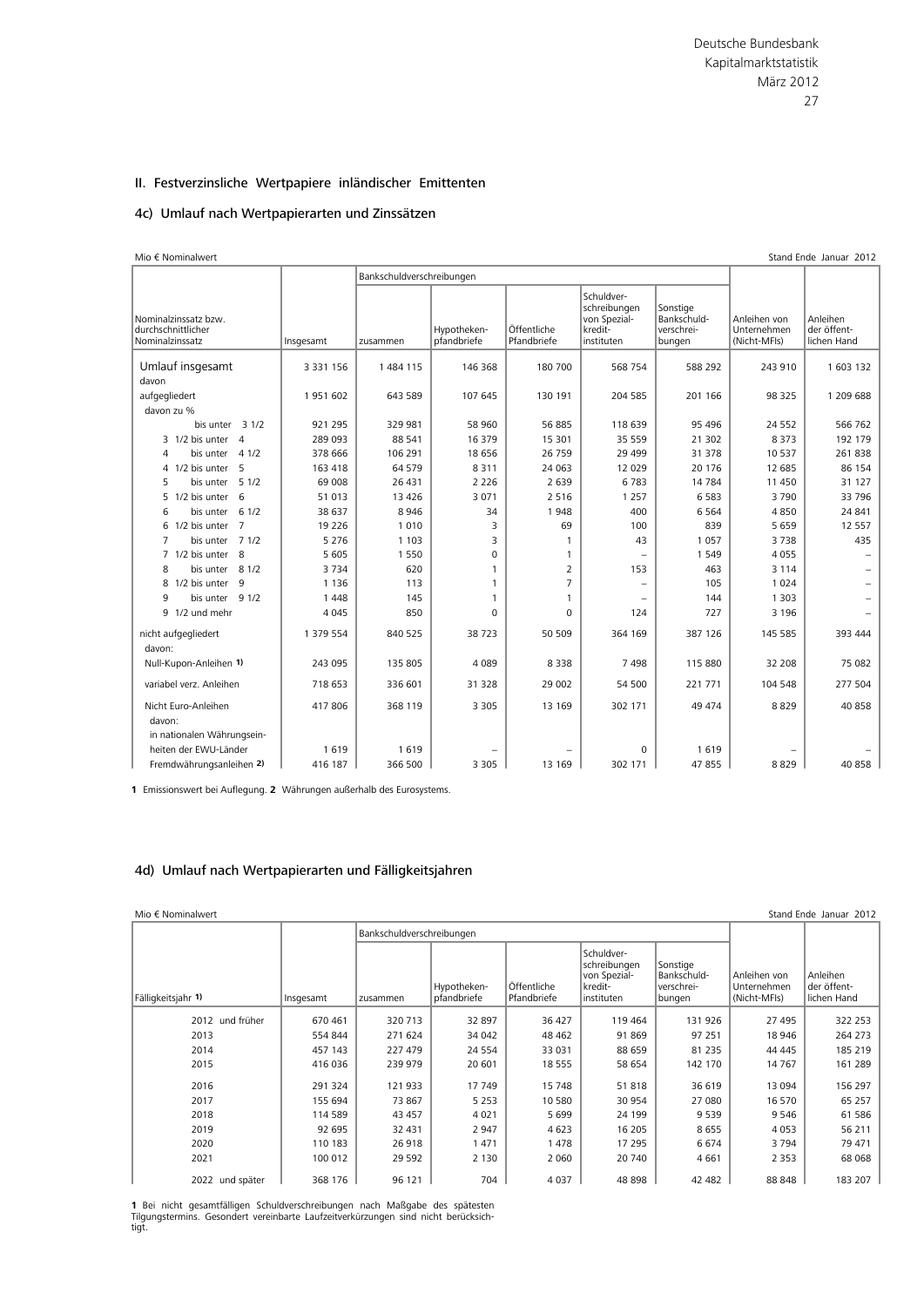Deutsche Bundesbank  $\overline{\phantom{a}}$  28 Kapitalmarktstatistik März 2012

# II. Festverzinsliche Wertpapiere inländischer Emittenten

# 4e) Umlauf nach Wertpapierarten und Laufzeiten

| Mio € Nominalwert                                                                              |                    |                           |                            |                            |                                                                     |                                                 |                                             | Stand Ende Januar 2012                 |
|------------------------------------------------------------------------------------------------|--------------------|---------------------------|----------------------------|----------------------------|---------------------------------------------------------------------|-------------------------------------------------|---------------------------------------------|----------------------------------------|
|                                                                                                |                    | Bankschuldverschreibungen |                            |                            |                                                                     |                                                 |                                             |                                        |
| Laufzeit in Jahren                                                                             | Insgesamt          | zusammen                  | Hypotheken-<br>pfandbriefe | Öffentliche<br>Pfandbriefe | Schuldver-<br>schreibungen<br>von Spezial-<br>kredit-<br>instituten | Sonstige<br>Bankschuld-<br>verschrei-<br>bungen | Anleihen von<br>Unternehmen<br>(Nicht-MFIs) | Anleihen<br>der öffent-<br>lichen Hand |
| Alle Schuldverschreibungen nach der längsten Laufzeit gemäß Emissionsbedingungen <sup>1)</sup> |                    |                           |                            |                            |                                                                     |                                                 |                                             |                                        |
| bis einschl.<br>$\mathbf{1}$                                                                   | 198 312            | 81 622                    | 967                        | 1 5 3 2                    | 50 230                                                              | 28 893                                          | 6 147                                       | 110 543                                |
| über 1 bis unter<br>$\overline{2}$                                                             | 98 626             | 23 756                    | 3 607                      | 1586                       | 2 3 3 0                                                             | 16 233                                          | 9 1 8 5                                     | 65 684                                 |
| 3<br>2 bis unter                                                                               | 306 323            | 85 798                    | 12 002                     | 8 4 0 9                    | 34 067                                                              | 31 320                                          | 7 0 7 9                                     | 213 446                                |
| 3 bis unter<br>4                                                                               | 241 344            | 176 655                   | 21 740                     | 17 547                     | 80 388                                                              | 56 979                                          | 9830                                        | 54 859                                 |
| 4<br>genau                                                                                     | 81 740             | 57 402                    | 10 007                     | 6676                       | 15 2 5 3                                                            | 25 4 66                                         | 2 7 0 8                                     | 21 630                                 |
| bis einschl. 4 zusammen                                                                        | 926 345            | 425 233                   | 48 323                     | 35 750                     | 182 269                                                             | 158 891                                         | 34 950                                      | 466 161                                |
| über 4 bis unter<br>5                                                                          | 87859              | 59 333                    | 6 1 7 7                    | 5756                       | 23 8 16                                                             | 23 583                                          | 8726                                        | 19 800                                 |
| 5 bis unter<br>6                                                                               | 614 226            | 285 289                   | 32 843                     | 38755                      | 114 722                                                             | 98 970                                          | 44 941                                      | 283 995                                |
| 7<br>6 bis unter<br>8<br>7 bis unter                                                           | 114 011<br>152 254 | 76 212<br>102 544         | 5 2 9 7<br>18 182          | 12 143<br>19832            | 22 135<br>39 966                                                    | 36 636<br>24 5 65                               | 15 181<br>15 872                            | 22 618<br>33 837                       |
| 9<br>8 bis unter                                                                               | 46 528             | 33 598                    | 4789                       | 6874                       | 6828                                                                | 15 106                                          | 5 5 7 8                                     | 7 3 5 3                                |
| 9 bis unter<br>-10                                                                             | 35 400             | 24 447                    | 2 2 9 4                    | 4754                       | 4999                                                                | 12 3 9 9                                        | 2 9 5 3                                     | 8 0 0 0                                |
| 10 bis unter<br>- 15                                                                           | 964 552            | 354 108                   | 27 693                     | 47 632                     | 109 484                                                             | 169 298                                         | 31 351                                      | 579 093                                |
| - 20<br>15 bis unter                                                                           | 39 277             | 32 207                    | 565                        | 5 6 6 9                    | 20 3 95                                                             | 5 5 7 8                                         | 1648                                        | 5423                                   |
| 25<br>20 bis unter<br>25 bis unter<br>30                                                       | 30 951<br>12 5 11  | 20 681<br>9758            | 46<br>$\mathbf{1}$         | 1724<br>722                | 13 2 2 5<br>7 3 4 0                                                 | 5 6 8 6<br>1695                                 | 6 4 9 4<br>1 1 5 4                          | 3775<br>1 5 9 9                        |
| 30 bis unter 35                                                                                | 205 463            | 32 475                    | $\mathbf{1}$               | 996                        | 22 337                                                              | 9 1 4 1                                         | 3 9 2 0                                     | 169 068                                |
| 35 bis unter<br>40                                                                             | 2 9 4 9            | 2 4 9 7                   | $\mathbf{1}$               | 22                         | 1054                                                                | 1420                                            | 282                                         | 170                                    |
| - 45<br>40 bis unter<br>45 bis unter<br>50                                                     | 41 767<br>21 004   | 15 791<br>4531            | 0<br>2                     | 44<br>27                   | 183                                                                 | 15 5 64<br>4 5 0 2                              | 25 976<br>16 473                            |                                        |
| 50 bis unter 55                                                                                | 116                | 40                        | 10                         | 0                          | 0                                                                   | 30                                              | $\overline{\phantom{0}}$                    | 77                                     |
| 55 und mehr                                                                                    | 35 945             | 5 3 7 1                   | 143                        | 0                          |                                                                     | 5 2 2 8                                         | 28 412                                      | 2 1 6 2                                |
| über 4 zusammen                                                                                | 2 404 812          | 1058881                   | 98 045                     | 144 950                    | 386 485                                                             | 429 401                                         | 208 960                                     | 1 136 970                              |
| insgesamt                                                                                      | 3 3 3 1 1 5 6      | 1 484 115                 | 146 368                    | 180 700                    | 568 754                                                             | 588 292                                         | 243 910                                     | 1 603 132                              |
| Gesamtfällige Schuldverschreibungen nach der Restlaufzeit                                      |                    |                           |                            |                            |                                                                     |                                                 |                                             |                                        |
| bis einschl.<br>$\mathbf{1}$                                                                   | 748738             | 351 986                   | 34 773                     | 49 786                     | 130 897                                                             | 136 530                                         | 31 105                                      | 365 648                                |
| über 1 bis unter<br>2                                                                          | 462 432            | 225 361                   | 29 676                     | 31 867                     | 80 490                                                              | 83 328                                          | 15 285                                      | 221 785                                |
| 2 bis unter<br>3                                                                               | 440 810            | 212 155                   | 23727                      | 27 644                     | 85 053                                                              | 75 731                                          | 44 435                                      | 184 219                                |
| 3 bis unter                                                                                    | 409 235            | 233 177                   | 20 040                     | 17 079                     | 58 644                                                              | 137 413                                         | 14 769                                      | 161 289                                |
| genau<br>4                                                                                     | 41 643             | 11 7 7 4                  | 3 0 8 5                    | 1 4 8 9                    | 5 0 6 2                                                             | 2 1 3 9                                         | 89                                          | 29 780                                 |
| bis einschl. 4 zusammen                                                                        | 2 102 858          | 1 0 3 4 4 5 3             | 111 301                    | 127 865                    | 360 146                                                             | 435 140                                         | 105 683                                     | 962 722                                |
| über 4 bis unter<br>5                                                                          | 242 872            | 103 704                   | 12 952                     | 12 627                     | 46 361                                                              | 31764                                           | 12 451                                      | 126 717                                |
| 5 bis unter<br>6                                                                               | 151 793            | 71 165                    | 4 0 1 5                    | 10 365                     | 30 943                                                              | 25 843                                          | 15 571                                      | 65 057                                 |
| 6 bis unter<br>7<br>7 bis unter<br>8                                                           | 113 737<br>90 632  | 42 607<br>30 401          | 3819<br>2 5 8 1            | 5 4 3 0<br>4 1 4 9         | 24 615<br>15 705                                                    | 8743<br>7967                                    | 9 5 4 4<br>4 0 2 0                          | 61 586<br>56 211                       |
| 8 bis unter<br>9<br>9 bis unter 10                                                             | 109 248<br>98 695  | 25 983<br>28 847          | 1 3 9 4<br>1817            | 1 2 8 8<br>2 0 2 2         | 17 295<br>20726                                                     | 6 0 0 6<br>4 2 8 2                              | 3794<br>1780                                | 79 471<br>68 068                       |
| 10 bis unter 15<br>15 bis unter 20                                                             | 54 439<br>78 579   | 24 094<br>12 291          | 495<br>11                  | 1963<br>325                | 17 040<br>6570                                                      | 4596<br>5 3 8 6                                 | 5 4 9 2<br>672                              | 24 8 53<br>65 616                      |
| 20 bis unter 25                                                                                | 38 269             | 15 897                    | 0                          | 743                        | 11 3 5 3                                                            | 3 8 0 1                                         | 1 0 8 2                                     | 21 290                                 |
| 25 und mehr                                                                                    | 178 150            | 38 259                    | 0                          | 460                        | 11892                                                               | 25 907                                          | 68 773                                      | 71 118                                 |
| über 4 zusammen                                                                                | 1 156 414          | 393 248                   | 27 084                     | 39 373                     | 202 499                                                             | 124 293                                         | 123 180                                     | 639 986                                |
| insgesamt                                                                                      | 3 259 272          | 1 427 702                 | 138 385                    | 167 238                    | 562 645                                                             | 559 434                                         | 228 862                                     | 1 602 707                              |

**1** Gesondert vereinbarte Laufzeitverkürzungen sind nicht berücksichtigt.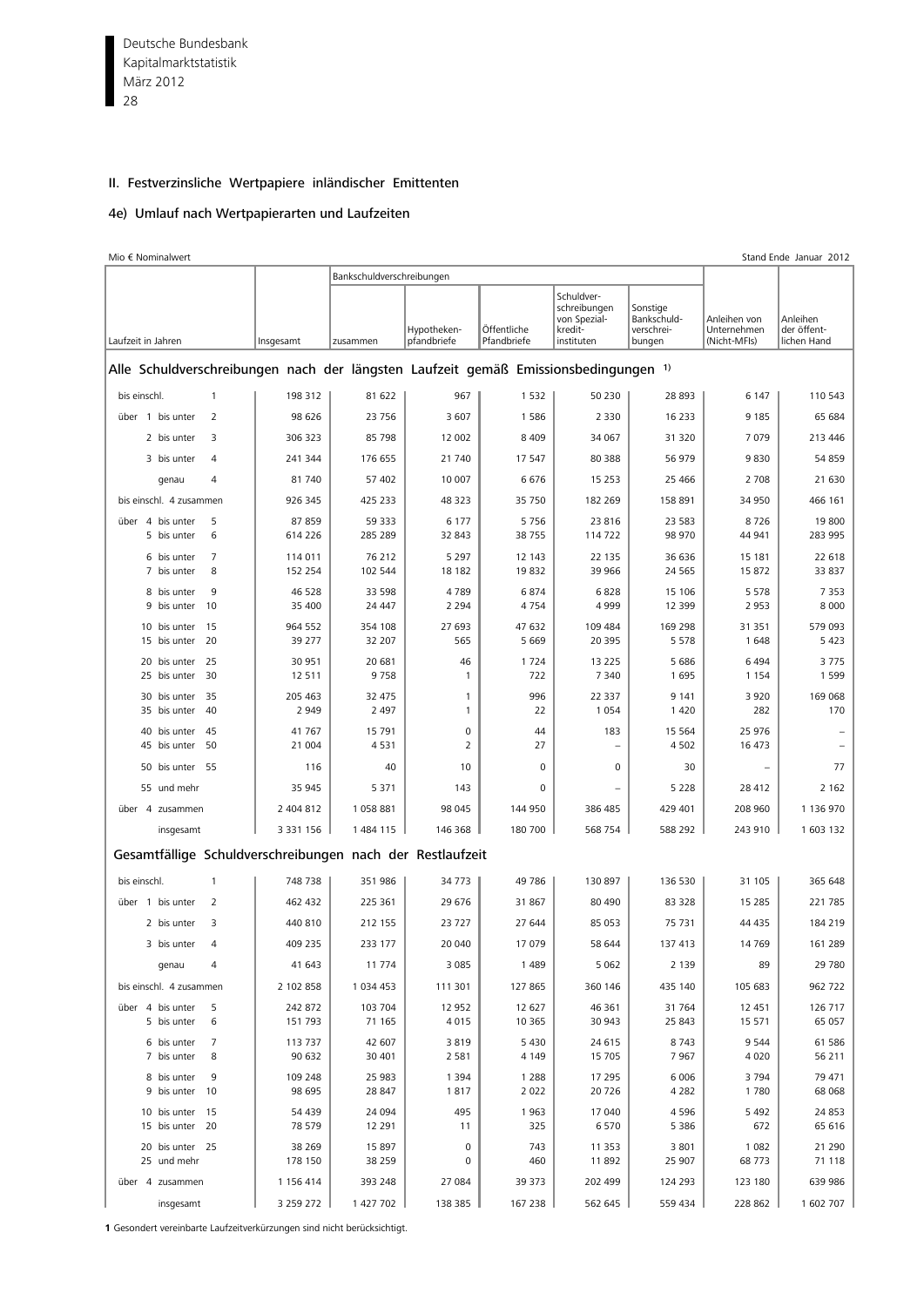#### noch: 4e) Umlauf nach Wertpapierarten und Laufzeiten

| Mio € Nominalwert                                                         |                              |                               |                                                      |                                        |                                                                     |                                                      |                                             | Stand Ende Januar 2012                 |
|---------------------------------------------------------------------------|------------------------------|-------------------------------|------------------------------------------------------|----------------------------------------|---------------------------------------------------------------------|------------------------------------------------------|---------------------------------------------|----------------------------------------|
|                                                                           |                              | Bankschuldverschreibungen     |                                                      |                                        |                                                                     |                                                      |                                             |                                        |
| Laufzeit in Jahren                                                        | Insgesamt                    | zusammen                      | Hypotheken-<br>pfandbriefe                           | Öffentliche<br>Pfandbriefe             | Schuldver-<br>schreibungen<br>von Spezial-<br>kredit-<br>instituten | Sonstige<br>Bankschuld-<br>verschrei-<br>bungen      | Anleihen von<br>Unternehmen<br>(Nicht-MFIs) | Anleihen<br>der öffent-<br>lichen Hand |
| Nicht gesamtfällige Schuldverschreibungen nach der mittleren Restlaufzeit |                              |                               |                                                      |                                        |                                                                     |                                                      |                                             |                                        |
| bis einschl.<br>$\mathbf{1}$                                              | 6 2 1 2                      | 6 1 0 4                       | 1058                                                 | 1 2 2 5                                |                                                                     | 3821                                                 | 15                                          | 94                                     |
| $\overline{2}$<br>über 1 bis unter                                        | 24 183                       | 24 137                        | 2 2 6 0                                              | 7 3 9 8                                | 3 5 5 1                                                             | 10 928                                               | 46                                          |                                        |
| 3<br>2 bis unter                                                          | 13 269                       | 13 259                        | 2 2 6 1                                              | 3 0 4 8                                | 380                                                                 | 7570                                                 | 10                                          |                                        |
| 3 bis unter<br>4                                                          | 4 3 4 9                      | 3 8 0 6                       | 1450                                                 | 543                                    | 95                                                                  | 1718                                                 | 542                                         |                                        |
| 4<br>genau                                                                | 287                          | 287                           | 3                                                    | 122                                    |                                                                     | 163                                                  | $\qquad \qquad -$                           |                                        |
| bis einschl. 4 zusammen                                                   | 48 299                       | 47 594                        | 7 0 3 1                                              | 12 3 3 5                               | 4 0 2 7                                                             | 24 200                                               | 612                                         | 94                                     |
| über 4 bis unter<br>5<br>6<br>5 bis unter                                 | 3 1 3 0<br>994               | 2 1 3 0<br>960                | 461<br>294                                           | 522<br>48                              | 25<br>14                                                            | 1 1 2 1<br>605                                       | 1 0 0 1<br>33                               |                                        |
| 6 bis unter<br>$\overline{7}$<br>8<br>7 bis unter                         | 1 4 4 7<br>613               | 690<br>363                    | 65<br>52                                             | 60<br>40                               | $\overline{\phantom{a}}$<br>113                                     | 564<br>158                                           | 753<br>250                                  | 4                                      |
| 9<br>8 bis unter<br>9 bis unter<br>10                                     | 148<br>331                   | 148<br>331                    | $\overline{\phantom{0}}$                             | 10<br>15                               | $\overline{\phantom{0}}$<br>$\overline{\phantom{0}}$                | 138<br>316                                           | $\qquad \qquad -$<br>$\equiv$               |                                        |
| 15<br>10 bis unter<br>15 bis unter<br>20                                  | 7 0 8 0<br>3 4 0 9           | 2 2 1 7<br>1 3 8 3            | $\overline{\phantom{0}}$<br>$\overline{\phantom{0}}$ | 431<br>L,                              | 997<br>540                                                          | 789<br>843                                           | 4688<br>2 0 2 6                             | 175                                    |
| 20 bis unter 25<br>25 und mehr                                            | 314<br>6 1 2 0               | 50<br>548                     | ۳<br>80                                              | 0<br>$\overline{\phantom{0}}$          | 393                                                                 | 49<br>75                                             | 264<br>5 4 2 1                              | 151                                    |
| über 4 zusammen                                                           | 23 585                       | 8819                          | 952                                                  | 1 1 2 6                                | 2 0 8 2                                                             | 4658                                                 | 14 4 35                                     | 331                                    |
| insgesamt                                                                 | 71 884                       | 56 413                        | 7984                                                 | 13 462                                 | 6 1 0 9                                                             | 28 859                                               | 15 048                                      | 424                                    |
| Nicht gesamtfällige Schuldverschreibungen nach der längsten Restlaufzeit  |                              |                               |                                                      |                                        |                                                                     |                                                      |                                             |                                        |
| bis einschl.<br>$\mathbf{1}$                                              | 6 2 1 2                      | 6 1 0 4                       | 1058                                                 | 1 2 2 5                                | $\overline{\phantom{0}}$                                            | 3821                                                 | 15                                          | 94                                     |
| über 1 bis unter<br>2                                                     | 9 2 2 5                      | 9 1 7 9                       | 1 4 3 3                                              | 2 1 2 1                                | 8                                                                   | 5617                                                 | 46                                          |                                        |
| 3<br>2 bis unter                                                          | 15 031                       | 15 031                        | 827                                                  | 5 2 7 6                                | 3 5 4 3                                                             | 5 3 8 4                                              | $\qquad \qquad -$                           |                                        |
| 3 bis unter<br>$\overline{4}$                                             | 6867                         | 6867                          | 625                                                  | 1476                                   | 9                                                                   | 4757                                                 | $\qquad \qquad -$                           |                                        |
| genau<br>$\overline{4}$                                                   | 442                          | 442                           | 44                                                   | 80                                     | $\overline{\phantom{0}}$                                            | 317                                                  | $\overline{\phantom{m}}$                    |                                        |
| bis einschl. 4 zusammen                                                   | 37 777                       | 37 623                        | 3 9 8 7                                              | 10 178                                 | 3 5 6 1                                                             | 19897                                                | 61                                          | 94                                     |
| 5<br>über 4 bis unter                                                     | 6 6 8 4                      | 6 1 3 2                       | 1 602                                                | 1 5 5 2                                | 395                                                                 | 2 5 8 3                                              | 552                                         |                                        |
| 6<br>5 bis unter                                                          | 3518                         | 2 5 1 8                       | 1 2 3 8                                              | 215                                    | 12                                                                  | 1 0 5 3                                              | 1 0 0 1                                     |                                        |
| 6 bis unter<br>7<br>7 bis unter<br>8                                      | 1 3 5 0<br>1 5 6 3           | 1 3 5 0<br>1 5 3 0            | 202<br>367                                           | 269<br>475                             | 84                                                                  | 797<br>688                                           | $\qquad \qquad -$<br>33                     |                                        |
| 8 bis unter<br>9<br>9 bis unter<br>10                                     | 955<br>1 2 9 7               | 955<br>725                    | 97<br>293                                            | 190<br>38                              | $\overline{\phantom{m}}$<br>14                                      | 668<br>379                                           | $\overline{\phantom{0}}$<br>573             |                                        |
| 10 bis unter 15                                                           | 6 0 6 4                      | 1 0 2 9                       | 118                                                  | 100                                    | 113                                                                 | 699                                                  | 5 0 3 0                                     | 4                                      |
| 15 bis unter<br>20                                                        | 2 4 8 9                      | 588                           | $\qquad \qquad -$                                    | 15                                     | 20                                                                  | 553                                                  | 1901                                        |                                        |
| 20 bis unter 25<br>25 bis unter 30                                        | 1 2 0 8<br>3 4 0 7           | 945<br>1971                   | $\overline{\phantom{0}}$<br>$\qquad \qquad -$        | 225<br>206                             | 243<br>1667                                                         | 477<br>97                                            | 88<br>1 4 3 7                               | 175                                    |
| 30 bis unter<br>35<br>35 bis unter<br>40                                  | 54<br>1 2 8 0                | 0<br>891                      | $\overline{\phantom{0}}$                             | $\overline{a}$<br>0                    | $\overline{\phantom{0}}$                                            | $\pmb{0}$<br>891                                     | 54<br>389                                   |                                        |
| 40 bis unter<br>45<br>45 bis unter 50                                     | 1910<br>$\qquad \qquad -$    | 0<br>$\overline{\phantom{0}}$ | $\overline{\phantom{0}}$<br>$\overline{\phantom{0}}$ | 0<br>$\qquad \qquad -$                 | -<br>$\overline{\phantom{0}}$                                       | $\overline{\phantom{0}}$<br>$\overline{\phantom{0}}$ | 1910<br>$\qquad \qquad -$                   |                                        |
| 50 bis unter 55<br>55 und mehr                                            | $\qquad \qquad -$<br>2 3 2 6 | $\qquad \qquad -$<br>155      | $\overline{\phantom{0}}$<br>80                       | $\qquad \qquad -$<br>$\qquad \qquad -$ | -<br>$\overline{\phantom{0}}$                                       | $\overline{\phantom{0}}$<br>75                       | $\qquad \qquad -$<br>2 0 2 0                | 151                                    |
| über 4 zusammen                                                           | 34 107                       | 18 790                        | 3 9 9 6                                              | 3 2 8 4                                | 2 5 4 8                                                             | 8962                                                 | 14 987                                      | 331                                    |
| insgesamt                                                                 | 71884                        | 56 413                        | 7984                                                 | 13 4 62                                | 6 1 0 9                                                             | 28 859                                               | 15 048                                      | 424                                    |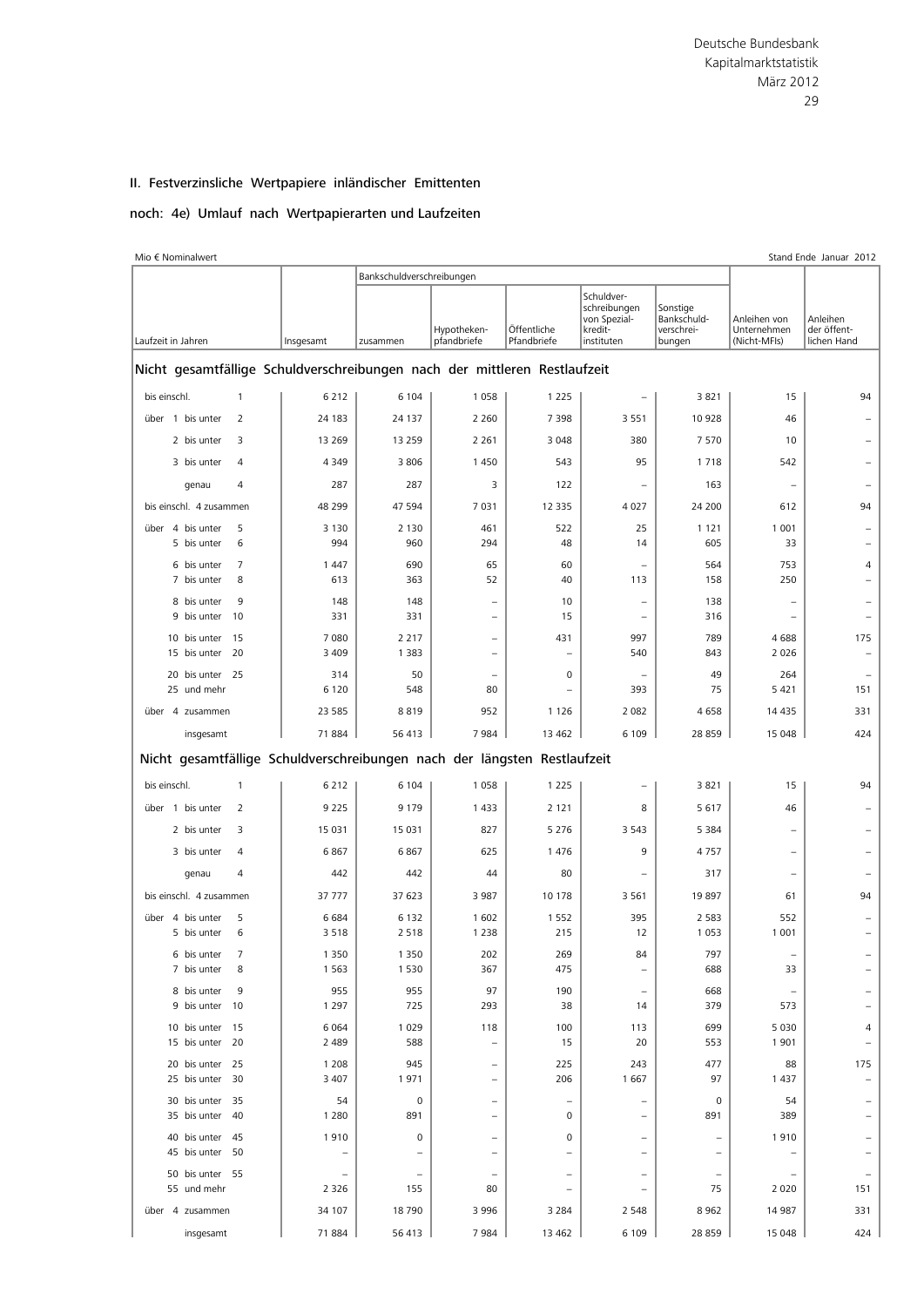Deutsche Bundesbank 30 Kapitalmarktstatistik März 2012

#### II. Festverzinsliche Wertpapiere inländischer Emittenten

### [4f\) Umlauf von Anleihen der öffentlichen Hand nach Emittenten](#page-11-0)

Bis Ende 1998 Mio DM, ab 1999 Mio € Nominalwert

|                                        | Alle Laufzeiten                                  |                                            |                                           |                                     |                                                      |                                                                                         |                                                                                                              |                                                                           |                                |                                             |                          |                                                                                         |                          |
|----------------------------------------|--------------------------------------------------|--------------------------------------------|-------------------------------------------|-------------------------------------|------------------------------------------------------|-----------------------------------------------------------------------------------------|--------------------------------------------------------------------------------------------------------------|---------------------------------------------------------------------------|--------------------------------|---------------------------------------------|--------------------------|-----------------------------------------------------------------------------------------|--------------------------|
| Stand am<br>Jahres- bzw.<br>Monatsende | insgesamt                                        | Bund                                       | darunter:<br>Bundes-<br>obli-<br>gationen | Bundes-<br>schatz-<br>briefe        | Tages-<br>anleihe                                    | ERP-<br>Sonder-<br>vermögen<br>und<br>Fonds<br>"Deutsche<br>Einheit"                    | Ausgleichs-<br>fonds<br>Währungs-<br>um-<br>stellung 1)                                                      | Entschä-<br>digungs-<br>fonds $2)$                                        | Treuhand-<br>anstalt           | Länder                                      | Gemein-<br>den           | Bundes-<br>eisenbahn-<br>vermögen<br>(einschl.<br>Bundes-und<br>Reichsbahn)             | Bundes-<br>post          |
| 1993                                   | 1 075 422                                        | 638 836                                    | 198 165                                   | 46 093                              | $\overline{\phantom{0}}$                             | 64 908                                                                                  | 59 010                                                                                                       | $\overline{\phantom{a}}$                                                  | 101 918                        | 103 817                                     | 300                      | 42 241                                                                                  | 64 391                   |
| 1994                                   | 1 229 053                                        | 681 307                                    | 186 565                                   | 59 331                              | $\qquad \qquad -$                                    | 65 000                                                                                  | 64 403                                                                                                       | $\qquad \qquad -$                                                         | 160 949                        | 112 201                                     | 625                      | 42 601                                                                                  | 101 966                  |
| 1995                                   | 1 261 090                                        | 712 622                                    | 174 413                                   | 78 453                              | $\qquad \qquad -$                                    | 65 000                                                                                  | 65 044                                                                                                       | $\mathbf 0$                                                               | 160 220                        | 121 096                                     | 1 6 2 5                  | 39 366                                                                                  | 96 116                   |
| 1996                                   | 1 303 877                                        | 771 382                                    | 179 277                                   | 96 386                              | Ē,                                                   | 56 000                                                                                  | 69 161                                                                                                       | 10                                                                        | 156 052                        | 126 903                                     | 2 1 0 5                  | 35 500                                                                                  | 86 763                   |
| 1997                                   | 1 371 313                                        | 852 527                                    | 181 930                                   | 99 300                              | $\overline{\phantom{0}}$                             | 56 000                                                                                  | 75 406                                                                                                       | 59                                                                        | 155 402                        | 122 190                                     | 2 2 5 5                  | 30 200                                                                                  | 77 274                   |
| 1998                                   | 1 431 558                                        | 951 753                                    | 205 105                                   | 92 706                              | $\overline{\phantom{0}}$                             | 56 000                                                                                  | 77 383                                                                                                       | 147                                                                       | 130 302                        | 120 582                                     | 2 3 1 5                  | 25 000                                                                                  | 68 0 76                  |
|                                        | Mio €                                            |                                            |                                           |                                     |                                                      |                                                                                         |                                                                                                              |                                                                           |                                |                                             |                          |                                                                                         |                          |
| 1999                                   | 768 783                                          | 541 764                                    | 124 071                                   | 41 618                              | $\overline{\phantom{a}}$                             | 28 632                                                                                  | 39 347                                                                                                       | 136                                                                       | 52 817                         | 62 621                                      | 1 2 2 0                  | 12 782                                                                                  | 29 4 63                  |
| 2000                                   | 805 786                                          | 584 154                                    | 129 257                                   | 35 988                              | $\overline{\phantom{0}}$                             | 24 031                                                                                  | 38 618                                                                                                       | 210                                                                       | 52 485                         | 69 877                                      | 1 2 2 0                  | 9715                                                                                    | 25 478                   |
| 2001                                   | 820 264                                          | 625 942                                    | 132 700                                   | 26 3 9 3                            | $\qquad \qquad -$                                    | 15 3 3 9                                                                                | 4 4 4 2                                                                                                      | 290                                                                       | 52 085                         | 93 278                                      | 1 0 6 6                  | 7 6 6 9                                                                                 | 20 152                   |
| 2002                                   | 881 541                                          | 691 865                                    | 140 662                                   | 17894                               | Ē,                                                   | 3 0 6 8                                                                                 | 3 3 3 2                                                                                                      | 370                                                                       | 41 271                         | 125 733                                     | 1 0 6 6                  | 2 5 5 6                                                                                 | 12 278                   |
| 2003                                   | 946 793                                          | 761 720                                    | 156 478                                   | 12 809                              | $\overline{\phantom{0}}$                             | $\overline{\phantom{0}}$                                                                | 2 2 2 2                                                                                                      | 469                                                                       | 13 636                         | 158 213                                     | 811                      | $\overline{\phantom{0}}$                                                                | 9722                     |
| 2004                                   | 1 013 397                                        | 827 411                                    | 171941                                    | 10815                               | $\overline{\phantom{m}}$                             | $\overline{\phantom{0}}$                                                                | 1 1 1 1                                                                                                      | 402                                                                       | 343                            | 182 876                                     | 812                      | $\equiv$                                                                                | 442                      |
| 2005                                   | 1 079 218                                        | 874 911                                    | 177 855                                   | 11 055                              | $\overline{\phantom{0}}$<br>$\overline{\phantom{a}}$ | $\overline{\phantom{0}}$                                                                | $\overline{\phantom{0}}$                                                                                     | 304                                                                       | 266                            | 202 830                                     | 466                      | $\overline{\phantom{0}}$                                                                | 442                      |
| 2006<br>2007<br>2008<br>2009           | 1 134 701<br>1 166 794<br>1 195 097<br>1 298 581 | 917 220<br>938 053<br>954 491<br>1 040 314 | 184 799<br>183 706<br>178889<br>179 588   | 10 198<br>10 286<br>9650<br>9 4 7 1 | 2 9 9 4<br>2 2 1 8                                   | $\qquad \qquad -$<br>$\qquad \qquad -$<br>$\qquad \qquad -$<br>$\overline{\phantom{0}}$ | $\overline{\phantom{0}}$<br>$\overline{\phantom{0}}$<br>$\overline{\phantom{a}}$<br>$\overline{\phantom{0}}$ | 202<br>101<br>$\overline{\phantom{a}}$<br>$\overline{\phantom{a}}$        | 205<br>205<br>51<br>51         | 216 258<br>227 737<br>239 888<br>257 760    | 374<br>256<br>225<br>219 | $\qquad \qquad -$<br>$\qquad \qquad -$<br>$\qquad \qquad -$<br>$\overline{\phantom{a}}$ | 442<br>442<br>442<br>237 |
| 2010 4)                                | 1 526 937                                        | 1 225 141                                  | 198 387                                   | 8704                                | 1687                                                 | $\overline{\phantom{0}}$                                                                | $\overline{\phantom{0}}$                                                                                     | $\overline{\phantom{0}}$                                                  | 51                             | 301 202                                     | 305                      | $\overline{\phantom{a}}$                                                                | 237                      |
| 2011                                   | 1 607 226                                        | 1 280 401                                  | 217 877                                   | 8 2 0 9                             | 1843                                                 | $\qquad \qquad -$                                                                       | $\overline{\phantom{a}}$                                                                                     | $\overline{\phantom{0}}$                                                  | $\overline{\phantom{0}}$       | 326 207                                     | 380                      | $\qquad \qquad -$                                                                       | 237                      |
| 2008 Juli                              | 1 167 025                                        | 935 606                                    | 177 137                                   | 9722                                | 245                                                  | $\qquad \qquad -$                                                                       | $\overline{\phantom{0}}$                                                                                     | $\qquad \qquad -$                                                         | 205                            | 230 517                                     | 256                      | $\qquad \qquad -$                                                                       | 442                      |
| Aug.                                   | 1 177 642                                        | 944 183                                    | 177 710                                   | 9568                                | 397                                                  | $\qquad \qquad -$                                                                       | $\overline{\phantom{a}}$                                                                                     | ÷                                                                         | 205                            | 232 556                                     | 256                      | $\qquad \qquad -$                                                                       | 442                      |
| Sept.                                  | 1 181 468                                        | 946 805                                    | 183 689                                   | 9415                                | 645                                                  | $\qquad \qquad -$                                                                       | $\overline{\phantom{a}}$                                                                                     | $\overline{\phantom{0}}$                                                  | 205                            | 233 760                                     | 256                      | $\qquad \qquad -$                                                                       | 442                      |
| Okt.                                   | 1 183 723                                        | 945 914                                    | 174 209                                   | 9 4 8 5                             | 2 2 7 9                                              | $\overline{\phantom{0}}$                                                                | $\overline{\phantom{a}}$                                                                                     | $\overline{\phantom{0}}$                                                  | 205                            | 236 938                                     | 225                      | $\overline{\phantom{0}}$                                                                | 442                      |
| Nov.                                   | 1 199 032                                        | 959 696                                    | 178 453                                   | 9 5 6 9                             | 2874                                                 | $\qquad \qquad -$                                                                       | $\overline{\phantom{0}}$                                                                                     | $\overline{\phantom{0}}$                                                  | 153                            | 238 516                                     | 225                      | $\overline{\phantom{a}}$                                                                | 442                      |
| Dez.                                   | 1 195 097                                        | 954 491                                    | 178 889                                   | 9650                                | 2 9 9 4                                              | $\qquad \qquad -$                                                                       | $\overline{\phantom{0}}$                                                                                     | $\qquad \qquad -$                                                         | 51                             | 239 888                                     | 225                      | $\qquad \qquad -$                                                                       | 442                      |
| 2009 Jan.                              | 1 205 283                                        | 960 467                                    | 179 178                                   | 9 4 5 0                             | 3 2 2 3                                              | $\qquad \qquad -$                                                                       | $\overline{\phantom{0}}$                                                                                     | $\qquad \qquad -$                                                         | 51                             | 244 198                                     | 125                      | $\qquad \qquad -$                                                                       | 442                      |
| Febr.                                  | 1 219 289                                        | 975 205                                    | 179 289                                   | 9 5 23                              | 3 2 0 7                                              | $\qquad \qquad -$                                                                       | Ē,                                                                                                           | $\overline{\phantom{0}}$                                                  | 51                             | 243 466                                     | 125                      | $\qquad \qquad -$                                                                       | 442                      |
| März                                   | 1 2 3 2 4 0 9                                    | 986 054                                    | 185 423                                   | 9436                                | 3 1 6 8                                              | $\overline{\phantom{a}}$                                                                | $\overline{\phantom{a}}$                                                                                     | $\overline{\phantom{0}}$                                                  | 51                             | 245 748                                     | 114                      | $\overline{\phantom{a}}$                                                                | 442                      |
| April                                  | 1 244 109                                        | 991 956                                    | 168 352                                   | 9 4 9 2                             | 3 1 6 6                                              | $\qquad \qquad -$                                                                       | $\overline{\phantom{0}}$                                                                                     | $\overline{\phantom{0}}$                                                  | 51                             | 251 648                                     | 114                      | $\overline{\phantom{0}}$                                                                | 340                      |
| Mai                                    | 1 274 502                                        | 1 022 850                                  | 174 019                                   | 9536                                | 3 0 6 0                                              | $\overline{\phantom{a}}$                                                                | $\overline{\phantom{0}}$                                                                                     | $\overline{\phantom{0}}$                                                  | 51                             | 251 146                                     | 114                      | ÷                                                                                       | 340                      |
| Juni                                   | 1 284 828                                        | 1 033 869                                  | 180 298                                   | 9491                                | 2929                                                 | ÷,                                                                                      | $\overline{\phantom{a}}$                                                                                     | L,                                                                        | 51                             | 250 556                                     | 114                      | $\overline{\phantom{0}}$                                                                | 237                      |
| Juli                                   | 1 269 222                                        | 1 020 022                                  | 181 020                                   | 9523                                | 2 7 5 8                                              | $\overline{\phantom{m}}$                                                                | $\overline{\phantom{0}}$                                                                                     | $\qquad \qquad -$                                                         | 51                             | 248 797                                     | 114                      | $\overline{\phantom{a}}$                                                                | 237                      |
| Aug.                                   | 1 277 871                                        | 1 027 000                                  | 181 219                                   | 9428                                | 2 6 5 3                                              | ÷,                                                                                      | Ē,                                                                                                           | Ē,                                                                        | 51                             | 250 468                                     | 114                      | $\overline{\phantom{0}}$                                                                | 237                      |
| Sept.                                  | 1 285 787                                        | 1 0 3 4 8 8 4                              | 186 995                                   | 9 4 5 0                             | 2 4 7 8                                              | $\qquad \qquad -$                                                                       | $\overline{\phantom{a}}$                                                                                     | $\overline{\phantom{0}}$                                                  | 51                             | 250 500                                     | 114                      | $\overline{\phantom{0}}$                                                                | 237                      |
| Okt.                                   | 1 288 604                                        | 1 034 012                                  | 173 783                                   | 9466                                | 2 4 0 0                                              | $\qquad \qquad -$                                                                       | $\overline{\phantom{0}}$                                                                                     | $\overline{\phantom{0}}$                                                  | 51                             | 254 189                                     | 114                      | $\qquad \qquad -$                                                                       | 237                      |
| Nov.                                   | 1 311 450                                        | 1 054 439                                  | 178 797                                   | 9424                                | 2 3 0 2                                              | $\overline{\phantom{a}}$                                                                | $\overline{\phantom{0}}$                                                                                     | $\overline{\phantom{0}}$                                                  | 51                             | 256 503                                     | 219                      | $\overline{\phantom{0}}$                                                                | 237                      |
| Dez.                                   | 1 298 581                                        | 1 040 314                                  | 179 588                                   | 9471                                | 2 2 1 8                                              | $\overline{\phantom{m}}$                                                                | $\overline{\phantom{0}}$                                                                                     | $\qquad \qquad -$                                                         | 51                             | 257 760                                     | 219                      | $\overline{\phantom{0}}$                                                                | 237                      |
| 2010 Jan.<br>Febr.<br>März             | 1 297 606<br>1 317 243<br>1 325 048              | 1 038 262<br>1053968<br>1 0 5 3 3 9 9      | 185 253<br>190 789<br>196 103             | 9 3 7 5<br>9430<br>9442             | 2 1 4 0<br>2 0 7 5<br>2 0 0 7                        | $\overline{\phantom{m}}$<br>$\qquad \qquad -$<br>$\overline{\phantom{m}}$               | $\overline{\phantom{0}}$<br>$\overline{\phantom{a}}$<br>$\equiv$                                             | $\qquad \qquad -$<br>$\overline{\phantom{0}}$<br>$\overline{\phantom{0}}$ | 51<br>51<br>51                 | 258 951<br>262 682<br>$\vert$ 4)<br>271 056 | 105<br>305<br>305        | $\overline{\phantom{0}}$<br>$\overline{\phantom{0}}$<br>$\overline{\phantom{a}}$        | 237<br>237<br>237        |
| April<br>Mai<br>Juni                   | 1 330 047<br>1 349 230<br>1 355 851              | 1 056 589<br>1 068 534<br>1 059 696        | 188 059<br>194 162<br>195 169             | 9415<br>9438<br>9438                | 1952<br>1891<br>1840                                 | $\qquad \qquad -$<br>$\overline{\phantom{0}}$<br>$\overline{\phantom{0}}$               | ۰<br>$\overline{\phantom{0}}$<br>$\overline{\phantom{0}}$                                                    | $\overline{\phantom{0}}$<br>۰<br>$\overline{\phantom{0}}$                 | 51<br>51<br>51                 | 272 865<br>4)<br>280 103<br>295 562         | 305<br>305<br>305        | $\overline{\phantom{0}}$<br>$\overline{\phantom{a}}$<br>$\overline{\phantom{a}}$        | 237<br>237<br>237        |
| Juli<br>Aug.<br>Sept.                  | 1 355 928<br>1 370 084<br>1 374 901              | 1058714<br>1 072 848<br>1 075 380          | 200 177<br>200 655<br>205 783             | 9 3 8 9<br>9 1 9 6<br>8867          | 1821<br>1801<br>1772                                 | $\overline{\phantom{0}}$<br>$\qquad \qquad -$                                           | $\overline{\phantom{0}}$<br>$\overline{\phantom{0}}$                                                         | $\overline{\phantom{0}}$<br>$\qquad \qquad -$                             | 51<br>51<br>51                 | 296 621<br>296 642<br>298 928               | 305<br>305<br>305        | $\overline{\phantom{a}}$<br>$\qquad \qquad -$                                           | 237<br>237<br>237        |
| Okt. 4)                                | 1 510 902                                        | 1 209 704                                  | 189 201                                   | 8887                                | 1753                                                 | $\overline{\phantom{0}}$                                                                | $\overline{\phantom{0}}$                                                                                     | $\qquad \qquad -$                                                         | 51                             | 300 605                                     | 305                      | $\overline{\phantom{0}}$                                                                | 237                      |
| Nov.                                   | 1619187                                          | 1 318 034                                  | 193 647                                   | 8769                                | 1738                                                 | $\qquad \qquad -$                                                                       | $\overline{\phantom{0}}$                                                                                     | $\equiv$                                                                  | 51                             | 300 560                                     | 305                      | $\qquad \qquad -$                                                                       | 237                      |
| Dez.                                   | 1 526 937                                        | 1 2 2 5 1 4 1                              | 198 387                                   | 8704                                | 1687                                                 | $\qquad \qquad -$                                                                       | $\qquad \qquad -$                                                                                            | $\qquad \qquad -$                                                         | 51                             | 301 202                                     | 305                      | $\qquad \qquad -$                                                                       | 237                      |
| 2011 Jan.                              | 1 516 402                                        | 1 2 1 8 7 6 1                              | 204 466                                   | 8589                                | 1636                                                 | $\overline{\phantom{0}}$                                                                | $\overline{\phantom{0}}$                                                                                     | $\qquad \qquad -$                                                         | 51                             | 297 047                                     | 305                      | $\overline{\phantom{0}}$                                                                | 237                      |
| Febr.                                  | 1 520 798                                        | 1 2 2 2 8 6 8                              | 209 285                                   | 8478                                | 1 5 9 5                                              | $\qquad \qquad -$                                                                       | $\overline{\phantom{0}}$                                                                                     | $\overline{\phantom{0}}$                                                  | 51                             | 297 337                                     | 305                      | $\overline{a}$                                                                          | 237                      |
| März                                   | 1516664                                          | 1 2 1 4 9 5 6                              | 214 667                                   | 8 5 0 1                             | 1 5 5 5                                              | $\overline{\phantom{0}}$                                                                | $\overline{\phantom{0}}$                                                                                     | $\overline{\phantom{0}}$                                                  | 51                             | 301 115                                     | 305                      | $\overline{\phantom{0}}$                                                                | 237                      |
| April                                  | 1 544 902                                        | 1 239 545                                  | 204 108                                   | 8 5 0 9                             | 1 5 4 2                                              | $\overline{\phantom{0}}$                                                                | $\overline{\phantom{0}}$                                                                                     | $\qquad \qquad -$                                                         | 51                             | 304 764                                     | 305                      | $\overline{\phantom{0}}$                                                                | 237                      |
| Mai                                    | 1569089                                          | 1 258 320                                  | 209 882                                   | 8 5 0 3                             | 1 5 3 4                                              | $\overline{\phantom{0}}$                                                                | $\overline{\phantom{0}}$                                                                                     | $\overline{\phantom{0}}$                                                  | 51                             | 310 176                                     | 305                      | $\overline{\phantom{0}}$                                                                | 237                      |
| Juni                                   | 1 575 363                                        | 1 260 066                                  | 210 614                                   | 8498                                | 1525                                                 | $\qquad \qquad -$                                                                       | $\overline{\phantom{0}}$                                                                                     | $\overline{\phantom{0}}$                                                  | 51                             | 314 704                                     | 305                      | $\qquad \qquad -$                                                                       | 237                      |
| Juli                                   | 1 566 125                                        | 1 252 634                                  | 216 356                                   | 8 4 7 3                             | 1 5 4 7                                              | $\qquad \qquad -$                                                                       | $\qquad \qquad -$                                                                                            | $\qquad \qquad -$                                                         | 51                             | 312 898                                     | 305                      | $\overline{\phantom{0}}$                                                                | 237                      |
| Aug.                                   | 1 587 450                                        | 1 269 291                                  | 216 799                                   | 8 4 4 3                             | 1582                                                 | $\qquad \qquad -$                                                                       | $\overline{\phantom{0}}$                                                                                     | $\overline{\phantom{0}}$                                                  | 51                             | 317 566                                     | 305                      | $\overline{\phantom{0}}$                                                                | 237                      |
| Sept.                                  | 1 591 676                                        | 1 271 757                                  | 222 158                                   | 8 3 5 0                             | 1666                                                 | $\qquad \qquad -$                                                                       | $\overline{\phantom{0}}$                                                                                     | $\overline{\phantom{0}}$                                                  | 51                             | 319 326                                     | 305                      | $\overline{\phantom{0}}$                                                                | 237                      |
| Okt.<br>Nov.<br>Dez.                   | 1 596 510<br>1 623 069<br>1 607 226              | 1 273 876<br>1 298 673<br>1 280 401        | 205 767<br>212 275<br>217877              | 8 3 5 6<br>8 2 3 9<br>8 2 0 9       | 1 7 9 3<br>1816<br>1843                              | $\qquad \qquad -$<br>$\overline{\phantom{0}}$<br>$\overline{\phantom{a}}$               | $\qquad \qquad -$<br>$\overline{\phantom{0}}$<br>$\overline{\phantom{a}}$                                    | $\overline{\phantom{0}}$<br>$\overline{\phantom{0}}$<br>$\qquad \qquad -$ | 51<br>$\overline{\phantom{m}}$ | 322 041<br>323 780<br>326 207               | 305<br>380<br>380        | $\qquad \qquad -$<br>$\overline{\phantom{0}}$<br>$\overline{\phantom{a}}$               | 237<br>237<br>237        |
| 2012 Jan.                              | 1 603 132                                        | 1 272 628                                  | 221 718                                   | 8 1 0 8                             | 1867                                                 | $\overline{\phantom{0}}$                                                                | $\overline{\phantom{m}}$                                                                                     | $\overline{\phantom{a}}$                                                  | $\overline{\phantom{a}}$       | 329 886                                     | 380                      | $\overline{\phantom{a}}$                                                                | 237                      |

1 Im Austausch gegen Ausgleichsforderungen aus der deutschen Währungsunion be- bahn, bis 1994 einschließlich Bundespost; einschließlich Finanzierungsschätzen und<br>gebene Anleihen. 2 Nach dem Entschädigungs- und Ausgleichsle 1 Im Austausch gegen Ausgleichsforderungen aus der deutschen Währungsunion begebene Anleihen. 2 Nach dem Entschädigungs- und Ausgleichsleistungsgesetz begebene Schuldverschreibungen. 3 Öffentliche Haushalte; bis 1993 einsc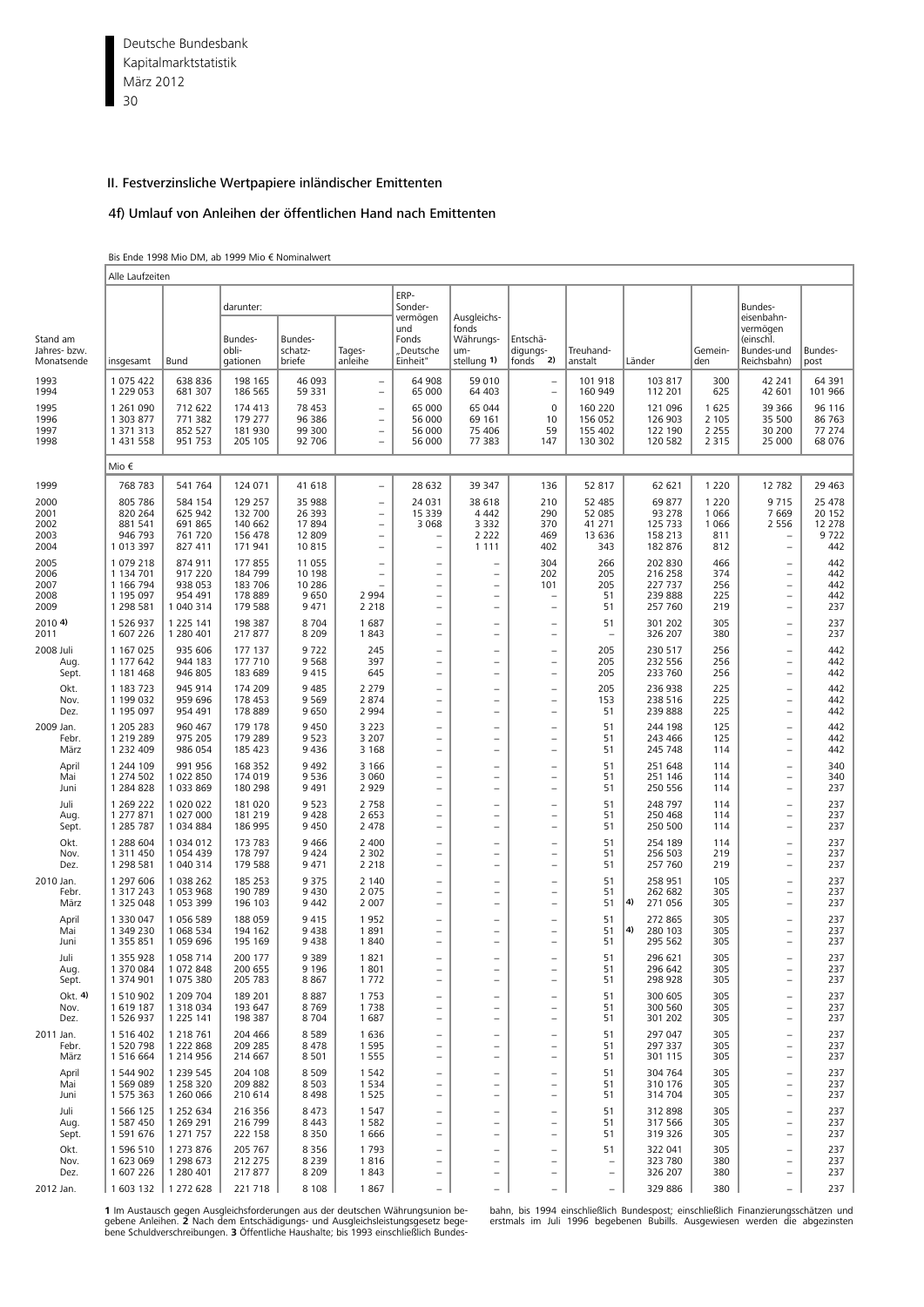| Laufzeit über 4 Jahre |                    |                          |                                                      |                  |                    | Laufzeit bis einschließlich 4 Jahre |                                                      |                                                      |                     |                                                      |                                                      |                                                                              |                                        |
|-----------------------|--------------------|--------------------------|------------------------------------------------------|------------------|--------------------|-------------------------------------|------------------------------------------------------|------------------------------------------------------|---------------------|------------------------------------------------------|------------------------------------------------------|------------------------------------------------------------------------------|----------------------------------------|
| insgesamt             | darunter:<br>Bund  | Länder                   | Bundes-<br>eisen-<br>bahn-<br>vermögen               | Bundes-<br>post  | insgesamt          | Bund                                | Fonds<br>"Deutsche<br>Einheit"                       | Treuhand-<br>anstalt                                 | Länder              | Bundes-<br>eisen-<br>bahn-<br>vermögen               | Bundes-<br>post                                      | Nach-<br>richtlich:<br>Unverzins-<br>liche<br>Schatz-<br>anwei-<br>sungen 3) | Stand am<br>Jahres- bzw.<br>Monatsende |
| 1001838               | 594 278            | 91 222                   | 38 741                                               | 61 391           | 73 583             | 44 5 58                             | 9 0 0 0                                              | 930                                                  | 12 5 9 5            | 3 500                                                | 3 0 0 0                                              | 30 589                                                                       | 1993                                   |
| 1130 179<br>1170 998  | 626 024<br>658 630 | 101 221<br>112 926       | 37 101<br>35 366                                     | 88 286<br>85 436 | 98 873<br>90 092   | 55 283<br>53 992                    | 9 0 0 0<br>9 0 0 0                                   | 4 4 3 0<br>4 2 5 0                                   | 10 980<br>8 1 7 0   | 5 500<br>4 0 0 0                                     | 13 680<br>10 680                                     | 20 506<br>8 0 7 2                                                            | 1994<br>1995                           |
| 1237 140              | 714 663            | 122 713                  | 33 500                                               | 83 4 36          | 66 737             | 56 719                              | $\overline{\phantom{0}}$                             | 500                                                  | 4 1 9 0             | 2 0 0 0                                              | 3 3 2 7                                              | 27 609                                                                       | 1996                                   |
| 1283 039<br>1339 293  | 772 014<br>860 262 | 119 267<br>119 809       | 28 200<br>25 000                                     | 74 436<br>68 076 | 88 274<br>92 264   | 80 513<br>91 491                    | $\overline{\phantom{0}}$<br>$\overline{\phantom{0}}$ | $\qquad \qquad -$                                    | 2 9 2 3<br>773      | 2 0 0 0                                              | 2838                                                 | 26 3 36<br>25 631                                                            | 1997<br>1998                           |
| Mio €                 |                    |                          |                                                      |                  |                    |                                     |                                                      |                                                      |                     |                                                      |                                                      |                                                                              |                                        |
| 722 810               | 497 840            | 60 572                   | 12 7 8 2                                             | 29 463           | 45 973             | 43 924                              | $\overline{\phantom{0}}$                             | $\overline{\phantom{m}}$                             | 2 0 4 9             | $\overline{\phantom{0}}$                             | $\overline{\phantom{a}}$                             | 12 686                                                                       | 1999                                   |
| 746 365               | 528 168            | 66 442                   | 9715                                                 | 25 478           | 59 421             | 55 986                              | $\overline{\phantom{0}}$                             | $\overline{\phantom{a}}$                             | 3 4 3 5             | $\overline{\phantom{0}}$                             | $\qquad \qquad -$                                    |                                                                              | 2000                                   |
| 725 326               | 541 537            | 82 745                   | 7669                                                 | 20 152           | 94 939             | 84 405                              | $\overline{a}$                                       | $\overline{\phantom{m}}$                             | 10 534              | $\overline{a}$                                       | $\qquad \qquad -$                                    |                                                                              | 2001                                   |
| 743 975<br>784 974    | 578 038<br>633 340 | 101 995<br>124 774       | 2 5 5 6<br>$\overline{\phantom{0}}$                  | 12 278<br>9722   | 137 566<br>161 819 | 113828<br>128 380                   | $\overline{\phantom{0}}$<br>$\overline{\phantom{0}}$ | $\overline{\phantom{m}}$<br>$\overline{\phantom{a}}$ | 23 738<br>33 438    | $\overline{a}$<br>$\overline{\phantom{0}}$           | $\qquad \qquad -$<br>$\overline{\phantom{a}}$        | $\cdot$                                                                      | 2002<br>2003                           |
| 843 627               | 690 359            | 150 158                  | $\overline{\phantom{m}}$                             | 442              | 169 770            | 137 052                             | $\overline{\phantom{0}}$                             | $\overline{\phantom{m}}$                             | 32 718              | $\overline{\phantom{0}}$                             | $\overline{\phantom{a}}$                             |                                                                              | 2004                                   |
| 906 755<br>968 341    | 728 771<br>772 654 | 176 507<br>194 465       | $\overline{\phantom{a}}$<br>$\qquad \qquad -$        | 442<br>442       | 172 463<br>166 359 | 146 140<br>144 566                  | $\overline{\phantom{a}}$<br>$\overline{\phantom{0}}$ | $\overline{\phantom{a}}$<br>$\overline{\phantom{a}}$ | 26 3 23<br>21 7 9 3 | $\overline{\phantom{0}}$<br>$\overline{a}$           | $\overline{\phantom{a}}$<br>$\qquad \qquad -$        | $\cdot$                                                                      | 2005<br>2006                           |
| 997 319               | 793 675            | 202 640                  | $\qquad \qquad -$                                    | 442              | 169 475            | 144 378                             | $\overline{\phantom{0}}$                             | $\overline{\phantom{a}}$                             | 25 097              | $\overline{\phantom{0}}$                             | $\overline{\phantom{0}}$                             | $\ddot{\phantom{a}}$                                                         | 2007                                   |
| 1000 967<br>1010 838  | 803 386<br>816 642 | 196 864<br>193 688       | $\equiv$<br>$\overline{\phantom{m}}$                 | 442<br>237       | 194 130<br>287 743 | 151 106<br>223 672                  | $\overline{\phantom{0}}$<br>$\overline{\phantom{0}}$ | $\overline{\phantom{a}}$<br>$\overline{\phantom{a}}$ | 43 0 24<br>64 071   | $\overline{\phantom{0}}$<br>$\overline{\phantom{0}}$ | $\overline{\phantom{a}}$<br>$\overline{\phantom{a}}$ |                                                                              | 2008<br>2009                           |
| 1090 375              | 876 869            | 212 912                  | $\qquad \qquad -$                                    | 237              | 436 562            | 348 272                             | $\overline{\phantom{0}}$                             | $\overline{\phantom{a}}$                             | 88 290              | $\overline{\phantom{0}}$                             | $\overline{\phantom{0}}$                             |                                                                              | 2010 4)                                |
| 1147 670              | 917 125            | 229 928                  | $\qquad \qquad -$                                    | 237              | 459 555            | 363 276                             | $\overline{\phantom{0}}$                             | $\overline{\phantom{a}}$                             | 96 280              | $\overline{\phantom{0}}$                             | $\overline{\phantom{0}}$                             | $\ddot{\phantom{a}}$                                                         | 2011                                   |
| 983 994<br>992 292    | 784 787<br>792 095 | 198 305<br>199 294       | $\qquad \qquad -$<br>$\overline{\phantom{a}}$        | 442<br>442       | 183 032<br>185 350 | 150 819<br>152 088                  | $\overline{\phantom{0}}$<br>$\overline{a}$           | $\overline{\phantom{a}}$<br>$\overline{\phantom{m}}$ | 32 212<br>33 262    | $\overline{\phantom{0}}$<br>$\overline{\phantom{0}}$ | $\overline{\phantom{0}}$<br>$\overline{\phantom{a}}$ | $\overline{\phantom{a}}$<br>$\ddot{\phantom{a}}$                             | 2008 Juli<br>Aug.                      |
| 999 467               | 799 336            | 199 229                  | $\equiv$                                             | 442              | 182 000            | 147 469                             | $\overline{\phantom{0}}$                             | $\equiv$                                             | 34 531              | $\overline{\phantom{0}}$                             | $\overline{\phantom{a}}$                             |                                                                              | Sept.                                  |
| 989 818<br>999 802    | 791 909<br>802 225 | 197 038<br>196 756       | $\overline{\phantom{m}}$<br>$\qquad \qquad -$        | 442<br>442       | 193 905<br>199 230 | 154 005<br>157 470                  | $\qquad \qquad -$<br>$\overline{\phantom{0}}$        | $\overline{\phantom{a}}$<br>$\overline{\phantom{a}}$ | 39 900<br>41759     | $\overline{\phantom{0}}$<br>$\overline{\phantom{0}}$ | $\overline{\phantom{a}}$<br>$\qquad \qquad -$        | ٠                                                                            | Okt.<br>Nov.                           |
| 1000 967              | 803 386            | 196 864                  | $\qquad \qquad -$                                    | 442              | 194 130            | 151 106                             | $\overline{\phantom{0}}$                             | $\overline{\phantom{0}}$                             | 43 0 24             | $\overline{\phantom{0}}$                             | $\qquad \qquad -$                                    | $\ddot{\phantom{a}}$                                                         | Dez.                                   |
| 991 985               | 794 311            | 197 056                  | $\overline{\phantom{a}}$                             | 442              | 213 298            | 166 156                             | $\overline{\phantom{0}}$                             | $\overline{\phantom{a}}$                             | 47 142              | $\overline{\phantom{0}}$                             | $\overline{\phantom{a}}$                             |                                                                              | 2009 Jan.                              |
| 994 813<br>1004 681   | 799 765<br>811 620 | 194 430<br>192 453       | $\overline{\phantom{a}}$<br>$\overline{\phantom{0}}$ | 442<br>442       | 224 476<br>227 728 | 175 440<br>174 434                  | $\overline{\phantom{0}}$<br>$\overline{\phantom{0}}$ | $\overline{\phantom{a}}$<br>$\overline{\phantom{a}}$ | 49 0 36<br>53 295   | $\overline{a}$<br>$\overline{\phantom{0}}$           | $\overline{\phantom{a}}$<br>$\overline{\phantom{a}}$ | $\ddot{\phantom{a}}$                                                         | Febr.<br>März                          |
| 991 519               | 795 566            | 195 448                  | $\overline{\phantom{0}}$                             | 340              | 252 590            | 196 390                             | $\overline{\phantom{0}}$                             | $\overline{\phantom{m}}$                             | 56 200              | $\overline{\phantom{0}}$                             | $\overline{\phantom{a}}$                             | ٠                                                                            | April                                  |
| 1003 672<br>1015 220  | 807 756<br>821 611 | 195 411<br>193 206       | $\qquad \qquad -$<br>$\overline{\phantom{m}}$        | 340<br>237       | 270 829<br>269 608 | 215 095<br>212 258                  | $\overline{\phantom{0}}$<br>$\overline{\phantom{0}}$ | $\qquad \qquad -$<br>$\overline{\phantom{a}}$        | 55 735<br>57 350    | $\overline{\phantom{0}}$<br>$\overline{\phantom{0}}$ | $\overline{\phantom{0}}$<br>$\qquad \qquad -$        |                                                                              | Mai<br>Juni                            |
| 988 244               | 797 244            | 190 597                  | $\qquad \qquad -$                                    | 237              | 280 978            | 222 778                             | $\overline{\phantom{0}}$                             | $\overline{\phantom{a}}$                             | 58 200              | $\overline{\phantom{0}}$                             | $\overline{\phantom{0}}$                             |                                                                              | Juli                                   |
| 994 960               | 803 162            | 191 395                  | $\qquad \qquad -$                                    | 237              | 282 911            | 223 839                             | $\qquad \qquad -$                                    | $\overline{\phantom{a}}$                             | 59 073              | $\overline{\phantom{0}}$                             | $\overline{\phantom{a}}$                             | $\ddot{\phantom{a}}$                                                         | Aug.                                   |
| 1005 076              | 813 846            | 190 827                  | $\overline{\phantom{a}}$                             | 237              | 280 710<br>290 982 | 221 038                             | $\overline{\phantom{a}}$                             | $\overline{\phantom{a}}$                             | 59 673              | $\overline{\phantom{0}}$                             | $\overline{\phantom{0}}$                             |                                                                              | Sept.                                  |
| 997 622<br>1008 766   | 804 652<br>815 240 | 192 567<br>193 018       | $\qquad \qquad -$<br>$\overline{\phantom{a}}$        | 237<br>237       | 302 684            | 229 359<br>239 199                  | $\qquad \qquad -$<br>$\overline{a}$                  | $\qquad \qquad -$<br>$\overline{\phantom{m}}$        | 61 623<br>63 485    | $\overline{\phantom{0}}$<br>$\overline{\phantom{0}}$ | $\overline{\phantom{0}}$<br>$\overline{\phantom{a}}$ | ٠                                                                            | Okt.<br>Nov.                           |
| 1010 838              | 816 642            | 193 688                  | $\equiv$                                             | 237              | 287 743            | 223 672                             | $\overline{\phantom{0}}$                             | $\overline{\phantom{m}}$                             | 64 071              | $\overline{\phantom{0}}$                             | $\overline{\phantom{a}}$                             |                                                                              | Dez.                                   |
| 1006 219<br>1021 175  | 811 892<br>823 146 | 193 934<br>197 436       | $\qquad \qquad -$<br>$\qquad \qquad -$               | 237<br>237       | 291 387<br>296 068 | 226 370<br>230 822                  | $\overline{\phantom{0}}$<br>$\overline{\phantom{0}}$ | $\overline{\phantom{a}}$<br>$\qquad \qquad -$        | 65 017<br>65 247    | $\overline{\phantom{0}}$<br>$\overline{\phantom{0}}$ | $\overline{\phantom{a}}$<br>$\overline{\phantom{0}}$ |                                                                              | 2010 Jan.<br>Febr.                     |
| 1041 250              | 834 609            | 4)<br>206 048            | $\overline{\phantom{a}}$                             | 237              | 283 798            | 218 790                             | $\overline{\phantom{0}}$                             | $\equiv$                                             | 65 008              | $\overline{\phantom{0}}$                             | $\overline{\phantom{0}}$                             |                                                                              | März                                   |
| 1042 487<br>1062 457  | 834 163<br>846 019 | 207 731<br>4)<br>215 844 | $\overline{\phantom{a}}$<br>$\qquad \qquad -$        | 237<br>237       | 287 560<br>286 773 | 222 426<br>222 515                  | $\overline{\phantom{0}}$<br>$\overline{\phantom{0}}$ | $\overline{\phantom{a}}$<br>$\overline{\phantom{a}}$ | 65 134<br>64 259    | $\overline{\phantom{0}}$<br>$\overline{a}$           | $\overline{\phantom{0}}$<br>$\qquad \qquad -$        |                                                                              | April<br>Mai                           |
| 1066 069              | 849 486            | 215 989                  | $\qquad \qquad -$                                    | 237              | 289 782            | 210 210                             | $\overline{a}$                                       | $\qquad \qquad -$                                    | 79 573              | $\overline{a}$                                       | $\overline{\phantom{a}}$                             |                                                                              | Juni                                   |
| 1058 177              | 843 711            | 213 873                  |                                                      | 237              | 297 750            | 215 003                             |                                                      | $\overline{\phantom{a}}$                             | 82 748              | $\overline{\phantom{0}}$                             |                                                      |                                                                              | Juli                                   |
| 1064 966<br>1075 601  | 850 378<br>862 176 | 213 995<br>212 831       | $\qquad \qquad -$<br>$\overline{\phantom{m}}$        | 237<br>237       | 305 117<br>299 300 | 222 470<br>213 203                  | -<br>$\overline{\phantom{a}}$                        | $\overline{\phantom{0}}$<br>$\overline{\phantom{m}}$ | 82 648<br>86 096    | ÷,                                                   | $\overline{\phantom{m}}$                             | ٠                                                                            | Aug.<br>Sept.                          |
| 1066 954              | 851 612            | 214 748                  | $\qquad \qquad -$                                    | 237              | 443 948            | 358 091                             | $\overline{\phantom{0}}$                             | $\overline{\phantom{a}}$                             | 85 857              | $\overline{\phantom{0}}$                             | $\qquad \qquad -$                                    | ٠                                                                            | Okt. 4)                                |
| 1085 031<br>1090 375  | 871 625<br>876 869 | 212 813<br>212 912       | $\overline{\phantom{a}}$<br>$\qquad \qquad -$        | 237<br>237       | 534 156<br>436 562 | 446 409<br>348 272                  | $\overline{\phantom{0}}$<br>$\overline{\phantom{0}}$ | $\overline{\phantom{a}}$<br>$\overline{\phantom{m}}$ | 87 746<br>88 290    | $\overline{\phantom{0}}$<br>$\overline{\phantom{0}}$ | $\overline{\phantom{m}}$<br>$\overline{\phantom{0}}$ | $\epsilon$                                                                   | Nov.<br>Dez.                           |
| 1075 089              | 863 189            | 211 306                  | $\overline{\phantom{a}}$                             | 237              | 441 314            | 355 572                             | $\overline{\phantom{0}}$                             | $\overline{\phantom{m}}$                             | 85 741              | $\overline{\phantom{0}}$                             | $\overline{\phantom{m}}$                             |                                                                              | 2011 Jan.                              |
| 1084 273              | 872 017            | 211 662                  | $\qquad \qquad -$                                    | 237              | 436 525            | 350 850                             | $\overline{\phantom{0}}$                             | $\qquad \qquad -$                                    | 85 674              | $\overline{\phantom{0}}$                             | $\overline{\phantom{0}}$                             | $\cdot$                                                                      | Febr.                                  |
| 1099 489<br>1098 014  | 883 488            | 215 408<br>216 709       | $\overline{\phantom{a}}$                             | 237              | 417 175            | 331 468                             | $\overline{\phantom{a}}$                             | $\overline{\phantom{m}}$                             | 85 707              | $\overline{\phantom{0}}$                             | $\overline{\phantom{0}}$                             | $\cdot$                                                                      | März                                   |
| 1113 716              | 880 712<br>891 813 | 221 310                  | $\overline{\phantom{m}}$<br>$\overline{\phantom{m}}$ | 237<br>237       | 446 888<br>455 373 | 358 833<br>366 506                  | $\overline{\phantom{0}}$<br>$\overline{\phantom{0}}$ | $\overline{\phantom{m}}$<br>$\overline{\phantom{m}}$ | 88 055<br>88 866    | $\overline{\phantom{a}}$<br>$\overline{\phantom{0}}$ | $\overline{\phantom{a}}$<br>$\overline{\phantom{0}}$ | $\ddot{\phantom{a}}$<br>٠                                                    | April<br>Mai                           |
| 1122 499              | 900 937            | 220 969                  | $\qquad \qquad -$                                    | 237              | 452 863            | 359 129                             | $\overline{\phantom{0}}$                             | $\overline{\phantom{a}}$                             | 93 7 35             |                                                      |                                                      | $\ddot{\phantom{a}}$                                                         | Juni                                   |
| 1108 283<br>1120 881  | 888 707<br>896 679 | 218 982<br>223 608       | $\overline{\phantom{m}}$<br>$\overline{\phantom{a}}$ | 237<br>237       | 457 842<br>466 570 | 363 927<br>372 612                  | $\overline{\phantom{0}}$<br>$\overline{\phantom{0}}$ | $\overline{\phantom{m}}$<br>$\overline{\phantom{m}}$ | 93 915<br>93 957    | $\overline{\phantom{0}}$                             | $\overline{\phantom{0}}$                             | $\cdot$                                                                      | Juli<br>Aug.                           |
| 1134 827              | 908 320            | 225 914                  | $\overline{\phantom{a}}$                             | 237              | 456 849            | 363 437                             | $\overline{\phantom{0}}$                             | $\overline{\phantom{m}}$                             | 93 412              | $\overline{\phantom{0}}$                             | $\overline{\phantom{0}}$                             |                                                                              | Sept.                                  |
| 1127 262<br>1140 868  | 898 811<br>910 575 | 227 858<br>229 675       | $\overline{\phantom{m}}$<br>$\overline{\phantom{a}}$ | 237<br>237       | 469 248<br>482 202 | 375 065<br>388 097                  | $\qquad \qquad -$<br>-                               | $\overline{\phantom{m}}$<br>$\overline{\phantom{a}}$ | 94 183<br>94 104    | $\overline{\phantom{0}}$<br>$\overline{\phantom{0}}$ | $\overline{\phantom{m}}$<br>$\overline{\phantom{0}}$ | ٠                                                                            | Okt.<br>Nov.                           |
| 1147 670              | 917 125            | 229 928                  | $\qquad \qquad -$                                    | 237              | 459 555            | 363 276                             | -                                                    | $\overline{\phantom{0}}$                             | 96 280              | $\overline{\phantom{0}}$                             |                                                      |                                                                              | Dez.                                   |
| 1136 970              | 904 351            | 232 002                  |                                                      | 237              | 466 161            | 368 277                             |                                                      |                                                      | 97 884              |                                                      |                                                      |                                                                              | 2012 Jan.                              |

Beträge; ab 2000 in den Gesamtzahlen enthalten. **4** Änderung in der sektoralen Zuord-nung von Schuldverschreibungen.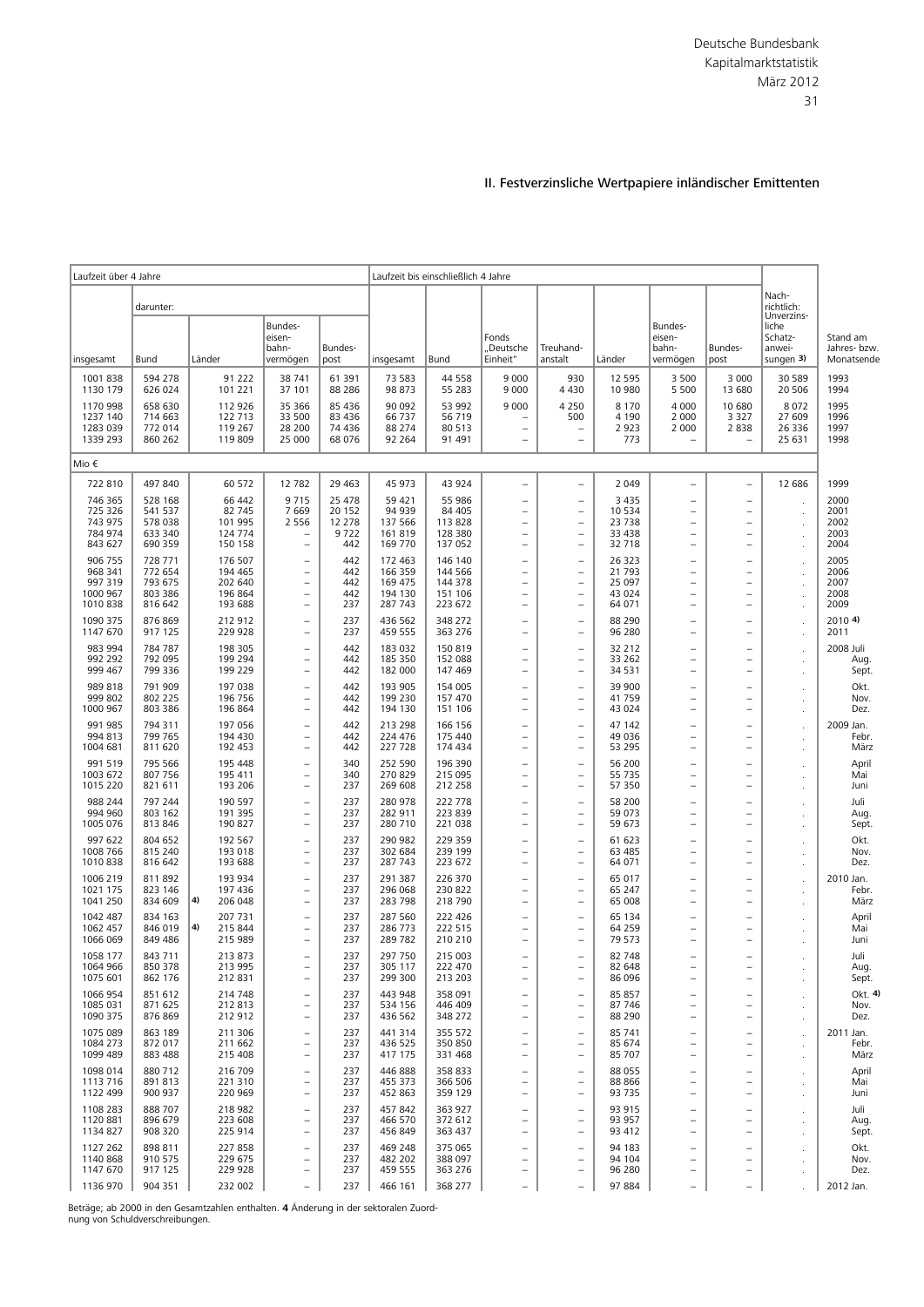# 5. Brutto-Absatz und Umlauf von Bankschuldverschreibungen nach Bankengruppen

Bis Ende 1998 Mio DM, ab 1999 Mio € Nominalwert

|              | Alle Bankengruppen zusammen |                            |                            |                                                                |                                            | Private Hypothekenbanken 1) |                            |                            |                                            |
|--------------|-----------------------------|----------------------------|----------------------------|----------------------------------------------------------------|--------------------------------------------|-----------------------------|----------------------------|----------------------------|--------------------------------------------|
| Zeit         | insgesamt                   | Hypotheken-<br>pfandbriefe | Öffentliche<br>Pfandbriefe | Schuldver-<br>schreibungen<br>von Spezial-<br>kreditinstituten | Sonstige<br>Bankschuld-<br>verschreibungen | insgesamt                   | Hypotheken-<br>pfandbriefe | Öffentliche<br>Pfandbriefe | Sonstige<br>Bankschuld-<br>verschreibungen |
|              | <b>Brutto-Absatz</b>        |                            |                            |                                                                |                                            |                             |                            |                            |                                            |
| 1994         | 412 585                     | 44 913                     | 150 115                    | 39 807                                                         | 177 750                                    | 146 819                     | 29 9 34                    | 74 436                     | 42 448                                     |
| 1995         | 470 583                     | 43 287                     | 208 844                    | 41 571                                                         | 176 877                                    | 206 759                     | 34 5 64                    | 121 382                    | 50 814                                     |
| 1996<br>1997 | 563 076<br>621 683          | 41 439<br>53 168           | 246 546<br>276 755         | 53 508<br>54 829                                               | 221 582<br>236 933                         | 241 457<br>282 434          | 35 2 2 9<br>47 205         | 153 675<br>186 244         | 52 551<br>48 9 84                          |
| 1998         | 789 035                     | 71 371                     | 344 609                    | 72 140                                                         | 300 920                                    | 367 459                     | 58 297                     | 236 299                    | 72 863                                     |
|              | Mio €                       |                            |                            |                                                                |                                            |                             |                            |                            |                                            |
| 1999         | 448 216                     | 27 597                     | 187 661                    | 59 760                                                         | 173 200                                    | 221 063                     | 23 630                     | 138 948                    | 58 487                                     |
| 2000         | 500 895                     | 34 5 28                    | 143 107                    | 94 5 5 6                                                       | 228 703                                    | 195 056                     | 31885                      | 93 766                     | 69 405                                     |
| 2001<br>2002 | 505 646<br>569 232          | 34 782<br>41 4 96          | 112 594<br>119880          | 106 166<br>117 506                                             | 252 103<br>290 353                         | 181 623<br>146 978          | 30 150<br>35 827           | 78 443<br>67 404           | 73 0 28<br>43 749                          |
| 2003<br>2004 | 668 002<br>688 844          | 47828<br>33 774            | 107 918<br>90 815          | 140 398<br>162 353                                             | 371858<br>401 904                          | 181 644                     | 42 306<br>27 591           | 57 804<br>59 453           | 81 531<br>76 924                           |
| 2005         | 692 182                     | 28 217                     | 103 984                    | 160 010                                                        | 399 969                                    | 163 967<br>181 566          | 25 579                     | 77 935                     | 78 049                                     |
| 2006         | 622 055                     | 24 483                     | 99 628                     | 139 193                                                        | 358 750                                    | 155 284                     | 21 906                     | 64 158                     | 69 217                                     |
| 2007<br>2008 | 743 616<br>961 271          | 19 211<br>51 259           | 82 720<br>70 520           | 195 722<br>382 814                                             | 445 963<br>456 676                         | 114 666<br>154 369          | 11 864<br>33 469           | 30 363<br>22 247           | 72 438<br>98 651                           |
| 2009         | 1058815                     | 40 421                     | 37 615                     | 331 566                                                        | 649 215                                    | 369 769                     | 22 572                     | 13778                      | 333 417                                    |
| 2010<br>2011 | 757 754<br>658781           | 36 2 26<br>31 4 31         | 33 539<br>24 295           | 363 828<br>376876                                              | 324 160<br>226 180                         | 152 862<br>40 570           | 23 658<br>19 661           | 15 7 18<br>8 1 1 0         | 113 489<br>12 801                          |
| 2011 März    | 43 257                      | 4 2 1 5                    | 1 1 4 7                    | 20 4 34                                                        | 17 462                                     | 4 1 6 0                     | 2 7 8 6                    | 330                        | 1 0 4 4                                    |
| April        | 45 989                      | 1 6 4 3                    | 2 9 5 4                    | 26 7 9 2                                                       | 14 600                                     | 3 5 6 6                     | 1 2 1 8                    | 1 3 7 5                    | 973                                        |
| Mai<br>Juni  | 61 243<br>47 060            | 3 4 9 0<br>1872            | 3 1 4 6<br>2 1 1 1         | 38 5 82<br>30 852                                              | 16 0 25<br>12 2 2 5                        | 4849<br>3 2 5 1             | 2 9 5 4<br>613             | 1 1 1 6<br>1 3 3 7         | 780<br>1 3 0 1                             |
| Juli         | 41 497                      | 1 0 4 0                    | 559                        | 25 0 22                                                        | 14 875                                     | 2017                        | 202                        | 262                        | 1 5 5 3                                    |
| Aug<br>Sept. | 67 984<br>52 907            | 774<br>2 5 2 2             | 1 1 8 7<br>836             | 45 089<br>34 485                                               | 20 934<br>15 0 65                          | 1625<br>2 7 4 3             | 491<br>1872                | 130<br>74                  | 1 0 0 4<br>797                             |
| Okt.         | 45 2 20<br>67824            | 3 1 4 7<br>1805            | 758<br>1 1 1 3             | 23 553<br>37 452                                               | 17762<br>27 4 54                           | 3701<br>1826                | 2672<br>827                | 134<br>53                  | 895<br>946                                 |
| Nov.<br>Dez. | 46 202                      | 2 8 9 9                    | 1 0 4 7                    | 27 120                                                         | 15 136                                     | 3 4 4 5                     | 1883                       | 585                        | 977                                        |
| 2012 Jan.    | 61 975                      | 2 4 3 1                    | 2 4 1 8                    | 40 690                                                         | 16 437                                     | 3854                        | 1 2 4 7                    | 1 5 2 6                    | 1 0 8 1                                    |
|              | Umlauf $3$ )                |                            |                            |                                                                |                                            |                             |                            |                            |                                            |
| 1994         | 1 432 661                   | 196 541                    | 627 657                    | 219 214                                                        | 389 249                                    | 532 179                     | 150 457                    | 293 531                    | 88 191                                     |
| 1995<br>1996 | 1 606 459<br>1 801 517      | 214 803<br>226 711         | 723 781<br>845 710         | 222 286<br>228 306                                             | 445 589<br>500 790                         | 621 487<br>750 409          | 164 358<br>176 844         | 353 280<br>453 669         | 103 849<br>119 896                         |
| 1997         | 1 990 041                   | 243 183                    | 961 679                    | 240 782                                                        | 544 397                                    | 888 312                     | 194 092                    | 558 733                    | 135 487                                    |
| 1998         | 2 2 5 4 6 6 8               | 265 721                    | 1 124 198                  | 259 243                                                        | 605 507                                    | 1 073 458                   | 213 296                    | 691 328                    | 168 834                                    |
|              | Mio €                       |                            |                            |                                                                |                                            |                             |                            |                            |                                            |
| 1999         | 1 322 863                   | 134 814                    | 655 024                    | 163 284                                                        | 369 741                                    | 649 480                     | 112 723                    | 431 233                    | 105 524                                    |
| 2000<br>2001 | 1 445 736<br>1 506 640      | 140 751<br>147 684         | 685 122<br>675 868         | 157 374<br>201 721                                             | 462 488<br>481 366                         | 691 600<br>704 131          | 119 627<br>126 364         | 456 883<br>458 987         | 115 090<br>118781                          |
| 2002<br>2003 | 1 563 034<br>1 603 906      | 155 620<br>158 321         | 649 061<br>606 541         | 222 427<br>266 602                                             | 535 925<br>572 442                         | 661816<br>629 596           | 134 896<br>137 647         | 425 319<br>387 739         | 101 602<br>104 209                         |
| 2004         | 1685766                     | 159 360                    | 553 927                    | 316 745                                                        | 655 734                                    | 604 081                     | 137 799                    | 357 559                    | 108 723                                    |
| 2005         | 1 751 563                   | 157 209                    | 519 674                    | 323 587                                                        | 751 093                                    | 569 975                     | 134 672                    | 333 566                    | 101 737                                    |
| 2006<br>2007 | 1809899<br>1868066          | 144 397<br>133 501         | 499 525<br>452 896         | 368 476<br>411 041                                             | 797 502<br>870 629                         | 548 905<br>497 608          | 121 944<br>110 082         | 318 095<br>272 384         | 108 866<br>115 142                         |
| 2008<br>2009 | 1876583<br>1801029          | 150 302<br>151 160         | 377 091<br>296 445         | 490 641<br>516 221                                             | 858 550<br>837 203                         | 484 358<br>451 233          | 113 925<br>111 403         | 221844<br>168 414          | 148 588<br>171 415                         |
| 2010         | 4)<br>1570490               | 147 529                    | 232 954                    | 544 517                                                        | 4)<br>645 491                              | 294 596                     | 104 368                    | 126 343                    | 63 885                                     |
| 2011         | 1515911                     | 149 185                    | 188 663                    | 577 423                                                        | 600 640                                    | 255 559                     | 103 605                    | 97 612                     | 54 341                                     |
| 2011 März    | 1 573 863<br>1 565 583      | 152 564                    | 221 709                    | 549 250                                                        | 650 340                                    | 287 220                     | 107 620                    | 117 840                    | 61 760                                     |
| April<br>Mai | 1 560 246                   | 151857<br>152 539          | 215 274<br>213 554         | 553 094<br>558 994                                             | 645 358<br>635 158                         | 279 556<br>278 180          | 106 747<br>107 731         | 111 286<br>110 938         | 61 522<br>59 511                           |
| Juni         | 1 535 042<br>1 528 843      | 151 243                    | 209 916<br>204 826         | 557 291<br>557 018                                             | 616 592<br>616 193                         | 274 970<br>270 808          | 106 320                    | 109 540<br>105 748         | 59 110<br>59 444                           |
| Juli<br>Aug. | 1 542 396                   | 150 806<br>150 091         | 201 872                    | 571 245                                                        | 619 189                                    | 267 752                     | 105 616<br>105 010         | 104 591                    | 58 150                                     |
| Sept.        | 1 529 509                   | 145 130                    | 197 104                    | 574 536                                                        | 612 740                                    | 257 932                     | 100 144                    | 100 648                    | 57 141                                     |
| Okt.<br>Nov. | 1 528 411<br>1 534 446      | 147 519<br>149 001         | 194 815<br>190 612         | 574 582<br>578 104                                             | 611 495<br>616729                          | 259 358<br>256 779          | 102 445<br>103 081         | 99 875<br>97813            | 57 039<br>55 884                           |
| Dez.         | 1 5 1 5 9 1 1<br>1 484 115  | 149 185<br>146 368         | 188 663<br>180 700         | 577 423<br>568 754                                             | 600 640<br>588 292                         | 255 559<br>248 834          | 103 605<br>100 530         | 97 612<br>93 614           | 54 341<br>54 690                           |
| 2012 Jan.    |                             |                            |                            |                                                                |                                            |                             |                            |                            |                                            |

**1** Einschließlich der Schiffsbanken sowie gemischter Hypothekenbanken.<br>**2** Einschließlich-DekaBank-Deutsche Girozentrale sowie der von öffentlich-recht-

**1** lichen Sparkassen begebenen Pfandbriefe. **3** Stand am Jahres- bzw. Monatsende.<br>**4** Änderung in der sektoralen Zuordnung von Schuldverschreibungen.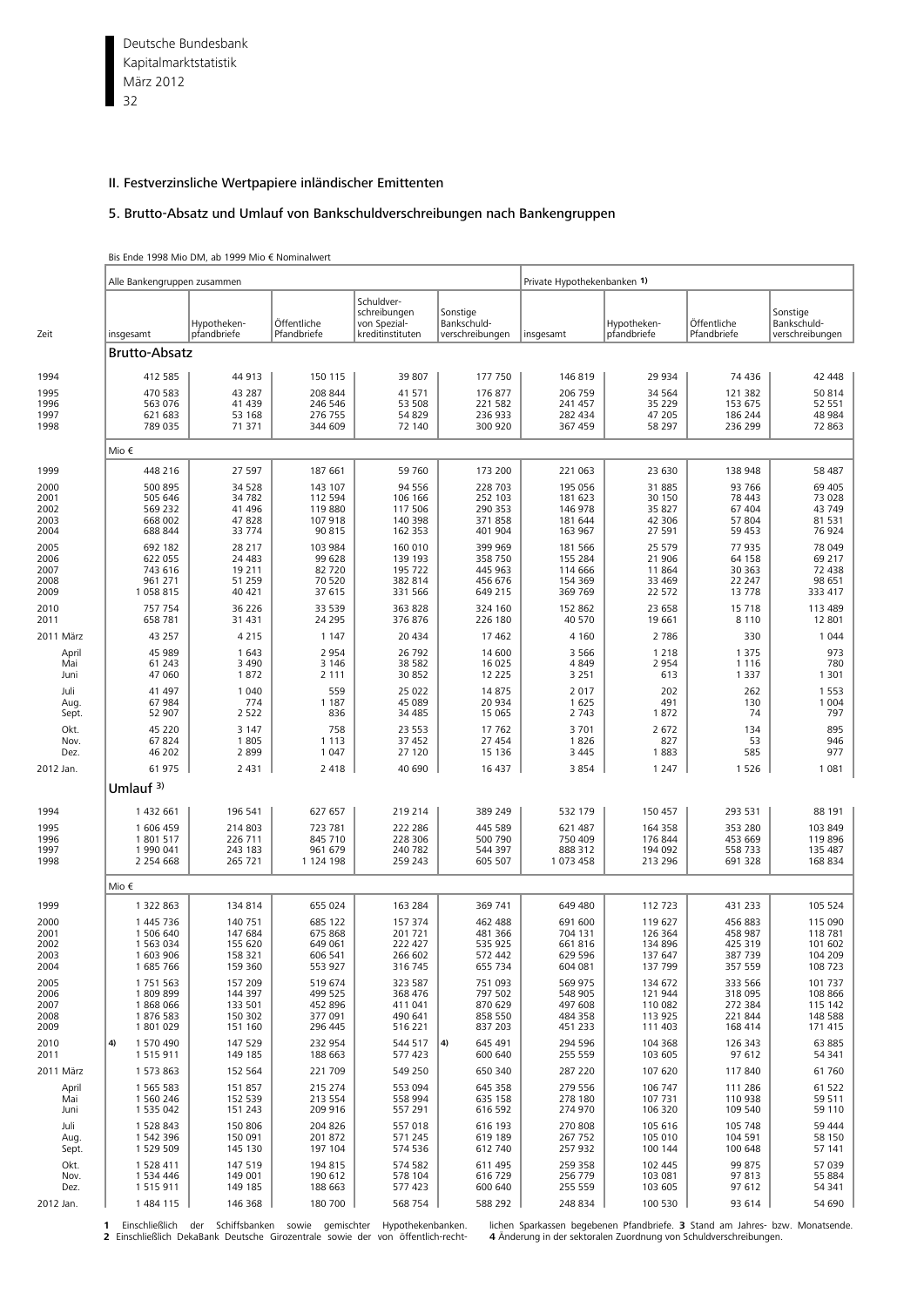|                                   |                            | Öffentlich-rechtliche Grundkreditanstalten und Landesbanken 2) |                                     | Übrige Kreditinstitute |                                                  |                    |                                    |                    |                       |              |
|-----------------------------------|----------------------------|----------------------------------------------------------------|-------------------------------------|------------------------|--------------------------------------------------|--------------------|------------------------------------|--------------------|-----------------------|--------------|
|                                   |                            |                                                                | Sonstige                            |                        | Schuldver-                                       |                    | Sonstige Bankschuldverschreibungen |                    |                       |              |
| insgesamt                         | Hypotheken-<br>pfandbriefe | Öffentliche<br>Pfandbriefe                                     | Bankschuld-<br>verschrei-<br>bungen | insgesamt              | schreibungen<br>von Spezial-<br>kreditinstituten | zusammen           | Kredit-<br>banken                  | Sparkassen         | Genossen-<br>schaften | Zeit         |
|                                   |                            |                                                                |                                     |                        |                                                  |                    |                                    |                    | <b>Brutto-Absatz</b>  |              |
| 147 390                           | 14 980                     | 75 677                                                         | 56 732                              | 118 374                | 39 807                                           | 78 5 68            | 29 323                             | 30 004             | 19 240                | 1994         |
| 145 785                           | 8723                       | 87 464                                                         | 49 597                              | 118 038                | 41 571                                           | 76 467             | 23 919                             | 30 975             | 21 574                | 1995         |
| 148 737<br>134 950                | 6 2 1 0<br>5962            | 92 874<br>90 509                                               | 49 651<br>38 4 83                   | 172 886<br>204 296     | 53 508<br>54 829                                 | 119 378<br>149 467 | 67811<br>98 030                    | 27 981<br>26814    | 23 5 84<br>24 621     | 1996<br>1997 |
| 170 370                           | 13 071                     | 108 308                                                        | 48 988                              | 251 206                | 72 140                                           | 179 069            | 130 185                            | 27 075             | 21811                 | 1998         |
| Mio €                             |                            |                                                                |                                     |                        |                                                  |                    |                                    |                    |                       |              |
| 103 586                           | 3 9 6 5                    | 48 713                                                         | 50 908                              | 123 567                | 59 760                                           | 63 805             | 37 313                             | 12 684             | 13 807                | 1999         |
| 139 073                           | 2 6 4 2                    | 49 341                                                         | 87 087                              | 166 769                | 94 556                                           | 72 212             | 43 558                             | 14 08 6            | 14 570                | 2000         |
| 157 263                           | 4 6 3 3                    | 34 150                                                         | 118 480                             | 166 764                | 106 166                                          | 60 595             | 37 525                             | 10 952             | 12 117                | 2001         |
| 217 094<br>259 938                | 5 6 7 0<br>5 5 2 3         | 52 475<br>50 113                                               | 158 948<br>204 305                  | 205 160<br>226 419     | 117 506<br>140 398                               | 87 655<br>86 021   | 57 372<br>60 872                   | 14 9 10<br>12 046  | 15 376<br>13 103      | 2002<br>2003 |
| 263 748                           | 6 1 8 5                    | 31 361                                                         | 226 203                             | 261 128                | 162 353                                          | 98 774             | 69 808                             | 13 502             | 15 4 64               | 2004         |
| 252 312                           | 2 6 3 7                    | 25 674                                                         | 224 002                             | 257 929                | 160 010                                          | 97 919             | 66 575                             | 11 268             | 20 074                | 2005         |
| 184 352<br>247 482                | 2 2 5 3                    | 32 594                                                         | 149 505<br>192 976                  | 279 220<br>376 268     | 139 193                                          | 140 027            | 89 938                             | 13 159             | 36 929                | 2006<br>2007 |
| 218 022                           | 4666<br>12 628             | 49 841<br>42 367                                               | 163 028                             | 578 447                | 195 722<br>382 814                               | 180 546<br>195 630 | 123 235<br>125 539                 | 18 011<br>16 109   | 39 301<br>53 982      | 2008         |
| 190 994                           | 10 5 3 5                   | 22 031                                                         | 158 426                             | 488 933                | 331 566                                          | 157 369            | 105 657                            | 6675               | 45 037                | 2009         |
| 95 196<br>87 429                  | 9 2 5 0<br>7 1 4 1         | 16 503<br>15 138                                               | 69 44 6<br>65 150                   | 505 054<br>525 109     | 363 828<br>376 876                               | 141 225<br>148 231 | 103 112<br>103 609                 | 3 5 8 3<br>7 3 0 7 | 34 5 30<br>37 314     | 2010<br>2011 |
| 6 3 3 5                           | 394                        | 747                                                            | 5 1 9 4                             | 31 657                 | 20 4 34                                          | 11 2 2 4           | 9 1 9 5                            | 311                | 1718                  | 2011 März    |
| 6 2 8 3                           | 349                        | 1 3 7 9                                                        | 4554                                | 35 865                 | 26 792                                           | 9073               | 6 6 4 7                            | 320                | 2 1 0 6               | April        |
| 8 2 2 2                           | 506                        | 2 0 3 1                                                        | 5 6 8 6                             | 48 142                 | 38 5 82                                          | 9559               | 6525                               | 286                | 2 7 4 9               | Mai          |
| 5 5 5 9                           | 157                        | 199<br>297                                                     | 5 2 0 3                             | 36 573                 | 30 852                                           | 5721               | 3 5 2 9                            | 313                | 1879                  | Juni         |
| 5 5 7 8<br>7 1 8 6                | 731<br>213                 | 1 0 0 7                                                        | 4550<br>5967                        | 33 794<br>59 053       | 25 0 22<br>45 089                                | 8772<br>13 964     | 6630<br>9754                       | 244<br>153         | 1898<br>4 0 5 7       | Juli<br>Aug  |
| 5936                              | 354                        | 761                                                            | 4821                                | 43 932                 | 34 485                                           | 9 4 4 7            | 6586                               | 158                | 2 7 0 2               | Sept         |
| 6461<br>9 2 9 3                   | 465<br>882                 | 623<br>910                                                     | 5 3 7 3<br>7 500                    | 35 047<br>56 461       | 23 5 5 3<br>37 452                               | 11 494<br>19 008   | 8525<br>10 312                     | 139<br>4549        | 2830<br>4 1 4 7       | Okt.<br>Nov. |
| 6675                              | 884                        | 462                                                            | 5 3 2 9                             | 35 950                 | 27 120                                           | 8829               | 3 3 0 3                            | 197                | 5 3 2 9               | Dez.         |
| 7413                              | 558                        | 782                                                            | 6073                                | 49 974                 | 40 690                                           | 9 2 8 3            | 4961                               | 203                | 4 1 1 9               | 2012 Jan.    |
|                                   |                            |                                                                |                                     |                        |                                                  |                    |                                    |                    | Umlauf $3$ )          |              |
| 496 193                           | 46 084                     | 334 127                                                        | 115 983                             | 404 289                | 219 214                                          | 185 075            | 63 563                             | 76 036             | 45 477                | 1994         |
| 545 014                           | 50 445                     | 370 501                                                        | 124 069                             | 439 958                | 222 286                                          | 217 672            | 74 083                             | 86 923             | 56 666                | 1995         |
| 577 538                           | 49 867                     | 392 041                                                        | 135 631                             | 473 570                | 228 306                                          | 245 264            | 84 211                             | 93 459             | 67 594                | 1996         |
| 589 088<br>632 518                | 49 091<br>52 425           | 402 946<br>432 870                                             | 137 051<br>147 223                  | 512 641<br>548 692     | 240 782<br>259 243                               | 271859<br>289 450  | 99 407<br>109 719                  | 97 525<br>98 144   | 74 927<br>81 587      | 1997<br>1998 |
| Mio €                             |                            |                                                                |                                     |                        |                                                  |                    |                                    |                    |                       |              |
| 348 084                           | 22 091                     | 223 791                                                        | 102 202                             | 325 299                | 163 284                                          | 162 015            | 70 422                             | 45 892             | 45 701                | 1999         |
| 380 904                           | 21 1 24                    | 228 239                                                        | 131 541                             | 373 232                | 157 374                                          | 215 858            | 117801                             | 47 349             | 50 708                | 2000         |
| 395 414                           | 21 321                     | 216 881                                                        | 157 211                             | 407 095                | 201 721                                          | 205 374            | 123 343                            | 45 851             | 36 178                | 2001         |
| 452 412<br>483 507                | 20724<br>20 673            | 223 742<br>218 802                                             | 207 946<br>244 032                  | 448 803<br>490 803     | 222 427<br>266 602                               | 226 376<br>224 201 | 140 234<br>143 077                 | 47 123<br>43 999   | 39 017<br>37 125      | 2002<br>2003 |
| 530 768                           | 21 5 61                    | 196 368                                                        | 312839                              | 550 916                | 316 745                                          | 234 172            | 152 718                            | 43 218             | 38 2 36               | 2004         |
| 572 721                           | 19817                      | 176 278                                                        | 376 627                             | 596 317                | 323 587                                          | 272 730            | 164 265                            | 41 615             | 66 850                | 2005         |
| 566 038<br>591 844                | 18 3 4 9<br>18 2 3 3       | 170 183<br>170 608                                             | 377 505<br>403 004                  | 679 607<br>763 524     | 368 476<br>411 041                               | 311 131<br>352 483 | 187 416<br>217720                  | 43 509<br>45 759   | 80 20 6<br>89 005     | 2006<br>2007 |
| 537 764                           | 24 9 37                    | 143 801                                                        | 369 025                             | 831 577                | 490 641                                          | 340 936            | 209 381                            | 40 509             | 91 045                | 2008         |
| 515 269                           | 26 2 28                    | 117 476                                                        | 371 564                             | 810 445                | 516 221                                          | 294 224            | 175 361                            | 29 761             | 89 102                | 2009         |
| $ 4\rangle$<br>448 896<br>407 304 | 28 5 22<br>28 344          | 99 396<br>85 528                                               | $\vert$ 4)<br>320 978<br>293 432    | 805 144<br>830 290     | 544 517<br>577 423                               | 260 628<br>252 867 | 158 118<br>154 289                 | 23 344<br>23 821   | 79 165<br>74757       | 2010<br>2011 |
| 438 616                           | 28 674                     | 96 968                                                         | 312 974                             | 824 856                | 549 250                                          | 275 606            | 172 140                            | 22 571             | 80 895                | 2011 März    |
| 435 483                           | 28 8 64                    | 97 138                                                         | 309 481                             | 827 449                | 553 094                                          | 274 355            | 170 893                            | 22 391             | 81 071                | April        |
| 428 049                           | 28 5 33                    | 95 765                                                         | 303 750                             | 830 891                | 558 994                                          | 271897             | 168 273                            | 21 999             | 81 625                | Mai          |
| 419 946                           | 27896                      | 93 143                                                         | 298 907                             | 815 866                | 557 291                                          | 258 575            | 158 823                            | 21 7 67            | 77 985                | Juni         |
| 417841<br>416 384                 | 28 2 31<br>28 251          | 91 925<br>90 107                                               | 297 685<br>298 026                  | 816 082<br>834 257     | 557 018<br>571 245                               | 259 063<br>263 013 | 160 473<br>164 668                 | 21 110<br>20 946   | 77 481<br>77 398      | Juli<br>Aug. |
| 414 899                           | 27 869                     | 90 083                                                         | 296 948                             | 833 186                | 574 536                                          | 258 651            | 162 536                            | 20 540             | 75 575                | Sept.        |
| 413 451                           | 28 046                     | 88 567                                                         | 296 838                             | 832 201                | 574 582                                          | 257 619            | 162 197                            | 20 244             | 75 177                | Okt.         |
| 413 327<br>407 304                | 28 5 46<br>28 344          | 87 276<br>85 528                                               | 297 505<br>293 432                  | 841 444<br>830 290     | 578 104<br>577 423                               | 263 340<br>252 867 | 164 485<br>154 289                 | 24 389<br>23 821   | 74 465<br>74757       | Nov.<br>Dez. |
| 396 628                           | 28 300                     | 81 452                                                         | 286 875                             | 815 481                | 568 754                                          | 246 727            | 148 338                            | 23 303             | 75 087                | 2012 Jan.    |
|                                   |                            |                                                                |                                     |                        |                                                  |                    |                                    |                    |                       |              |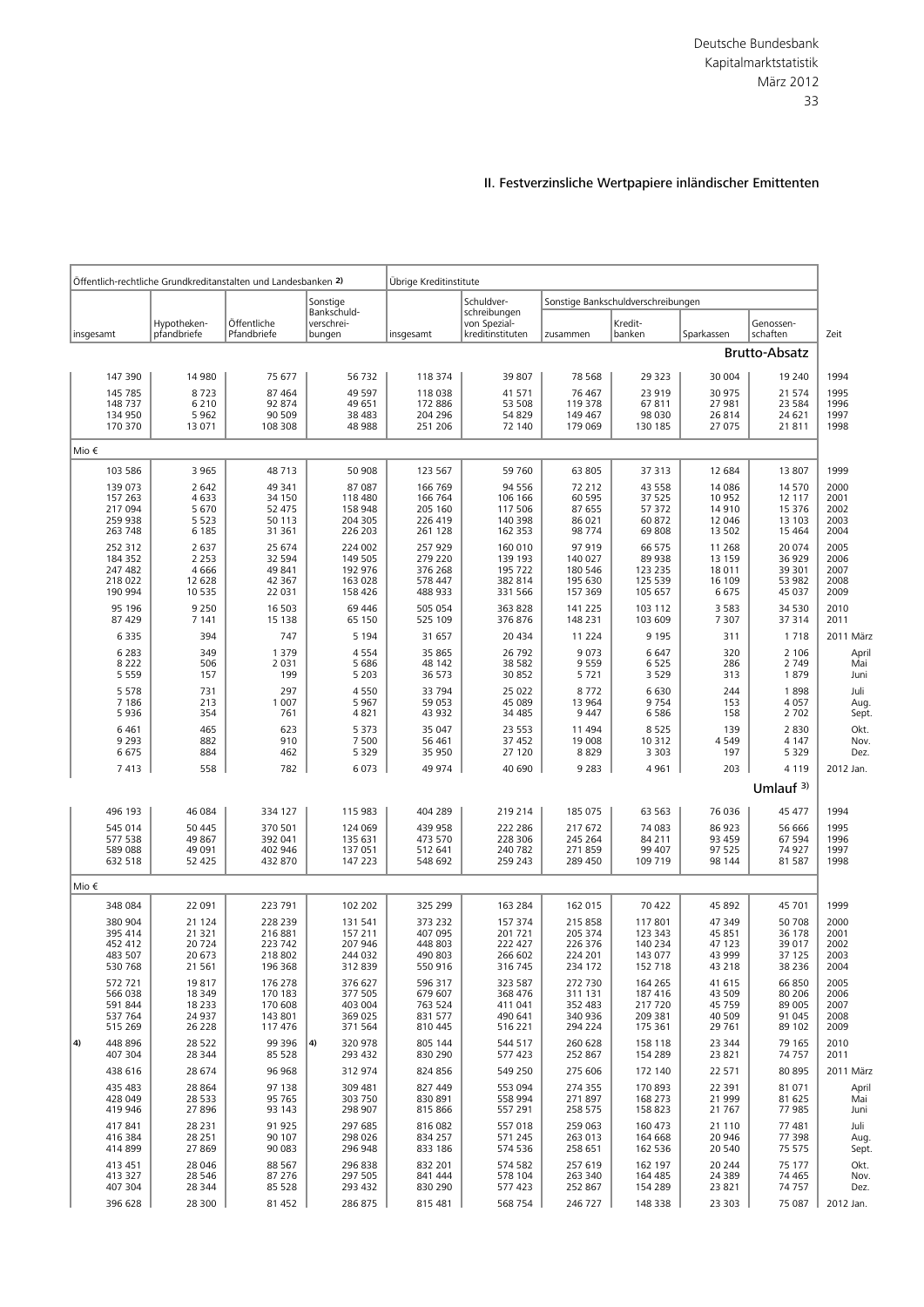Deutsche Bundesbank 34 Kapitalmarktstatistik März 2012

### II. Festverzinsliche Wertpapiere inländischer Emittenten

## 6. Durchschnittskurse \*)

|                                      |                                           | darunter:                              |                                        |                                         |                                           |                                           |                                           |                                           |                                           |                                           |                                                                                  |                                                                           |
|--------------------------------------|-------------------------------------------|----------------------------------------|----------------------------------------|-----------------------------------------|-------------------------------------------|-------------------------------------------|-------------------------------------------|-------------------------------------------|-------------------------------------------|-------------------------------------------|----------------------------------------------------------------------------------|---------------------------------------------------------------------------|
| Zeit                                 | Alle<br>Zinssätze                         | 3%                                     | 3 1/2%                                 | 4%                                      | 4 1/2%                                    | 5%                                        | 5 1/2%                                    | 6%                                        | 6 1/2%                                    | 7%                                        | 7 1/2%                                                                           | 8%                                                                        |
|                                      |                                           | Festverzinsliche Wertpapiere insgesamt |                                        |                                         |                                           |                                           |                                           |                                           |                                           |                                           |                                                                                  |                                                                           |
| 1999                                 | 105,3                                     | 96,8                                   | 97,1                                   | 96,3                                    | 101,3                                     | 102,8                                     | 105,2                                     | 109,4                                     | 112,1                                     | 111,1                                     | 114,6                                                                            | 114,1                                                                     |
| 2000<br>2001<br>2002<br>2003<br>2004 | 98,7<br>102,1<br>102,5<br>106,8<br>105,9  | 92,2<br>94,9<br>96,3<br>98,7<br>99,6   | 93,0<br>96,0<br>97,3<br>100,5<br>100,7 | 90,8<br>95,0<br>97,1<br>102,5<br>102,0  | 95,5<br>98,7<br>100,2<br>104,4<br>104,3   | 97,1<br>101,1<br>101,7<br>106,9<br>107,3  | 98,9<br>102,4<br>103,6<br>109,1<br>109,8  | 103,6<br>106,9<br>106,6<br>110,7<br>113,1 | 107,0<br>110,3<br>112,3<br>122,4<br>124,9 | 105,3<br>107,8<br>108,2<br>113,8<br>114,8 | 108,4<br>109,4<br>105,7<br>107,8<br>107,6                                        | 111,9<br>114,3<br>120,2<br>127,4<br>126,2                                 |
| 2005<br>2006<br>2007<br>2008<br>2009 | 108,8<br>104,3<br>100,6<br>101,1<br>106,0 | 100,4<br>96,7<br>94,5<br>94,8<br>99,4  | 102,3<br>98,4<br>95,8<br>97,0<br>102,4 | 104,3<br>100,8<br>97,0<br>98,2<br>104,1 | 107,7<br>104,0<br>101,0<br>101,4<br>106,1 | 110,5<br>106,4<br>103,3<br>104,0<br>106,4 | 117,2<br>113,1<br>109,7<br>109,7<br>116,0 | 120,2<br>115,4<br>111,1<br>109,5<br>114,2 | 139,2<br>134,8<br>126,7<br>124,6<br>129,6 | 117,2<br>108,4<br>112,8<br>105,2<br>105,9 | 104,3<br>102,4<br>101,1                                                          | 129,2<br>121,7<br>115,4<br>112,4                                          |
| 2010<br>2011                         | 110,0<br>108,6                            | 102,8<br>102,7                         | 106,2<br>106,0                         | 109,3<br>109,7                          | 109,1<br>108,3                            | 106,7<br>100,4                            | 128,6<br>129,9                            | 117,9<br>117,5                            | 139,9<br>140,2                            | 109,6<br>101,3                            | $\overline{\phantom{a}}$                                                         | $\overline{\phantom{a}}$                                                  |
| 2010 Aug.<br>Sept.                   | 112,8<br>112,9                            | 104,8<br>105,3                         | 108,6<br>108,7                         | 112,4<br>112,8                          | 110,9<br>111,0                            | 107,6<br>107,5                            | 135,6<br>136,9                            | 119,5<br>119,5                            | 146,8<br>147,9                            | 110,9<br>111,2                            | $\qquad \qquad -$<br>$\overline{\phantom{a}}$                                    | $\overline{\phantom{0}}$<br>$\overline{\phantom{a}}$                      |
| Okt.<br>Nov.<br>Dez.                 | 112,4<br>110,8<br>108,1                   | 105,0<br>103,4<br>100,5                | 108,3<br>107,1<br>104,9                | 112,9<br>111,4<br>108,1                 | 110,6<br>109,6<br>107,7                   | 107,2<br>105,8<br>102,4                   | 136,3<br>133,2<br>127,1                   | 118,8<br>117,8<br>116,1                   | 147,1<br>143,7<br>137,6                   | 110,7<br>110,9<br>111,2                   | $\overline{\phantom{a}}$<br>$\overline{\phantom{m}}$                             | $\qquad \qquad -$<br>÷,                                                   |
| 2011 Jan.<br>Febr.<br>März           | 107,2<br>105,7<br>105,0                   | 100,0<br>98,6<br>98,5                  | 104,4<br>103,1<br>102,7                | 107,3<br>105,5<br>105,1                 | 107,4<br>106,2<br>105,8                   | 102,7<br>102,1<br>101,0                   | 125,7<br>122,9<br>122,8                   | 115,5<br>115,6<br>115,3                   | 136,1<br>133,3<br>133,2                   | 111,3<br>109,5<br>108,8                   | $\overline{\phantom{a}}$<br>$\overline{\phantom{a}}$<br>$\qquad \qquad -$        | $\qquad \qquad -$<br>$\qquad \qquad -$<br>$\overline{\phantom{0}}$        |
| April<br>Mai<br>Juni                 | 103,9<br>105,4<br>106,3                   | 97,6<br>99,5<br>100,7                  | 101,9<br>103,2<br>104,3                | 103,8<br>105,7<br>106,7                 | 104,9<br>106,0<br>106,8                   | 100,1<br>101,5<br>101,4                   | 120,6<br>123,9<br>125,0                   | 114,3<br>115,3<br>116,2                   | 131,2<br>134,5<br>135,9                   | 108,1<br>109,1<br>109,3                   | $\overline{\phantom{a}}$<br>$\overline{\phantom{a}}$                             | $\overline{\phantom{a}}$<br>$\qquad \qquad -$<br>$\overline{\phantom{a}}$ |
| Juli<br>Aug.<br>Sept.                | 107,2<br>110,6<br>113,3                   | 101,9<br>105,4<br>108,2                | 105,3<br>108,2<br>110,1                | 108,1<br>112,2<br>115,5                 | 107,5<br>109,7<br>110,9                   | 102,1<br>101,5<br>99,5                    | 127,1<br>133,3<br>140,2                   | 116,8<br>119,4<br>120,6                   | 137,9<br>143,9<br>151,0                   | 108,9<br>106,9<br>106,4                   | $\overline{\phantom{m}}$<br>$\overline{\phantom{m}}$                             | $\overline{\phantom{0}}$<br>$\qquad \qquad -$<br>$\qquad \qquad -$        |
| Okt.<br>Nov.<br>Dez.                 | 112,4<br>113,1<br>113,2                   | 106,9<br>107,8<br>107,4                | 109,3<br>110,0<br>109,9                | 114,4<br>115,9<br>116,3                 | 111,0<br>111,5<br>111,6                   | 98,4<br>98,7<br>96,2                      | 137,9<br>139,2<br>139,8                   | 120,0<br>120,6<br>120,6                   | 148,0<br>149,1<br>148,7                   | 84,8<br>79,8<br>73,1                      | $\overline{\phantom{0}}$<br>$\overline{\phantom{0}}$<br>$\overline{\phantom{a}}$ | $\overline{\phantom{a}}$<br>$\overline{\phantom{a}}$<br>$\qquad \qquad -$ |
| 2012 Jan.<br>Febr.                   | 114,4<br>114,4                            | 108,8<br>108,8                         | 110,9<br>111,1                         | 117,6<br>117,4                          | 112,6<br>113,0                            | 98,7<br>102,4                             | 142,2<br>141,4                            | 121,0<br>120,8                            | 151,4<br>150,1                            | 76,0<br>78,1                              | $\overline{\phantom{a}}$                                                         | $\overline{\phantom{a}}$                                                  |
|                                      |                                           | Bankschuldverschreibungen              |                                        |                                         |                                           |                                           |                                           |                                           |                                           |                                           |                                                                                  |                                                                           |
| 1999<br>2000                         | 102,9<br>96,8                             | 96,8<br>92,2                           | 96,5<br>92,4                           | 96,3<br>90,8                            | 101,1<br>95,8                             | 102,7<br>96,9                             | 105,2<br>98,9                             | 107,6<br>101,8                            | 109,9<br>104,0                            | 111,1<br>105,3                            | 112,9<br>107,3                                                                   | 114,4<br>111,9                                                            |
| 2001<br>2002<br>2003<br>2004         | 100,6<br>101,5<br>106,0<br>105,3          | 94,9<br>96,3<br>98,5<br>99,0           | 96,0<br>97,3<br>100,4<br>100,4         | 94,9<br>96,7<br>102,0<br>101,9          | 98,9<br>100,0<br>103,0<br>102,8           | 100,4<br>101,1<br>106,2<br>106,5          | 102,6<br>103,5<br>108,7<br>109,1          | 105,0<br>105,5<br>110,4<br>112,0          | 107,0<br>107,1<br>110,5<br>110,6          | 107,8<br>108,2<br>113,8<br>114,8          | 108,9<br>105,8<br>107,8<br>107,6                                                 | 114,3<br>120,2<br>127,4<br>126,2                                          |
| 2005<br>2006<br>2007<br>2008<br>2009 | 106,5<br>101,8<br>98,5<br>98,2<br>102,3   | 100,3<br>96,6<br>94,3<br>94,7<br>99,4  | 101,9<br>97,3<br>93,9<br>94,1<br>99,4  | 104,0<br>100,8<br>97,8<br>97,6<br>102,3 | 107,6<br>103,7<br>100,3<br>99,8<br>104,4  | 108,6<br>105,3<br>102,4<br>101,0<br>102,9 | 111,9<br>107,3<br>104,3<br>103,8<br>107,3 | 116,7<br>111,9<br>107,9<br>104,3<br>106,0 | 110,9<br>109,9<br>107,3<br>100,0<br>95,7  | 123,5<br>120,8<br>116,4<br>115,5<br>119,3 | 104,3<br>102,4<br>$\overline{\phantom{a}}$                                       | 129,2<br>121,7<br>115,7<br>113,1                                          |
| 2010<br>2011                         | 105,6<br>103,1                            | 102,1<br>100,3                         | 104,3<br>103,5                         | 106,2<br>103,6                          | 108,8<br>108,0                            | 106,8<br>100,6                            | 115,9<br>114,1                            | 113,1<br>113,8                            | 104,4<br>104,3                            | 121,8<br>119,0                            | $\overline{\phantom{m}}$                                                         | $\equiv$                                                                  |
| 2010 Aug.<br>Sept.                   | 107,2<br>107,3                            | 103,1<br>103,0                         | 106,8<br>106,8                         | 107,7<br>107,9                          | 110,5<br>110,7                            | 107,6<br>107,5                            | 118,8<br>118,8                            | 114,4<br>114,6                            | 107,8<br>109,0                            | 123,4<br>123,0                            | $\qquad \qquad -$                                                                |                                                                           |
| Okt.<br>Nov.<br>Dez.                 | 106,7<br>105,3<br>103,5                   | 102,7<br>101,9<br>100,9                | 106,3<br>105,1<br>103,0                | 107,5<br>106,5<br>104,3                 | 110,3<br>109,2<br>107,5                   | 107,6<br>106,2<br>102,6                   | 118,3<br>116,7<br>114,0                   | 113,6<br>113,3<br>111,1                   | 108,9<br>108,6<br>103,1                   | 122,2<br>121,0<br>119,3                   | $\qquad \qquad -$<br>$\overline{\phantom{m}}$<br>$\overline{\phantom{a}}$        | $\qquad \qquad -$<br>$\overline{\phantom{m}}$<br>$\overline{\phantom{a}}$ |
| 2011 Jan.<br>Febr.<br>März           | 102,8<br>101,6<br>101,1                   | 100,5<br>99,5<br>98,6                  | 102,5<br>101,4<br>101,0                | 103,7<br>102,4<br>101,9                 | 107,3<br>106,0<br>105,5                   | 102,9<br>102,3<br>101,1                   | 113,5<br>112,0<br>111,5                   | 110,4<br>113,2<br>112,8                   | 103,1<br>101,7<br>101,6                   | 118,3<br>116,9<br>116,3                   | $\qquad \qquad -$<br>$\qquad \qquad -$                                           | $\qquad \qquad -$<br>$\qquad \qquad -$<br>$\qquad \qquad -$               |
| April<br>Mai<br>Juni                 | 100,3<br>101,3<br>102,1                   | 98,1<br>98,8<br>99,4                   | 100,2<br>101,3<br>102,1                | 101,3<br>102,3<br>103,0                 | 104,7<br>105,7<br>106,5                   | 100,2<br>101,6<br>101,6                   | 110,4<br>111,3<br>112,3                   | 111,7<br>112,5<br>112,9                   | 100,2<br>102,3<br>103,3                   | 115,2<br>115,8<br>118,8                   | $\qquad \qquad -$<br>$\qquad \qquad -$<br>$\overline{\phantom{a}}$               | $\qquad \qquad -$<br>$\qquad \qquad -$                                    |
| Juli<br>Aug.<br>Sept.                | 102,3<br>104,3<br>105,5                   | 99,9<br>101,4<br>102,2                 | 102,6<br>104,9<br>106,6                | 103,2<br>105,0<br>105,7                 | 107,3<br>109,7<br>111,1                   | 102,5<br>101,9<br>99,9                    | 113,1<br>115,7<br>117,7                   | 113,2<br>115,3<br>116,3                   | 102,6<br>104,0<br>107,8                   | 119,0<br>121,1<br>122,0                   | $\qquad \qquad -$<br>$\qquad \qquad -$<br>$\qquad \qquad -$                      | $\overline{a}$<br>$\qquad \qquad -$<br>$\qquad \qquad -$                  |
| Okt.<br>Nov.<br>Dez.                 | 105,0<br>105,2<br>105,2                   | 101,8<br>101,9<br>102,0                | 106,2<br>106,5<br>106,3                | 105,0<br>105,2<br>104,6                 | 110,4<br>110,8<br>110,8                   | 98,6<br>98,8<br>96,0                      | 117,3<br>117,6<br>117,1                   | 115,8<br>115,9<br>115,9                   | 107,6<br>108,2<br>108,6                   | 121,4<br>121,5<br>121,6                   | $\qquad \qquad -$<br>$\overline{\phantom{a}}$<br>$\qquad \qquad -$               | $\qquad \qquad -$<br>$\qquad \qquad -$<br>$\qquad \qquad -$               |
| 2012 Jan.<br>Febr.                   | 106,3<br>107,0                            | 102,5<br>102,9                         | 107,3<br>108,2                         | 106,2<br>107,2                          | 111,9<br>112,3                            | 98,8<br>102,7                             | 118,1<br>118,6                            | 116,7<br>117,4                            | 110,5<br>110,6                            | 122,3<br>122,3                            | $\overline{\phantom{a}}$<br>$\overline{\phantom{a}}$                             | $\overline{\phantom{a}}$                                                  |

\* Die Angaben beziehen sich auf den Kreis von Rentenwerten, der in die Renditenbe- (bzw. für alle Wertpapierarten) deutlich von den Veränderungen der Durchschnitts-<br>rechnung (Tab. 7b) einbezogen wird. Durch die laufenden V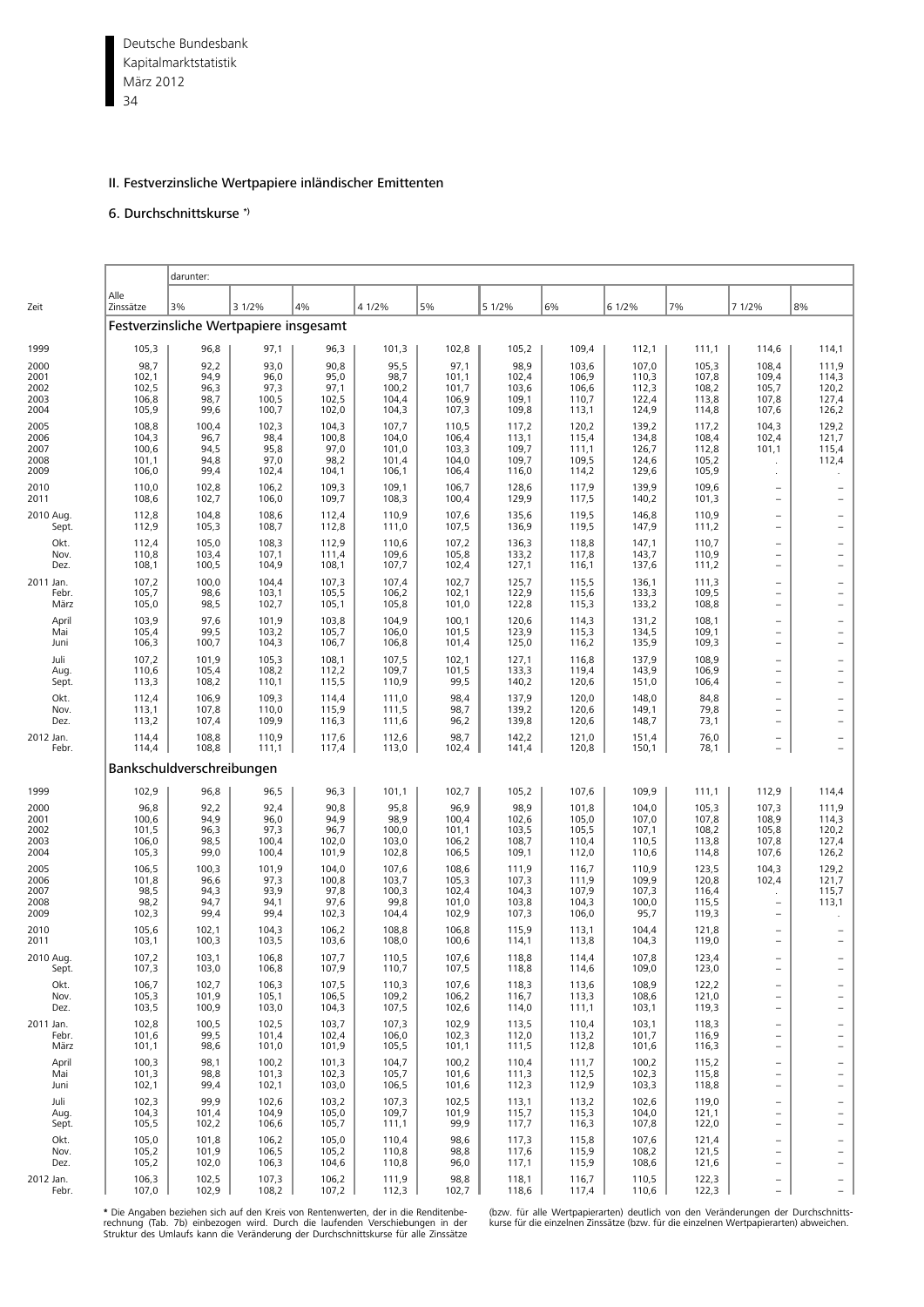# noch: 6. Durchschnittskurse

|                      |                         | darunter:                                     |                                                      |                         |                         |                                                      |                                                      |                                                      |                                                      |                                                      |                                                           |                                                      |
|----------------------|-------------------------|-----------------------------------------------|------------------------------------------------------|-------------------------|-------------------------|------------------------------------------------------|------------------------------------------------------|------------------------------------------------------|------------------------------------------------------|------------------------------------------------------|-----------------------------------------------------------|------------------------------------------------------|
| Zeit                 | Alle<br>Zinssätze       | 3%                                            | 3 1/2%                                               | 4%                      | 4 1/2%                  | 5%                                                   | 5 1/2%                                               | 6%                                                   | 6 1/2%                                               | 7%                                                   | 7 1/2%                                                    | 8%                                                   |
|                      |                         | Hypothekenpfandbriefe                         |                                                      |                         |                         |                                                      |                                                      |                                                      |                                                      |                                                      |                                                           |                                                      |
| 1999                 | 104,3                   | 96,1                                          | 96,8                                                 | 96,4                    | 101,6                   | 102,5                                                | 105,2                                                | 107,4                                                | 109,5                                                | 111,6                                                | 113,8                                                     | 113,2                                                |
| 2000<br>2001         | 97,9<br>101,3           | 91,4<br>94,5                                  | 92,7<br>96,5                                         | 90,3<br>94,8            | 96,4<br>98,5            | 96,8<br>100,2                                        | 99,0<br>102,4                                        | 101,8<br>105,1                                       | 103,7<br>106,7                                       | 105,4<br>108,0                                       | 107,4<br>108,9                                            | 109,2                                                |
| 2002                 | 101,7                   | 96,4                                          | 97,3                                                 | 96,8                    | 99,3                    | 100,5                                                | 103,2                                                | 105,6                                                | 106,8                                                | 108,9                                                |                                                           |                                                      |
| 2003<br>2004         | 106,1<br>105,0          | 98,0<br>98,9                                  | 99,8<br>100,3                                        | 101,7<br>101,9          | 103,6<br>103,0          | 105,7<br>106,3                                       | 108,6<br>109,1                                       | 109,4<br>110,4                                       | $\overline{\phantom{a}}$                             | 112,6                                                | $\overline{\phantom{0}}$<br>$\equiv$                      |                                                      |
| 2005<br>2006         | 105,7<br>101,0          | 100,4<br>96,4                                 | 101,8<br>98,0                                        | 104,4<br>100,9          | 107,6<br>103,9          | 109,0<br>105,6                                       | 112,3<br>107,4                                       | 112,2<br>107,2                                       | ۰<br>$\overline{\phantom{a}}$                        | $\equiv$<br>$\equiv$                                 | $\qquad \qquad -$                                         | $\overline{\phantom{0}}$                             |
| 2007                 | 97,8                    | 94,1                                          | 95,5                                                 | 98,0                    | 100,3                   | 102,3                                                | 104,1                                                |                                                      | $\overline{\phantom{0}}$                             | $\equiv$                                             | $\equiv$                                                  |                                                      |
| 2008<br>2009         | 97,8<br>102,3           | 95,2<br>100,6                                 | 96,0<br>101,4                                        | 97,7<br>102,4           | 100,1<br>105,2          | 102,0<br>105,9                                       | 103,7<br>107,4                                       | $\overline{\phantom{a}}$<br>$\equiv$                 | $\overline{\phantom{a}}$<br>$\overline{\phantom{a}}$ | $\overline{\phantom{0}}$<br>$\overline{\phantom{0}}$ | $\qquad \qquad -$<br>$\equiv$                             | $\overline{\phantom{0}}$<br>$\overline{\phantom{0}}$ |
| 2010<br>2011         | 105,0<br>102,3          | 102,7<br>101,1                                | 105,0<br>103,5                                       | 107,2<br>105,6          | 108,9<br>107,9          | 110,0<br>108,5                                       | $\cdot$<br>$\overline{\phantom{a}}$                  | $\equiv$<br>$\overline{\phantom{0}}$                 | $\overline{\phantom{a}}$                             | $\equiv$<br>$\overline{\phantom{0}}$                 | $\equiv$<br>$\overline{\phantom{0}}$                      |                                                      |
| 2011 Juni            | 101,6                   | 100,4                                         | 102,8                                                | 104,8                   | 106,3                   | 107,6                                                | $\overline{\phantom{0}}$                             | $\overline{\phantom{0}}$                             | $\overline{\phantom{0}}$                             | $\overline{\phantom{0}}$                             | $\equiv$                                                  |                                                      |
| Juli<br>Aug.         | 101,7<br>103,5          | 100,8<br>102,3                                | 103,1<br>104,7                                       | 105,3<br>107,2          | 107,1<br>109,4          | 108,1<br>110,0                                       | $\overline{\phantom{a}}$<br>$\overline{\phantom{0}}$ | $\overline{\phantom{0}}$<br>$\overline{\phantom{0}}$ | ۳<br>$\overline{\phantom{0}}$                        | $\qquad \qquad$<br>$\equiv$                          | $\overline{\phantom{0}}$<br>$\qquad \qquad -$             |                                                      |
| Sept.                | 104,2                   | 102,9                                         | 105,5                                                | 108,0                   | 110,7                   | 110,7                                                | $\equiv$                                             | $\equiv$                                             | $\overline{\phantom{a}}$                             | $\equiv$                                             | $\equiv$                                                  | $\overline{\phantom{0}}$                             |
| Okt.<br>Nov.<br>Dez. | 103,7<br>103,9<br>103,8 | 102,6<br>102,9<br>102,9                       | 104,8<br>104,9<br>104,7                              | 107,2<br>107,2<br>106,7 | 110,1<br>110,3<br>110,3 | 110,1<br>110,1<br>110,0                              | $\overline{\phantom{a}}$<br>۰                        | $\overline{\phantom{0}}$<br>$\equiv$                 |                                                      | $\equiv$<br>$\qquad \qquad$                          | ۰<br>$\overline{\phantom{0}}$<br>$\overline{\phantom{0}}$ |                                                      |
| 2012 Jan.<br>Febr.   | 104,8<br>105,3          | 104,3<br>104,8                                | 105,2<br>106,3                                       | 107,5<br>108,1          | 111,2<br>111,4          | 110,6<br>110,7                                       | $\qquad \qquad -$                                    | $\overline{\phantom{a}}$<br>$\equiv$                 | $\overline{\phantom{0}}$<br>$\overline{\phantom{0}}$ | $\qquad \qquad -$<br>۳                               | $\overline{\phantom{m}}$<br>$\equiv$                      | $\overline{\phantom{0}}$                             |
|                      |                         | Öffentliche Pfandbriefe                       |                                                      |                         |                         |                                                      |                                                      |                                                      |                                                      |                                                      |                                                           |                                                      |
| 1999                 | 102,3                   | 96,9                                          | 96,3                                                 | 96,4                    | 101,0                   | 102,9                                                | 105,1                                                | 107,5                                                | 109,8                                                | 111,0                                                | 112,6                                                     | 114,5                                                |
| 2000                 | 96,4                    | 92,3                                          | 92,0                                                 | 91,0                    | 95,9                    | 97,1                                                 | 98,9                                                 | 101,9                                                | 104,0                                                | 105,5                                                | 107,4                                                     | 110,5                                                |
| 2001<br>2002         | 100,4<br>101,3          | 95,2<br>96,4                                  | 95,8<br>97,3                                         | 95,1<br>96,8            | 98,9<br>99,9            | 100,6<br>101,3                                       | 102,6<br>103,5                                       | 105,1<br>105,7                                       | 106,9<br>107,1                                       | 108,1<br>108,9                                       | 109,1                                                     | 113,2                                                |
| 2003<br>2004         | 106,1<br>105,6          | 98,7<br>99,2                                  | 100,7<br>100,5                                       | 102,2<br>102,0          | 102,8<br>102,8          | 106,2<br>106,4                                       | 108,8<br>109,1                                       | 112,1<br>113,4                                       | 110,9<br>110,2                                       | 115,1<br>115,4                                       | $\equiv$                                                  |                                                      |
| 2005                 | 106,8                   | 100,3                                         | 102,1                                                | 104,1                   | 107,7                   | 108,3                                                | 111,6                                                | 117,8                                                | 109,6                                                | 125,9                                                | $\equiv$                                                  |                                                      |
| 2006<br>2007         | 102,2<br>98,8           | 96,7<br>94,6                                  | 98,2<br>95,6                                         | 100,8<br>97,8           | 103,8<br>100,3          | 104,9<br>102,5                                       | 106,9<br>104,3                                       | 112,2<br>108,2                                       | 109,2<br>107,9                                       | 122,2<br>116,4                                       | $\equiv$<br>$\qquad \qquad -$                             |                                                      |
| 2008<br>2009         | 98,3<br>102,7           | 94,1<br>98,8                                  | 95,5<br>100,9                                        | 97,7<br>102,6           | 99,9<br>104,4           | 102,0<br>106,4                                       | 103,2<br>106,2                                       | 106,2<br>107,4                                       | ۰                                                    | $\overline{\phantom{0}}$                             | $\qquad \qquad -$<br>$\overline{\phantom{0}}$             |                                                      |
| 2010                 | 106,1                   | 102,3                                         | 104,9                                                | 106,8                   | 108,7                   | 111,9                                                | 117,6                                                | 115,6                                                | ۰                                                    | $\equiv$                                             | $\qquad \qquad -$                                         |                                                      |
| 2011<br>2011 Juni    | 104,0<br>103,1          | 100,9<br>100,3                                | 103,5<br>102,8                                       | 105,6<br>104,6          | 108,3<br>107,0          | 110,5<br>109,4                                       | 115,7<br>114,2                                       | 112,3<br>111,6                                       | $\overline{\phantom{a}}$                             | $\overline{\phantom{0}}$<br>$\overline{\phantom{0}}$ | $\overline{\phantom{0}}$                                  |                                                      |
| Juli                 | 103,4                   | 100,5                                         | 103,0                                                | 105,0                   | 107,7                   | 109,8                                                | 114,8                                                | 111,8                                                | $\overline{\phantom{0}}$                             | $\overline{\phantom{0}}$                             | $\overline{\phantom{0}}$                                  |                                                      |
| Aug.<br>Sept.        | 105,2<br>106,2          | 102,0<br>102,7                                | 104,7<br>105,4                                       | 107,1<br>108,1          | 110,1<br>111,4          | 111,9<br>113,1                                       | 117,7<br>118,7                                       | 113,6<br>114,2                                       | $\overline{\phantom{0}}$<br>$\overline{\phantom{a}}$ | $\equiv$<br>$\equiv$                                 | $\equiv$<br>$\overline{\phantom{0}}$                      | $\overline{\phantom{0}}$                             |
| Okt.                 | 105,8                   | 102,3                                         | 105,0                                                | 107,6                   | 110,7                   | 112,4                                                | 118,2                                                | 113,6                                                | $\overline{\phantom{0}}$                             | $\qquad \qquad$                                      | $\overline{\phantom{0}}$                                  |                                                      |
| Nov.<br>Dez.         | 106,2<br>106,3          | 102,4<br>102,2                                | 105,1<br>105,3                                       | 107,7<br>107,8          | 111,1<br>111,1          | 112,7<br>112,8                                       | 118,7<br>118,9                                       | 113,5<br>113,5                                       |                                                      |                                                      | $\overline{\phantom{0}}$<br>$\equiv$                      |                                                      |
| 2012 Jan.<br>Febr.   | 107,3<br>108,0          | 103,1<br>103,4                                | 106,0<br>106,1                                       | 108,8<br>109,6          | 112,3<br>112,8          | 113,7<br>113,8                                       | 120,1<br>120,2                                       | 114,1<br>114,6                                       |                                                      |                                                      |                                                           |                                                      |
|                      |                         | Anleihen der öffentlichen Hand                |                                                      |                         |                         |                                                      |                                                      |                                                      |                                                      |                                                      |                                                           |                                                      |
| 1999                 | 107,5                   |                                               |                                                      | 96,3                    | 101,6                   | 103,1                                                | 105,7                                                | 109,9                                                | 112,8                                                | 111,7                                                | 115,0                                                     |                                                      |
| 2000                 | 100,9                   | $\qquad \qquad -$                             | $\cdot$                                              | 90,9                    | 95,1                    | 97,2                                                 | 99,0                                                 | 104,0                                                | 108,0                                                | 105,7                                                | 108,6                                                     |                                                      |
| 2001<br>2002         | 103,6<br>103,4          | $\overline{\phantom{0}}$<br>$\qquad \qquad -$ | $\overline{\phantom{m}}$<br>$\overline{\phantom{m}}$ | 95,0<br>97,4            | 98,5<br>100,1           | 102,1<br>102,1                                       | 101,7<br>104,1                                       | 107,2<br>106,9                                       | 111,1<br>113,3                                       | $\qquad \qquad -$                                    | 109,6                                                     |                                                      |
| 2003<br>2004         | 107,3<br>106,2          | 99,7                                          | 101,0                                                | 102,8<br>102,2          | 104,6<br>104,4          | 107,2<br>107,6                                       | 109,9<br>111,1                                       | 110,8<br>114,0                                       | 123,3<br>125,1                                       | $\equiv$                                             | $\overline{\phantom{a}}$<br>$\overline{\phantom{0}}$      | $\overline{\phantom{0}}$                             |
| 2005                 | 110,2                   | 100,6                                         | 102,6                                                | 104,5                   | 107,8                   | 111,0                                                | 126,4                                                | 122,7                                                | 139,6                                                | $\overline{\phantom{0}}$                             | $\overline{\phantom{0}}$                                  |                                                      |
| 2006<br>2007         | 105,6<br>101,5          | 97,2<br>95,4                                  | 98,8<br>96,5                                         | 100,8<br>96,7           | 104,3<br>101,6          | 106,6<br>103,4                                       | 122,8<br>114,8                                       | 117,7<br>112,8                                       | 135,0<br>126,7                                       | $\qquad \qquad -$<br>$\qquad \qquad -$               | $\qquad \qquad -$<br>$\qquad \qquad -$                    | $\overline{\phantom{0}}$                             |
| 2008<br>2009         | 102,2<br>107,5          |                                               | 98,1<br>103,6                                        | 98,3<br>104,4           | 102,6<br>107,5          | 104,3<br>107,0                                       | 112,9<br>118,3                                       | 112,6<br>117,7                                       | 124,8<br>130,0                                       | $\qquad \qquad -$<br>$\qquad \qquad -$               | $\overline{\phantom{m}}$<br>$\qquad \qquad -$             |                                                      |
| 2010<br>2011         | 111,5<br>110,3          | 102,7<br>103,2                                | 106,7<br>106,7                                       | 109,7<br>110,5          | 110,4<br>109,3          | $\overline{\phantom{a}}$                             | 129,6<br>131,1                                       | 120,3<br>118,9                                       | 140,4<br>141,1                                       | $\qquad \qquad -$<br>$\overline{\phantom{0}}$        | $\overline{\phantom{m}}$<br>$\qquad \qquad -$             |                                                      |
| 2011 Juni            | 107,6                   | 101,0                                         | 104,9                                                | 107,2                   | 107,8                   | $\overline{\phantom{a}}$                             | 126,0                                                | 117,4                                                | 136,5                                                | $\qquad \qquad -$                                    | $\qquad \qquad -$                                         |                                                      |
| Juli                 | 108,7                   | 102,4                                         | 106,0                                                | 108,7                   | 108,5                   | $\overline{\phantom{a}}$                             | 128,2                                                | 118,1                                                | 138,6                                                | $\qquad \qquad -$                                    |                                                           |                                                      |
| Aug.<br>Sept.        | 112,6<br>115,8          | 106,4<br>109,7                                | 109,0<br>111,0                                       | 113,0<br>116,6          | 110,9<br>112,5          | $\overline{\phantom{a}}$<br>$\overline{\phantom{a}}$ | 134,7<br>141,8                                       | 120,7<br>122,2                                       | 144,7<br>152,3                                       | $\qquad \qquad -$<br>$\overline{\phantom{a}}$        | $\overline{\phantom{a}}$<br>$\overline{\phantom{m}}$      | $\overline{\phantom{0}}$                             |
| Okt.                 | 114,7                   | 108,1                                         | 110,1                                                | 115,4                   | 112,0                   | $\overline{\phantom{m}}$                             | 139,4                                                | 121,2                                                | 149,3                                                | $\qquad \qquad -$                                    | $\qquad \qquad -$                                         |                                                      |
| Nov.<br>Dez.         | 115,6<br>115,6          | 109,1<br>108,6                                | 110,9<br>110,8                                       | 117,1<br>117,6          | 112,4<br>112,6          | $\overline{\phantom{a}}$<br>$\overline{\phantom{m}}$ | 140,8<br>141,5                                       | 121,9<br>121,9                                       | 150,4<br>150,1                                       | $\qquad \qquad -$<br>$\qquad \qquad -$               | $\qquad \qquad -$<br>$\overline{\phantom{m}}$             | $\overline{\phantom{0}}$                             |
| 2012 Jan.<br>Febr.   | 116,8<br>116,6          | 109,9<br>109,8                                | 111,8<br>111,8                                       | 118,9<br>118,5          | 113,7<br>114,1          | $\overline{\phantom{a}}$<br>$\overline{\phantom{a}}$ | 144,0<br>143,1                                       | 122,2<br>121,8                                       | 152,4<br>151,4                                       | -<br>$\qquad \qquad -$                               | $\qquad \qquad -$<br>$\overline{\phantom{a}}$             | <sup>-</sup>                                         |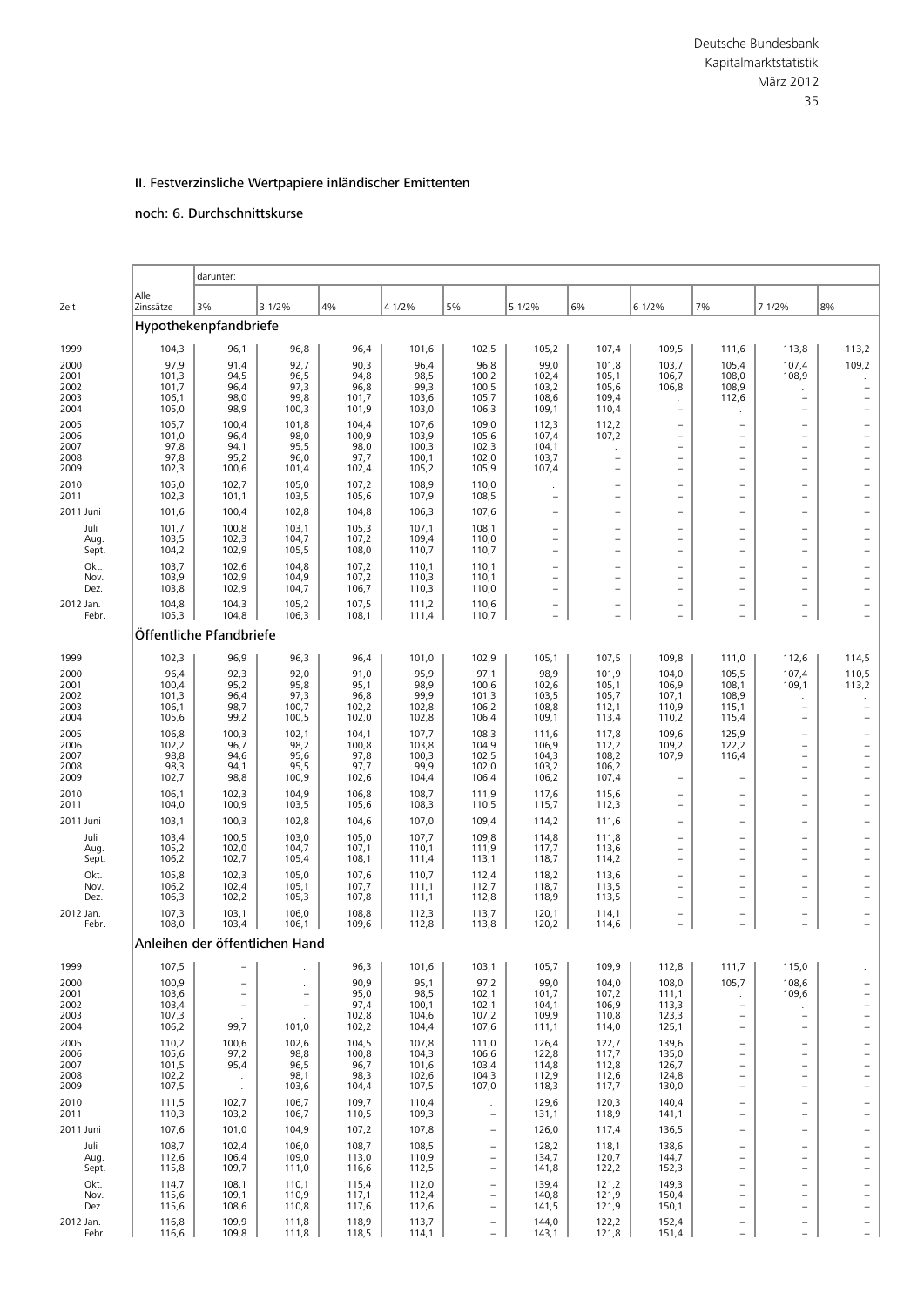Deutsche Bundesbank 36 Kapitalmarktstatistik März 2012

% p.a.

# I[I. Festverzinsliche Wertpapiere inländischer Emittenten](#page-12-0)

# 7a) Emissionsrenditen nach Wertpapierarten

|                                      |                                 | Bankschuldverschreibungen       |                                 |                                 |                                                                |                                                 |                                             | Anleihen der<br>öffentlichen Hand |                                                      |
|--------------------------------------|---------------------------------|---------------------------------|---------------------------------|---------------------------------|----------------------------------------------------------------|-------------------------------------------------|---------------------------------------------|-----------------------------------|------------------------------------------------------|
| Zeit                                 | Insgesamt                       | zusammen                        | Hypotheken-<br>pfandbriefe      | Öffentliche<br>Pfandbriefe      | Schuldver-<br>schreibungen<br>von Spezial-<br>kreditinstituten | Sonstige<br>Bank-<br>schuldver-<br>schreibungen | Anleihen von<br>Unternehmen<br>(Nicht-MFIs) | zusammen                          | darunter<br>börsennotierte<br>Bundes-<br>wertpapiere |
| 1998<br>1999                         | 4,6<br>4,4                      | 4,6<br>4,4                      | 4,6<br>4,3                      | 4,6<br>4,4                      | 4,6<br>4,4                                                     | 4,5<br>4,3                                      | 5,1<br>5,8                                  | 4,6<br>4,3                        | 4,6<br>4,3                                           |
| 2000<br>2001<br>2002<br>2003<br>2004 | 5,5<br>4,8<br>4,7<br>3,8<br>3,9 | 5,6<br>4,9<br>4,7<br>3,8<br>3,7 | 5,6<br>4,8<br>4,7<br>3,8<br>3,7 | 5,6<br>4,8<br>4,7<br>3,7<br>3,6 | 5,5<br>4,9<br>4,7<br>3,9<br>3,7                                | 5, 5<br>4,9<br>4,8<br>3,8<br>3,8                | 5,9<br>5,5<br>5,9<br>4,6<br>5,7             | 5,3<br>4,7<br>4,6<br>3,8<br>3,8   | 5,3<br>4,7<br>4,5<br>$3,8$<br>$3,5$                  |
| 2005<br>2006<br>2007<br>2008<br>2009 | 3,3<br>3,8<br>4,3<br>4,3<br>3,5 | 3,2<br>3,8<br>4,5<br>4,5<br>3,5 | 3,2<br>3,8<br>4,4<br>4,5<br>3,5 | 3,1<br>3,8<br>4,4<br>4,4<br>3,4 | 3,3<br>4,0<br>4,5<br>4,4<br>3,1                                | 3,1<br>3,8<br>4,5<br>4,7<br>3,8                 | 6,3<br>3,3<br>7,6<br>8,0<br>5,9             | 3,2<br>3,8<br>4,3<br>4,0<br>3,1   | 3,2<br>3,8<br>4,2<br>3,9<br>3,0                      |
| 2010<br>2011                         | 2,6<br>2,7                      | 2,7<br>3,0                      | 2,6<br>3,0                      | 2,6<br>3,1                      | 2,4<br>2,8                                                     | 3,0<br>3,1                                      | 6,6                                         | 2,4<br>2,5                        | $2,4$<br>$2,3$                                       |
| 2011 April<br>Mai<br>Juni            | 3,3<br>2,9<br>3,3               | 3,3<br>3,2<br>3,2               | 4,1<br>3,3<br>3,0               | 3,3<br>3,4<br>3,0               | 3,2<br>3,1<br>3,2                                              | 3,4<br>3,4<br>3,2                               | 6,6<br>6,4<br>7,7                           | 3,2<br>2,9<br>3,0                 | 3,1<br>$2,8$<br>$2,9$                                |
| Juli<br>Aug.<br>Sept.                | 2,9<br>2,6<br>1,9               | 3,3<br>2,8<br>2,2               | 3,1<br>2,8<br>2,5               | 3,2<br>3,1<br>2,7               | 3,4<br>2,7<br>2,0                                              | 3,2<br>2,9<br>3,4                               | 7,5<br>6, 5<br>5,4                          | 2,6<br>2,5<br>1,8                 | $2,5$<br>$2,2$<br>$1,5$                              |
| Okt.<br>Nov.<br>Dez.                 | 2,4<br>1,8<br>1,5               | 2,6<br>2,5<br>2,7               | 2,6<br>2,5<br>2,6               | 2,6<br>2,3<br>3,6               | 2,2<br>1,8<br>2,3                                              | 2,8<br>2,7<br>2,7                               | 7,0<br>7,7<br>6,3                           | 2,2<br>1,7<br>1,2                 | $2,2$<br>1,5<br>1,2                                  |
| 2012 Jan.                            | 2,0                             | 2,5                             | 2,2                             | 2,5                             | 2,6                                                            | 2,5                                             | 7,9                                         | 1,8                               | 1,8                                                  |

#### 7b) Umlaufsrenditen nach Wertpapierarten

|           | % p.a.              |                           |                            |                            |                                                                       |                                                      |                                                  |                                |                                              |                                                                                   |                                                                                       |
|-----------|---------------------|---------------------------|----------------------------|----------------------------|-----------------------------------------------------------------------|------------------------------------------------------|--------------------------------------------------|--------------------------------|----------------------------------------------|-----------------------------------------------------------------------------------|---------------------------------------------------------------------------------------|
|           |                     | Bankschuldverschreibungen |                            |                            |                                                                       |                                                      |                                                  | Anleihen der öffentlichen Hand |                                              |                                                                                   | Nachrichtl.:                                                                          |
|           |                     |                           |                            |                            |                                                                       |                                                      |                                                  |                                | darunter börsennotierte<br>Bundeswertpapiere |                                                                                   | Unter<br>inländischer<br>Konsortial-                                                  |
| Zeit      | $Ins-$<br>gesamt 1) | zu-<br>sammen 1)          | Hypotheken-<br>pfandbriefe | Öffentliche<br>Pfandbriefe | Schuldver-<br>schreibun-<br>gen von Spe-<br>zialkredit-<br>instituten | Sonstige<br>Bank-<br>schuldver-<br>schrei-<br>bungen | Anleihen<br>von Unter-<br>nehmen<br>(Nicht-MFIs) | insgesamt 1)                   | zusammen                                     | darunter<br>mit einer<br>Restlaufzeit<br>von 9 bis<br>einschl.<br>10 Jahren $2$ ) | führung<br>begebene<br>DM-/Euro-<br>Anleihen<br>auslän-<br>discher Emit-<br>tenten 3) |
| 1999      | 4,3                 | 4,3                       | 4,3                        | 4,3                        | 4,4                                                                   | 4,5                                                  | 5,0                                              | 4,3                            | 4,3                                          | 4,5                                                                               | 5,4                                                                                   |
| 2000      | 5,4                 | 5,6                       | 5,6                        | 5,5                        | 5,6                                                                   | 5,7                                                  | 6,2                                              | 5,3                            | 5,2                                          | 5,3                                                                               | 6,3                                                                                   |
| 2001      | 4,8                 | 4,9                       | 4,9                        | 4,8                        | 4,9                                                                   | 5,0                                                  | 5,9                                              | 4,7                            | 4,7                                          | 4,8                                                                               | 6,2                                                                                   |
| 2002      | 4,7                 | 4,7                       | 4,7                        | 4,7                        | 4,6                                                                   | 5,0                                                  | 6,0                                              | 4,6                            | 4,6                                          | 4,8                                                                               | 5,6                                                                                   |
| 2003      | 3,7                 | 3,7                       | 3,7                        | 3,6                        | 3,7                                                                   | 4,1                                                  | 5,0                                              | 3,8                            | 3,8                                          | 4,1                                                                               | 4,5                                                                                   |
| 2004      | 3,7                 | 3,6                       | 3,6                        | 3,5                        | 3,6                                                                   | 3,8                                                  | 4,0                                              | 3,7                            | 3,7                                          | 4,0                                                                               | 4,0                                                                                   |
| 2005      | 3,1                 | 3,1                       | 3,1                        | 3,0                        | 3,1                                                                   | 3,3                                                  | 3,7                                              | 3,2                            | 3,2                                          | 3,4                                                                               | 3,2                                                                                   |
| 2006      | 3,8                 | 3,8                       | 3,8                        | 3,8                        | 3,8                                                                   | 3,9                                                  | 4,2                                              | 3,7                            | 3,7                                          | 3,8                                                                               | 4,0                                                                                   |
| 2007      | 4,3                 | 4,4                       | 4,4                        | 4,4                        | 4,4                                                                   | 4,6                                                  | 5,0                                              | 4,3                            | 4,2                                          | 4,2                                                                               | 4,6                                                                                   |
| 2008      | 4,2                 | 4,5                       | 4,5                        | 4,5                        | 4,3                                                                   | 5,0                                                  | 6,3                                              | 4,0                            | 4,0                                          | 4,0                                                                               | 4,9                                                                                   |
| 2009      | 3,2                 | 3,5                       | 3,3                        | 3,4                        | 3,3                                                                   | 4,2                                                  | 5,5                                              | 3,1                            | 3,0                                          | 3,2                                                                               | 4,0                                                                                   |
| 2010      | 2,5                 | 2,7                       | 2,5                        | 2,6                        | 2,6                                                                   | 3,1                                                  | 4,0                                              | 2,4                            | 2,4                                          | 2,7                                                                               | 3,7                                                                                   |
| 2011      | 2,6                 | 2,9                       | 2,7                        | 2,9                        | 2,7                                                                   | 3,5                                                  | 4,3                                              | 2,4                            | 2,4                                          | 2,6                                                                               | 3,6                                                                                   |
| 2011 Mai  | 3,0                 | 3,3                       | 3,1                        | 3,2                        | 3,1                                                                   | 3,7                                                  | 4,2                                              | 2,9                            | 2,9                                          | 3,1                                                                               | 3,6                                                                                   |
| Juni      | 2,8                 | 3,1                       | 2,9                        | 3,1                        | 2,9                                                                   | 3,6                                                  | 4,2                                              | 2,7                            | 2,7                                          | 2,9                                                                               | 3,4                                                                                   |
| Juli      | 2,7                 | 3,1                       | 2,9                        | 3,0                        | 2,9                                                                   | 3,6                                                  | 4,2                                              | 2,6                            | 2,6                                          | 2,7                                                                               | 3,3                                                                                   |
| Aug.      | 2,3                 | 2,6                       | 2,5                        | 2,6                        | 2,4                                                                   | 3,3                                                  | 4,4                                              | 2,1                            | 2,0                                          | 2,2                                                                               | 2,9                                                                                   |
| Sept.     | 1,9                 | 2,4                       | 2,3                        | 2,4                        | 2,1                                                                   | 3,2                                                  | 4,6                                              | 1.7                            | 1,7                                          | 1,8                                                                               | 2,9                                                                                   |
| Okt.      | 2,0                 | 2,5                       | 2,4                        | 2,5                        | 2,2                                                                   | 3,4                                                  | 4,6                                              | 1,9                            | 1,8                                          | 2,0                                                                               | 3,0                                                                                   |
| Nov.      | 1,9                 | 2,4                       | 2,3                        | 2,4                        | 2,1                                                                   | 3,4                                                  | 4,4                                              | 1,7                            | 1,7                                          | 1,9                                                                               | 3,2                                                                                   |
| Dez.      | 1,9                 | 2,4                       | 2,3                        | 2,3                        | 2,1                                                                   | 3,3                                                  | 4,6                                              | 1,7                            | 1,6                                          | 1,9                                                                               | 3,4                                                                                   |
| 2012 Jan. | 1,7                 | 2,2                       | 2,1                        | 2,1                        | 1,9                                                                   | 3,0                                                  | 4,3                                              | 1,6                            | 1,5                                          | 1,8                                                                               | 3,0                                                                                   |
| Febr.     | 1,7                 | 2,0                       | 1,9                        | 2,0                        | 1,8                                                                   | 2,8                                                  | 4,0                                              | 1,6                            | 1,6                                          | 1,9                                                                               | 2,9                                                                                   |

**1** Renditen für vergleichbare Restlaufzeitklassen siehe Tabelle II. 7c **2** Nur futurefähige Anleihen; als ungewogener Durchschnitt ermittelt. **3** Aufteilung nach Emittentengruppen siehe Tabelle III. 2.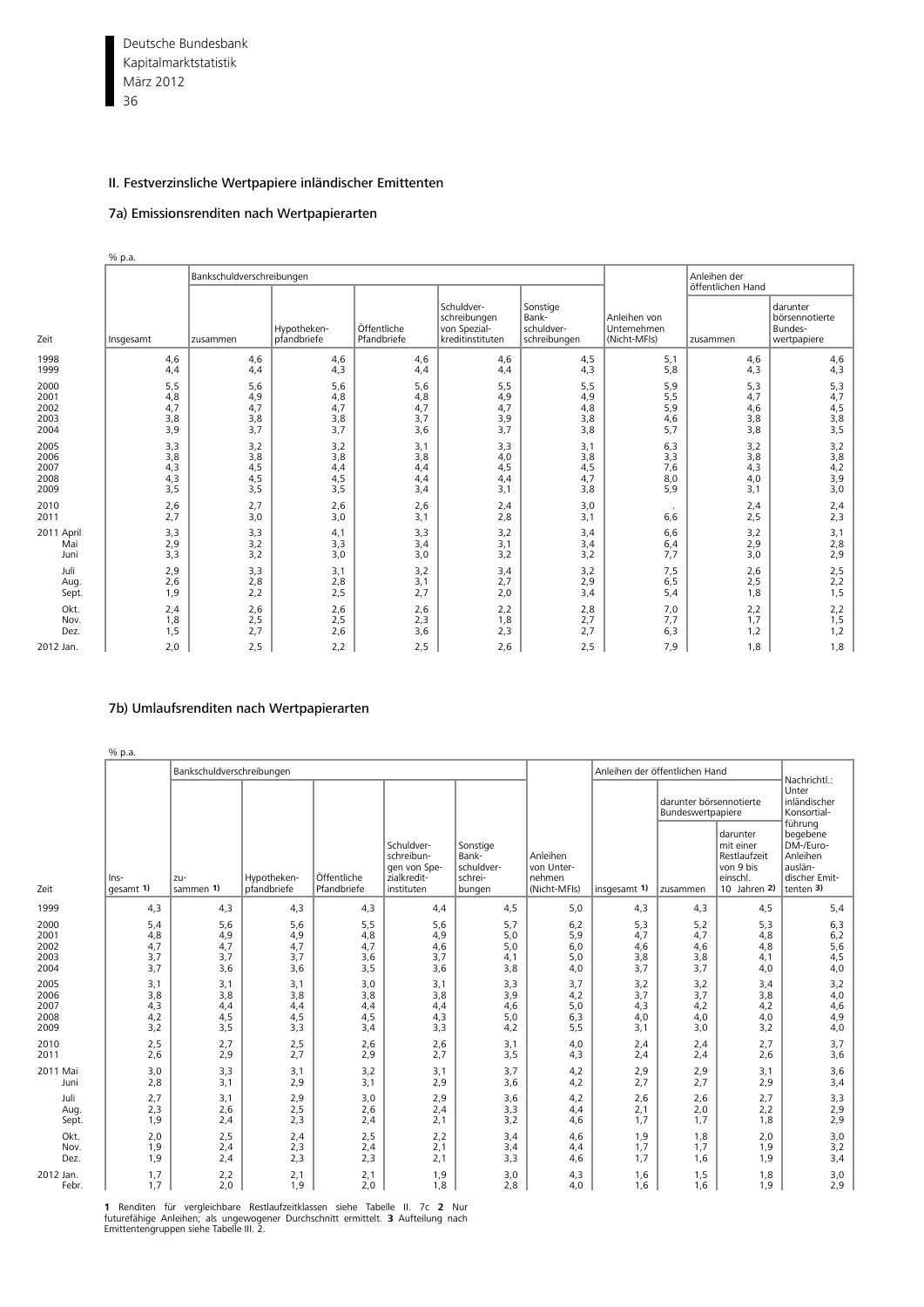# 7c) Umlaufsrenditen nach Restlaufzeiten \*)

|              | % p.a.                       |                                        |                 |                 |                 |                 |            |                 |                 |                  |
|--------------|------------------------------|----------------------------------------|-----------------|-----------------|-----------------|-----------------|------------|-----------------|-----------------|------------------|
|              | Mittlere Restlaufzeit  Jahre |                                        |                 |                 |                 |                 |            |                 |                 |                  |
|              |                              |                                        |                 |                 |                 |                 | über 7     |                 |                 |                  |
|              |                              |                                        |                 |                 |                 |                 |            | darunter:       |                 |                  |
| Zeit         | über 1<br>bis 2              | über 2<br>bis 3                        | über 3<br>bis 4 | über 4<br>bis 5 | über 5<br>bis 6 | über 6<br>bis 7 | zusammen   | über 7<br>bis 8 | über 8<br>bis 9 | über 9<br>bis 10 |
|              |                              | Festverzinsliche Wertpapiere insgesamt |                 |                 |                 |                 |            |                 |                 |                  |
| 2000         | 4,9                          | 5,1                                    | 5,2             | 5,3             | 5,4             | 5,5             | 5,6        | 5,5             | 5,5             | 5,5              |
| 2001         | 4,2                          | 4,3                                    | 4,4             | 4,6             | 4,7             | 4,8             | 5,1        | 4,9             | 5,0             | 5,0              |
| 2002         | 3,7                          | 4,0                                    | 4,2             | 4,4             | 4,6             | 4,7             | 5,0        | 4,8             | 4,9             | 4,9              |
| 2003         | 2,6                          | 2,8                                    | 3,1             | 3,4             | 3,6             | 3,8             | 4,2        | 3,9             | 4,0             | 4,1              |
| 2004         | 2,5                          | 2,8                                    | 3,1             | 3,3             | 3,5             | 3,7             | 4,2        | 3,9             | 4,0             | 4,1              |
| 2005         | 2,4                          | 2,6                                    | 2,7             | 2,9             | 3,0             | 3,1             | 3,5        | 3,2             | 3,3             | 3,4              |
| 2006         | 3,5                          | 3,5                                    | 3,6             | 3,7             | 3,7             | 3,8             | 3,9        | 3,8             | 3,8             | 3,8              |
| 2007         | 4,2                          | 4,3                                    | 4,3             | 4,2             | 4,3             | 4,3             | 4,4        | 4,3             | 4,3             | $4,3$<br>$4,2$   |
| 2008         | 4,1                          | 4,0                                    | 4,0             | 4,1             | 4,1             | 4,2             | 4,3        | 4,1             | 4,2             | 3,4              |
| 2009         | 1,9                          | 2,2                                    | 2,6             | 2,8             | 3,1             | 3,2             | 3,7        | 3,4             | 3,5             |                  |
| 2010         | 1,1                          | 1,5                                    | 1,7             | 2,1             | 2,3             | 2,6             | 3,1        | 2,7             | 2,8             | 2,9              |
| 2011         | 1,5                          | 1,7                                    | 2,0             | 2,2             | 2,5             | 2,6             | 3,0        | 2,6             | 2,7             | 2,9              |
| 2011 Juli    | 1,7                          | 1,9                                    | 2,2             | 2,4             | 2,7             | 2,8             | 3,2        | 2,8             | 2,8             | 3,0              |
| Aug.         | 1,3                          | 1,4                                    | 1,6             | 1,8             | 2,3             | 2,3             | 2,7        | 2,3             | 2,3             | 2,6              |
| Sept.        | 1,1                          | 1,2                                    | 1,4             | 1,6             | 1,9             | 1,9             | 2,3        | 1,8             | 1,9             | 2,2              |
| Okt.         | 1,2                          | 1,4                                    | 1,4             | 1,7             | 2,0             | 2,0             | 2,4        | 2,0             | 2,1             | $2,3$<br>$2,2$   |
| Nov.         | 1,0                          | 1,2                                    | 1,3             | 1,6             | 1,9             | 1,8             | 2,3        | 1,9             | 1,9             | 2,2              |
| Dez.         | 0,9                          | 1,1                                    | 1,2             | 1,4             | 1,8             | 1,8             | 2,3        | 1,9             | 2,0             |                  |
| 2012 Jan.    | 0,8                          | 0,9                                    | 1,1             | 1,3             | 1,7             | 1,7             | 2,2        | 1,8             | 1,9             | 2,1              |
| Febr.        | 0,7                          | 0,8                                    | 1,0             | 1,3             | 1,6             | 1,6             | 2,2        | 1,8             | 1,9             | 2,1              |
|              |                              | Bankschuldverschreibungen              |                 |                 |                 |                 |            |                 |                 |                  |
| 2000         | 5,0                          | 5,2                                    | 5,4             | 5,5             | 5,5             | 5,6             | 5,8        | 5,7             | 5,8             | 5,8              |
| 2001         | 4,3                          | 4,4                                    | 4,5             | 4,7             | 4,8             | 5,0             | 5,2        | 5,1             | 5,2             | 5,3              |
| 2002         | 3,8                          | 4,1                                    | 4,3             | 4,5             | 4,7             | 4,9             | 5,1        | 5,0             | 5,1             | 5,1              |
| 2003         | 2,6                          | 2,9                                    | 3,2             | 3,5             | 3,7             | 3,9             | 4,2        | 4,0             | 4,2             | 4,3              |
| 2004         | 2,6                          | 2,9                                    | 3,2             | 3,4             | 3,6             | 3,8             | 4,1        | 4,0             | 4,1             | 4,2              |
| 2005         | 2,5                          | 2,6                                    | 2,8             | 3,0             | 3,1             | 3,2             | 3,4        | 3,3             | 3,4             | 3,5              |
| 2006         | 3,6                          | 3,6                                    | 3,7             | 3,8             | 3,8             | 3,8             | 4,0        | 3,9             | 3,9             | $4,0$            |
| 2007         | 4,4                          | 4,4                                    | 4,4             | 4,4             | 4,4             | 4,5             | 4,5        | 4,5             | 4,5             | $4,5$<br>$4,7$   |
| 2008         | 4,6                          | 4,5                                    | 4,4             | 4,4             | 4,5             | 4,5             | 4,7        | 4,6             | 4,6             | 4,0              |
| 2009         | 2,4                          | 2,7                                    | 3,1             | 3,3             | 3,6             | 3,8             | 4,1        | 4,0             | 4,2             |                  |
| 2010         | 1,5                          | 1,9                                    | 2,2             | 2,4             | 2,7             | 2,9             | 3,2        | 3,1             | 3,1             | 3,3              |
| 2011         | 2,0                          | 2,3                                    | 2,5             | 2,8             | 3,1             | 3,0             | 3,4        | 3,1             | 3,5             | 3,5              |
| 2011 Juli    | 2,1                          | 2,4                                    | 2,6             | 2,9             | 3,3             | 3,2             | 3,5        | 3,3             | 3,6             | 3,5              |
| Aug.         | 1,7                          | 1,9                                    | 2,2             | 2,4             | 3,1             | 2,7             | 3,2        | 2,9             | 3,2             | 3,2              |
| Sept.        | 1,7                          | 1,8                                    | 2,0             | 2,4             | 2,6             | 2,5             | 2,9        | 2,6             | 3,2             | 2,7              |
| Okt.         | 1,8                          | 2,0                                    | 2,1             | 2,5             | 2,7             | 2,5             | 2,9        | 2,6             | 3,2             | 2,8              |
| Nov.         | 1,7                          | 1,9                                    | 2,0             | 2,4             | 2,6             | 2,4             | 2,8        | 2,5             | 3,2             | 2,7              |
| Dez.         | 1,7                          | 1,8                                    | 2,0             | 2,2             | 2,6             | 2,4             | 2,9        | 2,6             | 3,4             | 2,7              |
| 2012 Jan.    | 1,5                          | 1,6                                    | 1,8             | 1,9             | 2,4             | 2,2             | 2,8        | 2,5             | 3,1             | 2,6              |
| Febr.        | 1,3                          | 1,4                                    | 1,6             | 1,8             | 2,2             | 2,1             | 2,7        | 2,4             | 2,9             | 2,5              |
|              |                              | Öffentliche Pfandbriefe                |                 |                 |                 |                 |            |                 |                 |                  |
| 2000         | 5,0                          | 5,2                                    | 5,3             | 5,4             | 5,5             | 5,6             | 5,8        | 5,7             | 5,8             | 5,8              |
| 2001         | 4,2                          | 4,4                                    | 4,5             | 4,7             | 4,8             | 5,0             | 5,2        | 5,1             | 5,2             | 5,3              |
| 2002         | 3,8                          | 4,1                                    | 4,3             | 4,5             | 4,7             | 4,9             | 5,0        | 5,0             | 5,1             | 5,1              |
| 2003         | 2,6                          | 2,9                                    | 3,2             | 3,4             | 3,7             | 3,9             | 4,1        | 4,0             | 4,1             | 4,3              |
| 2004         | 2,5                          | 2,8                                    | 3,1             | 3,4             | 3,6             | 3,8             | 4,1        | 3,9             | 4,1             | 4,2              |
| 2005<br>2006 | 2,5                          | 2,6                                    | 2,8             | 2,9             | 3,0             | 3,2<br>3,8      | 3,4        | 3,3             | 3,4             | 3,5              |
| 2007         | 3,5<br>4,3                   | 3,6<br>4,4                             | 3,7<br>4,4      | 3,7<br>4,4      | 3,8<br>4,4      | 4,4             | 4,0<br>4,5 | 3,9<br>4,5      | 3,9<br>4,5      | 4,0<br>4,5       |
| 2008         | 4,6                          | 4,4                                    | 4,4             | 4,5             | 4,5             | 4,5             | 4,6        | 4,5             | 4,6             | 4,7              |
| 2009         | 2,3                          | 2,6                                    | 3,0             | 3,3             | 3,5             | 3,8             | 4,1        | 3,8             | 4,5             | 4,1              |
| 2010         | 1,5                          | 1,8                                    | 2,2             | 2,4             | 2,6             | 2,8             | 3,2        | 3,1             | 3,1             | 3,3              |
| 2011         | 2,0                          | 2,3                                    | 2,5             | 2,8             | 2,9             | 3,2             | 3,4        | 3,2             | 3,3             | 3,5              |
| 2011 Juli    | 2,2                          | 2,4                                    | 2,6             | 2,9             | 3,1             | 3,3             | 3,5        | 3,3             | 3,5             | 3,6              |
| Aug.         | 1,8                          | 1,9                                    | 2,1             | 2,5             | 2,7             | 2,9             | 3,2        | 2,9             | 3,1             | 3,3              |
| Sept.        | 1,7                          | 1,8                                    | 2,0             | 2,4             | 2,4             | 2,8             | 2,9        | 2,7             | 2,9             | 3,0              |
| Okt.         | 1,8                          | 1,9                                    | 2,1             | 2,4             | 2,6             | 2,9             | 3,0        | 2,7             | 3,0             | 3,0              |
| Nov.         | 1,7                          | 1,8                                    | 2,0             | 2,4             | 2,4             | 2,7             | 2,9        | 2,7             | 2,9             | 3,0              |
| Dez.         | 1,6                          | 1,8                                    | 1,9             | 2,3             | 2,4             | 2,6             | 2,9        | 2,7             | 3,2             | 2,9              |
| 2012 Jan.    | 1,4                          | 1,4                                    | 1,7             | 2,1             | 2,2             | 2,4             | 2,8        | 2,6             | 2,8             | 3,0              |
| Febr.        | 1,2                          | 1,3                                    | 1,6             | 2,0             | 2,0             | 2,3             | 2,7        | 2,5             | 2,7             | 3,0              |

**\*** Einbezogen sind nur Inhaberschuldverschreibungen mit einer längsten Laufzeit gemäß Emissionsbedingungen von über 4 Jahren.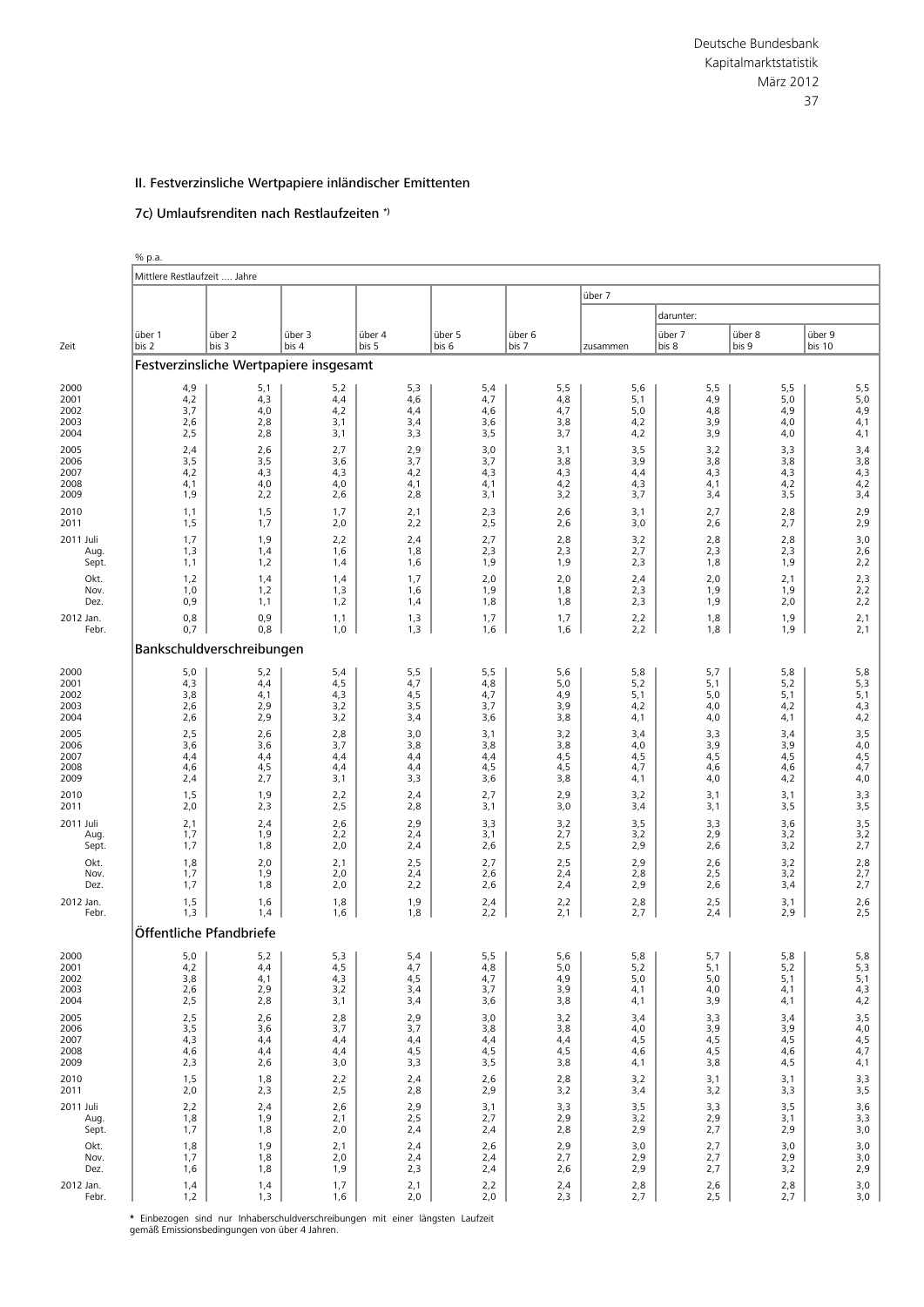Deutsche Bundesbank 38 Kapitalmarktstatistik März 2012

# [II. Festverzinsliche Wertpapiere inländischer Emittenten](#page-12-1)

#### noch: 7c) Umlaufsrenditen nach Restlaufzeiten \*)

|                    | % p.a.                       |                       |                 |                  |                 |                 |              |                  |                            |                                      |
|--------------------|------------------------------|-----------------------|-----------------|------------------|-----------------|-----------------|--------------|------------------|----------------------------|--------------------------------------|
|                    | Mittlere Restlaufzeit  Jahre |                       |                 |                  |                 |                 |              |                  |                            |                                      |
|                    |                              |                       |                 |                  |                 |                 | über 7       |                  |                            |                                      |
|                    |                              |                       |                 |                  |                 |                 |              | darunter:        |                            |                                      |
| Zeit               | über 1<br>bis 2              | über 2<br>bis 3       | über 3<br>bis 4 | über 4<br>bis 5  | über 5<br>bis 6 | über 6<br>bis 7 | zusammen     | über 7<br>bis 8  | über 8<br>bis 9            | über 9<br>bis 10                     |
|                    |                              | Hypothekenpfandbriefe |                 |                  |                 |                 |              |                  |                            |                                      |
| 1999               | 3,5                          | 3,8                   | 4,0             | 4,2              | 4,3             | 4,5             | 4,8          | 4,7              | 4,8                        | 4,9                                  |
| 2000               | 5,1                          | 5,2                   | 5,4             | 5,5              | 5,6             | 5,7             | 5,8          | 5,7              | 5,8                        | 5,8                                  |
| 2001<br>2002       | 4,3<br>3,8                   | 4,4<br>4,1            | 4,6<br>4,4      | 4,7<br>4,5       | 4,9<br>4,7      | 5,0<br>4,8      | 5,2<br>5,1   | 5,1<br>5,0       | 5,2<br>5,1                 | $5,3$<br>$5,2$<br>$4,3$              |
| 2003<br>2004       | 2,7<br>2,6                   | 3,0<br>2,9            | 3,2<br>3,2      | 3,5<br>3,4       | 3,7<br>3,6      | 3,9<br>3,8      | 4,2<br>4,1   | 4,1<br>4,0       | 4,3<br>4,1                 | 4,3                                  |
| 2005               | 2,5                          | 2,7                   | 2,8             | 3,0              | 3,1             | 3,2             | 3,4          | 3,3              | 3,4                        |                                      |
| 2006<br>2007       | 3,6<br>4,4                   | 3,6<br>4,4            | 3,7<br>4,4      | 3,7<br>4,4       | 3,8<br>4,4      | 3,9<br>4,5      | 4,0<br>4,5   | 3,9<br>4,5       | 3,9<br>4,5                 | 3,5<br>4,0<br>4,5                    |
| 2008<br>2009       | 4,5<br>2,4                   | 4,5<br>2,7            | 4,5<br>3,0      | 4,5<br>3,3       | 4,5<br>3,4      | 4,5<br>3,6      | 4,6<br>4,0   | 4,5<br>4,0       | 4,6<br>4,1                 | 4,7<br>4,1                           |
| 2010               | 1,5                          | 1,7                   | 2,1             | 2,3              | 2,6             | 2,9             | 3,2          | 3,1              | 3,2                        | $3,3$<br>$3,5$                       |
| 2011               | 1,9                          | 2,2                   | 2,5             | 2,7              | 2,9             | 3,1             | 3,4          | 3,2              | 3,3                        |                                      |
| 2009 Juli<br>Aug.  | 2,4<br>2,2                   | 2,4<br>2,4            | 2,9<br>2,8      | 3,2<br>3,1       | 3,4<br>3,3      | 3,7<br>3,5      | 4,2<br>4,0   | 4,2<br>3,9       | 4,2<br>4,1                 | $4,2\,$<br>$4,0$                     |
| Sept.<br>Okt.      | 1,9                          | 2,2                   | 2,5             | 3,0              | 3,2             | 3,3             | 3,9          | 3,8              | 3,8                        | 3,9                                  |
| Nov.               | 1,9<br>1,8                   | 2,2<br>2,2            | 2,5<br>2,5      | 2,9<br>2,9       | 3,2<br>3,2      | 3,4<br>3,3      | 3,8<br>3,8   | 3,8<br>3,7       | 3,8<br>3,8                 | 3,8<br>3,8                           |
| Dez.<br>2010 Jan.  | 1,7<br>1,7                   | 2,1<br>2,1            | 2,4<br>2,4      | 2,8<br>2,7       | 3,0<br>3,0      | 3,2<br>3,2      | 3,7<br>3,7   | 3,7<br>3,6       | 3,7<br>3,7                 | 3,7<br>3,7                           |
| Febr.<br>März      | 1,5                          | 1,9                   | 2,2             | 2,6<br>2,5       | 2,9             | 3,1<br>2,9      | 3,6          | 3,5              | 3,6                        | 3,6<br>3,5                           |
| April              | 1,4<br>1,4                   | 1,8<br>1,7            | 2,2<br>2,2      | 2,4              | 2,8<br>2,8      | 2,9             | 3,5<br>3,4   | 3,4<br>3,3       | 3,5<br>3,4                 | 3,4                                  |
| Mai<br>Juni        | 1,3<br>1,4                   | 1,6<br>1,6            | 2,0<br>1,9      | 2,3<br>2,2       | 2,6<br>2,5      | 2,8<br>2,9      | 3,3<br>3,1   | 3,1<br>3,0       | 3,2<br>3,1                 | 3,3<br>3,2                           |
| Juli               | 1,4                          | 1,6                   | 1,9             | 2,2              | 2,5             | 2,8             | 3,1          | 3,0              | 3,1                        | 3,2                                  |
| Aug.<br>Sept.      | 1,3<br>1,4                   | 1,5<br>1,5            | 1,8<br>1,9      | 2,0<br>2,0       | 2,3<br>2,2      | 2,6<br>2,6      | 2,9<br>2,8   | 2,8<br>2,7       | 2,8<br>2,8                 | 2,9<br>2,8                           |
| Okt.               | 1,6                          | 1,6                   | 2,0             | 2,1              | 2,3             | 2,7             | 2,9          | 2,7              | 2,9                        | 2,9                                  |
| Nov.<br>Dez.       | 1,7<br>1,7                   | 1,8<br>1,9            | 2,1<br>2,4      | 2,3<br>2,6       | 2,5<br>2,8      | 2,8<br>3,2      | 3,1<br>3,5   | 2,9<br>3,3       | 3,1<br>3,5                 | $\frac{3}{3}$ , 5                    |
| 2011 Jan.          | 1,7                          | 2,0                   | 2,5             | 2,7              | 2,9             | 3,3             | 3,5          | 3,3              | 3,5                        | 3,5                                  |
| Febr.<br>März      | 2,0<br>2,2                   | 2,4<br>2,6            | 2,8<br>2,9      | 3,0<br>3,1       | 3,1<br>3,3      | 3,5<br>3,5      | 3,7<br>3,7   | 3,6<br>3,6       | 3,7<br>3,7                 | 3,8<br>3,9                           |
| April<br>Mai       | 2,3<br>2,3                   | 2,8<br>2,7            | 3,1<br>2,9      | 3,2<br>3,1       | 3,4<br>3,2      | 3,7<br>3,4      | 3,9<br>3,7   | 3,8<br>3,6       | 3,9<br>3,7                 | 3,9<br>3,7                           |
| Juni               | 2,1                          | 2,5                   | 2,6             | 2,9              | 3,2             | 3,3             | 3,6          | 3,4              | 3,6                        | 3,7                                  |
| Juli<br>Aug.       | 2,1<br>1,7                   | 2,4<br>1,9            | 2,6<br>2,1      | 2,8<br>2,4       | 3,1<br>2,7      | 3,2<br>2,8      | 3,5<br>3,2   | 3,4<br>3,1       | 3,5<br>3,1                 | 3,6                                  |
| Sept.              | 1,6                          | 1,8                   | 2,0             | 2,3              | 2,4             | 2,5             | 3,0          | 2,8              | 2,8                        | $3,2$<br>$3,0$                       |
| Okt.<br>Nov.       | 1,7<br>1,7                   | 1,9<br>1,8            | 2,1<br>2,1      | 2,4<br>2,3       | 2,6<br>2,5      | 2,6<br>2,5      | 3,0<br>2,9   | 2,8<br>2,7       | 2,8<br>2,8                 | 3,1<br>3,0                           |
| Dez.               | 1,7                          | 1,8                   | 2,1             | 2,3              | 2,5             | 2,5             | 3,0          | 2,7              | 2,9                        | 3,0                                  |
| 2012 Jan.<br>Febr. | 1,4<br>1,3                   | 1,6<br>1,5            | 1,9<br>1,7      | 2,1<br>1,9       | 2,3<br>2,3      | 2,3<br>2,2      | 2,7<br>2,7   | 2,5<br>2,5       | 2,6<br>2,5                 | 2,8<br>2,9                           |
| 2012 Febr.         | 1,33                         | 1,47                  | 1,70            | 1,95             | 2,21            | 2,14            | 2,63         | 2,46             | 2,50                       |                                      |
| 2.<br>3.           | 1,31<br>1,34                 | 1,46<br>1,46          | 1,67<br>1,71    | 1,93<br>1,95     | 2,21<br>2,21    | 2,13<br>2,14    | 2,74<br>2,74 | 2,47<br>2,48     | 2,51<br>2,49               | 2,81<br>2,88<br>2,88                 |
| 6.                 | 1,32<br>1,31                 | 1,47                  | 1,71<br>1,69    | 1,95<br>1,94     | 2,23<br>2,23    | 2,18<br>2,16    | 2,75<br>2,70 | 2,46             | 2,55                       |                                      |
| 7.<br>8.<br>9.     | 1,32                         | $1,44$<br>$1,48$      | 1,73            | 1,98             | 2,27            | 2,20            | 2,73         | $2,46$<br>$2,52$ | $2,51$<br>$2,59$<br>$2,60$ | 2,90<br>2,89<br>2,95<br>2,97         |
| 10.                | 1,31<br>1,28                 | 1,48<br>1,49          | 1,74<br>1,75    | 1,97<br>1,99     | 2,30<br>2,31    | 2,21<br>2,22    | 2,74<br>2,72 | 2,54<br>2,54     | 2,58                       | 2,98                                 |
| 13.<br>14.         | 1,28                         | 1,49                  | 1,73            | 1,97<br>1,95     | 2,30            | 2,21            | 2,74         | 2,54             | 2,60                       |                                      |
| 15.                | 1,28<br>1,27                 | $1,49$<br>$1,46$      | 1,71<br>1,68    | 1,94             | 2,27<br>2,26    | 2,17<br>2,16    | 2,69<br>2,63 | 2,49<br>2,49     | $2,55$<br>2,54             |                                      |
| 16.<br>17.         | 1,28<br>1,29                 | $1,48$<br>$1,51$      | 1,67<br>1,69    | $1,90$<br>$1,95$ | 2,23<br>2,26    | 2,12<br>2,17    | 2,59<br>2,63 | 2,46<br>2,49     | 2,49<br>2,54               | 2,98<br>2,99<br>2,92<br>2,90<br>2,93 |
| 20.21              | 1,28                         | 1,52                  | 1,73            | 1,97<br>1,96     | 2,28            | 2,20<br>2,19    | 2,66         | $2,51$<br>$2,51$ | 2,57<br>2,57               |                                      |
| 22.                | 1,27<br>1,29                 | 1,51<br>1,50          | 1,72<br>1,70    | 1,96             | 2,28<br>2,29    | 2,19            | 2,66<br>2,65 | 2,52             | 2,56                       |                                      |
| 23.<br>24.         | 1,27<br>1,27                 | 1,47<br>1,47          | 1,70<br>1,70    | 1,93<br>1,93     | 2,27<br>2,26    | 2,16<br>2,16    | 2,64<br>2,63 | 2,51<br>2,50     | $2,54$<br>$2,53$           | 2,95<br>2,96<br>2,96<br>2,94<br>2,92 |
| 27.                | 1,22                         | 1,44                  | 1,67            | 1,89             | 2,23            | 2,13            | 2,61         | 2,48             | 2,52                       | 2,90                                 |
| 28.<br>29.         | 1,19<br>1,17                 | 1,41<br>1,41          | 1,64<br>1,64    | $1,87$<br>$1,87$ | 2,20<br>2,21    | $2,09$<br>2,10  | 2,57<br>2,58 | 2,44<br>2,44     | 2,48<br>2,49               | $2,88$<br>$2,88$                     |

**\*** Einbezogen sind nur Inhaberschuldverschreibungen mit einer längsten Laufzeit gemäß Emissionsbedingungen von über 4 Jahren.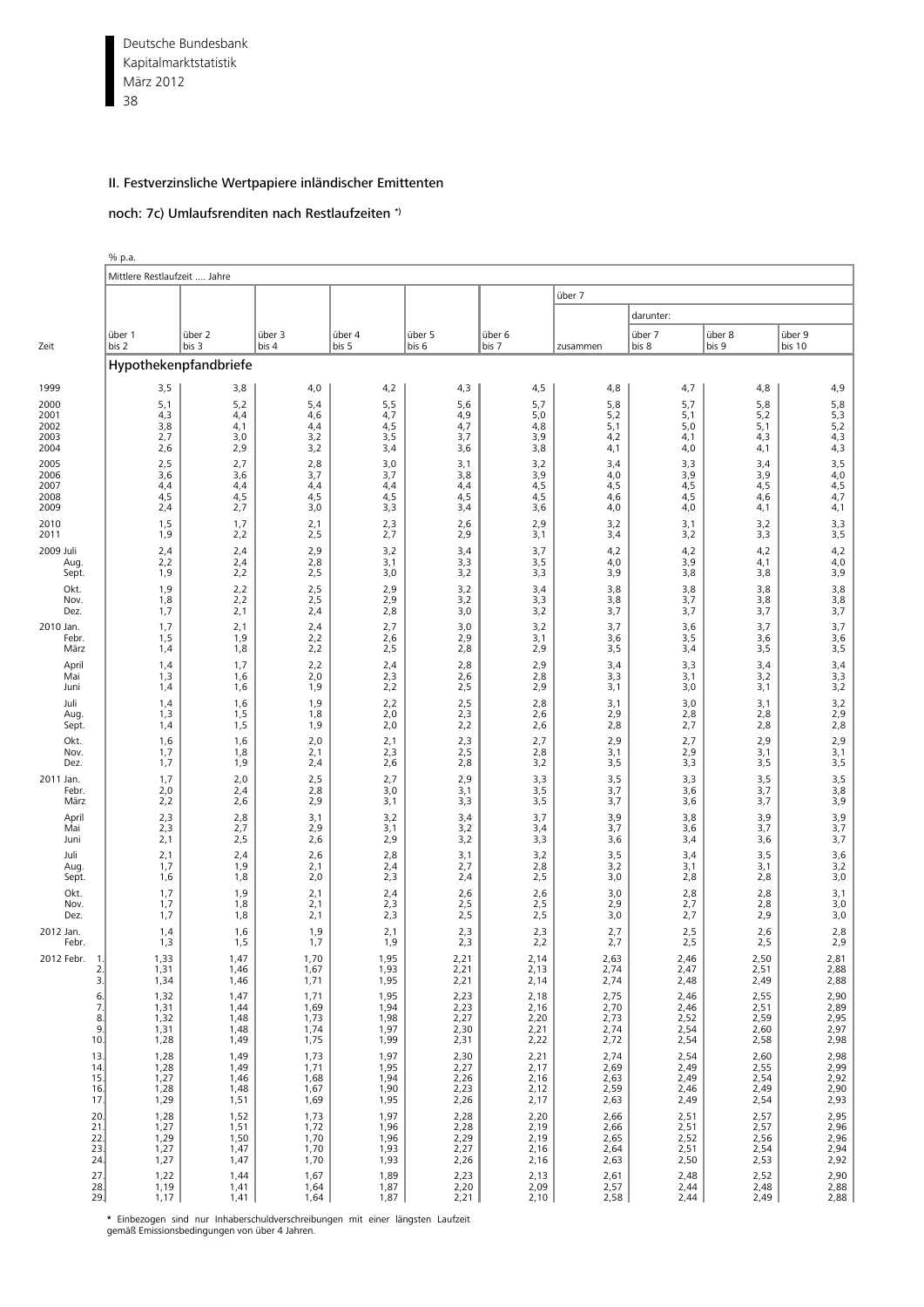# noch: 7c) Umlaufsrenditen nach Restlaufzeiten \*)

|           | % p.a.                       |                                |                 |                 |                 |                 |          |                 |                 |                  |  |
|-----------|------------------------------|--------------------------------|-----------------|-----------------|-----------------|-----------------|----------|-----------------|-----------------|------------------|--|
|           | Mittlere Restlaufzeit  Jahre |                                |                 |                 |                 |                 |          |                 |                 |                  |  |
|           |                              |                                |                 |                 |                 |                 | über 7   |                 |                 |                  |  |
|           |                              |                                |                 |                 |                 |                 |          | darunter:       |                 |                  |  |
| Zeit      | über 1<br>bis 2              | über 2<br>bis 3                | über 3<br>bis 4 | über 4<br>bis 5 | über 5<br>bis 6 | über 6<br>bis 7 | zusammen | über 7<br>bis 8 | über 8<br>bis 9 | über 9<br>bis 10 |  |
|           |                              | Anleihen der öffentlichen Hand |                 |                 |                 |                 |          |                 |                 |                  |  |
| 2000      | 4,8                          | 5,0                            | 5,1             | 5,1             | 5,2             | 5,3             | 5,4      | 5,3             | 5,3             | 5,3              |  |
| 2001      | 4,1                          | 4,1                            | 4,3             | 4,4             | 4,5             | 4,6             | 5,0      | 4,8             | 4,8             | 4,9              |  |
| 2002      | 3,6                          | 3,9                            | 4,1             | 4,3             | 4,4             | 4,6             | 4,9      | 4,7             | 4,8             | 4,8              |  |
| 2003      | 2,4                          | 2,7                            | 3,0             | 3,3             | 3,5             | 3,7             | 4,3      | 3,9             | 4,0             | 4,1              |  |
| 2004      | 2,4                          | 2,7                            | 3,0             | 3,2             | 3,4             | 3,7             | 4,2      | 3,8             | 4,0             | 4,0              |  |
| 2005      | 2,4                          | 2,5                            | 2,7             | 2,8             | 3,0             | 3,1             | 3,5      | 3,2             | 3,3             | 3,4              |  |
| 2006      | 3,4                          | 3,5                            | 3,5             | 3,6             | 3,7             | 3,7             | 3,9      | 3,7             | 3,8             | 3,8              |  |
| 2007      | 4,1                          | 4,1                            | 4,2             | 4,2             | 4,2             | 4,2             | 4,3      | 4,2             | 4,2             | 4,3              |  |
| 2008      | 3,7                          | 3,7                            | 3,8             | 3,8             | 3,9             | 4,0             | 4,3      | 4,0             | 4,1             | 4,1              |  |
| 2009      | 1,4                          | 1,8                            | 2,2             | 2,5             | 2,7             | 2,9             | 3,7      | 3,1             | 3,3             | 3,3              |  |
| 2010      | 0,8                          | 1,1                            | 1,5             | 1,8             | 2,1             | 2,3             | 3,1      | 2,5             | 2,7             | 2,8              |  |
| 2011      | 1,1                          | 1,4                            | 1,7             | 1,9             | 2,2             | 2,3             | 2,9      | 2,4             | 2,6             | 2,7              |  |
| 2011 Jan. | 1,1                          | 1,4                            | 1,8             | 2,1             | 2,4             | 2,7             | 3,3      | 2,8             | 3,0             | 3,0              |  |
| Febr.     | 1,4                          | 1,7                            | 2,1             | 2,4             | 2,7             | 2,9             | 3,4      | 3,0             | 3,1             | 3,2              |  |
| März      | 1,5                          | 1,9                            | 2,2             | 2,5             | 2,8             | 3,0             | 3,5      | 3,0             | 3,2             | 3,2              |  |
| April     | 1,7                          | 2,1                            | 2,5             | 2,7             | 2,9             | 3,1             | 3,6      | 3,2             | 3,3             | 3,4              |  |
| Mai       | 1,7                          | 2,0                            | 2,3             | 2,5             | 2,7             | 2,9             | 3,3      | 2,9             | 3,0             | 3,1              |  |
| Juni      | 1,5                          | 1,8                            | 2,0             | 2,2             | 2,5             | 2,6             | 3,2      | 2,7             | 2,8             | 2,9              |  |
| Juli      | 1,4                          | 1,6                            | 1,9             | 2,1             | 2,4             | 2,5             | 3,1      | 2,6             | 2,7             | 2,8              |  |
| Aug.      | 0,9                          | 1,1                            | 1,3             | 1,5             | 1,8             | 2,0             | 2,6      | 2,0             | 2,2             | 2,3              |  |
| Sept.     | 0,6                          | 0,8                            | 1,0             | 1,2             | 1,5             | 1,6             | 2,2      | 1,6             | 1,8             | 1,9              |  |
| Okt.      | 0,7                          | 0,9                            | 1,1             | 1,3             | 1,6             | 1,7             | 2,4      | 1,8             | 1,9             | 2,1              |  |
| Nov.      | 0, 5                         | 0,7                            | 0,9             | 1,1             | 1,4             | 1,6             | 2,2      | 1,6             | 1,8             | 2,0              |  |
| Dez.      | 0,4                          | 0,6                            | 0,8             | 1,0             | 1,3             | 1,5             | 2,2      | 1,7             | 1,8             | 2,1              |  |
| 2012 Jan. | 0,3                          | 0,5                            | 0,7             | 0,9             | 1,3             | 1,4             | 2,2      | 1,6             | 1,7             | 2,0              |  |
| Febr.     | 0,4                          | 0, 5                           | 0,7             | 0,9             | 1,3             | 1,4             | 2,2      | 1,6             | 1,7             | 2,0              |  |

**\*** Einbezogen sind nur Inhaberschuldverschreibungen mit einer längsten Laufzeit gemäß Emissionsbedingungen von über 4 Jahren.

# [7d\) Umlaufsrenditen börsennotierter Bundeswertpapiere − Durchschnitts-, Höchst- und Niedrigstwerte](#page-12-2)

|           | % p.a.                                                                 |      |      |                             |                                      |                  |                             |                                      |                  |                             |                                       |                  |
|-----------|------------------------------------------------------------------------|------|------|-----------------------------|--------------------------------------|------------------|-----------------------------|--------------------------------------|------------------|-----------------------------|---------------------------------------|------------------|
|           |                                                                        |      |      | darunter:                   |                                      |                  |                             |                                      |                  |                             |                                       |                  |
|           | Insgesamt                                                              |      |      |                             | Restlaufzeit von über 3 bis 5 Jahren |                  |                             | Restlaufzeit von über 5 bis 8 Jahren |                  |                             | Restlaufzeit von über 8 bis 15 Jahren |                  |
| Zeit      | Durch-<br>höchster<br>schnitts-<br>niedrigster<br>Wert<br>Wert<br>wert |      |      | Durch-<br>schnitts-<br>wert | niedrigster<br>Wert                  | höchster<br>Wert | Durch-<br>schnitts-<br>wert | niedrigster<br>Wert                  | höchster<br>Wert | Durch-<br>schnitts-<br>wert | niedrigster<br>Wert                   | höchster<br>Wert |
| 1999      | 4,26                                                                   | 3,46 | 5,24 | 3,82                        | 3,02                                 | 4,83             | 4,23                        | 3,43                                 | 5,26             | 4,49                        | 3,64                                  | 5,44             |
| 2000      | 5,24                                                                   | 4,82 | 5,46 | 5,06                        | 4,60                                 | 5,38             | 5,21                        | 4,69                                 | 5,48             | 5,27                        | 4,81                                  | 5,64             |
| 2001      | 4,70                                                                   | 4,03 | 5,08 | 4,30                        | 3,43                                 | 4,73             | 4,59                        | 3,91                                 | 4,96             | 4,79                        | 4,23                                  | 5,16             |
| 2002      | 4,61                                                                   | 3,92 | 5,16 | 4,15                        | 3,24                                 | 4,82             | 4,54                        | 3,76                                 | 5,12             | 4,77                        | 4,16                                  | 5,27             |
| 2003      | 3,81                                                                   | 3,17 | 4,19 | 3,12                        | 2,40                                 | 3,56             | 3,65                        | 2,89                                 | 4,07             | 4,03                        | 3,37                                  | 4,41             |
| 2004      | 3,75                                                                   | 3,25 | 4,10 | 3,10                        | 2,70                                 | 3,48             | 3,62                        | 3,11                                 | 3,98             | 3,99                        | 3,43                                  | 4,34             |
| 2005      | 3,18                                                                   | 2,84 | 3,52 | 2,72                        | 2,34                                 | 3,08             | 3,05                        | 2,70                                 | 3,40             | 3,31                        | 2,94                                  | 3,73             |
| 2006      | 3,74                                                                   | 3,16 | 4,05 | 3,55                        | 2,93                                 | 3,91             | 3,67                        | 3,08                                 | 4,00             | 3,75                        | 3,20                                  | 4,09             |
| 2007      | 4,24                                                                   | 3,91 | 4,70 | 4,13                        | 3,75                                 | 4,63             | 4,18                        | 3,85                                 | 4,67             | 4,21                        | 3,86                                  | 4,68             |
| 2008      | 3,99                                                                   | 2,81 | 4,78 | 3,68                        | 2,26                                 | 4,78             | 3,83                        | 2,60                                 | 4,72             | 3,98                        | 2,89                                  | 4,67             |
| 2009      | 3,03                                                                   | 2,71 | 3,40 | 2,18                        | 1,86                                 | 2,54             | 2,79                        | 2,50                                 | 3,22             | 3,27                        | 2,93                                  | 3,68             |
| 2010      | 2,43                                                                   | 2,29 | 2,57 | 1,50                        | 1,36                                 | 1,66             | 2,21                        | 2,06                                 | 2,37             | 2,73                        | 2,58                                  | 2,89             |
| 2011      | 2,39                                                                   | 2,23 | 2,59 | 1,60                        | 1,44                                 | 1,81             | 2,17                        | 2,00                                 | 2,38             | 2,59                        | 2,42                                  | 2,80             |
| 2011 Juni | 2,71                                                                   | 2,59 | 2,82 | 1,98                        | 1,81                                 | 2,15             | 2,47                        | 2,33                                 | 2,62             | 2,88                        | 2,76                                  | 2,99             |
| Juli      | 2,57                                                                   | 2,38 | 2,82 | 1,84                        | 1,65                                 | 2,13             | 2,36                        | 2,16                                 | 2,62             | 2,74                        | 2,54                                  | 2,97             |
| Aug.      | 2,04                                                                   | 1,89 | 2,37 | 1,22                        | 1,06                                 | 1,62             | 1,78                        | 1,60                                 | 2,14             | 2,21                        | 2,03                                  | 2,52             |
| Sept.     | 1,66                                                                   | 1,49 | 1,95 | 0,87                        | 0,72                                 | 1,10             | 1,38                        | 1,22                                 | 1,66             | 1,79                        | 1,60                                  | 2,11             |
| Okt.      | 1,82                                                                   | 1,57 | 1,98 | 1,01                        | 0,81                                 | 1,14             | 1,54                        | 1,27                                 | 1,70             | 1,96                        | 1,66                                  | 2,17             |
| Nov.      | 1,66                                                                   | 1,50 | 1,93 | 0,79                        | 0,65                                 | 0,99             | 1,36                        | 1,19                                 | 1,66             | 1,83                        | 1,64                                  | 2,17             |
| Dez.      | 1,63                                                                   | 1,46 | 1,87 | 0,68                        | 0,53                                 | 0,85             | 1,34                        | 1,16                                 | 1,57             | 1,89                        | 1,70                                  | 2,16             |
| 2012 Jan. | 1,52                                                                   | 1,42 | 1,62 | 0,60                        | 0,52                                 | 0,68             | 1,26                        | 1,16                                 | 1,35             | 1,77                        | 1,66                                  | 1,88             |
| Febr.     | 1,56                                                                   | 1,48 | 1,64 | 0,63                        | 0,55                                 | 0,70             | 1,26                        | 1,17                                 | 1,34             | 1,79                        | 1.70                                  | 1,88             |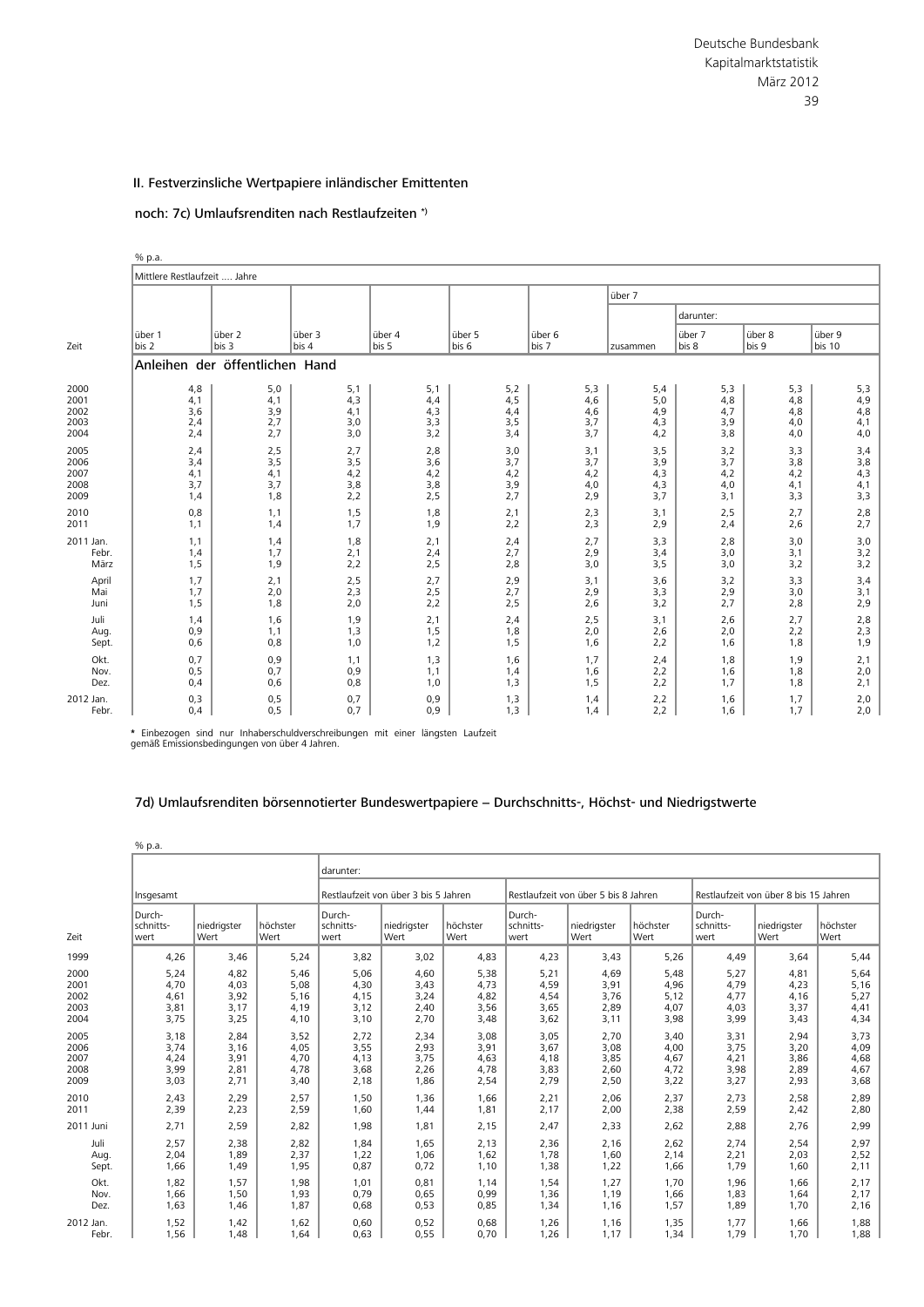Deutsche Bundesbank 40 Kapitalmarktstatistik März 2012

Zinssatz bei Restlaufzeiten von .... Jahren

### II. Festverzinsliche Wertpapiere inländischer Emittenten

#### 7e) Zinsstruktur am Rentenmarkt − Schätzwerte \*)

Stand am

% p.a.

| Stand am<br>Jahres-/Monats-<br>ende bzw.<br>Börsentag                                               |                                                                                              |                                                                                              |                                                                                                                             |                                                                                                  |                                                                                              |                                                                                              |                                                                                              |                                                                                              |                                                                                              |                                                                                                                 |
|-----------------------------------------------------------------------------------------------------|----------------------------------------------------------------------------------------------|----------------------------------------------------------------------------------------------|-----------------------------------------------------------------------------------------------------------------------------|--------------------------------------------------------------------------------------------------|----------------------------------------------------------------------------------------------|----------------------------------------------------------------------------------------------|----------------------------------------------------------------------------------------------|----------------------------------------------------------------------------------------------|----------------------------------------------------------------------------------------------|-----------------------------------------------------------------------------------------------------------------|
|                                                                                                     | 1                                                                                            | 2                                                                                            | 3                                                                                                                           | 4                                                                                                | 5                                                                                            | 6                                                                                            | $\overline{7}$                                                                               | 8                                                                                            | 9                                                                                            | 10                                                                                                              |
|                                                                                                     | Börsennotierte Bundeswertpapiere                                                             |                                                                                              |                                                                                                                             |                                                                                                  |                                                                                              |                                                                                              |                                                                                              |                                                                                              |                                                                                              |                                                                                                                 |
| 2005<br>2006<br>2007<br>2008<br>2009<br>2010                                                        | 2,71<br>3,85<br>4,07<br>1,61<br>0,77<br>0,56                                                 | 2,86<br>3,89<br>4,08<br>1,83<br>1,33<br>0,87                                                 | 2,95<br>3,90<br>4,11<br>2,04<br>1,79<br>1,25                                                                                | 3,02<br>3,90<br>4,15<br>2,26<br>2,18<br>1,63                                                     | 3,08<br>3,91<br>4,20<br>2,46<br>2,52<br>1,99                                                 | 3,14<br>3,93<br>4,25<br>2,66<br>2,80<br>2,31                                                 | 3,20<br>3,94<br>4,30<br>2,83<br>3,06<br>2,59                                                 | 3,25<br>3,96<br>4,36<br>3,00<br>3,27<br>2,83                                                 | 3,30<br>3,98<br>4,41<br>3,15<br>3,47<br>3,03                                                 | 3,34<br>3,99<br>4,46<br>3,28<br>3,63<br>3,19                                                                    |
| 2011<br>2010 Juni<br>Juli<br>Aug.<br>Sept.<br>Okt.<br>Nov.<br>Dez.                                  | 0,02<br>0,29<br>0,54<br>0,42<br>0,60<br>0,86<br>0,67<br>0,56                                 | 0,14<br>0,52<br>0,81<br>0,58<br>0,78<br>1,03<br>0,88<br>0,87                                 | 0,36<br>0,83<br>1,13<br>0,81<br>1,00<br>1,26<br>1,18<br>1,25                                                                | 0,61<br>1,19<br>1,46<br>1,07<br>1,24<br>1,52<br>1,49<br>1,63                                     | 0,87<br>1,54<br>1,78<br>1,32<br>1,48<br>1,78<br>1,80<br>1,99                                 | 1,13<br>1,86<br>2,07<br>1,56<br>1,71<br>2,02<br>2,09<br>2,31                                 | 1,38<br>2,16<br>2,33<br>1,77<br>1,91<br>2,24<br>2,35<br>2,59                                 | 1,60<br>2,42<br>2,56<br>1,96<br>2,10<br>2,43<br>2,57<br>2,83                                 | 1,81<br>2,64<br>2,75<br>2,13<br>2,27<br>2,59<br>2,75<br>3,03                                 | 1,99<br>2,82<br>2,92<br>2,27<br>2,42<br>$2,73$<br>$2,91$<br>$3,19$                                              |
| 2011 Jan.<br>Febr.<br>März<br>April<br>Mai<br>Juni<br>Juli<br>Aug.<br>Sept.<br>Okt.<br>Nov.<br>Dez. | 1,04<br>1,10<br>1,32<br>1,46<br>1,40<br>1,39<br>1,11<br>0,65<br>0,38<br>0,42<br>0,10<br>0,02 | 1,45<br>1,48<br>1,81<br>1,87<br>1,66<br>1,61<br>1,27<br>0,68<br>0,59<br>0,59<br>0,40<br>0,14 | 1,82<br>1,82<br>2,16<br>2,18<br>1,91<br>1,83<br>1,46<br>0,87<br>0,81<br>0,80<br>0,71<br>0,36                                | 2,15<br>2,13<br>2,46<br>2,44<br>2,15<br>2,06<br>1,66<br>1,11<br>1,03<br>1,03<br>1,02<br>0,61     | 2,44<br>2,40<br>2,71<br>2,67<br>2,38<br>2,27<br>1,87<br>1,36<br>1,24<br>1,27<br>1,32<br>0,87 | 2,69<br>2,64<br>2,93<br>2,87<br>2,59<br>2,48<br>2,08<br>1,59<br>1,44<br>1,50<br>1,60<br>1,13 | 2,90<br>2,85<br>3,12<br>3,04<br>2,77<br>2,67<br>2,28<br>1,81<br>1,63<br>1,73<br>1,86<br>1,38 | 3,08<br>3,03<br>3,28<br>3,20<br>2,93<br>2,85<br>2,46<br>2,01<br>1,81<br>1,94<br>2,10<br>1,60 | 3,24<br>3,19<br>3,42<br>3,33<br>3,08<br>3,01<br>2,64<br>2,19<br>1,97<br>2,14<br>2,31<br>1,81 | 3,36<br>$3,33$<br>$3,54$<br>$3,45$<br>$3,20$<br>$\frac{3,16}{2,80}$<br>2,35<br>2, 11<br>2, 32<br>2, 50<br>1, 99 |
| 2012 Jan.<br>Febr.                                                                                  | 0,09<br>0,13                                                                                 | 0,19<br>0,22                                                                                 | 0,36<br>0,39                                                                                                                | 0,59<br>0,61                                                                                     | 0,84<br>0,85                                                                                 | 1,09<br>1,10                                                                                 | 1,34<br>1,34                                                                                 | 1,58<br>1,57                                                                                 | 1,80<br>1,78                                                                                 | 1,99<br>1,97                                                                                                    |
|                                                                                                     |                                                                                              |                                                                                              | Nachrichtlich: Aus der Zinsstruktur abgeleitete Renditen für börsennotierte Bundeswertpapiere mit jährlichen Kuponzahlungen |                                                                                                  |                                                                                              |                                                                                              |                                                                                              |                                                                                              |                                                                                              |                                                                                                                 |
| 2012 Febr.                                                                                          | 0,13                                                                                         | $0,22$                                                                                       | 0,39                                                                                                                        | $0,60$                                                                                           | 0,84                                                                                         | 1,08                                                                                         | 1,31                                                                                         | 1,53                                                                                         | 1,73                                                                                         | 1,90                                                                                                            |
|                                                                                                     | Pfandbriefe                                                                                  |                                                                                              |                                                                                                                             |                                                                                                  |                                                                                              |                                                                                              |                                                                                              |                                                                                              |                                                                                              |                                                                                                                 |
| 2005<br>2006<br>2007<br>2008<br>2009                                                                | 2,81<br>4,01<br>4,77<br>3,12<br>1,43                                                         | 3,03<br>4,01<br>4,62<br>3,10<br>1,98                                                         | 3,12<br>3,99<br>4,58<br>3,24<br>2,45                                                                                        | 3,19<br>3,99<br>4,59<br>3,42<br>2,82                                                             | 3,27<br>4,00<br>4,63<br>3,59<br>3,12                                                         | 3,35<br>4,02<br>4,67<br>3,75<br>3,37                                                         | 3,43<br>4,05<br>4,71<br>3,88<br>3,58                                                         | 3,52<br>4,07<br>4,75<br>4,00<br>3,77                                                         | 3,61<br>4,09<br>4,79<br>4,11<br>3,94                                                         | 3,69<br>4,12<br>4,82<br>4,21<br>4,09                                                                            |
| 2010<br>2011<br>2010 Juni                                                                           | 1,54<br>1,76<br>1,32                                                                         | 1,80<br>1,62<br>1,48                                                                         | 2,14<br>1,72<br>1,76                                                                                                        | 2,47<br>1,90<br>2,05                                                                             | 2,77<br>2,11<br>2,34                                                                         | 3,05<br>2,34<br>2,61                                                                         | 3,29<br>2,57<br>2,85                                                                         | 3,50<br>2,79<br>3,08                                                                         | 3,69<br>3,01<br>3,29                                                                         | 3,85<br>3,22<br>3,48                                                                                            |
| Juli<br>Aug.<br>Sept.<br>Okt.<br>Nov.<br>Dez.                                                       | 1,44<br>1,41<br>1,44<br>1,61<br>1,58<br>1,54                                                 | 1,65<br>1,44<br>1,59<br>1,78<br>1,79<br>1,80                                                 | 1,91<br>1,60<br>1,78<br>2,00<br>2,06<br>2,14                                                                                | 2,19<br>1,80<br>1,98<br>2,22<br>2,34<br>2,47                                                     | 2,46<br>2,00<br>2,20<br>2,45<br>2,61<br>2,77                                                 | 2,71<br>2,21<br>2,41<br>2,66<br>2,85<br>3,05                                                 | 2,94<br>2,41<br>2,61<br>2,86<br>3,08<br>3,29                                                 | 3,15<br>2,60<br>2,80<br>3,05<br>3,29<br>3,50                                                 | 3,35<br>2,78<br>2,98<br>3,23<br>3,47<br>3,69                                                 | 3,53<br>$2,95$<br>$3,15$<br>3,40<br>$3,64$<br>$3,85$                                                            |
| 2011 Jan.<br>Febr.<br>März<br>April<br>Mai<br>Juni<br>Juli<br>Aug.<br>Sept.<br>Okt.<br>Nov.<br>Dez. | 1,76<br>1,84<br>2,04<br>2,14<br>2,16<br>2,17<br>2,16<br>1,94<br>1,94<br>1,97<br>1,91<br>1,76 | 2,19<br>2,29<br>2,52<br>2,55<br>2,38<br>2,35<br>2,18<br>1,79<br>1,80<br>1,84<br>1,83<br>1,62 | 2,54<br>2,62<br>2,87<br>2,87<br>2,61<br>2,58<br>2,35<br>1,94<br>1,91<br>1,95<br>1,99<br>1,72                                | 2,84<br>2,88<br>3,14<br>3,13<br>2,85<br>$2,83$<br>$2,58$<br>2,17<br>2,10<br>2,14<br>2,21<br>1,90 | 3,09<br>3,11<br>3,35<br>3,34<br>3,08<br>3,07<br>2,81<br>2,42<br>2,32<br>2,36<br>2,45<br>2,11 | 3,30<br>3,31<br>3,54<br>3,52<br>3,29<br>3,29<br>3,03<br>2,67<br>2,54<br>2,58<br>2,69<br>2,34 | 3,49<br>3,49<br>3,70<br>3,69<br>3,47<br>3,49<br>3,24<br>2,91<br>2,75<br>2,81<br>2,93<br>2,57 | 3,66<br>3,66<br>3,85<br>3,84<br>3,64<br>3,67<br>3,43<br>3,13<br>2,95<br>3,03<br>3,15<br>2,79 | 3,81<br>3,82<br>3,99<br>3,97<br>3,79<br>3,83<br>3,61<br>3,33<br>3,14<br>3,24<br>3,35<br>3,01 | 3,94<br>3,96<br>4,12<br>4, 10<br>3, 92<br>3, 97<br>3, 77<br>3, 52<br>3, 32<br>3, 55<br>3, 55<br>3, 22           |
| 2012 Jan.<br>Febr.                                                                                  | 1,58<br>1,43                                                                                 | 1,46<br>1,36                                                                                 | 1,56<br>1,49                                                                                                                | 1,76<br>1,69                                                                                     | 1,98<br>1,93                                                                                 | 2,22<br>2,16                                                                                 | 2,46<br>2,40                                                                                 | 2,69<br>2,63                                                                                 | 2,92<br>2,85                                                                                 | $3,13$<br>$3,06$                                                                                                |
|                                                                                                     |                                                                                              |                                                                                              | Nachrichtlich: Aus der Zinsstruktur abgeleitete Renditen für Pfandbriefe mit jährlichen Kuponzahlungen                      |                                                                                                  |                                                                                              |                                                                                              |                                                                                              |                                                                                              |                                                                                              |                                                                                                                 |
| 2012 Febr.                                                                                          | 1,43                                                                                         | 1,36                                                                                         | 1,49                                                                                                                        | 1,69                                                                                             | 1,91                                                                                         | 2,14                                                                                         | 2,36                                                                                         | 2,57                                                                                         | 2,77                                                                                         | 2,95                                                                                                            |

\* Zinssätze für (hypothetische) Null-Kupon-Anleihen ohne Kreditausfallrisiko, ge- Die Zinsen werden mit Hilfe eines nichtlinearen, parametrischen Ansatzes geschätzt.<br>Den Schätzt nach dem in den Erläuterungen zu diesem Beih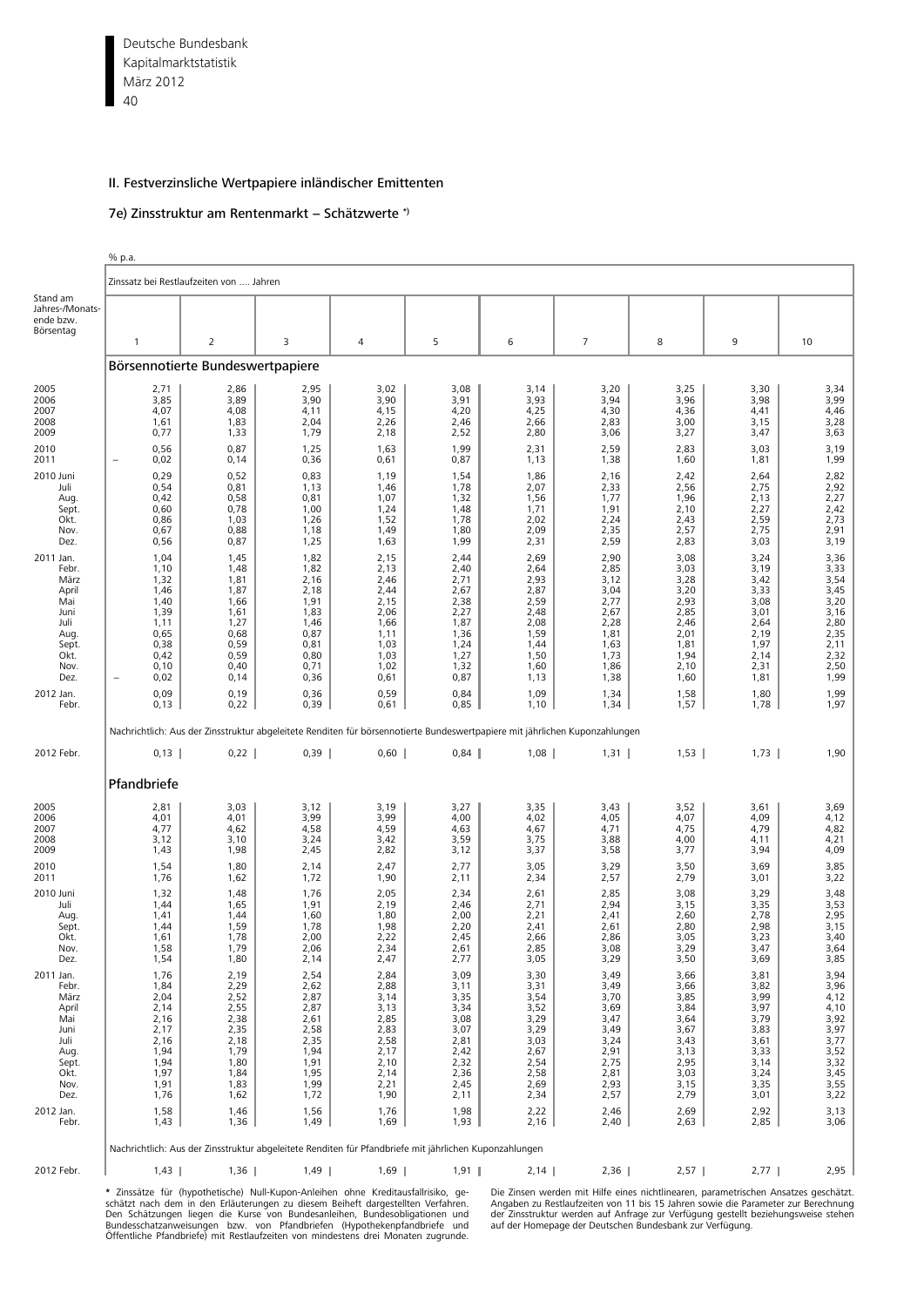# [8a\) Brutto-Absatz von Bank-Namensschuldverschreibungen](#page-13-0)

|  |  |  |  |  |  |  |  | Bis Ende 1998 Mio DM, ab 1999 Mio € Nominalwert |
|--|--|--|--|--|--|--|--|-------------------------------------------------|
|--|--|--|--|--|--|--|--|-------------------------------------------------|

| Zeit      | Insgesamt | Hypothekenpfandbriefe | Öffentliche Pfandbriefe | Schuldverschreibungen<br>von Spezialkreditinstituten | Sonstige<br>Bankschuldverschreibungen |
|-----------|-----------|-----------------------|-------------------------|------------------------------------------------------|---------------------------------------|
| 1998      | 101 714   | 26 4 20               | 60 50 6                 | 11838                                                | 2 9 5 2                               |
|           | Mio €     |                       |                         |                                                      |                                       |
| 1999      | 79 049    | 18 979                | 47 670                  | 9 0 7 9                                              | 3 3 2 1                               |
| 2000      | 43 7 35   | 15 0 25               | 22 914                  | 3 0 3 1                                              | 2 7 6 7                               |
| 2001      | 29 900    | 9 2 3 1               | 17378                   | 1446                                                 | 1845                                  |
| 2002      | 42 440    | 10 288                | 26 5 26                 | 3 8 0 1                                              | 1827                                  |
| 2003      | 65 876    | 11896                 | 43 772                  | 6881                                                 | 3 3 2 9                               |
| 2004      | 72 566    | 8 6 4 5               | 40 691                  | 11 5 29                                              | 11 702                                |
| 2005      | 70 600    | 7 2 4 7               | 37 301                  | 7793                                                 | 18 2 60                               |
| 2006      | 62 916    | 13 2 2 7              | 29 8 24                 | 2 2 4 8                                              | 17614                                 |
| 2007      | 48 093    | 8 2 5 1               | 25 193                  | 1 3 2 2                                              | 13 3 29                               |
| 2008      | 48 742    | 12 140                | 19 002                  | 6 1 3 1                                              | 11 4 68                               |
| 2009      | 45 5 26   | 17 717                | 14 636                  | 4 8 4 4                                              | 8 3 3 2                               |
| 2010      | 28 5 34   | 9 1 7 9               | 8 0 3 5                 | 4 2 3 2                                              | 7 0 9 0                               |
| 2011      | 30 111    | 10 375                | 6695                    | 5963                                                 | 7 0 7 8                               |
| 2010 Dez. | 2 7 8 0   | 1 0 7 8               | 772                     | 431                                                  | 499                                   |
| 2011 Jan. | 2 7 6 3   | 1 2 0 3               | 1076                    | 141                                                  | 342                                   |
| Febr.     | 1725      | 570                   | 572                     | 75                                                   | 508                                   |
| März      | 1438      | 355                   | 386                     | 311                                                  | 386                                   |
| April     | 2 5 3 7   | 1 2 6 4               | 410                     | 339                                                  | 524                                   |
| Mai       | 1666      | 376                   | 363                     | 681                                                  | 245                                   |
| Juni      | 2 3 0 9   | 723                   | 641                     | 592                                                  | 354                                   |
| Juli      | 3918      | 756                   | 928                     | 907                                                  | 1 3 2 7                               |
| Aug.      | 2 1 6 1   | 996                   | 419                     | 526                                                  | 221                                   |
| Sept.     | 3 0 4 3   | 1 1 9 3               | 579                     | 437                                                  | 834                                   |
| Okt.      | 3 5 2 1   | 1 4 5 3               | 545                     | 691                                                  | 832                                   |
| Nov.      | 2 5 7 1   | 822                   | 318                     | 501                                                  | 930                                   |
| Dez.      | 2 4 5 9   | 664                   | 458                     | 762                                                  | 575                                   |
| 2012 Jan. | 2 1 9 6   | 645                   | 241                     | 537                                                  | 773                                   |

#### 8b) Umlauf von Bank-Namensschuldverschreibungen

Nominalwert bis Ende 1998 in Mio DM, ab 1999 in Mio € und Relation (%) zum gleichzeitigen Umlauf von Inhaberschuldverschreibungen der entsprechenden Wertpapierart

| Stand am<br>Jahres- bzw.             | Insgesamt                                           |                                      | Hypothekenpfandbriefe                              |                                      | Öffentliche Pfandbriefe                             |                                      | Schuldverschreibungen<br>von Spezialkreditinstituten |                                  | Sonstige<br>Bankschuldverschreibungen          |                                     |
|--------------------------------------|-----------------------------------------------------|--------------------------------------|----------------------------------------------------|--------------------------------------|-----------------------------------------------------|--------------------------------------|------------------------------------------------------|----------------------------------|------------------------------------------------|-------------------------------------|
| Monatsende                           | Mio DM                                              | 96                                   | Mio DM                                             | $\frac{0}{0}$                        | Mio DM                                              | $\frac{9}{6}$                        | Mio DM                                               | $\frac{9}{6}$                    | Mio DM                                         | %                                   |
| 1998                                 | 488 058                                             | 21,6                                 | 177 484                                            | 66.8                                 | 256 132                                             | 22,8                                 | 40 532                                               | 15,6                             | 13 910                                         | 2,3                                 |
|                                      | Mio €                                               |                                      | Mio €                                              |                                      | Mio €                                               |                                      | Mio €                                                |                                  | Mio €                                          |                                     |
| 1999                                 | 304 214                                             | 23,0                                 | 100 986                                            | 74,9                                 | 165 466                                             | 25,3                                 | 28 698                                               | 17,6                             | 9 0 6 4                                        | 2,5                                 |
| 2000<br>2001<br>2002<br>2003<br>2004 | 320 862<br>320 884<br>324 344<br>336 066<br>355 824 | 22,2<br>21,3<br>20,8<br>21,0<br>21,1 | 106 733<br>108 189<br>105 545<br>100 878<br>90 488 | 75,8<br>73,3<br>67,8<br>63,7<br>56,8 | 173 524<br>173 093<br>177 805<br>190 951<br>206 337 | 25,3<br>25,6<br>27,4<br>31,5<br>37,2 | 17674<br>18719<br>20 4 46<br>22 6 26<br>28 3 20      | 11,2<br>9,3<br>9,2<br>8,5<br>8,9 | 22 9 32<br>20882<br>20 549<br>21 612<br>30 679 | 5,0<br>4,3<br>3,8<br>3,8<br>4,7     |
| 2005<br>2006<br>2007<br>2008<br>2009 | 373 946<br>391 020<br>392 935<br>385 726<br>378 399 | 21,3<br>21,6<br>21,0<br>20,6<br>21,0 | 84 008<br>83 578<br>77 401<br>76 347<br>81894      | 53,4<br>57,9<br>58,0<br>50,8<br>54,2 | 215 039<br>221 310<br>224 760<br>201 883<br>189 961 | 41,4<br>44,3<br>49,6<br>53,5<br>64,1 | 12 152<br>12 16 1<br>11 508<br>43 5 20<br>43 173     | 3,8<br>3,3<br>2,8<br>8,9<br>8,4  | 62 747<br>73 970<br>79 266<br>63 976<br>63 370 | 8,4<br>$9,3$<br>$9,1$<br>7,5<br>7,6 |
| 2010<br>2011                         | 364 300<br>356 250                                  | 23,2<br>23,5                         | 80 223<br>81 132                                   | 54,4<br>54,4                         | 179 136<br>167 010                                  | 76,9<br>88,5                         | 43 27 2<br>44 313                                    | 7,9<br>7,7                       | 61 669<br>63 795                               | 9,6<br>10,6                         |
| 2010 Dez.                            | 364 300                                             | 23,2                                 | 80 223                                             | 54,4                                 | 179 136                                             | 76,9                                 | 43 272                                               | 7,9                              | 61 669                                         | 9,6                                 |
| 2011 Jan.<br>Febr.<br>März           | 362 966<br>362 178<br>360 056                       | 23,0<br>22,7<br>22,9                 | 80 518<br>80 433<br>79 530                         | 54,2<br>53,1<br>52,1                 | 178 606<br>177 766<br>176 435                       | 77,8<br>79,2<br>79,6                 | 43 177<br>43 042<br>43 135                           | 7,9<br>7,7<br>7,9                | 60 664<br>60 938<br>60 956                     | $\frac{9,3}{9,2}$<br>9,4            |
| April<br>Mai<br>Juni                 | 359 944<br>359 449<br>358 502                       | 23,0<br>23,0<br>23,4                 | 80 146<br>80 017<br>79 857                         | 52,8<br>52,5<br>52,8                 | 175 351<br>174 756<br>173 847                       | 81,5<br>81,8<br>82,8                 | 43 289<br>43 7 37<br>43 803                          | 7,8<br>7,8<br>7,9                | 61 158<br>60 940<br>60 995                     | 9,5<br>9,6<br>9,9                   |
| Juli<br>Aug.<br>Sept.                | 359 529<br>358 169<br>357 270                       | 23,5<br>23,2<br>23,4                 | 79 706<br>79 836<br>80 437                         | 52,9<br>53,2<br>55,4                 | 173 143<br>171 726<br>170 192                       | 84,5<br>85,1<br>86,3                 | 44 5 35<br>44 3 65<br>43 955                         | 8,0<br>7,8<br>7,7                | 62 144<br>62 242<br>62 686                     | 10,1<br>10,1<br>10,2                |
| Okt.<br>Nov.<br>Dez.                 | 357 773<br>357 417<br>356 250                       | 23,4<br>23,3<br>23,5                 | 81 374<br>81 4 98<br>81 132                        | 55,2<br>54,7<br>54,4                 | 169 247<br>168 308<br>167 010                       | 86,9<br>88,3<br>88,5                 | 43 974<br>44 023<br>44 313                           | 7,7<br>7,6<br>7,7                | 63 178<br>63 588<br>63 795                     | 10,3<br>10,3<br>10,6                |
| 2012 Jan.                            | 355 286                                             | 23,9                                 | 80 80 6                                            | 55,2                                 | 165 761                                             | 91,7                                 | 44 587                                               | 7,8                              | 64 132                                         | 10,9                                |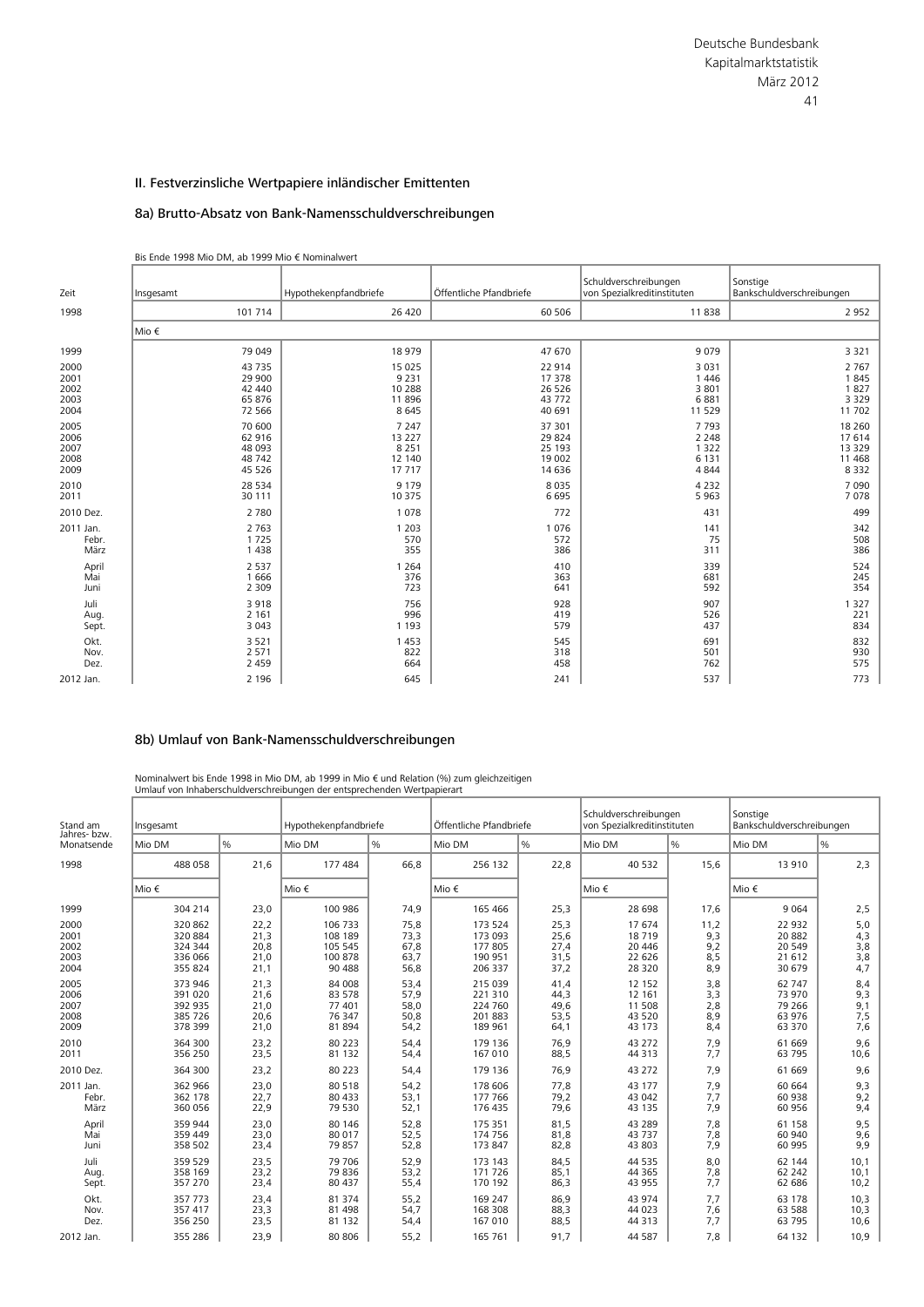Deutsche Bundesbank 42 Kapitalmarktstatistik März 2012

# II. Festverzinsliche Wertpapiere inländischer Emittenten

# 9. DM-/Euro-Commercial-Paper inländischer Nichtbanken \*)

Bis Ende 1998 Mio DM, ab 1999 Mio € Nominalwert

|                                              | Brutto-Absatz 1)                                              |                                                                           |                                                               |                                                                  | Umlauf                                                 |                                                           |                                                   |                                                                                            |                                                       |                                                                                                                |
|----------------------------------------------|---------------------------------------------------------------|---------------------------------------------------------------------------|---------------------------------------------------------------|------------------------------------------------------------------|--------------------------------------------------------|-----------------------------------------------------------|---------------------------------------------------|--------------------------------------------------------------------------------------------|-------------------------------------------------------|----------------------------------------------------------------------------------------------------------------|
|                                              |                                                               |                                                                           |                                                               |                                                                  |                                                        |                                                           | vereinbarte Laufzeit                              |                                                                                            |                                                       |                                                                                                                |
| Stand am<br>Jahres- bzw.<br>Monatsende       | insgesamt                                                     | darunter<br>bei<br>Ausländern<br>platziert                                | Tilgung 1)                                                    | Netto-<br>Absatz 1)                                              |                                                        | insgesamt                                                 | bis<br>unter<br>1 Monat                           | 1 Monat<br>bis unter<br>3 Monate                                                           | 3 Monate<br>bis<br>1 Jahr                             | über 1 Jahr                                                                                                    |
| 1998                                         | 114 726                                                       | 28 974                                                                    | 115 993                                                       | $\equiv$                                                         | 1 2 6 7                                                | 6786                                                      | 1 0 8 4                                           | 3 4 2 2                                                                                    | 2 2 7 5                                               | 5                                                                                                              |
|                                              | Mio €                                                         |                                                                           |                                                               |                                                                  |                                                        |                                                           |                                                   |                                                                                            |                                                       |                                                                                                                |
| 1999                                         | 55 973                                                        | 11 200                                                                    | 51 392                                                        |                                                                  | 4580                                                   | 8 0 5 0                                                   | 3 3 6 8                                           | 2 2 2 5                                                                                    | 2 4 0 5                                               | 53                                                                                                             |
| 2000<br>2001<br>2002<br>2003<br>2004         | 84 5 68<br>122 036<br>116 102<br>196 983<br>235 094           | 14 745<br>21 885<br>17891<br>19 843<br>11 672                             | 79 286<br>116 286<br>115 848<br>185 130<br>243 039            | $\overline{\phantom{a}}$                                         | 5 2 8 2<br>5750<br>253<br>11853<br>7945                | 13 3 3 1<br>19 080<br>19 3 33<br>31 186<br>23 241         | 4 4 3 0<br>6580<br>7 4 9 6<br>12 185<br>10 541    | 5 0 1 9<br>7722<br>7 4 3 1<br>11 481<br>8 3 4 8                                            | 3879<br>4778<br>4 4 0 6<br>7520<br>4 3 5 2            | $\begin{array}{c} 3 \\ 0 \end{array}$<br>$\mathsf{O}\xspace$<br>$\mathsf 0$<br>$\mathsf{O}\xspace$             |
| 2005<br>2006<br>2007<br>2008<br>2009<br>2010 | 217 797<br>174 266<br>248 622<br>359 305<br>131 693<br>92 549 | 5 9 6 1<br>1768<br>4096<br>5013<br>466<br>495                             | 225 186<br>180 904<br>224 812<br>355 339<br>156 424<br>92 090 | $\qquad \qquad -$<br>$\overline{\phantom{a}}$                    | 7 3 8 9<br>6638<br>23 810<br>3 9 6 7<br>24 7 30<br>459 | 15 853<br>9 2 1 5<br>33 025<br>36 992<br>12 262<br>12 721 | 8581<br>4 3 9 5<br>16 669<br>18 911<br>937<br>250 | 5 0 7 2<br>2 9 9 2<br>10 313<br>11 505<br>6 1 6 5<br>5 9 9 5                               | 2 2 0 0<br>1828<br>6 0 4 4<br>6576<br>5 1 5 9<br>6476 | $\mathsf{O}\xspace$<br>$\mathsf 0$<br>$\mathsf{O}\xspace$<br>$\mathsf 0$<br>$\mathsf{O}\xspace$<br>$\mathsf 0$ |
| 2011                                         | 74 205                                                        | 265                                                                       | 70 109                                                        |                                                                  | 4 0 9 6                                                | 16817                                                     | 138                                               | 4948                                                                                       | 11732                                                 | 0                                                                                                              |
| 2010 Okt.<br>Nov.<br>Dez.                    | 7 3 4 4<br>8522<br>8699                                       | $\overline{\phantom{0}}$<br>$\overline{\phantom{a}}$                      | 6809<br>8682<br>7988                                          | $\overline{\phantom{0}}$                                         | 535<br>160<br>711                                      | 12 169<br>12 009<br>12721                                 | 754<br>1 3 8 3<br>250                             | 5893<br>5 0 0 6<br>5 9 9 5                                                                 | 5 5 2 2<br>5 6 2 0<br>6476                            | 0<br>0<br>$\mathsf{O}\xspace$                                                                                  |
| 2011 Jan.<br>Febr.<br>März                   | 9587<br>4 0 9 3<br>3 3 4 1                                    | 30<br>40<br>10                                                            | 7 0 9 8<br>3 5 3 4<br>4 1 7 9                                 | $\overline{\phantom{a}}$                                         | 2 4 8 9<br>560<br>837                                  | 15 210<br>15 770<br>14 9 32                               | 341<br>1 3 4 6<br>340                             | 2882<br>2729<br>3 2 4 6                                                                    | 11 988<br>11 695<br>11 346                            | $\mathsf{O}\xspace$<br>0<br>$\mathsf{O}\xspace$                                                                |
| April<br>Mai<br>Juni                         | 3 5 2 5<br>6 5 5 3<br>4 3 4 1                                 | 15<br>50<br>$\overline{\phantom{a}}$                                      | 8 5 6 4<br>4 3 8 2<br>4744                                    | $\qquad \qquad -$<br>$\equiv$                                    | 5 0 3 9<br>2 1 7 1<br>403                              | 9893<br>12 064<br>11 661                                  | 379<br>288<br>258                                 | 3 5 7 1<br>3 6 8 0<br>2 9 0 2                                                              | 5 9 4 4<br>8 0 9 6<br>8501                            | $\mathsf{O}\xspace$<br>0<br>0                                                                                  |
| Juli<br>Aug.<br>Sept.                        | 5 2 0 3<br>8867<br>7418                                       | 30<br>30                                                                  | 4 1 7 2<br>5 6 3 7<br>6 2 2 6                                 |                                                                  | 1 0 3 2<br>3 2 3 0<br>1 1 9 2                          | 12 692<br>15 923<br>17 115                                | 281<br>316<br>383                                 | 2822<br>4 9 9 0<br>4787                                                                    | 9589<br>10 616<br>11 945                              | 0<br>0<br>0                                                                                                    |
| Okt.<br>Nov.<br>Dez.                         | 6 3 7 5<br>8 2 8 6<br>6616                                    | 60<br>$\equiv$                                                            | 6511<br>8 1 4 2<br>6921                                       | $\qquad \qquad -$<br>$\overline{\phantom{a}}$                    | 136<br>143<br>305                                      | 16 979<br>17 122<br>16817                                 | 404<br>516<br>138                                 | 5 1 3 5<br>4810<br>4 9 4 8                                                                 | 11 439<br>11 796<br>11 732                            | 0<br>$\mathsf{O}\xspace$<br>0                                                                                  |
| 2012 Jan.<br>Febr.                           | 5 9 0 9<br>5414                                               | 30<br>60                                                                  | 8 4 0 8<br>6724                                               | $\overline{\phantom{a}}$<br>$\equiv$                             | 2 4 9 9<br>1 3 1 0                                     | 14 3 18<br>13 008                                         | 321<br>922                                        | 3 2 3 4<br>2 4 3 7                                                                         | 10 763<br>9649                                        | 0<br>0                                                                                                         |
|                                              |                                                               |                                                                           |                                                               |                                                                  |                                                        |                                                           |                                                   | Nachrichtlich: In Deutschland begebene DM-/Euro-Commercial-Paper ausländischer Nichtbanken |                                                       |                                                                                                                |
| 1998                                         | 50 322                                                        | 42 085                                                                    | 50 133                                                        |                                                                  | 189                                                    | 13 901                                                    | 51                                                | 2 3 6 0                                                                                    | 11 490                                                |                                                                                                                |
|                                              | Mio €                                                         |                                                                           |                                                               |                                                                  |                                                        |                                                           |                                                   |                                                                                            |                                                       |                                                                                                                |
| 1999                                         | 22 240                                                        | 6 3 5 7                                                                   | 24 796                                                        | $\overline{\phantom{m}}$                                         | 2 5 5 6                                                | 4552                                                      | 1920                                              | 1 4 7 2                                                                                    | 1 1 3 2                                               | 28                                                                                                             |
| 2000<br>2001<br>2002<br>2003<br>2004         | 21836<br>42 717<br>47 468<br>29 988<br>33 206                 | 3719<br>11 3 36<br>13 379<br>13 5 17<br>20727                             | 22 938<br>38 085<br>50 676<br>29 5 95<br>31 352               | $\overline{\phantom{a}}$<br>$\overline{\phantom{m}}$             | 1 1 0 2<br>4632<br>3 2 0 9<br>393<br>1853              | 3 4 5 0<br>8 0 8 4<br>4875<br>5 2 6 9<br>7 1 2 2          | 1 2 7 7<br>2835<br>1541<br>950<br>1 0 9 8         | 1576<br>2 6 0 5<br>1950<br>2 7 2 3<br>3896                                                 | 532<br>2 6 2 9<br>1 3 8 4<br>1 5 9 6<br>2 0 7 2       | 65<br>15<br>$\mathbf 0$<br>$\pmb{0}$<br>56                                                                     |
| 2005<br>2006<br>2007<br>2008<br>2009         | 39 0 26<br>37 45 6<br>48 400<br>32 978<br>39 890              | 20 143<br>14 611<br>15 3 96<br>7 0 5 0                                    | 40 057<br>38 933<br>47 800<br>34 021<br>39 664                | $\overline{\phantom{a}}$<br>$\equiv$<br>$\overline{\phantom{a}}$ | 1 0 3 1<br>1 477<br>600<br>1 0 4 3<br>226              | 6 0 9 1<br>4614<br>5 2 1 4<br>4 1 7 1<br>4397             | 1 3 6 7<br>660<br>2 2 3 6<br>1 2 4 5<br>117       | 2 8 3 4<br>2 1 9 9<br>1881<br>1682<br>1755                                                 | 1890<br>1750<br>1 0 9 0<br>1 2 3 2<br>2 5 1 9         | $\begin{array}{c} 0 \\ 5 \end{array}$<br>8<br>12<br>6                                                          |
| 2010<br>2011                                 | 36 998<br>58 4 24                                             |                                                                           | 35 634<br>58 690                                              |                                                                  | 1 3 6 3<br>266                                         | 5760<br>5 4 9 4                                           | 337<br>323                                        | 1 4 2 2<br>1684                                                                            | 3914<br>3 4 8 7                                       | $\begin{array}{c} 88 \\ 0 \end{array}$                                                                         |
| 2010 Okt.<br>Nov.<br>Dez.                    | 2 8 4 3<br>2 6 8 4<br>2 1 5 1                                 | $\qquad \qquad -$<br>$\overline{\phantom{0}}$<br>$\overline{\phantom{0}}$ | 3 3 4 4<br>2938<br>2955                                       | $\overline{\phantom{0}}$                                         | 501<br>253<br>804                                      | 6817<br>6 5 6 4<br>5 7 6 0                                | 451<br>190<br>337                                 | 1 6 6 3<br>2 1 3 2<br>1422                                                                 | 4615<br>4 1 5 5<br>3914                               | 88<br>87<br>88                                                                                                 |
| 2011 Jan.<br>Febr.<br>März                   | 6 5 6 8<br>2 4 2 2<br>4 2 3 7                                 | -<br>$\overline{\phantom{0}}$<br>$\overline{\phantom{0}}$                 | 3783<br>3 4 0 2<br>4596                                       |                                                                  | 2 7 8 5<br>980<br>359                                  | 8 5 4 5<br>7 5 6 5<br>7 2 0 6                             | 438<br>1 1 9 8<br>680                             | 3 2 3 2<br>1995<br>2 7 4 0                                                                 | 4786<br>4 2 8 4<br>3700                               | 89<br>88<br>87                                                                                                 |
| April<br>Mai<br>Juni                         | 6448<br>6 3 6 5<br>5 3 3 6                                    | $\qquad \qquad -$<br>$\qquad \qquad -$                                    | 5 6 3 1<br>4 2 5 5<br>5925                                    | $\qquad \qquad -$                                                | 817<br>2 1 1 0<br>589                                  | 8 0 2 3<br>10 133<br>9544                                 | 1 3 3 9<br>359<br>880                             | 2 2 3 1<br>3 6 2 2<br>1752                                                                 | 4 4 2 7<br>6 1 5 3<br>6913                            | $\begin{array}{c} 25 \\ 0 \end{array}$<br>$\mathsf{O}\xspace$                                                  |
| Juli<br>Aug.<br>Sept.                        | 4953<br>4513<br>4 4 2 6                                       | $\overline{\phantom{a}}$<br>$\qquad \qquad -$<br>$\qquad \qquad -$        | 5 3 7 0<br>4 4 5 2<br>3 5 2 7                                 | $\overline{\phantom{m}}$                                         | 418<br>61<br>899                                       | 9 1 2 6<br>9 1 8 8<br>10 087                              | 459<br>152<br>557                                 | 1657<br>1 5 9 8<br>2 6 8 3                                                                 | 7010<br>7438<br>6 8 4 7                               | $\mathsf 0$<br>$\mathsf{O}\xspace$<br>$\mathsf{O}\xspace$                                                      |
| Okt.<br>Nov.<br>Dez.                         | 5 2 0 4<br>5 2 8 2<br>2 670                                   | $\overline{\phantom{a}}$<br>$\qquad \qquad -$<br>$\overline{\phantom{0}}$ | 4941<br>8012<br>4797                                          | $\overline{\phantom{0}}$                                         | 264<br>2 7 3 0<br>2 1 2 7                              | 10 350<br>7621<br>5 4 9 4                                 | 239<br>718<br>323                                 | 4 6 0 2<br>3 0 9 3<br>1684                                                                 | 5 5 1 0<br>3810<br>3 4 8 7                            | $\mathsf 0$<br>0<br>0                                                                                          |
| 2012 Jan.<br>Febr.                           | 4988<br>5 0 6 5                                               |                                                                           | 4 3 8 1<br>4 1 5 9                                            |                                                                  | 607<br>906                                             | 6 101<br>7 0 0 7                                          | 577<br>1 3 6 5                                    | 2612<br>1902                                                                               | 2912<br>3739                                          | 0<br>0                                                                                                         |

**\*** Commercial Paper inländischer öffentlicher Emittenten werden nicht hier, sondern in den Zahlen zur öffentlichen Hand ausgewiesen. **1** Im Berichtszeitraum.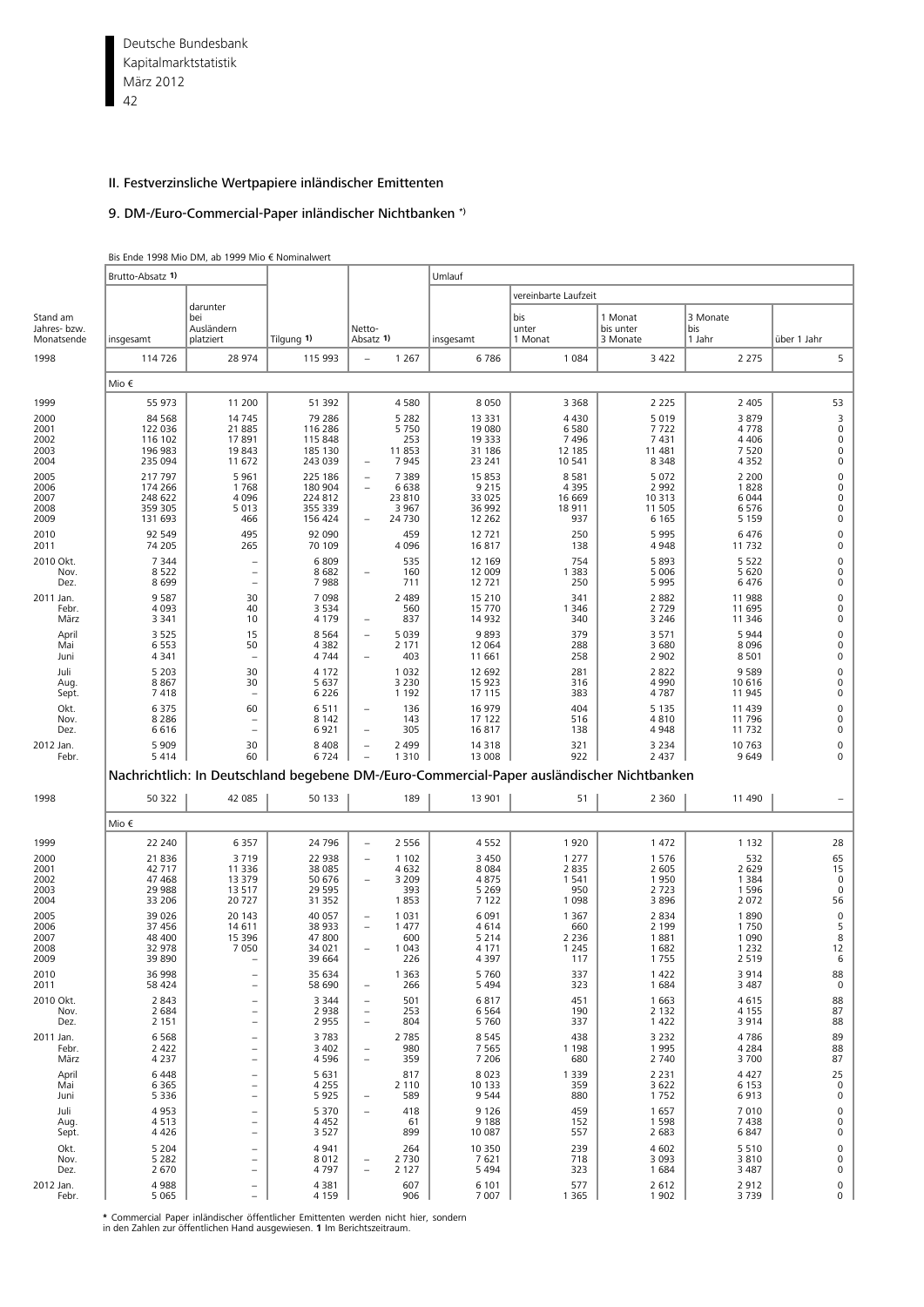# 10. Umlauf kürzerfristiger Schuldverschreibungen

|                          | Mio € Nominalwert                       |                                                          |                    |                    |                       |                                                     |
|--------------------------|-----------------------------------------|----------------------------------------------------------|--------------------|--------------------|-----------------------|-----------------------------------------------------|
|                          | Schuldverschreibungen von Nichtbanken   |                                                          |                    |                    |                       |                                                     |
|                          |                                         | öffentliche Emittenten 1)                                |                    |                    |                       | Nachrichtlich:                                      |
| Stand am<br>Jahres- bzw. |                                         |                                                          | darunter           | Unternehmen        | Schuldverschreibungen | DM-/Euro-<br>Schuldverschreibungen<br>ausländischer |
| Monatsende               | zusammen                                | zusammen                                                 | <b>Bubills</b>     | (Nicht-MFIs) 2)    | von Banken            | Emittenten 3)                                       |
|                          | Vereinbarte Laufzeit bis unter 2 Jahren |                                                          |                    |                    |                       |                                                     |
| 2000                     | 26 125                                  | 11852                                                    | 9734               | 14 273             | 112 712               | 4 2 9 4                                             |
| 2001<br>2002             | 45 206<br>78 280                        | 24 344<br>57 512                                         | 19 2 63<br>28 395  | 20 862<br>20 768   | 118 861<br>152 086    | 9 1 3 4<br>4975                                     |
| 2003<br>2004             | 101 035<br>65 969                       | 65 852<br>39 244                                         | 34 711<br>34 208   | 35 183<br>26 7 25  | 138 596<br>116831     | 5 2 6 9<br>7 1 2 2                                  |
| 2005                     | 57 785                                  | 37 552                                                   | 34 883             | 20 233             | 105 467               | 6091                                                |
| 2006<br>2007             | 59 509<br>84 185                        | 39 267<br>47 012                                         | 34 715<br>34 7 32  | 20 24 2<br>37 173  | 126 248<br>184 270    | 4614<br>5 2 1 4                                     |
| 2008<br>2009             | 111 745<br>149 395                      | 67876<br>132 141                                         | 39 936<br>103 395  | 43 869<br>17 254   | 263 689<br>236 042    | 4 1 7 1<br>4 3 9 7                                  |
| 2010 4)                  | 251 655                                 | 227 952                                                  | 85 075             | 23 703             | 104 933               | 5760                                                |
| 2011<br>2010 Juli        | 221 569<br>134 410                      | 190 128<br>113 314                                       | 57 607<br>80 301   | 31 441<br>21 096   | 107 709<br>217 999    | 5 4 9 4<br>9 3 8 0                                  |
| Aug.                     | 132 694                                 | 112 403                                                  | 80 999             | 20 291             | 224 641               | 7761                                                |
| Sept.<br>Okt. 4)         | 133 454<br>274 371                      | 113 218<br>252 497                                       | 82 4 26<br>82 737  | 20 23 6<br>21 874  | 235 732<br>110 293    | 7319<br>6817                                        |
| Nov.<br>Dez.             | 332 157<br>251 655                      | 308 683<br>227 952                                       | 83 642<br>85 075   | 23 474<br>23 703   | 113 889<br>104 933    | 6 5 6 4<br>5760                                     |
| 2011 Jan.                | 258 817                                 | 228 734                                                  | 84 219             | 30 083             | 109 311               | 8 5 4 5                                             |
| Febr.<br>März            | 260 670<br>232 074                      | 224 762<br>195 772                                       | 80 567<br>81 934   | 35 908<br>36 302   | 119 634<br>111 421    | 7 5 6 5<br>7 2 0 6                                  |
| April<br>Mai             | 243 425<br>249 420                      | 209 757<br>210 630                                       | 80 070<br>77 567   | 33 668<br>38 790   | 104 995<br>107 355    | 8 0 2 3<br>10 133                                   |
| Juni                     | 254 266                                 | 215 081                                                  | 78 427             | 39 185             | 92 161                | 9 5 4 4                                             |
| Juli<br>Aug.             | 253 389<br>250 902                      | 211 340<br>206 826                                       | 77 237<br>75 025   | 42 049<br>44 076   | 100 552<br>113 277    | 9 1 2 6<br>9 1 8 8                                  |
| Sept.                    | 251 566                                 | 208 086                                                  | 72 952             | 43 480             | 105 836               | 10 087                                              |
| Okt.<br>Nov.             | 249 453<br>239 628                      | 214 321<br>204 537                                       | 67 554<br>63 547   | 35 132<br>35 091   | 107 537<br>116 282    | 10 350<br>7621                                      |
| Dez.                     | 221 569                                 | 190 128                                                  | 57 607             | 31 441             | 107 709               | 5 4 9 4                                             |
| 2012 Jan.                | 205 877                                 | 176 227                                                  | 55 214             | 29 650             | 105 378               | 6 1 0 1                                             |
|                          |                                         | darunter: Vereinbarte Laufzeit bis einschließlich 1 Jahr |                    |                    |                       |                                                     |
| 2000<br>2001             | 25 411<br>43 153                        | 11 164<br>22 543                                         | 9734<br>19 263     | 14 247<br>20 610   | 87 355<br>50 054      | 3722<br>8 1 1 9                                     |
| 2002<br>2003             | 50 571<br>67 450                        | 30 362<br>36 135                                         | 28 3 9 5<br>34 711 | 20 209<br>31 315   | 68 70 6<br>69 047     | 4975<br>5 2 6 9                                     |
| 2004                     | 60 320                                  | 36 311                                                   | 34 208             | 24 009             | 52 420                | 7066                                                |
| 2005<br>2006             | 53 595<br>56 250                        | 36 518<br>37 347                                         | 34 883<br>34 715   | 17 077<br>18 903   | 51 930<br>57 761      | 6091<br>4609                                        |
| 2007<br>2008             | 73 982<br>90 127                        | 36 857<br>46 513                                         | 34 7 32<br>39 936  | 37 125<br>43 614   | 99 394<br>182 017     | 5 2 0 6<br>4 1 5 9                                  |
| 2009                     | 123 773                                 | 106 876                                                  | 103 395            | 16 897             | 188 106               | 4 3 9 1                                             |
| 2010 4)<br>2011          | 189 955<br>138 604                      | 166 991<br>116 091                                       | 85 075<br>57 607   | 22 964<br>22 513   | 80 840<br>84 144      | 5672<br>5 4 9 4                                     |
| 2010 Juli                | 107 683                                 | 86 838                                                   | 80 301             | 20 845             | 189 675               | 9 293                                               |
| Aug.<br>Sept.            | 105 967<br>107 299                      | 86 427<br>87 842                                         | 80 999<br>82 4 26  | 19 540<br>19 457   | 195 752<br>207 753    | 7673<br>7 2 3 1                                     |
| Okt. 4)                  | 241 215                                 | 220 121                                                  | 82 737             | 21 094             | 81 2 34               | 6729                                                |
| Nov.<br>Dez.             | 270 788<br>189 955                      | 248 057<br>166 991                                       | 83 642<br>85 075   | 22 731<br>22 964   | 84 5 96<br>80 840     | 6477<br>5 6 7 2                                     |
| 2011 Jan.                | 184 126<br>186 792                      | 157 481<br>156 937                                       | 84 219<br>80 567   | 26 645<br>29 855   | 84 861<br>92 648      | 8456<br>7477                                        |
| Febr.<br>März            | 171 782                                 | 142 924                                                  | 81 934             | 28 858             | 86 616                | 7 1 2 0                                             |
| April<br>Mai             | 171 125<br>173 931                      | 146 121<br>146 250                                       | 80 070<br>77 567   | 25 004<br>27 681   | 80 480<br>82 024      | 7998<br>10 133                                      |
| Juni                     | 177 771                                 | 150 954                                                  | 78 427             | 26 817             | 68 34 6               | 9544                                                |
| Juli<br>Aug.             | 176 045<br>172 850                      | 147 663<br>142 784                                       | 77 237<br>75 025   | 28 3 8 2<br>30 066 | 76 615<br>88 102      | 9 1 2 6<br>9 1 8 8                                  |
| Sept.                    | 174 155                                 | 144 980                                                  | 72 952             | 29 175             | 82 194                | 10 087                                              |
| Okt.<br>Nov.             | 166 874<br>156 809                      | 141 038<br>131 165                                       | 67 554<br>63 547   | 25 836<br>25 644   | 81 822<br>90 268      | 10 350<br>7621                                      |
| Dez.                     | 138 604                                 | 116 091                                                  | 57 607             | 22 513             | 84 144                | 5 4 9 4                                             |

2012 Jan. | 131 008 | 110 543 | 55 214 | 20 465 | 81 622 | 6 101

1 Unverzinsliche Schatzanweisungen und Finanzierungsschätze (jeweils einschließlich discher Konsortialführung begebene DM-/Euro-Auslandsanleihen und unter Be-<br>zweijähriger Papiere) des Bundes und seiner Sondervermögen sowi 1 Unverzinsliche Schatzanweisungen und Finanzierungsschätze (jeweils einschließlich zweijähriger Papiere) des Bundes und seiner Sondervermögen sowie andere Emissionen der öffentlichen Hand. 2 Anleihen sowie DM-/Euro-Commer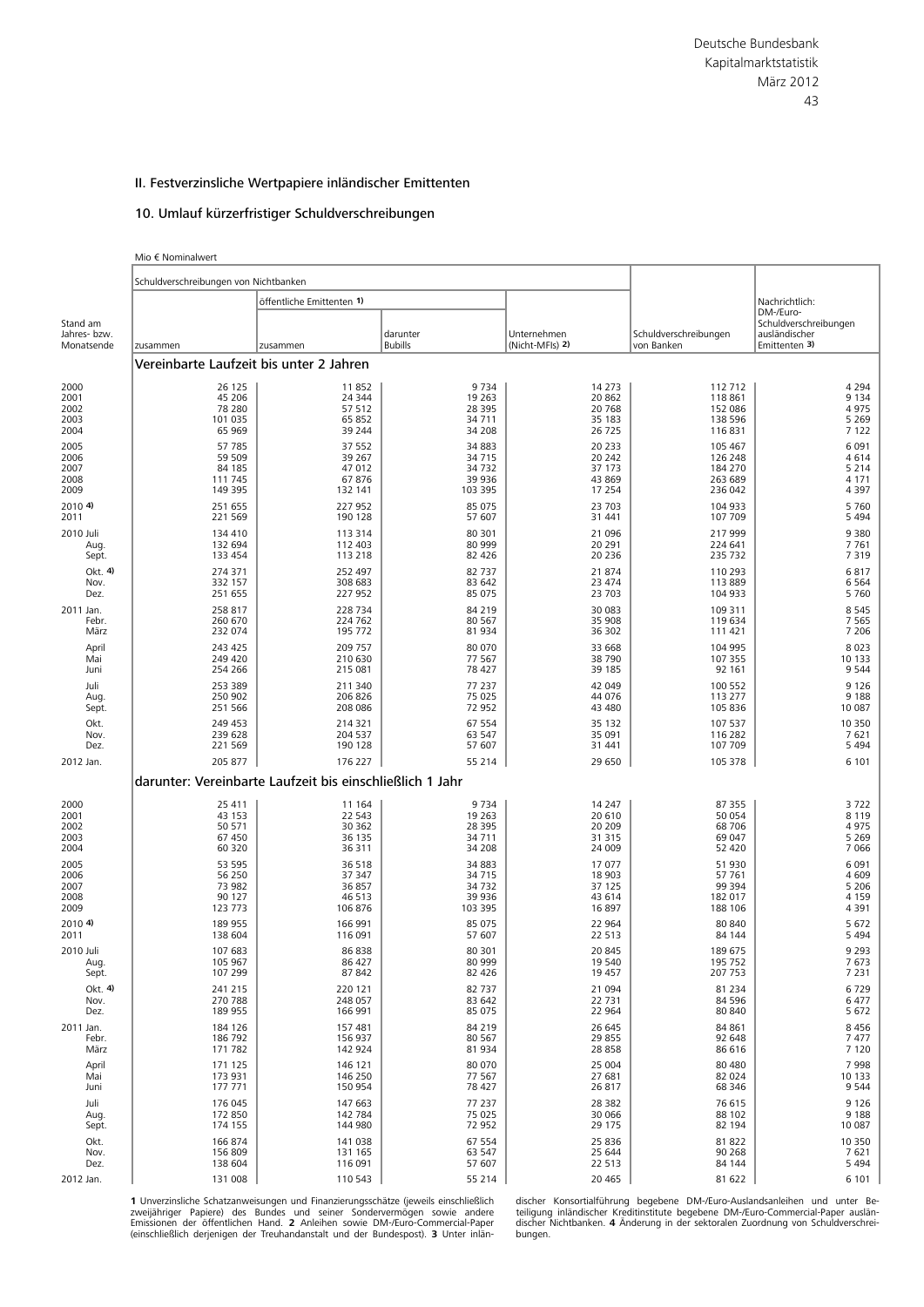Deutsche Bundesbank 44 Kapitalmarktstatistik März 2012

#### III. Anleihen ausländischer Emittenten

### 1. [Absatz, Tilgung und Umlauf von unter inländischer Konsortialführung begebenen DM-/Euro-Auslandsanleihen](#page-14-0)

|                                      | Brutto-Absatz                                                     |                                                                       |                                                                                                              |                                                  |                                                                                                                                                                                     | Umlauf 2)                                           |                                               |                                                |  |
|--------------------------------------|-------------------------------------------------------------------|-----------------------------------------------------------------------|--------------------------------------------------------------------------------------------------------------|--------------------------------------------------|-------------------------------------------------------------------------------------------------------------------------------------------------------------------------------------|-----------------------------------------------------|-----------------------------------------------|------------------------------------------------|--|
|                                      |                                                                   | darunter:                                                             |                                                                                                              |                                                  |                                                                                                                                                                                     |                                                     | darunter:                                     |                                                |  |
| Zeit                                 | insgesamt                                                         | Null-Kupon-<br>Anleihen                                               | variabel<br>verzinsliche<br>Anleihen                                                                         | Tilgung                                          | Netto-Absatz                                                                                                                                                                        | insgesamt                                           | Null-Kupon-<br>Anleihen                       | variabel<br>verzinsliche<br>Anleihen           |  |
| 1992<br>1993<br>1994                 | 57 282<br>87 309<br>61 4 65                                       | 1678<br>1 1 7 1<br>919                                                | 5888<br>7 2 1 6<br>15 241                                                                                    | 23 167<br>43 607<br>39826                        | 34 114<br>43 701<br>21 634                                                                                                                                                          | 275 873<br>319 575<br>341 210                       | 5 1 9 1<br>6 3 0 5<br>7099                    | 42 383<br>45 654<br>57 120                     |  |
| 1995<br>1996<br>1997<br>1998         | 102 719<br>112 370<br>114 813<br>149 542                          | 2 1 2 4<br>4 3 8 3<br>4851<br>7864                                    | 12 636<br>24 962<br>30 857<br>30 4 31                                                                        | 41 699<br>42 422<br>51 633<br>65 234             | 61 020<br>69 951<br>63 181<br>84 308                                                                                                                                                | 402 229<br>472 180<br>535 359<br>619 668            | 8566<br>12 2 18<br>16 059<br>21 199           | 61 900<br>77 278<br>100 083<br>122 234         |  |
|                                      | Mio €                                                             |                                                                       |                                                                                                              |                                                  |                                                                                                                                                                                     |                                                     |                                               |                                                |  |
| 1999                                 | 57 202                                                            | 2 0 3 9                                                               | 22 070                                                                                                       | 34 473                                           | 22 7 28                                                                                                                                                                             | 339 560                                             | 11854                                         | 74 472                                         |  |
| 2000<br>2001<br>2002<br>2003<br>2004 | 31 597<br>10 605<br>10 313<br>2850<br>12 344                      | 181<br>84<br>$\qquad \qquad -$<br>-<br>$\qquad \qquad -$              | 8564<br>3615<br>3753<br>350<br>3 0 0 0                                                                       | 48 30 3<br>41 263<br>54 858<br>57 840<br>34 4 69 | 16 705<br>$\overline{\phantom{m}}$<br>30 657<br>$\qquad \qquad =$<br>44 546<br>$\overline{\phantom{0}}$<br>54 990<br>$\overline{\phantom{m}}$<br>22 124<br>$\overline{\phantom{m}}$ | 322 856<br>292 199<br>247 655<br>192 666<br>170 543 | 10 240<br>8966<br>7 4 6 7<br>5895<br>4 1 7 0  | 71 115<br>63 438<br>47 391<br>32 334<br>27 220 |  |
| 2005<br>2006<br>2007<br>2008<br>2009 | 600<br>69<br>$\overline{\phantom{0}}$<br>$\overline{\phantom{0}}$ | -<br>$\qquad \qquad -$<br>-<br>$\qquad \qquad -$<br>$\qquad \qquad -$ | 200<br>$\overline{\phantom{0}}$<br>$\overline{\phantom{0}}$<br>$\overline{\phantom{0}}$<br>$\qquad \qquad -$ | 36 563<br>19 277<br>29 750<br>31 607<br>21 0 37  | 35 963<br>$\qquad \qquad =$<br>19 208<br>$\overline{\phantom{m}}$<br>29 750<br>$\overline{\phantom{0}}$<br>31 607<br>$\qquad \qquad =$<br>21 0 37<br>$\overline{\phantom{m}}$       | 134 580<br>115 373<br>85 623<br>54 015<br>32 978    | 3 0 7 3<br>2 1 8 7<br>1895<br>1619<br>1 5 2 4 | 17 475<br>12 2 6 9<br>8830<br>6 609<br>4521    |  |
| 2010<br>2011                         | $\overline{\phantom{0}}$<br>$\overline{\phantom{0}}$              | $\overline{\phantom{0}}$<br>$\qquad \qquad -$                         | $\overline{\phantom{0}}$<br>$\overline{\phantom{0}}$                                                         | 10 904<br>5989                                   | 10 904<br>$\overline{\phantom{m}}$<br>5 9 8 9<br>$\overline{\phantom{m}}$                                                                                                           | 22 074<br>16 085                                    | 1511<br>1 4 6 3                               | 2 6 3 4<br>2 1 1 7                             |  |
| 2011 Sept.                           | -                                                                 | -                                                                     | -                                                                                                            | $\overline{\phantom{0}}$                         | $\qquad \qquad -$                                                                                                                                                                   | 16 164                                              | 1463                                          | 2 1 2 7                                        |  |
| Okt.<br>Nov.<br>Dez.                 | -<br>$\overline{\phantom{0}}$                                     | -<br>-<br>-                                                           |                                                                                                              | 69<br>10                                         | 69<br>$\overline{\phantom{m}}$<br>10<br>$=$                                                                                                                                         | 16 164<br>16 0 95<br>16 085                         | 1 4 6 3<br>1 4 6 3<br>1 4 6 3                 | 2 1 2 7<br>2 1 2 7<br>2 1 1 7                  |  |
| 2012 Jan.                            | $\overline{\phantom{0}}$                                          | $\qquad \qquad -$                                                     | -                                                                                                            | $\overline{\phantom{a}}$                         | $\qquad \qquad -$                                                                                                                                                                   | 16 085                                              | 1 4 6 3                                       | 2 1 1 7                                        |  |

Bis Ende 1998 Mio DM, ab 1999 Mio € Nominalwert **1)**

**1** Bei Null-Kupon-Anleihen (Zero-Bonds) wird als Nominalwert der Emissionswert bei Auflegung angesetzt. **2** Stand am Jahres- bzw. Monatsende.

#### 2. Umlaufsrenditen von unter inländischer Konsortialführung begebenen DM-/Euro-Auslandsanleihen nach Emittentengruppen \*)

% p.a. darunter: Gebietskörperschaften Nicht-MEIser und Unternehmen (Nicht-MFIs) Nachrichtlich: Nicht-MEIser und Nachrichtlich: Eurodollar-<br>Anleihen Entwicklungs- Entwicklungs- Internationale Anleihen Zeit  $\vert$ Insgesamt zusammen Industrieländer länder zusammen Industrieländer länder Organisationen Luxemburg 1 1992 | 8,8 | 8,5 | 8,5 | 9,8 | 8,6 | 10,3 | 7,8 | 7,5 1993 | 6,8 6,8 6,6 8,9 6,8 6,8 8,6 8,6 6,2 6,6 1994 6,9 7,0 6,9 9,0 6,9 6,9 8,3 6,5 7,5 1995 | 6,8 | 7,2 | 6,8 | 10,3 | 6,7 | 6,6 | 7,9 | 6,2 | 7,2 1996 | 5,8 | 6,3 | 5,8 | 9,2 | 5,7 | 5,7 | 6,9 | 5,4 | 6,8 1997 | 5,5 | 6,1 | 5,4 | 8,1 | 5,2 | 5,2 | 7,1 | 5,0 | 6,7 1998 | 5,3 | 6,1 | 5,0 | 8,9 | 4,7 | 4,7 | 10,6 | 4,4 | 5,8 1999 | 5,4 | 6,3 | 5,1 | 9,0 | 4,7 | 4,6 | 10,9 | 4,2 | 6,4 2000 6,3 7,4 6,3 9,1 5,9 5,8 8,8 5,4 7,3 2001 6,2 8,9 6,1 12,9 5,3 5,2 8,1 4,8 6,1 2002 | 5,6 | 7,5 | 5,9 | 12,6 | 5,1 | 5,0 | 9,9 | 4,7 | 5,7 2003 | 4,5 | 5,5 | 4,5 | 10,7 | 4,0 | 4,0 | 10,4 | 3,6 | 4,5 2004 | 4,0 4,6 4,0 8,6 3,8 3,7 9,5 3,6 4,6 2005 | 3,2 3,3 3,3 3,3 3,9 3,9 3,2 3,1 8,1 3,0 4,6 2006 | 4,0 4,3 4,3 4,3 4,3 4,3 4,4 4,0 3,9 8,1 3,7 5,3 2007 | 4,6 | 4,6 | 4,6 | − | 4,7 | 4,5 | 7,3 | 4,3 | 5,2 2008 | 4,9 4,7 4,7 4,7 − 4,9 4,9 − 4,3 4,5 4,5 2009 | 4,0 4,6 4,6 4,6 − 4,0 4,0 − 3,3 4,3 2010 | 3,7 | 3,9 | 3,9 | − | 3,7 | − 3,7 | − 2,5 | 3,8 2011 | 3,6 4,0 4,0 − 3,5 3,5 − 2,6 3,8 2011 Okt. | 3,0 | 3,4 | 3,4 | − | 3,0 | − | 2,0 | 3,6 Nov. | 3,2 | 3,8 | 3,8 | − | 3,0 | 3,0 | − | 2,1 | 3,6 Dez. | 3,4 3,9 3,9 3,3 3,3 − 3,3 − 2,3 3,7 2012 Jan. | 3,0 | 3,3 | 3,3 | − | 3,0 | − 3,0 | − 2,1 | 3,7 Febr. | 2,9 | 3,4 | 3,4 | − | 2,2 | − | 2,0 | 3,5

\* Soweit an deutschen Börsen notiert; Laufzeitabgrenzung wie bei Anleihen inländi- antsdurchschnitt errechnet aus wöchentlichen, ab 1993 aus täglichen Angaben der<br>scher - Emittenten. 11 Gewogene Durchschnittsrendite einer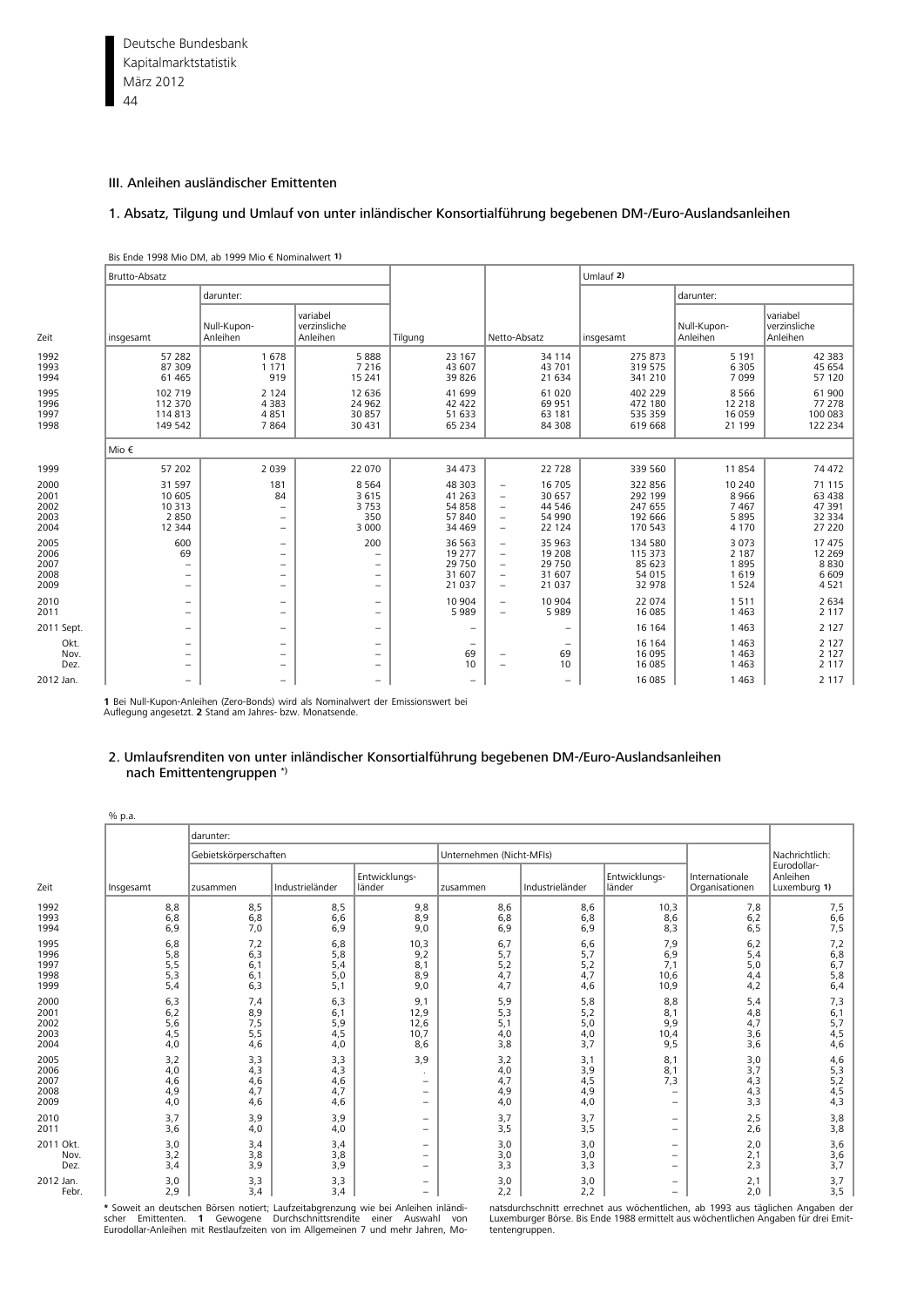### IV. Aktien inländischer Emittenten

## 1. Aktienemissionen

|                            |                       |                      |                                     | davon:                           |                      |                                     |                                     |                  |                                     |  |  |
|----------------------------|-----------------------|----------------------|-------------------------------------|----------------------------------|----------------------|-------------------------------------|-------------------------------------|------------------|-------------------------------------|--|--|
|                            | Absatz insgesamt      |                      |                                     | börsennotierte Gesellschaften 1) |                      |                                     | nicht börsennotierte Gesellschaften |                  |                                     |  |  |
|                            | Nominalwert           | Kurswert             | durchschnittlicher<br>Emissionskurs | Nominalwert                      | Kurswert             | durchschnittlicher<br>Emissionskurs | Nominalwert                         | Kurswert         | durchschnittlicher<br>Emissionskurs |  |  |
| Zeit                       | Mio DM                |                      | $\frac{0}{0}$                       | Mio DM                           |                      | $\frac{0}{0}$                       | Mio DM                              |                  | $\frac{0}{0}$                       |  |  |
| 1993                       | 5 2 2 4               | 19512                | 373,5                               | 2 5 8 7                          | 14 908               | 576,3                               | 2 6 3 5                             | 4606             | 174,8                               |  |  |
| 1994                       | 6 1 1 4               | 29 160               | 476,9                               | 3767                             | 25 111               | 666,6                               | 2 3 4 9                             | 4 0 5 1          | 172,5                               |  |  |
| 1995                       | 5894                  | 23 600               | 400,4                               | 2750                             | 17 184               | 624,9                               | 3 1 4 4                             | 6415             | 204,0                               |  |  |
| 1996                       | 8 3 5 3               | 34 212               | 409,6                               | 4979                             | 28 860               | 579,6                               | 3 3 6 9                             | 5 3 5 4          | 158,9                               |  |  |
| 1997                       | 4 1 6 5               | 22 2 3 9             | 533,9                               | 2 0 3 9                          | 18 797               | 921,9                               | 2 1 2 7                             | 3 4 4 2          | 161,8                               |  |  |
| 1998                       | 6 0 8 5               | 48 796               | 801,9                               | 3 3 7 2                          | 44 141               | 1 3 0 8, 3                          | 2 7 1 0                             | 4655             | 171,7                               |  |  |
|                            | Mio €                 |                      |                                     | Mio €                            |                      |                                     | Mio €                               |                  |                                     |  |  |
| 1999                       | 5 5 1 8               | 36 010               | 652,6                               | 2 2 6 8                          | 31 341               | 1 3 8 1 , 9                         | 3 2 4 9                             | 4 6 6 9          | 143,7                               |  |  |
| 2000                       | 3 6 2 0               | 22 733               | 628,0                               | 1 4 4 2                          | 18721                | 1 2 9 8, 3                          | 2 1 7 8                             | 4 0 0 7          | 184,0                               |  |  |
| 2001                       | 7987                  | 17 575               | 220,0                               | 1762                             | 7971                 | 452,4                               | 6 2 2 4                             | 9 60 6           | 154,3                               |  |  |
| 2002                       | 4 3 0 8               | 9 2 3 2              | 214,3                               | 592                              | 3 0 2 5              | 511,0                               | 3718                                | 6 2 0 8          | 167,0                               |  |  |
| 2003                       | 4 4 8 3               | 16838                | 375,6                               | 1 4 8 7                          | 12 2 3 1             | 822,5                               | 2 9 9 6                             | 4606             | 153,7                               |  |  |
| 2004                       | 3 9 6 0               | 10 157               | 256,5                               | 1 5 6 2                          | 6 2 5 6              | 400,5                               | 2 3 9 8                             | 3 900            | 162,6                               |  |  |
| 2005                       | 2 4 7 1               | 13766                | 485,7                               | 1 0 7 7                          | 10 795               | 802,0                               | 1 3 9 4                             | 2 9 7 3          | 202,2                               |  |  |
| 2006                       | 2 601                 | 9 0 6 1              | 326,6                               | 1 1 3 5                          | 5 4 5 2              | 464,2                               | 1 4 6 8                             | 3 607            | 231,2                               |  |  |
| 2007                       | 3 1 6 5               | 10 0 53              | 343,3                               | 1601                             | 7 1 1 2              | 535,1                               | 1 5 6 4                             | 2 9 4 1          | 213,3                               |  |  |
| 2008                       | 5 0 0 9               | 11 3 26              | 278,5                               | 2 6 4 7                          | 8 2 8 8              | 436,4                               | 2 3 6 1                             | 3 0 3 8          | 177,4                               |  |  |
| 2009                       | 12 477                | 23 962               | 266,1                               | 6 5 9 0                          | 16 506               | 518,4                               | 5 8 9 1                             | 7455             | 120,3                               |  |  |
| 2010                       | 3 2 6 5               | 20 049               | 448,3                               | 2 0 7 9                          | 18 645               | 691,6                               | 1 1 8 7                             | 1 4 0 7          | 146,9                               |  |  |
| 2011                       | 6388                  | 21 7 13              | 377,9                               | 4 8 6 2                          | 19810                | 483,8                               | 1 5 2 6                             | 1 9 0 1          | 130,9                               |  |  |
| 2008 Mai                   | 95                    | 301                  | 318,0                               | 23                               | 32                   | 141,1                               | 72                                  | 269              | 374,6                               |  |  |
| Juni                       | 163                   | 803                  | 493,6                               | 58                               | 562                  | 961,6                               | 104                                 | 241              | 231,1                               |  |  |
| Juli                       | 119                   | 173                  | 145,0                               | 83                               | 136                  | 164,7                               | 37                                  | 37               | 100,7                               |  |  |
| Aug.                       | 85                    | 385                  | 455,5                               | 37                               | 328                  | 878,0                               | 47                                  | 58               | 121,7                               |  |  |
| Sept.                      | 1792                  | 4961                 | 276,9                               | 362                              | 3 5 2 4              | 974,9                               | 1 4 3 0                             | 1436             | 100,4                               |  |  |
| Okt.                       | 1 3 4 2               | 1 4 6 0              | 108,8                               | 1 2 6 9                          | 1 3 1 1              | 103,3                               | 72                                  | 149              | 205,8                               |  |  |
| Nov.                       | 237                   | 1 1 8 1              | 497,7                               | 145                              | 1 0 7 5              | 742,8                               | 93                                  | 106              | 114,6                               |  |  |
| Dez.                       | 599                   | 702                  | 117,4                               | 390                              | 457                  | 117,3                               | 209                                 | 245              | 117,4                               |  |  |
| 2009 Jan.                  | 1726                  | 4079                 | 236,3                               | 446                              | 2 7 9 8              | 627,7                               | 1 2 8 1                             | 1 2 8 1          | 100,0                               |  |  |
| Febr.                      | 69                    | 79                   | 114,3                               | 18                               | 28                   | 155,9                               | 51                                  | 51               | 100,0                               |  |  |
| März                       | 2 2 3 9               | 4 1 3 7              | 184,7                               | 530                              | 2 4 2 5              | 457,6                               | 1709                                | 1712             | 100,2                               |  |  |
| April                      | 507                   | 613                  | 120,8                               | 424                              | 519                  | 122,5                               | 84                                  | 94               | 112,1                               |  |  |
| Mai                        | 91                    | 109                  | 119,9                               | 18                               | 35                   | 195,1                               | 73                                  | 74               | 101,2                               |  |  |
| Juni                       | 5 3 3 9               | 7790                 | 145,9                               | 3736                             | 4755                 | 127,3                               | 1 603                               | 3 0 3 4          | 189,3                               |  |  |
| Juli                       | 260                   | 433                  | 166,6                               | 184                              | 346                  | 188,1                               | 76                                  | 87               | 114,7                               |  |  |
| Aug.                       | 1 0 2 2               | 1536                 | 150,2                               | 796                              | 1 3 0 9              | 164,6                               | 227                                 | 227              | 100,0                               |  |  |
| Sept.                      | 336                   | 2 6 6 9              | 794,3                               | 248                              | 2 5 3 5              | 1 0 2 4 , 3                         | 89                                  | 134              | 151,2                               |  |  |
| Okt.                       | 131                   | 883                  | 674,9                               | 106                              | 844                  | 798,4                               | 25                                  | 39               | 155,3                               |  |  |
| Nov.                       | 465                   | 584                  | 125,5                               | 47                               | 164                  | 347,6                               | 418                                 | 420              | 100,5                               |  |  |
| Dez.                       | 292                   | 1 0 5 0              | 359,2                               | 37                               | 748                  | 2 0 1 1,8                           | 255                                 | 302              | 118,5                               |  |  |
| 2010 Jan.                  | 205                   | 1 3 9 3              | 679,5                               | 142                              | 1 3 2 9              | 938,9                               | 63                                  | 64               | 100,4                               |  |  |
| Febr.                      | 65                    | 96                   | 147,3                               | 21                               | 47                   | 229,5                               | 45                                  | 49               | 109,6                               |  |  |
| März                       | 283                   | 5 1 9 2              | 1835,8                              | 248                              | 4986                 | 2 0 0 9,9                           | 35                                  | 206              | 592,6                               |  |  |
| April                      | 78                    | 143                  | 183,2                               | 32                               | 87                   | 270,5                               | 46                                  | 56               | 121,9                               |  |  |
| Mai                        | 148                   | 160                  | 108,3                               | 5                                | 13                   | 274,9                               | 143                                 | 147              | 102,8                               |  |  |
| Juni                       | 249                   | 439                  | 176,6                               | 37                               | 226                  | 604,5                               | 211                                 | 213              | 100,7                               |  |  |
| Juli                       | 46                    | 269                  | 578,4                               | 20                               | 239                  | 1 218,2                             | 27                                  | 30               | 110,0                               |  |  |
| Aug.                       | 47                    | 70                   | 148,7                               | $\overline{7}$                   | 26                   | 353,1                               | 40                                  | 44               | 110,1                               |  |  |
| Sept.                      | 653                   | 776                  | 118,7                               | 599                              | 720                  | 120,2                               | 54                                  | 56               | 102,2                               |  |  |
| Okt.<br>Nov.<br>Dez.       | 1 1 1 4<br>107<br>270 | 10 845<br>325<br>341 | 973,2<br>303,7<br>126,4             | 900<br>29<br>39                  | 10 622<br>243<br>107 | 1 179,6<br>828,4<br>271,4           | 214<br>78<br>231                    | 224<br>83<br>235 | 104,6<br>106,3<br>101,7             |  |  |
| 2011 Jan.<br>Febr.<br>März | 592<br>92<br>253      | 630<br>429<br>257    | 106,5<br>463,7<br>101,6             | 110<br>44<br>162                 | 119<br>300<br>165    | 108,0<br>676,4<br>102,1             | 481<br>48<br>91                     | 511<br>129<br>92 | 106,2<br>267,9<br>100,6             |  |  |
| April                      | 303                   | 5 5 5 9              | 1834,8                              | 241                              | 5 4 7 2              | 2 273,0                             | 62                                  | 87               | 140,0                               |  |  |
| Mai                        | 1 4 1 3               | 5851                 | 414,1                               | 1 3 7 6                          | 5812                 | 422,4                               | 37                                  | 38               | 103,6                               |  |  |
| Juni                       | 2859                  | 6 4 2 7              | 224,8                               | 2 5 5 2                          | 5 9 4 3              | 232,8                               | 307                                 | 484              | 157,9                               |  |  |
| Juli                       | 107                   | 137                  | 127,5                               | 27                               | 32                   | 119,1                               | 80                                  | 104              | 130,3                               |  |  |
| Aug.                       | 192                   | 203                  | 106,0                               | 13                               | 24                   | 179,8                               | 179                                 | 180              | 100,6                               |  |  |
| Sept.                      | 85                    | 91                   | 107,2                               | 39                               | 45                   | 114,5                               | 46                                  | 46               | 100,9                               |  |  |
| Okt.                       | 77                    | 183                  | 237,2                               | 21                               | 97                   | 471,2                               | 57                                  | 86               | 152,3                               |  |  |
| Nov.                       | 135                   | 303                  | 223,3                               | 57                               | 223                  | 389,0                               | 78                                  | 79               | 101,7                               |  |  |
| Dez.                       | 280                   | 1 6 4 3              | 587,6                               | 220                              | 1578                 | 717,6                               | 60                                  | 65               | 108,3                               |  |  |
| 2012 Jan.                  | 151                   | 262                  | 173,2                               | 33                               | 65                   | 200,6                               | 118                                 | 196              | 165,7                               |  |  |

1. Gesellschaften, deren Aktien zum Regulierten Markt (mit dessen Einführung wurde am 1. November 2007 die Unterteilung der organisierten Zulassungssegmente in den

Amtlichen und Geregelten Markt aufgehoben) oder zum Neuen Markt (Börsen-segment wurde am 24. März 2003 eingestellt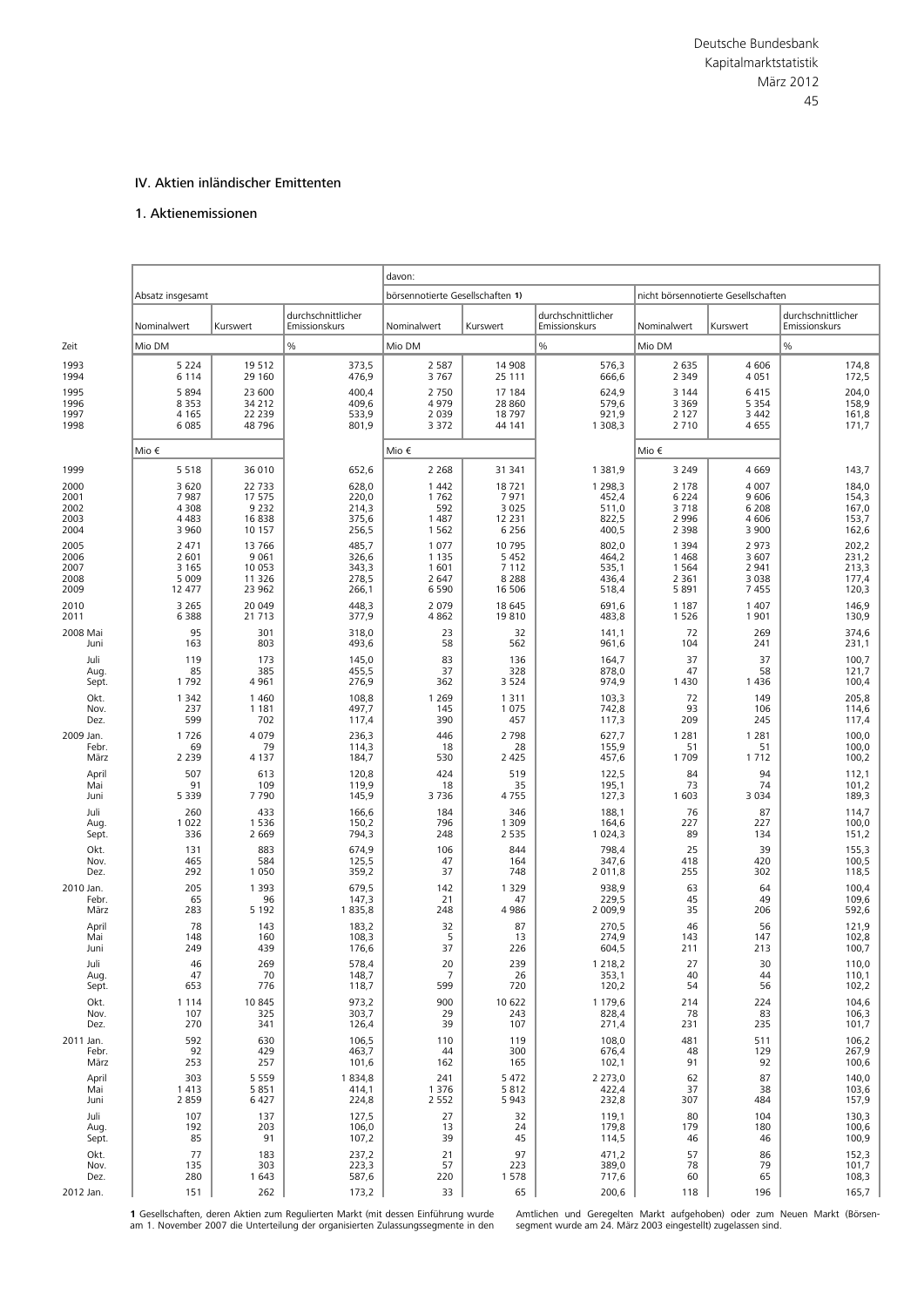Deutsche Bundesbank 46 Kapitalmarktstatistik März 2012

#### IV. Aktien inländischer Emittenten

# 2. Aktienumlauf nach Emittentengruppen zu Kurswerten \*)

|                                        | Mio €                                                       |               |                             |                          |                                                                     |  |  |  |
|----------------------------------------|-------------------------------------------------------------|---------------|-----------------------------|--------------------------|---------------------------------------------------------------------|--|--|--|
|                                        | davon:                                                      |               |                             |                          |                                                                     |  |  |  |
| Stand am<br>Jahres- bzw.<br>Monatsende | Umlauf zu Kurswerten<br>(Marktkapitalisierung)<br>insgesamt | Banken (MFIs) | Versicherungsgesellschaften | sonstige Finanzinstitute | nichtfinanzielle<br>Kapitalgesellschaften<br>(sonstige Unternehmen) |  |  |  |
| 1999                                   | 1 603 304                                                   | 154 223       | 221 730                     | 16 4 24                  | 1 210 927                                                           |  |  |  |
| 2000                                   | 1 353 000                                                   | 150 880       | 185 046                     | 13852                    | 1 003 222                                                           |  |  |  |
| 2001                                   | 1 205 613                                                   | 131 828       | 141 493                     | 12 376                   | 919 915                                                             |  |  |  |
| 2002                                   | 647 492                                                     | 58 035        | 49 675                      | 9412                     | 530 370                                                             |  |  |  |
| 2003                                   | 851 001                                                     | 80789         | 84 476                      | 6968                     | 678 768                                                             |  |  |  |
| 2004                                   | 887 217                                                     | 86 462        | 82 887                      | 7 2 4 6                  | 710 622                                                             |  |  |  |
| 2005                                   | 1058532                                                     | 111 519       | 108 669                     | 10 702                   | 827 642                                                             |  |  |  |
| 2006                                   | 1 279 638                                                   | 127815        | 128 922                     | 21 971                   | 1 000 930                                                           |  |  |  |
| 2007                                   | 1 481 930                                                   | 130 070       | 121 258                     | 48 064                   | 1 182 538                                                           |  |  |  |
| 2008                                   | 830 622                                                     | 33 128        | 71919                       | 25 517                   | 700 058                                                             |  |  |  |
| 2009                                   | 927 256                                                     | 52 447        | 72 524                      | 24 8 26                  | 777 459                                                             |  |  |  |
| 2010                                   | 1 091 220                                                   | 57 466        | 74 562                      | 16826                    | 942 366                                                             |  |  |  |
| 2011                                   | 924 214                                                     | 46 349        | 59 600                      | 14 9 33                  | 803 332                                                             |  |  |  |
| 2007 Aug.                              | 1 423 385                                                   | 130 243       | 123 642                     | 33 572                   | 1 135 928                                                           |  |  |  |
| Sept.                                  | 1 463 189                                                   | 129 349       | 128 401                     | 41 169                   | 1 164 270                                                           |  |  |  |
| Okt.                                   | 1 512 062                                                   | 133 308       | 124 501                     | 44 312                   | 1 209 941                                                           |  |  |  |
| Nov.                                   | 1 466 556                                                   | 130 916       | 115 662                     | 45 927                   | 1 174 051                                                           |  |  |  |
| Dez.                                   | 1 481 930                                                   | 130 070       | 121 258                     | 48 064                   | 1 182 538                                                           |  |  |  |
| 2008 Jan.                              | 1 280 897                                                   | 114 387       | 102 803                     | 40 173                   | 1 023 534                                                           |  |  |  |
| Febr.                                  | 1 382 483                                                   | 115 657       | 103 641                     | 35 392                   | 1 127 793                                                           |  |  |  |
| März                                   | 1 256 583                                                   | 112 578       | 108 865                     | 33 622                   | 1 001 518                                                           |  |  |  |
| April                                  | 1 302 582                                                   | 118 517       | 112 241                     | 33 175                   | 1 0 38 6 49                                                         |  |  |  |
| Mai                                    | 1 308 146                                                   | 114 779       | 108 290                     | 32 718                   | 1 0 5 2 3 5 9                                                       |  |  |  |
| Juni                                   | 1 195 093                                                   | 102 999       | 100 564                     | 37 957                   | 953 573                                                             |  |  |  |
| Juli                                   | 1 207 195                                                   | 116 066       | 99 413                      | 37 434                   | 954 282                                                             |  |  |  |
| Aug.                                   | 1 177 852                                                   | 93 538        | 100 900                     | 34 057                   | 949 357                                                             |  |  |  |
| Sept.                                  | 1 070 775                                                   | 82 528        | 90 846                      | 29 609                   | 867 792                                                             |  |  |  |
| Okt.                                   | 901 251                                                     | 34 286        | 69 089                      | 26 750                   | 771 126                                                             |  |  |  |
| Nov.                                   | 810 124                                                     | 32 570        | 72 293                      | 25 189                   | 680 072                                                             |  |  |  |
| Dez.                                   | 830 622                                                     | 33 128        | 71919                       | 25 517                   | 700 058                                                             |  |  |  |
| 2009 Jan.                              | 757 894                                                     | 25 039        | 65 912                      | 22 340                   | 644 603                                                             |  |  |  |
| Febr.                                  | 660 435                                                     | 23 3 26       | 53 489                      | 21 214                   | 562 406                                                             |  |  |  |
| März                                   | 697 247                                                     | 32 389        | 57 732                      | 22 582                   | 584 544                                                             |  |  |  |
| April                                  | 801 441                                                     | 42 146        | 64 969                      | 23 309                   | 671 017                                                             |  |  |  |
| Mai                                    | 807 298                                                     | 46 228        | 61 340                      | 25 3 31                  | 674 399                                                             |  |  |  |
| Juni                                   | 802 202                                                     | 44 878        | 58 215                      | 25 4 16                  | 673 693                                                             |  |  |  |
| Juli                                   | 869 712                                                     | 47 550        | 62 279                      | 25 748                   | 734 135                                                             |  |  |  |
| Aug.                                   | 871 600                                                     | 51 632        | 67 024                      | 24 5 34                  | 728 410                                                             |  |  |  |
| Sept.                                  | 903 456                                                     | 57 681        | 71 498                      | 25 399                   | 748 878                                                             |  |  |  |
| Okt.                                   | 878 206                                                     | 54 039        | 68 371                      | 25 795                   | 730 001                                                             |  |  |  |
| Nov.                                   | 885 394                                                     | 51 748        | 69 175                      | 24 692                   | 739 779                                                             |  |  |  |
| Dez.                                   | 927 256                                                     | 52 447        | 72 524                      | 24 8 26                  | 777 459                                                             |  |  |  |
| 2010 Jan.                              | 887 966                                                     | 49 0 23       | 69 603                      | 23 0 20                  | 746 320                                                             |  |  |  |
| Febr.                                  | 879 672                                                     | 49 872        | 72 127                      | 24 0 22                  | 733 651                                                             |  |  |  |
| März                                   | 968 958                                                     | 57 802        | 78 160                      | 24 946                   | 808 050                                                             |  |  |  |
| April                                  | 970 369                                                     | 55 516        | 72 726                      | 25 5 5 8                 | 816 569                                                             |  |  |  |
| Mai                                    | 927 684                                                     | 52 008        | 69 688                      | 23 548                   | 782 440                                                             |  |  |  |
| Juni                                   | 931 277                                                     | 50 605        | 69 537                      | 23 510                   | 787 625                                                             |  |  |  |
| Juli                                   | 944 596                                                     | 56 471        | 73 415                      | 16 4 62                  | 798 248                                                             |  |  |  |
| Aug.                                   | 913 265                                                     | 52 470        | 68 501                      | 15 371                   | 776 923                                                             |  |  |  |
| Sept.                                  | 970 047                                                     | 47 388        | 69 5 64                     | 15 7 31                  | 837 364                                                             |  |  |  |
| Okt.                                   | 1 0 3 5 2 4 4                                               | 61 534        | 74 826                      | 16 084                   | 882 800                                                             |  |  |  |
| Nov.                                   | 1 104 788                                                   | 56 788        | 72 863                      | 16 171                   | 958 966                                                             |  |  |  |
| Dez.                                   | 1 091 220                                                   | 57 466        | 74 562                      | 16826                    | 942 366                                                             |  |  |  |
| 2011 Jan.                              | 1 109 831                                                   | 62 254        | 80 487                      | 17885                    | 949 205                                                             |  |  |  |
| Febr.                                  | 1 129 599                                                   | 64 443        | 83 187                      | 18 9 34                  | 963 035                                                             |  |  |  |
| März                                   | 1 108 591                                                   | 58 960        | 77859                       | 18 2 36                  | 953 536                                                             |  |  |  |
| April                                  | 1 162 665                                                   | 59 870        | 81 144                      | 18 603                   | 1 003 048                                                           |  |  |  |
| Mai                                    | 1 133 630                                                   | 60 451        | 75 401                      | 18 4 92                  | 979 286                                                             |  |  |  |
| Juni                                   | 1 137 397                                                   | 65 684        | 73 439                      | 17 900                   | 980 374                                                             |  |  |  |
| Juli                                   | 1 101 653                                                   | 61 024        | 69 5 20                     | 16 899                   | 954 210                                                             |  |  |  |
| Aug.                                   | 919 444                                                     | 48 663        | 57856                       | 14 5 83                  | 798 342                                                             |  |  |  |
| Sept.                                  | 873 180                                                     | 46 006        | 57 693                      | 13 275                   | 756 206                                                             |  |  |  |
| Okt.                                   | 975 868                                                     | 50 138        | 64 023                      | 13 904                   | 847 803                                                             |  |  |  |
| Nov.                                   | 942 940                                                     | 45 136        | 61 073                      | 15 0 55                  | 821 676                                                             |  |  |  |
| Dez.                                   | 924 214                                                     | 46 349        | 59 600                      | 14 933                   | 803 332                                                             |  |  |  |
| 2012 Jan.                              | 1 012 812                                                   | 53 257        | 66 216                      | 15 5 28                  | 877811                                                              |  |  |  |

Quelle: Eigene Berechnung unter Verwendung von Angaben der Herausgebergemein- Amtlichen und Geregelten Markt aufgehoben) oder zum Neuen Markt (Börsen-<br>schaft Wertpapier-Mitteilungen und der Deutsche Börse Einfeinderung wur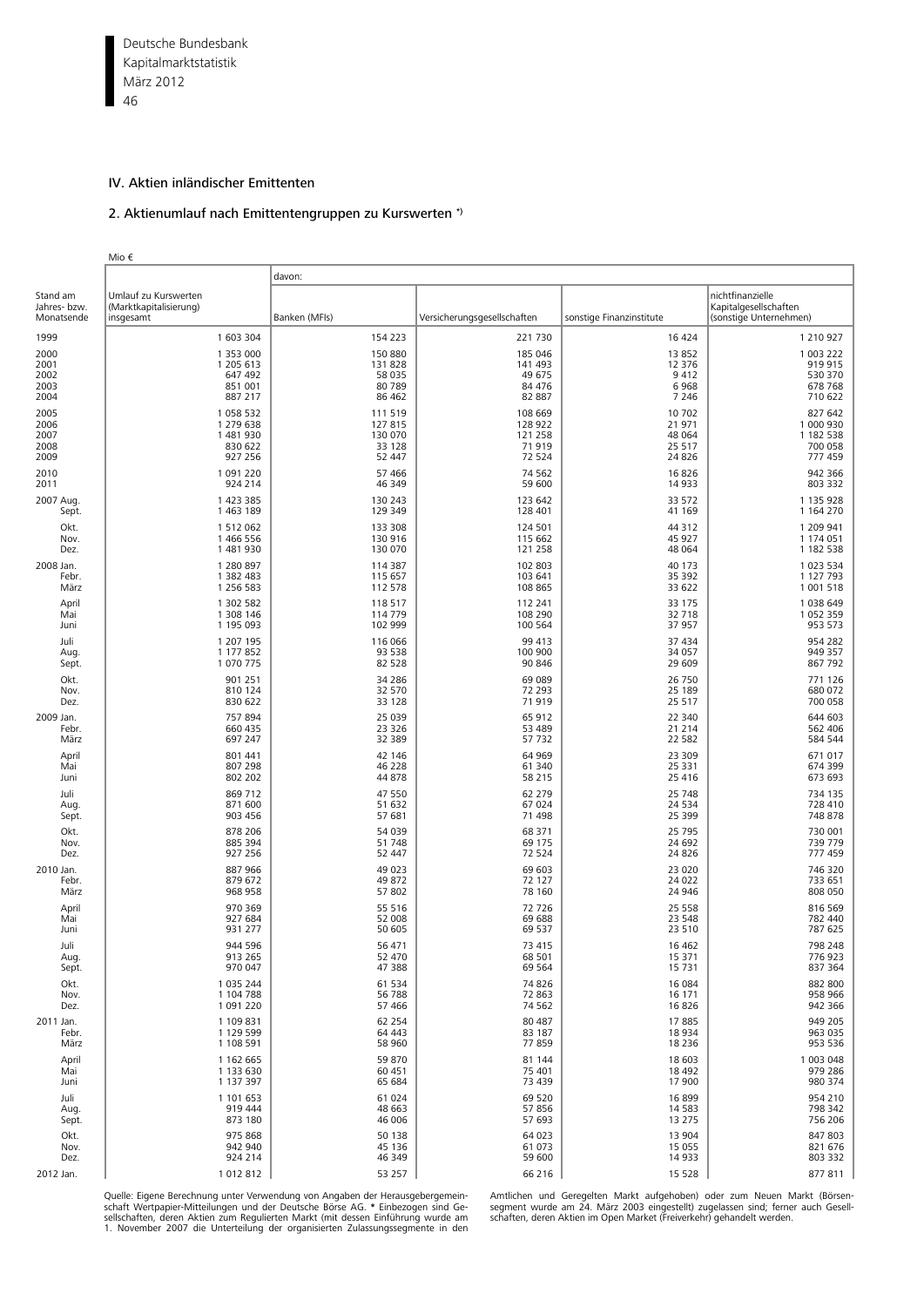### IV. Aktien inländischer Emittenten

# 3. Veränderung des Aktienumlaufs

|                                      |                                                                      | Veränderung des Kapitals inländischer Aktiengesellschaften |                                                            |                                                |                                                                                  |                                                                                                                   |                                       |                                                                                                                                |                                              |                                                                                  |                                              |    | Nachrichtlich:<br>In der Aktienemissions-                                                   |                                                  |
|--------------------------------------|----------------------------------------------------------------------|------------------------------------------------------------|------------------------------------------------------------|------------------------------------------------|----------------------------------------------------------------------------------|-------------------------------------------------------------------------------------------------------------------|---------------------------------------|--------------------------------------------------------------------------------------------------------------------------------|----------------------------------------------|----------------------------------------------------------------------------------|----------------------------------------------|----|---------------------------------------------------------------------------------------------|--------------------------------------------------|
|                                      |                                                                      | aufgrund von<br>Bareinzahlung<br>und Umtausch              | Ausgabe                                                    | Einbringung<br>von                             | Einbringung<br>von                                                               |                                                                                                                   | Verschmelzung                         | Umwandlung                                                                                                                     |                                              |                                                                                  |                                              |    | statistik erfasste deut-<br>sche Gesellschaften<br>(Stand am Ende des<br>Berichtszeitraums) |                                                  |
| Zeit                                 | Insgesamt                                                            | von Wandel-<br>schuldverschrei-<br>bungen 1)               | von<br>Kapitalberich-<br>tigungsaktien                     | Forderungen<br>und sonstigen<br>Sachwerten     | Aktien, Kuxen,<br>GmbH-Anteilen<br>u.Ä.                                          | und<br>Vermögens-<br>übertragung                                                                                  |                                       | in eine oder aus<br>einer anderen<br>Rechtsform                                                                                |                                              | Kapital-<br>herabsetzung<br>und Auflösung                                        |                                              |    | Aktienkapital<br>=Umlauf                                                                    | Anzahl                                           |
|                                      | Mio DM Nominalwert                                                   |                                                            |                                                            |                                                |                                                                                  |                                                                                                                   |                                       |                                                                                                                                |                                              |                                                                                  |                                              |    |                                                                                             | Stück                                            |
| 1993<br>o)<br>1994                   | 7 1 9 0<br>14 2 3 7                                                  | 5 2 2 4<br>6 1 1 4                                         | 772<br>1 4 4 6                                             | 387<br>1521                                    | 876<br>1883                                                                      | $\overline{\phantom{m}}$                                                                                          | 10<br>447                             |                                                                                                                                | 707<br>5 0 8 6                               | $\overline{\phantom{0}}$                                                         | 783<br>1 3 6 7                               |    | 168 005<br>190 012                                                                          | 3 0 8 5<br>3 5 2 7                               |
| 1995<br>1996<br>1997                 | 21 217<br>7 1 3 1<br>5 1 1 5                                         | 5894<br>8 3 5 3<br>4 1 6 4                                 | 1 4 9 8<br>1 3 5 5<br>2 7 2 2                              | 1 4 2 1<br>396<br>370                          | 1 4 2 1<br>1684<br>1767                                                          | $\overline{\phantom{a}}$<br>$\overline{\phantom{a}}$<br>$\overline{\phantom{a}}$                                  | 623<br>3 0 5 6<br>2 4 2 3             |                                                                                                                                | 13 739<br>833<br>197                         | Ĭ.<br>Ĭ.<br>$\qquad \qquad -$                                                    | 2 1 3 3<br>2 4 3 2<br>1678                   | 2) | 211 231<br>216 461<br>221 575                                                               | 3780<br>4 0 4 3<br>4548                          |
| 1998                                 | 16 578                                                               | 6 0 8 6                                                    | 2 5 6 6                                                    | 658                                            | 8607                                                                             | $\equiv$                                                                                                          | 4 0 5 5                               |                                                                                                                                | 3 9 0 5                                      | L,                                                                               | 1 1 8 8                                      |    | 238 156                                                                                     | 5 4 6 8                                          |
|                                      | Mio € Nominalwert                                                    |                                                            |                                                            |                                                |                                                                                  |                                                                                                                   |                                       |                                                                                                                                |                                              |                                                                                  |                                              |    |                                                                                             |                                                  |
| 1999<br>2000                         | 11 747<br>14 115                                                     | 5 5 1 9<br>3 6 2 0                                         | 2 0 0 8<br>3 6 9 4                                         | 190<br>618                                     | 1 0 7 5<br>8 0 8 9                                                               | $\overline{\phantom{a}}$                                                                                          | 2 0 9 9<br>1986                       |                                                                                                                                | 1 5 6 0<br>1827                              | Ĭ.<br>÷,                                                                         | 708<br>1 7 4 5                               |    | 133 513<br>147 629                                                                          | 7 3 7 5<br>10 582                                |
| 2001<br>2002<br>2003<br>2004         | 18 5 61<br>2 5 2 8<br>6 5 8 5<br>$\overline{\phantom{0}}$<br>2 6 6 9 | 7987<br>4 3 0 7<br>4 4 8 2<br>3 9 6 0                      | 4 0 5 7<br>1 2 9 1<br>923<br>1 5 6 6                       | 1 1 0 6<br>486<br>211<br>276                   | 8 4 4 8<br>1690<br>513<br>696                                                    | $\overline{\phantom{a}}$<br>$\overline{\phantom{a}}$                                                              | 1018<br>868<br>322<br>220             | $\qquad \qquad -$<br>$\qquad \qquad -$<br>$\overline{\phantom{0}}$<br>$\overline{\phantom{a}}$                                 | 905<br>2 1 5 2<br>10 806<br>1760             | ÷,<br>$\qquad \qquad -$<br>÷,<br>$\overline{\phantom{m}}$                        | 3 1 5 2<br>2 2 2 4<br>1 5 8 4<br>2 2 8 6     |    | 166 187<br>168 716<br>162 131<br>164 802                                                    | 13 5 98<br>14814<br>15 311<br>16 002             |
| 2005<br>2006<br>2007<br>2008<br>2009 | 1733<br>L.<br>695<br>799<br>4 1 4 2<br>6989                          | 2 4 7 0<br>2 6 7 0<br>3 1 6 4<br>5 0 0 6<br>12 476         | 1 0 4 0<br>3 3 4 7<br>1 3 2 2<br>1 3 1 9<br>398            | 694<br>604<br>200<br>152<br>97                 | 268<br>954<br>269<br>0<br>$\overline{\phantom{a}}$                               | $\overline{\phantom{a}}$<br>$\overline{\phantom{a}}$<br>$\overline{\phantom{m}}$<br>$\qquad \qquad -$<br>$\equiv$ | 1 4 4 3<br>1868<br>682<br>428<br>3741 | $\overline{\phantom{0}}$<br>$\overline{\phantom{a}}$<br>$\overline{a}$<br>$\overline{\phantom{a}}$<br>$\overline{\phantom{0}}$ | 3 0 6 0<br>1 2 5 6<br>1847<br>608<br>1 2 6 9 | $\overline{\phantom{0}}$<br>L,<br>÷,<br>Ĭ.<br>L,                                 | 1 7 0 3<br>3 7 6 1<br>1636<br>1 3 0 6<br>974 |    | 163 071<br>163 764<br>164 560<br>168 701<br>175 691                                         | 15 7 64<br>15 242<br>14 672<br>14 078<br>13 4 43 |
| 2010<br>2011                         | 1 0 9 6<br>$\overline{\phantom{0}}$<br>2 5 7 0                       | 3 2 6 5<br>6 3 9 0                                         | 497<br>552                                                 | 178<br>462                                     | 10<br>9                                                                          | $\overline{\phantom{a}}$<br>$\qquad \qquad -$                                                                     | 486<br>552                            | $\overline{\phantom{a}}$<br>$\qquad \qquad -$                                                                                  | 993<br>762                                   | $\qquad \qquad -$<br>Ĭ.                                                          | 3 5 6 9<br>3 5 3 2                           |    | 174 596<br>177 167                                                                          | 12 962<br>12 3 28                                |
| 2008 Juli<br>Aug.<br>Sept.           | 12<br>514<br>$\overline{\phantom{a}}$<br>1 642                       | 119<br>84<br>1792                                          | 171<br>404<br>160                                          | 8<br>45<br>L,                                  | $\qquad \qquad -$<br>$\overline{\phantom{0}}$<br>$\overline{\phantom{m}}$        | $\qquad \qquad -$<br>$\overline{\phantom{a}}$<br>$\equiv$                                                         | 120<br>929<br>214                     | $\overline{\phantom{0}}$<br>$\qquad \qquad -$                                                                                  | 70<br>39<br>84                               | ÷,<br>Ĭ.<br>L,                                                                   | 95<br>81<br>181                              |    | 166 006<br>165 492<br>167 134                                                               | 14 342<br>14 297<br>14 2 36                      |
| Okt.<br>Nov.<br>Dez.                 | 1 1 1 5<br>132<br>L,<br>584                                          | 1 3 4 2<br>237<br>598                                      | 24<br>$\overline{4}$<br>11                                 | 3<br>40<br>11                                  | $\overline{\phantom{0}}$<br>$\qquad \qquad -$<br>$\overline{\phantom{0}}$        | $\overline{\phantom{0}}$<br>$\overline{\phantom{0}}$                                                              | 61<br>94<br>273                       | $\overline{\phantom{0}}$<br>$\qquad \qquad -$<br>$\qquad \qquad -$                                                             | 136<br>203<br>33                             | $\qquad \qquad -$<br>Ĭ.<br>Ĭ.                                                    | 56<br>117<br>277                             |    | 168 249<br>168 117<br>168 701                                                               | 14 184<br>14 134<br>14 0 78                      |
| 2009 Jan.<br>Febr.<br>März           | 1 3 6 2<br>76<br>2 0 5 7                                             | 1726<br>69<br>2 2 3 9                                      | $\mathbf 0$<br>14<br>5                                     | $\equiv$<br>$\overline{4}$<br>14               | $\overline{\phantom{0}}$<br>$\qquad \qquad -$<br>$\overline{\phantom{a}}$        | $\overline{\phantom{0}}$<br>$\overline{\phantom{a}}$                                                              | 258<br>36<br>25                       | $\overline{\phantom{a}}$<br>$\overline{\phantom{0}}$<br>$\overline{a}$                                                         | 54<br>$\overline{7}$<br>47                   | $\qquad \qquad -$<br>Ĭ.<br>L,                                                    | 53<br>120<br>178                             |    | 170 063<br>169 987<br>172 044                                                               | 14 0 22<br>13 971<br>13 909                      |
| April<br>Mai<br>Juni                 | 442<br>1 5 6 7<br>$\overline{\phantom{0}}$<br>5 2 4 7                | 507<br>91<br>5 3 3 8                                       | 37<br>112<br>19                                            | 12<br>$\mathbf{1}$<br>$\overline{7}$           | $\qquad \qquad -$<br>$\overline{\phantom{a}}$<br>$\overline{\phantom{0}}$        | $\overline{\phantom{0}}$<br>$\qquad \qquad -$<br>$\overline{\phantom{0}}$                                         | 35<br>1733<br>5                       | $\qquad \qquad -$<br>$\overline{\phantom{0}}$<br>$\overline{\phantom{0}}$                                                      | 9<br>17<br>36                                | Ĭ.<br>$\qquad \qquad -$<br>$\overline{\phantom{a}}$                              | 71<br>19<br>77                               |    | 172 486<br>170 919<br>176 166                                                               | 13 880<br>13 8 34<br>13 801                      |
| Juli<br>Aug.<br>Sept.                | 1 0 0 0<br>L,<br>968<br>338<br>$\overline{\phantom{0}}$              | 260<br>1 0 2 2<br>336                                      | 31<br>85<br>63                                             | $\mathbf{1}$<br>13<br>3                        | $\qquad \qquad -$<br>$\overline{\phantom{0}}$<br>$\overline{\phantom{0}}$        | $\qquad \qquad -$<br>$\overline{\phantom{0}}$<br>$\equiv$                                                         | 1 0 5 9<br>30<br>505                  | $\overline{\phantom{0}}$<br>$\overline{\phantom{0}}$<br>$\overline{\phantom{0}}$                                               | 87<br>59<br>216                              | $\qquad \qquad -$<br>$\overline{\phantom{0}}$<br>$\overline{\phantom{0}}$        | 146<br>63<br>18                              |    | 175 166<br>176 134<br>175 797                                                               | 13 7 55<br>13 678<br>13 611                      |
| Okt.<br>Nov.<br>Dez.                 | 406<br>L,<br>397<br>97<br>$\overline{\phantom{a}}$                   | 131<br>465<br>292                                          | 29<br>$\overline{\phantom{0}}$<br>3                        | 4<br>33<br>5                                   | $\qquad \qquad -$<br>$\overline{\phantom{0}}$<br>$\overline{\phantom{0}}$        | $\overline{\phantom{0}}$<br>$\overline{\phantom{0}}$<br>$\overline{\phantom{a}}$                                  | 39<br>63<br>3                         | $\qquad \qquad -$<br>$\overline{\phantom{a}}$<br>$\qquad \qquad -$                                                             | 503<br>14<br>220                             | $\qquad \qquad -$<br>$\overline{\phantom{0}}$<br>$\overline{\phantom{0}}$        | 29<br>26<br>174                              |    | 175 391<br>175 788<br>175 691                                                               | 13 546<br>13510<br>13 4 43                       |
| 2010 Jan.<br>Febr.<br>März           | 72<br>313<br>$\overline{\phantom{0}}$<br>249                         | 205<br>66<br>282                                           | $\overline{\phantom{0}}$<br>$\overline{\phantom{0}}$<br>49 | 86<br>0<br>2                                   | $\overline{\phantom{0}}$<br>$\overline{\phantom{0}}$<br>$\overline{\phantom{0}}$ | $\overline{\phantom{0}}$<br>$\overline{\phantom{a}}$                                                              | $\mathbf 0$<br>121<br>31              | $\qquad \qquad -$<br>$\overline{\phantom{a}}$                                                                                  | 203<br>235<br>0                              | $\overline{\phantom{0}}$<br>$\overline{\phantom{0}}$<br>L,                       | 15<br>22<br>54                               |    | 175 763<br>175 450<br>175 699                                                               | 13 3 94<br>13 3 5 9<br>13 29 2                   |
| April<br>Mai<br>Juni                 | 1 3 3 0<br>123<br>264                                                | 78<br>148<br>249                                           | 6<br>54<br>265                                             | 36                                             | -<br>$\overline{\phantom{0}}$                                                    | $\equiv$                                                                                                          | 138<br>3<br>35                        |                                                                                                                                | $\overline{7}$<br>45<br>90                   | $\overline{\phantom{a}}$<br>$\overline{\phantom{0}}$                             | 1 3 1 9<br>31<br>125                         |    | 174 369<br>174 492<br>174 756                                                               | 13 2 65<br>13 2 36<br>13 199                     |
| Juli<br>Aug.<br>Sept.                | 137<br>$\overline{\phantom{0}}$<br>238<br>L,<br>234                  | 46<br>47<br>653                                            | 46<br>9<br>55                                              | 30<br>$\overline{2}$<br>$\overline{2}$         | 10<br>$\overline{\phantom{0}}$<br>$\overline{\phantom{a}}$                       | $\overline{\phantom{0}}$<br>$\qquad \qquad -$<br>$\overline{\phantom{a}}$                                         | $\overline{1}$<br>4<br>108            | $\overline{\phantom{0}}$<br>$\overline{\phantom{0}}$<br>$\overline{\phantom{m}}$                                               | 11<br>121<br>180                             | $\qquad \qquad -$<br>$\overline{\phantom{0}}$<br>$\overline{a}$                  | 258<br>171<br>188                            |    | 174 619<br>174 381<br>174 615                                                               | 13 164<br>13 122<br>13 061                       |
| Okt.<br>Nov.<br>Dez.                 | 38<br>12<br>-<br>46<br>L,                                            | 1 1 1 4<br>107<br>270                                      | $\mathbf{1}$<br>12<br>0                                    | $\overline{7}$<br>9<br>4                       | $\qquad \qquad -$<br>$\qquad \qquad -$<br>$\qquad \qquad -$                      |                                                                                                                   | 13<br>5<br>37                         | $\overline{\phantom{0}}$<br>$\overline{\phantom{0}}$<br>$\overline{\phantom{0}}$                                               | 78<br>16<br>21                               | $\qquad \qquad -$<br>$\overline{\phantom{0}}$<br>$\overline{\phantom{0}}$        | 994<br>129<br>263                            |    | 174 653<br>174 642<br>174 596                                                               | 13 0 27<br>12 999<br>12 962                      |
| 2011 Jan.<br>Febr.<br>März           | 466<br>84<br>L,<br>145                                               | 592<br>92<br>253                                           | $\overline{2}$<br>19                                       | 308<br>1<br>6                                  | $\qquad \qquad -$<br>$\overline{\phantom{a}}$<br>$\overline{\phantom{a}}$        | $\equiv$                                                                                                          | 6<br>0<br>73                          | $\overline{\phantom{0}}$<br>$\overline{\phantom{a}}$<br>$\overline{\phantom{0}}$                                               | 197<br>156<br>16                             | $\overline{\phantom{0}}$<br>$\overline{\phantom{0}}$<br>$\overline{\phantom{0}}$ | 231<br>24<br>44                              |    | 175 062<br>174 978<br>175 124                                                               | 12 894<br>12 864<br>12 795                       |
| April<br>Mai<br>Juni                 | 272<br>876<br>L,<br>2 5 0 3                                          | 303<br>1 4 1 3<br>2860                                     | 30<br>$\overline{\phantom{a}}$<br>147                      | $\overline{\phantom{0}}$<br>3<br>10            | $\qquad \qquad -$<br>$\overline{\phantom{a}}$<br>$\overline{\phantom{0}}$        | $\equiv$<br>$\overline{\phantom{0}}$                                                                              | $\mathbf{1}$<br>0<br>66               | $\overline{\phantom{0}}$                                                                                                       | 36<br>18<br>9                                | $\qquad \qquad -$<br>$\overline{\phantom{0}}$<br>$\qquad \qquad -$               | 25<br>2 3 1 0<br>457                         |    | 175 396<br>174 520<br>177 023                                                               | 12 766<br>12727<br>12 674                        |
| Juli<br>Aug.<br>Sept.                | 185<br>219<br>$\overline{\phantom{0}}$<br>90                         | 107<br>192<br>85                                           | 221<br>$\overline{1}$<br>71                                | 97<br>$\overline{\phantom{0}}$<br>$\mathbf{1}$ | 9<br>$\overline{\phantom{a}}$<br>$\equiv$                                        | $\qquad \qquad -$<br>$\qquad \qquad -$<br>$\overline{\phantom{a}}$                                                | 14<br>242<br>100                      | -<br>$\overline{\phantom{a}}$<br>$\overline{\phantom{0}}$                                                                      | 78<br>102<br>75                              | $\qquad \qquad -$<br>$\overline{a}$<br>$\overline{\phantom{0}}$                  | 157<br>68<br>72                              |    | 177 208<br>176 989<br>176 899                                                               | 12 610<br>12 5 52<br>12 479                      |
| Okt.<br>Nov.<br>Dez.                 | 44<br>71<br>153                                                      | 77<br>136<br>280                                           | 51<br>9<br>$\mathbf{1}$                                    | 12<br>11<br>13                                 | $\qquad \qquad -$<br>$\overline{\phantom{0}}$<br>-                               | $\overline{\phantom{0}}$                                                                                          | 48<br>0<br>2                          | $\overline{\phantom{0}}$<br>$\overline{\phantom{0}}$<br>$\overline{\phantom{0}}$                                               | 6<br>37<br>86                                | $\overline{\phantom{0}}$<br>$\qquad \qquad -$<br>$\overline{\phantom{0}}$        | 42<br>48<br>54                               |    | 176 943<br>177 014<br>177 167                                                               | 12 4 21<br>12 380<br>12 3 28                     |
| 2012 Jan.                            | 63                                                                   | 151                                                        | 1                                                          | $\mathbf{1}$                                   |                                                                                  |                                                                                                                   | 5                                     |                                                                                                                                | 47                                           | $\overline{\phantom{0}}$                                                         | 37                                           |    | 177 231                                                                                     | 12 257                                           |

**o** Ab Januar 1994 einschließlich Aktien ostdeutscher Gesellschaften (dadurch be-<br>dingte Zunahme des Aktienumlaufs um 7 771 Mio DM und der Anzahl der Gesellschaf-

ten um 307). 1 Einschließlich der Ausgabe von Aktien aus Gesellschaftsgewinn.<br>2 Bestand durch Revision um 1 902 Mio DM reduziert.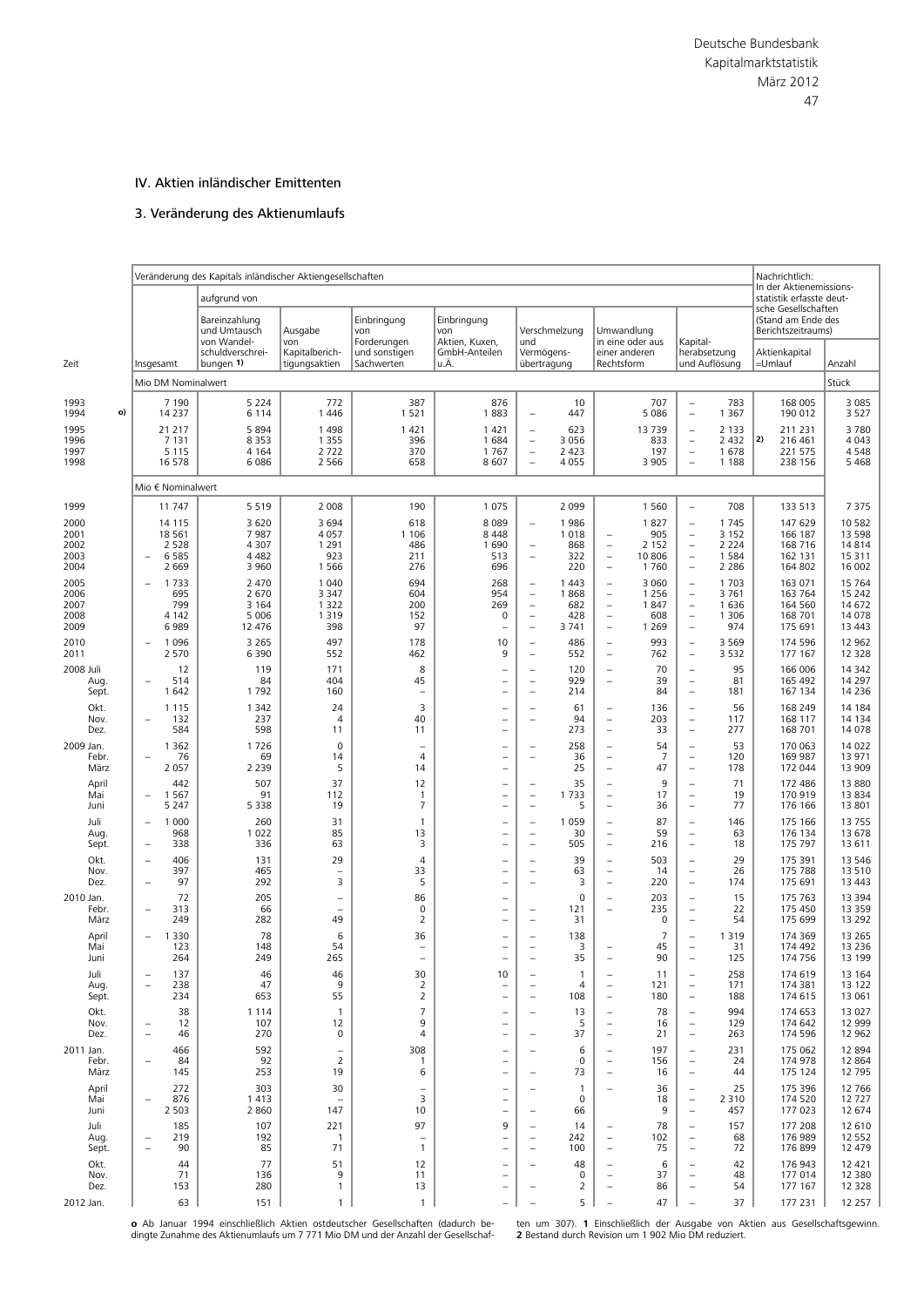Deutsche Bundesbank 48 Kapitalmarktstatistik März 2012

# V. Börsenumsätze, Options- und Future-Geschäfte

#### 1. Börsenumsätze

Bis Ende 1998 Mio DM, ab 1999 Mio € Kurswert

|                      |                               | Aktien 1)                     |                                                    |                                                  |                            | Renten 2)                   |                                           |                                     |                              |  |
|----------------------|-------------------------------|-------------------------------|----------------------------------------------------|--------------------------------------------------|----------------------------|-----------------------------|-------------------------------------------|-------------------------------------|------------------------------|--|
|                      |                               |                               | davon:                                             |                                                  |                            | darunter:                   |                                           |                                     |                              |  |
|                      | Insgesamt                     | zusammen                      | inländische<br>Aktien                              | ausländische<br>Aktien                           | Options-<br>scheine        | zusammen                    | Anleihen von<br>Bund, Bahn<br>und Post 3) | sonstige<br>öffentliche<br>Anleihen | DM-<br>Auslands-<br>anleihen |  |
| 1988                 | 2 556 982                     | 716 225                       | 615 014                                            | 38782                                            | 62 429                     | 1840756                     | 1 628 741                                 | 19 092                              | 121 332                      |  |
| 1989                 | 3 292 723                     | 1 376 554                     | 1 181 849                                          | 60 221                                           | 134 483                    | 1916 169                    | 1728 657                                  | 8527                                | 101 924                      |  |
| 1990                 | 3 624 298                     | 1819564                       | 1 621 155                                          | 35 040                                           | 163 368                    | 1804732                     | 1606966                                   | 8 4 7 6                             | 92 650                       |  |
| 1991                 | 3 449 265                     | 1 358 472                     | 1 259 171                                          | 26 905                                           | 72 391                     | 2 090 796                   | 1783933                                   | 102 296                             | 111 143                      |  |
| 1992                 | 4 583 844                     | 1 415 228                     | 1 337 092                                          | 22 132                                           | 56 004                     | 3 168 617                   | 2 447 478                                 | 426 779                             | 154 831                      |  |
| 1993                 | 6 867 251                     | 1985837                       | 1839223                                            | 43 005                                           | 103 611                    | 4881414                     | 4 045 256                                 | 378 103                             | 324 792                      |  |
| 1994                 | 7 497 225                     | 2017886                       | 1870764                                            | 47 903                                           | 99 217                     | 5 479 337                   | 5 060 775                                 | 25 4 68                             | 264 233                      |  |
| 1995                 | 8 086 960                     | 1733 200                      | 1 643 903                                          | 39 367                                           | 49 929                     | 6 3 5 7 7 5 9               | 5 713 483                                 | 52 553                              | 306 754                      |  |
| 1996                 | 8 998 709                     | 2 441 847                     | 2 312 907                                          | 65 410                                           | 63 533                     | 6 556 861                   | 5 882 211                                 | 47 146                              | 240 855                      |  |
| 1997                 | 8 976 230                     | 3722642                       | 3 414 920                                          | 159 195                                          | 148 525                    | 5 2 5 5 5 9 0               | 4 848 283                                 | 28 545                              | 165 016                      |  |
| 1998                 | 10 646 581                    | 5 397 537                     | 4 892 549                                          | 345 140                                          | 159 847                    | 5 249 046                   | 4 9 53 2 92                               | 11 653                              | 118 398                      |  |
|                      | Mio €                         |                               |                                                    |                                                  |                            |                             |                                           |                                     |                              |  |
| 1999                 | 5 106 927                     | 2 956 779                     | 2 5 6 4 1 1 0                                      | 332 020                                          | 60 650                     | 2 150 148                   | 2 007 978                                 | 4 3 3 9                             | 32 497                       |  |
| 2000                 | 6 072 406                     | 4 622 230                     | 3 850 065                                          | 679 162                                          | 93 002                     | 1 450 177                   | 1 327 484                                 | 3 2 4 9                             | 21 4 32                      |  |
| 2001                 | 4 452 465                     | 3 2 8 2 0 2 9                 | 2 904 319                                          | 303 722                                          | 73 990                     | 1 170 436                   | 1 027 653                                 | 2 7 0 1                             | 17875                        |  |
| 2002                 | 3 485 922                     | 2 615 730                     | 2 344 849                                          | 215 214                                          | 55 673                     | 870 188                     | 719 802                                   | 7077                                | 13812                        |  |
| 2003                 | 3 166 285                     | 2 3 5 8 1 5 3                 | 2 103 774                                          | 173 523                                          | 80 857                     | 808 131                     | 641 411                                   | 10 337                              | 11 948                       |  |
| 2004                 | 3 274 238                     | 2 5 6 4 7 3 7                 | 2 2 5 8 7 7                                        | 220 095                                          | 88 765                     | 709 501                     | 503 227                                   | 26 707                              | 14 4 25                      |  |
| 2005                 | 3 802 752                     | 3 187 793                     | 2 824 057                                          | 267 197                                          | 96 538                     | 614 961                     | 433 150                                   | 12 451                              | 11 940                       |  |
| 2006                 | 5 004 631                     | 4548839                       | 3 928 048                                          | 401 139                                          | 219 655                    | 455 791                     | 311 582                                   | 8 1 1 9                             | 4 60 6                       |  |
| 2007                 | 7 067 102                     | 6 608 157                     | 5 787 695                                          | 500 231                                          | 320 229                    | 458 947                     | 289 047                                   | 17 637                              | 3 3 7 7                      |  |
| 2008                 | 6 066 014                     | 5 536 536                     | 4 882 731                                          | 413 736                                          | 240 070                    | 529 478                     | 338 899                                   | 10 143                              | 2 2 4 3                      |  |
| 2009                 | 3 411 760                     | 2 864 327                     | 2 336 079                                          | 358 694                                          | 169 555                    | 547 438                     | 332 198                                   | 7775                                | 2 650                        |  |
| 2010<br>2011         | 3 618 256<br>2 402 945        | 3 207 437<br>2 066 871        | ts)<br>2 607 915<br>1842484                        | ts)<br>418788<br>106 368                         | 180 730<br>118 020         | 410 822<br>336 072          | 132 584                                   | 3 673                               | 173                          |  |
| 2008 Okt.            | 710 135                       | 651 259                       | 572 827                                            | 51 237                                           | 27 195                     | 58 876                      | 38 891                                    | 805                                 | 181                          |  |
| Nov.                 | 343 450                       | 297 577                       | 253 627                                            | 27 583                                           | 16 367                     | 45 873                      | 31 062                                    | 691                                 | 126                          |  |
| Dez.                 | 316 721                       | 264 983                       | 214 939                                            | 37886                                            | 12 158                     | 51738                       | 24 580                                    | 952                                 | 169                          |  |
| 2009 Jan.            | 277 489                       | 226 435                       | 187 612                                            | 22 079                                           | 16743                      | 51 056                      | 27 638                                    | 970                                 | 183                          |  |
| Febr.                | 259 019                       | 209 915                       | 171 575                                            | 22 547                                           | 15 7 9 4                   | 49 104                      | 29 4 93                                   | 765                                 | 106                          |  |
| März                 | 309 663                       | 249 822                       | 204 351                                            | 27 621                                           | 17850                      | 59 842                      | 38 680                                    | 809                                 | 151                          |  |
| April                | 314 450                       | 265 800                       | 223 794                                            | 27 362                                           | 14 644                     | 48 650                      | 30 007                                    | 602                                 | 155                          |  |
| Mai                  | 306 191                       | 256 218                       | 213 349                                            | 29 4 04                                          | 13 4 65                    | 49 973                      | 32 557                                    | 513                                 | 226                          |  |
| Juni                 | 269 240                       | 222 911                       | 183 405                                            | 27 962                                           | 11 545                     | 46 329                      | 28 970                                    | 856                                 | 178                          |  |
| Juli                 | 274 675                       | 229 674                       | 187 382                                            | 29 7 26                                          | 12 5 6 6                   | 45 003                      | 25 542                                    | 617                                 | 211                          |  |
| Aug                  | 260 087                       | 218 146                       | 173 643                                            | 32 727                                           | 11 776                     | 41 941                      | 26 711                                    | 617                                 | 183                          |  |
| Sept.                | 306 386                       | 262 453                       | 214 878                                            | 34 055                                           | 13 5 20                    | 43 933                      | 26 776                                    | 540                                 | 312                          |  |
| Okt.                 | 325 695                       | 283 995                       | 228 375                                            | 39 760                                           | 15 860                     | 41 700                      | 25 193                                    | 480                                 | 431                          |  |
| Nov.                 | 270 197                       | 236 912                       | 187 440                                            | 35 289                                           | 14 183                     | 33 285                      | 17 689                                    | 502                                 | 240                          |  |
| Dez.                 | 238 668                       | 202 046                       | 160 275                                            | 30 162                                           | 11 609                     | 36 622                      | 22 942                                    | 504                                 | 274                          |  |
| 2010 Jan.            | 310 678                       | 270 060                       | 218 839                                            | 38 413                                           | 12 809                     | 40 617                      | 22 471                                    | 1 0 0 1                             | 410                          |  |
| Febr.                | 283 729                       | 248 450                       | 200 419                                            | 35 006                                           | 13 0 24                    | 35 280                      | 20 983                                    | 389                                 | 279                          |  |
| März                 | 312 596                       | 272 688                       | 223 450                                            | 37 595                                           | 11 643                     | 39 911                      | 21 632                                    | 725                                 | 561                          |  |
| April                | 390 981                       | 355 213                       | 299 705                                            | 42 5 92                                          | 12 916                     | 35 768                      | 18817                                     | 634                                 | 395                          |  |
| Mai                  | 455 218                       | 425 598                       | 349 204                                            | 55 772                                           | 20 621                     | 29 620                      | 14 4 5 6                                  | 720                                 | 493                          |  |
| Juni                 | 305 574                       | 277 308                       | 223 813                                            | 38 017                                           | 15 478                     | 28 266                      | 14 2 8 6                                  | 755                                 | 313                          |  |
| Juli                 | 264 418                       | 234 139                       | 185 344                                            | 35 186                                           | 13 608                     | 30 279                      | 14 3 5 6                                  | 497                                 | 293                          |  |
| Aug.                 | 259 025                       | 224 666                       | 176 144                                            | 32 802                                           | 15 7 19                    | 34 359                      | 20 869                                    | 346                                 | 511                          |  |
| Sept.                | 286 508                       | 257884                        | 209 890                                            | 32 162                                           | 15 8 32                    | 28 624                      | 13 8 20                                   | 388                                 | 392                          |  |
| Okt.<br>Nov.<br>Dez. | 244 759<br>276 009<br>228 761 | 207 664<br>237 523<br>196 244 | 172 216<br>ts)<br>ts)<br>188 755<br>ts)<br>160 136 | 19 961<br>ts)<br>29 10 6<br>ts)<br>ts)<br>22 176 | 15 487<br>19 662<br>13 931 | 37 095<br>38 4 86<br>32 517 | $\cdot$                                   | $\cdot$<br>$\cdot$                  |                              |  |
| 2011 Jan.            | 310 539                       | 262 476                       | 222 976                                            | 21 3 30                                          | 18 169                     | 48 062                      | 16 186                                    | 663                                 | 29                           |  |
| Febr.                | 294 816                       | 239 619                       | 202 459                                            | 18 479                                           | 18 681                     | 55 197                      | 19 453                                    | 647                                 | 37                           |  |
| März                 | 370 544                       | 314 126                       | 268 425                                            | 21 187                                           | 24 5 14                    | 56 418                      | 20 547                                    | 580                                 | 32                           |  |
| April                | 280 605                       | 229 980                       | 201 373                                            | 13 0 21                                          | 15 5 86                    | 50 626                      | 18 18 1                                   | 437                                 | 21                           |  |
| Mai                  | 341 921                       | 288 508                       | 257 695                                            | 12 180                                           | 18 633                     | 53 412                      | 19 682                                    | 470                                 | 26                           |  |
| Juni 4)              | 108 903                       | 98 680                        | 93 331                                             | 2779                                             | 2 5 7 0                    | 10 223                      | 3 6 4 3                                   | 104                                 | 4                            |  |
| Juli                 | 116 536                       | 100 474                       | 94 310                                             | 3 1 6 7                                          | 2 9 9 7                    | 16 062                      | 6 4 3 6                                   | 123                                 | 4                            |  |
| Aug.                 | 167 740                       | 155 185                       | 145 853                                            | 4635                                             | 4697                       | 12 555                      | 4 6 63                                    | 162                                 | 5                            |  |
| Sept.                | 122 353                       | 113 317                       | 106 988                                            | 2672                                             | 3 6 5 7                    | 9 0 3 6                     | 6414                                      | 168                                 | 3                            |  |
| Okt.                 | 103 712                       | 94 667                        | 89 0 22                                            | 2 5 6 3                                          | 3 0 8 3                    | 9 0 45                      | 6658                                      | 120                                 | 3                            |  |
| Nov.                 | 103 825                       | 95 691                        | 90 088                                             | 2 3 3 2                                          | 3 2 7 2                    | 8 1 3 3                     | 5 6 4 5                                   | 114                                 | 5                            |  |
| Dez.                 | 81 451                        | 74 148                        | 69 964                                             | 2 0 2 3                                          | 2 1 6 1                    | 7 3 0 3                     | 5 0 7 6                                   | 85                                  | 4                            |  |
| 2012 Jan.            | 101 551                       | 92 288                        | 86 336                                             | 3 2 8 4                                          | 2 6 6 8                    | 9 2 6 3                     | 5831                                      | 134                                 | 4                            |  |
| Febr.                | 100 273                       | 91 116                        | 84 953                                             | 3 4 0 4                                          | 2 7 5 9                    | 9 1 5 7                     | 5 3 9 7                                   | 134                                 | 4                            |  |

Quelle (ab 1987): Arbeitsgemeinschaft der Deutschen Wertpapierbörsen, ab 1993 — einschließlich aller Sondervermögen des Bundes sowie der Treuhandanstalt. 4 Ab Juni<br>Deutsche Börse AG. 1 Einschließlich Bezugsrechte, Genuss-S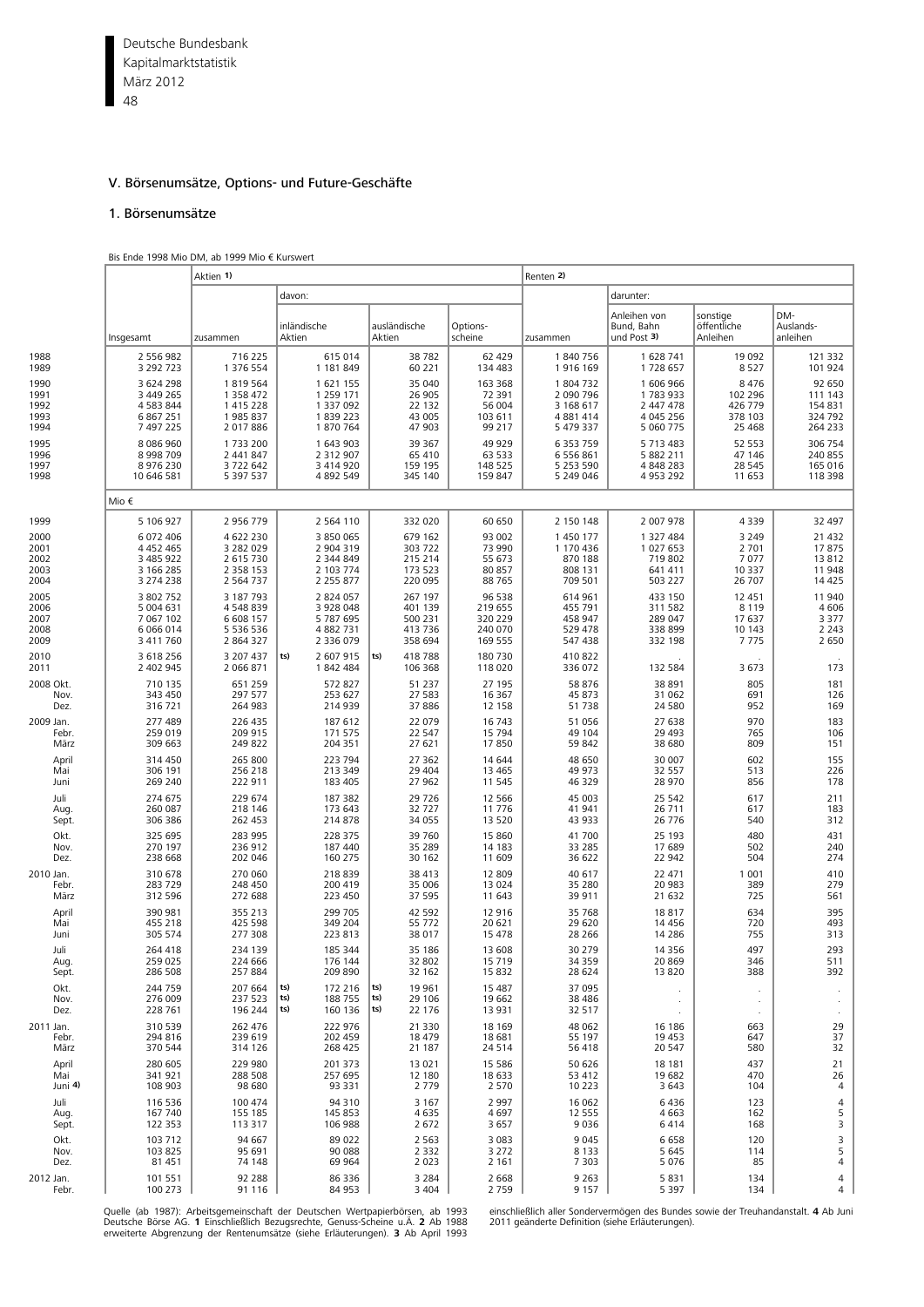# V. Börsenumsätze, Options- und Future-Geschäfte

# 2a) Optionsgeschäfte an der EUREX

|           | Kaufoptionen (Calls)                |                                                       |                         |                                                         |                                 | Verkaufsoptionen (Puts)             |                        |                         |                                                         |                                 |  |
|-----------|-------------------------------------|-------------------------------------------------------|-------------------------|---------------------------------------------------------|---------------------------------|-------------------------------------|------------------------|-------------------------|---------------------------------------------------------|---------------------------------|--|
|           | gehandelte<br>Kontrakte<br>(Umsatz) | ausgeübte<br>Kontrakte                                | verfallene<br>Kontrakte | offene<br>Kontrakte am<br>Ende der Be-<br>richtsperiode | bezahlte<br>Options-<br>prämien | gehandelte<br>Kontrakte<br>(Umsatz) | ausgeübte<br>Kontrakte | verfallene<br>Kontrakte | offene<br>Kontrakte am<br>Ende der Be-<br>richtsperiode | bezahlte<br>Options-<br>prämien |  |
| Zeit      | Anzahl                              |                                                       |                         |                                                         | Mio €                           | Anzahl                              |                        |                         |                                                         | Mio €                           |  |
|           | Aktienoptionen                      |                                                       |                         |                                                         |                                 |                                     |                        |                         |                                                         |                                 |  |
| 2000      | 28 015 187                          | 4 116 582                                             | 6 5 5 6 4 4 7           | 2 872 901                                               | 15 774,1                        | 20 733 100                          | 4 4 9 1 0 1 1          | 3749879                 | 2 156 514                                               | 20 169,6                        |  |
| 2001      | 43 474 131                          | 3 809 595                                             | 11 565 220              | 5 684 180                                               | 14 019,4                        | 36 400 994                          | 11 630 210             | 3 689 534               | 4 2 1 3 4 4 9                                           | 51 278,6                        |  |
| 2002      | 44 020 337                          | 3 367 406                                             | 14 236 735              | 7 479 769                                               | 10 088,3                        | 40 616 257                          | 16 158 527             | 4 6 1 5 7 1 3           | 4747770                                                 | 41 369,3                        |  |
| 2003      | 67 166 970                          | 11 162 889                                            | 12 101 894              | 9 201 599                                               | 9 3 1 7,6                       | 53 044 791                          | 5 959 017              | 14 344 177              | 7 7 5 2 1 6 5                                           | 9795,0                          |  |
| 2004      | 74 103 183                          | 11 071 846                                            | 15 196 791              | 12 847 459                                              | 11 001,1                        | 60 754 495                          | 6 662 368              | 14 242 428              | 10 962 580                                              | 7 196,6                         |  |
| 2005      | 96 450 037                          | 25 420 709                                            | 13 563 195              | 16 437 155                                              | 15 087,7                        | 65 987 691                          | 5 130 504              | 20 161 619              | 15 641 213                                              | 6856,6                          |  |
| 2006      | 102 340 366                         | 31 089 743                                            | 18 364 493              | 15 161 506                                              | 24 738,1                        | 78 355 601                          | 9 380 376              | 23 829 385              | 16 545 618                                              | 9 8 6 4,0                       |  |
| 2007      | 125 454 642                         | 44 153 265                                            | 19 430 510              | 13 664 920                                              | 59 541,4                        | 89 514 647                          | 8 9 5 2 5 8 4          | 25 875 930              | 16 791 024                                              | 13 226,2                        |  |
| 2008      | 117 187 639                         | 26 617 645                                            | 34 730 971              | 14 407 497                                              | 33 410,1                        | 117 761 253                         | 46 016 771             | 14 620 919              | 14 312 904                                              | 61 062,8                        |  |
| 2009      | 98 160 553                          | 15 945 657                                            | 24 798 665              | 13 323 155                                              | 13 672,5                        | 88 769 988                          | 13 264 320             | 25 065 500              | 13 395 616                                              | 15 034,3                        |  |
| 2010      | 86 557 479                          | 15 508 199                                            | 17 414 139              | 12 238 826                                              | 10 505,4                        | 92 081 544                          | 9 744 003              | 25 932 348              | 13 617 455                                              | 13 071,2                        |  |
| 2011      | 75 461 416                          | 10 594 925                                            | 21 565 538              | 10 851 538                                              | 10 850,1                        | 81 038 225                          | 16 514 700             | 15 484 005              | 12 296 289                                              | 17 026,8                        |  |
| 2010 Aug. | 5769399                             | 231 311                                               | 816 428                 | 17 076 325                                              | 498,5                           | 6724485                             | 362 772                | 640 533                 | 19 538 982                                              | 624,1                           |  |
| Sept.     | 6 592 068                           | 889 757                                               | 1770351                 | 16 759 417                                              | 577,5                           | 7 141 295                           | 710 571                | 2 503 973               | 19 039 533                                              | 720,5                           |  |
| Okt.      | 6 643 752                           | 474 550                                               | 553 142                 | 18 011 752                                              | 648,3                           | 7 586 638                           | 204 553                | 922 735                 | 20 972 895                                              | 689,8                           |  |
| Nov.      | 7927718                             | 650 058                                               | 529 446                 | 19 327 635                                              | 720,7                           | 9 4 1 5 8 5 4                       | 226 462                | 1518418                 | 22 758 170                                              | 731,7                           |  |
| Dez.      | 6 319 690                           | 3 646 614                                             | 5 138 966               | 12 238 826                                              | 736,0                           | 5 570 577                           | 1866449                | 8 823 883               | 13 617 455                                              | 483,8                           |  |
| 2011 Jan. | 8 2 2 4 9 5 7                       | 714 605                                               | 369 346                 | 14 172 903                                              | 1 0 4 9, 9                      | 8756462                             | 214 922                | 969 472                 | 16 336 057                                              | 1 444,1                         |  |
| Febr.     | 7 287 015                           | 724 778                                               | 347 834                 | 15 558 006                                              | 694,1                           | 7674996                             | 100 866                | 894 648                 | 18 339 475                                              | 814,5                           |  |
| März      | 6 869 857                           | 843 530                                               | 2 930 671               | 14 319 874                                              | 622,4                           | 8 138 422                           | 1 388 314              | 2 846 486               | 17 036 146                                              | 1 0 5 9 , 7                     |  |
| April     | 5 285 948                           | 1 639 914                                             | 851 032                 | 14 051 254                                              | 1 209,3                         | 6 003 922                           | 731 553                | 768 418                 | 18 189 530                                              | 1 909,7                         |  |
| Mai       | 7 409 338                           | 4 2 3 2 2 7 0                                         | 1 010 023               | 12 972 336                                              | 2 696,0                         | 7 985 169                           | 2 139 309              | 564 427                 | 19 237 454                                              | 3 856,8                         |  |
| Juni      | 5 586 768                           | 471 484                                               | 3 117 193               | 11 913 193                                              | 609,7                           | 6 2 6 7 6 1 1                       | 1855 443               | 3 894 897               | 15 774 574                                              | 972,5                           |  |
| Juli      | 4 2 1 3 4 1 0                       | 160 486                                               | 879 410                 | 12 529 186                                              | 515,4                           | 5 006 663                           | 534 708                | 338 027                 | 16 760 670                                              | 719,0                           |  |
| Aug.      | 6 446 202                           | 18 170                                                | 1 194 888               | 14 451 872                                              | 766,1                           | 7 600 493                           | 1 278 153              | 62 025                  | 17 811 562                                              | 1861,8                          |  |
| Sept.     | 6 041 205                           | 205 156                                               | 2 5 2 9 7 4 8           | 14 725 592                                              | 720,2                           | 6 166 513                           | 2 783 556              | 621 938                 | 16 966 027                                              | 1 3 2 0, 5                      |  |
| Okt.      | 7 032 143                           | 425 623                                               | 626 066                 | 16 045 196                                              | 839,9                           | 5 967 550                           | 352 252                | 693 614                 | 17 920 859                                              | 1 0 8 5 , 8                     |  |
| Nov.      | 6 3 5 1 8 1 7                       | 251 481                                               | 633 305                 | 17 290 907                                              | 663,0                           | 6 3 5 4 1 7                         | 585 187                | 597 026                 | 18 687 213                                              | 1 1 5 5 , 9                     |  |
| Dez.      | 4 7 1 2 7 5 6                       | 907 428                                               | 7 076 022               | 10 851 538                                              | 464,1                           | 5 115 007                           | 4 550 437              | 3 2 3 0 2 7             | 12 296 289                                              | 826,5                           |  |
| 2012 Jan. | 5 830 541                           | 536 743                                               | 347 068                 | 12 349 210                                              | 705,6                           | 5 803 586                           | 112 983                | 680 370                 | 14 037 739                                              | 958,1                           |  |
| Febr.     | 5 577 623                           | 511 073                                               | 233 409                 | 13 682 959                                              | 675,7                           | 5 186 681                           | 93 841                 | 800 779                 | 15 496 226                                              | 765,7                           |  |
|           |                                     | Optionen auf den Deutschen Aktienindex (DAX-Optionen) |                         |                                                         |                                 |                                     |                        |                         |                                                         |                                 |  |
| 2000      | 14 091 488                          | 859 171                                               | 1817254                 | 919 845                                                 | 11 599,9                        | 17 850 074                          | 766 412                | 2 783 541               | 874 661                                                 | 11 150,2                        |  |
| 2001      | 21 602 945                          | 819 689                                               | 3 510 560               | 1 653 071                                               | 14 754,1                        | 22 499 557                          | 1912 593               | 2 2 8 2 3 8 6           | 1 478 527                                               | 17 671,1                        |  |
| 2002      | 21 863 003                          | 743 543                                               | 4 604 292               | 2 029 550                                               | 13 859,7                        | 22 164 827                          | 2 378 653              | 2 134 383               | 1 637 854                                               | 17 155,6                        |  |
| 2003      | 19 111 875                          | 1857374                                               | 2 740 805               | 1 499 919                                               | 12 478,0                        | 22 410 045                          | 1 091 617              | 4 2 1 5 3 2 1           | 1674879                                                 | 11 888,7                        |  |
| 2004      | 19 779 564                          | 1779 569                                              | 2 607 714               | 1959728                                                 | 9 9 9 1 , 1                     | 22 405 047                          | 785 742                | 4670879                 | 2 0 2 1 8 1 6                                           | 8967,9                          |  |
| 2005      | 23 434 873                          | 2 707 729                                             | 2 048 425               | 2 192 742                                               | 11 671,3                        | 30 198 257                          | 513 657                | 6 802 763               | 3 3 3 4 0 7 1                                           | 9683,2                          |  |
| 2006      | 25 608 584                          | 3 220 340                                             | 2 453 735               | 2 403 203                                               | 14 795,2                        | 35 803 075                          | 951 369                | 8 197 343               | 3 622 929                                               | 14 456,8                        |  |
| 2007      | 37 069 875                          | 4 115 396                                             | 3 657 035               | 3 342 859                                               | 33 853,9                        | 54 780 960                          | 1 655 883              | 10 843 377              | 4 491 540                                               | 34 398,0                        |  |
| 2008      | 48 202 091                          | 1 492 473                                             | 10 633 776              | 3 967 104                                               | 38 821,4                        | 56 737 790                          | 6 307 482              | 5 2 1 4 6 7 0           | 4 345 687                                               | 52 974,5                        |  |
| 2009      | 49 203 439                          | 3 906 825                                             | 6 454 904               | 3 678 122                                               | 34 236,2                        | 46 723 499                          | 2 598 964              | 9 016 269               | 3 5 8 4 2 5 5                                           | 31 399,5                        |  |
| 2010      | 35 615 137                          | 3 7 3 1 3 2 3                                         | 3 664 338               | 2 2 5 1 0 6 2                                           | 23 209,0                        | 39 508 219                          | 784 050                | 8 621 585               | 2 765 986                                               | 21 912,3                        |  |
| 2011      | 27 639 222                          | 1926339                                               | 5 008 958               | 1671696                                                 | 21 093,8                        | 34 078 883                          | 2 684 069              | 5 941 445               | 2 2 3 1 1 9                                             | 26 967,3                        |  |
| 2010 Aug. | 2 2 6 5 5 8 1                       | 23 278                                                | 211 350                 | 3 509 861                                               | 1 0 6 3 , 8                     | 2 731 833                           | 91 345                 | 229 766                 | 4 088 043                                               | 1519,8                          |  |
| Sept.     | 2 643 515                           | 271 296                                               | 322 185                 | 3 492 336                                               | 1 2 2 4 , 3                     | 2 578 833                           | 5 3 0 0                | 723 069                 | 3 907 995                                               | 1 2 4 9 , 3                     |  |
| Okt.      | 2 998 208                           | 162 643                                               | 129 584                 | 3 910 941                                               | 2 131,6                         | 2 742 281                           | 5 8 4 3                | 379 424                 | 4 2 3 4 0 5 4                                           | 1 3 5 3 , 8                     |  |
| Nov.      | 2 974 275                           | 229 162                                               | 109 321                 | 4 0 2 2 8 6 6                                           | 1961,4                          | 3 763 528                           | 12 933                 | 510 354                 | 4 695 152                                               | 1451,0                          |  |
| Dez.      | 2 508 878                           | 1 325 185                                             | 637 909                 | 2 2 5 1 0 6 2                                           | 1687,9                          | 2 2 8 1 4 7 1                       | 123 468                | 2 531 825               | 2 765 986                                               | 1 0 7 1 , 5                     |  |
| 2011 Jan. | 2 370 863                           | 134 852                                               | 206 967                 | 2 241 936                                               | 1 341,0                         | 2 691 228                           | 34 155                 | 431 154                 | 2 996 480                                               | 1 3 2 0 , 2                     |  |
| Febr.     | 2 204 815                           | 157 500                                               | 62 211                  | 2 3 3 7 6 1 2                                           | 1 701,3                         | 3 300 259                           | 995                    | 414 571                 | 3 620 719                                               | 1 595,7                         |  |
| März      | 3 3 2 5 4 9 5                       | 160 086                                               | 518810                  | 2 439 828                                               | 2 041,2                         | 4 850 351                           | 335 512                | 591 853                 | 3 418 882                                               | 2 805,8                         |  |
| April     | 1744 634                            | 218 385                                               | 225 308                 | 2 2 8 5 5 7 7                                           | 1 441,3                         | 2 5 6 7 7 3 1                       | 81 392                 | 633 441                 | 3 296 991                                               | 1 171,3                         |  |
| Mai       | 2 122 348                           | 109 505                                               | 192 265                 | 2 3 8 5 2 2 3                                           | 1 374,0                         | 3 098 760                           | 94 305                 | 381 457                 | 3 385 913                                               | 1 628,2                         |  |
| Juni      | 2 175 792                           | 312 604                                               | 397 036                 | 2 125 260                                               | 1 555,1                         | 2 640 288                           | 130 313                | 943 101                 | 2 817 493                                               | 1518,0                          |  |
| Juli      | 1759341                             | 75 077                                                | 216 083                 | 2 081 194                                               | 1 090,0                         | 2 412 274                           | 117 453                | 285 247                 | 2 942 446                                               | 1 388,5                         |  |
| Aug.      | 4 0 30 7 63                         | 2 2 6 0                                               | 477 224                 | 2 983 827                                               | 2 745,0                         | 4 194 748                           | 359 459                | 19 501                  | 3 341 799                                               | 5 2 6 2, 8                      |  |
| Sept.     | 3 3 3 6 1 5 9                       | 107 852                                               | 793 457                 | 2 9 3 7 1 7                                             | 2 976,4                         | 3 149 555                           | 595 544                | 270 026                 | 3 178 180                                               | 3 696,2                         |  |
| Okt.      | 655 470                             | 263 462                                               | 272 952                 | 89 639                                                  | 1963,3                          | 251 442                             | 116 990                | 564 879                 | 54 140                                                  | 2 0 1 9 , 0                     |  |
| Nov.      | 2 2 4 8 2 1 1                       | 65 0 26                                               | 255 422                 | 407 334                                                 | 1 7 3 1 , 4                     | 2 730 155                           | 97 587                 | 479 629                 | 347 516                                                 | 3 170,1                         |  |
| Dez.      | 1 665 331                           | 319 730                                               | 1 391 223               | 1671696                                                 | 1 1 3 3, 8                      | 2 192 092                           | 720 364                | 926 586                 | 2 2 3 1 1 9                                             | 1 3 9 1 , 5                     |  |
| 2012 Jan. | 1941786                             | 152 868                                               | 52 715                  | 2 070 776                                               | 1825,9                          | 2 777 395                           | 1 3 3 1                | 475 327                 | 2 602 042                                               | 1 5 6 7,0                       |  |
| Febr.     | 2 143 146                           | 208 080                                               | 44 403                  | 2 2 9 2 2 6 7                                           | 2 2 1 3 , 1                     | 3 033 582                           | 2 9 7 2                | 723 510                 | 2 873 516                                               | 1672,7                          |  |

Quelle: EUREX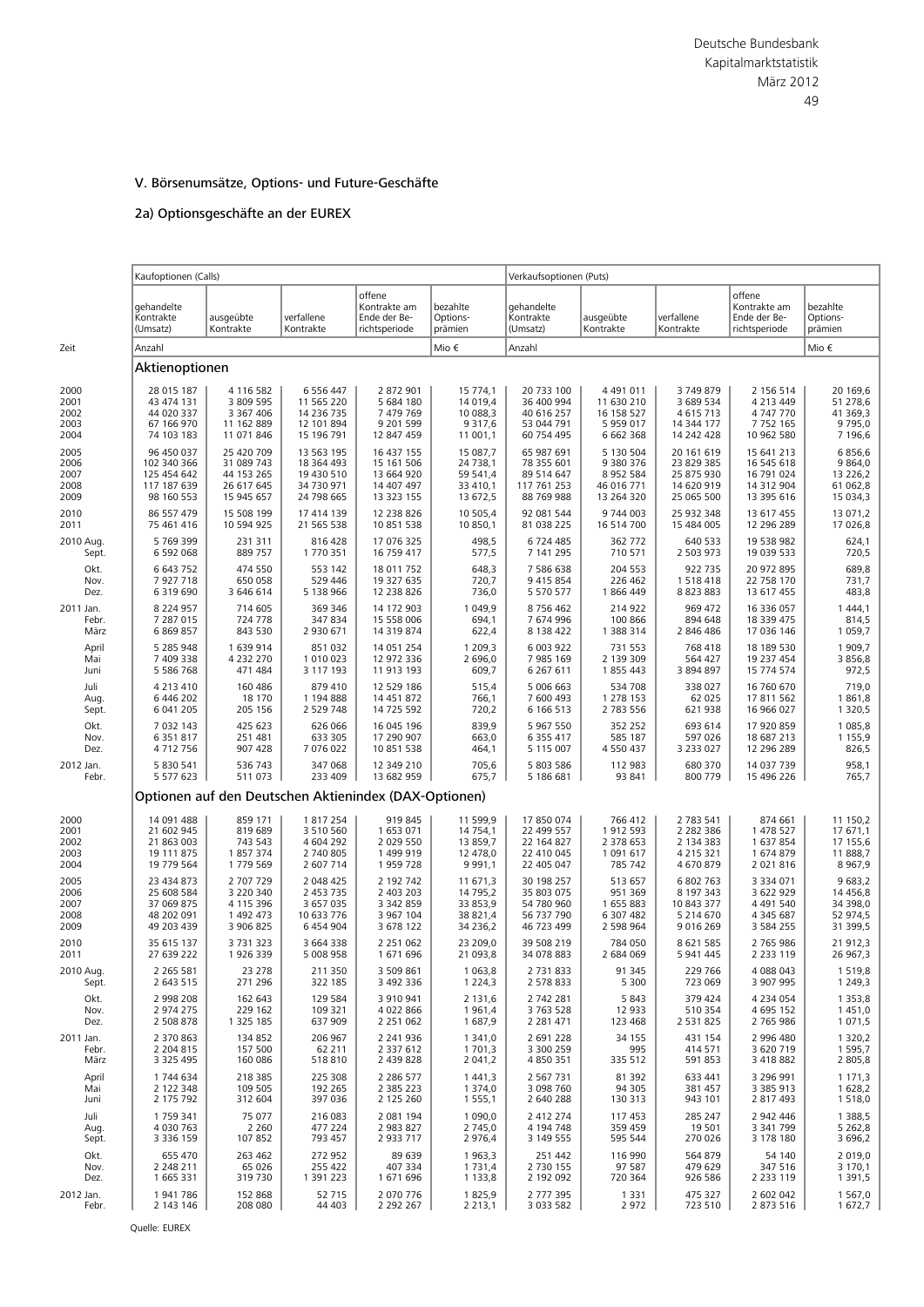Deutsche Bundesbank 50 Kapitalmarktstatistik März 2012

# V. [Börsenumsätze, Options- und Future-Geschäfte](#page-15-0)

# noch 2a) Optionsgeschäfte an der EUREX

Anzahl der Kontrakte

П

|           | Kaufoptionen (Calls)                |                                   |                         |                                                    | Verkaufsoptionen (Puts)             |                        |                         |                                                    |  |  |
|-----------|-------------------------------------|-----------------------------------|-------------------------|----------------------------------------------------|-------------------------------------|------------------------|-------------------------|----------------------------------------------------|--|--|
| Zeit      | gehandelte<br>Kontrakte<br>(Umsatz) | ausgeübte<br>Kontrakte            | verfallene<br>Kontrakte | offene Kontrakte<br>am Ende der<br>Berichtsperiode | gehandelte<br>Kontrakte<br>(Umsatz) | ausgeübte<br>Kontrakte | verfallene<br>Kontrakte | offene Kontrakte<br>am Ende der<br>Berichtsperiode |  |  |
|           |                                     | Optionen auf den Euro-BUND-Future |                         |                                                    |                                     |                        |                         |                                                    |  |  |
| 2001      | 13 178 919                          | 639 670                           | 2 3 5 7 3 4 3           | 413 461                                            | 8 875 145                           | 478 051                | 2 0 2 2 5 9 2           | 253 021                                            |  |  |
| 2002      | 9 658 821                           | 598 832                           | 1748916                 | 163 291                                            | 8 467 160                           | 395 946                | 1 942 767               | 206 017                                            |  |  |
| 2003      | 13 301 572                          | 746 900                           | 2 129 230               | 194 178                                            | 14 014 964                          | 539 968                | 2 597 702               | 263 209                                            |  |  |
| 2004      | 13 756 761                          | 1 1 1 5 5 1 5                     | 1 374 110               | 339 425                                            | 17 140 159                          | 327 990                | 4 1 1 8 8 5 3           | 384 806                                            |  |  |
| 2005      | 16 292 467                          | 1 216 676                         | 2 115 916               | 222 675                                            | 22 722 377                          | 601 690                | 4 280 272               | 466 543                                            |  |  |
| 2006      | 18 486 955                          | 893 342                           | 2 704 517               | 435 427                                            | 23 277 595                          | 930 863                | 3 875 986               | 513 746                                            |  |  |
| 2007      | 21 992 726                          | 968 343                           | 3 918 851               | 324 813                                            | 22 449 235                          | 1 327 875              | 3 687 361               | 276 357                                            |  |  |
| 2008      | 18 516 519                          | 1 150 520                         | 2 458 773               | 264 651                                            | 14 801 360                          | 653 008                | 2879018                 | 143 681                                            |  |  |
| 2009      | 17 075 688                          | 472 105                           | 2 936 701               | 189 774                                            | 11 317 102                          | 310 168                | 2 107 029               | 266 575                                            |  |  |
| 2010      | 9 0 61 3 20                         | 933 545                           | 3 5 1 6 6 4 2           | 202 635                                            | 8731128                             | 419 121                | 3 4 5 4 2 3 7           | 40 726                                             |  |  |
| 2011      | 14 618 585                          | 1 033 258                         | 3 248 523               | 250 355                                            | 8 9 5 5 5 5 2                       | 467 830                | 3 666 268               | 75 757                                             |  |  |
| 2010 Mai  | 1 989 999                           | 255 630                           | 100 798                 | 412 766                                            | 1843465                             | 5 2 8 7                | 621 680                 | 318 989                                            |  |  |
| Juni      | 121 430                             | 76 754                            | 229 863                 | 48 535                                             | 175 383                             | 10 538                 | 365 644                 | 63 869                                             |  |  |
| Juli      | 142 591                             | 34 646                            | 379 155                 | 71 031                                             | 229 678                             | 15 848                 | 169 695                 | 69 215                                             |  |  |
| Aug.      | 203 110                             | 218 414                           | 175 055                 | 57 678                                             | 173 146                             | 2 3 5 8                | 568 819                 | 36 367                                             |  |  |
| Sept.     | 265 448                             | 65 325                            | 361 431                 | 50 193                                             | 154 472                             | 29 163                 | 235 944                 | 46 543                                             |  |  |
| Okt.      | 311 538                             | 6 0 0 4                           | 364 739                 | 63 437                                             | 181 682                             | 80 657                 | 122 586                 | 71 621                                             |  |  |
| Nov.      | 614 776                             | 18 951                            | 953 035                 | 64 998                                             | 286 987                             | 166 367                | 162 074                 | 73 091                                             |  |  |
| Dez.      | 529 666                             | 14 8 63                           | 488 070                 | 202 635                                            | 172 252                             | 97 754                 | 76 058                  | 40 726                                             |  |  |
| 2011 Jan. | 1 291 392                           | 8 2 1 6                           | 298 399                 | 183 576                                            | 388 132                             | 60 355                 | 105 219                 | 139 383                                            |  |  |
| Febr.     | 693 534                             | 50 037                            | 328 167                 | 187 127                                            | 301 518                             | 45 348                 | 216 611                 | 63 213                                             |  |  |
| März      | 986 534                             | 13 129                            | 256 802                 | 88 219                                             | 412 525                             | 51 988                 | 133 362                 | 91 399                                             |  |  |
| April     | 544 104                             | 48 5 98                           | 140 997                 | 147 037                                            | 290 444                             | 5 4 1 7                | 192 144                 | 72 689                                             |  |  |
| Mai       | 970 689                             | 145 640                           | 77 596                  | 279 041                                            | 461896                              | 1 2 3 2                | 324 006                 | 154 236                                            |  |  |
| Juni      | 1 441 757                           | 35 153                            | 267 943                 | 269 723                                            | 693 537                             | 55 334                 | 277 892                 | 190 300                                            |  |  |
| Juli      | 1 407 833                           | 157 195                           | 131 334                 | 383 122                                            | 572 326                             | 263                    | 398 464                 | 145 495                                            |  |  |
| Aug.      | 1 457 640                           | 314 049                           | 214 258                 | 243 522                                            | 299 884                             | 12 778                 | 648 413                 | 60 361                                             |  |  |
| Sept.     | 2 170 296                           | 139 763                           | 374 219                 | 435 188                                            | 2 043 652                           | 34 512                 | 432 424                 | 317 734                                            |  |  |
| Okt.      | 2 3 68 2 7 7                        | 47 586                            | 503 961                 | 2 721 184                                          | 2 930 529                           | 40 615                 | 283 232                 | 3 208 856                                          |  |  |
| Nov.      | 575 323                             | 8959                              | 452 083                 | 73 510                                             | 360 953                             | 150 891                | 243 773                 | 115 059                                            |  |  |
| Dez.      | 711 206                             | 64 933                            | 202 764                 | 250 355                                            | 200 156                             | 9 0 9 7                | 410 728                 | 75 757                                             |  |  |
| 2012 Jan. | 583 770                             | 70 694                            | 229 431                 | 112 988                                            | 499 042                             | 11515                  | 387 160                 | 282 570                                            |  |  |
| Febr.     | 320 375                             | 56 039                            | 268 565                 | 101 481                                            | 481 205                             | 9482                   | 580 071                 | 64 38 6                                            |  |  |
|           |                                     | Optionen auf den Euro-BOBL-Future |                         |                                                    |                                     |                        |                         |                                                    |  |  |
| 2001      | 4 009 039                           | 277 349                           | 945 232                 | 93 043                                             | 2 179 923                           | 201 746                | 480 871                 | 80 0 28                                            |  |  |
| 2002      | 2 5 3 5 5 1 4                       | 266 165                           | 541 112                 | 126 196                                            | 1993873                             | 173 845                | 653 836                 | 98 831                                             |  |  |
| 2003      | 5 140 022                           | 596 589                           | 1 039 233               | 114 475                                            | 5 3 5 8 5 1 2                       | 376 173                | 1 2 2 1 6 0 3           | 138 709                                            |  |  |
| 2004      | 4 4 1 7 2 4 6                       | 528 401                           | 683 475                 | 127 164                                            | 6 412 004                           | 206 816                | 2 062 530               | 119 428                                            |  |  |
| 2005      | 2 900 305                           | 327 842                           | 598 203                 | 134 963                                            | 5 090 282                           | 236 366                | 1 373 170               | 242 636                                            |  |  |
| 2006      | 9 185 119                           | 564 205                           | 1 270 458               | 112812                                             | 8 0 3 4 8 9 2                       | 619 896                | 1 690 266               | 101 740                                            |  |  |
| 2007      | 10 407 751                          | 1 031 602                         | 1 207 915               | 246 596                                            | 4 727 431                           | 507 531                | 1 197 109               | 112 543                                            |  |  |
| 2008      | 10 389 216                          | 837 127                           | 1 574 555               | 97 972                                             | 4 693 860                           | 519820                 | 1 128 438               | 66 750                                             |  |  |
| 2009      | 4 3 63 3 10                         | 300 793                           | 1 110 850               | 84 309                                             | 2 592 147                           | 107 124                | 936 073                 | 90 945                                             |  |  |
| 2010      | 18 221 182                          | 664 521                           | 426 265                 | 532 671                                            | 11 091 654                          | 67 507                 | 1 066 574               | 265 122                                            |  |  |
| 2011      | 18 764 473                          | 643 777                           | 1 442 136               | 306 286                                            | 17 902 726                          | 173 763                | 1 376 074               | 415 850                                            |  |  |
| 2010 Mai  | 251 860                             | 90 115                            | 9 0 0 7                 | 26 225                                             | 205 927                             | 1 0 0 4                | 209 127                 | 41 485                                             |  |  |
| Juni      | 1898577                             | 23 301                            | 17 482                  | 767 499                                            | 1 426 005                           | 761                    | 76 713                  | 386 239                                            |  |  |
| Juli      | 962 712                             | 6882                              | 28 044                  | 472 533                                            | 920 977                             | 8 0 4 5                | 34 645                  | 323 357                                            |  |  |
| Aug.      | 1936 305                            | 71 318                            | 11 2 36                 | 766 392                                            | 1 450 344                           | 3                      | 111 384                 | 414 152                                            |  |  |
| Sept.     | 3 556 042                           | 9 5 9 4                           | 49 488                  | 1 113 080                                          | 1781143                             | 7694                   | 30 818                  | 349 922                                            |  |  |
| Okt.      | 2 5 6 7 2 8 5                       | 1589                              | 69 002                  | 1 011 269                                          | 1 384 159                           | 16 687                 | 10 437                  | 418 171                                            |  |  |
| Nov.      | 3 164 521                           | 23 348                            | 96 990                  | 593 282                                            | 1 640 499                           | 11 895                 | 84 2 30                 | 316 279                                            |  |  |
| Dez.      | 1 479 303                           | 8897                              | 71 058                  | 532 671                                            | 903 140                             | 20 807                 | 35 109                  | 265 122                                            |  |  |
| 2011 Jan. | 1 465 020                           | 3 3 2 3                           | 116 759                 | 419 512                                            | 1 263 764                           | 41 586                 | 12 3 8 6                | 327 696                                            |  |  |
| Febr.     | 1 347 976                           | 28 3 9 3                          | 150 833                 | 212 955                                            | 864 707                             | 22 022                 | 136 820                 | 234 102                                            |  |  |
| März      | 1 2 8 4 6 1 7                       | 12 3 05                           | 236 390                 | 239 677                                            | 1 101 730                           | 40 10 6                | 62 041                  | 267 199                                            |  |  |
| April     | 1 023 092                           | 37 676                            | 49 930                  | 263 745                                            | 783 057                             | 5 2 9 8                | 116884                  | 206 032                                            |  |  |
| Mai       | 1 230 844                           | 132 950                           | 45 070                  | 324 949                                            | 968 416                             | 1 2 5 3                | 161881                  | 261 288                                            |  |  |
| Juni      | 1411868                             | 45 039                            | 110 693                 | 392 207                                            | 1 429 041                           | 26 232                 | 161 167                 | 417 648                                            |  |  |
| Juli      | 1919317                             | 131 894                           | 91 097                  | 489 373                                            | 1716296                             | 50                     | 193 588                 | 413 011                                            |  |  |
| Aug.      | 2 115 289                           | 157 105                           | 177871                  | 409 949                                            | 1 677 130                           | 9013                   | 212 681                 | 214 727                                            |  |  |
| Sept.     | 823 054                             | 48 5 64                           | 201 359                 | 239 603                                            | 396 997                             | 9 0 7 2                | 105 955                 | 54 531                                             |  |  |
| Okt.      | 2 153 021                           | 10718                             | 76 102                  | 398 646                                            | 2 535 658                           | 7436                   | 48719                   | 401 517                                            |  |  |
| Nov.      | 2 722 876                           | 10 632                            | 142 187                 | 3 006 632                                          | 3762488                             | 10 384                 | 76 152                  | 3 426 568                                          |  |  |
| Dez.      | 1 267 499                           | 25 178                            | 43 845                  | 306 286                                            | 1 403 442                           | 1 3 1 1                | 87 800                  | 415 850                                            |  |  |
| 2012 Jan. | 1 342 449                           | 30 048                            | 16 0 24                 | 350 259                                            | 2 125 949                           | 4 6 5 2                | 75 816                  | 625 336                                            |  |  |
| Febr.     | 1 189 849                           | 35 247                            | 80 040                  | 301 909                                            | 2 205 258                           | 3 9 6 0                | 180 149                 | 406 280                                            |  |  |

Quelle: EUREX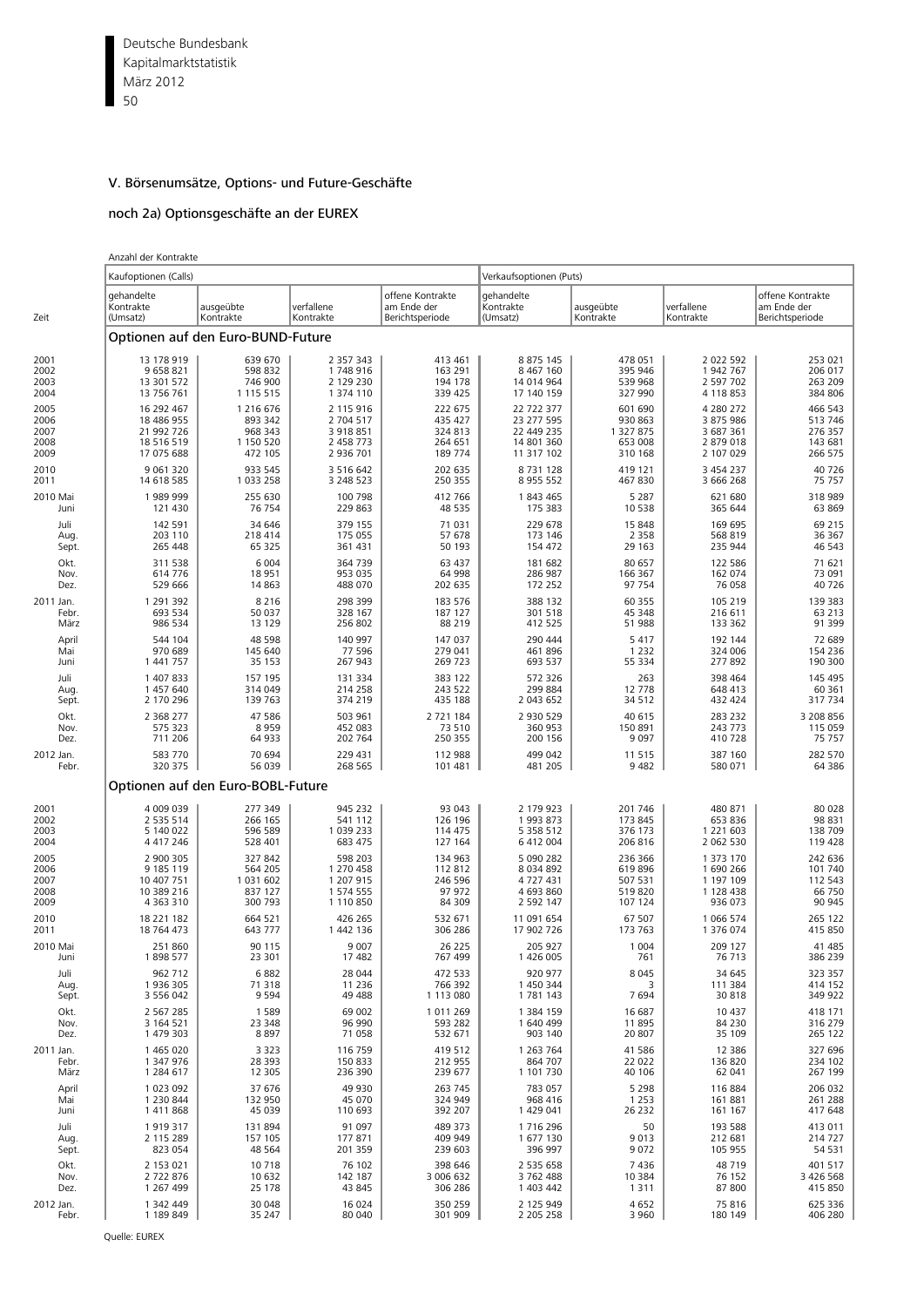#### V. Börsenumsätze, Options- und Future-Geschäfte

#### 2b) Future-Geschäfte an der EUREX

2012 Jan. | 7 033 740 | 7 023 606 | 10 128 | 6 | − | 717 074 | 707 006 | 10 064 | 4 | − Febr. | 8 132 244 | 7 918 302 | 213 940 | 2 | − | 753 352 | 647 939 | 105 410 | 3 | −

Quelle: EUREX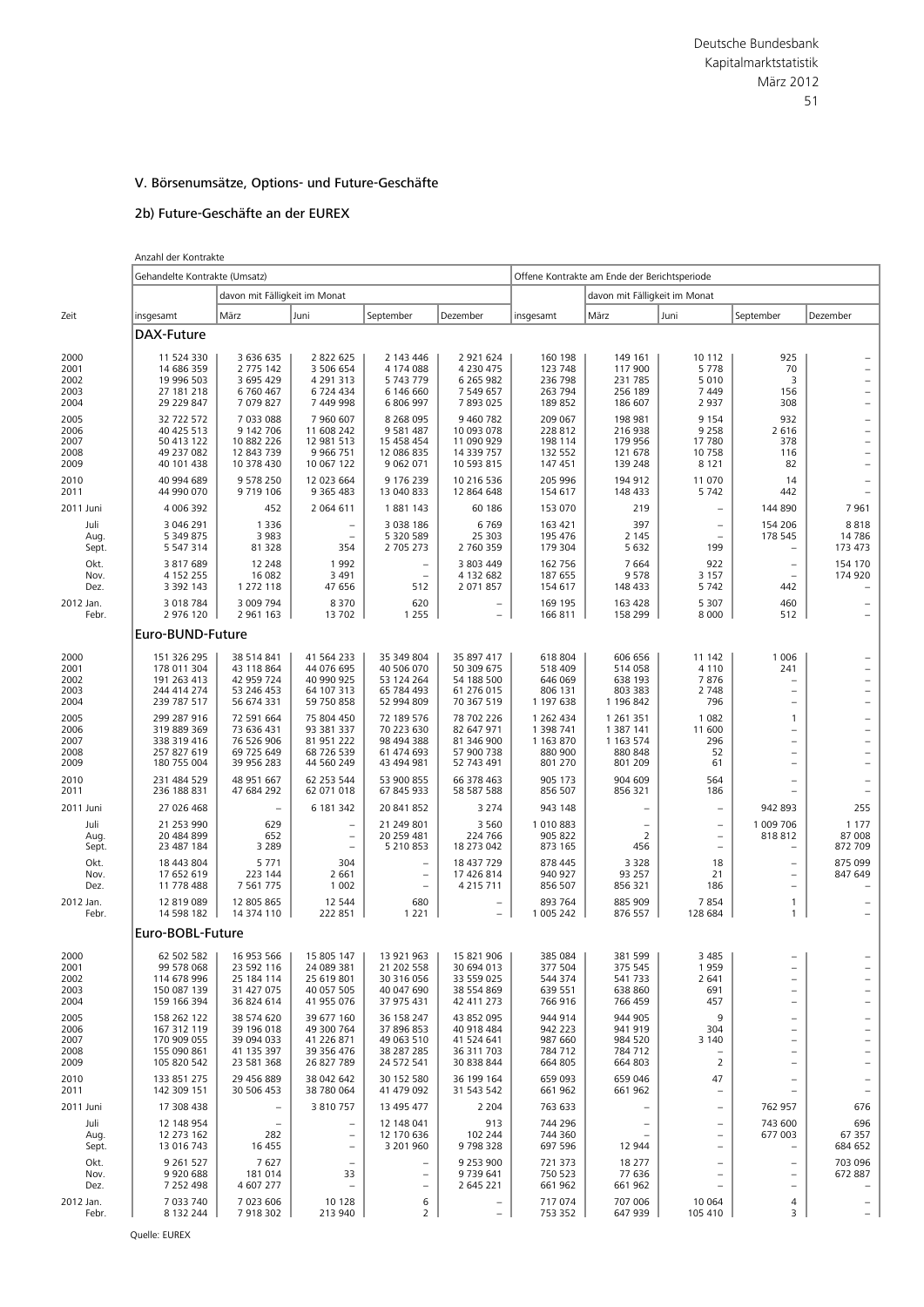Deutsche Bundesbank 52 Kapitalmarktstatistik März 2012

## VI. Investmentfonds

# 1. Anzahl, Anteilumlauf und Vermögen der inländischen Investmentfonds

| darunter:<br>Wertpapierfonds<br>Gemischte<br>Offene<br>Wertpapier-<br>Immo-<br>Geldmarkt-<br>Gemischte<br>Altersvor-<br>Monatsende<br>fonds 1)<br>fonds 2)<br>bilienfonds<br>sorgefonds<br>insgesamt<br>Rentenfonds<br>Aktienfonds<br>Fonds<br>Dachfonds 3)<br>zusammen<br>Anzahl der Fonds <sup>5)</sup><br>6 0 2 0<br>37<br>1 3 6 1<br>42<br>305<br>467<br>240<br>38<br>25<br>181<br>5 8 8 4<br>1517<br>43<br>328<br>527<br>277<br>42<br>47<br>32<br>190<br>6016<br>1849<br>45<br>333<br>45<br>32<br>232<br>563<br>410<br>163<br>6 0 5 0<br>2 1 3 0<br>47<br>337<br>572<br>48<br>275<br>22<br>265<br>2008<br>534<br>2009<br>5 9 6 9<br>2 1 8 6<br>45<br>380<br>540<br>493<br>53<br>330<br>17<br>275<br>5 9 9 7<br>2 2 1 0<br>45<br>378<br>518<br>52<br>372<br>256<br>511<br>17<br>34<br>5 8 9 2<br>2 1 4 7<br>372<br>496<br>502<br>53<br>361<br>18<br>253<br>2011<br>5991<br>2 2 0 4<br>44<br>379<br>513<br>512<br>52<br>371<br>17<br>255<br>2011 Jan.<br>52<br>251<br>Febr.<br>5977<br>2 1 9 5<br>44<br>379<br>514<br>512<br>368<br>17<br>März<br>5 9 6 2<br>43<br>513<br>52<br>370<br>250<br>2 1 9 4<br>378<br>516<br>17<br>5956<br>2 1 7 7<br>378<br>514<br>52<br>371<br>17<br>251<br>April<br>44<br>500<br>52<br>5949<br>2 1 7 8<br>44<br>380<br>497<br>515<br>17<br>251<br>368<br>Mai<br>5926<br>2 1 5 5<br>44<br>375<br>489<br>511<br>52<br>368<br>247<br>16<br>Juni<br>5922<br>2 1 4 6<br>38<br>379<br>489<br>509<br>53<br>355<br>16<br>253<br>Juli<br>38<br>5912<br>378<br>53<br>354<br>255<br>2 1 3 9<br>491<br>500<br>16<br>Aug.<br>5915<br>2 1 4 1<br>38<br>378<br>492<br>354<br>256<br>498<br>53<br>18<br>Sept.<br>Okt.<br>5917<br>37<br>376<br>494<br>498<br>53<br>357<br>18<br>255<br>2 1 4 6<br>5912<br>2 1 5 0<br>35<br>498<br>53<br>358<br>254<br>Nov.<br>375<br>501<br>18<br>372<br>53<br>253<br>Dez.<br>5892<br>2 1 4 7<br>34<br>496<br>502<br>361<br>18<br>373<br>18<br>252<br>5891<br>2 1 5 2<br>31<br>496<br>509<br>53<br>360<br>Anteilumlauf (Mio Stück)<br>545,8<br>2 139,9<br>2 042,5<br>425,3<br>40,9<br>2005<br>16 837,7<br>7 3 6 5, 1<br>1811,9<br>95,7<br>253,1<br>6930,3<br>557,6<br>1939,2<br>1615,3<br>16 793,8<br>1886,2<br>471,1<br>138,1<br>36,8<br>271,5<br>484,3<br>1 488,7<br>1 774,7<br>1751,1<br>214,2<br>31,8<br>263,5<br>16 715,8<br>6 5 8 6, 9<br>566,6<br>2008<br>16 543,5<br>6 181,0<br>264,3<br>1 144,8<br>1 7 6 3 , 7<br>557,0<br>1 777,3<br>308,3<br>332,0<br>22,8<br>16 918,9<br>6 277,5<br>169,0<br>1 1 88,8<br>1952,9<br>434,9<br>1793,5<br>347,6<br>338,7<br>14,1<br>17 982,0<br>1 1 7 3 , 1<br>1953,4<br>1807,0<br>388,9<br>331,9<br>2010<br>6372,0<br>157,8<br>511,7<br>11,9<br>79,6<br>1 1 65, 1<br>1936,7<br>468,9<br>1833,3<br>371,0<br>331,3<br>18 622,0<br>6 2 5 1 , 7<br>15,7<br>18 079,6<br>6 3 9 8 , 6<br>159,6<br>1 170,3<br>1 960,0<br>1823,1<br>389,2<br>334,9<br>512,4<br>12,0<br>Febr.<br>18 244,6<br>6416,2<br>159,2<br>1 1 6 2, 8<br>1974,7<br>512,5<br>1827,3<br>395,1<br>335,4<br>12,1<br>1 1 4 8,7<br>1818,2<br>334,8<br>März<br>18 232,0<br>6 3 6 3, 0<br>158,6<br>1947,2<br>511,5<br>397,4<br>12,0<br>18 208,9<br>April<br>6356,0<br>152,9<br>1 1 38,7<br>1951,5<br>511,3<br>1817,1<br>401,5<br>12,1<br>335,4<br>18 196,5<br>6 3 6 1, 5<br>148,8<br>1 1 28,8<br>1 9 6 5, 4<br>512,1<br>1823,9<br>400,4<br>12,2<br>334,3<br>Mai<br>18 223,3<br>1 1 28,6<br>509,6<br>1828,8<br>398,6<br>333,0<br>6 3 4 9, 5<br>146,2<br>1957,2<br>12,2<br>Juni<br>18 297,5<br>6 3 8 1 , 8<br>1 1 64,8<br>2 0 0 5,5<br>1828,5<br>381,6<br>345,2<br>Juli<br>99,1<br>510,0<br>12,2<br>18 265,2<br>6 3 1 4,6<br>1 1 5 7 , 5<br>1971,5<br>494,4<br>1823,3<br>375,0<br>341,5<br>103,3<br>12,2<br>Aug.<br>6 290,0<br>104,9<br>488,0<br>1829,0<br>373,5<br>340,0<br>18 245,9<br>1 1 67,1<br>1936,1<br>15,6<br>Sept.<br>Okt.<br>105,0<br>373,1<br>338,2<br>18 398,0<br>6 302,6<br>1 1 68,8<br>1953,4<br>486,0<br>1826,3<br>15,6<br>18 4 63,8<br>90,3<br>1 157,6<br>1824,4<br>372,5<br>336,4<br>Nov.<br>6 274,7<br>1954,3<br>478,8<br>15,7<br>331,3<br>Dez.<br>18 622,0<br>6 2 5 1 , 7<br>79,6<br>1 1 65,1<br>1936,7<br>468,9<br>1 833,3<br>371,0<br>15,7<br>18 656,7<br>73,5<br>1 1 6 6, 4<br>472,9<br>370,0<br>15,7<br>329,8<br>6 2 6 1 , 0<br>1936,8<br>1 846,0<br>Fondsvermögen (Mio €)<br>976518<br>30 664  <br>78 812  <br>115 043<br>24 253  <br>86 686  <br>1945<br>10 153<br>352 871  <br>4 5 4 7<br>1 027 292<br>354 459<br>31 4 38<br>72 163<br>121 838<br>29 277<br>77888<br>1952<br>11 757<br>6866<br>1 047 036<br>353 170<br>59 589<br>121 794<br>35 235<br>84 662<br>10715<br>1798<br>11 741<br>26836<br>2008<br>909 604<br>272 637<br>14 5 44<br>47 397<br>67 966<br>29 4 85<br>85 363<br>14 2 5 4<br>1016<br>11 727<br>87 926<br>2009<br>1 027 377<br>311 672<br>9431<br>55 294<br>96 603<br>26 607<br>17957<br>692<br>13 951<br>1 136 949<br>339 564<br>56 345<br>86 634<br>23 074<br>15 381<br>8761<br>112 289<br>33 519<br>553<br>56 347<br>99 519<br>86 017<br>1 138 727<br>314 926<br>29 634<br>20 863<br>793<br>13 9 24<br>4749<br>1 137 988<br>55 701<br>86 566<br>15 301<br>2011 Jan.<br>339 650<br>8785<br>112 734<br>33 814<br>23 152<br>564<br>55 315<br>86 721<br>Febr.<br>1 150 811<br>342 308<br>8726<br>114820<br>34 313<br>23 443<br>575<br>15 3 3 7<br>März<br>1 141 753<br>54 051<br>111 955<br>86 319<br>15 133<br>337 161<br>8855<br>33 947<br>23 446<br>564<br>86 343<br>15 217<br>1 150 114<br>340 297<br>8565<br>53 649<br>115 032<br>34 160<br>23 750<br>578<br>April<br>53 419<br>115 526<br>34 296<br>86 4 84<br>15 181<br>1 154 014<br>340 557<br>8313<br>23 632<br>584<br>Mai<br>1 146 006<br>335 827<br>8 2 0 4<br>53 286<br>112 884<br>33 876<br>85 940<br>23 275<br>574<br>14 8 14<br>Juni<br>Juli<br>1 153 455<br>336 516<br>5 4 9 0<br>56 241<br>113 689<br>33 812<br>85 858<br>22 171<br>568<br>15 687<br>56 200<br>1 122 900<br>316 297<br>5882<br>97 523<br>31 288<br>85 880<br>21 179<br>14 811<br>Aug.<br>542<br>310 592<br>57 062<br>92 194<br>85 970<br>20722<br>1 110 853<br>5931<br>30 45 6<br>764<br>14 5 44<br>Sept.<br>5896<br>57 115<br>86 038<br>799<br>14 244<br>Okt.<br>1 134 262<br>320 300<br>100 811<br>31 155<br>21 201<br>1 119 937<br>313 801<br>4894<br>55 660<br>97 754<br>30 091<br>86 087<br>20 807<br>13 8 86<br>Nov.<br>778<br>1 138 727<br>314 926<br>4749<br>56 347<br>99 519<br>29 634<br>86 017<br>20 863<br>793<br>13 924<br>Dez.<br>1 163 504<br>323 812<br>4429<br>57 037<br>105 907<br>30 944<br>86 112<br>21 257<br>814<br>14 171 |                          | Publikumsfonds |  |  |  |  |
|--------------------------------------------------------------------------------------------------------------------------------------------------------------------------------------------------------------------------------------------------------------------------------------------------------------------------------------------------------------------------------------------------------------------------------------------------------------------------------------------------------------------------------------------------------------------------------------------------------------------------------------------------------------------------------------------------------------------------------------------------------------------------------------------------------------------------------------------------------------------------------------------------------------------------------------------------------------------------------------------------------------------------------------------------------------------------------------------------------------------------------------------------------------------------------------------------------------------------------------------------------------------------------------------------------------------------------------------------------------------------------------------------------------------------------------------------------------------------------------------------------------------------------------------------------------------------------------------------------------------------------------------------------------------------------------------------------------------------------------------------------------------------------------------------------------------------------------------------------------------------------------------------------------------------------------------------------------------------------------------------------------------------------------------------------------------------------------------------------------------------------------------------------------------------------------------------------------------------------------------------------------------------------------------------------------------------------------------------------------------------------------------------------------------------------------------------------------------------------------------------------------------------------------------------------------------------------------------------------------------------------------------------------------------------------------------------------------------------------------------------------------------------------------------------------------------------------------------------------------------------------------------------------------------------------------------------------------------------------------------------------------------------------------------------------------------------------------------------------------------------------------------------------------------------------------------------------------------------------------------------------------------------------------------------------------------------------------------------------------------------------------------------------------------------------------------------------------------------------------------------------------------------------------------------------------------------------------------------------------------------------------------------------------------------------------------------------------------------------------------------------------------------------------------------------------------------------------------------------------------------------------------------------------------------------------------------------------------------------------------------------------------------------------------------------------------------------------------------------------------------------------------------------------------------------------------------------------------------------------------------------------------------------------------------------------------------------------------------------------------------------------------------------------------------------------------------------------------------------------------------------------------------------------------------------------------------------------------------------------------------------------------------------------------------------------------------------------------------------------------------------------------------------------------------------------------------------------------------------------------------------------------------------------------------------------------------------------------------------------------------------------------------------------------------------------------------------------------------------------------------------------------------------------------------------------------------------------------------------------------------------------------------------------------------------------------------------------------------------------------------------------------------------------------------------------------------------------------------------------------------------------------------------------------------------------------------------------------------------------------------------------------------------------------------------------------------------------------------------------------------------------------------------------------------------------------------------------------------------------------------------------------------------------------------------------------------------------------------------------------------------------------------------------------------------------------------------------------------------------------------------------------------------------------------------------------------------------------------------------------------------------------------------------------------------------------------------------------------------------------------------------------------------------------------------------------------------------------------|--------------------------|----------------|--|--|--|--|
|                                                                                                                                                                                                                                                                                                                                                                                                                                                                                                                                                                                                                                                                                                                                                                                                                                                                                                                                                                                                                                                                                                                                                                                                                                                                                                                                                                                                                                                                                                                                                                                                                                                                                                                                                                                                                                                                                                                                                                                                                                                                                                                                                                                                                                                                                                                                                                                                                                                                                                                                                                                                                                                                                                                                                                                                                                                                                                                                                                                                                                                                                                                                                                                                                                                                                                                                                                                                                                                                                                                                                                                                                                                                                                                                                                                                                                                                                                                                                                                                                                                                                                                                                                                                                                                                                                                                                                                                                                                                                                                                                                                                                                                                                                                                                                                                                                                                                                                                                                                                                                                                                                                                                                                                                                                                                                                                                                                                                                                                                                                                                                                                                                                                                                                                                                                                                                                                                                                                                                                                                                                                                                                                                                                                                                                                                                                                                                                                                                                                          |                          |                |  |  |  |  |
|                                                                                                                                                                                                                                                                                                                                                                                                                                                                                                                                                                                                                                                                                                                                                                                                                                                                                                                                                                                                                                                                                                                                                                                                                                                                                                                                                                                                                                                                                                                                                                                                                                                                                                                                                                                                                                                                                                                                                                                                                                                                                                                                                                                                                                                                                                                                                                                                                                                                                                                                                                                                                                                                                                                                                                                                                                                                                                                                                                                                                                                                                                                                                                                                                                                                                                                                                                                                                                                                                                                                                                                                                                                                                                                                                                                                                                                                                                                                                                                                                                                                                                                                                                                                                                                                                                                                                                                                                                                                                                                                                                                                                                                                                                                                                                                                                                                                                                                                                                                                                                                                                                                                                                                                                                                                                                                                                                                                                                                                                                                                                                                                                                                                                                                                                                                                                                                                                                                                                                                                                                                                                                                                                                                                                                                                                                                                                                                                                                                                          |                          |                |  |  |  |  |
|                                                                                                                                                                                                                                                                                                                                                                                                                                                                                                                                                                                                                                                                                                                                                                                                                                                                                                                                                                                                                                                                                                                                                                                                                                                                                                                                                                                                                                                                                                                                                                                                                                                                                                                                                                                                                                                                                                                                                                                                                                                                                                                                                                                                                                                                                                                                                                                                                                                                                                                                                                                                                                                                                                                                                                                                                                                                                                                                                                                                                                                                                                                                                                                                                                                                                                                                                                                                                                                                                                                                                                                                                                                                                                                                                                                                                                                                                                                                                                                                                                                                                                                                                                                                                                                                                                                                                                                                                                                                                                                                                                                                                                                                                                                                                                                                                                                                                                                                                                                                                                                                                                                                                                                                                                                                                                                                                                                                                                                                                                                                                                                                                                                                                                                                                                                                                                                                                                                                                                                                                                                                                                                                                                                                                                                                                                                                                                                                                                                                          | Stand am<br>Jahres- bzw. |                |  |  |  |  |
|                                                                                                                                                                                                                                                                                                                                                                                                                                                                                                                                                                                                                                                                                                                                                                                                                                                                                                                                                                                                                                                                                                                                                                                                                                                                                                                                                                                                                                                                                                                                                                                                                                                                                                                                                                                                                                                                                                                                                                                                                                                                                                                                                                                                                                                                                                                                                                                                                                                                                                                                                                                                                                                                                                                                                                                                                                                                                                                                                                                                                                                                                                                                                                                                                                                                                                                                                                                                                                                                                                                                                                                                                                                                                                                                                                                                                                                                                                                                                                                                                                                                                                                                                                                                                                                                                                                                                                                                                                                                                                                                                                                                                                                                                                                                                                                                                                                                                                                                                                                                                                                                                                                                                                                                                                                                                                                                                                                                                                                                                                                                                                                                                                                                                                                                                                                                                                                                                                                                                                                                                                                                                                                                                                                                                                                                                                                                                                                                                                                                          |                          |                |  |  |  |  |
|                                                                                                                                                                                                                                                                                                                                                                                                                                                                                                                                                                                                                                                                                                                                                                                                                                                                                                                                                                                                                                                                                                                                                                                                                                                                                                                                                                                                                                                                                                                                                                                                                                                                                                                                                                                                                                                                                                                                                                                                                                                                                                                                                                                                                                                                                                                                                                                                                                                                                                                                                                                                                                                                                                                                                                                                                                                                                                                                                                                                                                                                                                                                                                                                                                                                                                                                                                                                                                                                                                                                                                                                                                                                                                                                                                                                                                                                                                                                                                                                                                                                                                                                                                                                                                                                                                                                                                                                                                                                                                                                                                                                                                                                                                                                                                                                                                                                                                                                                                                                                                                                                                                                                                                                                                                                                                                                                                                                                                                                                                                                                                                                                                                                                                                                                                                                                                                                                                                                                                                                                                                                                                                                                                                                                                                                                                                                                                                                                                                                          |                          |                |  |  |  |  |
|                                                                                                                                                                                                                                                                                                                                                                                                                                                                                                                                                                                                                                                                                                                                                                                                                                                                                                                                                                                                                                                                                                                                                                                                                                                                                                                                                                                                                                                                                                                                                                                                                                                                                                                                                                                                                                                                                                                                                                                                                                                                                                                                                                                                                                                                                                                                                                                                                                                                                                                                                                                                                                                                                                                                                                                                                                                                                                                                                                                                                                                                                                                                                                                                                                                                                                                                                                                                                                                                                                                                                                                                                                                                                                                                                                                                                                                                                                                                                                                                                                                                                                                                                                                                                                                                                                                                                                                                                                                                                                                                                                                                                                                                                                                                                                                                                                                                                                                                                                                                                                                                                                                                                                                                                                                                                                                                                                                                                                                                                                                                                                                                                                                                                                                                                                                                                                                                                                                                                                                                                                                                                                                                                                                                                                                                                                                                                                                                                                                                          | 2005<br>2006<br>2007     |                |  |  |  |  |
|                                                                                                                                                                                                                                                                                                                                                                                                                                                                                                                                                                                                                                                                                                                                                                                                                                                                                                                                                                                                                                                                                                                                                                                                                                                                                                                                                                                                                                                                                                                                                                                                                                                                                                                                                                                                                                                                                                                                                                                                                                                                                                                                                                                                                                                                                                                                                                                                                                                                                                                                                                                                                                                                                                                                                                                                                                                                                                                                                                                                                                                                                                                                                                                                                                                                                                                                                                                                                                                                                                                                                                                                                                                                                                                                                                                                                                                                                                                                                                                                                                                                                                                                                                                                                                                                                                                                                                                                                                                                                                                                                                                                                                                                                                                                                                                                                                                                                                                                                                                                                                                                                                                                                                                                                                                                                                                                                                                                                                                                                                                                                                                                                                                                                                                                                                                                                                                                                                                                                                                                                                                                                                                                                                                                                                                                                                                                                                                                                                                                          |                          |                |  |  |  |  |
|                                                                                                                                                                                                                                                                                                                                                                                                                                                                                                                                                                                                                                                                                                                                                                                                                                                                                                                                                                                                                                                                                                                                                                                                                                                                                                                                                                                                                                                                                                                                                                                                                                                                                                                                                                                                                                                                                                                                                                                                                                                                                                                                                                                                                                                                                                                                                                                                                                                                                                                                                                                                                                                                                                                                                                                                                                                                                                                                                                                                                                                                                                                                                                                                                                                                                                                                                                                                                                                                                                                                                                                                                                                                                                                                                                                                                                                                                                                                                                                                                                                                                                                                                                                                                                                                                                                                                                                                                                                                                                                                                                                                                                                                                                                                                                                                                                                                                                                                                                                                                                                                                                                                                                                                                                                                                                                                                                                                                                                                                                                                                                                                                                                                                                                                                                                                                                                                                                                                                                                                                                                                                                                                                                                                                                                                                                                                                                                                                                                                          | 2010                     |                |  |  |  |  |
|                                                                                                                                                                                                                                                                                                                                                                                                                                                                                                                                                                                                                                                                                                                                                                                                                                                                                                                                                                                                                                                                                                                                                                                                                                                                                                                                                                                                                                                                                                                                                                                                                                                                                                                                                                                                                                                                                                                                                                                                                                                                                                                                                                                                                                                                                                                                                                                                                                                                                                                                                                                                                                                                                                                                                                                                                                                                                                                                                                                                                                                                                                                                                                                                                                                                                                                                                                                                                                                                                                                                                                                                                                                                                                                                                                                                                                                                                                                                                                                                                                                                                                                                                                                                                                                                                                                                                                                                                                                                                                                                                                                                                                                                                                                                                                                                                                                                                                                                                                                                                                                                                                                                                                                                                                                                                                                                                                                                                                                                                                                                                                                                                                                                                                                                                                                                                                                                                                                                                                                                                                                                                                                                                                                                                                                                                                                                                                                                                                                                          |                          |                |  |  |  |  |
|                                                                                                                                                                                                                                                                                                                                                                                                                                                                                                                                                                                                                                                                                                                                                                                                                                                                                                                                                                                                                                                                                                                                                                                                                                                                                                                                                                                                                                                                                                                                                                                                                                                                                                                                                                                                                                                                                                                                                                                                                                                                                                                                                                                                                                                                                                                                                                                                                                                                                                                                                                                                                                                                                                                                                                                                                                                                                                                                                                                                                                                                                                                                                                                                                                                                                                                                                                                                                                                                                                                                                                                                                                                                                                                                                                                                                                                                                                                                                                                                                                                                                                                                                                                                                                                                                                                                                                                                                                                                                                                                                                                                                                                                                                                                                                                                                                                                                                                                                                                                                                                                                                                                                                                                                                                                                                                                                                                                                                                                                                                                                                                                                                                                                                                                                                                                                                                                                                                                                                                                                                                                                                                                                                                                                                                                                                                                                                                                                                                                          |                          |                |  |  |  |  |
|                                                                                                                                                                                                                                                                                                                                                                                                                                                                                                                                                                                                                                                                                                                                                                                                                                                                                                                                                                                                                                                                                                                                                                                                                                                                                                                                                                                                                                                                                                                                                                                                                                                                                                                                                                                                                                                                                                                                                                                                                                                                                                                                                                                                                                                                                                                                                                                                                                                                                                                                                                                                                                                                                                                                                                                                                                                                                                                                                                                                                                                                                                                                                                                                                                                                                                                                                                                                                                                                                                                                                                                                                                                                                                                                                                                                                                                                                                                                                                                                                                                                                                                                                                                                                                                                                                                                                                                                                                                                                                                                                                                                                                                                                                                                                                                                                                                                                                                                                                                                                                                                                                                                                                                                                                                                                                                                                                                                                                                                                                                                                                                                                                                                                                                                                                                                                                                                                                                                                                                                                                                                                                                                                                                                                                                                                                                                                                                                                                                                          |                          |                |  |  |  |  |
|                                                                                                                                                                                                                                                                                                                                                                                                                                                                                                                                                                                                                                                                                                                                                                                                                                                                                                                                                                                                                                                                                                                                                                                                                                                                                                                                                                                                                                                                                                                                                                                                                                                                                                                                                                                                                                                                                                                                                                                                                                                                                                                                                                                                                                                                                                                                                                                                                                                                                                                                                                                                                                                                                                                                                                                                                                                                                                                                                                                                                                                                                                                                                                                                                                                                                                                                                                                                                                                                                                                                                                                                                                                                                                                                                                                                                                                                                                                                                                                                                                                                                                                                                                                                                                                                                                                                                                                                                                                                                                                                                                                                                                                                                                                                                                                                                                                                                                                                                                                                                                                                                                                                                                                                                                                                                                                                                                                                                                                                                                                                                                                                                                                                                                                                                                                                                                                                                                                                                                                                                                                                                                                                                                                                                                                                                                                                                                                                                                                                          |                          |                |  |  |  |  |
|                                                                                                                                                                                                                                                                                                                                                                                                                                                                                                                                                                                                                                                                                                                                                                                                                                                                                                                                                                                                                                                                                                                                                                                                                                                                                                                                                                                                                                                                                                                                                                                                                                                                                                                                                                                                                                                                                                                                                                                                                                                                                                                                                                                                                                                                                                                                                                                                                                                                                                                                                                                                                                                                                                                                                                                                                                                                                                                                                                                                                                                                                                                                                                                                                                                                                                                                                                                                                                                                                                                                                                                                                                                                                                                                                                                                                                                                                                                                                                                                                                                                                                                                                                                                                                                                                                                                                                                                                                                                                                                                                                                                                                                                                                                                                                                                                                                                                                                                                                                                                                                                                                                                                                                                                                                                                                                                                                                                                                                                                                                                                                                                                                                                                                                                                                                                                                                                                                                                                                                                                                                                                                                                                                                                                                                                                                                                                                                                                                                                          |                          |                |  |  |  |  |
|                                                                                                                                                                                                                                                                                                                                                                                                                                                                                                                                                                                                                                                                                                                                                                                                                                                                                                                                                                                                                                                                                                                                                                                                                                                                                                                                                                                                                                                                                                                                                                                                                                                                                                                                                                                                                                                                                                                                                                                                                                                                                                                                                                                                                                                                                                                                                                                                                                                                                                                                                                                                                                                                                                                                                                                                                                                                                                                                                                                                                                                                                                                                                                                                                                                                                                                                                                                                                                                                                                                                                                                                                                                                                                                                                                                                                                                                                                                                                                                                                                                                                                                                                                                                                                                                                                                                                                                                                                                                                                                                                                                                                                                                                                                                                                                                                                                                                                                                                                                                                                                                                                                                                                                                                                                                                                                                                                                                                                                                                                                                                                                                                                                                                                                                                                                                                                                                                                                                                                                                                                                                                                                                                                                                                                                                                                                                                                                                                                                                          | 2012 Jan.                |                |  |  |  |  |
|                                                                                                                                                                                                                                                                                                                                                                                                                                                                                                                                                                                                                                                                                                                                                                                                                                                                                                                                                                                                                                                                                                                                                                                                                                                                                                                                                                                                                                                                                                                                                                                                                                                                                                                                                                                                                                                                                                                                                                                                                                                                                                                                                                                                                                                                                                                                                                                                                                                                                                                                                                                                                                                                                                                                                                                                                                                                                                                                                                                                                                                                                                                                                                                                                                                                                                                                                                                                                                                                                                                                                                                                                                                                                                                                                                                                                                                                                                                                                                                                                                                                                                                                                                                                                                                                                                                                                                                                                                                                                                                                                                                                                                                                                                                                                                                                                                                                                                                                                                                                                                                                                                                                                                                                                                                                                                                                                                                                                                                                                                                                                                                                                                                                                                                                                                                                                                                                                                                                                                                                                                                                                                                                                                                                                                                                                                                                                                                                                                                                          |                          |                |  |  |  |  |
|                                                                                                                                                                                                                                                                                                                                                                                                                                                                                                                                                                                                                                                                                                                                                                                                                                                                                                                                                                                                                                                                                                                                                                                                                                                                                                                                                                                                                                                                                                                                                                                                                                                                                                                                                                                                                                                                                                                                                                                                                                                                                                                                                                                                                                                                                                                                                                                                                                                                                                                                                                                                                                                                                                                                                                                                                                                                                                                                                                                                                                                                                                                                                                                                                                                                                                                                                                                                                                                                                                                                                                                                                                                                                                                                                                                                                                                                                                                                                                                                                                                                                                                                                                                                                                                                                                                                                                                                                                                                                                                                                                                                                                                                                                                                                                                                                                                                                                                                                                                                                                                                                                                                                                                                                                                                                                                                                                                                                                                                                                                                                                                                                                                                                                                                                                                                                                                                                                                                                                                                                                                                                                                                                                                                                                                                                                                                                                                                                                                                          |                          |                |  |  |  |  |
|                                                                                                                                                                                                                                                                                                                                                                                                                                                                                                                                                                                                                                                                                                                                                                                                                                                                                                                                                                                                                                                                                                                                                                                                                                                                                                                                                                                                                                                                                                                                                                                                                                                                                                                                                                                                                                                                                                                                                                                                                                                                                                                                                                                                                                                                                                                                                                                                                                                                                                                                                                                                                                                                                                                                                                                                                                                                                                                                                                                                                                                                                                                                                                                                                                                                                                                                                                                                                                                                                                                                                                                                                                                                                                                                                                                                                                                                                                                                                                                                                                                                                                                                                                                                                                                                                                                                                                                                                                                                                                                                                                                                                                                                                                                                                                                                                                                                                                                                                                                                                                                                                                                                                                                                                                                                                                                                                                                                                                                                                                                                                                                                                                                                                                                                                                                                                                                                                                                                                                                                                                                                                                                                                                                                                                                                                                                                                                                                                                                                          | 2006<br>2007             |                |  |  |  |  |
|                                                                                                                                                                                                                                                                                                                                                                                                                                                                                                                                                                                                                                                                                                                                                                                                                                                                                                                                                                                                                                                                                                                                                                                                                                                                                                                                                                                                                                                                                                                                                                                                                                                                                                                                                                                                                                                                                                                                                                                                                                                                                                                                                                                                                                                                                                                                                                                                                                                                                                                                                                                                                                                                                                                                                                                                                                                                                                                                                                                                                                                                                                                                                                                                                                                                                                                                                                                                                                                                                                                                                                                                                                                                                                                                                                                                                                                                                                                                                                                                                                                                                                                                                                                                                                                                                                                                                                                                                                                                                                                                                                                                                                                                                                                                                                                                                                                                                                                                                                                                                                                                                                                                                                                                                                                                                                                                                                                                                                                                                                                                                                                                                                                                                                                                                                                                                                                                                                                                                                                                                                                                                                                                                                                                                                                                                                                                                                                                                                                                          | 2009                     |                |  |  |  |  |
|                                                                                                                                                                                                                                                                                                                                                                                                                                                                                                                                                                                                                                                                                                                                                                                                                                                                                                                                                                                                                                                                                                                                                                                                                                                                                                                                                                                                                                                                                                                                                                                                                                                                                                                                                                                                                                                                                                                                                                                                                                                                                                                                                                                                                                                                                                                                                                                                                                                                                                                                                                                                                                                                                                                                                                                                                                                                                                                                                                                                                                                                                                                                                                                                                                                                                                                                                                                                                                                                                                                                                                                                                                                                                                                                                                                                                                                                                                                                                                                                                                                                                                                                                                                                                                                                                                                                                                                                                                                                                                                                                                                                                                                                                                                                                                                                                                                                                                                                                                                                                                                                                                                                                                                                                                                                                                                                                                                                                                                                                                                                                                                                                                                                                                                                                                                                                                                                                                                                                                                                                                                                                                                                                                                                                                                                                                                                                                                                                                                                          | 2011                     |                |  |  |  |  |
|                                                                                                                                                                                                                                                                                                                                                                                                                                                                                                                                                                                                                                                                                                                                                                                                                                                                                                                                                                                                                                                                                                                                                                                                                                                                                                                                                                                                                                                                                                                                                                                                                                                                                                                                                                                                                                                                                                                                                                                                                                                                                                                                                                                                                                                                                                                                                                                                                                                                                                                                                                                                                                                                                                                                                                                                                                                                                                                                                                                                                                                                                                                                                                                                                                                                                                                                                                                                                                                                                                                                                                                                                                                                                                                                                                                                                                                                                                                                                                                                                                                                                                                                                                                                                                                                                                                                                                                                                                                                                                                                                                                                                                                                                                                                                                                                                                                                                                                                                                                                                                                                                                                                                                                                                                                                                                                                                                                                                                                                                                                                                                                                                                                                                                                                                                                                                                                                                                                                                                                                                                                                                                                                                                                                                                                                                                                                                                                                                                                                          | 2011 Jan.                |                |  |  |  |  |
|                                                                                                                                                                                                                                                                                                                                                                                                                                                                                                                                                                                                                                                                                                                                                                                                                                                                                                                                                                                                                                                                                                                                                                                                                                                                                                                                                                                                                                                                                                                                                                                                                                                                                                                                                                                                                                                                                                                                                                                                                                                                                                                                                                                                                                                                                                                                                                                                                                                                                                                                                                                                                                                                                                                                                                                                                                                                                                                                                                                                                                                                                                                                                                                                                                                                                                                                                                                                                                                                                                                                                                                                                                                                                                                                                                                                                                                                                                                                                                                                                                                                                                                                                                                                                                                                                                                                                                                                                                                                                                                                                                                                                                                                                                                                                                                                                                                                                                                                                                                                                                                                                                                                                                                                                                                                                                                                                                                                                                                                                                                                                                                                                                                                                                                                                                                                                                                                                                                                                                                                                                                                                                                                                                                                                                                                                                                                                                                                                                                                          |                          |                |  |  |  |  |
|                                                                                                                                                                                                                                                                                                                                                                                                                                                                                                                                                                                                                                                                                                                                                                                                                                                                                                                                                                                                                                                                                                                                                                                                                                                                                                                                                                                                                                                                                                                                                                                                                                                                                                                                                                                                                                                                                                                                                                                                                                                                                                                                                                                                                                                                                                                                                                                                                                                                                                                                                                                                                                                                                                                                                                                                                                                                                                                                                                                                                                                                                                                                                                                                                                                                                                                                                                                                                                                                                                                                                                                                                                                                                                                                                                                                                                                                                                                                                                                                                                                                                                                                                                                                                                                                                                                                                                                                                                                                                                                                                                                                                                                                                                                                                                                                                                                                                                                                                                                                                                                                                                                                                                                                                                                                                                                                                                                                                                                                                                                                                                                                                                                                                                                                                                                                                                                                                                                                                                                                                                                                                                                                                                                                                                                                                                                                                                                                                                                                          |                          |                |  |  |  |  |
|                                                                                                                                                                                                                                                                                                                                                                                                                                                                                                                                                                                                                                                                                                                                                                                                                                                                                                                                                                                                                                                                                                                                                                                                                                                                                                                                                                                                                                                                                                                                                                                                                                                                                                                                                                                                                                                                                                                                                                                                                                                                                                                                                                                                                                                                                                                                                                                                                                                                                                                                                                                                                                                                                                                                                                                                                                                                                                                                                                                                                                                                                                                                                                                                                                                                                                                                                                                                                                                                                                                                                                                                                                                                                                                                                                                                                                                                                                                                                                                                                                                                                                                                                                                                                                                                                                                                                                                                                                                                                                                                                                                                                                                                                                                                                                                                                                                                                                                                                                                                                                                                                                                                                                                                                                                                                                                                                                                                                                                                                                                                                                                                                                                                                                                                                                                                                                                                                                                                                                                                                                                                                                                                                                                                                                                                                                                                                                                                                                                                          |                          |                |  |  |  |  |
|                                                                                                                                                                                                                                                                                                                                                                                                                                                                                                                                                                                                                                                                                                                                                                                                                                                                                                                                                                                                                                                                                                                                                                                                                                                                                                                                                                                                                                                                                                                                                                                                                                                                                                                                                                                                                                                                                                                                                                                                                                                                                                                                                                                                                                                                                                                                                                                                                                                                                                                                                                                                                                                                                                                                                                                                                                                                                                                                                                                                                                                                                                                                                                                                                                                                                                                                                                                                                                                                                                                                                                                                                                                                                                                                                                                                                                                                                                                                                                                                                                                                                                                                                                                                                                                                                                                                                                                                                                                                                                                                                                                                                                                                                                                                                                                                                                                                                                                                                                                                                                                                                                                                                                                                                                                                                                                                                                                                                                                                                                                                                                                                                                                                                                                                                                                                                                                                                                                                                                                                                                                                                                                                                                                                                                                                                                                                                                                                                                                                          |                          |                |  |  |  |  |
|                                                                                                                                                                                                                                                                                                                                                                                                                                                                                                                                                                                                                                                                                                                                                                                                                                                                                                                                                                                                                                                                                                                                                                                                                                                                                                                                                                                                                                                                                                                                                                                                                                                                                                                                                                                                                                                                                                                                                                                                                                                                                                                                                                                                                                                                                                                                                                                                                                                                                                                                                                                                                                                                                                                                                                                                                                                                                                                                                                                                                                                                                                                                                                                                                                                                                                                                                                                                                                                                                                                                                                                                                                                                                                                                                                                                                                                                                                                                                                                                                                                                                                                                                                                                                                                                                                                                                                                                                                                                                                                                                                                                                                                                                                                                                                                                                                                                                                                                                                                                                                                                                                                                                                                                                                                                                                                                                                                                                                                                                                                                                                                                                                                                                                                                                                                                                                                                                                                                                                                                                                                                                                                                                                                                                                                                                                                                                                                                                                                                          |                          |                |  |  |  |  |
|                                                                                                                                                                                                                                                                                                                                                                                                                                                                                                                                                                                                                                                                                                                                                                                                                                                                                                                                                                                                                                                                                                                                                                                                                                                                                                                                                                                                                                                                                                                                                                                                                                                                                                                                                                                                                                                                                                                                                                                                                                                                                                                                                                                                                                                                                                                                                                                                                                                                                                                                                                                                                                                                                                                                                                                                                                                                                                                                                                                                                                                                                                                                                                                                                                                                                                                                                                                                                                                                                                                                                                                                                                                                                                                                                                                                                                                                                                                                                                                                                                                                                                                                                                                                                                                                                                                                                                                                                                                                                                                                                                                                                                                                                                                                                                                                                                                                                                                                                                                                                                                                                                                                                                                                                                                                                                                                                                                                                                                                                                                                                                                                                                                                                                                                                                                                                                                                                                                                                                                                                                                                                                                                                                                                                                                                                                                                                                                                                                                                          |                          |                |  |  |  |  |
|                                                                                                                                                                                                                                                                                                                                                                                                                                                                                                                                                                                                                                                                                                                                                                                                                                                                                                                                                                                                                                                                                                                                                                                                                                                                                                                                                                                                                                                                                                                                                                                                                                                                                                                                                                                                                                                                                                                                                                                                                                                                                                                                                                                                                                                                                                                                                                                                                                                                                                                                                                                                                                                                                                                                                                                                                                                                                                                                                                                                                                                                                                                                                                                                                                                                                                                                                                                                                                                                                                                                                                                                                                                                                                                                                                                                                                                                                                                                                                                                                                                                                                                                                                                                                                                                                                                                                                                                                                                                                                                                                                                                                                                                                                                                                                                                                                                                                                                                                                                                                                                                                                                                                                                                                                                                                                                                                                                                                                                                                                                                                                                                                                                                                                                                                                                                                                                                                                                                                                                                                                                                                                                                                                                                                                                                                                                                                                                                                                                                          | 2012 Jan.                |                |  |  |  |  |
|                                                                                                                                                                                                                                                                                                                                                                                                                                                                                                                                                                                                                                                                                                                                                                                                                                                                                                                                                                                                                                                                                                                                                                                                                                                                                                                                                                                                                                                                                                                                                                                                                                                                                                                                                                                                                                                                                                                                                                                                                                                                                                                                                                                                                                                                                                                                                                                                                                                                                                                                                                                                                                                                                                                                                                                                                                                                                                                                                                                                                                                                                                                                                                                                                                                                                                                                                                                                                                                                                                                                                                                                                                                                                                                                                                                                                                                                                                                                                                                                                                                                                                                                                                                                                                                                                                                                                                                                                                                                                                                                                                                                                                                                                                                                                                                                                                                                                                                                                                                                                                                                                                                                                                                                                                                                                                                                                                                                                                                                                                                                                                                                                                                                                                                                                                                                                                                                                                                                                                                                                                                                                                                                                                                                                                                                                                                                                                                                                                                                          |                          |                |  |  |  |  |
|                                                                                                                                                                                                                                                                                                                                                                                                                                                                                                                                                                                                                                                                                                                                                                                                                                                                                                                                                                                                                                                                                                                                                                                                                                                                                                                                                                                                                                                                                                                                                                                                                                                                                                                                                                                                                                                                                                                                                                                                                                                                                                                                                                                                                                                                                                                                                                                                                                                                                                                                                                                                                                                                                                                                                                                                                                                                                                                                                                                                                                                                                                                                                                                                                                                                                                                                                                                                                                                                                                                                                                                                                                                                                                                                                                                                                                                                                                                                                                                                                                                                                                                                                                                                                                                                                                                                                                                                                                                                                                                                                                                                                                                                                                                                                                                                                                                                                                                                                                                                                                                                                                                                                                                                                                                                                                                                                                                                                                                                                                                                                                                                                                                                                                                                                                                                                                                                                                                                                                                                                                                                                                                                                                                                                                                                                                                                                                                                                                                                          | 2005<br>2006<br>2007     |                |  |  |  |  |
|                                                                                                                                                                                                                                                                                                                                                                                                                                                                                                                                                                                                                                                                                                                                                                                                                                                                                                                                                                                                                                                                                                                                                                                                                                                                                                                                                                                                                                                                                                                                                                                                                                                                                                                                                                                                                                                                                                                                                                                                                                                                                                                                                                                                                                                                                                                                                                                                                                                                                                                                                                                                                                                                                                                                                                                                                                                                                                                                                                                                                                                                                                                                                                                                                                                                                                                                                                                                                                                                                                                                                                                                                                                                                                                                                                                                                                                                                                                                                                                                                                                                                                                                                                                                                                                                                                                                                                                                                                                                                                                                                                                                                                                                                                                                                                                                                                                                                                                                                                                                                                                                                                                                                                                                                                                                                                                                                                                                                                                                                                                                                                                                                                                                                                                                                                                                                                                                                                                                                                                                                                                                                                                                                                                                                                                                                                                                                                                                                                                                          |                          |                |  |  |  |  |
|                                                                                                                                                                                                                                                                                                                                                                                                                                                                                                                                                                                                                                                                                                                                                                                                                                                                                                                                                                                                                                                                                                                                                                                                                                                                                                                                                                                                                                                                                                                                                                                                                                                                                                                                                                                                                                                                                                                                                                                                                                                                                                                                                                                                                                                                                                                                                                                                                                                                                                                                                                                                                                                                                                                                                                                                                                                                                                                                                                                                                                                                                                                                                                                                                                                                                                                                                                                                                                                                                                                                                                                                                                                                                                                                                                                                                                                                                                                                                                                                                                                                                                                                                                                                                                                                                                                                                                                                                                                                                                                                                                                                                                                                                                                                                                                                                                                                                                                                                                                                                                                                                                                                                                                                                                                                                                                                                                                                                                                                                                                                                                                                                                                                                                                                                                                                                                                                                                                                                                                                                                                                                                                                                                                                                                                                                                                                                                                                                                                                          | 2010<br>2011             |                |  |  |  |  |
|                                                                                                                                                                                                                                                                                                                                                                                                                                                                                                                                                                                                                                                                                                                                                                                                                                                                                                                                                                                                                                                                                                                                                                                                                                                                                                                                                                                                                                                                                                                                                                                                                                                                                                                                                                                                                                                                                                                                                                                                                                                                                                                                                                                                                                                                                                                                                                                                                                                                                                                                                                                                                                                                                                                                                                                                                                                                                                                                                                                                                                                                                                                                                                                                                                                                                                                                                                                                                                                                                                                                                                                                                                                                                                                                                                                                                                                                                                                                                                                                                                                                                                                                                                                                                                                                                                                                                                                                                                                                                                                                                                                                                                                                                                                                                                                                                                                                                                                                                                                                                                                                                                                                                                                                                                                                                                                                                                                                                                                                                                                                                                                                                                                                                                                                                                                                                                                                                                                                                                                                                                                                                                                                                                                                                                                                                                                                                                                                                                                                          |                          |                |  |  |  |  |
|                                                                                                                                                                                                                                                                                                                                                                                                                                                                                                                                                                                                                                                                                                                                                                                                                                                                                                                                                                                                                                                                                                                                                                                                                                                                                                                                                                                                                                                                                                                                                                                                                                                                                                                                                                                                                                                                                                                                                                                                                                                                                                                                                                                                                                                                                                                                                                                                                                                                                                                                                                                                                                                                                                                                                                                                                                                                                                                                                                                                                                                                                                                                                                                                                                                                                                                                                                                                                                                                                                                                                                                                                                                                                                                                                                                                                                                                                                                                                                                                                                                                                                                                                                                                                                                                                                                                                                                                                                                                                                                                                                                                                                                                                                                                                                                                                                                                                                                                                                                                                                                                                                                                                                                                                                                                                                                                                                                                                                                                                                                                                                                                                                                                                                                                                                                                                                                                                                                                                                                                                                                                                                                                                                                                                                                                                                                                                                                                                                                                          |                          |                |  |  |  |  |
|                                                                                                                                                                                                                                                                                                                                                                                                                                                                                                                                                                                                                                                                                                                                                                                                                                                                                                                                                                                                                                                                                                                                                                                                                                                                                                                                                                                                                                                                                                                                                                                                                                                                                                                                                                                                                                                                                                                                                                                                                                                                                                                                                                                                                                                                                                                                                                                                                                                                                                                                                                                                                                                                                                                                                                                                                                                                                                                                                                                                                                                                                                                                                                                                                                                                                                                                                                                                                                                                                                                                                                                                                                                                                                                                                                                                                                                                                                                                                                                                                                                                                                                                                                                                                                                                                                                                                                                                                                                                                                                                                                                                                                                                                                                                                                                                                                                                                                                                                                                                                                                                                                                                                                                                                                                                                                                                                                                                                                                                                                                                                                                                                                                                                                                                                                                                                                                                                                                                                                                                                                                                                                                                                                                                                                                                                                                                                                                                                                                                          |                          |                |  |  |  |  |
|                                                                                                                                                                                                                                                                                                                                                                                                                                                                                                                                                                                                                                                                                                                                                                                                                                                                                                                                                                                                                                                                                                                                                                                                                                                                                                                                                                                                                                                                                                                                                                                                                                                                                                                                                                                                                                                                                                                                                                                                                                                                                                                                                                                                                                                                                                                                                                                                                                                                                                                                                                                                                                                                                                                                                                                                                                                                                                                                                                                                                                                                                                                                                                                                                                                                                                                                                                                                                                                                                                                                                                                                                                                                                                                                                                                                                                                                                                                                                                                                                                                                                                                                                                                                                                                                                                                                                                                                                                                                                                                                                                                                                                                                                                                                                                                                                                                                                                                                                                                                                                                                                                                                                                                                                                                                                                                                                                                                                                                                                                                                                                                                                                                                                                                                                                                                                                                                                                                                                                                                                                                                                                                                                                                                                                                                                                                                                                                                                                                                          |                          |                |  |  |  |  |
|                                                                                                                                                                                                                                                                                                                                                                                                                                                                                                                                                                                                                                                                                                                                                                                                                                                                                                                                                                                                                                                                                                                                                                                                                                                                                                                                                                                                                                                                                                                                                                                                                                                                                                                                                                                                                                                                                                                                                                                                                                                                                                                                                                                                                                                                                                                                                                                                                                                                                                                                                                                                                                                                                                                                                                                                                                                                                                                                                                                                                                                                                                                                                                                                                                                                                                                                                                                                                                                                                                                                                                                                                                                                                                                                                                                                                                                                                                                                                                                                                                                                                                                                                                                                                                                                                                                                                                                                                                                                                                                                                                                                                                                                                                                                                                                                                                                                                                                                                                                                                                                                                                                                                                                                                                                                                                                                                                                                                                                                                                                                                                                                                                                                                                                                                                                                                                                                                                                                                                                                                                                                                                                                                                                                                                                                                                                                                                                                                                                                          |                          |                |  |  |  |  |
|                                                                                                                                                                                                                                                                                                                                                                                                                                                                                                                                                                                                                                                                                                                                                                                                                                                                                                                                                                                                                                                                                                                                                                                                                                                                                                                                                                                                                                                                                                                                                                                                                                                                                                                                                                                                                                                                                                                                                                                                                                                                                                                                                                                                                                                                                                                                                                                                                                                                                                                                                                                                                                                                                                                                                                                                                                                                                                                                                                                                                                                                                                                                                                                                                                                                                                                                                                                                                                                                                                                                                                                                                                                                                                                                                                                                                                                                                                                                                                                                                                                                                                                                                                                                                                                                                                                                                                                                                                                                                                                                                                                                                                                                                                                                                                                                                                                                                                                                                                                                                                                                                                                                                                                                                                                                                                                                                                                                                                                                                                                                                                                                                                                                                                                                                                                                                                                                                                                                                                                                                                                                                                                                                                                                                                                                                                                                                                                                                                                                          | 2012 Jan.                |                |  |  |  |  |

1 Ab Juli 2011 geänderte Definition von Geldmarktfonds. 2 Fonds ohne Anlage-<br>schwerpunkt in Aktien bzw. Renten. 3 Ohne Dach-Hedgefonds. 4 Angaben be-

einflusst durch Reklassifizierungen. **5** Anteilklassen und Teilfonds werden ab<br>Dezember 2005 als eigener Fonds gezählt.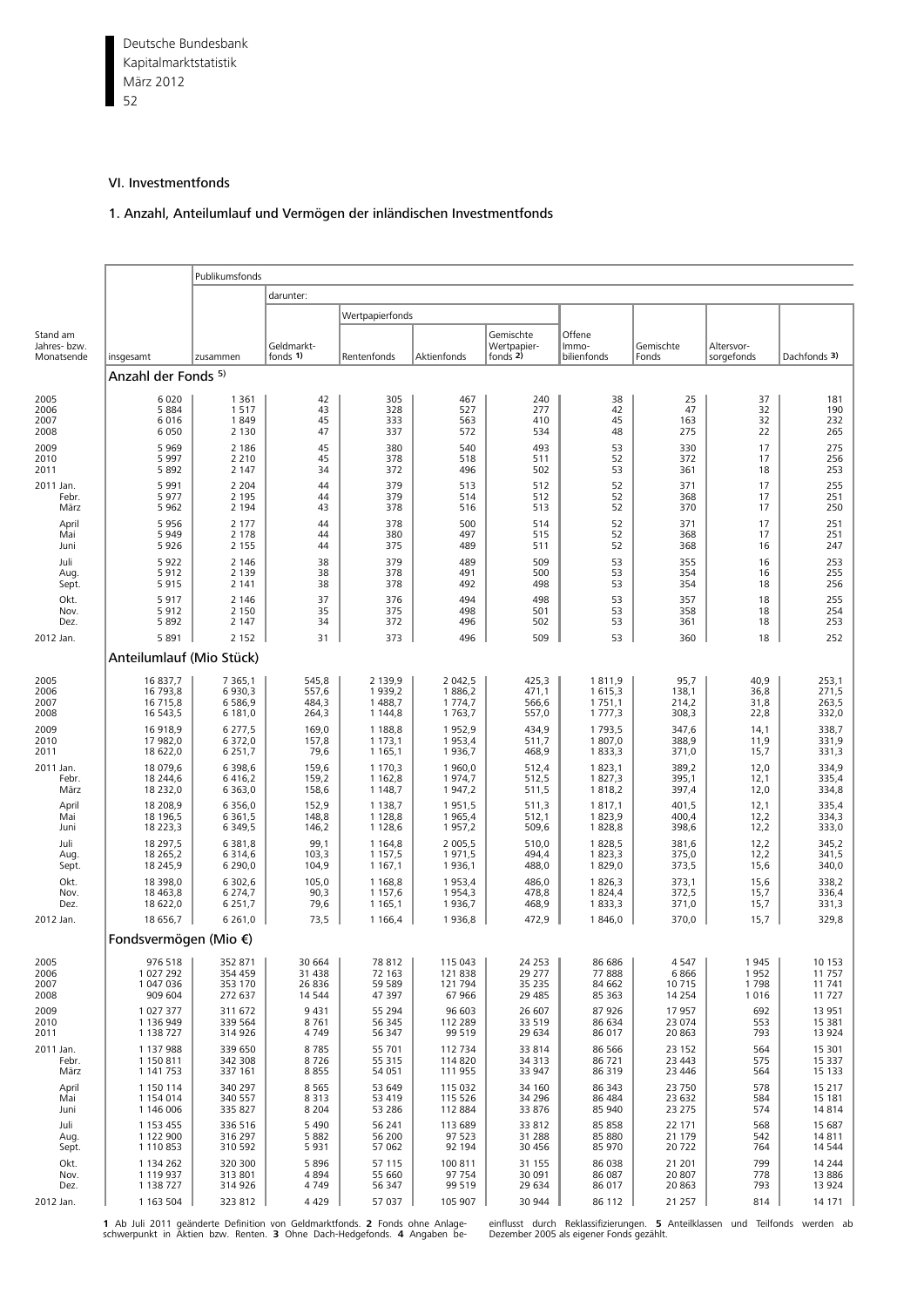|             |                                  | Spezialfonds         |                        |                        |                      |                                           |                                |                           |                    |                                |                                                      |                                        |
|-------------|----------------------------------|----------------------|------------------------|------------------------|----------------------|-------------------------------------------|--------------------------------|---------------------------|--------------------|--------------------------------|------------------------------------------------------|----------------------------------------|
|             |                                  |                      | darunter:              |                        |                      |                                           |                                |                           |                    |                                |                                                      |                                        |
|             |                                  |                      |                        | Wertpapierfonds        |                      |                                           |                                |                           |                    |                                |                                                      |                                        |
| Hedgefonds  | Dach-<br>Hedgefonds   zusammen   |                      | Geldmarkt-<br>fonds 1) | Rentenfonds            | Aktienfonds          | Gemischte<br>Wertpapier-<br>fonds $2)$ 4) | Offene<br>Immo-<br>bilienfonds | Gemischte<br>Fonds 4)     | Dachfonds 3)       | Hedgefonds   Hedgefonds        | Dach-                                                | Stand am<br>Jahres- bzw.<br>Monatsende |
|             |                                  |                      |                        |                        |                      |                                           |                                |                           |                    | Anzahl der Fonds <sup>5)</sup> |                                                      |                                        |
| 15          | 11                               | 4659                 | 16                     | 1 1 2 2                | 322                  | 2 6 5 7                                   | 101                            | 378                       | 59                 | 4                              |                                                      | 2005                                   |
| 19<br>11    | 12<br>15                         | 4 3 6 7<br>4 1 6 7   | 12<br>24               | 1017<br>911            | 315<br>291           | 2 3 2 3<br>2 3 0 7                        | 109<br>118                     | 523<br>451                | 63<br>61           | 3<br>$\overline{2}$            | $\frac{1}{2}$<br>$\overline{2}$                      | 2006<br>2007                           |
| 16          | 12                               | 3 9 2 0              | 24                     | 870                    | 275                  | 2018                                      | 124                            | 539                       | 67                 | $\mathbf{1}$                   | $\overline{2}$                                       | 2008                                   |
| 15<br>21    | 10<br>9                          | 3783<br>3787         | 23<br>23               | 813<br>792             | 233<br>205           | 1 7 0 1<br>1 672                          | 136<br>153                     | 790<br>841                | 66<br>71           | $\mathbf{1}$<br>$\mathbf{1}$   | $\overline{2}$<br>$\mathbf{1}$                       | 2009<br>2010                           |
| 17<br>23    | $\overline{7}$<br>$\overline{7}$ | 3745<br>3787         | 18<br>23               | 771<br>792             | 200<br>203           | 1 605<br>1674                             | 176<br>154                     | 801<br>841                | 70<br>70           | $\mathbf{1}$<br>$\mathbf{1}$   | $\overline{\phantom{a}}$<br>$\qquad \qquad -$        | 2011<br>2011 Jan.                      |
| 20<br>18    | $\overline{7}$<br>$\overline{7}$ | 3782<br>3768         | 15<br>16               | 797<br>793             | 204<br>202           | 1 6 6 9<br>1 6 6 3                        | 155<br>156                     | 842<br>836                | 70<br>71           | $\mathbf{1}$<br>$\mathbf{1}$   | $\equiv$<br>$\equiv$                                 | Febr.<br>März                          |
| 19          | $\overline{\phantom{a}}$         | 3779                 | 16                     | 792                    | 202                  | 1 6 6 7                                   | 158                            | 840                       | 72                 | $\mathbf{1}$                   | $\overline{\phantom{a}}$                             | April                                  |
| 19<br>18    | $\overline{7}$<br>$\overline{7}$ | 3771<br>3771         | 16<br>16               | 789<br>790             | 202<br>201           | 1660<br>1654                              | 161<br>166                     | 839<br>838                | 71<br>71           | $\mathbf{1}$<br>$\mathbf{1}$   | $\overline{\phantom{a}}$<br>÷,                       | Mai<br>Juni                            |
| 19          | $\overline{7}$<br>$\overline{7}$ | 3776<br>3 7 7 3      | 17<br>17               | 786<br>783             | 202<br>201           | 1 6 5 3                                   | 169<br>169                     | 843<br>844                | 71                 | $\mathbf{1}$                   | $\overline{\phantom{0}}$                             | Juli                                   |
| 19<br>19    | $\overline{7}$                   | 3 7 7 4              | 17                     | 780                    | 198                  | 1646<br>1647                              | 168                            | 848                       | 71<br>72           | $\mathbf{1}$<br>$\mathbf{1}$   | $\qquad \qquad -$<br>$\overline{\phantom{m}}$        | Aug.<br>Sept.                          |
| 19<br>19    | $\overline{7}$<br>7              | 3 7 7 1<br>3762      | 17<br>18               | 785<br>771             | 196<br>196           | 1 6 3 5<br>1619                           | 169<br>173                     | 816<br>811                | 71<br>71           | $\mathbf{1}$<br>$\mathbf{1}$   | $\qquad \qquad -$<br>$\overline{\phantom{a}}$        | Okt.<br>Nov.                           |
| 17          | $\overline{7}$                   | 3 7 4 5              | 18                     | 771                    | 200                  | 1 605                                     | 176                            | 801                       | 70                 | 1                              | $\overline{\phantom{a}}$                             | Dez.                                   |
| 18          | $\overline{7}$                   | 3739                 | 18                     | 771                    | 196                  | 1598                                      | 182                            | 800                       | 69                 | $\mathbf{1}$                   |                                                      | 2012 Jan.                              |
|             |                                  |                      |                        |                        |                      |                                           |                                |                           |                    | Anteilumlauf (Mio Stück)       |                                                      |                                        |
| 3,5<br>7,2  | 6,6<br>7,2                       | 9 4 7 2, 6<br>9863,5 | 21,7<br>16,7           | 2 508,0<br>2 580,5     | 940,8<br>917,5       | 4 9 9 5, 4<br>4 7 9 4, 6                  | 450,8<br>570,0                 | 508,6<br>914,1            | 45,8<br>67,6       | 1,4<br>0,8                     | $\overline{\phantom{a}}$<br>1,6                      | 2005<br>2006                           |
| 5,1<br>2,5  | 6,9<br>6,3                       | 10 128,9<br>10 362,5 | 28,1<br>28,3           | 2 685,2<br>2 7 5 1 , 3 | 917,8<br>1 0 2 1 , 4 | 4767,6<br>4 4 1 9 , 4                     | 565,1<br>630,0                 | 1 1 2 1 , 0<br>1 379,0    | 40,5<br>128,9      | 2,0<br>2,5                     | 1,6<br>1,7                                           | 2007<br>2008                           |
| 5,4<br>5,7  | 4,7<br>3,9                       | 10 641,4<br>11 609,9 | 26,9<br>16,2           | 3 2 1 4, 8<br>3 644,8  | 901,7<br>872,8       | 3 4 2 1, 8<br>3 665,4                     | 663,9<br>736,3                 | 2 161,3<br>2 2 7 5, 6     | 199,2<br>292,8     | 3,1<br>3,1                     | 1,7<br>1,1                                           | 2009<br>2010                           |
| 6, 5        | 3,2                              | 12 370,3             | 20,2                   | 3 8 3 2, 5             | 886,1                | 3 863,6                                   | 811,0                          | 2 4 1 0, 9                | 337,2              | 3,0                            | $\qquad \qquad -$                                    | 2011                                   |
| 5,8<br>5,8  | 3,8<br>3,8                       | 11 681,0<br>11 828,4 | 16,2<br>16,2           | 3 673,2<br>3770,0      | 857,0<br>869,6       | 3715,9<br>3746,9                          | 737,3<br>740,4                 | 2 2 8 1 , 8<br>2 2 8 3, 1 | 294,1<br>295,3     | 3,1<br>3,1                     | $\overline{\phantom{a}}$<br>$\overline{\phantom{a}}$ | 2011 Jan.<br>Febr.                     |
| 5,9<br>6,2  | 3,7<br>3,7                       | 11 869,0<br>11 853,0 | 17,2<br>17,2           | 3778,8<br>3 7 3 4 , 7  | 872,1<br>875,7       | 3756,3<br>3756,9                          | 744,1<br>744,2                 | 2 2 9 4, 5<br>2 3 1 9 , 9 | 298,2<br>300,2     | 3,1<br>3,1                     | $\overline{\phantom{a}}$<br>$\qquad \qquad -$        | März<br>April                          |
| 6,3         | 3,4<br>3,7                       | 11 835,0<br>11 873,8 | 17,2                   | 3712,9                 | 879,3                | 3 7 5 0, 4<br>3 7 6 1, 9                  | 748,3                          | 2 3 1 9 , 1<br>2 3 3 0, 4 | 300,7<br>303,9     | 3,0                            | $\overline{\phantom{a}}$<br>$\overline{\phantom{a}}$ | Mai<br>Juni                            |
| 6,0<br>6,1  | 3,4                              | 11 915,7             | 17,2<br>18,7           | 3723,6<br>3722,4       | 879,2<br>886,8       | 3 763,3                                   | 748,2<br>749,6                 | 2 3 5 7, 9                | 306,9              | 3,0<br>3,0                     | ÷,                                                   | Juli                                   |
| 6,1<br>6,1  | 3,4<br>3,4                       | 11 950,6<br>11 955,9 | 18,7<br>18,7           | 3729,3<br>3728,2       | 887,9<br>879,1       | 3 750,3<br>3 746,1                        | 780,9<br>784,0                 | 2 3 5 4, 5<br>2 3 6 3, 2  | 309,1<br>316,4     | 3,0<br>3,0                     | $\qquad \qquad -$<br>$\overline{\phantom{a}}$        | Aug.<br>Sept.                          |
| 6,4         | 3,2                              | 12 095,4             | 18,7                   | 3 7 4 8 , 3            | 870,0                | 3 828,2                                   | 777,4                          | 2 3 7 5 , 5               | 322,0              | 3,0                            | $\qquad \qquad -$                                    | Okt.                                   |
| 6,4<br>6, 5 | 3,2<br>3,2                       | 12 189,1<br>12 370,3 | 20,2<br>20,2           | 3759,4<br>3 8 3 2, 5   | 878,9<br>886,1       | 3 820,1<br>3 863,6                        | 781,6<br>811,0                 | 2 400,7<br>2 4 1 0, 9     | 324,3<br>337,2     | 3,0<br>3,0                     | $\overline{\phantom{0}}$<br>$\equiv$                 | Nov.<br>Dez.                           |
| 6,7         | 3,2                              | 12 395,6             | 20,2                   | 3 876,5                | 904,9                | 3 812,6                                   | 812,2                          | 2 4 1 9 , 3               | 338,9              | 3,0                            | $\equiv$                                             | 2012 Jan.                              |
|             |                                  |                      |                        |                        |                      |                                           |                                |                           |                    | Fondsvermögen (Mio €)          |                                                      |                                        |
| 435<br>906  | 332<br>373                       | 623 648<br>672 833   | 2 1 4 3<br>1636        | 159 335<br>166 823     | 67 741<br>71 873     | 341 019<br>344 590                        | 16838<br>19 659                | 34 169<br>64 936          | 2 2 3 2<br>3 1 0 2 | 171<br>100                     | $\equiv$<br>114                                      | 2005<br>2006                           |
| 472<br>421  | 329<br>262                       | 693 866<br>636 967   | 2818<br>2 4 9 5        | 177 549<br>177 974     | 71 107<br>57 205     | 350735<br>288 440                         | 21 3 22<br>23 207              | 66 970<br>75 637          | 3 0 5 6<br>11 646  | 192<br>258                     | 117<br>105                                           | 2007<br>2008                           |
| 730         | 202                              | 715 704              | 2 5 2 1                | 231 830                | 53 553               | 232 444                                   | 27 283                         | 143 498                   | 20 542             | 330                            | 106                                                  | 2009                                   |
| 856<br>921  | 169<br>121                       | 797 385<br>823 800   | 1513<br>1829           | 258 659<br>268 362     | 56 410<br>53 372     | 256 557<br>256 099                        | 29 606<br>32 811               | 159 065<br>164 277        | 29 128<br>31 931   | 348<br>338                     | 49<br>$\overline{\phantom{a}}$                       | 2010<br>2011                           |
| 861<br>878  | 166<br>164                       | 798 338<br>808 502   | 1 5 2 5<br>1527        | 258 109<br>260 351     | 55 245<br>56 538     | 259 161<br>264 169                        | 29728<br>30 007                | 158 757<br>159 652        | 29 347<br>29 5 86  | 355<br>356                     | $\overline{\phantom{a}}$<br>$\overline{\phantom{a}}$ | 2011 Jan.<br>Febr.                     |
| 876         | 160                              | 804 592              | 1608                   | 258 406                | 56 029               | 262 928                                   | 30 265                         | 158 900                   | 29 808             | 361                            | $\overline{\phantom{a}}$                             | März                                   |
| 923<br>939  | 159<br>143                       | 809 816<br>813 458   | 1606<br>1617           | 256 677<br>257 827     | 56 878<br>57 245     | 264 913<br>265 703                        | 30 409<br>30 682               | 162 278<br>163 144        | 30 245<br>30 279   | 361<br>344                     | $\overline{\phantom{a}}$<br>$\overline{\phantom{a}}$ | April<br>Mai                           |
| 897<br>926  | 155<br>143                       | 810 179<br>816 939   | 1618<br>1720           | 257 195<br>259 469     | 56 518<br>56 631     | 264 072<br>265 119                        | 30 831<br>31 0 56              | 162 406<br>165 096        | 30 412<br>30716    | 342<br>336                     | $\overline{\phantom{a}}$<br>$\overline{\phantom{m}}$ | Juni                                   |
| 873         | 140                              | 806 603              | 1710                   | 260 733                | 53 564               | 259 517                                   | 31 171                         | 161 712                   | 30 128             | 336                            | $\overline{\phantom{a}}$                             | Juli<br>Aug.                           |
| 856<br>927  | 138<br>123                       | 800 261<br>813 961   | 1712<br>1 7 0 1        | 259 327<br>262 130     | 51 907<br>52 696     | 256 293<br>259 452                        | 31 5 24<br>32 173              | 161 059<br>162 866        | 30 387<br>31 4 36  | 332<br>342                     | $\overline{\phantom{a}}$<br>$\overline{\phantom{a}}$ | Sept.<br>Okt.                          |
| 906<br>921  | 123<br>121                       | 806 137<br>823 800   | 1814<br>1829           | 258 176<br>268 362     | 51 998<br>53 372     | 253 618<br>256 099                        | 32 537<br>32 811               | 162 196<br>164 277        | 31 016<br>31 931   | 338<br>338                     | $\overline{\phantom{a}}$<br>$\overline{\phantom{a}}$ | Nov.<br>Dez.                           |
| 983         | 119                              | 839 692              | 1841                   | 275 473                | 55 055               | 256 784                                   | 33 136                         | 168 939                   | 32 860             | 338                            | $\overline{\phantom{0}}$                             | 2012 Jan.                              |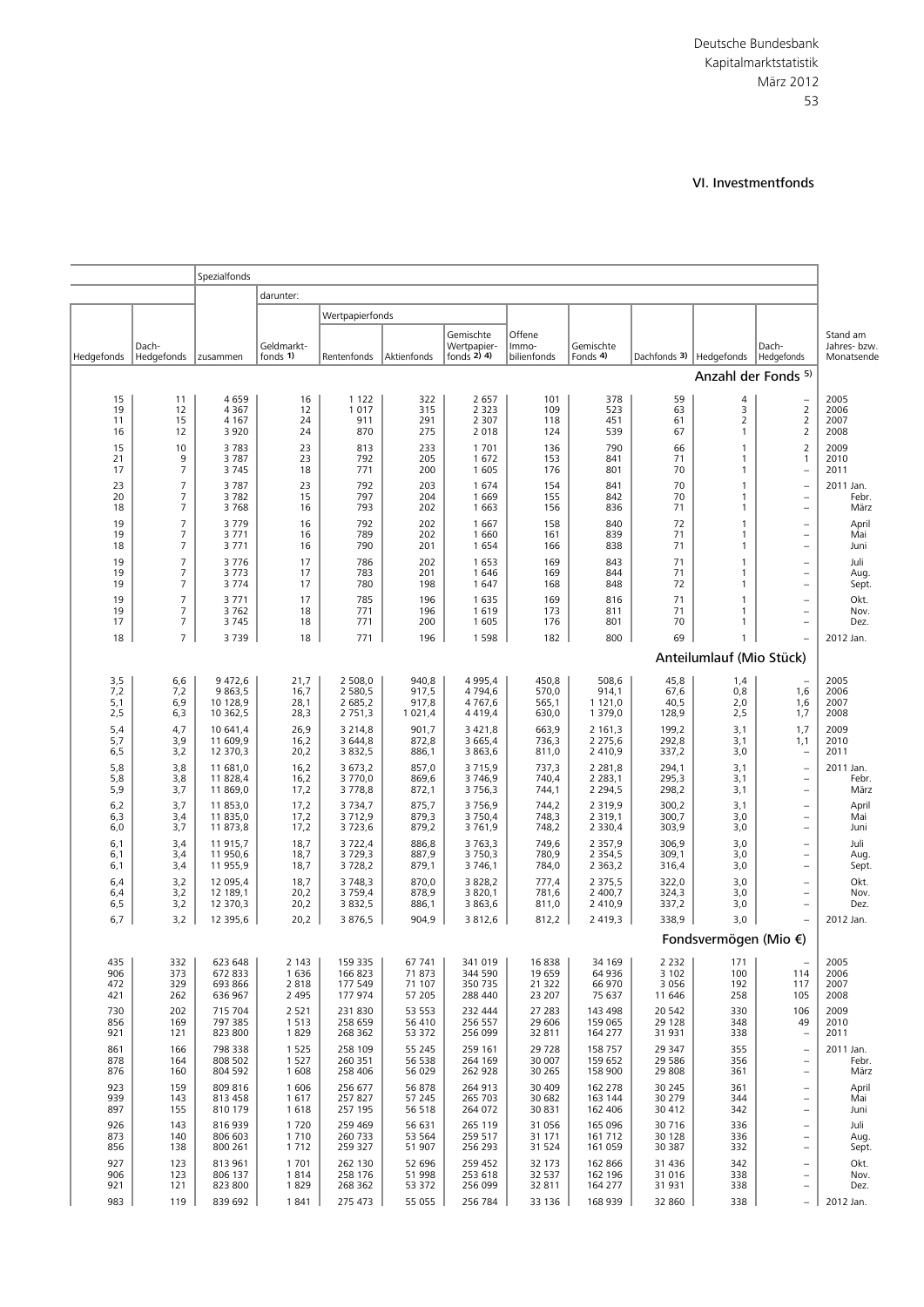Deutsche Bundesbank 54 Kapitalmarktstatistik März 2012

### VI. Investmentfonds

Mio €

#### 2. Mittelaufkommen, Mittelzufluss sowie Ertragsausschüttung der inländischen Investmentfonds

Publikumsfonds

|                                                                                                                                                                          |                                                                                                                                                                                                                                                  |                                                                                                                                                                                                               | darunter:                                                                                                                                                                                                                           |                                                                                                                                                                                                 |                                                                                                                                                                                                           |                                                                                                                                                                                                                                    |                                                                                                                                                                   |                                                                                                                                                                                                                                                                                      |                                                                                                                                                                                             |                                                                                                                                                                                                                                                        |
|--------------------------------------------------------------------------------------------------------------------------------------------------------------------------|--------------------------------------------------------------------------------------------------------------------------------------------------------------------------------------------------------------------------------------------------|---------------------------------------------------------------------------------------------------------------------------------------------------------------------------------------------------------------|-------------------------------------------------------------------------------------------------------------------------------------------------------------------------------------------------------------------------------------|-------------------------------------------------------------------------------------------------------------------------------------------------------------------------------------------------|-----------------------------------------------------------------------------------------------------------------------------------------------------------------------------------------------------------|------------------------------------------------------------------------------------------------------------------------------------------------------------------------------------------------------------------------------------|-------------------------------------------------------------------------------------------------------------------------------------------------------------------|--------------------------------------------------------------------------------------------------------------------------------------------------------------------------------------------------------------------------------------------------------------------------------------|---------------------------------------------------------------------------------------------------------------------------------------------------------------------------------------------|--------------------------------------------------------------------------------------------------------------------------------------------------------------------------------------------------------------------------------------------------------|
|                                                                                                                                                                          |                                                                                                                                                                                                                                                  |                                                                                                                                                                                                               | Wertpapierfonds                                                                                                                                                                                                                     |                                                                                                                                                                                                 |                                                                                                                                                                                                           |                                                                                                                                                                                                                                    |                                                                                                                                                                   |                                                                                                                                                                                                                                                                                      |                                                                                                                                                                                             |                                                                                                                                                                                                                                                        |
| Zeit                                                                                                                                                                     | insgesamt                                                                                                                                                                                                                                        | zusammen                                                                                                                                                                                                      | Geldmarkt-<br>fonds 1)                                                                                                                                                                                                              | Rentenfonds                                                                                                                                                                                     | Aktienfonds                                                                                                                                                                                               | Gemischte<br>Wertpapier-<br>fonds 2)                                                                                                                                                                                               | Offene<br>Immo-<br>bilienfonds                                                                                                                                    | Gemischte<br>Fonds                                                                                                                                                                                                                                                                   | Altersvor-<br>sorgefonds                                                                                                                                                                    | Dachfonds 3)                                                                                                                                                                                                                                           |
|                                                                                                                                                                          | Mittelaufkommen 5)                                                                                                                                                                                                                               |                                                                                                                                                                                                               |                                                                                                                                                                                                                                     |                                                                                                                                                                                                 |                                                                                                                                                                                                           |                                                                                                                                                                                                                                    |                                                                                                                                                                   |                                                                                                                                                                                                                                                                                      |                                                                                                                                                                                             |                                                                                                                                                                                                                                                        |
| 2005<br>2006<br>2007<br>2008<br>2009<br>2010<br>2011                                                                                                                     | 41 717<br>19 5 34<br>13 4 35<br>7911<br>43 747<br>84 906<br>45 221                                                                                                                                                                               | 6 4 0 0<br>14 257<br>$\overline{\phantom{a}}$<br>$\overline{\phantom{0}}$<br>7872<br>14 409<br>$\overline{\phantom{a}}$<br>10 966<br>13 381<br>1 3 4 0<br>$\overline{\phantom{a}}$                            | 124<br>$\overline{\phantom{a}}$<br>490<br>4839<br>$\overline{\phantom{a}}$<br>12 171<br>$\overline{\phantom{a}}$<br>5 0 4 7<br>$\overline{\phantom{a}}$<br>148<br>$\overline{\phantom{a}}$<br>379<br>$\overline{\phantom{0}}$       | 6878<br>3 9 5 9<br>$\overline{\phantom{a}}$<br>$\qquad \qquad -$<br>10 696<br>$\overline{\phantom{m}}$<br>9 3 9 1<br>4 0 0 1<br>138<br>3 5 0 2<br>$\overline{\phantom{a}}$                      | 361<br>6 5 7 3<br>$\overline{\phantom{a}}$<br>8015<br>$\overline{\phantom{a}}$<br>2981<br>$\overline{\phantom{a}}$<br>5 9 4 5<br>2 5 9 0<br>2 9 5 0                                                       | 238<br>1 170<br>5 8 6 3<br>1 2 2 4<br>1803<br>5 9 5 5<br>1 4 8 4<br>$\overline{\phantom{m}}$                                                                                                                                       | 3 1 8 6<br>8814<br>$\equiv$<br>6840<br>799<br>2 6 8 6<br>1897<br>1 5 6 2                                                                                          | 652<br>1851<br>3891<br>5 1 8 9<br>538<br>3 1 2 0<br>225<br>$\overline{\phantom{a}}$                                                                                                                                                                                                  | 148<br>$\overline{\phantom{m}}$<br>174<br>$\overline{\phantom{a}}$<br>$\overline{\phantom{0}}$<br>238<br>334<br>$\overline{\phantom{0}}$<br>50<br>$\overline{\phantom{0}}$<br>31<br>÷<br>44 | 1 6 6 5<br>1 2 5 5<br>162<br>3 1 2 8<br>436<br>307<br>643<br>$\qquad \qquad -$                                                                                                                                                                         |
| 2011 Jan.<br>Febr.<br>März                                                                                                                                               | 7 0 4 5<br>6917<br>805                                                                                                                                                                                                                           | 1 640<br>454<br>1 4 7 8<br>$\overline{\phantom{a}}$                                                                                                                                                           | 16<br>55<br>$\qquad \qquad -$<br>139                                                                                                                                                                                                | 281<br>$\qquad \qquad -$<br>421<br>$\overline{\phantom{0}}$<br>877<br>$\overline{\phantom{m}}$                                                                                                  | 273<br>274<br>393<br>$\overline{\phantom{a}}$                                                                                                                                                             | 432<br>312<br>27                                                                                                                                                                                                                   | 639<br>194<br>492                                                                                                                                                 | 405<br>169<br>30                                                                                                                                                                                                                                                                     | $\overline{7}$<br>4<br>$\overline{2}$                                                                                                                                                       | 110<br>22<br>$21$                                                                                                                                                                                                                                      |
| April<br>Mai<br>Juni<br>Juli<br>Aug.<br>Sept.<br>Okt.<br>Nov.<br>Dez.                                                                                                    | 2 4 5 0<br>23<br>2 2 4 9<br>6 4 1 7<br>1 2 8 4<br>691<br>5 1 6 5<br>5 7 4 2<br>9 0 0 0<br>4 0 6 8                                                                                                                                                | 208<br>$\overline{\phantom{a}}$<br>1 1 8 5<br>469<br>$\overline{\phantom{0}}$<br>2 8 0 3<br>2 4 5 3<br>$\qquad \qquad -$<br>138<br>$\equiv$<br>342<br>1011<br>$\qquad \qquad -$<br>2 0 0 6<br>$\equiv$<br>723 | 296<br>$\qquad \qquad -$<br>260<br>$\qquad \qquad -$<br>113<br>$\overline{\phantom{0}}$<br>113<br>$\qquad \qquad -$<br>392<br>45<br>36<br>$\overline{\phantom{m}}$<br>70<br>$\overline{\phantom{a}}$<br>26<br>÷,<br>332<br>$\equiv$ | 479<br>$\qquad \qquad -$<br>478<br>$\qquad \qquad -$<br>79<br>11<br>$\qquad \qquad -$<br>93<br>$\equiv$<br>851<br>13<br>1 3 7 5<br>$\qquad \qquad -$<br>431<br>$\equiv$<br>87                   | 397<br>1466<br>491<br>$\overline{\phantom{m}}$<br>3 0 7 9<br>1 2 3 4<br>$\overline{\phantom{a}}$<br>1 1 8 5<br>$\equiv$<br>467<br>328<br>29<br>$\overline{\phantom{0}}$<br>53<br>$\overline{\phantom{0}}$ | 12<br>180<br>29<br>$\overline{\phantom{0}}$<br>38<br>1 0 2 8<br>$\qquad \qquad -$<br>38<br>$\overline{\phantom{0}}$<br>39<br>$\overline{\phantom{0}}$<br>523<br>$\overline{\phantom{0}}$<br>828<br>$\overline{\phantom{0}}$<br>562 | 69<br>267<br>426<br>10<br>103<br>310<br>3<br>$\overline{\phantom{0}}$<br>61<br>$\overline{\phantom{a}}$<br>443<br>611                                             | 149<br>78<br>$\qquad \qquad -$<br>$\overline{\phantom{0}}$<br>116<br>122<br>$\overline{\phantom{0}}$<br>$\overline{\phantom{0}}$<br>369<br>59<br>$\overline{\phantom{0}}$<br>5<br>$\qquad \qquad -$<br>53<br>$\overline{\phantom{0}}$<br>177<br>$\overline{\phantom{0}}$<br>60<br>÷, | $\overline{7}$<br>8<br>$\overline{2}$<br>$\mathbf{1}$<br>4<br>9<br>5<br>3<br>1<br>1                                                                                                         | 46<br>31<br>$\overline{\phantom{0}}$<br>99<br>$\qquad \qquad -$<br>96<br>$\qquad \qquad -$<br>97<br>$\overline{\phantom{0}}$<br>70<br>$\overline{\phantom{0}}$<br>107<br>$\qquad \qquad -$<br>99<br>$\overline{\phantom{0}}$<br>$\equiv$<br>199<br>104 |
| 2012 Jan.                                                                                                                                                                | Mittelzufluss (Verkauf von Anteilen)                                                                                                                                                                                                             |                                                                                                                                                                                                               |                                                                                                                                                                                                                                     |                                                                                                                                                                                                 |                                                                                                                                                                                                           |                                                                                                                                                                                                                                    |                                                                                                                                                                   |                                                                                                                                                                                                                                                                                      |                                                                                                                                                                                             |                                                                                                                                                                                                                                                        |
| 2005<br>2006<br>2007<br>2008<br>2009<br>2010<br>2011<br>2011 Jan.<br>Febr.<br>März<br>April<br>Mai<br>Juni<br>Juli<br>Aug.<br>Sept.<br>Okt.<br>Nov.<br>Dez.<br>2012 Jan. | 260 701<br>309 771<br>318741<br>277 062<br>276810<br>281 990<br>231 323<br>21 823<br>22 189<br>16 640<br>21 010<br>17 572<br>15 781<br>16 906<br>15 2 5 1<br>15 687<br>16 961<br>23 412<br>28 090<br>26 035<br>Ertragsausschüttung <sup>6)</sup> | 150 154<br>148 175<br>176 357<br>141 209<br>104 317<br>126 064<br>101 461<br>10 761<br>7759<br>8675<br>11 2 4 4<br>11 202<br>8370<br>10 068<br>8434<br>6 5 0 8<br>6 1 3 9<br>6 5 5 4<br>5748<br>9010          | 43 632<br>41 113<br>42 051<br>18014<br>6 0 4 8<br>7 5 6 0<br>5016<br>587<br>459<br>742<br>403<br>271<br>308<br>222<br>700<br>432<br>368<br>230<br>294<br>274                                                                        | 34 875<br>29 046<br>28 4 69<br>20 403<br>20 910<br>20 754<br>17 311<br>1711<br>1 0 6 4<br>926<br>729<br>1 1 8 0<br>1 0 8 5<br>1 4 1 7<br>2 100<br>2 3 9 7<br>1 5 9 7<br>1725<br>1 3 8 0<br>2861 | 41 296<br>46 971<br>54 945<br>46 736<br>41 105<br>55 446<br>48 001<br>4 2 9 9<br>3 2 2 5<br>4 3 2 9<br>5 1 4 1<br>7 4 6 0<br>5 0 5 5<br>5 8 2 2<br>3796<br>1977<br>2 4 8 2<br>2 3 1 8<br>2096<br>2 4 5 7  | 7 3 9 9<br>8781<br>17 723<br>15 427<br>8 2 6 1<br>14 626<br>10 900<br>1862<br>1 4 9 4<br>1 0 9 5<br>1 1 1 3<br>854<br>627<br>976<br>467<br>640<br>686<br>537<br>549<br>1725                                                        | 17 621<br>15 0 25<br>21 971<br>23 345<br>19 709<br>13 807<br>7522<br>1011<br>580<br>590<br>390<br>651<br>841<br>705<br>524<br>587<br>406<br>467<br>770<br>1 1 3 2 | 1 2 7 0<br>2894<br>7 3 0 0<br>11 072<br>4 2 0 6<br>8 3 0 0<br>5 3 1 4<br>915<br>638<br>615<br>430<br>376<br>220<br>336<br>525<br>325<br>298<br>310<br>327<br>374                                                                                                                     | 208<br>334<br>161<br>95<br>47<br>46<br>160<br>12<br>12<br>8<br>11<br>16<br>32<br>15<br>13<br>16<br>10<br>9<br>$\overline{\phantom{a}}$<br>11                                                | 3 2 5 0<br>3 1 6 9<br>3 3 0 3<br>5 5 6 4<br>2 3 7 4<br>3 9 6 2<br>2 0 6 8<br>273<br>223<br>252<br>184<br>198<br>168<br>121<br>151<br>93<br>208<br>95<br>102<br>112                                                                                     |
| 2005<br>2006<br>2007<br>2008<br>2009<br>2010<br>2011<br>2011 Jan.<br>Febr.<br>März<br>April<br>Mai                                                                       | 24 568<br>24 2 38<br>29 902<br>29 052<br>26 570<br>27 275<br>29 824<br>3727<br>2 4 3 7<br>1631<br>973<br>1 4 9 9                                                                                                                                 | 6 1 9 6<br>6 477<br>6778<br>6 4 0 0<br>6 3 5 5<br>5 3 1 7<br>5816<br>649<br>316<br>386<br>112<br>400                                                                                                          | 260<br>327<br>477<br>523<br>236<br>74<br>47<br>$\overline{2}$<br>12<br>17<br>1<br>$\mathbf{1}$                                                                                                                                      | 1962<br>2 2 1 5<br>1869<br>1747<br>1495<br>1 3 2 8<br>1414<br>46<br>173<br>122<br>39<br>261                                                                                                     | 641<br>996<br>1 2 6 7<br>1 4 2 7<br>1 3 2 1<br>856<br>1 1 7 8<br>30<br>46<br>111<br>$\overline{7}$<br>77                                                                                                  | 249<br>348<br>571<br>529<br>363<br>332<br>359<br>57<br>60<br>52<br>18<br>34                                                                                                                                                        | 2983<br>2 4 1 7<br>2 3 5 0<br>1949<br>2 6 2 6<br>2 4 5 2<br>1 9 6 5<br>492<br>38<br>33                                                                            | 49<br>88<br>149<br>138<br>178<br>196<br>187<br>11<br>24<br>20<br>$\overline{4}$<br>22                                                                                                                                                                                                | 5<br>4<br>5<br>$\overline{2}$<br>$\overline{2}$<br>3<br>0                                                                                                                                   | 47<br>81<br>89<br>79<br>114<br>70<br>619<br>$\overline{9}$<br>$\overline{1}$<br>9<br>10<br>$\overline{4}$                                                                                                                                              |
| Juni<br>Juli<br>Aug.<br>Sept.<br>Okt.<br>Nov.                                                                                                                            | 1976<br>848<br>646<br>1 1 3 5<br>1 1 8 6<br>3 2 1 5                                                                                                                                                                                              | 905<br>422<br>165<br>120<br>667<br>1 1 6 1                                                                                                                                                                    | $\mathbf{1}$<br>0<br>3<br>3                                                                                                                                                                                                         | 62<br>23<br>89<br>15<br>36<br>502                                                                                                                                                               | 125<br>54<br>42<br>91<br>35<br>532                                                                                                                                                                        | 16<br>10<br>15<br>5<br>18<br>52                                                                                                                                                                                                    | 652<br>326<br>8<br>7<br>58<br>38                                                                                                                                  | 22<br>8<br>9<br>1<br>12<br>31                                                                                                                                                                                                                                                        | 1<br>3                                                                                                                                                                                      | 28<br>$\mathbf{1}$<br>$\overline{1}$<br>498<br>$\overline{1}$                                                                                                                                                                                          |
| Dez.<br>2012 Jan.                                                                                                                                                        | 10 550<br>3 6 9 7                                                                                                                                                                                                                                | 514<br>864                                                                                                                                                                                                    | $\overline{\phantom{a}}$<br>0                                                                                                                                                                                                       | 44<br>96                                                                                                                                                                                        | 28<br>41                                                                                                                                                                                                  | 22<br>35                                                                                                                                                                                                                           | 312<br>667                                                                                                                                                        | 24<br>12                                                                                                                                                                                                                                                                             | 0                                                                                                                                                                                           | 55<br>10                                                                                                                                                                                                                                               |

1 Ab Juli 2011 geänderte Definition von Geldmarktfonds. **2** Fonds ohne Anlageschwer- Mittelabflüsse durch Rücknahmen von Anteilen. **6** Gesamtausschüttung, d.h. Baraus-<br>punkt in Aktien bzw. Renten. 3 Ohne Dach-Hedgefonds. 4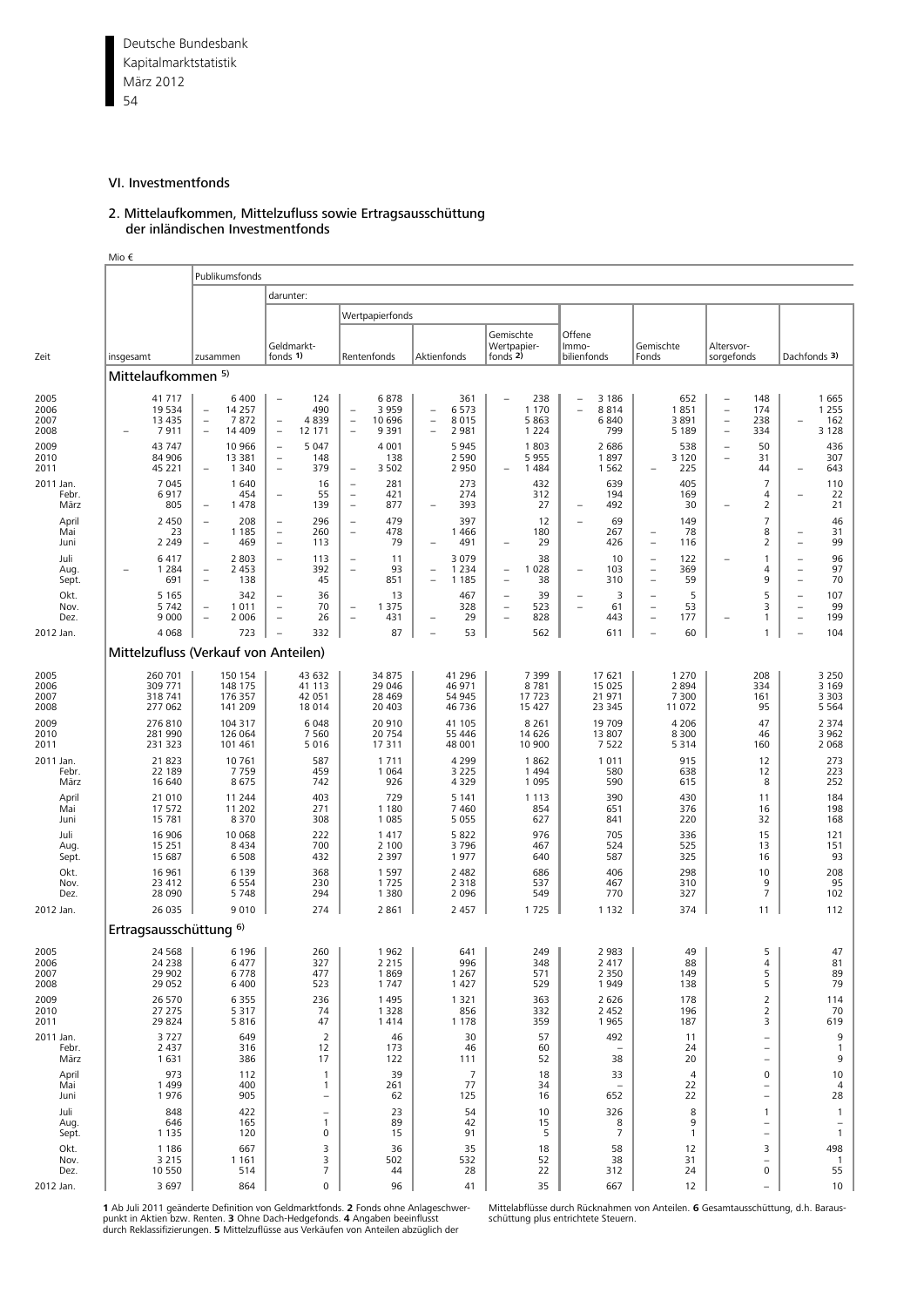Deutsche Bundesbank 55 Kapitalmarktstatistik März 2012

# VI. Investmentfonds

|                                                           |                                                                                  |                                                                                  | Spezialfonds                                              |                                               |                                                                                  |                                                       |                                       |                                                                                               |                                    |                                          |                                         |                                                                                                              |                                                                                                |                                   |
|-----------------------------------------------------------|----------------------------------------------------------------------------------|----------------------------------------------------------------------------------|-----------------------------------------------------------|-----------------------------------------------|----------------------------------------------------------------------------------|-------------------------------------------------------|---------------------------------------|-----------------------------------------------------------------------------------------------|------------------------------------|------------------------------------------|-----------------------------------------|--------------------------------------------------------------------------------------------------------------|------------------------------------------------------------------------------------------------|-----------------------------------|
|                                                           |                                                                                  |                                                                                  |                                                           | darunter:                                     |                                                                                  |                                                       |                                       |                                                                                               |                                    |                                          |                                         |                                                                                                              |                                                                                                |                                   |
|                                                           |                                                                                  |                                                                                  |                                                           |                                               |                                                                                  | Wertpapierfonds                                       |                                       |                                                                                               |                                    |                                          |                                         |                                                                                                              |                                                                                                |                                   |
| Hedgefonds                                                | Dach-<br>Hedgefonds                                                              |                                                                                  | zusammen                                                  | Geldmarkt-<br>fonds 1)                        |                                                                                  | Rentenfonds                                           | Aktienfonds                           | Gemischte<br>Wertpapier-<br>fonds 2) 4)                                                       | Offene<br>Immo-<br>bilienfonds     | Gemischte<br>Fonds 4)                    |                                         | Dachfonds 3)   Hedgefonds   Hedgefonds                                                                       | Dach-                                                                                          | Zeit                              |
|                                                           |                                                                                  |                                                                                  |                                                           |                                               |                                                                                  |                                                       |                                       |                                                                                               |                                    |                                          |                                         | Mittelaufkommen 5)                                                                                           |                                                                                                |                                   |
| 362<br>463<br>457<br>32                                   | $\overline{\phantom{a}}$<br>$\overline{\phantom{a}}$                             | 177<br>35<br>58<br>38                                                            | 35 317<br>33 791<br>21 307<br>6498                        | $\overline{\phantom{a}}$<br>$\qquad \qquad -$ | 202<br>357<br>1 1 9 9<br>21                                                      | 5 0 9 9<br>$-1455$<br>14 2 64<br>3836                 | 4 7 4 1<br>$-6603$<br>1 0 5 0<br>1972 | 16 26 6<br>22 608<br>3 2 3 2<br>$-10893$                                                      | 2 3 6 1<br>2837<br>642<br>2 0 7 4  | 6 4 4 7<br>15 905<br>826<br>219          | 553<br>878<br>28<br>9 2 0 1             | 53<br>80<br>119<br>65                                                                                        | $\qquad \qquad -$<br>60<br>$\overline{2}$<br>4                                                 | 2005<br>2006<br>2007<br>2008      |
| 60<br>0<br>94                                             | $\overline{\phantom{a}}$<br>$\overline{\phantom{a}}$<br>$\overline{\phantom{a}}$ | 59<br>32<br>39                                                                   | 32 780<br>71 525<br>46 5 61                               | $\qquad \qquad -$<br>$\equiv$                 | 442<br>993<br>287                                                                | 19 3 61<br>24 240<br>15 377                           | $-8810$<br>2 6 6 5<br>1935            | $-6353$<br>20 19 6<br>7682                                                                    | 5 0 8 7<br>2 5 0 1<br>3 5 3 0      | 12 687<br>12 940<br>11 221               | 8468<br>7 5 2 3<br>4 3 9 2              | 62<br>3<br>10                                                                                                | $\overline{\phantom{a}}$<br>55<br>$\qquad \qquad -$                                            | 2009<br>2010<br>2011              |
| 8<br>4<br>5                                               | $\overline{\phantom{a}}$<br>$\overline{\phantom{0}}$<br>$\overline{\phantom{a}}$ | 5<br>1<br>4                                                                      | 5 4 0 5<br>6463<br>2 2 8 4                                | L,                                            | 5<br>5<br>71                                                                     | 2 4 3 3<br>2 0 5 3<br>110<br>$\qquad \qquad -$        | 217<br>710<br>104                     | 2 4 3 2<br>3 2 2 5<br>816                                                                     | 75<br>296<br>307                   | 46<br>96<br>754                          | 162<br>108<br>285                       | $\qquad \qquad -$<br>$\qquad \qquad -$<br>$\qquad \qquad -$                                                  | $\overline{\phantom{0}}$<br>$\qquad \qquad -$<br>$\qquad \qquad -$                             | 2011 Jan.<br>Febr.<br>März        |
| 9<br>16<br>31                                             | $\overline{\phantom{0}}$<br>$\overline{\phantom{a}}$                             | $\overline{2}$<br>14<br>15                                                       | 2 6 5 8<br>1 1 6 2<br>$\overline{\phantom{0}}$<br>2 7 1 8 | $\overline{\phantom{0}}$<br>$\equiv$<br>L,    | $\mathsf 0$<br>0<br>0                                                            | 180<br>$\overline{\phantom{0}}$<br>$-1856$<br>1 0 0 7 | 241<br>277<br>106                     | 115<br>688<br>$\overline{\phantom{0}}$<br>179                                                 | 96<br>281<br>159                   | 2 1 1 6<br>339<br>738                    | 181<br>331<br>312                       | $\overline{\phantom{0}}$<br>20<br>$\qquad \qquad -$                                                          | $\qquad \qquad -$<br>$\qquad \qquad -$<br>$\qquad \qquad -$                                    | April<br>Mai<br>Juni              |
| 34<br>$\mathbf 0$<br>0<br>45                              | $\overline{\phantom{a}}$<br>÷,                                                   | 12<br>4<br>$\overline{2}$<br>11                                                  | 3615<br>1 1 6 9<br>830<br>4823                            |                                               | 105<br>۰<br>$\overline{\phantom{a}}$<br>0                                        | 118<br>571<br>344<br>2 0 3 5                          | 507<br>34<br>369<br>975               | 260<br>580<br>$\overline{\phantom{0}}$<br>$\bar{ }$<br>798<br>137<br>$\overline{\phantom{0}}$ | 153<br>162<br>329<br>625           | 2 1 0 5<br>146<br>592<br>2 672           | 317<br>209<br>699<br>503                | $\overline{\phantom{0}}$<br>$\overline{\phantom{a}}$<br>$\overline{\phantom{m}}$<br>10                       | $\qquad \qquad -$<br>$\qquad \qquad -$<br>$\qquad \qquad -$<br>$\qquad \qquad -$               | Juli<br>Aug.<br>Sept<br>Okt.      |
| 3<br>8<br>36                                              | $\overline{\phantom{a}}$<br>$\overline{\phantom{a}}$<br>÷,                       | $\mathbf{1}$<br>$\mathbf{1}$<br>$\mathbf{1}$                                     | 6753<br>11 006<br>3 3 4 5                                 |                                               | 111<br>0<br>0                                                                    | 2 3 1 5<br>6 6 4 5<br>4788                            | 529<br>553<br>712                     | 2 2 1 7<br>640<br>4 1 3 8<br>$\overline{\phantom{0}}$                                         | 227<br>821<br>271                  | 1 0 6 6<br>1 0 3 5<br>1 3 5 4            | 199<br>1 0 8 6<br>239                   | $\qquad \qquad -$<br>$\overline{\phantom{0}}$                                                                | $\qquad \qquad -$<br>$\overline{\phantom{0}}$                                                  | Nov.<br>Dez.<br>2012 Jan.         |
|                                                           |                                                                                  |                                                                                  |                                                           |                                               |                                                                                  |                                                       |                                       |                                                                                               |                                    |                                          | Mittelzufluss (Verkauf von Anteilen)    |                                                                                                              |                                                                                                |                                   |
| 407<br>756<br>385<br>252                                  |                                                                                  | 196<br>86<br>49<br>89                                                            | 110 547<br>161 596<br>142 384<br>135 853                  |                                               | 720<br>130<br>1 2 6 9<br>1 0 8 3<br>$\mathbf{1}$                                 | 24 4 30<br>34 5 86<br>49 844<br>31 901                | 11 510<br>15 860<br>12 718<br>12 888  | 60 528<br>72 457<br>49 5 62<br>47 714                                                         | 3 1 9 5<br>3859<br>2 5 3 8<br>3776 | 9 3 6 2<br>33 482<br>25 4 62<br>28 609   | 724<br>1 1 3 8<br>803<br>9807           | 80<br>25<br>186<br>70                                                                                        | 60<br>2<br>4                                                                                   | 2005<br>2006<br>2007<br>2008      |
| 193<br>525<br>3 0 0 4<br>25                               |                                                                                  | 95<br>25<br>28<br>$\mathbf{1}$                                                   | 172 493<br>155 925<br>129 861<br>11 062                   |                                               | 166<br>293<br>5                                                                  | 51 008<br>43 272<br>39 4 30<br>4519                   | 11 474<br>8828<br>7 3 0 3<br>396      | 50 530<br>50 302<br>35 053<br>3 1 8 6                                                         | 5706<br>3 4 2 3<br>5 0 6 0<br>176  | 41 428<br>37 996<br>34 503<br>2 4 0 2    | 8906<br>8 4 7 9<br>5 2 2 6<br>341       | 62<br>35<br>10                                                                                               | $\qquad \qquad -$<br>$\qquad \qquad -$<br>$\qquad \qquad -$                                    | 2009<br>2010<br>2011<br>2011 Jan. |
| 11<br>12<br>2 8 0 1                                       |                                                                                  | 0<br>0<br>5                                                                      | 14 4 30<br>7965<br>9766                                   |                                               | $\mathbf 0$<br>71<br>$\overline{\phantom{a}}$                                    | 5 3 0 5<br>1841<br>2 6 5 4                            | 961<br>407<br>360                     | 6 4 2 3<br>2 3 0 7<br>2 6 3 1                                                                 | 351<br>310<br>208                  | 1 1 1 0<br>2 677<br>3 5 5 2              | 109<br>287<br>201                       | $\qquad \qquad -$<br>$\overline{\phantom{a}}$<br>$\overline{\phantom{0}}$<br>$\overline{\phantom{a}}$        | $\qquad \qquad -$<br>$\overline{\phantom{a}}$<br>$\qquad \qquad -$<br>$\qquad \qquad -$        | Febr.<br>März<br>April            |
| 22<br>5<br>42                                             |                                                                                  | 0<br>15<br>0                                                                     | 6 3 7 1<br>7411<br>6838                                   |                                               | $\qquad \qquad -$<br>$\overline{\phantom{a}}$<br>105                             | 1 0 5 3<br>2 1 1 5<br>986                             | 453<br>464<br>690                     | 1 3 9 5<br>1 7 3 5<br>1 5 0 1                                                                 | 502<br>258<br>356                  | 2 3 7 9<br>2 1 3 3<br>2 8 0 1            | 414<br>416<br>319                       | ÷,<br>$\qquad \qquad -$<br>$\overline{\phantom{m}}$                                                          | $\equiv$<br>$\qquad \qquad -$<br>$\qquad \qquad -$                                             | Mai<br>Juni<br>Juli               |
| 5<br>$\overline{7}$<br>50                                 |                                                                                  | 0<br>5<br>0                                                                      | 6817<br>9 1 7 9<br>10822                                  |                                               | $\overline{\phantom{0}}$<br>$\overline{\phantom{a}}$<br>0                        | 1735<br>4 1 2 7<br>2831                               | 667<br>541<br>203                     | 1 2 6 3<br>1 3 3 0<br>2 7 1 4                                                                 | 310<br>356<br>671                  | 1 1 4 4<br>2 0 2 3<br>3785               | 211<br>759<br>504                       | $\overline{\phantom{m}}$<br>÷,<br>10                                                                         | $\overline{\phantom{0}}$<br>$\qquad \qquad -$<br>$\qquad \qquad -$                             | Aug.<br>Sept.<br>Okt.             |
| $\overline{1}$<br>24<br>47                                |                                                                                  | 0<br>0<br>$\overline{2}$                                                         | 16859<br>22 342<br>17 025                                 |                                               | 111<br>1<br>0                                                                    | 3 5 5 6<br>8708<br>6 3 5 6                            | 1 0 0 6<br>1 1 5 4<br>3 3 1 5         | 6 0 8 7<br>4 4 8 2<br>3 3 0 7                                                                 | 599<br>964<br>372                  | 5 1 6 9<br>5 3 2 6<br>3 2 3 3            | 206<br>1460<br>295                      | $\overline{\phantom{0}}$<br>$\equiv$                                                                         | $\overline{\phantom{0}}$<br>$\qquad \qquad -$<br>۳                                             | Nov.<br>Dez.<br>2012 Jan.         |
|                                                           |                                                                                  |                                                                                  |                                                           |                                               |                                                                                  |                                                       |                                       |                                                                                               |                                    |                                          |                                         | Ertragsausschüttung <sup>6)</sup>                                                                            |                                                                                                |                                   |
| 0 <sup>1</sup><br>0<br>1<br>4                             |                                                                                  | - 1<br>0<br>0<br>1                                                               | 18 372  <br>17 761<br>23 123<br>22 652                    |                                               | 38<br>58<br>63<br>96                                                             | 5 2 3 0<br>4 0 4 5<br>5709<br>5978                    | 1113<br>1724<br>2 2 2 5<br>1529       | 10 687<br>9 5 8 5<br>12 091<br>11 489                                                         | 535<br>738<br>841<br>958           | $711$  <br>1 5 3 5<br>2 0 9 6<br>2 4 4 3 | $55$  <br>68<br>95<br>158               | $4 \mid$<br>6<br>$\qquad \qquad -$<br>$\mathsf 0$                                                            | $\mathbf{1}$<br>4<br>0                                                                         | 2005<br>2006<br>2007<br>2008      |
| 1<br>2<br>2                                               |                                                                                  | 0<br>0<br>0                                                                      | 20 215<br>21 957<br>24 007                                |                                               | 49<br>11<br>8                                                                    | 5972<br>7459<br>9078                                  | 1 477<br>1526<br>1 0 6 4              | 7671<br>6430<br>6810                                                                          | 812<br>702<br>1 0 3 3              | 3 5 7 8<br>4762<br>5 0 5 6               | 634<br>938<br>751                       | $\qquad \qquad -$<br>$\overline{\phantom{a}}$<br>$\overline{\phantom{a}}$                                    | $\overline{4}$<br>2<br>$\overline{\phantom{a}}$                                                | 2009<br>2010<br>2011              |
| 2<br>$\qquad \qquad -$<br>$\qquad \qquad -$<br>0          |                                                                                  | $\overline{\phantom{0}}$<br>$\overline{\phantom{0}}$<br>$\overline{\phantom{0}}$ | 3 0 7 8<br>2 1 2 1<br>1 2 4 5<br>861                      |                                               | $\overline{\phantom{a}}$<br>3<br>$\overline{\phantom{a}}$                        | 1942<br>1 1 3 2<br>411<br>444                         | 199<br>136<br>53<br>29                | 665<br>400<br>465<br>238                                                                      | 30<br>70<br>64                     | 242<br>378<br>241                        | 1<br>0<br>4<br>$\overline{\phantom{a}}$ | $\overline{\phantom{m}}$<br>$\overline{\phantom{a}}$<br>$\overline{\phantom{m}}$<br>$\overline{\phantom{m}}$ | $\overline{\phantom{a}}$<br>$\overline{\phantom{a}}$<br>$\qquad \qquad -$                      | 2011 Jan.<br>Febr.<br>März        |
| $\overline{\phantom{0}}$<br>$\overline{\phantom{0}}$      |                                                                                  | $\overline{\phantom{0}}$<br>$\overline{\phantom{0}}$<br>0                        | 1 0 9 9<br>1 0 7 1<br>426                                 |                                               | 0<br>$\qquad \qquad -$<br>0<br>$\overline{\phantom{a}}$                          | 239<br>145<br>93                                      | 29<br>10<br>5                         | 301<br>375<br>73                                                                              | 19<br>$\overline{7}$<br>58<br>53   | 131<br>467<br>449<br>192                 | 56<br>17<br>11                          | $\overline{\phantom{m}}$<br>$\overline{\phantom{m}}$<br>$\overline{\phantom{m}}$                             | $\overline{\phantom{m}}$<br>$\overline{\phantom{m}}$<br>$\qquad \qquad -$<br>$\qquad \qquad -$ | April<br>Mai<br>Juni<br>Juli      |
| 0<br>0<br>0                                               |                                                                                  | $\overline{\phantom{0}}$<br>$\overline{\phantom{0}}$                             | 481<br>1016<br>519                                        |                                               | $\overline{\phantom{a}}$<br>$\overline{\phantom{a}}$<br>$\overline{\phantom{a}}$ | 98<br>405<br>217                                      | 89<br>51<br>3                         | 146<br>338<br>130                                                                             | 10<br>14<br>16                     | 70<br>207<br>128                         | 0<br>0<br>5                             | $\overline{\phantom{a}}$<br>$\overline{\phantom{0}}$<br>$\overline{\phantom{m}}$                             | $\qquad \qquad -$<br>$\qquad \qquad -$<br>$\qquad \qquad -$                                    | Aug.<br>Sept.<br>Okt.             |
| $\overline{\phantom{0}}$<br>$\overline{\phantom{0}}$<br>3 |                                                                                  | $\overline{\phantom{0}}$<br>$\overline{\phantom{0}}$<br>$\qquad \qquad -$        | 2 0 5 4<br>10 037<br>2 8 3 3                              |                                               | $\overline{\phantom{a}}$<br>5<br>$\overline{\phantom{0}}$                        | 738<br>3 2 1 3<br>1775                                | 132<br>330<br>394                     | 720<br>2959<br>371                                                                            | 52<br>641<br>46                    | 378<br>2 174<br>237                      | 20<br>637<br>$\mathbf{1}$               | $\overline{\phantom{a}}$<br>$\qquad \qquad -$<br>$\overline{\phantom{a}}$                                    | $\overline{\phantom{m}}$<br>$\qquad \qquad -$<br>$\overline{\phantom{m}}$                      | Nov.<br>Dez.<br>2012 Jan.         |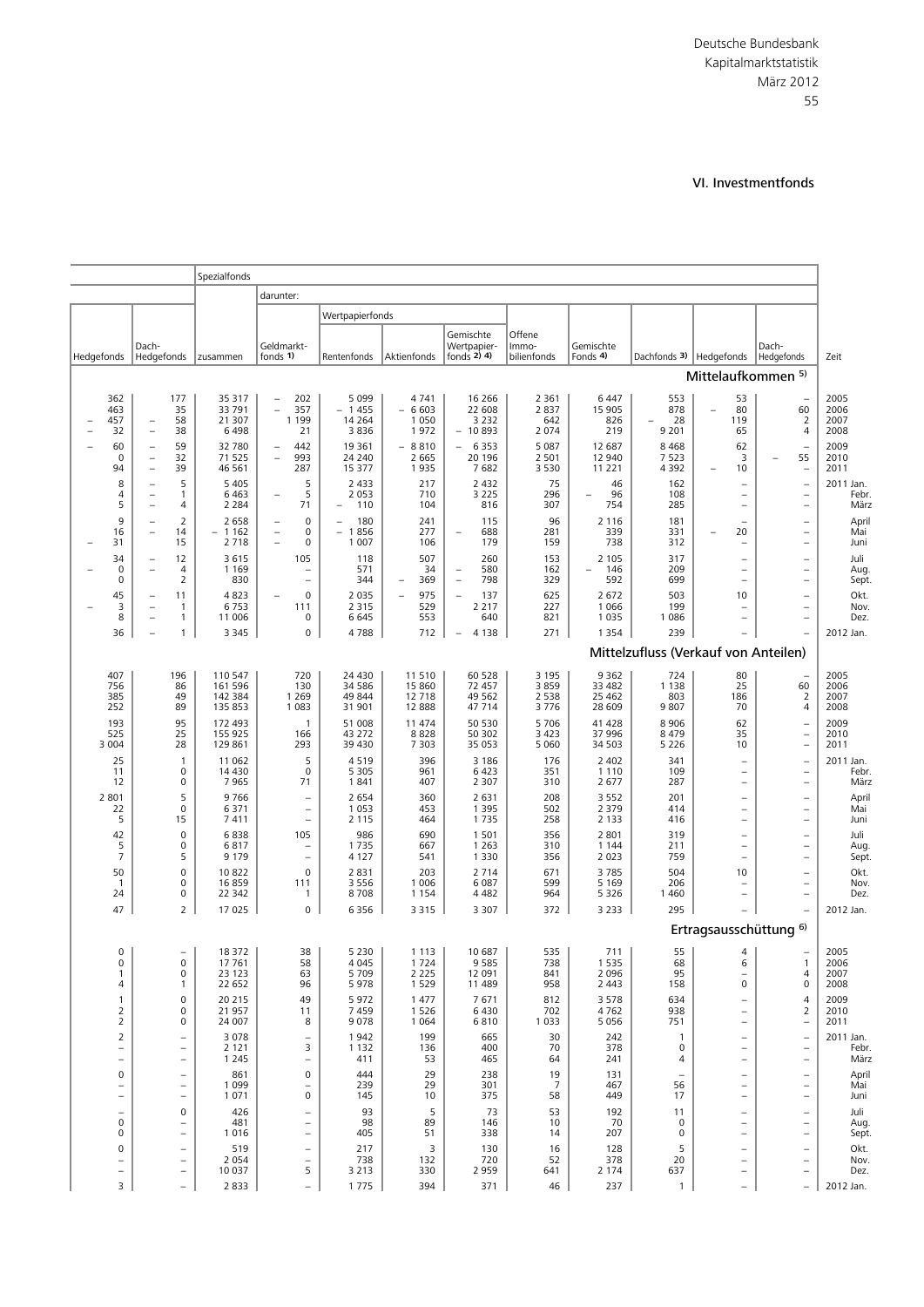Deutsche Bundesbank 56 Kapitalmarktstatistik März 2012

# VI. Investmentfonds

### 3. [Zusammensetzung des Vermögens ausgewählter inländischer Fondstypen \\*\)](#page-17-0)

Stand am Monatsende

|                                                  | Insgesamt                |                          |                               | Publikumsfonds                                       |                          |                          | Spezialfonds             |                                                      |                          |  |
|--------------------------------------------------|--------------------------|--------------------------|-------------------------------|------------------------------------------------------|--------------------------|--------------------------|--------------------------|------------------------------------------------------|--------------------------|--|
|                                                  | Dez. 2011                | Jan. 2012                |                               | Dez. 2011                                            | Jan. 2012                |                          | Dez. 2011                | Jan. 2012                                            |                          |  |
| Position                                         | Mio €                    |                          | $\%$                          | Mio €                                                |                          | $\frac{0}{0}$            | Mio €                    |                                                      | %                        |  |
|                                                  |                          |                          |                               |                                                      |                          |                          |                          |                                                      |                          |  |
| Geldmarktfonds                                   |                          |                          |                               |                                                      |                          |                          |                          |                                                      |                          |  |
| Wertpapiere zusammen                             | 6 0 0 0                  | 5823                     | 92,9                          | 4 1 9 8                                              | 3994                     | 90,2                     | 1802                     | 1830                                                 | 99,4                     |  |
| Schuldverschreibungen                            | 5 0 4 8                  | 4827                     | 77,0                          | 3 6 5 5                                              | 3 4 2 5                  | 77,3                     | 1 3 9 3                  | 1 4 0 2                                              | 76,2                     |  |
| inländischer Emittenten                          | 3 0 3 9                  | 2917                     | 46,5                          | 2 3 1 7                                              | 2 1 8 0                  | 49,2                     | 723                      | 737                                                  | 40,0                     |  |
| ausländischer Emittenten                         | 2 0 0 9                  | 1910                     | 30,5                          | 1 3 3 8                                              | 1 2 4 5                  | 28,1                     | 671                      | 665                                                  | 36,1                     |  |
| Geldmarktpapiere                                 | 879                      | 924                      | 14,7                          | 543                                                  | 569                      | 12,8                     | 337                      | 355                                                  | 19,3                     |  |
| inländischer Kreditinstitute                     | 43                       | 63                       | 1,0                           | 43                                                   | 63                       | 1,4                      | $\overline{\phantom{0}}$ | $\overline{\phantom{0}}$                             | $\overline{\phantom{0}}$ |  |
| ausländischer Kreditinstitute                    | 213                      | 224                      | 3,6                           | 213                                                  | 224                      | 5,1                      |                          | $\overline{\phantom{0}}$                             |                          |  |
| inländischer öffentlicher Stellen                | 48                       | 70                       | 1,1                           | 48                                                   | 70                       | 1,6                      | ۰                        | $\qquad \qquad -$                                    |                          |  |
| ausländischer öffentlicher Stellen               | 525                      | 527                      | 8,4                           | 188                                                  | 172                      | 3,9                      | 337                      | 355                                                  | 19,3                     |  |
| sonstiger inländischer Nichtbanken               | $\overline{\phantom{0}}$ | $\equiv$                 | $\overline{\phantom{0}}$      | $\overline{\phantom{0}}$                             | ۰                        | $\overline{\phantom{0}}$ | $\equiv$                 | $\overline{\phantom{0}}$                             | $\overline{\phantom{m}}$ |  |
| sonstiger ausländischer Nichtbanken              | 51                       | 39                       | 0,6                           | 51                                                   | 39                       | 0,9                      | $\overline{\phantom{0}}$ | ÷                                                    |                          |  |
| Schuldscheindarlehen<br>inländische Kreditnehmer | $\overline{\phantom{0}}$ | L.                       | ۳<br>$\overline{\phantom{0}}$ | $\overline{\phantom{0}}$<br>$\overline{\phantom{0}}$ | L.                       | $\equiv$                 | ۰<br>÷                   | $\overline{\phantom{0}}$<br>$\overline{\phantom{0}}$ |                          |  |
| ausländische Kreditnehmer                        |                          | $\overline{\phantom{0}}$ | $\overline{\phantom{0}}$      | L,                                                   | $\overline{\phantom{0}}$ | $\overline{\phantom{a}}$ | $\overline{\phantom{0}}$ | $\overline{\phantom{0}}$                             |                          |  |
| Bankguthaben                                     | 544                      | 430                      | 6,9                           | 529                                                  | 409                      | 9,2                      | 15                       | 21                                                   | 1,1                      |  |
| Sonstiges Vermögen                               | 78                       | 92                       | 1,5                           | 66                                                   | 82                       | 1,9                      | 12                       | 10                                                   | 0, 5                     |  |
| Verbindlichkeiten                                | 45                       | 75                       | 1,2                           | 44                                                   | 56                       | 1,3                      | 0                        | 19                                                   | 1,1                      |  |
| Fondsvermögen insgesamt 1)                       | 6577                     | 6 2 7 0                  | 100,0                         | 4749                                                 | 4429                     | 100,0                    | 1829                     | 1841                                                 | 100,0                    |  |
|                                                  |                          |                          |                               |                                                      |                          |                          |                          |                                                      |                          |  |
| Wertpapierfonds                                  |                          |                          |                               |                                                      |                          |                          |                          |                                                      |                          |  |
| Wertpapiere zusammen                             | 711 901                  | 728 731                  | 93,3                          | 171 449                                              | 179 822                  | 92,7                     | 540 452                  | 548 909                                              | 93,5                     |  |
| Aktien                                           | 165 818                  | 174 980                  | 22,4                          | 100 945                                              | 107 484                  | 55,4                     | 64 874                   | 67 496                                               | 11,5                     |  |
| inländischer Emittenten                          | 56 578                   | 61 371                   | 7,9                           | 42 728                                               | 46 436                   | 23,9                     | 13851                    | 14 9 35                                              | 2,5                      |  |
| ausländischer Emittenten                         | 109 240                  | 113 609                  | 14,5                          | 58 217                                               | 61 048                   | 31,5                     | 51 023                   | 52 561                                               | 8,9                      |  |
| Schuldverschreibungen                            | 470 327                  | 474 911                  | 60,8                          | 62 533                                               | 64 2 43                  | 33,1                     | 407 795                  | 410 668                                              | 69,9                     |  |
| inländischer Emittenten                          | 122 053                  | 118 406                  | 15,2                          | 24 0 24                                              | 24 4 65                  | 12,6                     | 98 0 28                  | 93 941                                               | 16,0                     |  |
| ausländischer Emittenten                         | 348 274                  | 356 504                  | 45,6                          | 38 508                                               | 39 7 78                  | 20,5                     | 309 766                  | 316 726                                              | 53,9                     |  |
| Geldmarktpapiere                                 | 5 0 1 5                  | 4601                     | 0,6                           | 867                                                  | 730                      | 0,4                      | 4 1 4 8                  | 3 8 7 1                                              | 0,7                      |  |
| inländischer Kreditinstitute                     | 499                      | 451                      | 0,1                           | 112                                                  | 91                       | 0,0                      | 388                      | 360                                                  | 0,1                      |  |
| ausländischer Kreditinstitute                    | 464                      | 496                      | 0,1                           | 176                                                  | 143                      | 0,1                      | 288                      | 353                                                  | 0,1                      |  |
| inländischer öffentlicher Stellen                | 1 0 0 0                  | 898                      | 0,1                           | 91                                                   | 108                      | 0,1                      | 910                      | 790                                                  | 0,1                      |  |
| ausländischer öffentlicher Stellen               | 2 7 3 9                  | 2 3 9 5                  | 0,3                           | 359                                                  | 267                      | 0,1                      | 2 3 8 0                  | 2 1 2 7                                              | 0,4                      |  |
| sonstiger inländischer Nichtbanken               | 169                      | 183                      | 0,0                           | 104                                                  | 115                      | 0,1                      | 65                       | 68                                                   | 0,0                      |  |
| sonstiger ausländischer Nichtbanken              | 144                      | 178                      | 0,0                           | 26                                                   | 6                        | 0,0                      | 118                      | 172                                                  | 0,0                      |  |
| Anteile an Investmentfonds insq.                 | 70 741                   | 74 240                   | 9,5                           | 7 1 0 5                                              | 7 3 6 6                  | 3,8                      | 63 636                   | 66 874                                               | 11,4                     |  |
| Schuldscheindarlehen<br>inländische Kreditnehmer | 1 4 2 6<br>1 3 4 4       | 1 1 2 2<br>1 0 3 2       | 0,1                           | 5<br>5                                               | 5<br>5                   | 0,0                      | 1421<br>1 3 3 9          | 1 1 1 7<br>1 0 2 7                                   | 0,2<br>0,2               |  |
| ausländische Kreditnehmer                        | 82                       | 90                       | 0,1<br>0,0                    |                                                      |                          | 0,0                      | 82                       | 90                                                   | 0,0                      |  |
| Bankguthaben                                     | 41 775                   | 43 912                   | 5,6                           | 13 023                                               | 13 0 70                  | 6.7                      | 28752                    | 30 841                                               | 5,3                      |  |
| Sonstiges Vermögen                               | 15 165                   | 14729                    | 1,9                           | 2 7 1 4                                              | 2 5 9 5                  | 1,3                      | 12 451                   | 12 135                                               | 2,1                      |  |
| Verbindlichkeiten                                | 6935                     | 7 2 9 5                  | 0,9                           | 1692                                                 | 1604                     | 0,8                      | 5 2 4 3                  | 5 6 9 1                                              | 1,0                      |  |
| darunter: aufgenommene Kredite                   | 430                      | 982                      | 0,1                           | 132                                                  | 139                      | 0,1                      | 298                      | 843                                                  | 0,1                      |  |
| Fondsvermögen insgesamt 1)                       | 763 332                  | 781 200                  | 100,0                         | 185 500                                              | 193 888                  | 100,0                    | 577832                   | 587 311                                              | 100,0                    |  |
| Offene Immobilienfonds                           |                          |                          |                               |                                                      |                          |                          |                          |                                                      |                          |  |
| Grundstücke                                      | 94 995                   | 95 093                   | 79,7                          | 61 755                                               | 61 699                   | 71,6                     | 33 239                   | 33 394                                               | 100,8                    |  |
| bebaute Grundstücke                              | 93 918                   | 94 001                   | 78,8                          | 60 813                                               | 60 747                   | 70,5                     | 33 105                   | 33 254                                               | 100,4                    |  |
| übrige Grundstücke                               | 1076                     | 1 0 9 2                  | 0,9                           | 942                                                  | 952                      | 1,1                      | 134                      | 140                                                  | 0,4                      |  |
| Beteiligungen an Grundstücksgesellsch.           | 26 035                   | 26 319                   | 22,1                          | 20 831                                               | 20855                    | 24,2                     | 5 2 0 4                  | 5 4 6 4                                              | 16,5                     |  |
| Wertpapiere (einschl. Geldmarktpapiere)          | 9018                     | 8978                     | 7,5                           | 6932                                                 | 6873                     | 8,0                      | 2 0 8 6                  | 2 1 0 4                                              | 6,4                      |  |
| Bankguthaben                                     | 13 085                   | 12 987                   | 10,9                          | 10821                                                | 10 867                   | 12,6                     | 2 2 6 4                  | 2 1 2 0                                              | 6,4                      |  |
| Sonstiges Vermögen                               | 12 310                   | 12 4 98                  | 10,5                          | 9 1 9 5                                              | 9 3 6 9                  | 10,9                     | 3 1 1 6                  | 3 1 2 9                                              | 9,4                      |  |
| Verbindlichkeiten                                | 36 622                   | 36 633                   | 30,7                          | 23 517                                               | 23 551                   | 27,3                     | 13 105                   | 13 082                                               | 39,5                     |  |
| darunter: aufgenommene Kredite                   | 28 5 16                  | 28 360                   | 23,8                          | 17 328                                               | 17 218                   | 20,0                     | 11 188                   | 11 142                                               | 33,6                     |  |
| Fondsvermögen insgesamt 1)                       | 118828                   | 119 248                  | 100,0                         | 86 017                                               | 86 112                   | 100,0                    | 32 811                   | 33 136                                               | 100,0                    |  |

**\*** In Anlehnung an die Definition der Vermögensgegenstände im Investmentgesetz. **1** Vermögenspositionen abzüglich Verbindlichkeiten.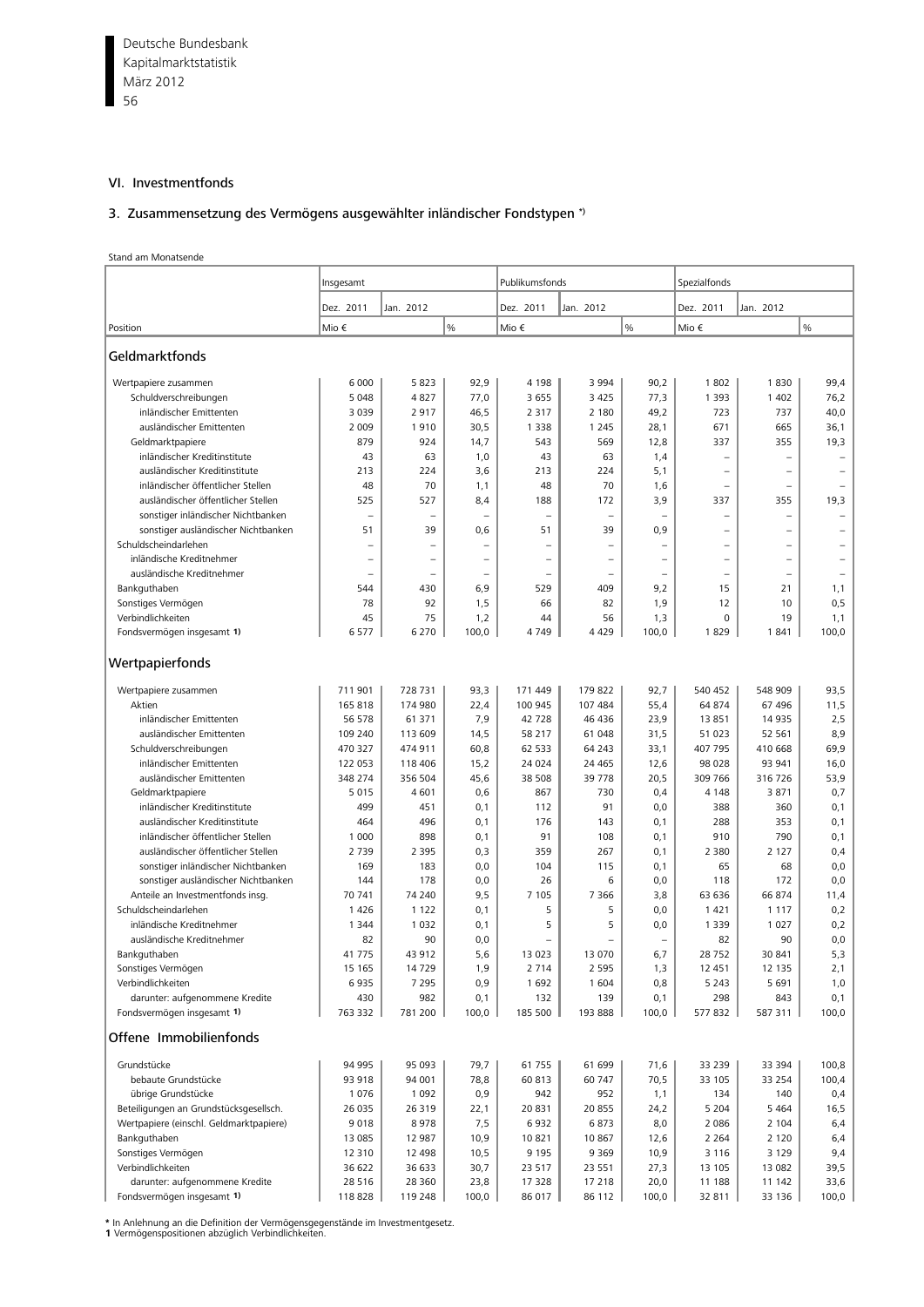# 4. Zusammensetzung des Vermögens der inländischen Wertpapierfonds

|                            | Mio €              |                    |                    |                    |                    |                       |                    |                    |                    |                    |                      |                    |                    |                     |
|----------------------------|--------------------|--------------------|--------------------|--------------------|--------------------|-----------------------|--------------------|--------------------|--------------------|--------------------|----------------------|--------------------|--------------------|---------------------|
|                            |                    | Wertpapiere        |                    |                    |                    |                       |                    |                    |                    |                    |                      |                    |                    |                     |
|                            |                    |                    | Aktien             |                    |                    | Schuldverschreibungen |                    |                    | Geldmarktpapiere   |                    |                      |                    |                    |                     |
|                            |                    |                    |                    |                    |                    | inländischer          |                    |                    |                    |                    |                      |                    | Schuld-<br>schein- |                     |
|                            | Fonds-<br>ver-     |                    |                    | darunter<br>inlän- |                    | Emittenten            |                    | auslän-            |                    | darunter           | Invest-              |                    | darlehen<br>und    |                     |
| Stand am                   | mögen              |                    |                    | discher            |                    |                       | dar. auf           | discher            |                    | Com-               | ment-                | Bank-              | sonstiges          | Ver-                |
| Jahres- bzw.<br>Monatsende | ins-<br>qesamt 1)  | zu-<br>sammen      | zu-<br>sammen      | Emitten-<br>ten    | zu-<br>sammen      | zu-<br>sammen         | Euro<br>lautend    | Emitten-<br>ten    | zu-<br>sammen      | mercial<br>Paper   | fonds-<br>anteile 2) | qut-<br>haben      | Ver-<br>mögen      | bindlich-<br>keiten |
|                            | insgesamt          |                    |                    |                    |                    |                       |                    |                    |                    |                    |                      |                    |                    |                     |
| 2003                       | 688 727            | 635 969            | 227 666            | 64 090             | 401 852            | 190 366               | 187 463            | 211 486            | 683                | 153                | 5769                 | 42 371             | 12 2 64            | 1877                |
| 2004                       | 715 682            | 669 391            | 237 261            | 64 864             | 420 954            | 178 072               | 175 689            | 242 882            | 862                | 211                | 10 313               | 34 842             | 12 783             | 1 3 3 3             |
| 2005<br>2006               | 786 202<br>806 564 | 741 292<br>762 521 | 288 167<br>310 345 | 75 979<br>80 558   | 429 670<br>420 019 | 167822<br>150 401     | 164 842<br>147 391 | 261 848<br>269 618 | 1 2 7 4<br>1626    | 254<br>382         | 22 181<br>30 532     | 34 552<br>34 269   | 13 152<br>13 2 5 3 | 2 793<br>3 479      |
| 2007<br>2008               | 816 008<br>668 468 | 752 618<br>582 634 | 293 545<br>142 504 | 86 400<br>46 313   | 411 436<br>400 484 | 141 209<br>135 565    | 138 534<br>133 248 | 270 227<br>264 920 | 6 2 4 5<br>3531    | 1698<br>446        | 41 393<br>36 115     | 52 945<br>70 429   | 15 4 62<br>22 796  | 5 017<br>7 392      |
| 2009                       | 696 332            | 652 768            | 167 777            | 52 672             | 437 433            | 117 446               | 115 838            | 319 987            | 3 2 2 4            | 92                 | 44 3 3 5             | 33 738             | 15 346             | 5 5 2 2             |
| 2010<br>2011               | 773 778<br>763 332 | 732 739<br>711 901 | 195 079<br>165 818 | 63 678<br>56 578   | 469 982<br>470 327 | 121 151<br>122 053    | 119 639<br>120 922 | 348 831<br>348 274 | 4707<br>5 0 1 5    | 118<br>552         | 62 972<br>70 741     | 31 361<br>41 775   | 15 542<br>16 591   | 5 8 6 5<br>6935     |
| 2011 April                 | 781 309            | 734 286            | 197 133            | 68 786             | 463 162            | 114 497               | 113 293            | 348 664            | 4921               | 336                | 69 070               | 35 960             | 17 055             | 5993                |
| Mai<br>Juni                | 784 016<br>777 831 | 738 522<br>732 960 | 195 983<br>192 623 | 67 743<br>68 084   | 467 682<br>465 357 | 115 472<br>115 201    | 114 291<br>114 031 | 352 210<br>350 156 | 5 0 1 0<br>5 2 2 5 | 352<br>417         | 69 849<br>69 754     | 35 379<br>35 489   | 16 381<br>14875    | 6 2 7 1<br>5 4 9 3  |
| Juli                       | 784 960            | 738 251            | 191 624            | 68 996             | 470 371            | 118 419               | 117 270            | 351 952            | 5 4 5 5            | 376                | 70 800               | 37 589             | 15 0 52            | 5931                |
| Aug.<br>Sept.              | 758 826<br>747 239 | 707 236<br>695 949 | 164 356<br>155 617 | 56 690<br>53 859   | 471 703<br>469 758 | 121 243<br>122 244    | 120 133<br>121 099 | 350 460<br>347 515 | 5 0 4 0<br>5619    | 376<br>475         | 66 137<br>64 955     | 42 035<br>44 149   | 16 677<br>15 9 30  | 7 1 2 2<br>8789     |
| Okt.                       | 763 359            | 709 209            | 169 407            | 60 40 4            | 468 927            | 121 628               | 120 511            | 347 299            | 5 0 2 2            | 392                | 65 853               | 45 253             | 16 5 86            | 7689                |
| Nov.<br>Dez.               | 747 296<br>763 332 | 693 968<br>711 901 | 162 858<br>165 818 | 57 446<br>56 578   | 457 642<br>470 327 | 120 306<br>122 053    | 119 172<br>120 922 | 337 336<br>348 274 | 5 1 0 4<br>5 0 1 5 | 466<br>552         | 68 364<br>70 741     | 44 892<br>41 775   | 16 747<br>16 591   | 8 3 1 1<br>6935     |
| 2012 Jan.                  | 781 200            | 728 731            | 174 980            | 61 371             | 474 911            | 118 406               | 117 273            | 356 504            | 4601               | 501                | 74 240               | 43 912             | 15 851             | 7 2 9 5             |
|                            | Publikumsfonds     |                    |                    |                    |                    |                       |                    |                    |                    |                    |                      |                    |                    |                     |
| 2003                       | 178 272            | 165 391            | 95 400             | 31510              | 68 610             | 29 343                | 27 689             | 39 267             | 40                 | 28                 | 1 3 4 1              | 11 316             | 2 4 3 3            | 867                 |
| 2004<br>2005               | 184 006<br>218 108 | 173 222<br>206 866 | 98 758<br>124 703  | 33 242<br>42 064   | 72 180<br>79 533   | 30729<br>33 4 94      | 29 251<br>31 4 38  | 41 450<br>46 038   | 112<br>152         | 65<br>$\mathbf{1}$ | 2 1 7 1<br>2 4 7 9   | 9 0 1 4<br>9 9 6 0 | 2 5 4 1<br>2 6 0 4 | 771                 |
| 2006                       | 223 279            | 213 384            | 132 583            | 45 399             | 75 283             | 31 385                | 29 5 36            | 43 898             | 564                | 48                 | 4954                 | 8782               | 2 7 4 0            | 1 322<br>1 627      |
| 2007<br>2008               | 216 617<br>144 849 | 203 864<br>131 669 | 130 172<br>70 508  | 49 45 6<br>29 270  | 67 259<br>54 666   | 27 323<br>23 40 6     | 25 883<br>22 057   | 39 936<br>31 260   | 721<br>517         | 83<br>172          | 5712<br>5979         | 12 058<br>13 2 45  | 3 1 9 7<br>3 2 4 8 | 2 5 0 2<br>3 3 1 4  |
| 2009<br>2010               | 178 505<br>202 153 | 169 257<br>193 425 | 99 414<br>116 266  | 37 071<br>44 900   | 62 818<br>67 706   | 20 763<br>24 2 29     | 19 999<br>23 642   | 42 055<br>43 476   | 286<br>791         | 33<br>42           | 6739<br>8 6 6 3      | 8 1 6 2<br>8 3 6 5 | 2 4 5 3<br>2 4 4 0 | 1 368<br>2 077      |
| 2011                       | 185 500            | 171 449            | 100 945            | 42 728             | 62 533             | 24 0 24               | 23 609             | 38 508             | 867                | 200                | 7 1 0 5              | 13 023             | 2 7 1 9            | 1692                |
| 2011 April<br>Mai          | 202 841<br>203 241 | 192 006<br>192 018 | 117 455<br>117 271 | 49 019<br>48 973   | 65 042<br>65 300   | 22 311<br>22 5 16     | 21 841<br>22 054   | 42 731<br>42 784   | 1 0 0 2<br>1 0 6 6 | 24<br>29           | 8 5 0 6<br>8 3 8 0   | 9716<br>9890       | 3 2 4 7<br>3 5 2 6 | 2 1 2 8<br>2 1 9 2  |
| Juni                       | 200 046            | 189 041            | 115 087            | 49 144             | 64 7 20            | 22 453                | 21 989             | 42 267             | 1038               | 31                 | 8 1 9 5              | 10 539             | 2 6 8 3            | 2 2 1 7             |
| Juli<br>Aug.               | 203 741<br>185 011 | 191 357<br>171851  | 115 799<br>98 110  | 50 679<br>41 765   | 66 168<br>65 545   | 23 966<br>24 695      | 23 5 14<br>24 247  | 42 203<br>40 850   | 1 1 8 5<br>850     | 62<br>83           | 8 2 0 5<br>7 3 4 7   | 11893<br>12 349    | 2 6 9 3<br>2839    | 2 2 0 2<br>2 0 2 7  |
| Sept.                      | 179 712            | 166 164            | 93 116             | 39 585             | 64 74 6            | 25 106                | 24 653             | 39 640             | 1 0 9 2            | 98                 | 7 2 1 0              | 12 776             | 3 1 4 8            | 2 3 7 6             |
| Okt.<br>Nov.               | 189 081<br>183 504 | 174 431<br>169 343 | 101 845<br>98 798  | 44 518<br>43 018   | 64 215<br>62 3 82  | 25 002<br>24 5 53     | 24 5 5 4<br>24 103 | 39 213<br>37 829   | 1 0 6 4<br>1 0 5 1 | 75<br>144          | 7 3 0 7<br>7 1 1 1   | 13 848<br>13 5 53  | 2 7 1 0<br>2 7 7 0 | 1908<br>2 1 6 1     |
| Dez.                       | 185 500            | 171 449            | 100 945            | 42 728             | 62 533             | 24 0 24               | 23 609             | 38 508             | 867                | 200                | 7 1 0 5              | 13 0 23            | 2 7 1 9            | 1692                |
| 2012 Jan.                  | 193 888            | 179 822            | 107 484            | 46 436             | 64 2 4 3           | 24 4 65               | 24 041             | 39 778             | 730                | 126                | 7 3 6 6              | 13 070             | 2 600              | 1604                |
|                            | Spezialfonds       |                    |                    |                    |                    |                       |                    |                    |                    |                    |                      |                    |                    |                     |
| 2003<br>2004               | 510 455<br>531 677 | 470 578<br>496 169 | 132 266<br>138 503 | 32 580<br>31 623   | 333 242<br>348 775 | 161 024<br>147 343    | 159 774<br>146 438 | 172 218<br>201 432 | 642<br>750         | 125<br>146         | 4427<br>8 1 4 1      | 31 056<br>25 828   | 9831<br>10 242     | 1010<br>562         |
| 2005                       | 568 095            | 534 426            | 163 464            | 33 915             | 350 138            | 134 328               | 133 403<br>117855  | 215 809            | 1 1 2 2            | 253                | 19 702               | 24 5 92            | 10 548             | 1 471               |
| 2006<br>2007               | 583 286<br>599 390 | 549 138<br>548 754 | 177 762<br>163 372 | 35 159<br>36 944   | 344 736<br>344 177 | 119 016<br>113 887    | 112 651            | 225 720<br>230 291 | 1 0 6 2<br>5 5 2 4 | 334<br>1615        | 25 578<br>35 681     | 25 487<br>40 886   | 10513<br>12 2 66   | 1852<br>2516        |
| 2008<br>2009               | 523 619<br>517827  | 450 965<br>483 511 | 71 996<br>68 3 62  | 17 043<br>15 601   | 345 819<br>374 615 | 112 159<br>96 683     | 111 191<br>95 839  | 233 660<br>277 932 | 3 0 1 4<br>2938    | 274<br>59          | 30 136<br>37 596     | 57 183<br>25 575   | 19 548<br>12 893   | 4077<br>4 1 5 4     |
| 2010                       | 571 625            | 539 314            | 78 813             | 18778              | 402 276            | 96 922                | 95 997             | 305 354            | 3916               | 75                 | 54 309               | 22 996             | 13 102             | 3789                |
| 2011<br>2011 April         | 577832<br>578 468  | 540 452<br>542 280 | 64 874<br>79 678   | 13851<br>19 7 67   | 407 795<br>398 119 | 98 0 28<br>92 186     | 97 313<br>91 452   | 309 766<br>305 933 | 4 1 4 8<br>3919    | 352<br>312         | 63 636<br>60 564     | 28 7 52<br>26 244  | 13 872<br>13 808   | 5 2 4 3<br>3865     |
| Mai                        | 580 775            | 546 505            | 78 711             | 18769              | 402 381            | 92 956<br>92 748      | 92 237             | 309 425            | 3 9 4 4            | 323                | 61 4 69              | 25 489             | 12 855             | 4078                |
| Juni<br>Juli               | 577 785<br>581 219 | 543 919<br>546 893 | 77 537<br>75 824   | 18 940<br>18 3 18  | 400 637<br>404 203 | 94 453                | 92 042<br>93 756   | 307 889<br>309 750 | 4 1 8 7<br>4 2 7 1 | 385<br>314         | 61 559<br>62 596     | 24 950<br>25 695   | 12 191<br>12 3 5 9 | 3 2 7 6<br>3729     |
| Aug.<br>Sept.              | 573 814<br>567 527 | 535 384<br>529 785 | 66 246<br>62 501   | 14 9 25<br>14 275  | 406 158<br>405 013 | 96 548<br>97 138      | 95 887<br>96 446   | 309 610<br>307 875 | 4 1 9 0<br>4526    | 292<br>377         | 58 790<br>57 745     | 29 686<br>31 373   | 13838<br>12 782    | 5 0 9 5<br>6413     |
| Okt.                       | 574 278            | 534 777            | 67 562             | 15 8 86            | 404 712            | 96 626                | 95 957             | 308 085            | 3958               | 317                | 58 546               | 31 405             | 13876              | 5781                |
| Nov.<br>Dez.               | 563 791<br>577832  | 524 625<br>540 452 | 64 059<br>64 874   | 14 4 28<br>13851   | 395 260<br>407 795 | 95 753<br>98 0 28     | 95 069<br>97 313   | 299 507<br>309 766 | 4 0 5 3<br>4 1 4 8 | 322<br>352         | 61 253<br>63 636     | 31 340<br>28 7 52  | 13 976<br>13872    | 6 1 5 0<br>5 2 4 3  |
| 2012 Jan.                  | 587 311            | 548 909            | 67 49 6            | 14 9 35            | 410 668            | 93 941                | 93 233             | 316 726            | 3871               | 375                | 66 874               | 30 841             | 13 2 5 2           | 5 6 9 1             |
|                            |                    |                    |                    |                    |                    |                       |                    |                    |                    |                    |                      |                    |                    |                     |

**1** Vermögenspositionen abzüglich Verbindlichkeiten. **2** Bis August 2009 einschließlich sonstiger Wertpapiere.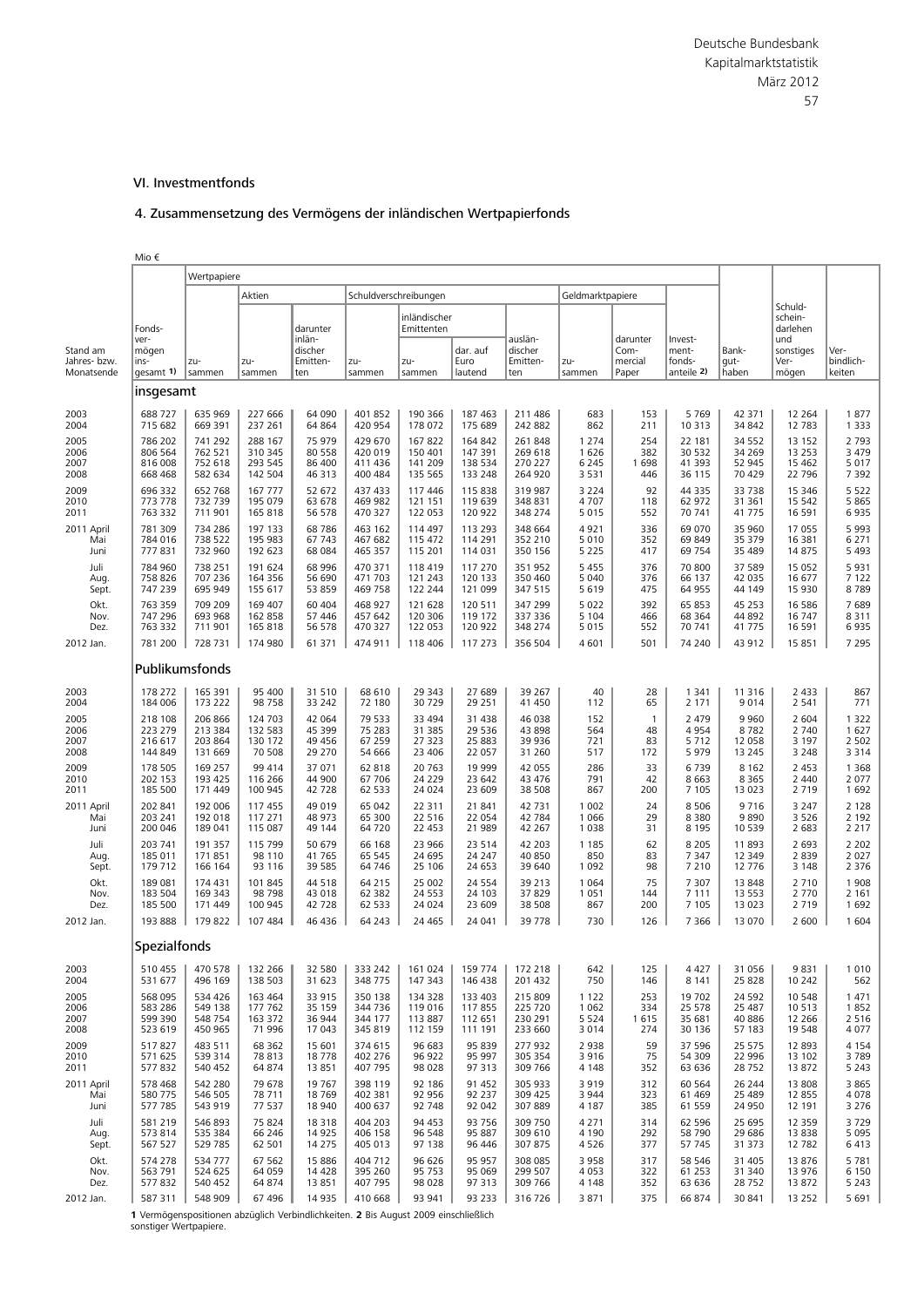Deutsche Bundesbank 58 Kapitalmarktstatistik März 2012

## VI. Investmentfonds

# noch: 4. Zusammensetzung des Vermögens der inländischen Wertpapierfonds

|                                        | Mio €                                 |                                         |                                          |                                          |                                     |                                       |                                          |                                     |                          |                              |                                       |                                       |                                  |                              |
|----------------------------------------|---------------------------------------|-----------------------------------------|------------------------------------------|------------------------------------------|-------------------------------------|---------------------------------------|------------------------------------------|-------------------------------------|--------------------------|------------------------------|---------------------------------------|---------------------------------------|----------------------------------|------------------------------|
|                                        |                                       | Wertpapiere                             |                                          |                                          |                                     |                                       |                                          |                                     |                          |                              |                                       |                                       |                                  |                              |
|                                        |                                       |                                         | Aktien                                   |                                          | Schuldverschreibungen               |                                       |                                          |                                     | Geldmarktpapiere         |                              |                                       |                                       | Schuld-                          |                              |
|                                        | Fonds-<br>ver-                        |                                         |                                          | darunter<br>inlän-                       |                                     | inländischer<br>Emittenten            |                                          | auslän-                             |                          | darunter                     | Invest-                               |                                       | schein-<br>darlehen<br>und       |                              |
| Stand am<br>Jahres- bzw.<br>Monatsende | mögen<br>ins-<br>gesamt 1)            | zu-<br>sammen                           | zu-<br>sammen                            | discher<br>Emitten-<br>ten               | zu-<br>sammen                       | zu-<br>sammen                         | dar. auf<br>Euro<br>lautend              | discher<br>Emitten-<br>ten          | zu-<br>sammen            | Com-<br>mercial<br>Paper     | ment-<br>fonds-<br>anteile 2)         | Bank-<br>qut-<br>haben                | sonstiges<br>Ver-<br>mögen       | Ver-<br>bindlich-<br>keiten  |
|                                        | Publikumsfonds                        |                                         |                                          |                                          |                                     |                                       |                                          |                                     |                          |                              |                                       |                                       |                                  |                              |
|                                        | Rentenfonds                           |                                         |                                          |                                          |                                     |                                       |                                          |                                     |                          |                              |                                       |                                       |                                  |                              |
| 2003                                   | 70 038                                | 64 136                                  | 738                                      | 147                                      | 62 520                              | 26 066                                | 24 4 94                                  | 36 454                              | 28                       | 15                           | 850                                   | 4590                                  | 1694                             | 382                          |
| 2004                                   | 71 504                                | 66 511                                  | 817                                      | 191                                      | 64 819                              | 27 013                                | 25 690                                   | 37 806                              | 108                      | 65                           | 767                                   | 3699                                  | 1698                             | 404                          |
| 2005                                   | 78 812                                | 73 228                                  | 1 2 9 0                                  | 288                                      | 70 756                              | 29 14 9                               | 27 363                                   | 41 608                              | 140                      | $\mathbf{1}$                 | 1 0 4 1                               | 4 4 5 1                               | 1695                             | 562                          |
| 2006                                   | 72 163                                | 67910                                   | 1 1 7 0                                  | 234                                      | 65 148                              | 26 295                                | 24 7 28                                  | 38 853                              | 526                      | 48                           | 1 0 6 5                               | 2898                                  | 1796                             | 441                          |
| 2007                                   | 59 589                                | 55 448                                  | 806                                      | 193                                      | 53 249                              | 20 583                                | 19 5 92                                  | 32 666                              | 577                      | 80                           | 815                                   | 2919                                  | 1671                             | 449                          |
| 2008                                   | 47 397                                | 43 270                                  | 328                                      | 50                                       | 41 981                              | 17 109                                | 16 17 6                                  | 24 872                              | 358                      | 119                          | 603                                   | 3 3 5 9                               | 1511                             | 743                          |
| 2009                                   | 55 294                                | 52 538                                  | 1 0 6 5                                  | 601                                      | 50 993                              | 15 915                                | 15 3 5 3                                 | 35 077                              | 147                      | 33                           | 333                                   | 1975                                  | 1 2 4 6                          | 464                          |
| 2010                                   | 56 345                                | 53 749                                  | 1 0 4 9                                  | 583                                      | 51 920                              | 17 488                                | 17 085                                   | 34 4 32                             | 238                      | 40                           | 542                                   | 2 2 1 5                               | 1 3 7 3                          | 991                          |
| 2011                                   | 56 347                                | 50 509                                  | 801                                      | 378                                      | 48 707                              | 17 777                                | 17 49 6                                  | 30 930                              | 552                      | 200                          | 448                                   | 5 0 9 7                               | 1 3 2 0                          | 578                          |
| 2011 April                             | 53 649                                | 50 912                                  | 989                                      | 534                                      | 49 308                              | 15 386                                | 15 073                                   | 33 922                              | 179                      | 24                           | 436                                   | 2 2 0 0                               | 1 3 7 2                          | 836                          |
| Mai                                    | 53 419                                | 51 069                                  | 971                                      | 476                                      | 49 5 11                             | 15 5 68                               | 15 241                                   | 33 943                              | 183                      | 29                           | 404                                   | 1880                                  | 1 5 5 3                          | 1 0 8 2                      |
| Juni                                   | 53 286                                | 50 743                                  | 967                                      | 496                                      | 49 201                              | 15 709                                | 15 3 8 2                                 | 33 492                              | 160                      | 31                           | 415                                   | 1870                                  | 1 2 7 9                          | 606                          |
| Juli                                   | 56 241                                | 52 059                                  | 869                                      | 417                                      | 50 450                              | 17 032                                | 16713                                    | 33 418                              | 294                      | 62                           | 446                                   | 3820                                  | 1 3 9 1                          | 1 0 2 9                      |
| Aug.                                   | 56 200                                | 51832                                   | 767                                      | 391                                      | 50 280                              | 17722                                 | 17418                                    | 32 557                              | 324                      | 83                           | 461                                   | 3791                                  | 1 3 2 2                          | 744                          |
| Sept.                                  | 57 062                                | 51 909                                  | 760                                      | 395                                      | 50 083                              | 18 3 3 9                              | 18 0 29                                  | 31 744                              | 562                      | 98                           | 503                                   | 4 4 0 4                               | 1 5 6 8                          | 818                          |
| Okt.                                   | 57 115                                | 51 209                                  | 792                                      | 379                                      | 49 476                              | 18 092                                | 17788                                    | 31 385                              | 453                      | 75                           | 487                                   | 5 2 2 1                               | 1 3 0 6                          | 621                          |
| Nov.                                   | 55 660                                | 49 893                                  | 743                                      | 345                                      | 48 157                              | 17885                                 | 17 581                                   | 30 271                              | 512                      | 144                          | 481                                   | 5 2 3 6                               | 1 3 4 7                          | 816                          |
| Dez.                                   | 56 347                                | 50 509                                  | 801                                      | 378                                      | 48 707                              | 17 777                                | 17496                                    | 30 930                              | 552                      | 200                          | 448                                   | 5 0 9 7                               | 1 3 2 0                          | 578                          |
| 2012 Jan.                              | 57 037                                | 51 600                                  | 799                                      | 378                                      | 49 917                              | 18 073                                | 17 780                                   | 31 844                              | 413                      | 126                          | 471                                   | 4774                                  | 1 2 5 5                          | 592                          |
|                                        | Aktienfonds                           |                                         |                                          |                                          |                                     |                                       |                                          |                                     |                          |                              |                                       |                                       |                                  |                              |
| 2003<br>2004                           | 89 737<br>92 328                      | 84 5 38<br>88 385                       | 83 910<br>87 192                         | 28757<br>30 257                          | 403<br>402                          | 180<br>137                            | 178<br>136                               | 223<br>265                          | $\overline{a}$           | $\equiv$                     | 224<br>791                            | 5 1 9 3<br>3756                       | 382<br>439                       | 376<br>252                   |
| 2005                                   | 115 043                               | 111 383                                 | 110 533                                  | 38 4 92                                  | 473                                 | 143                                   | 134                                      | 331                                 | $\qquad \qquad -$        | $\overline{\phantom{a}}$     | 376                                   | 3659                                  | 599                              | 598                          |
| 2006                                   | 121 838                               | 118873                                  | 116837                                   | 42 234                                   | 825                                 | 346                                   | 340                                      | 478                                 | $\overline{\phantom{0}}$ | $\qquad \qquad -$            | 1 2 1 2                               | 3512                                  | 372                              | 920                          |
| 2007                                   | 121 794                               | 117 029                                 | 114 098                                  | 45 155                                   | 1881                                | 1 0 3 0                               | 1015                                     | 851                                 | $\mathbf{1}$             | $\mathsf 0$                  | 1 0 4 9                               | 5 6 4 0                               | 346                              | 1 2 2 1                      |
| 2008                                   | 67 966                                | 63 0 21                                 | 61 092                                   | 25 942                                   | 1 3 7 9                             | 772                                   | 771                                      | 607                                 | 18                       | 16                           | 532                                   | 4814                                  | 517                              | 386                          |
| 2009                                   | 96 603                                | 92 286                                  | 89 679                                   | 34 138                                   | 1870                                | 453                                   | 449                                      | 1 4 1 7                             | 19                       | $\qquad \qquad -$            | 718                                   | 4 1 1 2                               | 785                              | 579                          |
| 2010                                   | 112 289                               | 108 748                                 | 105 958                                  | 41 671                                   | 1842                                | 462                                   | 461                                      | 1 3 8 0                             | 39                       | $\overline{\phantom{0}}$     | 909                                   | 3 6 6 1                               | 590                              | 710                          |
| 2011                                   | 99 519                                | 94 654                                  | 92 429                                   | 40 118                                   | 1 500                               | 555                                   | 553                                      | 945                                 | 48                       | $\overline{\phantom{0}}$     | 677                                   | 4729                                  | 791                              | 656                          |
| 2011 April                             | 115 032                               | 109 829                                 | 106 914                                  | 45 629                                   | 1815                                | 500                                   | 500                                      | 1 3 1 5                             | 229                      | $\qquad \qquad -$            | 870                                   | 4895                                  | 1 1 1 5                          | 806                          |
| Mai                                    | 115 526                               | 109 721                                 | 106 832                                  | 45 737                                   | 1813                                | 466                                   | 466                                      | 1 3 4 6                             | 228                      | $\overline{\phantom{0}}$     | 849                                   | 5 2 1 4                               | 1 2 9 7                          | 707                          |
| Juni                                   | 112 884                               | 107 830                                 | 105 012                                  | 45 883                                   | 1767                                | 444                                   | 443                                      | 1 3 2 3                             | 217                      | $\qquad \qquad -$            | 835                                   | 5 5 2 3                               | 779                              | 1 2 4 8                      |
| Juli                                   | 113 689                               | 108 802                                 | 106 069                                  | 47 571                                   | 1660                                | 455                                   | 455                                      | 1 2 0 5                             | 220                      | $\qquad \qquad -$            | 854                                   | 5 0 2 7                               | 672                              | 813                          |
| Aug.                                   | 97 523                                | 92 239                                  | 89 7 64                                  | 39 147                                   | 1 5 5 0                             | 538                                   | 536                                      | 1 0 1 2                             | 150                      | $\qquad \qquad -$            | 775                                   | 5 3 0 1                               | 814                              | 831                          |
| Sept.                                  | 92 194                                | 87 686                                  | 85 274                                   | 37 133                                   | 1461                                | 597                                   | 595                                      | 864                                 | 163                      | $\qquad \qquad -$            | 788                                   | 4616                                  | 956                              | 1 0 6 5                      |
| Okt.                                   | 100 811                               | 95 913                                  | 93 389                                   | 41836                                    | 1510                                | 613                                   | 611                                      | 896                                 | 191                      | $\qquad \qquad -$            | 823                                   | 4935                                  | 701                              | 737                          |
| Nov.                                   | 97 754                                | 93 071                                  | 90 631                                   | 40 490                                   | 1440                                | 585                                   | 583                                      | 855                                 | 184                      | $\qquad \qquad -$            | 816                                   | 4661                                  | 764                              | 743                          |
| Dez.                                   | 99 519                                | 94 654                                  | 92 429                                   | 40 118                                   | 1500                                | 555                                   | 553                                      | 945                                 | 48                       | $\qquad \qquad -$            | 677                                   | 4729                                  | 791                              | 656                          |
| 2012 Jan.                              | 105 907                               | 100 859                                 | 98 531                                   | 43 631                                   | 1526                                | 531                                   | 528                                      | 995                                 | 78                       | ÷,                           | 725                                   | 4 9 0 6                               | 653                              | 510                          |
|                                        |                                       | Gemischte Wertpapierfonds <sup>3)</sup> |                                          |                                          |                                     |                                       |                                          |                                     |                          |                              |                                       |                                       |                                  |                              |
| 2003                                   | 18 497                                | 16 717                                  | 10751                                    | 2 606                                    | 5 6 8 6                             | 3 0 9 7                               | 3018                                     | 2 5 9 0                             | 13                       | 13                           | 267                                   | 1 5 3 3                               | 357                              | 110                          |
| 2004                                   | 20 174                                | 18 3 26                                 | 10 750                                   | 2 7 9 5                                  | 6959                                | 3 5 8 0                               | 3 4 2 5                                  | 3 3 7 9                             | 4                        | $\overline{\phantom{a}}$     | 613                                   | 1 5 5 9                               | 404                              | 115                          |
| 2005<br>2006<br>2007<br>2008           | 24 253<br>29 277<br>35 235<br>29 4 85 | 22 255<br>26 601<br>31 387<br>25 378    | 12 880<br>14 5 7 6<br>15 2 68<br>9 0 8 7 | 3 2 8 5<br>2 9 3 1<br>4 1 0 7<br>3 2 7 8 | 8 3 0 3<br>9310<br>12 129<br>11 306 | 4 2 0 3<br>4743<br>5 7 1 0<br>5 5 2 5 | 3 9 4 1<br>4 4 6 7<br>5 2 7 6<br>5 1 1 0 | 4 100<br>4 5 6 7<br>6419<br>5 7 8 1 | 12<br>38<br>143<br>141   | $\qquad \qquad -$<br>3<br>38 | 1 0 6 1<br>2 6 7 6<br>3848<br>4 8 4 3 | 1850<br>2 3 7 1<br>3 4 9 9<br>5 0 7 3 | 310<br>571<br>1 1 8 0<br>1 2 1 9 | 162<br>266<br>831<br>2 1 8 4 |
| 2009                                   | 26 607                                | 24 4 34                                 | 8670                                     | 2 3 3 1                                  | 9955                                | 4 3 9 5                               | 4 1 9 7                                  | 5 5 6 1                             | 120                      | $\overline{\phantom{0}}$     | 5 6 8 8                               | 2 0 7 6                               | 422                              | 325                          |
| 2010                                   | 33 519                                | 30 927                                  | 9 2 5 9                                  | 2 6 4 6                                  | 13 943                              | 6 2 8 0                               | 6 0 9 5                                  | 7 6 6 4                             | 514                      | 2                            | 7 2 1 2                               | 2 4 8 9                               | 477                              | 375                          |
| 2011                                   | 29 634                                | 26 28 6                                 | 7714                                     | 2 2 3 2                                  | 12 3 25                             | 5 6 9 3                               | 5 5 6 0                                  | 6 6 3 3                             | 267                      | $\overline{\phantom{0}}$     | 5 9 8 0                               | 3 1 9 7                               | 608                              | 457                          |
| 2011 April                             | 34 160                                | 31 265                                  | 9 5 5 3                                  | 2856                                     | 13 9 19                             | 6 4 2 5                               | 6 2 6 9                                  | 7 4 9 4                             | 594                      | $\overline{\phantom{0}}$     | 7 200                                 | 2 6 2 0                               | 760                              | 485                          |
| Mai                                    | 34 296                                | 31 2 28                                 | 9 4 6 9                                  | 2 7 6 0                                  | 13 977                              | 6 4 8 2                               | 6 3 4 7                                  | 7 4 9 5                             | 656                      | $\qquad \qquad -$            | 7 1 2 6                               | 2 7 9 5                               | 676                              | 403                          |
| Juni                                   | 33 876                                | 30 467                                  | 9 1 0 8                                  | 2765                                     | 13753                               | 6 3 0 1                               | 6 1 6 4                                  | 7452                                | 662                      | $\qquad \qquad -$            | 6945                                  | 3 1 4 6                               | 625                              | 363                          |
| Juli                                   | 33 812                                | 30 4 96                                 | 8861                                     | 2 6 9 1                                  | 14 0 59                             | 6 4 7 9                               | 6 3 4 7                                  | 7 5 8 0                             | 671                      | $\qquad \qquad -$            | 6 9 0 5                               | 3 0 4 6                               | 630                              | 360                          |
| Aug.                                   | 31 288                                | 27 780                                  | 7579                                     | 2 2 2 8                                  | 13715                               | 6434                                  | 6 2 9 3                                  | 7 2 8 1                             | 376                      | $\overline{\phantom{0}}$     | 6 1 1 1                               | 3 2 5 7                               | 703                              | 452                          |
| Sept.                                  | 30 45 6                               | 26 570                                  | 7 0 8 2                                  | 2056                                     | 13 202                              | 6 1 7 0                               | 6029                                     | 7 0 3 2                             | 367                      | $\overline{\phantom{0}}$     | 5918                                  | 3756                                  | 624                              | 494                          |
| Okt.                                   | 31 155                                | 27 310                                  | 7 6 6 3                                  | 2 3 0 3                                  | 13 2 2 9                            | 6 2 9 7                               | 6 1 5 5                                  | 6932                                | 420                      | -                            | 5 9 9 7                               | 3 6 9 2                               | 703                              | 550                          |
| Nov.                                   | 30 091                                | 26 379                                  | 7424                                     | 2 1 8 3                                  | 12 786                              | 6 0 8 2                               | 5939                                     | 6 7 0 3                             | 354                      | $\overline{\phantom{0}}$     | 5814                                  | 3656                                  | 659                              | 602                          |
| Dez.                                   | 29 634                                | 26 28 6                                 | 7714                                     | 2 2 3 2                                  | 12 3 25                             | 5 6 9 3                               | 5 5 6 0                                  | 6 6 3 3                             | 267                      | $\qquad \qquad -$            | 5 9 8 0                               | 3 1 9 7                               | 608                              | 457                          |
| 2012 Jan.                              | 30 944                                | 27 363                                  | 8 1 5 3                                  | 2 4 2 6                                  | 12 801                              | 5 8 6 1                               | 5732                                     | 6940                                | 240                      | $\overline{\phantom{0}}$     | 6 1 7 0                               | 3 3 9 1                               | 692                              | 502                          |

**1** Vermögenspositionen abzüglich Verbindlichkeiten. **2** Bis August 2009 einschließlich sonstiger Wertpapiere. **3** Fonds ohne Anlageschwerpunkt in Aktien bzw. Renten.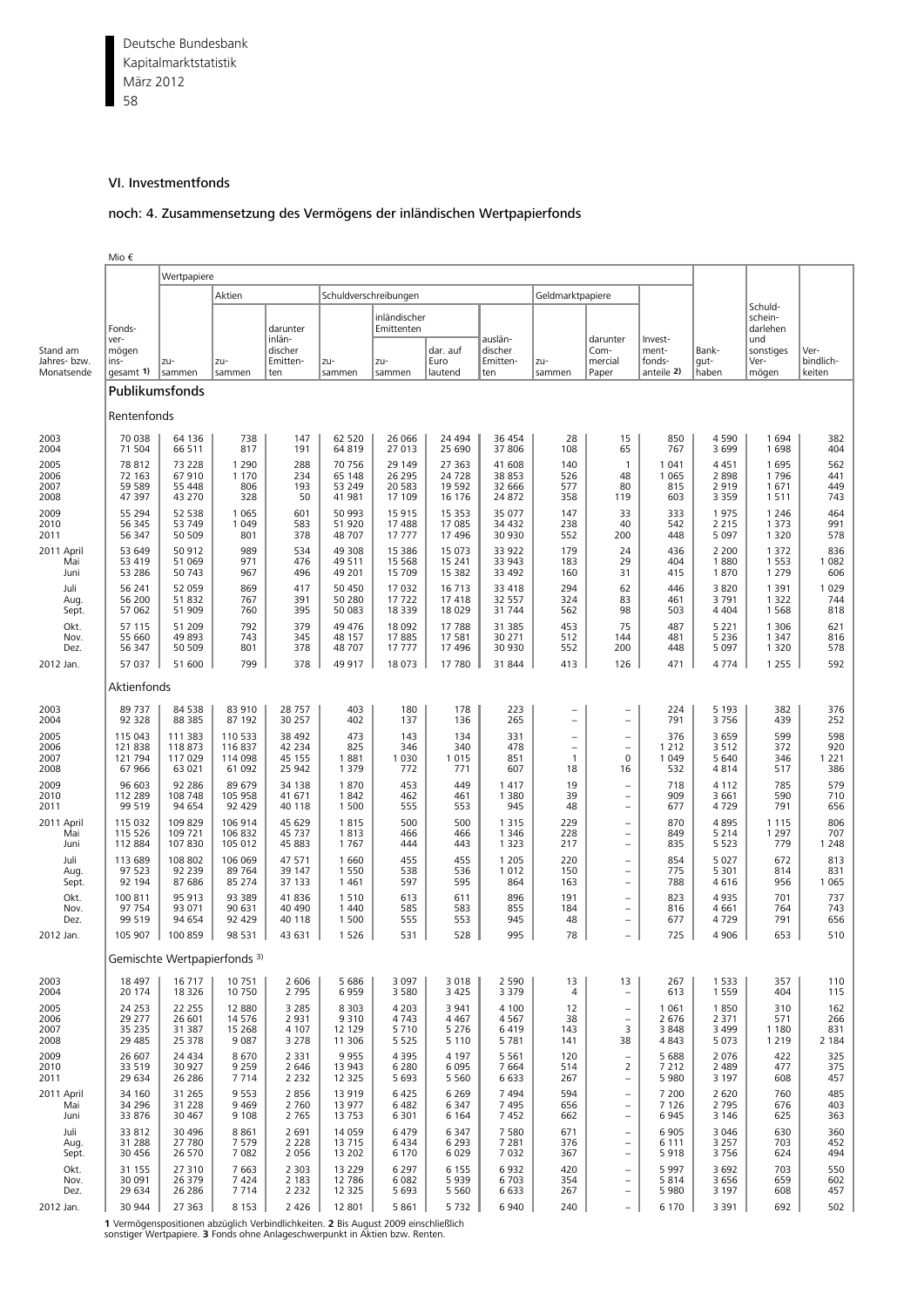# noch: 4. Zusammensetzung des Vermögens der inländischen Wertpapierfonds

|                            | Mio €              |                    |                                 |                    |                    |                       |                    |                    |                    |                                                      |                      |                    |                    |                    |
|----------------------------|--------------------|--------------------|---------------------------------|--------------------|--------------------|-----------------------|--------------------|--------------------|--------------------|------------------------------------------------------|----------------------|--------------------|--------------------|--------------------|
|                            |                    | Wertpapiere        |                                 |                    |                    |                       |                    |                    |                    |                                                      |                      |                    |                    |                    |
|                            |                    |                    | Aktien                          |                    |                    | Schuldverschreibungen |                    |                    | Geldmarktpapiere   |                                                      |                      |                    |                    |                    |
|                            |                    |                    |                                 |                    |                    | inländischer          |                    |                    |                    |                                                      |                      |                    | Schuld-<br>schein- |                    |
|                            | Fonds-<br>ver-     |                    |                                 | darunter<br>inlän- |                    | Emittenten            |                    | auslän-            |                    | darunter                                             | Invest-              |                    | darlehen<br>und    |                    |
| Stand am                   | mögen              |                    |                                 | discher            |                    |                       | dar. auf           | discher            |                    | Com-                                                 | ment-                | Bank-              | sonstiges          | Ver-<br>bindlich-  |
| Jahres- bzw.<br>Monatsende | ins-<br>qesamt 1)  | zu-<br>sammen      | zu-<br>sammen                   | Emitten-<br>ten    | zu-<br>sammen      | zu-<br>sammen         | Euro<br>lautend    | Emitten-<br>ten    | zu-<br>sammen      | mercial<br>Paper                                     | fonds-<br>anteile 2) | qut-<br>haben      | Ver-<br>mögen      | keiten             |
|                            | Spezialfonds       |                    |                                 |                    |                    |                       |                    |                    |                    |                                                      |                      |                    |                    |                    |
|                            | Rentenfonds        |                    |                                 |                    |                    |                       |                    |                    |                    |                                                      |                      |                    |                    |                    |
| 2003                       | 150 302            | 139 042            | 7693                            | 2 3 3 7            | 129 485            | 62 495                | 62 001             | 66 990             | 436                | 62                                                   | 1428                 | 8 0 9 5            | 3 3 7 2            | 209                |
| 2004                       | 155 316            | 144 806            | 10 296                          | 2 9 2 0            | 132 063            | 52 662                | 52 292             | 79 401             | 387                | 92                                                   | 2 0 6 0              | 7 1 2 6            | 3 5 5 4            | 171                |
| 2005<br>2006               | 159 335<br>166 823 | 148 403<br>157 464 | 12 727<br>13 717                | 2 9 7 6<br>3 2 4 4 | 130 207<br>136 125 | 47 281<br>42 3 62     | 46 982<br>41 926   | 82 926<br>93 763   | 433<br>288         | 83<br>122                                            | 5 0 3 6<br>7 3 3 3   | 7 7 9 1<br>6 187   | 3 5 0 2<br>3 6 2 7 | 362<br>456         |
| 2007<br>2008               | 177 549<br>177 974 | 164 294<br>157 043 | 16 20 6<br>8 8 0 4              | 3 9 2 2<br>2 0 8 4 | 136 926<br>139 459 | 40 853<br>38 016      | 40 365<br>37 590   | 96 072<br>101 443  | 3 1 0 7<br>1075    | 710<br>94                                            | 8056<br>7705         | 9638<br>16 472     | 4 3 9 7<br>6 1 3 8 | 780<br>1680        |
| 2009<br>2010               | 231 830<br>258 659 | 221 299<br>246 721 | 7 3 8 2<br>8 0 6 7              | 1 7 4 7<br>1940    | 204 448<br>226 721 | 39 4 24<br>40 128     | 38 986<br>39 619   | 165 024<br>186 593 | 1 0 7 5<br>961     | 44<br>26                                             | 8 3 9 4<br>10 972    | 6 4 0 6<br>7 3 3 4 | 5 5 3 1<br>5999    | 1 4 0 5<br>1 3 9 7 |
| 2011                       | 268 362            | 256 381            | 7 3 8 8                         | 1661               | 237 425            | 42 596                | 42 142             | 194 829            | 1 0 8 2            | 198                                                  | 10 4 86              | 7 5 2 4            | 7 0 0 0            | 2 5 4 3            |
| 2011 April<br>Mai          | 256 677<br>257 827 | 243 479<br>246 036 | 8 1 6 4<br>8 0 1 5              | 1942<br>1856       | 223 252<br>225 898 | 37 217<br>37 609      | 36 837<br>37 225   | 186 035<br>188 290 | 998<br>872         | 142<br>153                                           | 11 065<br>11 251     | 8920<br>7 7 8 9    | 6 1 6 2<br>5772    | 1885<br>1772       |
| Juni                       | 257 195            | 245 134            | 8 0 3 9                         | 1917               | 224 951            | 37 780                | 37 399             | 187 171            | 869                | 182                                                  | 11 276               | 7692               | 5 5 9 1            | 1 2 2 3            |
| Juli<br>Aug.               | 259 469<br>260 733 | 247 126<br>247 395 | 7778<br>6859                    | 1863<br>1582       | 227 020<br>228 859 | 38 375<br>39 453      | 37 964<br>39 041   | 188 645<br>189 406 | 1028<br>930        | 146<br>135                                           | 11 300<br>10 747     | 8 4 2 3<br>8 9 8 2 | 5 7 0 9<br>6 3 9 1 | 1789<br>2035       |
| Sept.<br>Okt.              | 259 327<br>262 130 | 247 069<br>248 709 | 6 3 2 2<br>6 7 8 3              | 1 4 8 5<br>1636    | 229 365<br>230 180 | 39 9 20<br>39 609     | 39 4 86<br>39 187  | 189 445<br>190 572 | 1 1 5 2<br>1 1 2 2 | 192<br>173                                           | 10 231<br>10 623     | 9 0 6 6<br>9 2 6 2 | 5978<br>6706       | 2 7 8 6<br>2 5 4 7 |
| Nov.                       | 258 176            | 245 246            | 7 2 2 3                         | 1666               | 226 362            | 39 4 85               | 39 049             | 186 878            | 1 1 0 5            | 177                                                  | 10 556               | 8 6 6 8            | 6832               | 2571               |
| Dez.<br>2012 Jan.          | 268 362<br>275 473 | 256 381<br>262 468 | 7 3 8 8<br>7652                 | 1661<br>1741       | 237 425<br>242 882 | 42 596<br>41786       | 42 142<br>41 343   | 194 829<br>201 096 | 1 0 8 2<br>953     | 198<br>197                                           | 10 4 86<br>10 981    | 7 5 2 4<br>8774    | 7 0 0 0<br>6817    | 2 5 4 3<br>2 5 8 6 |
|                            | Aktienfonds        |                    |                                 |                    |                    |                       |                    |                    |                    |                                                      |                      |                    |                    |                    |
| 2003<br>2004               | 53 478<br>53 821   | 50 204<br>50 956   | 30 841<br>31 072                | 6 9 0 0<br>5721    | 19 2 11<br>19 5 33 | 6836<br>6 3 6 9       | 6808<br>6 3 4 6    | 12 375<br>13 164   | 7<br>33            | $\qquad \qquad -$<br>$\overline{\phantom{a}}$        | 146<br>318           | 2 7 3 9<br>2 2 6 5 | 728<br>676         | 193<br>76          |
| 2005                       | 67 741             | 63 766             | 40 966                          | 7 4 0 6            | 22 067             | 6 3 9 7               | 6 2 9 9            | 15 670             | 70                 | $\overline{\phantom{0}}$                             | 662                  | 3 2 6 5            | 982                | 272                |
| 2006<br>2007               | 71 873<br>71 107   | 68 767<br>66 667   | 50 034<br>46 659                | 8 5 4 9<br>9 1 9 3 | 17 106<br>17 767   | 4 8 4 7<br>4799       | 4716<br>4667       | 12 259<br>12 967   | 100<br>41          | 5<br>21                                              | 1 5 2 7<br>2 1 9 9   | 2 7 8 8<br>3777    | 710<br>958         | 391<br>294         |
| 2008<br>2009               | 57 205<br>53 553   | 49 933<br>50 531   | 20 644<br>27 637                | 4 4 7 3<br>5 0 7 2 | 26 033<br>19 3 25  | 8 9 0 0<br>4 4 8 8    | 8777<br>4 4 5 2    | 17 133<br>14 8 37  | 326<br>515         | 26                                                   | 2 9 3 0<br>3 0 5 4   | 5 0 6 8<br>2 3 4 7 | 2 6 9 2<br>934     | 487<br>259         |
| 2010                       | 56 410             | 54 126             | 31 868                          | 6 1 8 8            | 16926              | 3881                  | 3859               | 13 045             | 1 4 8 3            | $\overline{\phantom{0}}$<br>$\overline{\phantom{0}}$ | 3850                 | 1 5 8 5            | 889                | 190                |
| 2011<br>2011 April         | 53 372<br>56 878   | 50 747<br>53 762   | 27 995<br>31 677                | 4517<br>6 0 2 5    | 16 672<br>16512    | 2 9 4 4<br>3 0 1 7    | 2 9 3 0<br>3 0 0 1 | 13729<br>13 4 95   | 2 0 0 1<br>1527    | $\overline{\phantom{0}}$<br>$\qquad \qquad -$        | 4078<br>4 0 4 7      | 2 3 0 2<br>2 3 8 4 | 1 0 5 9<br>1 1 3 9 | 737<br>407         |
| Mai<br>Juni                | 57 245<br>56 518   | 54 191<br>53 605   | 31 786<br>31 082                | 5 8 0 4<br>5766    | 16732<br>16 7 35   | 3 0 6 0<br>2 9 0 5    | 3 0 4 7<br>2892    | 13 673<br>13 8 30  | 1 5 9 2<br>1756    | $\overline{\phantom{0}}$<br>$\overline{\phantom{0}}$ | 4 0 8 2<br>4 0 3 1   | 2 5 6 6<br>2 3 8 0 | 956<br>966         | 468<br>433         |
| Juli                       | 56 631             | 53 679             | 30 847                          | 5 6 7 5            | 16 788             | 2832                  | 2819               | 13 956             | 1772               | $\qquad \qquad -$                                    | 4 2 7 2              | 2 4 2 3            | 927                | 398                |
| Aug.<br>Sept.              | 53 564<br>51 907   | 50 325<br>48 793   | 27 748<br>26 336                | 4753<br>4 600      | 16 695<br>16 542   | 2 6 1 1<br>2 6 9 4    | 2 5 9 7<br>2 6 8 0 | 14 085<br>13 847   | 1753<br>1846       | $\overline{\phantom{0}}$<br>$\overline{\phantom{0}}$ | 4 1 3 0<br>4 0 6 9   | 2 6 5 3<br>3 1 0 6 | 1 2 4 6<br>1 1 0 0 | 660<br>1 0 9 2     |
| Okt.                       | 52 696             | 49 867             | 28 30 3                         | 5 1 7 0            | 16 0 26            | 2 4 8 4               | 2 4 7 2            | 13 5 43            | 1474               | $\qquad \qquad -$                                    | 4 0 6 4              | 2 6 5 3            | 1 2 0 7            | 1 0 3 1            |
| Nov.<br>Dez.               | 51 998<br>53 372   | 49 253<br>50 747   | 27 544<br>27 995                | 4 9 6 5<br>4517    | 15 9 36<br>16 672  | 2899<br>2 9 4 4       | 2886<br>2 9 3 0    | 13 037<br>13729    | 1824<br>2 0 0 1    | $\overline{\phantom{0}}$<br>$\overline{\phantom{0}}$ | 3 9 4 9<br>4078      | 2 602<br>2 3 0 2   | 1 1 6 7<br>1 0 5 9 | 1 0 2 5<br>737     |
| 2012 Jan.                  | 55 055             | 52 460             | 28 771                          | 4870               | 17 592             | 2858                  | 2 8 4 5            | 14 7 34            | 1849               | $\equiv$                                             | 4 2 4 7              | 2 5 9 5            | 930                | 930                |
|                            |                    |                    | Gemischte Wertpapierfonds 3) o) |                    |                    |                       |                    |                    |                    |                                                      |                      |                    |                    |                    |
| 2003<br>2004               | 306 676<br>322 540 | 281 332<br>300 407 | 93 732<br>97 135                | 23 343<br>22 982   | 184 546<br>197 178 | 91 693<br>88 311      | 90 964<br>87 800   | 92 853<br>108 867  | 199<br>331         | 63<br>54                                             | 2854<br>5763         | 20 222<br>16 437   | 5731<br>6012       | 608<br>315         |
| 2005<br>2006               | 341 019<br>344 590 | 322 257<br>322 906 | 109 771<br>114 010              | 23 533<br>23 3 66  | 197 863<br>191 505 | 80 650<br>71 807      | 80 123<br>71 213   | 117 213<br>119 698 | 619<br>673         | 170<br>207                                           | 14 003<br>16717      | 13 5 35<br>16 512  | 6 0 6 4<br>6 1 7 6 | 837<br>1 0 0 5     |
| 2007<br>2008               | 350 735<br>288 440 | 317 793<br>243 989 | 100 507<br>42 548               | 23 830<br>10 4 86  | 189 485<br>180 327 | 68 2 34<br>65 243     | 67 619<br>64 823   | 121 251<br>115 084 | 2 3 7 6<br>1613    | 884<br>154                                           | 25 4 25<br>19 501    | 27 472<br>35 643   | 6911<br>10718      | 1 4 4 1<br>1910    |
| 2009                       | 232 444            | 211 681            | 33 344                          | 8782               | 150 842            | 52 771                | 52 402             | 98 071             | 1 3 4 8            | 15                                                   | 26 148               | 16823              | 6428               | 2 4 9 0            |
| 2010<br>2011               | 256 557<br>256 099 | 238 467<br>233 324 | 38 879<br>29 4 91               | 10 651<br>7673     | 158 630<br>153 697 | 52 913<br>52 488      | 52 519<br>52 241   | 105 716<br>101 209 | 1 4 7 1<br>1 0 6 4 | 49<br>154                                            | 39 488<br>49 072     | 14 077<br>18 9 25  | 6 2 1 4<br>5812    | 2 2 0 2<br>1963    |
| 2011 April                 | 264 913            | 245 038            | 39 837                          | 11800              | 158 356            | 51 952                | 51 614             | 106 404            | 1 3 9 4            | 170                                                  | 45 452               | 14 941             | 6 5 0 7            | 1573               |
| Mai<br>Juni                | 265 703<br>264 072 | 246 277<br>245 180 | 38 911<br>38 416                | 11 109<br>11 257   | 159 750<br>158 951 | 52 287<br>52 063      | 51 966<br>51 751   | 107 463<br>106 888 | 1480<br>1 5 6 2    | 170<br>203                                           | 46 137<br>46 252     | 15 135<br>14 877   | 6 1 2 7<br>5 6 3 4 | 1838<br>1 6 2 0    |
| Juli<br>Aug.               | 265 119<br>259 517 | 246 088<br>237 664 | 37 199<br>31 639                | 10779<br>8591      | 160 394<br>160 604 | 53 245<br>54 484      | 52 973<br>54 249   | 107 148<br>106 119 | 1 4 7 1<br>1508    | 168<br>157                                           | 47 024<br>43 914     | 14 850<br>18 051   | 5724<br>6 2 0 2    | 1 5 4 2<br>2 3 9 9 |
| Sept.                      | 256 293            | 233 923            | 29 843                          | 8 1 9 0            | 159 106            | 54 524                | 54 280             | 104 583            | 1529               | 184                                                  | 43 446               | 19 201             | 5 7 0 4            | 2 5 3 4            |
| Okt.<br>Nov.               | 259 452<br>253 618 | 236 201<br>230 126 | 32 476<br>29 29 2               | 9 0 8 0<br>7798    | 158 505<br>152 961 | 54 534<br>53 369      | 54 298<br>53 134   | 103 971<br>99 592  | 1 3 6 2<br>1 1 2 3 | 144<br>145                                           | 43 859<br>46 748     | 19 4 90<br>20 069  | 5 9 63<br>5978     | 2 2 0 3<br>2 5 5 5 |
| Dez.                       | 256 099            | 233 324            | 29 491                          | 7673               | 153 697            | 52 488<br>49 297      | 52 241             | 101 209            | 1 0 6 4            | 154                                                  | 49 072               | 18 925             | 5812               | 1963               |
| 2012 Jan.                  | 256 784            | 233 981            | 31 073                          | 8 3 2 4            | 150 194            |                       | 49 045             | 100 896            | 1 0 6 9            | 178                                                  | 51 645               | 19 473             | 5 5 0 5            | 2 1 7 5            |

1 Vermögenspositionen abzüglich Verbindlichkeiten. **2** Bis August 2009 einschließlich<br>sonstiger Wertpapiere. 3 Fonds ohne Anlageschwerpunkt in Aktien bzw.<br>Renten. **o** Angaben beeinflusst durch Reklassifizieru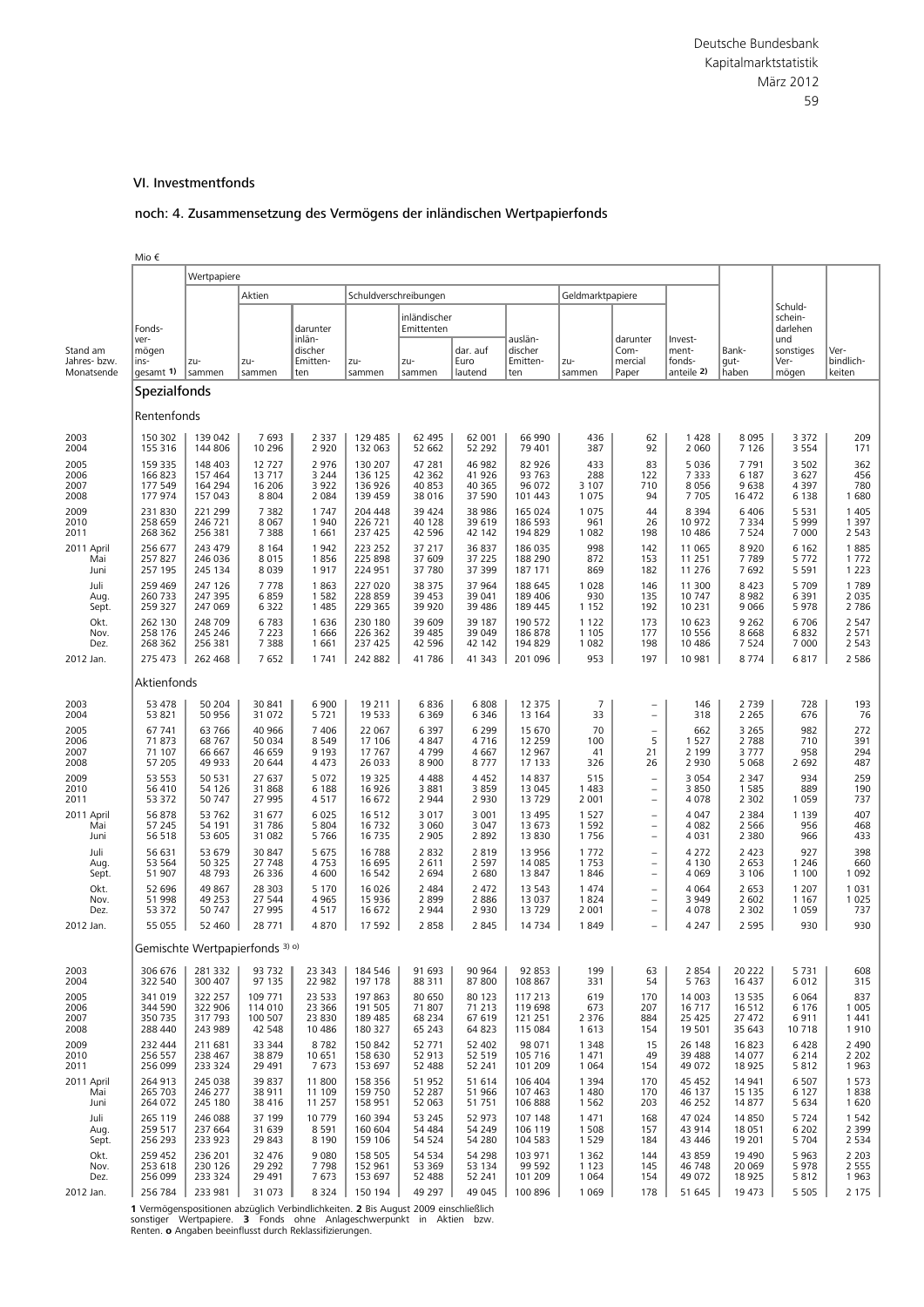Deutsche Bundesbank 60 Kapitalmarktstatistik März 2012

## VI. Investmentfonds

#### [5. Anzahl, Mittelaufkommen und Vermögen der inländischen Spezialfonds](#page-18-0) nach Anteilinhabern und Ertragsverwendung

|                                                                                                |                   | darunter:                |                   |                  |               |                                      |  |  |  |
|------------------------------------------------------------------------------------------------|-------------------|--------------------------|-------------------|------------------|---------------|--------------------------------------|--|--|--|
|                                                                                                |                   |                          | Wertpapierfonds   |                  |               |                                      |  |  |  |
| Anteilinhaber 1) / Ertragsverwendung                                                           | Insgesamt         | Geldmarkt-<br>fonds      | zusammen          | Renten-<br>fonds | Aktienfonds   | Gemischte<br>Wertpapier-<br>fonds 2) |  |  |  |
| Anzahl der Fonds 4) 5)                                                                         |                   |                          |                   |                  |               |                                      |  |  |  |
|                                                                                                | 3710              | 18                       |                   | 770              | 196           |                                      |  |  |  |
| Inländer<br>darunter:                                                                          |                   |                          | 2 5 6 2           |                  |               | 1 5 9 6                              |  |  |  |
| Kreditinstitute                                                                                | 1 1 3 3           | 12                       | 885               | 262              | 24            | 599                                  |  |  |  |
| Versicherungsunternehmen                                                                       | 614               | ÷                        | 405               | 152              | 63            | 190                                  |  |  |  |
| Altersvorsorgeeinrichtungen                                                                    | 502               | 1                        | 323               | 97               | 45            | 181                                  |  |  |  |
| Sonstige Unternehmen (einschl. Industriestif-                                                  |                   |                          |                   |                  |               |                                      |  |  |  |
| tungen, Arbeitgeber- und Wirtschaftsverbände)                                                  | 784               | 4                        | 530               | 146              | 44            | 340                                  |  |  |  |
| Sozialversicherungsträger und öffentliche<br>Zusatzversorgungsanstalten                        | 188               | ۳                        | 118               | 68               | 12            | 38                                   |  |  |  |
| Private Organisationen ohne Erwerbszweck<br>(z.B. Kirchen, Parteien, Gewerkschaften, Vereine)  | 461               | $\mathbf{1}$             | 284               | 45               | 8             | 231                                  |  |  |  |
| Ausländer                                                                                      | 29                |                          | 3                 | 1                |               | 2                                    |  |  |  |
| Spezialfonds insgesamt                                                                         | 3739              | 18                       | 2 5 6 5           | 771              | 196           | 1 5 9 8                              |  |  |  |
| davon:                                                                                         |                   |                          |                   |                  |               |                                      |  |  |  |
| Ausschüttungsfonds<br>Thesaurierungsfonds                                                      | 3 6 2 5<br>114    | 18                       | 2 4 9 2<br>73     | 751<br>20        | 190<br>6      | 1 5 5 1<br>47                        |  |  |  |
| Mittelaufkommen (Mio €)                                                                        |                   |                          |                   |                  |               |                                      |  |  |  |
| Inländer                                                                                       | 3 3 2 2           | 0                        | 1 3 6 1           | 4788             | 712           | 4 1 3 8                              |  |  |  |
| darunter:                                                                                      |                   |                          |                   |                  |               |                                      |  |  |  |
| Kreditinstitute                                                                                | 794               |                          | 870               | 64               | 54            | 880                                  |  |  |  |
| Versicherungsunternehmen                                                                       | 2 0 5 9           |                          | 2 0 9 7           | 3 2 3 9          | 380           | 4956                                 |  |  |  |
| Altersvorsorgeeinrichtungen                                                                    | 3 3 4 9           | 0                        | 2 3 9 3           | 656              | 17            | 1721                                 |  |  |  |
| Sonstige Unternehmen (einschl. Industriestif-<br>tungen, Arbeitgeber- und Wirtschaftsverbände) | 1 0 5 8           | ۳                        | 1 5 3 4           | 510              | 1 0 9 7       | 73                                   |  |  |  |
| Sozialversicherungsträger und öffentliche<br>Zusatzversorgungsanstalten                        | 1 4 7 5           | L,                       | 221               | 257              | 41            | 77                                   |  |  |  |
| Private Organisationen ohne Erwerbszweck<br>(z.B. Kirchen, Parteien, Gewerkschaften, Vereine)  | 282               |                          | 168               | 62               | 9             | 115                                  |  |  |  |
| Ausländer                                                                                      | 23                |                          |                   |                  |               |                                      |  |  |  |
| Spezialfonds insgesamt<br>davon:                                                               | 3 3 4 5           | 0                        | 1 3 6 1           | 4788             | 712           | 4 1 3 8                              |  |  |  |
| Ausschüttungsfonds<br>Thesaurierungsfonds                                                      | 3 0 1 3<br>332    | 0                        | 1 1 8 1<br>180    | 4629<br>159      | 707<br>5      | 4 1 5 5<br>17                        |  |  |  |
| Vermögen (Mio €) <sup>4)</sup>                                                                 |                   |                          |                   |                  |               |                                      |  |  |  |
| Inländer                                                                                       | 835 835           | 1 841                    | 587 176           | 275 369          | 55 כפ         | 256 753                              |  |  |  |
| darunter:                                                                                      |                   |                          |                   |                  |               |                                      |  |  |  |
| Kreditinstitute                                                                                | 130 661           | 1 1 3 2                  | 103 931           | 32 328           | 2 4 2 8       | 69 175                               |  |  |  |
| Versicherungsunternehmen                                                                       | 286 877           | $\overline{\phantom{0}}$ | 231 739           | 151 139          | 18 6 66       | 61 934                               |  |  |  |
| Altersvorsorgeeinrichtungen                                                                    | 147 080           | 8                        | 79 921            | 23 053           | 12 085        | 44 783                               |  |  |  |
| Sonstige Unternehmen (einschl. Industriestif-<br>tungen, Arbeitgeber- und Wirtschaftsverbände) | 190 737           | 366                      | 126 142           | 56 547           | 16 236        | 53 359                               |  |  |  |
| Sozialversicherungsträger und öffentliche<br>Zusatzversorgungsanstalten                        | 30 703            | $\qquad \qquad -$        | 19 738            | 6 4 8 5          | 4 3 5 1       | 8 9 0 3                              |  |  |  |
| Private Organisationen ohne Erwerbszweck<br>(z.B. Kirchen, Parteien, Gewerkschaften, Vereine)  | 47 310            | 335                      | 24 451            | 5818             | 1 2 8 9       | 17 344                               |  |  |  |
| Ausländer                                                                                      | 3858              |                          | 135               | 104              |               | 31                                   |  |  |  |
| Spezialfonds insgesamt                                                                         | 839 692           | 1841                     | 587 311           | 275 473          | 55 055        | 256 784                              |  |  |  |
| davon:                                                                                         |                   |                          |                   |                  |               |                                      |  |  |  |
| Ausschüttungsfonds<br>Thesaurierungsfonds                                                      | 822 122<br>17 571 | 1841                     | 574 805<br>12 506 | 270 937<br>4536  | 54 684<br>371 | 249 185<br>7 5 9 9                   |  |  |  |

**1** Zuordnung der Fonds nach der Gruppe der Anteilinhaber mit dem größten Anteil-<br>besitz. 2 Fonds ohne Anlageschwerpunkt in Aktien bzw. Renten. **3** Ohne

Dach-Hedgefonds. 4 Stand am Monatsende. **5** Anteilklassen und Teilfonds werden als eigener Fonds gezählt.

Berichtsmonat: Januar 2012